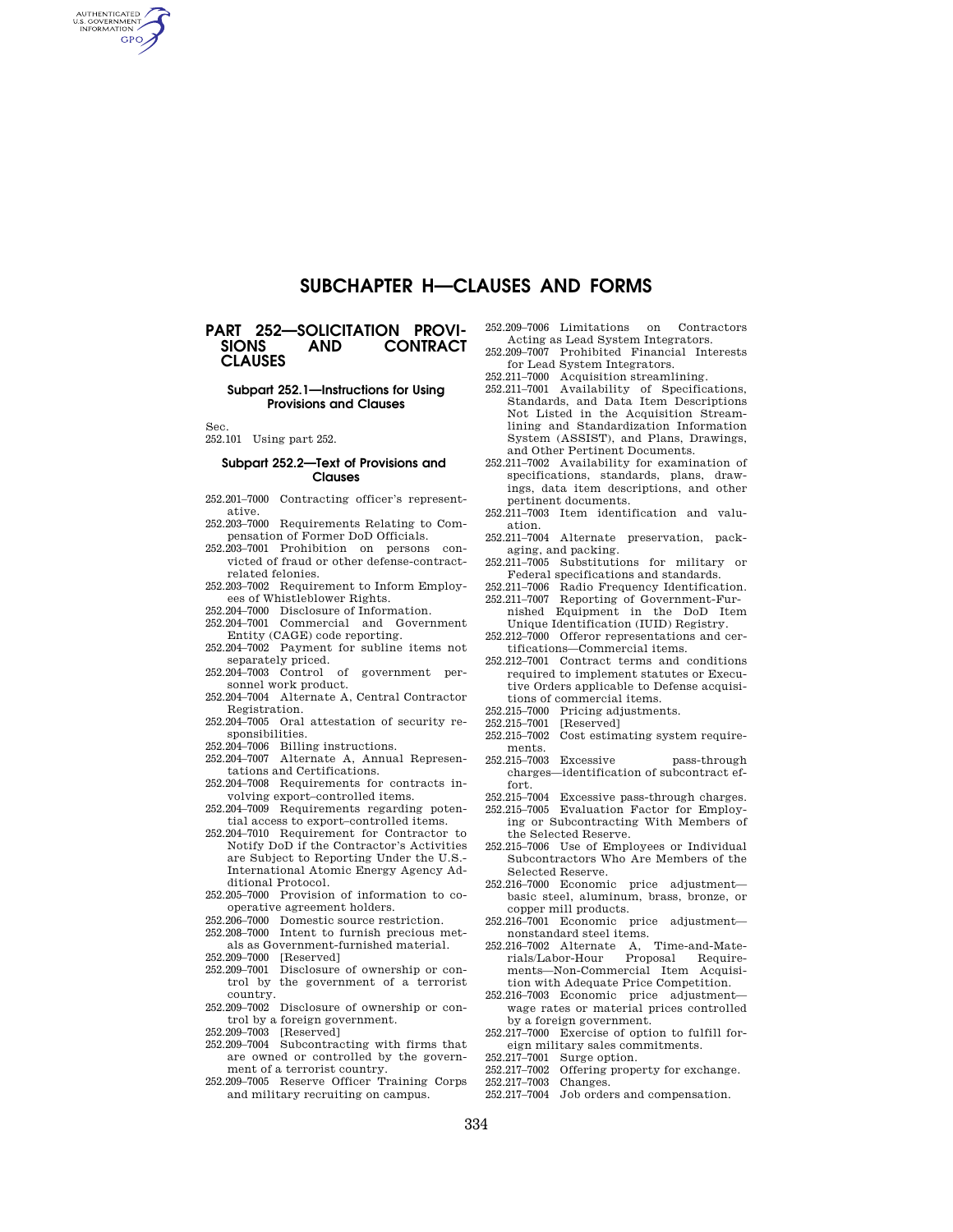# **Defense Acquisition Regulations System, DOD Pt. 252**

252.217–7005 Inspection and manner of doing work.

- 252.217–7006 Title.
- 252.217–7007 Payments.
- 252.217–7008 Bonds.
- 252.217–7009 Default.
- 252.217–7010 Performance.<br>252.217–7011 Access to ves
- Access to vessel.
- 252.217–7012 Liability and insurance.
- 252.217–7013 Guarantees.
- 252.217–7014 Discharge of liens.
- 252.217–7015 Safety and health.
- 252.217–7016 Plant protection.
- 252.217–7017—252.217–7025 [Reserved]
- 252.217–7026 Identification of sources of sup-
- ply.
- 252.217–7027 Contract definitization.
- 252.217–7028 Over and above work.
- 252.219–7000—252.219–7002 [Reserved]
- 252.219–7003 Small business subcontracting plan (DoD contracts).
- 252.219–7004 Small business subcontracting plan (test program).
- 252.219–7005—252.219–7008 [Reserved]
- 252.219–7009 Section 8(a) direct award.
- 252.219–7010 Alternate A.
- 252.219–7011 Notification to delay performance.
- 252.222–7000 Restrictions on employment of personnel.
- 252.222–7001 Right of first refusal of employment—Closure of military installations.
- 252.222–7002 Compliance with local labor laws (overseas).
- 252.222–7003 Permit from Italian Inspectorate of Labor.
- 252.222–7004 Compliance with Spanish social security laws and regulations.
- 252.222–7005 Prohibition on use of nonimmigrant aliens—Guam.
- 252.223–7000 [Reserved]
- 252.223–7001 Hazard warning labels.
- 252.223–7002 Safety precautions for ammunition and explosives.
- 252.223–7003 Change in place of performance—ammunition and explosives.
- 252.223–7004 Drug-free work force.
- 252.223–7005 [Reserved]
- 252.223–7006 Prohibition on storage and disposal of toxic and hazardous materials.
- 252.223–7007 Safeguarding sensitive conventional arms, ammunition, and explosives.
- 252.225–7000 Buy American Act—Balance of Payments Program Certificate.
- 252.225–7001 Buy American Act and Balance of Payments Program.
- 252.225–7002 Qualifying country sources as subcontractors.
- 252.225–7003 Report of intended performance outside the United States and Canada— Submission with offer.
- 252.225–7004 Reporting of intended performance outside the United States and Canada—Submission after award.
- 252.225–7005 Identification of expenditures in the United States.
- 252.225–7006 Quarterly reporting of actual contract performance outside the United States.
- 252.225–7007 Prohibition on Acquisition of United States Munitions List Items from Communist Chinese Military Companies.
- 252.225–7008 Restriction on Acquisition of Specialty Metals.
- 252.225–7009 Restriction on Acquisition of Certain Articles Containing Specialty Metals.
- 252.225–7010 Commercial Derivative Military Article—Specialty Metals Compliance Certificate.
- 252.225–7011 Restriction on acquisition of supercomputers.
- 252.225–7012 Preference for certain domestic commodities.
- 252.225–7013 Duty-free entry.
- 252.225–7014 [Reserved]
- 252.225–7015 Restriction on acquisition of hand or measuring tools.
- 252.225–7016 Restriction on acquisition of ball and roller bearings.
- 252.225–7017 [Reserved]
- 252.225–7018 Notice of prohibition of certain contracts with foreign entities for the conduct of Ballistic Missile Defense Research, Development, Test, and Evaluation.
- 252.225–7019 Restriction on acquisition of anchor and mooring chain.
- 252.225–7020 Trade agreements certificate.
- 252.225–7021 Trade agreements.
- 252.225–7022 Trade agreements certificate inclusion of Iraqi end products.
- 252.225–7023 Preference for products or services from Iraq or Afghanistan.
- 252.225–7024 Requirement for products or services from Iraq or Afghanistan.
- 252.225–7025 Restriction on acquisition of forgings
- 252.225–7026 Acquisition restricted to products or services from Iraq or Afghanistan.
- 252.225–7027 Restriction on contingent fees for foreign military sales.
- 252.225–7028 Exclusionary policies and practices of foreign governments.
- 252.225–7029 Reporting of Commercially Available Off-the-Shelf Items that Contain Specialty Metals and are Incorporated into Noncommercial End Items.
- 252.225–7030 Restriction on acquisition of carbon, alloy, and armor steel plate.
- 252.225–7031 Secondary Arab boycott of Israel.
- 252.225–7032 Waiver of United Kingdom levies—Evaluation of offers.
- 252.225–7033 Waiver of United Kingdom Levies.
- 252.225–7034 [Reserved]
- 252.225–7035 Buy American Act—Free Trade Agreements—Balance of Payments Program Certificate.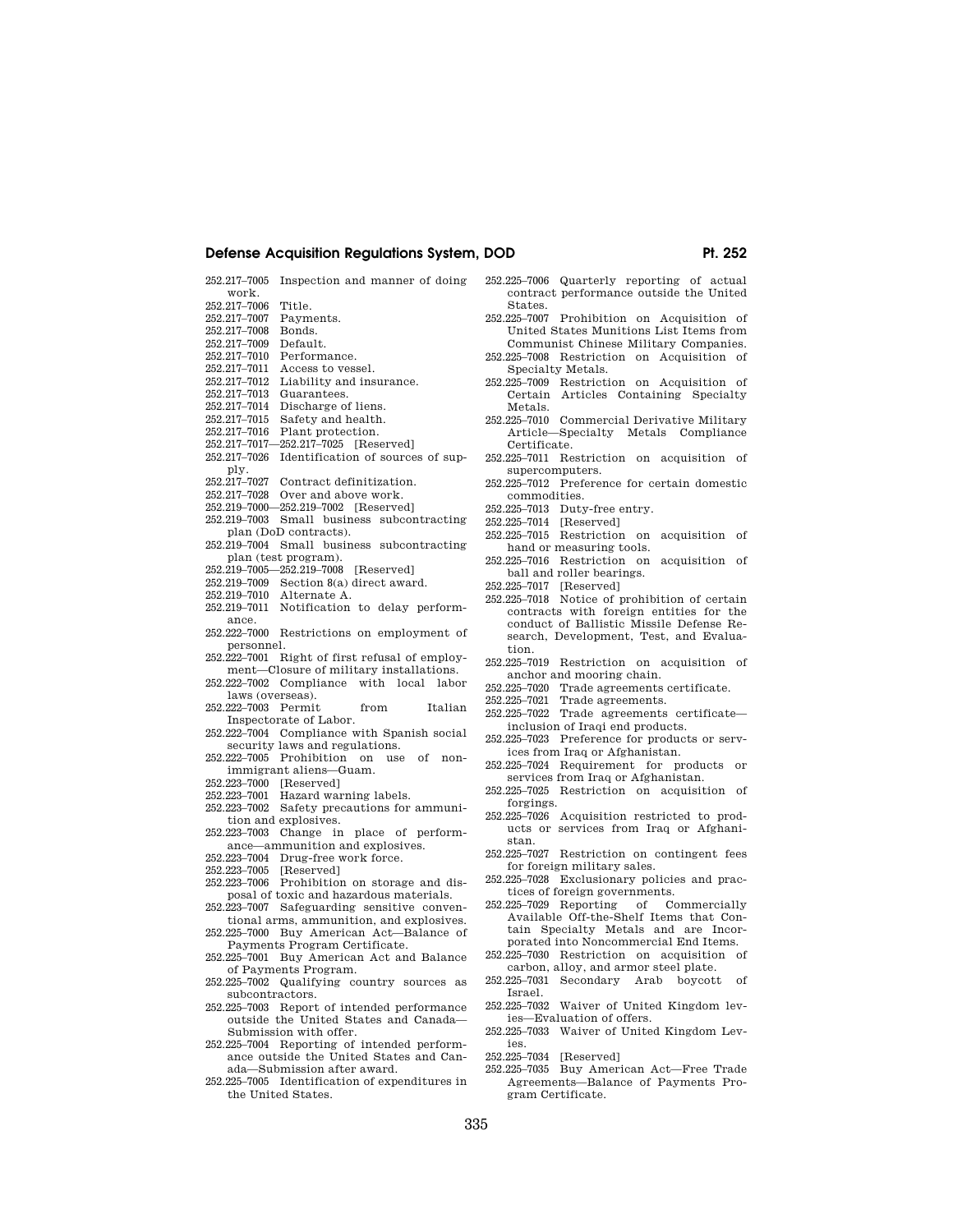- 252.225–7036 Buy American Act—Free Trade Agreements—Balance of Payments Program.
- 252.225–7037 Evaluation of offers for air circuit breakers.
- 252.225–7038 Restriction on acquisition of air circuit breakers.
- 252.225–7039 [Reserved]
- 252.225–7040 Contractor Personnel Authorized to Accompany U.S. Armed Forces Deployed Outside the United States.
- 252.225–7041 Correspondence in English.
- 252.225–7042 Authorization to perform.
- 252.225–7043 Antiterrorism/force protection policy for defense contractors outside the United States.
- 252.225–7044 Balance of Payments Program— Construction Material.
- 252.225–7045 Balance of Payments Program— Construction Material Under Trade Agreements.
- 252.226–7000 Notice of historically black college or university and minority institution set-aside.
- 252.226–7001 Utilization of Indian organizations, Indian-owned economic enterprises, and native Hawaiian small business concerns.
- 252.227–7000 Non-estoppel.
- 252.227–7001 Release of past infringement.
- 252.227–7002 Readjustment of payments.
- 
- 252.227–7003 Termination.
- 252.227–7004 License grant.<br>252.227–7005 License term. License term.
- 252.227–7006 License grant—running royalty.
- 
- 252.227–7007 License term—running royalty.
- 252.227–7008 Computation of royalties.<br>252.227–7009 Benorting and nayment Reporting and payment of roy-
- alties. 252.227–7010 License to other Government
- agencies.
- 252.227–7011 Assignments.
- 252.227–7012 Patent license and release contract.
- 252.227–7013 Rights in technical data—Noncommercial items.
- 252.227–7014 Rights in noncommercial computer software and noncommercial com-
- puter software documentation.<br>227–7015 Technical data—Commercial 252.227-7015 Technical items.
- 252.227–7016 Rights in bid or proposal information.
- 252.227–7017 Identification and assertion of use, release, or disclosure restrictions.
- 252.227–7018 Rights in noncommercial technical data and computer software—Small Business Innovation Research (SBIR) Program.
- 252.227–7019 Validation of asserted restrictions—Computer software.
- 252.227–7020 Rights in special works.
- 252.227–7021 Rights in data—existing works.<br>252.227–7022 Government rights (unlimited)
- Government rights (unlimited).
- 252.227–7023 Drawings and other data to become property of Government.

# **Pt. 252 48 CFR Ch. 2 (10–1–09 Edition)**

- 252.227–7024 Notice and approval of restricted designs.
- 252.227–7025 Limitations on the use or disclosure of government-furnished information marked with restrictive legends.
- 252.227–7026 Deferred delivery of technical data or computer software.
- 252.227–7027 Deferred ordering of technical data or computer software.
- 252.227–7028 Technical data or computer software previously delivered to the government.
- 252.227–7029 [Reserved]
- 252.227–7030 Technical data—withholding of payment.
- 252.227–7031 [Reserved]
- 252.227–7032 Rights in technical data and computer software (foreign).
- 252.227–7033 Rights in shop drawings.
- 252.227–7034 [Reserved]
- 252.227–7035 [Reserved]
- 252.227-7036 [Reserved]<br>252.227-7037 Validation
- Validation of restrictive markings on technical data.
- 252.227–7038 Patent Rights—Ownership by the Contractor (Large Business).
- 252.227–7039 Patents—reporting of subject inventions.
- 252.228–7000 Reimbursement for war-hazard losses.<br>252.228–7001
- Ground and flight risk.
- 252.228–7002 Aircraft flight risk.<br>252.228–7003 Canture and detenti
- Capture and detention.
- 252.228–7004 Bonds or other security.
- 252.228–7005 Accident reporting and investigation involving aircraft, missiles, and space launch vehicles.
- 252.228–7006 Compliance with Spanish laws and insurance.
- 252.229–7000 Invoices exclusive of taxes or duties.
- 252.229–7001 Tax relief.
- 
- 252.229–7002 Customs exemptions (Germany).
- 252.229–7003 Tax exemptions (Italy).
- 252.229–7004 Status of contractors as a direct contractor (Spain).
- 252.229–7005 Tax exemptions (Spain).
- 252.229–7006 Value added tax exclusion (United Kingdom).
- 252.229–7007 Verification of United States receipt of goods.
- 252.229–7008 Relief from import duty (United Kingdom).
- 252.229–7009 Relief from customs duty and value added tax on fuel (passenger vehicles) (United Kingdom).
- 252.229–7010 Relief from customs duty on fuel (United Kingdom).
- 252.229–7011 Reporting of foreign taxes—U.S. assistance programs.
- 252.231–7000 Supplemental cost principles.
- Advance payment pool.
- 252.232–7001 Disposition of payments.
- 252.232–7002 Progress payments for foreign military sales acquisitions.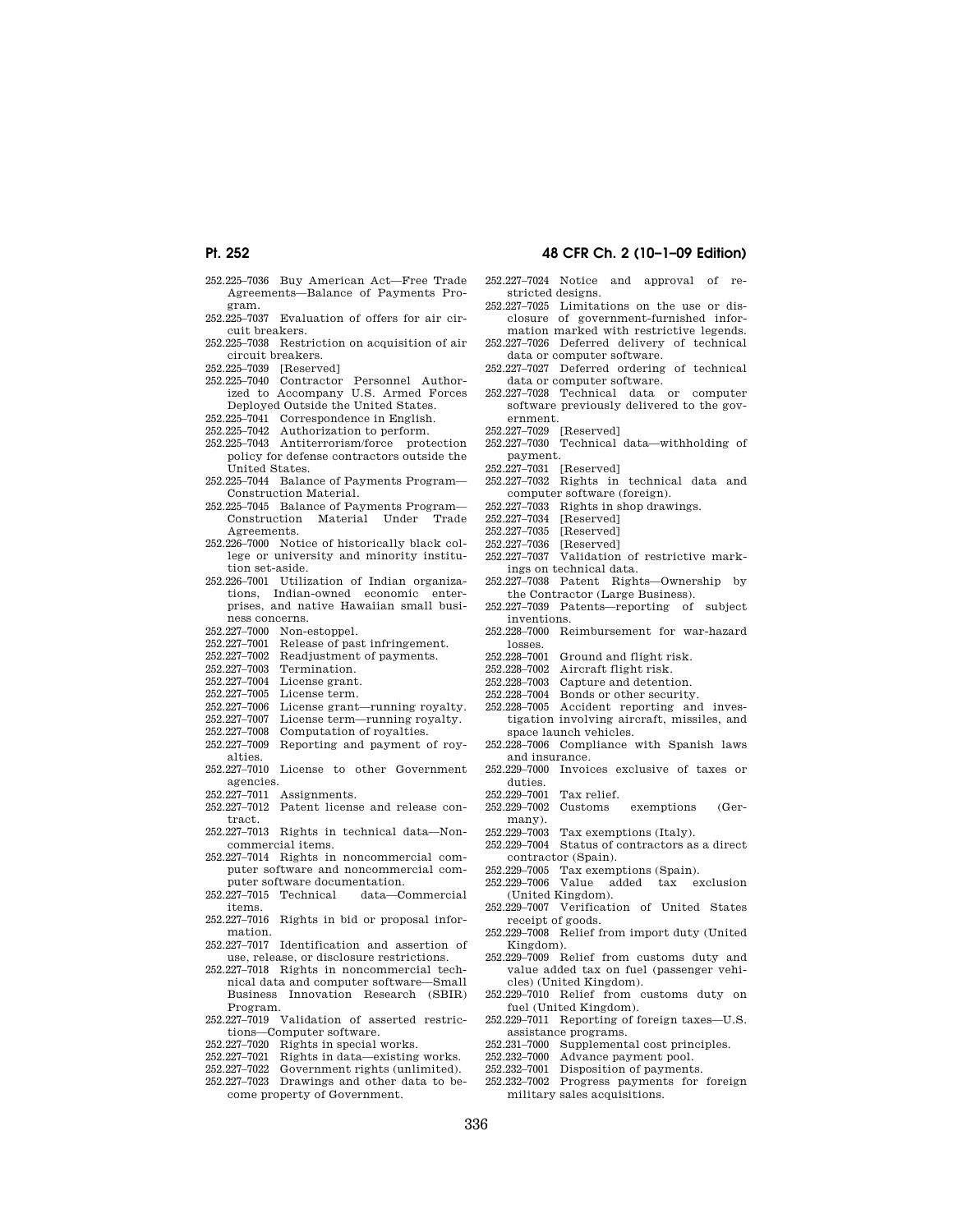# **Defense Acquisition Regulations System, DOD Pt. 252**

252.232–7003 Electronic submission of payment requests and receiving reports.

- 252.232–7004 DoD progress payment rates. 252.232–7005 Reimbursement of subcon-
- tractor advance payments—DoD pilot mentor-protege program.

252.232–7006 [Reserved] 252.232–7007 Limitation of Government's ob-

- 
- ligation. 252.232–7008 Assignment of claims (overseas).
- 252.232–7009 Mandatory payment by Governmentwide commercial purchase card.
- 252.232–7010 Levies on contract payments.
- 252.233–7000 [Reserved]
- 252.233–7001 Choice of law (overseas).
- 252.234–7001 Notice of Earned Value Manage-
- ment System.
- 252.234–7002 Earned Value Management System.
- 252.235–7000 Indemnification under 10 U.S.C. 2354—fixed price.
- 252.235–7001 Indemnification under 10 U.S.C. 2354—cost reimbursement.
- 
- 252.235–7002 Animal welfare. 252.235–7003 Frequency authorization.
- 252.235–7004 Protection of human subjects.
- 252.235–7005—252.235–7009 [Reserved]
- 252.235–7010 Acknowledgement of support and disclaimer.
- 252.235–7011 Final scientific or technical report.
- 252.236–7000 Modification proposals—price breakdown.
- 252.236–7001 Contract drawings and specifications.
- 252.236–7002 Obstruction of navigable waterways.
- 252.236–7003 Payment for mobilization and preparatory work.
- 252.236–7004 Payment for mobilization and demobilization.
- 252.236–7005 Airfield safety precautions.
- 
- 252.236–7006 Cost limitation. Additive or deductive items.
- 252.236–7008 Contract prices—bidding sched-
- ules. 252.236–7009 Option for supervision and inspection services.
- 252.236–7010 Overseas military construc-
- tion—Preference for United States firms. 252.236–7011 Overseas
- services—Restriction to United States firms. 252.236–7012 Military construction on Kwaj-
- alein Atoll—evaluation preference.
- 252.236–7013 Requirement for competition opportunity for american steel pro-
- ducers, fabricators, and manufacturers. 252.237–7000 Notice of special standards of responsibility.
- 252.237–7001 Compliance with audit standards.<br>252,237–7002
- Award to single offeror.
- 252.237–7003 Requirements.
- 252.237–7004 Area of performance.
- 252.237–7005 Performance and delivery.
- 252.237–7006 Subcontracting.<br>252.237–7007 Termination for Termination for default.
- 252.237–7008 Group interment.
- 252.237-7009 Permits.<br>252.237-7010 [Reserver
- [Reserved]
- 252.237–7011 Preparation history.
- 252.237–7012 Instruction to offerors (count-
- of-articles). 252.237–7013 Instruction to offerors (bulk
- weight). 252.237–7014 Loss or damage (count-of-arti-
- cles). 252.237–7015 Loss or damage (weight of arti-
- cles).
- 252.237–7016 Delivery tickets.
- 252.237–7017 Individual laundry.
- 252.237–7018 Special definitions of Government property.
- 252.237–7019 Training for contractor personnel interacting with detainees.
- 252.237–7020—252.237–7021 [Reserved]
- 
- 252.237–7022 Services at installations being closed.
- 252.239–7000 Protection against compromising emanations.
- 252.239–7001 Information Assurance Contractor Training and Certification.
- 252.239–7002 Access.
- 252.239–7003 [Reserved]
- 252.239–7004 Orders for facilities and services.
- 252.239–7005 Rates, charges, and services.
- 252.239–7006 Tariff information.
- 252.239–7007 Cancellation or termination of orders.
- 252.239–7008 Reuse arrangements.
- 252.239–7009—252.239–7010 [Reserved]
- 252.239–7011 Special construction and equipment charges.
- 252.239–7012 Title to telecommunication facilities and equipment.
- 252.239–7013 Obligation of the Government.
- 252.239–7014 Term of agreement.
- 252.239–7015 Continuation of communication
- service authorizations. 252.239–7016 Telecommunications security
- equipment, devices, techniques, and services.
- 252.241–7000 Superseding contract.
- 252.241–7001 Government access.
- 252.242–7000–252.242–7002 [Reserved]
- 252.242–7003 Application for U.S. Government shipping documentation/instructions.
- 252.242–7004 Material management and accounting system.
- 252.243–7000 [Reserved]
- 252.243–7001 Pricing of contract modifications.
- 252.243–7002 Requests for equitable adjustment.
- 252.244–7000 Subcontracts for Commercial Items and Commercial Components (DoD Contracts).
- 252.245–7000 Government-furnished mapping, charting, and geodesy property.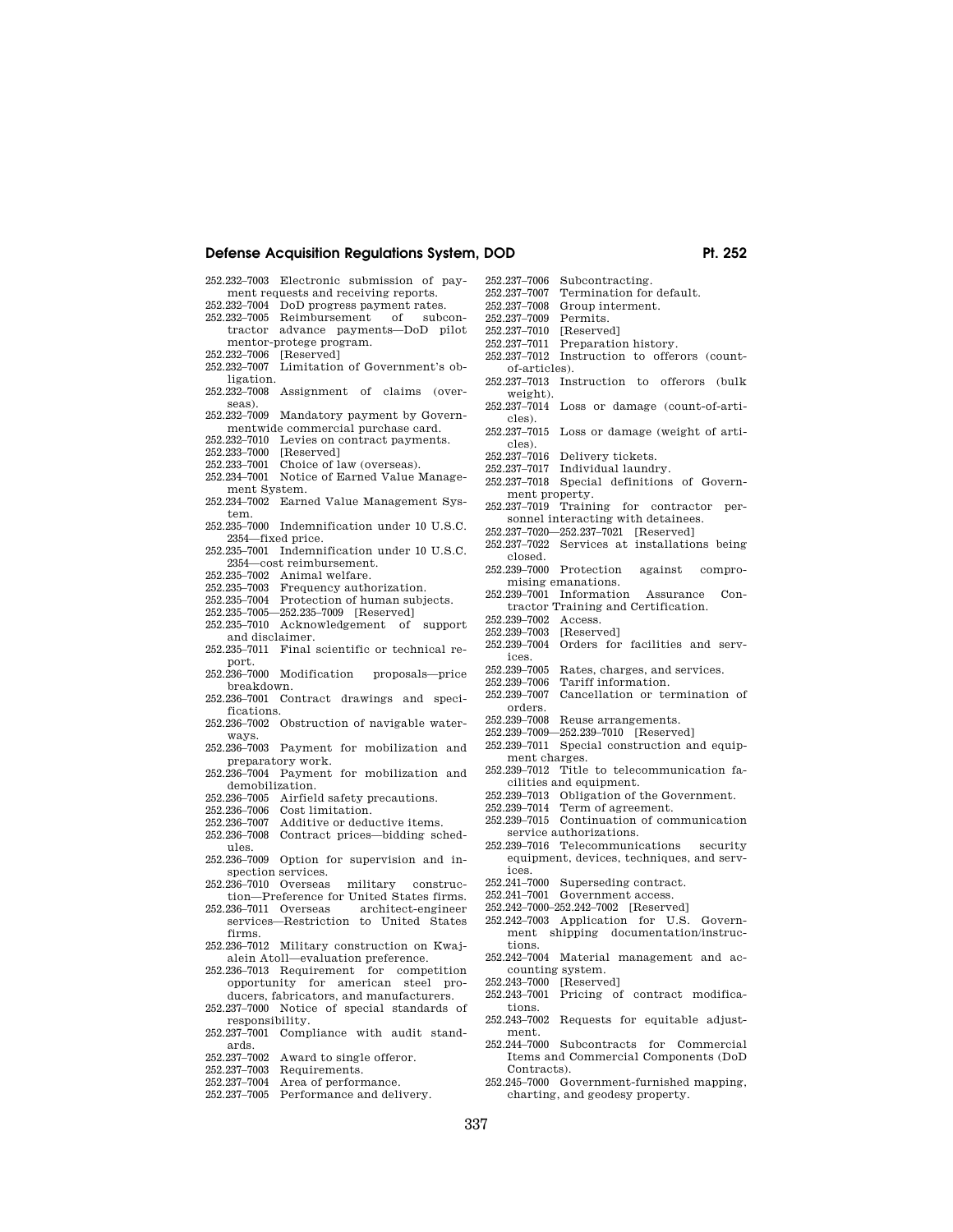252.246–7000 Material inspection and receiving report.

252.246–7001 Warranty of data.

252.246–7002 Warranty of construction (Germany).

252.246–7003 Notification of potential safety issues.

252.247–7000 Hardship conditions.

252.247–7001 Price adjustment.

252.247–7002 Revision of prices.

- 252.247–7003 Pass-Through of Motor Carrier Fuel Surcharge Adjustment to the Cost Bearer.
- 252.247–7004 Indefinite quantities—fixed charges.
- 252.247–7005 Indefinite quantities—no fixed charges.
- 252.247–7006 Removal of contractor's em-
- ployees.
- 252.247–7007 Liability and insurance.
- 252.247–7008 Evaluation of bids.
- 252.247–7009 Award.
- 252.247–7010 Scope of contract.
- 252.247–7011 Period of contract.
- 252.247–7012 Ordering limitation.
- 252.247–7013 Contract areas of performance.
- 252.247–7014 Demurrage.
- 252.247–7015 Requirements.
- 252.247–7016 Contractor liability for loss or damage.
- 252.247–7017 Erroneous shipments.
- 252.247–7018 Subcontracting.
- 252.247–7019 Drayage.
- 252.247–7020 Additional services.
- 252.247–7021 Returnable containers other than cylinders.
- 252.247–7022 Representation of extent of transportation by sea.
- 252.247–7023 Transportation of supplies by sea.
- 252.247–7024 Notification of transportation of supplies by sea.
- 252.247–7025 Reflagging or repair work.
- 252.247–7026 Evaluation preference for use of domestic shipyards—Applicable to acquisition of carriage by vessel for DoD cargo in the coastwise or noncontiguous trade.
- 252.249–7000 Special termination costs.
- 252.249–7001 [Reserved]
- 252.249–7002 Notification of anticipated contract termination or reduction.
- 252.251–7000 Ordering from Government supply sources.
- 252.251–7001 Use of Interagency Fleet Management System (IFMS) vehicles and related services.

AUTHORITY: 41 U.S.C. 421 and 48 CFR chapter 1.

SOURCE: 56 FR 36479, July 31, 1991, unless otherwise noted.

# **252.101 48 CFR Ch. 2 (10–1–09 Edition)**

# **Subpart 252.1—Instructions for Using Provisions and Clauses**

# **252.101 Using part 252.**

(b) *Numbering.* (2) *Provisions or clauses that supplement the FAR.* 

(ii)(B) DFARS provisions or clauses use a four digit sequential number in the 7000 series, e.g., –7000, –7001, –7002. Department or agency supplemental provisions or clauses use four digit sequential numbers in the 9000 series.

# **Subpart 252.2—Text of Provisions And Clauses**

## **252.201–7000 Contracting officer's representative.**

As prescribed in 201.602–70, use the following clause:

## CONTRACTING OFFICER'S REPRESENTATIVE (DEC 1991)

(a) *Definition. Contracting officer's representative* means an individual designated in accordance with subsection 201.602–2 of the Defense Federal Acquisition Regulation Supplement and authorized in writing by the contracting officer to perform specific technical or administrative functions.

(b) If the Contracting Officer designates a contracting officer's representative (COR), the Contractor will receive a copy of the written designation. It will specify the extent of the COR's authority to act on behalf of the contracting officer. The COR is not authorized to make any commitments or changes that will affect price, quality, quantity, delivery, or any other term or condition of the contract.

# (End of clause)

[56 FR 36479, July 31, 1991, as amended at 57 FR 42633, Sept. 15, 1992]

## **252.203–7000 Requirements Relating to Compensation of Former DoD Officials.**

As prescribed in 203.171–4, use the following clause:

# REQUIREMENTS RELATING TO COMPENSATION OF FORMER DOD OFFICIALS (JAN 2009)

(a) *Definition. Covered DoD official,* as used in this clause, means an individual that—

(1) Leaves or left DoD service on or after January 28, 2008; and

(2)(i) Participated personally and substantially in an acquisition as defined in 41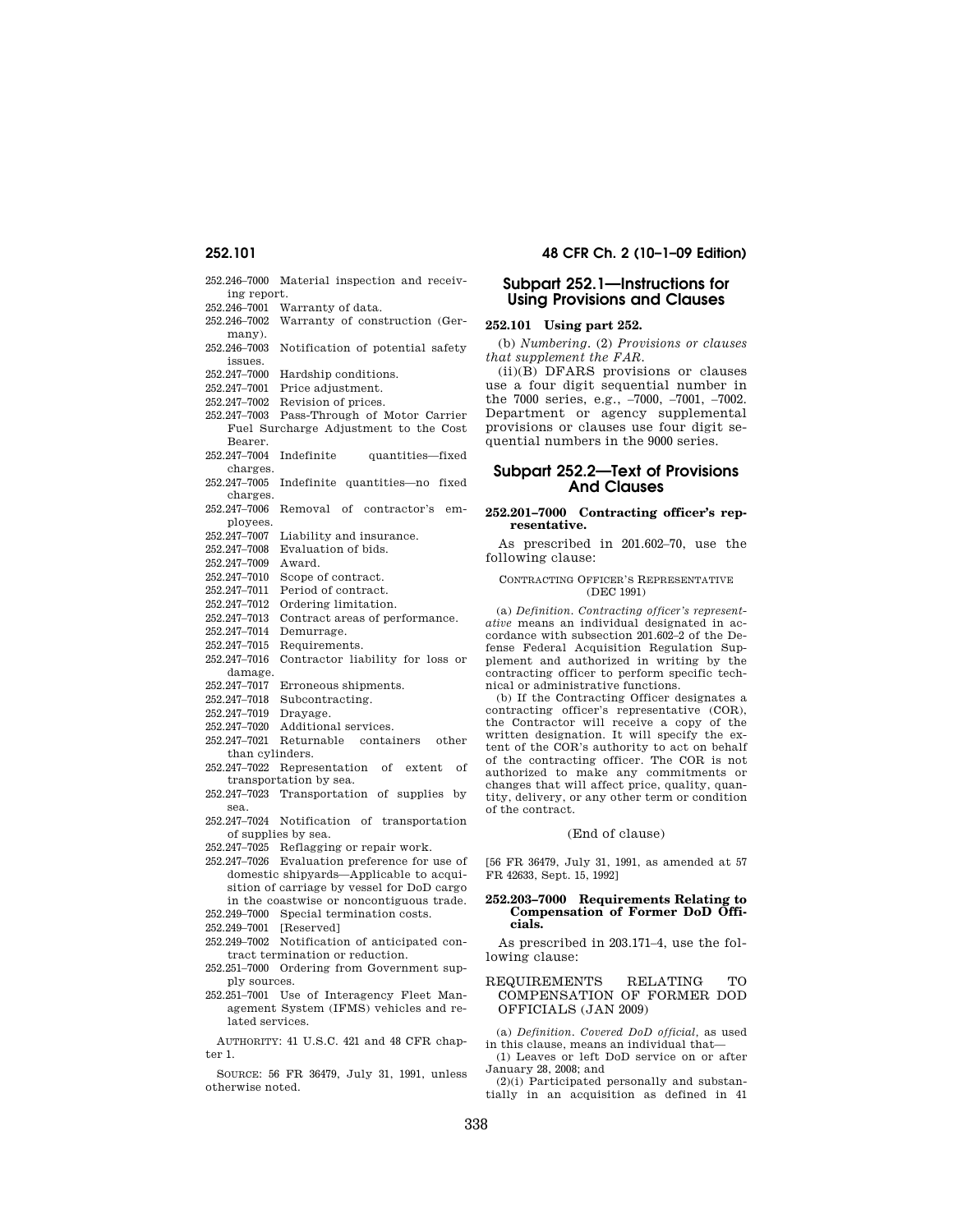# **Defense Acquisition Regulations System, DOD 252.203–7001**

U.S.C. 403(16) with a value in excess of \$10 million, and serves or served—

(A) In an Executive Schedule position under subchapter II of chapter 53 of Title 5, United States Code;

(B) In a position in the Senior Executive Service under subchapter VIII of chapter 53 of Title 5, United States Code; or

(C) In a general or flag officer position compensated at a rate of pay for grade O–7 or above under section 201 of Title 37, United States Code; or

(ii) Serves or served in DoD in one of the following positions: Program manager, deputy program manager, procuring contracting officer, administrative contracting officer, source selection authority, member of the source selection evaluation board, or chief of a financial or technical evaluation team for a contract in an amount in excess of \$10 million.

(b) The Contractor shall not knowingly provide compensation to a covered DoD official within 2 years after the official leaves DoD service, without first determining that the official has sought and received, or has not received after 30 days of seeking, a written opinion from the appropriate DoD ethics counselor regarding the applicability of postemployment restrictions to the activities that the official is expected to undertake on behalf of the Contractor.

(c) Failure by the Contractor to comply with paragraph (b) of this clause may subject the Contractor to rescission of this contract, suspension, or debarment in accordance with 41 U.S.C. 423(e)(3).

(End of clause)

[74 FR 2409, Jan. 15, 2009]

### **252.203–7001 Prohibition on persons convicted of fraud or other defensecontract-related felonies.**

As prescribed in 203.570–3, use the following clause:

## PROHIBITION ON PERSONS CONVICTED OF FRAUD OR OTHER DEFENSE-CONTRACT-RE-LATED FELONIES (DEC 2008)

(a) *Definitions.* As used in this clause—

(1) *Arising out of a contract with the DoD*  means any act in connection with—

(i) Attempting to obtain;

(ii) Obtaining; or

(iii) Performing a contract or first-tier subcontract of any agency, department, or component of the Department of Defense (DoD).

(2) *Conviction of fraud or any other felony*  means any conviction for fraud or a felony in violation of state or Federal criminal statutes, whether entered on a verdict or plea, including a plea of *nolo contendere,* for which sentence has been imposed.

(3) *Date of conviction* means the date judgment was entered against the individual.

(b) Any individual who is convicted after September 29, 1988, of fraud or any other felony arising out of a contract with the DoD is prohibited from serving—

(1) In a management or supervisory capacity on this contract;

(2) On the board of directors of the Contractor;

(3) As a consultant, agent, or representative for the Contractor; or

(4) In any other capacity with the authority to influence, advise, or control the decisions of the Contractor with regard to this contract.

(c) Unless waived, the prohibition in paragraph (b) of this clause applies for not less than 5 years from the date of conviction.

(d) 10 U.S.C. 2408 provides that the Contractor shall be subject to a criminal penalty of not more than \$500,000 if convicted of knowingly—

(1) Employing a person under a prohibition specified in paragraph (b) of this clause; or

(2) Allowing such a person to serve on the board of directors of the contractor or firsttier subcontractor.

(e) In addition to the criminal penalties contained in 10 U.S.C. 2408, the Government may consider other available remedies, such as—

(1) Suspension or debarment;

(2) Cancellation of the contract at no cost to the Government; or

(3) Termination of the contract for default. (f) The Contractor may submit written requests for waiver of the prohibition in paragraph (b) of this clause to the Contracting Officer. Requests shall clearly identify—

(1) The person involved;

(2) The nature of the conviction and resultant sentence or punishment imposed;

(3) The reasons for the requested waiver; and

(4) An explanation of why a waiver is in the interest of national security.

(g) The Contractor agrees to include the substance of this clause, appropriately modified to reflect the identity and relationship of the parties, in all first-tier subcontracts exceeding the simplified acquisition threshold in part 2 of the Federal Acquisition Regulation, except those for commercial items or components.

(h) Pursuant to 10 U.S.C. 2408(c), defense contractors and subcontractors may obtain information as to whether a particular person has been convicted of fraud or any other felony arising out of a contract with the DoD by contacting The Office of Justice Programs, The Denial of Federal Benefits Office, U.S. Department of Justice, telephone (301) 937–1542; *www.ojp.usdoj.gov/BJA/grant/ DPFC.html*.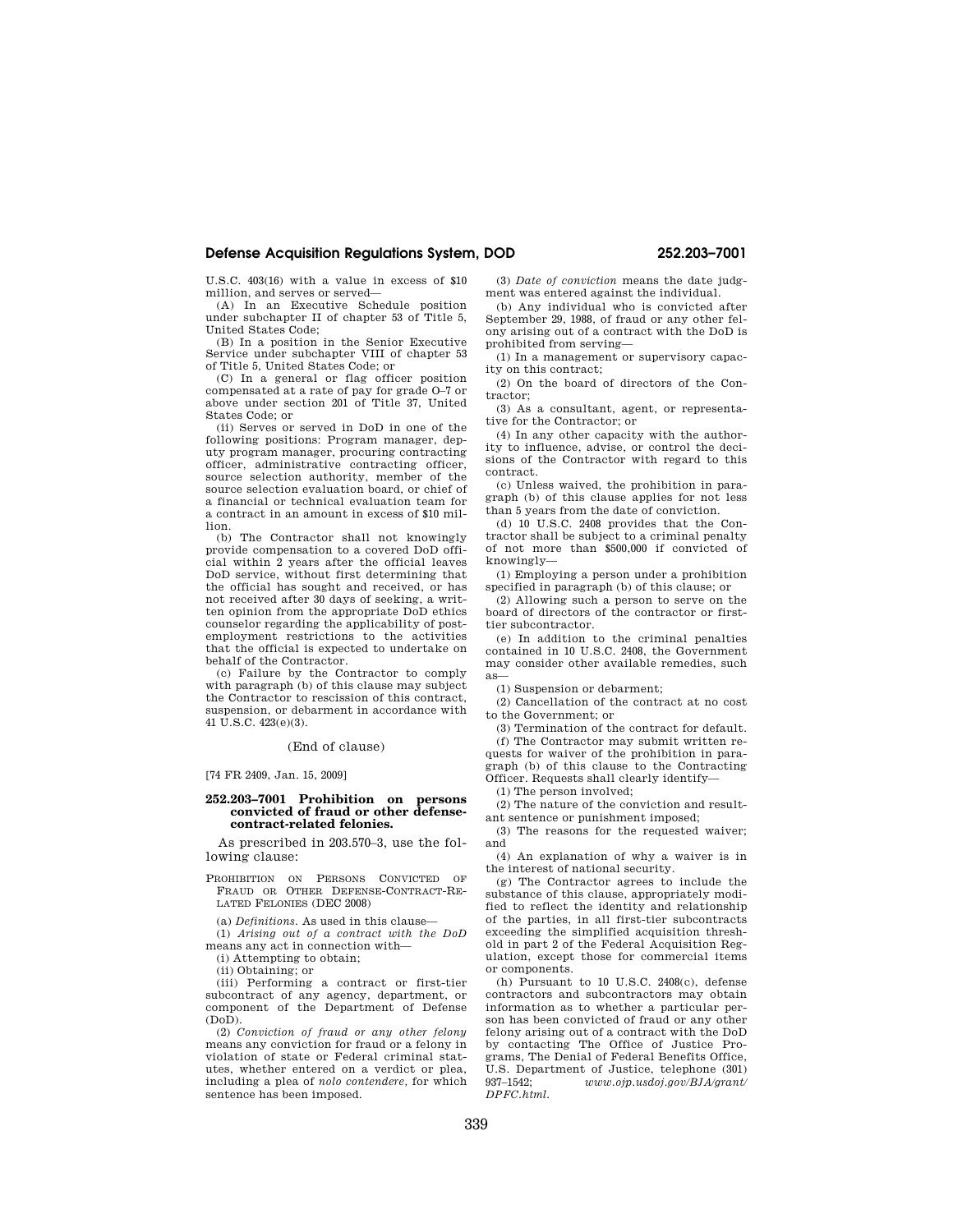# (End of clause)

[56 FR 36479, July 31, 1991, as amended at 58 FR 28471, May 13, 1993; 59 FR 27675, May 27, 1994; 60 FR 61600, Nov. 30, 1995; 62 FR 34128, June 24, 1997; 64 FR 14398, Mar. 25, 1999; 69 FR 74990, Dec. 15, 2004; 73 FR 76972, Dec. 18, 2008]

## **252.203–7002 Requirement to Inform Employees of Whistleblower Rights.**

As prescribed in 203.970, use the following clause:

REQUIREMENT TO INFORM EMPLOYEES OF WHISTLEBLOWER RIGHTS (JAN 2009)

The Contractor shall inform its employees in writing of employee whistleblower rights and protections under 10 U.S.C. 2409, as described in Subpart 203.9 of the Defense Federal Acquisition Regulation Supplement.

(End of clause)

[74 FR 2411, Jan. 15, 2009]

### **252.204–7000 Disclosure of information.**

As prescribed in 204.404–70(a), use the following clause:

DISCLOSURE OF INFORMATION (DEC 1991)

(a) The Contractor shall not release to anyone outside the Contractor's organization any unclassified information, regardless of medium (e.g., film, tape, document), pertaining to any part of this contract or any program related to this contract, unless—

(1) The Contracting Officer has given prior written approval; or

(2) The information is otherwise in the public domain before the date of release.

(b) Requests for approval shall identify the specific information to be released, the medium to be used, and the purpose for the release. The Contractor shall submit its request to the Contracting Officer at least 45 days before the proposed date for release.

(c) The Contractor agrees to include a similar requirement in each subcontract under this contract. Subcontractors shall submit requests for authorization to release through the prime contractor to the Contracting Officer.

## (End of clause)

[56 FR 36479, July 31, 1991, as amended at 57 FR 14996, Apr. 23, 1992]

## **252.204–7001 Commercial and Government Entity (CAGE) code reporting.**

As prescribed in 204.7207, use the following provision:

# **252.203–7002 48 CFR Ch. 2 (10–1–09 Edition)**

## COMMERCIAL AND GOVERNMENT ENTITY (CAGE) CODE REPORTING (AUG 1999)

(a) The offeror is requested to enter its CAGE code on its offer in the block with its name and address. The CAGE code entered must be for that name and address. Enter 'CAGE'' before the number.

(b) If the offeror does not have a CAGE code, it may ask the Contracting Officer to request one from the Defense Logistics Information Service (DLIS). The Contracting Officer will—

(1) Ask the Contractor to complete section B of a DD Form 2051, Request for Assignment of a Commercial and Government Entity (CAGE) Code;

(2) Complete section A and forward the form to DLIS; and

(3) Notify the Contractor of its assigned CAGE code.

(c) Do not delay submission of the offer pending receipt of a CAGE code.

## (End of provision)

[64 FR 43101, Aug. 9, 1999, as amended at 66 FR 47097, Sept. 11, 2001]

# **252.204–7002 Payment for subline items not separately priced.**

As prescribed in 204.7104–1(b)(3)(iv), use the following clause:

> PAYMENT FOR SUBLINE ITEMS NOT SEPARATELY PRICED (DEC 1991)

(a) If the schedule in this contract contains any contract subline items or exhibit subline items identified as not separately priced (NSP), it means that the unit price for that subline item is included in the unit price of another, related line or subline item.

(b) The Contractor shall not invoice the Government for any portion of a contract line item or exhibit line item which contains an NSP until—

(1) The Contractor has delivered the total quantity of all related contract subline items or exhibit subline items; and

(2) The Government has accepted them.

(c) This clause does not apply to technical data.

## (End of clause)

# **252.204–7003 Control of government personnel work product.**

As prescribed in 204.404–70(b), use the following clause:

### CONTROL OF GOVERNMENT PERSONNEL WORK PRODUCT (APR 1992)

The Contractor's procedures for protecting against unauthorized disclosure of information shall not require Department of Defense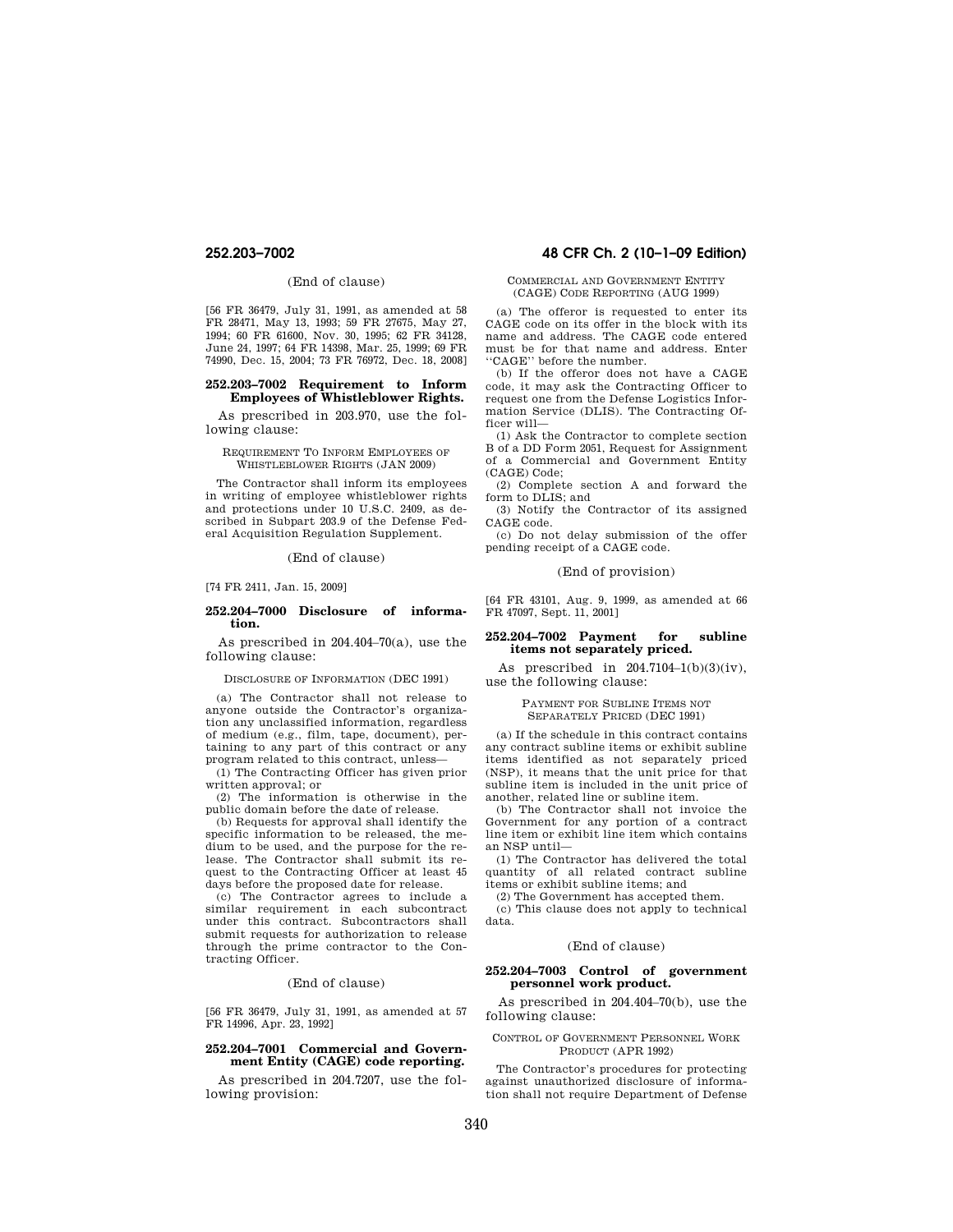# **Defense Acquisition Regulations System, DOD 252.204–7007**

employees or members of the Armed Forces to relinquish control of their work products, whether classified or not, to the contractor.

## (End of clause)

[57 FR 14996, Apr. 23, 1992]

## **252.204–7004 Alternate A, Central Contractor Registration.**

### ALTERNATE A, CENTRAL CONTRACTOR REGISTRATION (SEP 2007)

As prescribed in 204.1104, substitute the following paragraph (a) for paragraph (a) of the clause at FAR 52.204–7:

(a) *Definitions*. As used in this clause-'Central Contractor Registration (CCR) database'' means the primary Government repository for contractor information required for the conduct of business with the

Government. ''Commercial and Government Entity (CAGE) code'' means—

(1) A code assigned by the Defense Logistics Information Service (DLIS) to identify a commercial or Government entity; or

(2) A code assigned by a member of the North Atlantic Treaty Organization that DLIS records and maintains in the CAGE master file. This type of code is known as an ''NCAGE code.''

''Data Universal Numbering System (DUNS) number'' means the 9-digit number assigned by Dun and Bradstreet, Inc. (D&B) to identify unique business entities.

''Data Universal Numbering System +4 (DUNS+4) number'' means the DUNS number assigned by D&B plus a 4-character suffix that may be assigned by a business concern. (D&B has no affiliation with this 4-character suffix.) This 4-character suffix may be assigned at the discretion of the business concern to establish additional CCR records for identifying alternative Electronic Funds Transfer (EFT) accounts (see Subpart 32.11 of the Federal Acquisition Regulation) for the same parent concern.

''Registered in the CCR database'' means that—

(1) The Contractor has entered all mandatory information, including the DUNS number or the DUNS+4 number, into the CCR database;

(2) The Contractor's CAGE code is in the CCR database; and

(3) The Government has validated all mandatory data fields, to include validation of the Taxpayer Identification Number (TIN) with the Internal Revenue Service, and has marked the records ''Active.'' The Contractor will be required to provide consent for TIN validation to the Government as part of the CCR registration process.

[68 FR 64558, Nov. 14, 2003, as amended at 72 FR 51194, Sept. 6, 2007]

# **252.204–7005 Oral attestation of security responsibilities.**

As prescribed in 204.404–70(c), use the following clause:

## ORAL ATTESTATION OF SECURITY RESPONSIBILITIES (NOV 2001)

(a) Contractor employees cleared for access to Top Secret (TS), Special Access Program (SAP), or Sensitive Compartmented Information (SCI) shall attest orally that they will conform to the conditions and responsibilities imposed by law or regulation on those granted access. Reading aloud the first paragraph of Standard Form 312, Classified Information Nondisclosure Agreement, in the presence of a person designated by the Contractor for this purpose, and a witness, will satisfy this requirement. Contractor employees currently cleared for access to TS, SAP, or SCI may attest orally to their security responsibilities when being briefed into a new program or during their annual refresher briefing. There is no requirement to retain a separate record of the oral attestation.

(b) If an employee refuses to attest orally to security responsibilities, the Contractor shall deny the employee access to classified information and shall submit a report to the Contractor's security activity.

## (End of clause)

[64 FR 45197, Aug. 19, 1999, as amended at 66 FR 55121, Nov. 1, 2001]

## **252.204–7006 Billing Instructions.**

As prescribed in 204.7109, use the following clause:

### BILLING INSTRUCTIONS (OCT 2005)

When submitting a request for payment, the Contractor shall—

(a) Identify the contract line item(s) on the payment request that reasonably reflect contract work performance; and

(b) Separately identify a payment amount for each contract line item included in the payment request.

### (End of clause)

[70 FR 58983, Oct. 11, 2005]

### **252.204–7007 Alternate A, Annual Representations and Certifications.**

## Alternate A, Annual Representations and Certifications (JAN 2008)

As prescribed in 204.1202, substitute the following paragraph (c) for paragraph (c) of the provision at FAR  $52.204 - 8:$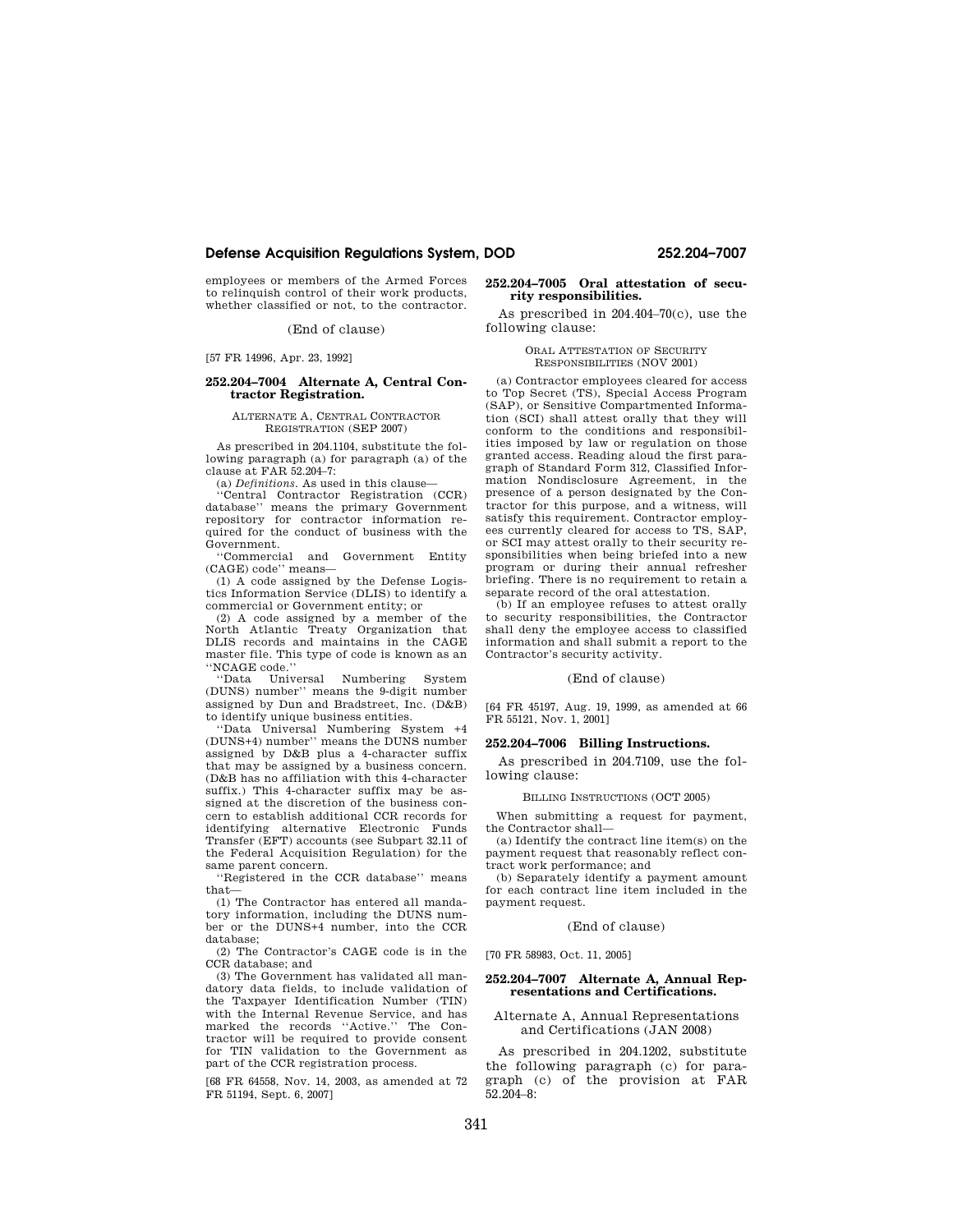(c) The offeror has completed the annual representations and certifications electronically via the Online Representations and Certifications Application (ORCA) Web site at *https://orca.bpn.gov/*  . After reviewing the ORCA database information, the offeror verifies by submission of the offer that the representations and certifications currently posted electronically have been entered or updated within the last 12 months, are current, accurate, complete, and applicable to this solicita-

# **252.204–7008 48 CFR Ch. 2 (10–1–09 Edition)**

tion (including the business size standard applicable to the NAICS code referenced for this solicitation), as of the date of this offer, and are incorporated in this offer by reference (see FAR 4.1201); except for the changes identified below [*offeror to insert changes, identifying change by clause number, title, date*]. These amended representation(s) and/or certification(s) are also incorporated in this offer and are current, accurate, and complete as of the date of this offer.

| FAR/DFARS clause No. | Title | Date | nae |
|----------------------|-------|------|-----|
|                      |       |      |     |

Any changes provided by the offeror are applicable to this solicitation only, and do not result in an update to the representations and certifications posted on ORCA.

[73 FR 1823, Jan. 10, 2008]

## **252.204–7008 Requirements for contracts involving export–controlled items.**

As prescribed in 204.7305(a), use the following clause:

## REQUIREMENTS FOR CONTRACTS INVOLVING EXPORT–CONTROLLED ITEMS (JUL 2008)

(a) *Definition. Export–controlled items*, as used in this clause, means items subject to the Export Administration Regulations (EAR) (15 CFR Parts 730–774) or the International Traffic in Arms Regulations (22 CFR Parts 120–130). The term includes:

(1) *Defense items*, defined in the Arms Ex-port Control Act, 22 U.S.C. 2778(j)(4)(A), as defense articles, defense services, and related technical data. The term ''defense items'' includes information and technology.

(2) *Items*, defined in the EAR as ''commodities, software, and technology,'' terms that are also defined in the EAR, 15 CFR 772.1. Regarding the release of items subject to the EAR to foreign nationals within the United States, ''items'' only include technology and software source code (and not commodities) subject to the EAR.

(b) The parties anticipate that, in the performance of this contract, the Contractor will generate or need access to export–controlled items.

(c) The Contractor shall comply with all applicable laws and regulations regarding export–controlled items, including the requirement for contractors to register with the Department of State in accordance with the ITAR. The Contractor shall consult with the Department of State regarding any questions relating to the ITAR and with the Department of Commerce regarding any questions relating to the EAR.

(d) The Contractor's responsibility to comply with all applicable laws and regulations regarding export–controlled items exists independent of, and is not established or limited by, the information provided by this clause.

(e) Nothing in the terms of this contract is intended to change, supersede, or waive any of the requirements of applicable Federal laws, Executive orders, and regulations, including but not limited to—

(1) The Export Administration Act of 1979, as amended (50 U.S.C. App. 2401–2420);

(2) The Arms Export Control Act of 1976 (22 U.S.C. 2751 *et seq.*);

(3) The International Emergency Economic Powers Act (50 U.S.C. 1701–1707);

(4) The Export Administration Regulations (15 CFR Parts 730–774);

(5) The International Traffic in Arms Regulations (22 CFR Parts 120–130);

(6) Executive Order 13222, as extended;

(7) DoD Directive 2040.2, International Transfers of Technology, Goods, Services, and Munitions; and

(8) DoD Industrial Security Regulation (DoD 5220.22–R).

(f) The Contractor shall include the substance of this clause, including this paragraph (f), in all subcontracts that are expected to involve access to or generation of export–controlled items.

## (End of clause)

[73 FR 42278, July 21, 2008]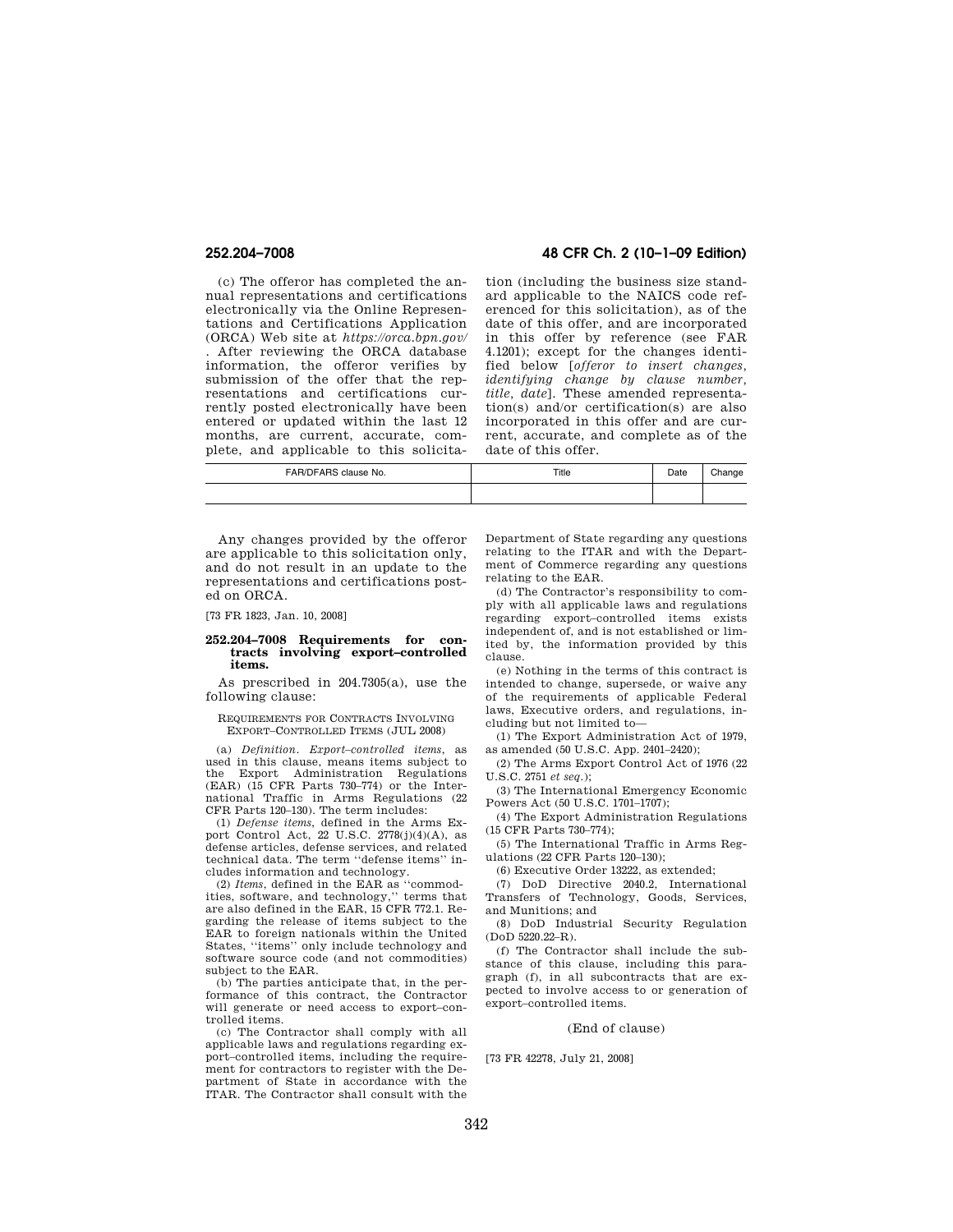# **Defense Acquisition Regulations System, DOD 252.204–7010**

# **252.204–7009 Requirements regarding potential access to export-controlled items.**

As prescribed in 204.7305(b), use the following clause:

## REQUIREMENTS REGARDING POTENTIAL ACCESS TO EXPORT–CONTROLLED ITEMS (JUL 2008)

(a) *Definition. Export–controlled items,* as used in this clause, means items subject to the Export Administration Regulations (EAR) (15 CFR Parts 730–774) or the International Traffic in Arms Regulations (22 CFR Parts 120–130). The term includes:

(1) *Defense items,* defined in the Arms Export Control Act, 22 U.S.C. 2778(j)(4)(A), as defense articles, defense services, and related technical data. The term ''defense items'' includes information and technology.

(2) *Items,* defined in the EAR as ''commod-ities, software, and technology,'' terms that are also defined in the EAR, 15 CFR 772.1. Regarding the release of items subject to the EAR to foreign nationals within the United States, "items" only include technology and software source code (and not commodities) subject to the EAR.

(b) The parties do not anticipate that, in the performance of this contract, the Contractor will generate or need access to export–controlled items.

(c) If, during the performance of this contract, the Contractor becomes aware that the Contractor will generate or need access to export-controlled items—

(1) The Contractor shall notify the Contracting Officer in writing; and

(2) The Contracting Officer will expeditiously—

(i) Modify the contract to include the Defense Federal Acquisition Regulation Supplement clause 252.204–7008, Requirements for Involving Export-Controlled Items;

(ii) Negotiate a contract modification that eliminates the requirement for performance of work that would involve export–controlled items; or

(iii) Terminate the contract, in whole or in part, as may be appropriate, for the convenience of the Government, in accordance with the Termination clause of the contract.

## (End of clause)

## [73 FR 42278, July 21, 2008]

# **252.204–7010 Requirement for Contractor to Notify DoD if the Contractor's Activities are Subject to Reporting Under the U.S.-Inter-national Atomic Energy Agency Additional Protocol.**

As prescribed in 204.470–3, use the following clause:

REQUIREMENT FOR CONTRACTOR TO NOTIFY DOD IF THE CONTRACTOR'S ACTIVITIES ARE SUBJECT TO REPORTING UNDER THE U.S.-INTERNATIONAL ATOMIC ENERGY AGENCY ADDITIONAL PROTOCOL (JAN 2009)

(a) If the Contractor is required to report any of its activities in accordance with Department of Commerce regulations (15 CFR part 781 *et seq.*) or Nuclear Regulatory Commission regulations (10 CFR part 75) in order to implement the declarations required by the U.S.-International Atomic Energy Agency Additional Protocol (U.S.-IAEA AP), the Contractor shall—

(1) Immediately provide written notification to the following DoD Program Manager:

*[Contracting Officer to insert Program Manager's name, mailing address, e-mail address, telephone number, and facsimile number];*  (2) Include in the notification—

(i) Where DoD contract activities or information are located relative to the activities or information to be declared to the Department of Commerce or the Nuclear Regulatory Commission; and

(ii) If or when any current or former DoD contract activities and the activities to be declared to the Department of Commerce or the Nuclear Regulatory Commission have been or will be co-located or located near enough to one another to result in disclosure of the DoD activities during an IAEA inspection or visit; and

(3) Provide a copy of the notification to the Contracting Officer.

(b) After receipt of a notification submitted in accordance with paragraph (a) of this clause, the DoD Program Manager will—

(1) Conduct a security assessment to determine if and by what means access may be granted to the IAEA; or

(2) Provide written justification to the component or agency treaty office for a national security exclusion, in accordance with DoD Instruction 2060.03, Application of the National Security Exclusion to the Agreements Between the United States of America and the International Atomic Energy Agency for the Application of Safeguards in the United States of America. DoD will notify the Contractor if a national security exclusion is applied at the Contractor's location to prohibit access by the IAEA.

(c) If the DoD Program Manager determines that a security assessment is required—

(1) DoD will, at a minimum—

(i) Notify the Contractor that DoD officials intend to conduct an assessment of vulnerabilities to IAEA inspections or visits;

(ii) Notify the Contractor of the time at which the assessment will be conducted, at least 30 days prior to the assessment;

(iii) Provide the Contractor with advance notice of the credentials of the DoD officials who will conduct the assessment; and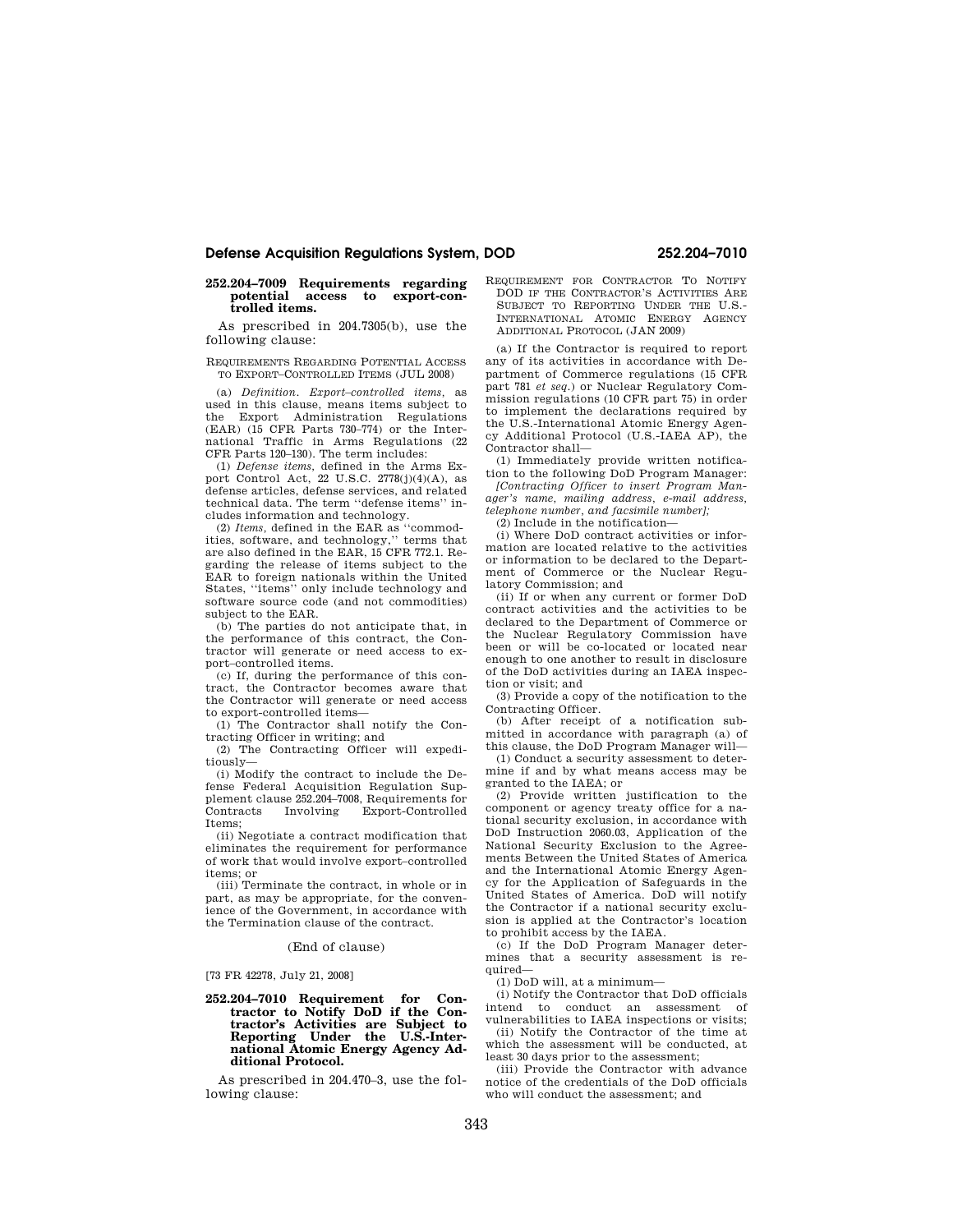(iv) To the maximum extent practicable, conduct the assessment in a manner that does not impede or delay operations at the Contractor's facility; and

(2) The Contractor shall provide access to the site and shall cooperate with DoD officials in the assessment of vulnerabilities to IAEA inspections or visits.

(d) Following a security assessment of the Contractor's facility, DoD officials will notify the Contractor as to—

(1) Whether the Contractor's facility has any vulnerabilities where potentially declarable activities under the U.S.-IAEA AP are taking place;

(2) Whether additional security measures are needed; and

(3) Whether DoD will apply a national security exclusion.

(e) If DoD applies a national security exclusion, the Contractor shall not grant access to IAEA inspectors.

(f) If DoD does not apply a national security exclusion, the Contractor shall apply managed access to prevent disclosure of program activities, locations, or information in the U.S. declaration.

(g) The Contractor shall not delay submission of any reports required by the Department of Commerce or the Nuclear Regulatory Commission while awaiting a DoD response to a notification provided in accordance with this clause.

(h) The Contractor shall incorporate the substance of this clause, including this paragraph (h), in all subcontracts that are subject to the provisions of the U.S.-IAEA AP.

(End of clause)

[74 FR 2412, Jan. 15, 2009]

# **252.205–7000 Provision of information to cooperative agreement holders.**

As prescribed in 205.470, use the following clause:

PROVISION OF INFORMATION TO COOPERATIVE AGREEMENT HOLDERS (DEC 1991)

(a) Definition.

*Cooperative agreement holder* means a State or local government; a private, nonprofit organization; a tribal organization (as defined in section 4(c) of the Indian Self-Determination and Education Assistance Act (Pub. L. 93–268; 25 U.S.C. 450(c))); or an economic enterprise (as defined in section 3(e) of the Indian Financing Act of 1974 (Pub. L. 93–362; 25 U.S.C. 1452(e))) whether such economic enterprise is organized for profit or nonprofit purposes; which has an agreement with the Defense Logistics Agency to furnish procurement technical assistance to business entities.

(b) The Contractor shall provide cooperative agreement holders, upon their request,

# **252.205–7000 48 CFR Ch. 2 (10–1–09 Edition)**

with a list of those appropriate employees or offices responsible for entering into subcontracts under defense contracts. The list shall include the business address, telephone number, and area of responsibility of each employee or office.

(c) The Contractor need not provide the listing to a particular cooperative agreement holder more frequently than once a year.

# (End of clause)

[56 FR 36479, July 31, 1991, as amended at 69 FR 63328, Nov. 1, 2004]

## **252.206–7000 Domestic source restriction.**

As prescribed at 206.302–3–70, use the following provision:

DOMESTIC SOURCE RESTRICTION (DEC 1991)

This solicitation is restricted to domestic sources under the authority of 10 U.S.C. 2304(c)(3). Foreign sources, except Canadian sources, are not eligible for award.

# (End of provision)

## **252.208–7000 Intent to furnish precious metals as Government-furnished material.**

As prescribed in 208.7305(a), use the following clause:

INTENT TO FURNISH PRECIOUS METALS AS GOVERNMENT-FURNISHED MATERIAL (DEC 1991)

(a) The Government intends to furnish precious metals required in the manufacture of items to be delivered under the contract if the Contracting Officer determines it to be in the Government's best interest. The use of Government-furnished silver is mandatory when the quantity required is one hundred troy ounces or more. The precious metal(s) will be furnished pursuant to the Government Furnished Property clause of the contract.

(b) The Offeror shall cite the type (silver, gold, platinum, palladium, iridium, rhodium, and ruthenium) and quantity in whole troy ounces of precious metals required in the performance of this contract (including precious metals required for any first article or production sample), and shall specify the national stock number (NSN) and nomenclature, if known, of the deliverable item requiring precious metals.

| Precious metal* | Quantity | Deliverable item<br>(NSN and nomen-<br>clature)!!rs |
|-----------------|----------|-----------------------------------------------------|
|                 |          |                                                     |

<sup>\*</sup>If platinum or palladium, specify whether sponge or granules are required.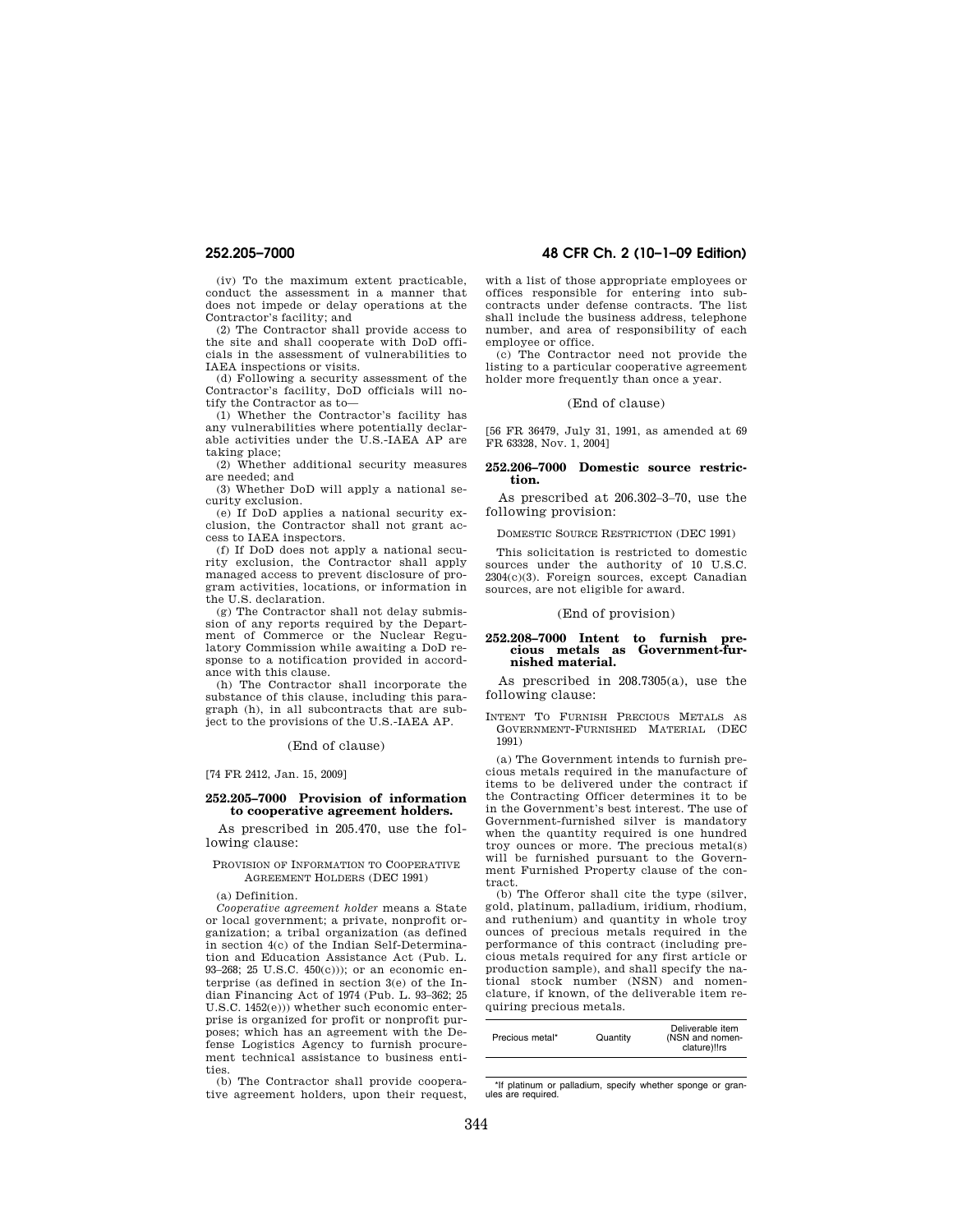# **Defense Acquisition Regulations System, DOD 252.209–7002**

(c) Offerors shall submit two prices for each deliverable item which contains precious metals—one based on the Government furnishing precious metals, and one based on the Contractor furnishing precious metals. Award will be made on the basis which is in the best interest of the Government.

(d) The Contractor agrees to insert this clause, including this paragraph (d), in solicitations for subcontracts and purchase orders issued in performance of this contract, unless the Contractor knows that the item being purchased contains no precious metals.

(End of clause)

# **252.209–7000 [Reserved]**

## **252.209–7001 Disclosure of ownership or control by the government of a terrorist country.**

As prescribed in 209.104–70(a), use the following provision:

DISCLOSURE OF OWNERSHIP OR CONTROL BY THE GOVERNMENT OF A TERRORIST COUNTRY (JAN 2009)

(a) *Definitions.* As used in this provision—

(1) *Government of a terrorist country* includes the state and the government of a terrorist country, as well as any political subdivision, agency, or instrumentality thereof.

(2) *Terrorist country* means a country determined by the Secretary of State, under section  $6(j)(1)(A)$  of the Export Administration Act of 1979 (50 U.S.C. App.  $2405(j)(i)(A)$ ), to be a country the government of which has repeatedly provided support for acts of international terrorism. As of the date of this provision, terrorist countries subject to this provision include: Cuba, Iran, Sudan, and Syria.

(3) *Significant interest* means—

(i) Ownership of or beneficial interest in 5 percent or more of the firm's or subsidiary's securities. Beneficial interest includes holding 5 percent or more of any class of the firm's securities in ''nominee shares,'' 'street names," or some other method of holding securities that does not disclose the beneficial owner;

(ii) Holding a management position in the firm, such as a director or officer;

(iii) Ability to control or influence the election, appointment, or tenure of directors or officers in the firm;

(iv) Ownership of 10 percent or more of the assets of a firm such as equipment, buildings, real estate, or other tangible assets of the firm; or

(v) Holding 50 percent or more of the indebtedness of a firm.

(b) *Prohibition on award.* In accordance with 10 U.S.C. 2327, no contract may be awarded to a firm or a subsidiary of a firm if the government of a terrorist country has a significant interest in the firm or subsidiary or, in the case of a subsidiary, the firm that owns the subsidiary, unless a waiver is granted by the Secretary of Defense.

(c) *Disclosure.* If the government of a terrorist country has a significant interest in the Offeror or a subsidiary of the Offeror, the Offeror shall disclose such interest in an attachment to its offer. If the Offeror is a subsidiary, it shall also disclose any significant interest the government of a terrorist country has in any firm that owns or controls the subsidiary. The disclosure shall include—

(1) Identification of each government holding a significant interest; and

(2) A description of the significant interest held by each government.

## (End of provision)

[59 FR 51131, Oct. 7, 1994, as amended at 63 FR 14837, Mar. 27, 1998; 69 FR 55993, Sept. 17, 2004; 71 FR 62567, Oct 26, 2006; 74 FR 2422, Jan. 15, 2009]

## **252.209–7002 Disclosure of ownership or control by a foreign government.**

As prescribed in 209.104–70(b), use the following provision:

## DISCLOSURE OF OWNERSHIP OR CONTROL BY A FOREIGN GOVERNMENT (JUN 2005)

(a) *Definitions.* As used in this provision—

(1) *Effectively owned or controlled* means that a foreign government or any entity controlled by a foreign government has the power, either directly or indirectly, whether exercised or exercisable, to control the election, appointment, or tenure of the Offeror's officers or a majority of the Offeror's board of directors by any means, e.g., ownership, contract, or operation of law (or equivalent power for unincorporated organizations).

(2) *Entity controlled by a foreign government*—

(i) Means—

(A) Any domestic or foreign organization or corporation that is effectively owned or controlled by a foreign government; or

(B) Any individual acting on behalf of a foreign government.

(ii) Does not include an organization or corporation that is owned, but is not controlled, either directly or indirectly, by a foreign government if the ownership of that organization or corporation by that foreign government was effective before October 23, 1992.

(3) *Foreign government* includes the state and the government of any country (other than the United States and its outlying areas) as well as any political subdivision, agency, or instrumentality thereof.

(4) *Proscribed information* means—

(i) Top Secret information;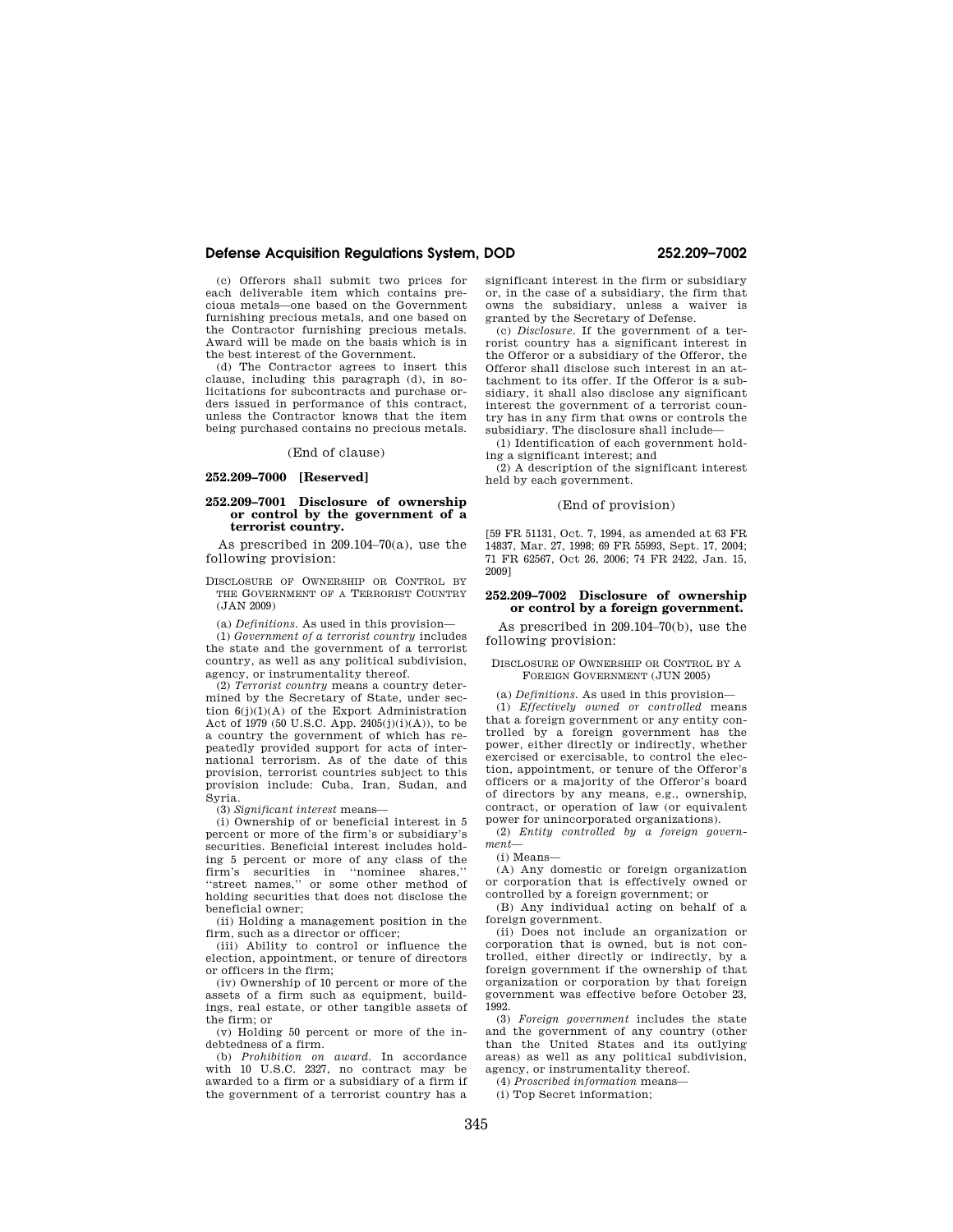(ii) Communications Security (COMSEC) information, except classified keys used to operate secure telephone units (STU IIIs);

(iii) Restricted Data as defined in the U.S. Atomic Energy Act of 1954, as amended;

(iv) Special Access Program (SAP) information; or

(v) Sensitive Compartmented Information (SCI).

(b) *Prohibition on award.* No contract under a national security program may be awarded to an entity controlled by a foreign government if that entity requires access to proscribed information to perform the contract, unless the Secretary of Defense or a designee has waived application of 10 U.S.C. 2536(a).

(c) *Disclosure.* The Offeror shall disclose any interest a foreign government has in the Offeror when that interest constitutes control by a foreign government as defined in this provision. If the Offeror is a subsidiary, it shall also disclose any reportable interest a foreign government has in any entity that owns or controls the subsidiary, including reportable interest concerning the Offeror's immediate parent, intermediate parents, and the ultimate parent. Use separate paper as needed, and provide the information in the following format: Offeror's Point of Contact for Questions about Disclosure (Name and Phone Number with Country Code, City Code and Area Code, as applicable)

Name and Address of Offeror.

Name and Address of Entity Controlled by a Foreign Government. Description of Inter-

(End of provision)

est, Ownership Percentage, and Identification of Foreign Government

[58 FR 28471, May 13, 1993, as amended at 59 FR 51133, Oct. 7, 1994; 70 FR 35546, June 21, 2005]

## **252.209–7003 [Reserved]**

**252.209–7004 Subcontracting with firms that are owned or controlled by the government of a terrorist country.** 

As prescribed in 209.409, use the following clause:

SUBCONTRACTING WITH FIRMS THAT ARE OWNED OR CONTROLLED BY THE GOVERNMENT OF A TERRORIST COUNTY (DEC 2006)

(a) Unless the Government determines that there is a compelling reason to do so, the Contractor shall not enter into any subcontract in excess of \$30,000 with a firm, or a subsidiary of a firm, that is identified in the

# **252.209–7003 48 CFR Ch. 2 (10–1–09 Edition)**

Excluded Parties List System as being ineligible for the award of Defense contracts or subcontracts because it is owned or controlled by the government of a terrorist country.

(b) A corporate officer or a designee of the Contractor shall notify the Contracting Officer, in writing, before entering into a subcontract with a party that is identified, on the List of Parties Excluded from Federal Procurement and Nonprocurement Programs, as being ineligible for the award of Defense contracts or subcontracts because it is owned or controlled by the government of a terrorist country. The notice must include the name of the proposed subcontractor and the compelling reason(s) for doing business with the subcontractor notwithstanding its inclusion on the List of Parties Excluded From Federal Procurement and Nonprocurement Programs.

## (End of clause)

[63 FR 14837, Mar. 27, 1998, as amended at 71 FR 75893, Dec. 19, 2006]

## **252.209–7005 Reserve Officer Training Corps and military recruiting on campus.**

As prescribed in 209.470–4, use the following clause:

RESERVE OFFICER TRAINING CORPS AND MILITARY RECRUITING ON CAMPUS (JAN 2000)

(a) *Definition.* ''Institution of higher education,'' as used in this clause, means an institution that meets the requirements of 20 U.S.C. 1001 and includes all subelements of such an institution.

(b) *Limitation on contract award.* Except as provided in paragraph (c) of this clause, an institution of higher education is ineligible for contract award if the Secretary of Defense determines that the institution has a policy or practice (regardless of when implemented) that prohibits or in effect prevents—

(1) The Secretary of a military department from maintaining, establishing, or operating a unit of the Senior Reserve Officer Training Corps (ROTC) (in accordance with 10 U.S.C. 654 and other applicable Federal laws) at that institution;

(2) A student at that institution from enrolling in a unit of the Senior ROTC at another institution of higher education;

(3) The Secretary of a military department or the Secretary of Transportation from gaining entry to campuses, or access to students (who are 17 years of age or older) on campuses, for purposes of military recruiting; or

Military recruiters from accessing, for purposes of military recruiting, the following information pertaining to students (who are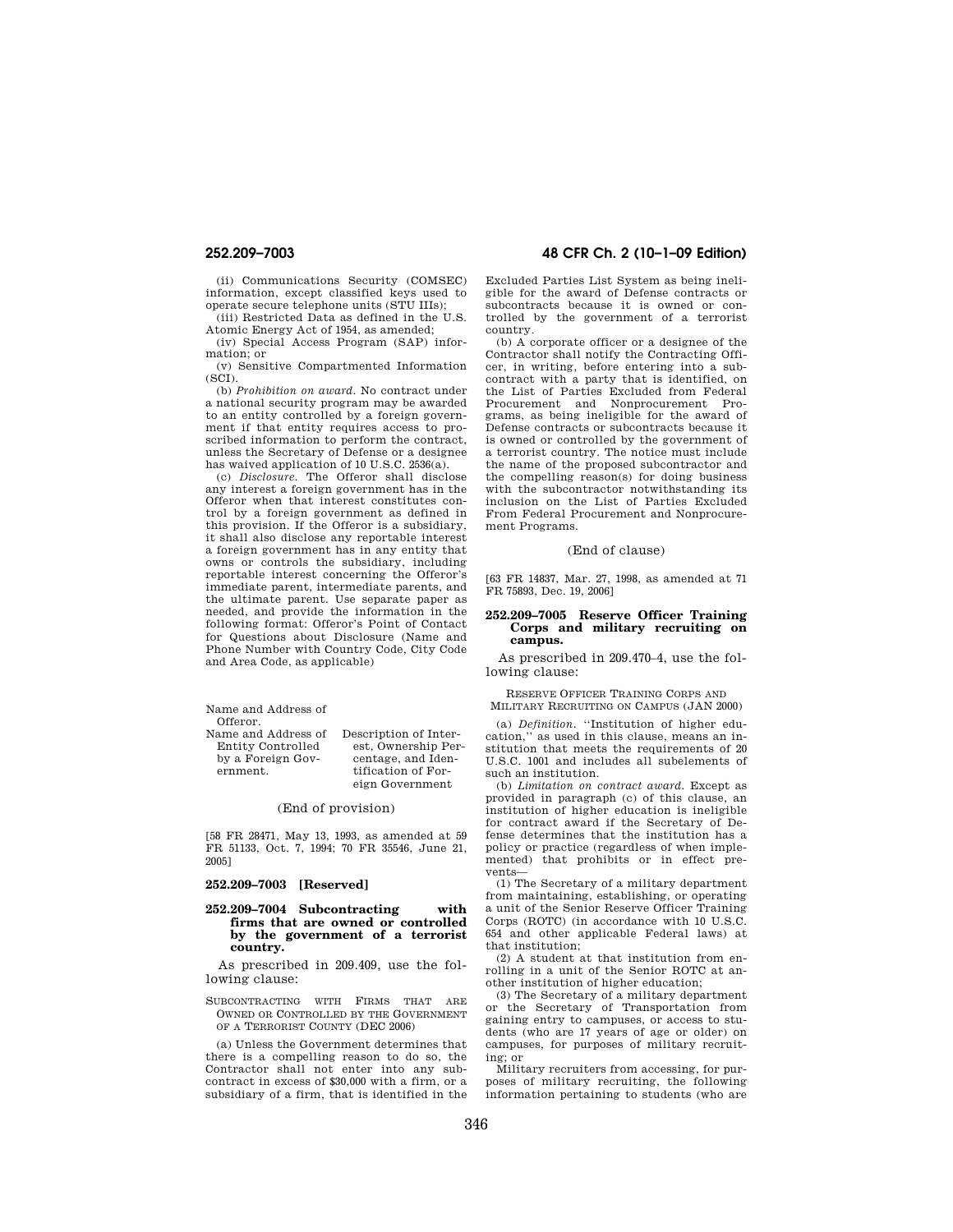# **Defense Acquisition Regulations System, DOD 252.209–7007**

17 years of age or older) enrolled at that institution:

(i) Name. (ii) Address.

(iii) Telephone number.

(iv) Date and place of birth.

(v) Educational level.

(vi) Academic major.

(vii) Degrees received.

(viii) Most recent educational institution enrollment.

(c) *Exception.* The limitation in paragraph (b) of this clause does not apply to an institution of higher education if the Secretary of Defense determines that—

(1) The institution has ceased the policy or practice described in paragraph (b) of this clause; or

(2) The institution has a long-standing policy of pacifism based on historical religious affiliation.

(d) *Agreement.* The Contractor represents that it does not now have, and agrees that during performance of this contract it will not adopt, any policy or practice described in paragraph (b) of this clause, unless the Secretary of Defense has granted an exception in accordance with paragraph (c)(2) of this clause.

(e) Notwithstanding any other clause of this contract, if the Secretary of Defense determines that the Contractor misrepresented its policies and practices at the time of contract award or has violated the agreement in paragraph (d) of this clause—

(1) The Contractor will be ineligible for further payments under this and other contracts with the Department of Defense; and

(2) The Government will terminate this contract for default for the Contractor's material failure to comply with the terms and conditions of award.

(End of clause)

[65 FR 2057, Jan. 13, 2000]

## **252.209–7006 Limitations on Contractors Acting as Lead System Integrators.**

As prescribed in 209.570–4(a), use the following provision:

## LIMITATIONS ON CONTRACTORS ACTING AS LEAD SYSTEM INTEGRATORS (JAN 2008)

(a) *Definitions. Lead system integrator, lead system integrator with system responsibility,*  and *lead system integrator without system responsibility,* as used in this provision, have the meanings given in the clause of this solicitation entitled ''Prohibited Financial Interests for Lead System Integrators'' (DFARS 252.209–7007).

(b) *General.* Unless an exception is granted, no contractor performing lead system integrator functions in the acquisition of a major system by the Department of Defense may have any direct financial interest in the development or construction of any individual system or element of any system of systems.

(c) *Representations.* (1) The offeror represents that it does

[ ] does not [ ] propose to perform this contract as a lead system integrator with system responsibility.

(2) The offeror represents that it does [ ] does not [ ] propose to perform this contract as a lead system integrator without system responsibility.

(3) If the offeror answered in the affirmative in paragraph (c)(1) or (2) of this provision, the offeror represents that it does [ ] does not [ ] have any direct financial interest as described in paragraph (b) of this provision with respect to the system(s), subsystem(s), system of systems, or services described in this solicitation.

(d) If the offeror answered in the affirmative in paragraph (c)(3) of this provision, the offeror should contact the Contracting Officer for guidance on the possibility of submitting a mitigation plan and/or requesting an exception.

(e) If the offeror does have a direct financial interest, the offeror may be prohibited from receiving an award under this solicitation, unless the offeror submits to the Contracting Officer appropriate evidence that the offeror was selected by a subcontractor to serve as a lower-tier subcontractor through a process over which the offeror exercised no control.

(f) This provision implements the requirements of 10 U.S.C. 2410p, as added by section 807 of the National Defense Authorization Act for Fiscal Year 2007 (Pub. L. 109–364).

# (End of provision)

[73 FR 1825, Jan. 10, 2007]

## **252.209–7007 Prohibited Financial Interests for Lead System Integrators.**

As prescribed in 209.570–4(b), use the following clause:

### PROHIBITED FINANCIAL INTERESTS FOR LEAD SYSTEM INTEGRATORS (JUL 2009)

(a) *Definitions.* As used in this clause—

(1) *Lead system integrator* includes *lead system integrator with system responsibility* and *lead system integrator without system responsibility.* 

(2) *Lead system integrator with system responsibility* means a prime contractor for the development or production of a major system, if the prime contractor is not expected at the time of award to perform a substantial portion of the work on the system and the major subsystems.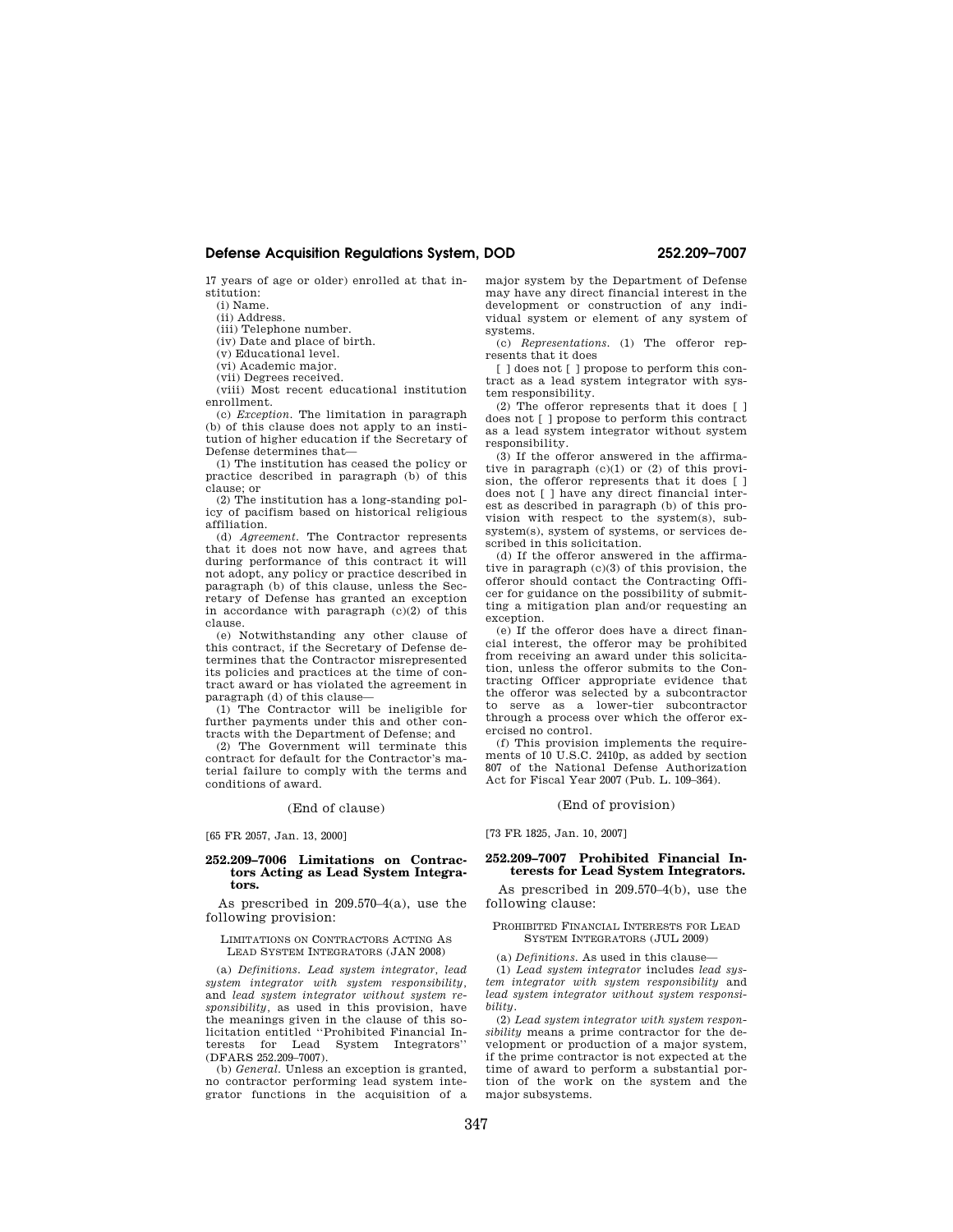(3) *Lead system integrator without system responsibility* means a prime contractor under a contract for the procurement of services, the primary purpose of which is to perform acquisition functions closely associated with inherently governmental functions (see section 7.503(d) of the Federal Acquisition Regulation) with respect to the development or production of a major system.

(b) *Limitations.* The Contracting Officer has determined that the Contractor meets the definition of lead system integrator with [ ] without [ ] system responsibility. Unless an exception is granted, the Contractor shall not have any direct financial interest in the development or construction of any individual system or element of any system of systems while performing lead system integrator functions in the acquisition of a major system by the Department of Defense under this contract.

(c) *Agreement.* The Contractor agrees that during performance of this contract it will not acquire any direct financial interest as described in paragraph (b) of this clause, or, if it does acquire or plan to acquire such interest, it will immediately notify the Contracting Officer. The Contractor further agrees to provide to the Contracting Officer all relevant information regarding the change in financial interests so that the Contracting Officer can determine whether an exception applies or whether the Contractor will be allowed to continue performance on this contract. If a direct financial interest cannot be avoided, eliminated, or mitigated to the Contracting Officer's satisfaction, the Contracting Officer may terminate this contract for default for the Contractor's material failure to comply with the terms and conditions of award or may take other remedial measures as appropriate in the Contracting Officer's sole discretion.

(d) Notwithstanding any other clause of this contract, if the Contracting Officer determines that the Contractor misrepresented its financial interests at the time of award or has violated the agreement in paragraph (c) of this clause, the Government may terminate this contract for default for the Contractor's material failure to comply with the terms and conditions of award or may take other remedial measures as appropriate in the Contracting Officer's sole discretion.

(e) This clause implements the requirements of 10 U.S.C. 2410p, as added by Section 807 of the National Defense Authorization Act for Fiscal Year 2007 (Pub. L. 109–364), and Section 802 of the National Defense Authorization Act for Fiscal Year 2008 (Pub. L. 110– 181).

## (End of clause)

[73 FR 1825, Jan. 10, 2007, as amended at 74 FR 34269, July 15, 2009]

# **252.211–7000 48 CFR Ch. 2 (10–1–09 Edition)**

# **252.211–7000 Acquisition streamlining.**

As prescribed in 211.002–70, use the following clause:

ACQUISITION STREAMLINING (DEC 1991)

(a) The Government's acquisition streamlining objectives are to—

(1) Acquire systems that meet stated performance requirements;

(2) Avoid over-specification; and

(3) Ensure that cost effective requirements are included in future acquisitions.

(b) The Contractor shall—

(1) Prepare and submit acquisition streamlining recommendations in accordance with the statement of work of this contract; and

(2) Format and submit the recommendations as prescribed by data requirements on the contract data requirements list of this contract.

(c) The Government has the right to accept, modify, or reject the Contractor's recommendations.

(d) The Contractor shall insert this clause, including this paragraph (d), in all subcontracts over \$1 million, awarded in the performance of this contract.

### (End of clause)

[56 FR 36479, July 31, 1991. Redesignated and amended at 60 FR 61600, Nov. 30, 1995]

**252.211–7001 Availability of Specifications, Standards, and Data Item Descriptions Not Listed in the Acquisition Streamlining and Standardization Information System (ASSIST), and Plans, Drawings, and Other Pertinent Documents. Availability of specifications and standards Not listed in DODISS, data item descriptions Not listed in DoD 5010.12–L, and plans, drawings, and other pertinent documents.** 

As prescribed in 211.204(c), use the following provision:

AVAILABILITY OF SPECIFICATIONS, STANDARDS, AND DATA ITEM DESCRIPTIONS NOT LISTED IN THE ACQUISITION STREAMLINING AND STANDARDIZATION INFORMATION SYSTEM (ASSIST), AND PLANS, DRAWINGS, AND OTHER PERTINENT DOCUMENTS (MAY 2006)

Offerors may obtain the specifications, standards, plans, drawings, data item descriptions, and other pertinent documents cited in this solicitation by submitting a request to:

(Activity)  $\frac{1}{\text{(Complete Address)}}$ (Complete Address)

Include the number of the solicitation and the title and number of the specification,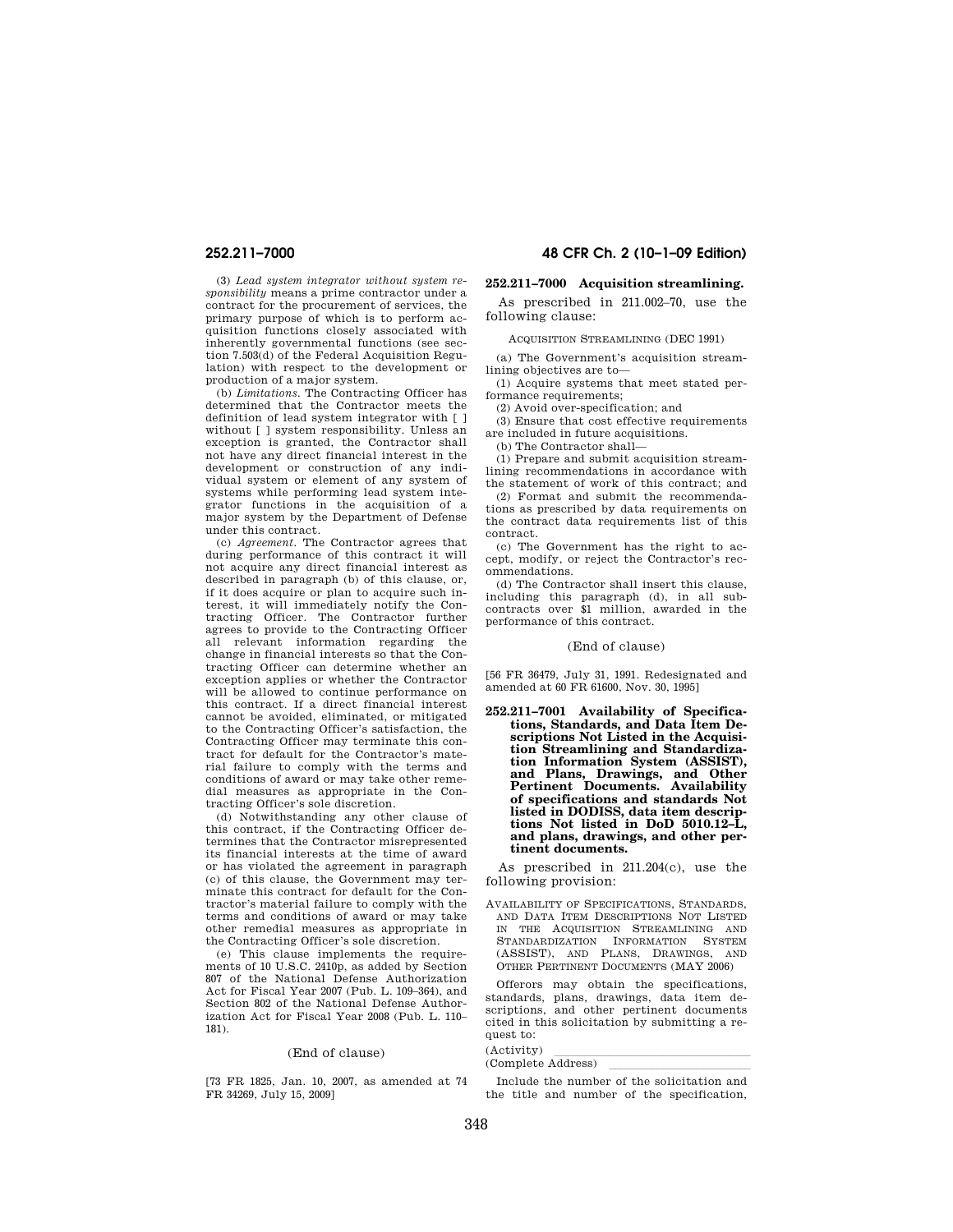# **Defense Acquisition Regulations System, DOD 252.211–7003**

standard, plan, drawing, or other pertinent document.

(End of provision)

[56 FR 36479, July 31, 1991. Redesignated and amended at 60 FR 61600, Nov. 30, 1995; 71 FR 27641, May 12, 2006]

## **252.211–7002 Availability for examination of specifications, standards, plans, drawings, data item descriptions, and other pertinent documents.**

As prescribed in 211.204(c), use the following provision:

AVAILABILITY FOR EXAMINATION OF SPECIFICA-TIONS, STANDARDS, PLANS, DRAWINGS, DATA ITEM DESCRIPTIONS, AND OTHER PERTINENT DOCUMENTS (DEC 1991)

The specifications, standards, plans, drawings, data item descriptions, and other pertinent documents cited in this solicitation are not available for distribution but may be examined at the following location:

(Insert complete address)

# (End of provision)

[56 FR 36479, July 31, 1991. Redesignated and amended at 60 FR 61600, Nov. 30, 1995]

## **252.211–7003 Item identification and valuation.**

As prescribed in 211.274–5(a), use the following clause:

## ITEM IDENTIFICATION AND VALUATION (AUG 2008)

(a) *Definitions*. As used in this clause'

*Automatic identification device* means a device, such as a reader or interrogator, used to retrieve data encoded on machine-readable media.

*Concatenated unique item identifier* means— (1) For items that are serialized within the enterprise identifier, the linking together of the unique identifier data elements in order of the issuing agency code, enterprise identifier, and unique serial number within the enterprise identifier; or

(2) For items that are serialized within the original part, lot, or batch number, the linking together of the unique identifier data elements in order of the issuing agency code; enterprise identifier; original part, lot, or batch number; and serial number within the original part, lot, or batch number.

*Data qualifier* means a specified character (or string of characters) that immediately precedes a data field that defines the general

category or intended use of the data that follows.

*DoD recognized unique identification equivalent* means a unique identification method that is in commercial use and has been recognized by DoD. All DoD recognized unique identification equivalents are listed at *http:// www.acq.osd.mil/dpap/pdi/uid/* 

*iuid*l*equivalents.html*. *DoD unique item identification* means a system of marking items delivered to DoD with unique item identifiers that have machinereadable data elements to distinguish an item from all other like and unlike items. For items that are serialized within the enterprise identifier, the unique item identifier shall include the data elements of the enterprise identifier and a unique serial number. For items that are serialized within the part, lot, or batch number within the enterprise identifier, the unique item identifier shall include the data elements of the enterprise identifier; the original part, lot, or batch number; and the serial number.

*Enterprise* means the entity (*e.g.*, a manufacturer or vendor) responsible for assigning unique item identifiers to items.

*Enterprise identifier* means a code that is uniquely assigned to an enterprise by an issuing agency.

*Government's unit acquisition cost* means—

(1) For fixed-price type line, subline, or exhibit line items, the unit price identified in the contract at the time of delivery;

(2) For cost-type or undefinitized line, subline, or exhibit line items, the Contractor's estimated fully burdened unit cost to the Government at the time of delivery; and

(3) For items produced under a time-andmaterials contract, the Contractor's estimated fully burdened unit cost to the Government at the time of delivery.

*Issuing agency* means an organization responsible for assigning a non-repeatable identifier to an enterprise (*i.e.*, Dun & Bradstreet's Data Universal Numbering System (DUNS) Number, GS1 Company Prefix, or Defense Logistics Information System (DLIS) Commercial and Government Entity (CAGE) Code).

*Issuing agency code* means a code that designates the registration (or controlling) authority for the enterprise identifier.

*Item* means a single hardware article or a single unit formed by a grouping of subassemblies, components, or constituent parts.

*Lot or batch number* means an identifying number assigned by the enterprise to a designated group of items, usually referred to as either a lot or a batch, all of which were manufactured under identical conditions.

*Machine-readable* means an automatic identification technology media, such as bar codes, contact memory buttons, radio frequency identification, or optical memory cards.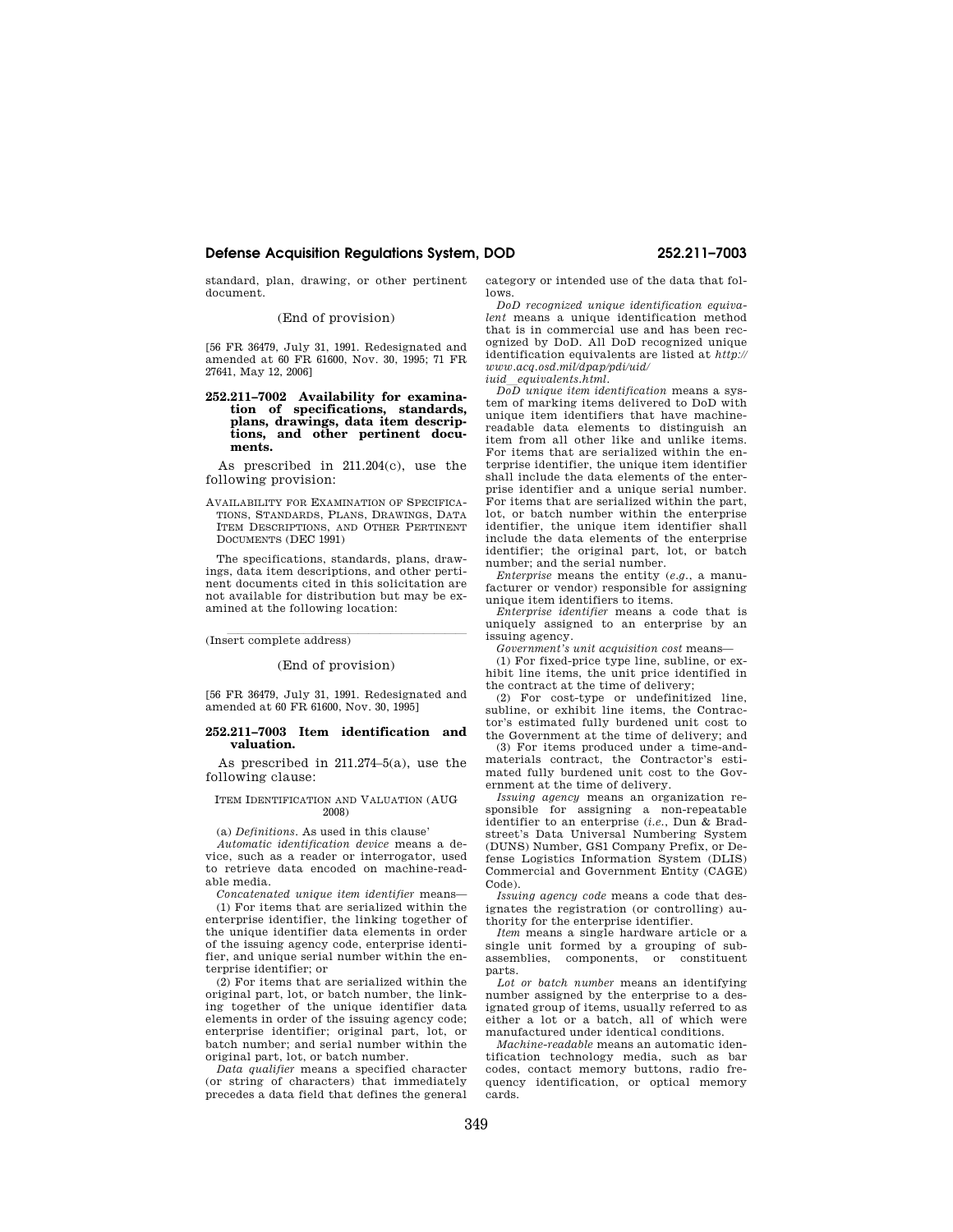*Original part number* means a combination of numbers or letters assigned by the enterprise at item creation to a class of items with the same form, fit, function, and interface.

*Parent item* means the item assembly, intermediate component, or subassembly that has an embedded item with a unique item identifier or DoD recognized unique identification equivalent.

*Serial number within the enterprise identifier*  means a combination of numbers, letters, or symbols assigned by the enterprise to an item that provides for the differentiation of that item from any other like and unlike item and is never used again within the enterprise.

*Serial number within the part, lot, or batch number* means a combination of numbers or letters assigned by the enterprise to an item that provides for the differentiation of that item from any other like item within a part, lot, or batch number assignment.

*Serialization within the enterprise identifier*  means each item produced is assigned a serial number that is unique among all the tangible items produced by the enterprise and is never used again. The enterprise is responsible for ensuring unique serialization within the enterprise identifier.

*Serialization within the part, lot, or batch number* means each item of a particular part, lot, or batch number is assigned a unique serial number within that part, lot, or batch number assignment. The enterprise is responsible for ensuring unique serialization within the part, lot, or batch number within the enterprise identifier.

*Unique item identifier* means a set of data elements marked on items that is globally unique and unambiguous. The term includes a concatenated unique item identifier or a DoD recognized unique identification equivalent.

*Unique item identifier type* means a designator to indicate which method of uniquely identifying a part has been used. The current list of accepted unique item identifier types is maintained at *http://www.acq.osd.mil/dpap/ pdi/uid/uii*l*types.html*.

(b) The Contractor shall deliver all items under a contract line, subline, or exhibit line item.

(c) *Unique item identifier.* (1) The Contractor shall provide a unique item identifier for the following:

(i) All delivered items for which the Government's unit acquisition cost is \$5,000 or more.

(ii) The following items for which the Government's unit acquisition cost is less than \$5,000:

# **252.211–7003 48 CFR Ch. 2 (10–1–09 Edition)**



(iii) Subassemblies, components, and parts embedded within delivered items as specified

in Attachment Number \_\_\_\_.<br>(2) The unique item identifier and the component data elements of the DoD unique item identification shall not change over the life of the item.

(3) *Data syntax and semantics of unique item*  The Contractor shall ensure that—

(i) The encoded data elements (except issuing agency code) of the unique item identifier are marked on the item using one of the following three types of data qualifiers, as determined by the Contractor:

(A) Application Identifiers (AIs) (Format Indicator 05 of ISO/IEC International Standard 15434), in accordance with ISO/IEC International Standard 15418, Information Technology—EAN/UCC Application Identifiers and Fact Data Identifiers and Maintenance and ANSI MH 10.8.2 Data Identifier and Application Identifier Standard.

(B) Data Identifiers (DIs) (Format Indicator 06 of ISO/IEC International Standard 15434), in accordance with ISO/IEC International Standard 15418, Information Technology—EAN/UCC Application Identifiers and Fact Data Identifiers and Maintenance and ANSI MH 10.8.2 Data Identifier and Application Identifier Standard.

(C) Text Element Identifiers (TEIs) (Format Indicator 12 of ISO/IEC International Standard 15434), in accordance with the Air Transport Association Common Support Data Dictionary; and

(ii) The encoded data elements of the unique item identifier conform to the transfer structure, syntax, and coding of messages and data formats specified for Format Indicators 05, 06, and 12 in ISO/IEC International Standard 15434, Information Technology— Transfer Syntax for High Capacity Automatic Data Capture Media.

(4) *Unique item identifier.* 

(i) The Contractor shall—

(A) Determine whether to—

(*1*) Serialize within the enterprise identifier;

(*2*) Serialize within the part, lot, or batch number; or

(*3*) Use a DoD recognized unique identification equivalent; and

(B) Place the data elements of the unique item identifier (enterprise identifier; serial number; DoD recognized unique identification equivalent; and for serialization within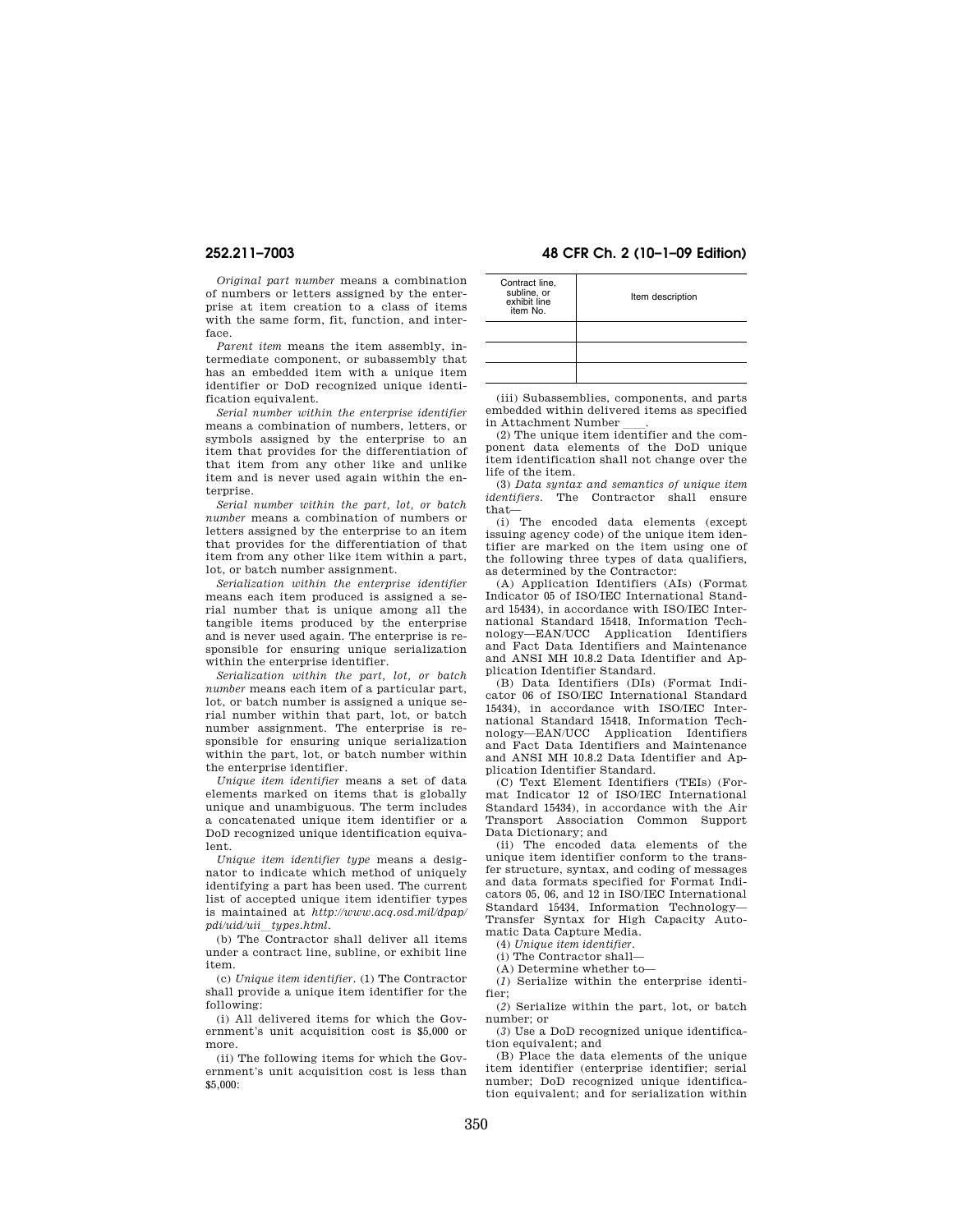# **Defense Acquisition Regulations System, DOD 252.211–7004**

the part, lot, or batch number only: original part, lot, or batch number) on items requiring marking by paragraph (c)(1) of this clause, based on the criteria provided in the version of MIL–STD–130, Identification Marking of U.S. Military Property, cited in the contract Schedule.

(ii) The issuing agency code—

(A) Shall not be placed on the item; and

(B) Shall be derived from the data qualifier for the enterprise identifier.

(d) For each item that requires unique item identification under paragraph (c)(1)(i) or (ii) of this clause, in addition to the information provided as part of the Material Inspection and Receiving Report specified elsewhere in this contract, the Contractor shall report at the time of delivery, either as part of, or associated with, the Material Inspection and Receiving Report, the following information:

(1) Unique item identifier.

(2) Unique item identifier type.

(3) Issuing agency code (if concatenated unique item identifier is used).

(4) Enterprise identifier (if concatenated unique item identifier is used).

(5) Original part number (if there is serialization within the original part number).

(6) Lot or batch number (if there is serialization within the lot or batch number).

(7) Current part number (optional and only

if not the same as the original part number). (8) Current part number effective date (optional and only if current part number is used).

(9) Serial number (if concatenated unique item identifier is used).

(10) Government's unit acquisition cost.

(11) Unit of measure.

(e) For embedded subassemblies, components, and parts that require DoD unique item identification under paragraph  $(c)(1)(iii)$  of this clause, the Contractor shall report as part of, or associated with, the Material Inspection and Receiving Report specified elsewhere in this contract, the following information:

(1) Unique item identifier of the parent item under paragraph (c)(1) of this clause that contains the embedded subassembly, component, or part.

(2) Unique item identifier of the embedded subassembly, component, or part.

(3) Unique item identifier type.\*\*

(4) Issuing agency code (if concatenated unique item identifier is used).\*\*

(5) Enterprise identifier (if concatenated unique item identifier is used).\*\*

(6) Original part number (if there is serialization within the original part number).\*\*

(7) Lot or batch number (if there is serialization within the lot or batch number).\*\*

(8) Current part number (optional and only if not the same as the original part num $hen$ \*\*

(9) Current part number effective date (optional and only if current part number is used) $*$ 

(10) Serial number (if concatenated unique item identifier is used).\*\*

(11) Description.

\*\* Once per item.

(f) The Contractor shall submit the information required by paragraphs (d) and (e) of this clause in accordance with the data submission procedures at *http://www.acq.osd.mil/ dpap/pdi/uid/* 

*data*l*submission*l*information.html*.

(g) Subcontracts. If the Contractor acquires by subcontract, any item(s) for which unique item identification is required in accordance with paragraph (c)(1) of this clause, the Contractor shall include this clause, including this paragraph (g), in the applicable subcontract(s).

## (End of clause)

*Alternate I* (AUG 2008) As prescribed in  $211.274-4(c)$  delete paragraphs  $(c)$ ,  $(d)$ , (e), (f), and (g) of the basic clause, and add the following paragraphs (c) and (d) to the basic clause.

(c) For each item delivered under a contract line, subline, or exhibit line item under paragraph (b) of this clause, in addition to the information provided as part of the Material Inspection and Receiving Report specified elsewhere in this contract, the Contractor shall report the Government's unit acquisition cost.

(d) The Contractor shall submit the information required by paragraph (c) of this clause in accordance with the data submission procedures at *http://www.acq.osd.mil/ dpap/pdi/uid/* 

*data*l*submission*l*information.html*.

[70 FR 20836, Apr. 22, 2005, as amended at 70 FR 35549, June 21, 2005; 72 FR 52298, Sept. 13, 2007; 73 FR 27464, May 13, 2008; 73 FR 46820, Aug. 12, 2008]

## **252.211–7004 Alternate preservation, packaging, and packing.**

As prescribed in 211.272, use the following provision:

## ALTERNATE PRESERVATION, PACKAGING, AND PACKING (DEC 1991)

(a) The Offeror may submit two unit prices for each item—one based on use of the military preservation, packaging, or packing requirements of the solicitation; and an alternate based on use of commercial or industrial preservation, packaging, or packing of equal or better protection than the military.

(b) If the Offeror submits two unit prices, the following information, as a minimum,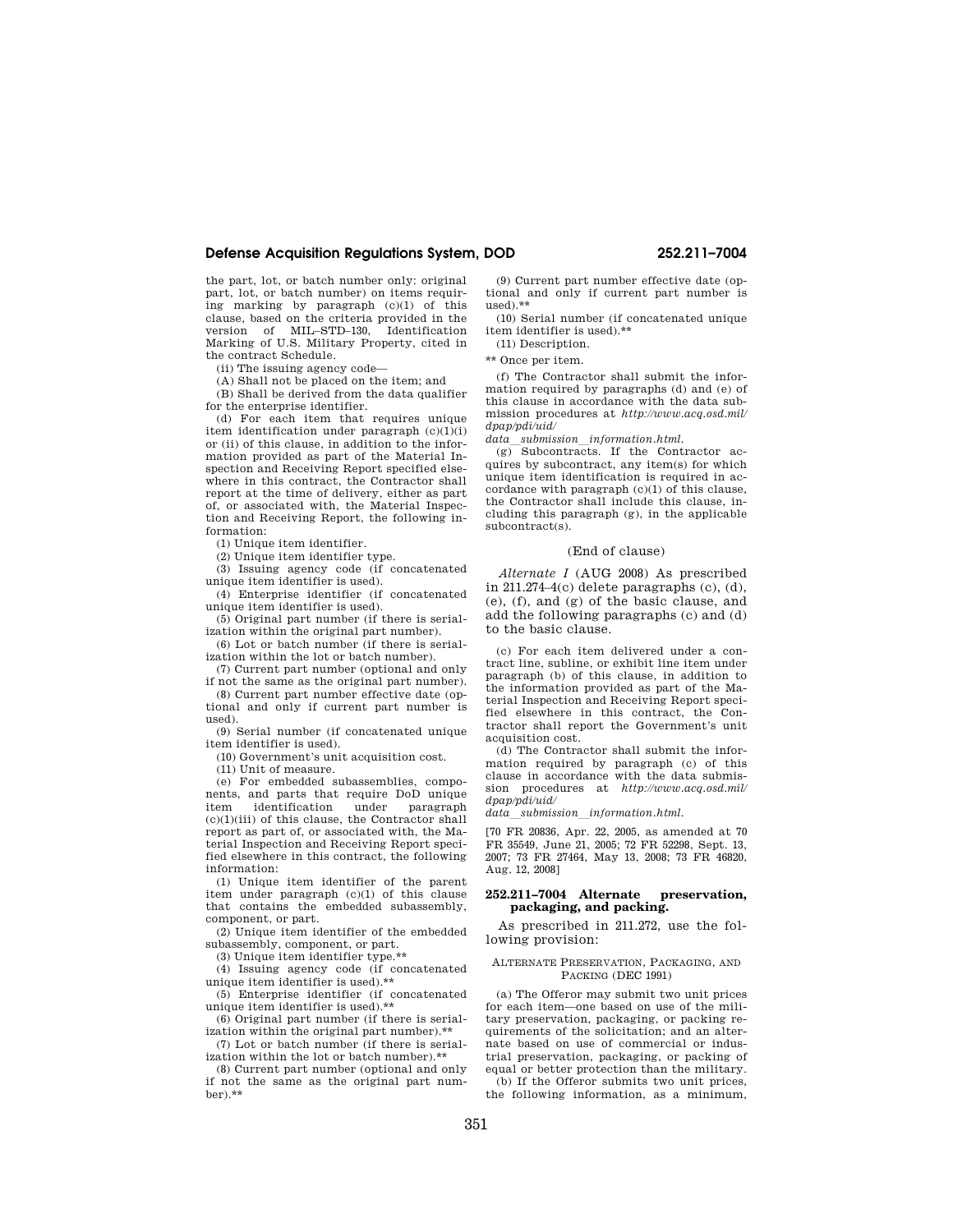shall be submitted with the offer to allow evaluation of the alternate—

(1) The per unit/item cost of commercial or<br>industrial preservation, packaging, and preservation, packaging, and packing;

(2) The per unit/item cost of military preservation, packaging, and packing;

(3) The description of commercial or industrial preservation, packaging, and packing procedures, including material specifications, when applicable, to include—

(i) Method of preservation;

(ii) Quantity per unit package;

(iii) Cleaning/drying treatment;

(iv) Preservation treatment;

(v) Wrapping materials;

(vi) Cushioning/dunnage material;

(vii) Thickness of cushioning;

(viii) Unit container;

(ix) Unit package gross weight and dimensions;

(x) Packing; and

(xi) Packing gross weight and dimensions; and

(4) Item characteristics, to include—

(i) Material and finish;

(ii) Net weight;

(iii) Net dimensions; and

(iv) Fragility.

(c) If the Contracting Officer does not evaluate or accept the Offeror's proposed alternate commercial or industrial preservation, packaging, or packing, the Offeror agrees to preserve, package, or pack in accordance with the specified military requirements.

# (End of provision)

[56 FR 36479, July 31, 1991. Redesignated and amended at 60 FR 61600, Nov. 30, 1995]

### **252.211–7005 Substitutions for military or Federal specifications and standards.**

As prescribed in 211.273–4, use the following clause:

SUBSTITUTIONS FOR MILITARY OR FEDERAL SPECIFICATIONS AND STANDARDS (NOV 2005)

(a) *Definition.* ''SPI process,'' as used in this clause, means a management or manufacturing process that has been accepted previously by the Department of Defense under the Single Process Initiative (SPI) for use in lieu of a specific military or Federal specification or standard at specific facilities. Under SPI, these processes are reviewed and accepted by a Management Council, which includes representatives of the Contractor, the Defense Contract Management Agency, the Defense Contract Audit Agency, and the military departments.

(b) Offerors are encouraged to propose SPI processes in lieu of military or Federal specifications and standards cited in the solicita-

# **252.211–7005 48 CFR Ch. 2 (10–1–09 Edition)**

tion. A listing of SPI processes accepted at specific facilities is available via the Internet at *http://guidebook.dcma.mil/20/ guidebook*l*process.htm* (paragraph 4.2).

(c) An offeror proposing to use an SPI process in lieu of military or Federal specifications or standards cited in the solicitation shall—

(1) Identify the specific military or Federal specification or standard for which the SPI process has been accepted;

(2) Identify each facility at which the offeror proposes to use the specific SPI process in lieu of military or Federal specifications or standards cited in the solicitation;

(3) Identify the contract line items, subline items, components, or elements affected by the SPI process; and

(4) If the proposed SPI process has been accepted at the facility at which it is proposed for use, but is not yet listed at the Internet site specified in paragraph (b) of this clause, submit documentation of Department of Defense acceptance of the SPI process.

(d) Absent a determination that an SPI process is not acceptable for this procurement, the Contractor shall use the following SPI processes in lieu of military or Federal specifications or standards:

(*Offeror insert information for each SPI process*)

SPI Process:<br>Facility:

Facility: lllllllllllllllllll Military or Federal Specification or Stand-

ard:<br>Affected Contract Line Item Number, Subline Item Number, Component, or Ele-

ment: lllllllllllllllllll (e) If a prospective offeror wishes to obtain, prior to the time specified for receipt of offers, verification that an SPI process is an acceptable replacement for military or Federal specifications or standards required by the solicitation, the prospective offeror—

(1) May submit the information required by paragraph (d) of this clause to the Contracting Officer prior to submission of an offer; but

(2) Must submit the information to the Contracting Officer at least 10 working days prior to the date specified for receipt of offers.

## (End of clause)

[64 FR 14399, Mar. 25, 1999; 64 FR 28875, May 27, 1999, as amended at 65 FR 52953, Aug. 31, 2000; 66 FR 49861, Oct. 1, 2001; 68 FR 7440, Feb. 14, 2003; 70 FR 67924, Nov. 9, 2005]

# **252.211–7006 Radio Frequency Identification.**

As prescribed in 211.275–3, use the following clause: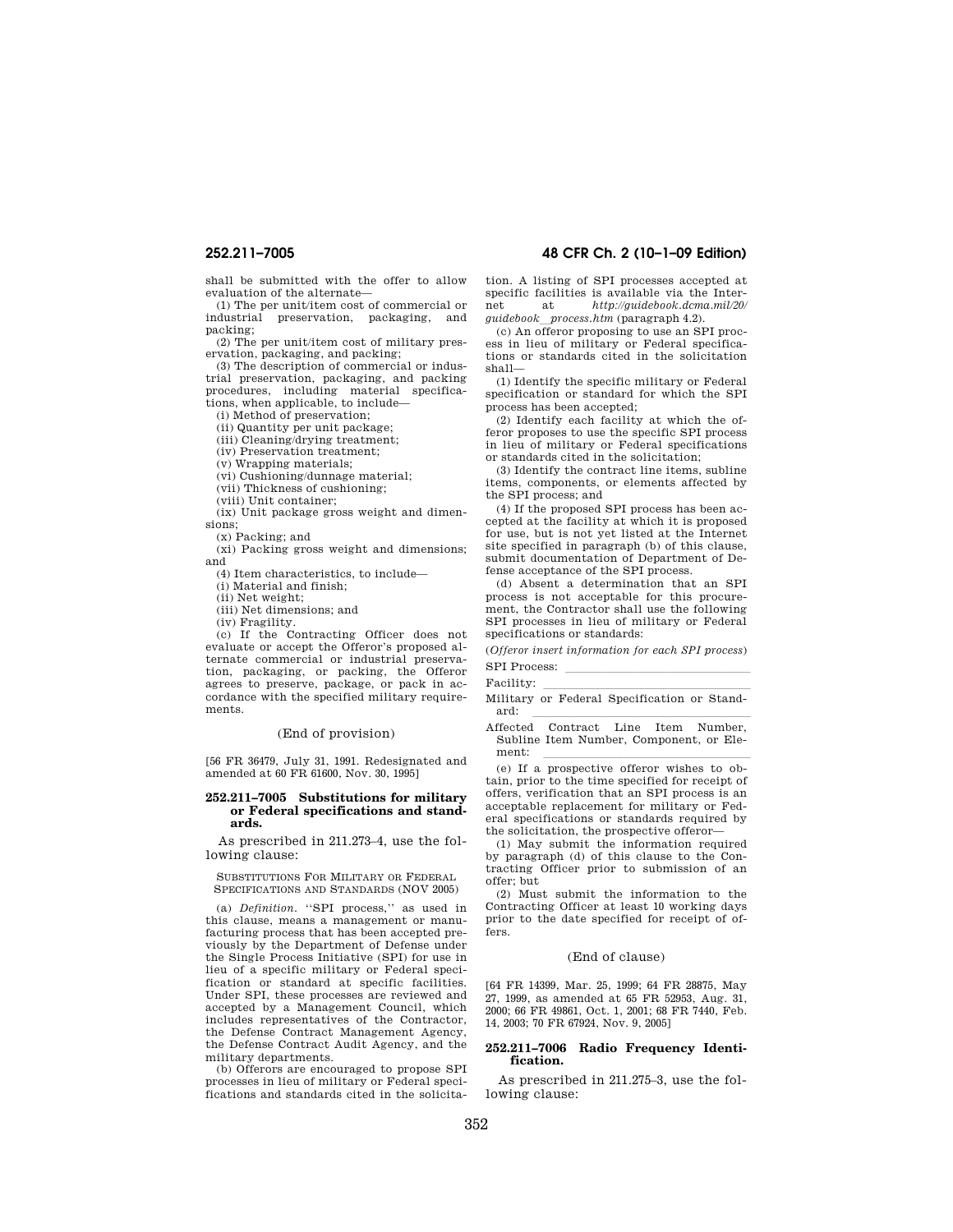# **Defense Acquisition Regulations System, DOD 252.211–7006**

RADIO FREQUENCY IDENTIFICATION (FEB 2007)

(a) *Definitions.* As used in this clause—

*Advance shipment notice* means an electronic notification used to list the contents of a shipment of goods as well as additional information relating to the shipment, such as order information, product description, physical characteristics, type of packaging, marking, carrier information, and configuration of goods within the transportation equipment.

*Bulk commodities* means the following commodities, when shipped in rail tank cars, tanker trucks, trailers, other bulk wheeled conveyances, or pipelines:

(1) Sand.

(2) Gravel.

(3) Bulk liquids (water, chemicals, or petroleum products).

(4) Ready-mix concrete or similar construction materials.

(5) Coal or combustibles such as firewood. (6) Agricultural products such as seeds, grains, or animal feed.

*Case* means either a MIL–STD–129 defined exterior container within a palletized unit load or a MIL–STD–129 defined individual shipping container.

*Electronic Product CodeTM (EPC)* means an identification scheme for universally identifying physical objects via RFID tags and other means. The standardized EPC data consists of an EPC (or EPC identifier) that uniquely identifies an individual object, as well as an optional filter value when judged to be necessary to enable effective and efficient reading of the EPC tags. In addition to this standardized data, certain classes of EPC tags will allow user-defined data. The EPC tag data standards will define the length and position of this data, without defining its content.

*EPCglobal*TM means a joint venture between EAN International and the Uniform Code Council to establish and support the EPC network as the global standard for immediate, automatic, and accurate identification of any item in the supply chain of any company, in any industry, anywhere in the world.

*Exterior container* means a MIL–STD–129 defined container, bundle, or assembly that is sufficient by reason of material, design, and construction to protect unit packs and intermediate containers and their contents during shipment and storage. It can be a unit pack or a container with a combination of unit packs or intermediate containers. An exterior container may or may not be used as a shipping container.

*Palletized unit load* means a MIL–STD–129 defined quantity of items, packed or unpacked, arranged on a pallet in a specified manner and secured, strapped, or fastened on the pallet so that the whole palletized load is handled as a single unit. A palletized or skidded load is not considered to be a shipping container. A loaded 463L System pallet is not considered to be a palletized unit load. Refer to the Defense Transportation Regulation, DoD 4500.9–R, Part II, Chapter 203, for marking of 463L System pallets.

*Passive RFID tag* means a tag that reflects energy from the reader/interrogator or that receives and temporarily stores a small amount of energy from the reader/interrogator signal in order to generate the tag response.

(1) Until February 28, 2007, the acceptable tags are—

(i) EPC Class 0 passive RFID tags that meet the EPCglobal Class 0 specification; and

(ii) EPC Class 1 passive RFID tags that meet the EPCglobal Class 1 specification. This includes both the Generation 1 and Generation 2 Class 1 specifications.

(2) Beginning March 1, 2007, the only acceptable tags are EPC Class 1 passive RFID tags that meet the EPCglobal Class 1 Generation 2 specification. Class 0 and Class 1 Generation 1 tags will no longer be accepted after February 28, 2007.

*Radio Frequency Identification (RFID)*  means an automatic identification and data capture technology comprising one or more reader/interrogators and one or more radio frequency transponders in which data transfer is achieved by means of suitably modulated inductive or radiating electromagnetic carriers.

*Shipping container* means a MIL–STD–129 defined exterior container that meets carrier regulations and is of sufficient strength, by reason of material, design, and construction, to be shipped safely without further packing (*e.g.*, wooden boxes or crates, fiber and metal drums, and corrugated and solid fiberboard boxes).

(b)(1) Except as provided in paragraph (b)(2) of this clause, the Contractor shall affix passive RFID tags, at the case and palletized unit load packaging levels, for shipments of items that—

(i) Are in any of the following classes of supply, as defined in DoD 4140.1–R, DoD Supply Chain Materiel Management Regulation, AP1.1.11:

(A) Subclass of Class I—Packaged operational rations.

(B) Class II—Clothing, individual equipment, tentage, organizational tool kits, hand tools, and administrative and housekeeping supplies and equipment.

(C) Class IIIP—Packaged petroleum, lubricants, oils, preservatives, chemicals, and additives.

(D) Class IV—Construction and barrier materials.

(E) Class VI—Personal demand items (nonmilitary sales items).

(F) Subclass of Class VIII—Medical materials (excluding pharmaceuticals,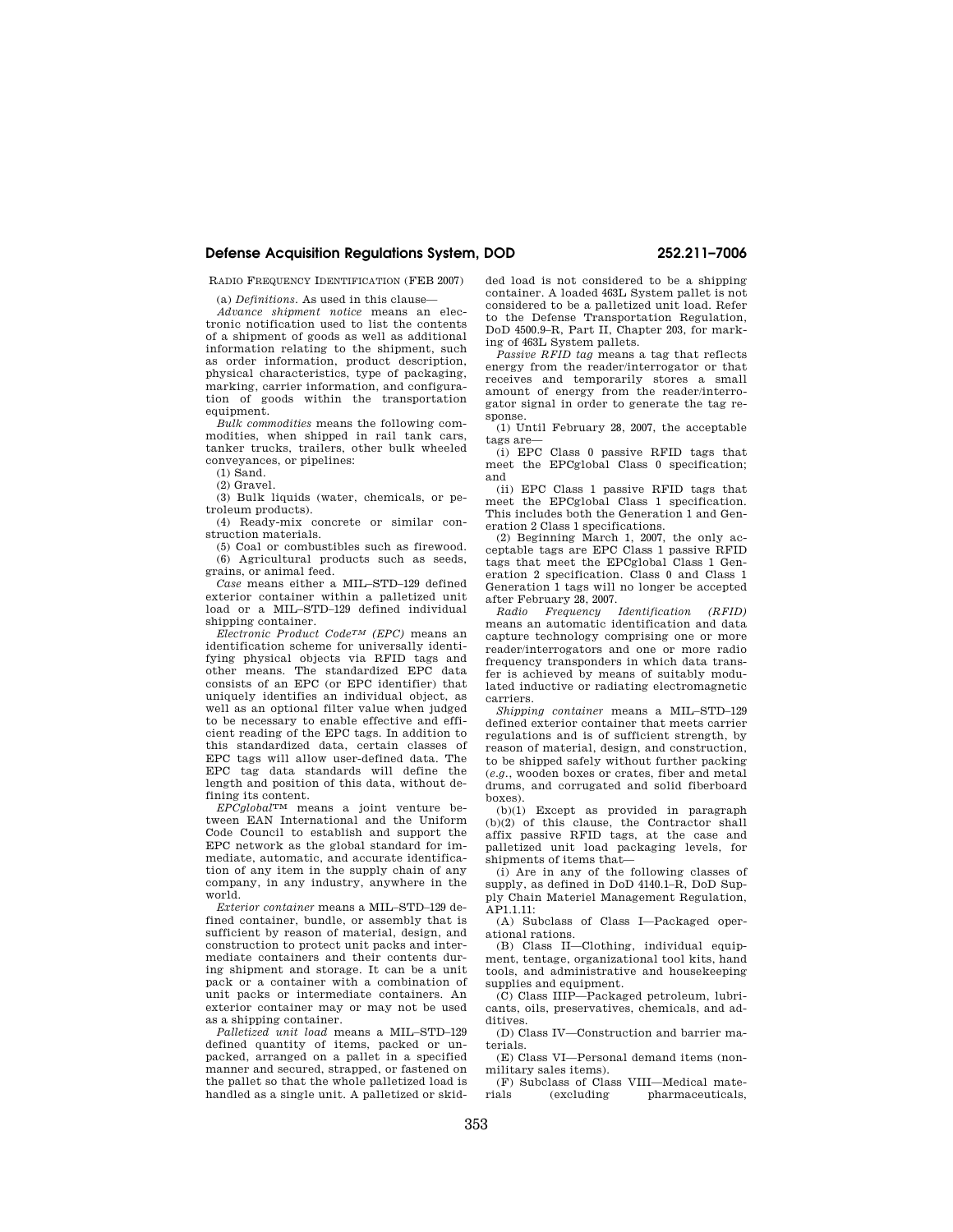biologicals, and reagents—suppliers should limit the mixing of excluded and non-excluded materials).

(G) Class IX—Repair parts and components including kits, assemblies and subassemblies, reparable and consumable items required for maintenance support of all equipment, excluding medical-peculiar repair parts; and

(ii) Are being shipped to any of the following locations:

(A) Defense Distribution Depot, Susquehanna, PA: DoDAAC W25G1U or SW3124.

(B) Defense Distribution Depot, San Joaquin, CA: DoDAAC W62G2T or SW3224.

(C) Defense Distribution Depot, Albany, GA: DoDAAC SW3121.

(D) Defense Distribution Depot, Anniston,  $AT:$  DoDA AC W31G1Z or SW3120.

(E) Defense Distribution Depot, Barstow, CA: DoDAAC SW3215.

(F) Defense Distribution Depot, Cherry Point, NC: DoDAAC SW3113.

(G) Defense Distribution Depot, Columbus, OH: DoDAAC SW0700.

(H) Defense Distribution Depot, Corpus Christi, TX: DoDAAC W45H08 or SW3222.

(I) Defense Distribution Depot, Hill, UT: DoDAAC SW3210.

(J) Defense Distribution Depot, Jacksonville, FL: DoDAAC SW3122.

(K) Defense Distribution Depot, Oklahoma City, OK: DoDAAC SW3211.

(L) Defense Distribution Depot, Norfolk, VA: DoDAAC SW3117.

(M) Defense Distribution Depot, Puget Sound, WA: DoDAAC SW3216.

(N) Defense Distribution Depot, Red River, TX: DoDAAC W45G19 or SW3227.

(O) Defense Distribution Depot, Richmond, VA: DoDAAC SW0400.

(P) Defense Distribution Depot, San Diego, CA: DoDAAC SW3218.<br>(Q) Defense Distribution

(Q) Defense Distribution Depot, Tobyhanna, PA: DoDAAC W25G1W or SW3114.

(R) Defense Distribution Depot, Warner Robins, GA: DoDAAC SW3119.

(S) Air Mobility Command Terminal, Charleston Air Force Base, Charleston, SC: Air Terminal Identifier Code CHS.

(T) Air Mobility Command Terminal, Naval Air Station, Norfolk, VA: Air Terminal Identifier Code NGU.

(U) Air Mobility Command Terminal, Travis Air Force Base, Fairfield, CA: Air Terminal Identifier Code SUU.

(V) A location outside the contiguous United States when the shipment has been assigned Transportation Priority 1.

(2) The following are excluded from the requirements of paragraph (b)(1) of this clause: (i) Shipments of bulk commodities.

(ii) Shipments to locations other than Defense Distribution Depots when the contract includes the clause at FAR 52.213–1, Fast Payment Procedures.

# **252.211–7007 48 CFR Ch. 2 (10–1–09 Edition)**

(c) The Contractor shall—

(1) Ensure that the data encoded on each passive RFID tag are unique (i.e., the binary number is never repeated on any and all contracts) and conforms to the requirements in paragraph (d) of this clause;

(2) Use passive tags that are readable; and (3) Ensure that the passive tag is affixed at the appropriate location on the specific level of packaging, in accordance with MIL–STD– 129 (Section 4.9.2) tag placement specifications.

(d) *Data syntax and standards.* The Contractor shall encode an approved RFID tag using the instructions provided in the<br>EPC<sup>TM</sup> Tag Data Standards in effect at the time of contract award. The EPCTM Tag Data Standards are available at *http:// www.epcglobalinc.org/standards/.* 

(1) If the Contractor is an EPCglobalTM subscriber and possesses a unique EPCTM company prefix, the Contractor may use any of the identity types and encoding instructions described in the most recent EPCTM Tag Data Standards document to encode tags.

(2) If the Contractor chooses to employ the DoD Identity Type, the Contractor shall use its previously assigned Commercial and Government Entity (CAGE) Code and shall encode the tags in accordance with the tag identity type details located at *http:// www.acq.osd.mil/log/rfid/tag*l*data.htm.* If the Contractor uses a third party packaging house to encode its tags, the CAGE code of the third party packaging house is acceptable.

(3) Regardless of the selected encoding scheme, the Contractor is responsible for ensuring that each tag contains a globally unique identifier.

(e) *Receiving report.* The Contractor shall electronically submit advance shipment notice(s) with the RFID tag identification (specified in paragraph (d) of this clause) in advance of the shipment in accordance with the procedures at *http://www.acq.osd.mil/log/ rfid/advance*l*shipment*l*ntc.htm.* 

## (End of Clause)

[70 FR 53968, Sept. 13, 2005, as amended at 71 FR 29086, May 19, 2006; 72 FR 6483, Feb. 12, 2007]

## **252.211–7007 Reporting of Government-Furnished Equipment in the DoD Item Unique Identification (IUID) Registry.**

As prescribed in 211.274–5(b), use the following clause:

REPORTING OF GOVERNMENT-FURNISHED EQUIPMENT IN THE DOD ITEM UNIQUE IDEN-TIFICATION (IUID) REGISTRY (NOV 2008)

(a) *Definitions.* As used in this clause—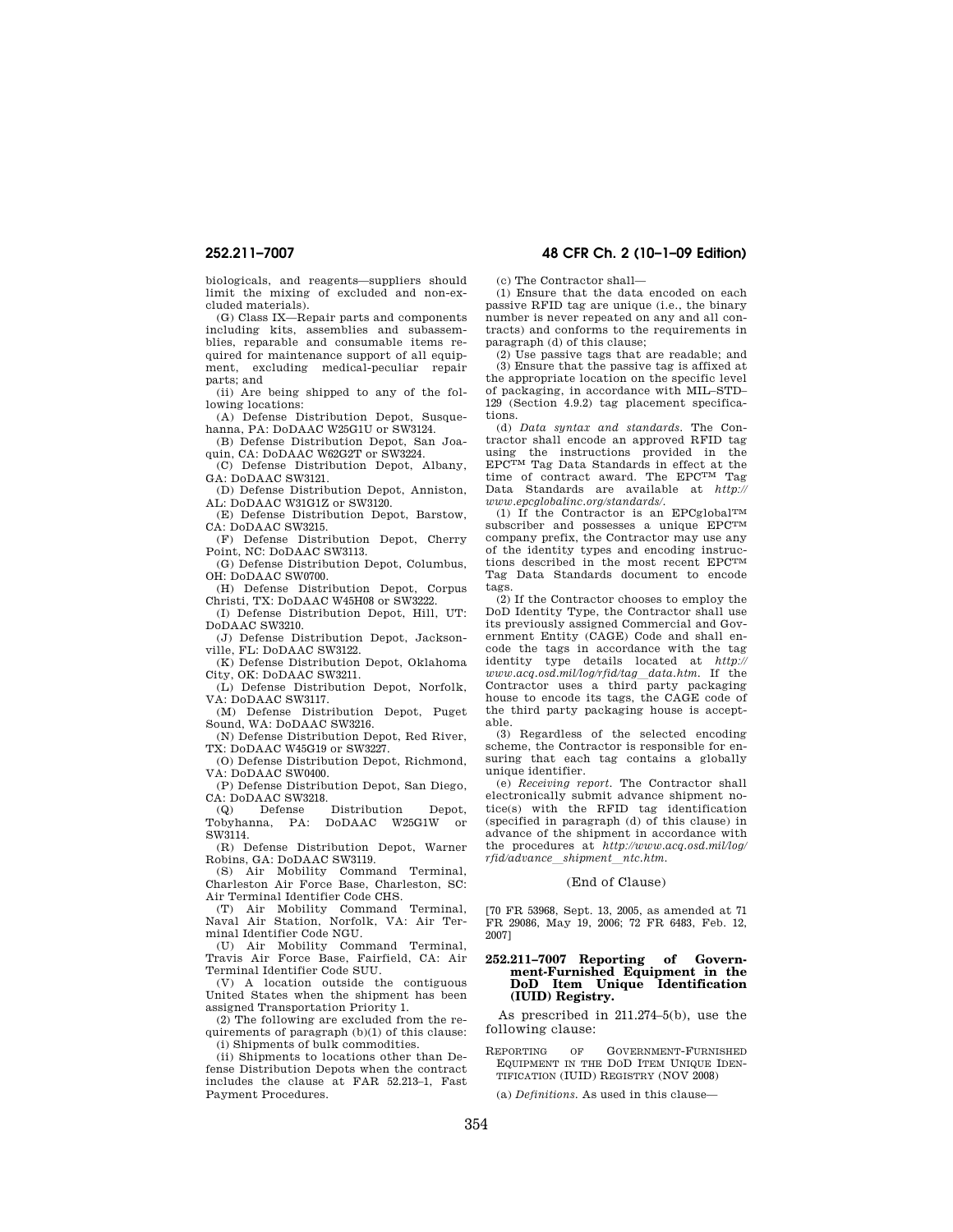# **Defense Acquisition Regulations System, DOD 252.211–7007**

*2D data matrix symbol* means the 2-dimensional Data Matrix ECC 200 as specified by International Standards Organization/International Electrotechnical Commission (ISO/ IEC) Standard 16022: Information Technology—International Symbology Specification—Data Matrix.

*Acquisition cost,* for Government-furnished equipment, means the amount identified in the contract, or in the absence of such identification, the item's fair market value.

*Concatenated unique item identifier* means— (1) For items that are serialized within the enterprise identifier, the linking together of the unique identifier data elements in order of the issuing agency code, enterprise identifier, and unique serial number within the enterprise identifier; e.g., the enterprise identifier along with the contractor's property internal identification, i.e., tag number is recognized as the serial number; or

(2) For items that are serialized within the original part, lot, or batch number, the linking together of the unique identifier data elements in order of the issuing agency code; enterprise identifier; original part, lot, or batch number; and serial number within the original part, lot, or batch number.

*Equipment* means a tangible item that is functionally complete for its intended purpose, durable, nonexpendable, and needed for the performance of a contract. Equipment is not intended for sale, and does not ordinarily lose its identity or become a component part of another article when put into use.

*Government-furnished equipment* means an item of special tooling, special test equipment, or equipment, in the possession of, or directly acquired by, the Government and subsequently furnished to the Contractor (including subcontractors and alternate locations) for the performance of a contract.

*Item* means equipment, special tooling, or special test equipment, to include such equipment, special tooling, or special test equipment that is designated as serially managed, mission essential, sensitive, or controlled inventory (if previously identified as such in accordance with the terms and conditions of the contract).

*Item unique identification (IUID)* means a system of assigning, reporting, and marking DoD property with unique item identifiers that have machine-readable data elements to distinguish an item from all other like and unlike items.

*IUID Registry* means the DoD data repository that receives input from both industry and Government sources and provides storage of, and access to, data that identifies and describes tangible Government personal property.

*Material* means property that may be consumed or expended during the performance of a contract, component parts of a higher assembly, or items that lose their individual identity through incorporation into an end item. Material does not include equipment, special tooling, or special test equipment.

*Reparable* means an item, typically in unserviceable condition, furnished to the Contractor for maintenance, repair, modification, or overhaul.

*Sensitive item* means an item potentially dangerous to public safety or security if stolen, lost, or misplaced, or that shall be subject to exceptional physical security, protection, control, and accountability. Examples include weapons, ammunition, explosives, controlled substances, radioactive materials, hazardous materials or wastes, or precious metals.

*Serially managed item* means an item designated by DoD to be uniquely tracked, controlled, or managed in maintenance, repair, and/or supply systems by means of its serial number.

*Special test equipment* means either single or multipurpose integrated test units engineered, designed, fabricated, or modified to accomplish special purpose testing in performing a contract. It consists of items or assemblies of equipment including foundations and similar improvements necessary for installing special test equipment, and standard or general purpose items or components that are interconnected and interdependent so as to become a new functional entity for special testing purposes. Special test equipment does not include material, special tooling, real property, or equipment items used for general testing purposes, or property that with relatively minor expense can be made suitable for general purpose use.

*Special tooling* means jigs, dies, fixtures, molds, patterns, taps, gauges, and all components of these items, including foundations and similar improvements necessary for installing special tooling, and which are of such a specialized nature that without substantial modification or alteration their use is limited to the development or production of particular supplies or parts thereof or to the performance of particular services. Special tooling does not include material, special test equipment, real property, equipment, machine tools, or similar capital items.

*Unique item identifier (UII)* means a set of data elements permanently marked on an item that is globally unique and unambiguous and never changes, in order to provide traceability of the item throughout its total life cycle. The term includes a concatenated UII or a DoD recognized unique identification equivalent.

*Virtual UII* means the UII data elements assigned to an item that is not marked with a DoD compliant 2D data matrix symbol, e.g., enterprise identifier, part number, and serial number; or the enterprise identifier along with the Contractor's property internal identification, *i.e.*, tag number.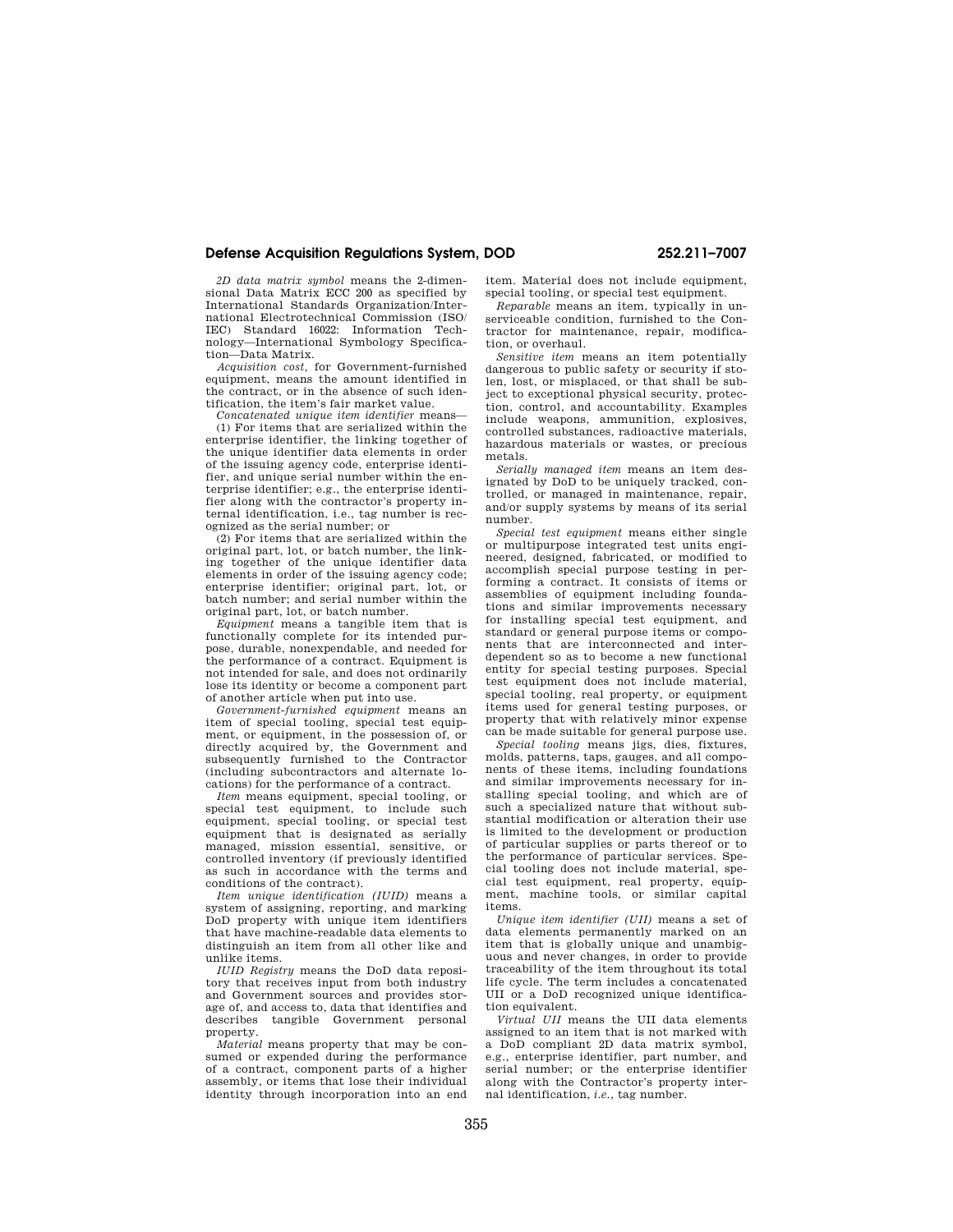(b) *Requirement for item unique identification of Government-furnished equipment.* Except as provided in paragraph (c) of this clause—

(1) Contractor accountability and management of Government-furnished equipment shall be performed at the item level; and

(2) Unless provided by the Government, the Contractor shall establish a virtual UII or a DoD recognized unique identification for items that are—

(i) Valued at \$5,000 or more in unit acquisition cost; or

(ii) Valued at less than \$5,000 in unit acquisition cost and are serially managed, mission essential, sensitive, or controlled inventory, as identified in accordance with the terms and conditions of the contract.

(c) *Exceptions.* Paragraph (b) of this clause does not apply to—

(1) Government-furnished material;

(2) Reparables;

(3) Contractor-acquired property;

(4) Property under any statutory leasing authority;

(5) Property to which the Government has acquired a lien or title solely because of partial, advance, progress, or performance-based payments;

(6) Intellectual property or software; or

(7) Real property.

(d) *Procedures for establishing UIIs.* To permit reporting of virtual UIIs to the DoD IUID Registry, the Contractor's property management system shall enable the following data elements in addition to those required by paragraph (f)(1)(iii) of the Government Property clause of this contract (FAR 52.245–1):

(1) Parent UII.

(2) Concatenated UII.

(3) Received/Sent (shipped) date.

(4) Status code.

(5) Current part number (if different from the original part number).

(6) Current part number effective date.

(7) Category code (''E'' for equipment).

(8) Contract number.

(9) Commercial and Government Entity (CAGE) code.

(10) Mark record.

(i) Bagged or tagged code (for items too small to individually tag or mark).

(ii) Contents (the type of information recorded on the item, e.g., item internal control number).

(iii) Effective date (date the mark is applied).

(iv) Added or removed code/flag.

(v) Marker code (designates which code is used in the marker identifier, e.g., D=CAGE, UN=DUNS, LD=DODAAC).

(vi) Marker identifier, e.g., Contractor's CAGE code or DUNS number.

(vii) Medium code; how the data is recorded, e.g., barcode, contact memory button.

# **252.212–7000 48 CFR Ch. 2 (10–1–09 Edition)**

(viii) Value, e.g., actual text or data string that is recorded in its human readable form.

(ix) Set (used to group marks when multiple sets exist); for the purpose of this clause, this defaults to ''one (1)''.

(e) *Procedures for updating the DoD IUID Registry.* The Contractor shall update the DoD IUID Registry at *https://www.bpn.gov/ iuid* for changes in status, mark, custody, or disposition of items—

(1) Delivered or shipped from the Contractor's plant, under Government instructions, except when shipment is to a subcontractor or other location of the Contractor;

(2) Consumed or expended, reasonably and properly, or otherwise accounted for, in the performance of the contract as determined by the Government property administrator, including reasonable inventory adjustments; (3) Disposed of; or

(4) Transferred to a follow-on or other contract.

### (End of clause)

[73 FR 70908, Nov. 24, 2008; as amended at 73 FR 76972, Dec. 18, 2008]

## **252.212–7000 Offeror representations and certifications—Commercial items.**

As prescribed in 212.301(f)(ii), use the following provision:

OFFEROR REPRESENTATIONS AND CERTIFI-CATIONS—COMMERCIAL ITEMS (JUN 2005)

(a) *Definitions*. As used in this clause-

(1) *Foreign person* means any person other than a United States person as defined in Section 16(2) of the Export Administration Act of 1979 (50 U.S.C. App. Sec. 2415).

(2) *United States* means the 50 States, the District of Columbia, outlying areas, and the outer Continental Shelf as defined in 43 U.S.C. 1331.

(3) *United States person* is defined in Section 16(2) of the Export Administration Act of 1979 and means any United States resident or national (other than an individual resident outside the United States and employed by other than a United States person), any domestic concern (including any permanent domestic establishment of any foreign concern), and any foreign subsidiary or affiliate (including any permanent foreign establishment) of any domestic concern which is controlled in fact by such domestic concern, as determined under regulations of the President.

(b) *Certification.* By submitting this offer, the Offeror, if a foreign person, company or entity, certifies that it—

(1) Does not comply with the Secondary Arab Boycott of Israel; and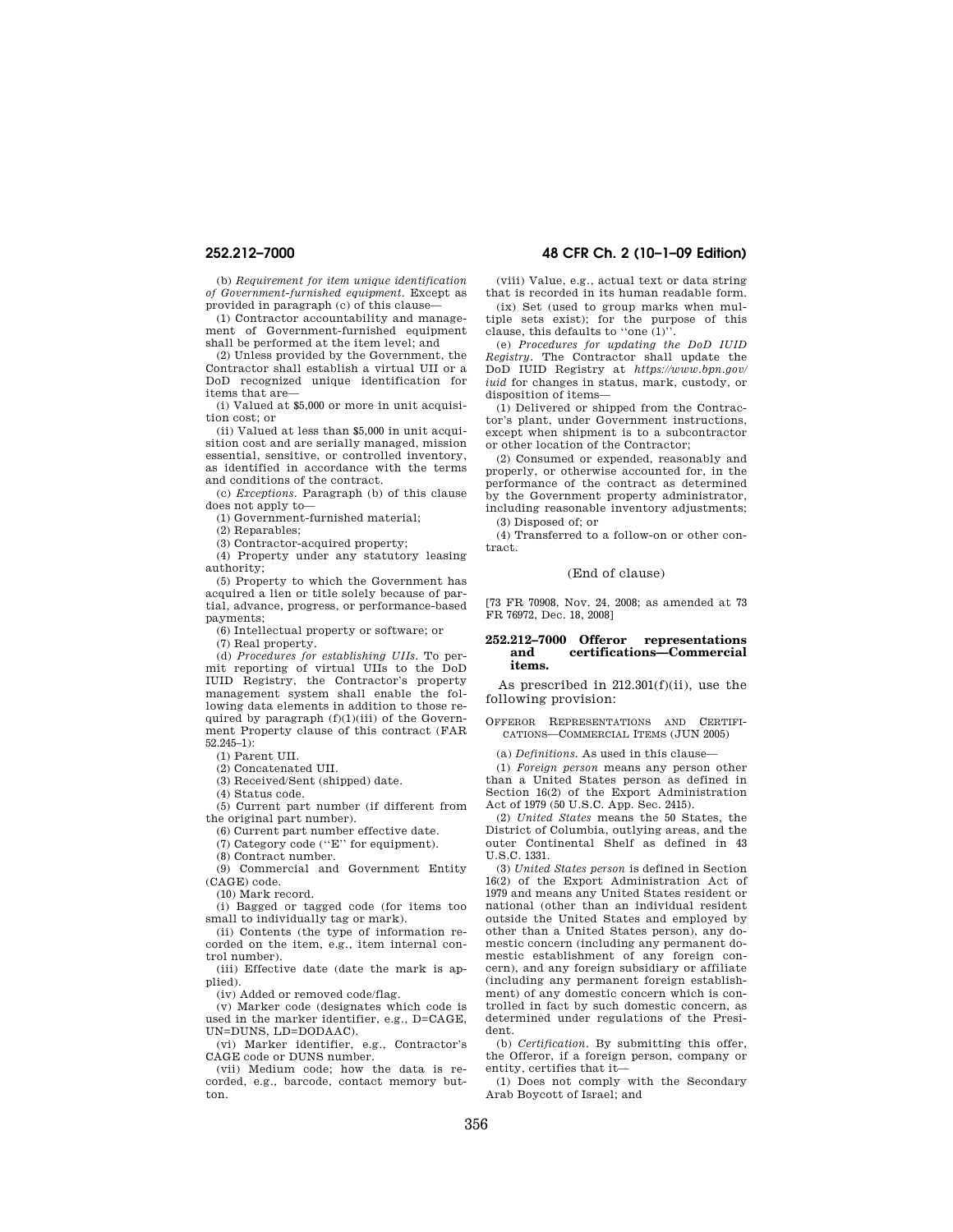# **Defense Acquisition Regulations System, DOD 252.212–7001**

(2) Is not taking or knowingly agreeing to take any action, with respect to the Secondary Boycott of Israel by Arab countries, which 50 U.S.C. App. Sec. 2407(a) prohibits a United States person from taking.

(c) *Representation of Extent of Transportation by Sea.* (This representation does not apply to solicitations for the direct purchase of ocean transportation services).

(1) The Offeror shall indicate by checking the appropriate blank in paragraph (c)(2) of this provision whether transportation of supplies by sea is anticipated under the resultant contract. The term ''supplies'' is defined in the Transportation of Supplies by Sea clause of this solicitation.

(2) *Representation.* The Offeror represents that it—

lll Does anticipate that supplies will be transported by sea in the performance of any contract or subcontract resulting from this solicitation.<br>Does not anticipate that supplies

Does not anticipate that supplies will be transported by sea in the performance of any contract or subcontract resulting from this solicitation.

(3) Any contract resulting from this solicitation will include the Transportation of Supplies by Sea clause. If the Offeror represents that it will not use ocean transportation, the resulting contract will also include the Defense Federal Acquisition Regulation Supplement clause at 252.247–7024, Notification of Transportation of Supplies by Sea.

## (End of provision)

[60 FR 61600, Nov. 30, 1995, as amended at 61 FR 50455, Sept. 26, 1996; 70 FR 35546, June 21, 2005]

## **252.212–7001 Contract terms and conditions required to implement statutes or Executive orders applicable to Defense acquisitions of commercial items.**

As prescribed in 212.301(f)(iii), use the following clause:

CONTRACT TERMS AND CONDITIONS REQUIRED TO IMPLEMENT STATUTES OR EXECUTIVE OR-DERS APPLICABLE TO DEFENSE ACQUISITIONS OF COMMERCIAL ITEMS (JUL 2009)

(a) The Contractor agrees to comply with the following Federal Acquisition Regulation (FAR) clause which, if checked, is included in this contract by reference to implement a provision of law applicable to acquisitions of commercial items or components.

52.203-3, Gratuities (APR 1984) (10 U.S.C. 2207).

(b) The Contractor agrees to comply with any clause that is checked on the following list of Defense FAR Supplement clauses

which, if checked, is included in this contract by reference to implement provisions of law or Executive orders applicable to acquisitions of commercial items or components.

 $(1)$  252.203–7000, Requirements Relating to Compensation of Former DoD Officials  $(JAN 2009)$  (Section 847 of Pub. L. 110–181).<br>(2) 252.205–7000, Provision of Informa-

(2) 252.205–7000, Provision of Information to Cooperative Agreement Holders (DEC) 1991) (10 U.S.C. 2416).

(3) 252.219–7003, Small Business Subcontracting Plan (DoD Contracts) (APR 2007) (15 U.S.C. 637).

 $(4)$  252.219–7004, Small Business Subcontracting Plan (Test Program) (AUG 2008) (15 U.S.C. 637 note).

 $(5)$  252.225–7001, Buy American Act and Balance of Payments Program (JAN 2009) (41 U.S.C. 10a–10d, E.O. 10582).

(6) 252.225–7008, Restriction on Acquisition of Specialty Metals (JUL 2009) (10 U.S.C. 2533b).

(7) 252.225-7009, Restriction on Acquisition of Certain Articles Containing Specialty Metals (JUL 2009) (10 U.S.C. 2533b).

(8) ll252.225–7012, Preference for Certain Domestic Commodities (DEC 2008) (10 U.S.C. 2533a).

(9) ll252.225–7015, Restriction on Acquisi-tion of Hand or Measuring Tools (JUN 2005) (10 U.S.C. 2533a).

(10) ll252.225–7016, Restriction on Acquisi-tion of Ball and Roller Bearings (MAR 2006) (Section 8065 of Public Law 107–117 and the same restriction in subsequent DoD appropriations acts).<br>(11)  $252.225-7021$ , Trade Agreements

(11) ll252.225–7021, Trade Agreements (JUL 2009) (19 U.S.C. 2501–2518 and 19 U.S.C.  $3301 \text{ note}$ .<br>(12)  $252.225 - 7027$ , Restriction on Contin-

(12) 252.225–7027, Restriction on Contingent Fees for Foreign Military Sales (APR 2003) (22 U.S.C. 2779).

(13) ll252.225–7028, Exclusionary Policies and Practices of Foreign Governments (APR 2003) (22 U.S.C. 2755).

 $(14)(i)$  252.225–7036, Buy American Act— Free Trade Agreements—Balance of Payments Program (JUL 2009) (41 U.S.C. 10a–10d and 19 U.S.C. 3301 note).

(ii) Alternate I (JUL 2009) of 252.225–7036.<br>(15) 252.225–7038, Restriction on Acquisi-(15) ll252.225–7038, Restriction on Acquisi-tion of Air Circuit Breakers (JUN 2005) (10 U.S.C. 2534(a)(3)).

(16) 252.226-7001, Utilization of Indian Organizations, Indian-Owned Economic Enterprises, and Native Hawaiian Small Business Concerns (SEP 2004) (Section 8021 of Pub. L. 107–248 and similar sections in subsequent DoD appropriations acts).<br>(17) 252.227–7015, Technical Data—Com-

(17) ll252.227–7015, Technical Data—Com-mercial Items (NOV 1995) (10 U.S.C. 2320).

(18) ll252.227–7037, Validation of Restric-tive Markings on Technical Data (SEP 1999) (10 U.S.C. 2321).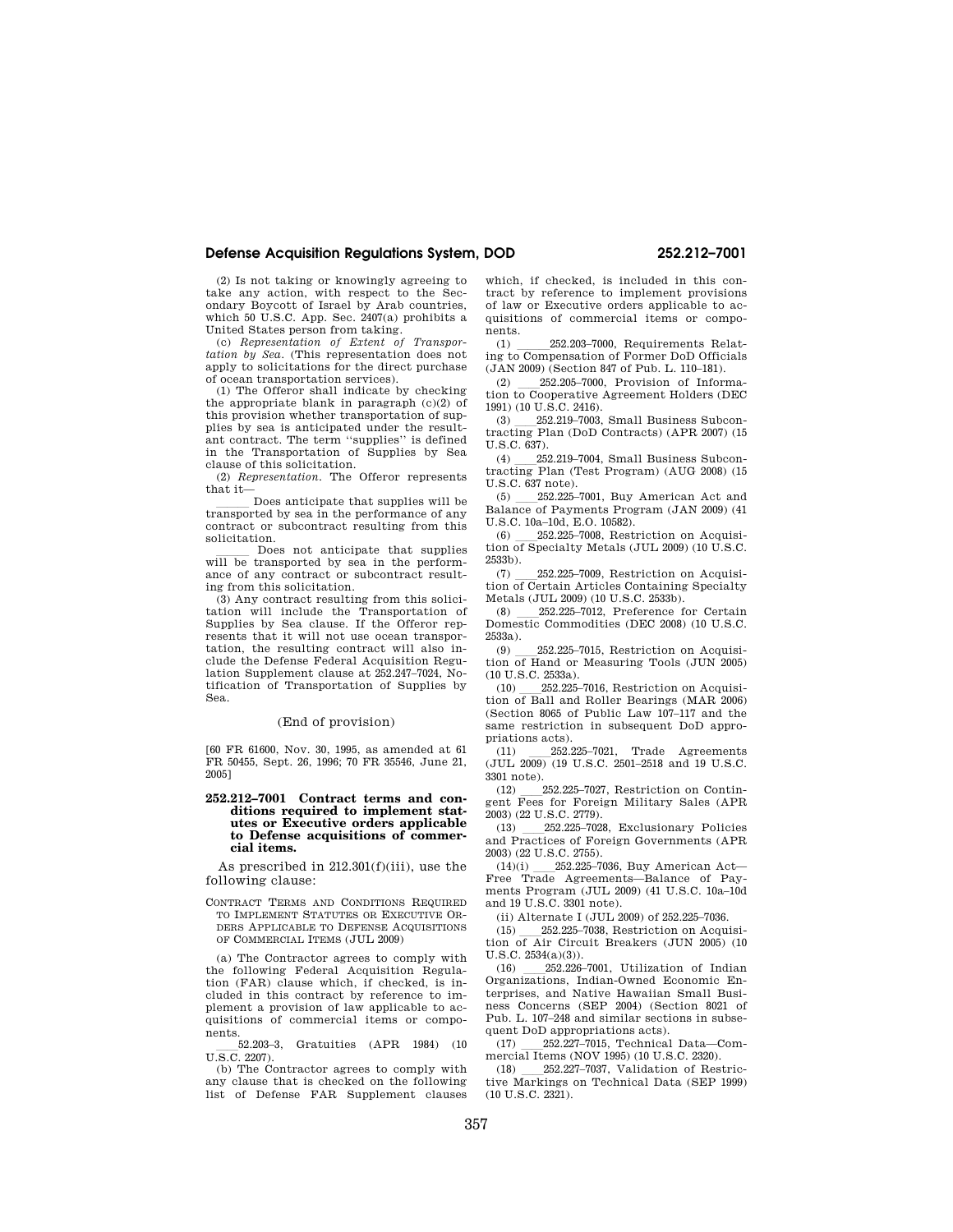(19) ll252.232–7003, Electronic Submission of Payment Requests and Receiving Reports (MAR 2008) (10 U.S.C. 2227).<br>(20) 252.237–7019. Training for Con-

(20) ll252.237–7019, Training for Con-tractor Personnel Interacting with Detainees (SEP 2006) (Section 1092 of Public Law 108–  $\frac{375}{(21)}$ 

(21) ll252.243–7002, Requests for Equitable Adjustment (MAR 1998) (10 U.S.C. 2410).

(22) 252.247–7003, Pass-Through of Motor Carrier Fuel Surcharge Adjustment to the Cost Bearer (JUL 2009) (Section 884 of Public Law 110–417).<br>(23)(i) 252.247–7023, Transportation of

(23)(i) 252.247–7023, Transportation of Supplies by Sea (MAY 2002) (10 U.S.C. 2631).  $(i)$  Alternate I (MAR 2000) of 252.247–

 $7023.$  (iii) Alternate II (MAR 2000) of  $252.247-$ 

 $7023.$  (iv) Alternate III (MAY 2002) of  $252.247-$ 

 $7023.$  (24)  $(24)$  252.247–7024, Notification of Trans-<br>portation of Supplies by Sea (MAR 2000) (10 U.S.C. 2631).

(c) In addition to the clauses listed in paragraph (e) of the Contract Terms and Conditions Required to Implement Statutes or Executive Orders—Commercial Items clause of this contract (FAR 52.212–5), the Contractor shall include the terms of the following clauses, if applicable, in subcontracts for commercial items or commercial components, awarded at any tier under this contract:

(1) 252.237–7019, Training for Contractor Personnel Interacting with Detainees (SEP 2006) (Section 1092 of Public Law 108–375).

(2) 252.247–7003, Pass-Through of Motor Carrier Fuel Surcharge Adjustment to the Cost Bearer (JUL 2009) (Section 884 of Public Law 110–417).

(3) 252.247–7023, Transportation of Supplies by Sea (MAY 2002) (10 U.S.C. 2631).

(4) 252.247–7024, Notification of Transportation of Supplies by Sea (MAR 2000) (10 U.S.C. 2631).

# (End of clause)

[71 FR 39009, July 11, 2006, as amended at 71 FR 53049, Sept. 8, 2006; 71 FR 58542, Oct. 4, 2006; 71 FR 65752, Nov. 9, 2006; 72 FR 2638, Jan. 22, 2007; 72 FR 14243, Mar. 27, 2007; 72 FR 20763, 20765, Apr. 26, 2007; 73 FR 11356, 11358, Mar. 3, 2008; 73 FR 53151, Sept. 15, 2008; 73 FR 70913, Nov. 24, 2008; 73 FR 76971, Dec. 18, 2008; 74 FR 2409, Jan. 15, 2009; 74 FR 37639, July 29, 2009]

## **252.215–7000 Pricing adjustments.**

As prescribed in 215.408(1), use the following clause:

## PRICING ADJUSTMENTS (DEC 1991)

The term ''pricing adjustment,'' as used in paragraph (a) of the clauses entitled ''Price Reduction for Defective Cost or Pricing

# **252.215–7000 48 CFR Ch. 2 (10–1–09 Edition)**

Data—Modifications,'' ''Subcontractor Cost or Pricing Data,'' and ''Subcontractor Cost or Pricing Data—Modifications,'' means the aggregate increases and/or decreases in cost plus applicable profits.

## (End of clause)

[56 FR 36479, July 31, 1991, as amended at 62 FR 40473, July 29, 1997; 63 FR 55052, Oct. 14, 1998]

# **252.215–7001 [Reserved]**

## **252.215–7002 Cost estimating system requirements.**

As prescribed in 215.408(2), use the following clause:

### COST ESTIMATING SYSTEM REQUIREMENTS (DEC 2006)

(a) *Definitions.* 

*Acceptable estimating system* means an estimating system that—

(1) Is maintained, reliable, and consistently applied;

(2) Produces verifiable, supportable, and documented cost estimates that are an acceptable basis for negotiation of fair and reasonable prices;

(3) Is consistent with and integrated with the Contractor's related management systems; and

(4) Is subject to applicable financial control systems.

*Estimating system* means the Contractor's policies, procedures, and practices for generating estimates of costs and other data included in proposals submitted to customers in the expectation of receiving contract awards. Estimating system includes the Contractor's—

(1) Organizational structure;

(2) Established lines of authority, duties, and responsibilities;

(3) Internal controls and managerial reviews;

(4) Flow of work, coordination, and communication; and

(5) Estimating methods, techniques, accumulation of historical costs, and other analyses used to generate cost estimates.

(b) *General.* The Contractor shall establish, maintain, and comply with an acceptable estimating system.

(c) *Applicability.* Paragraphs (d) and (e) of this clause apply if the Contractor is a large business and either—

(1) In its fiscal year preceding award of this contract, received Department of Defense (DoD) prime contracts or subcontracts, totaling \$50 million or more for which cost or pricing data were required; or

(2) In its fiscal year preceding award of this contract—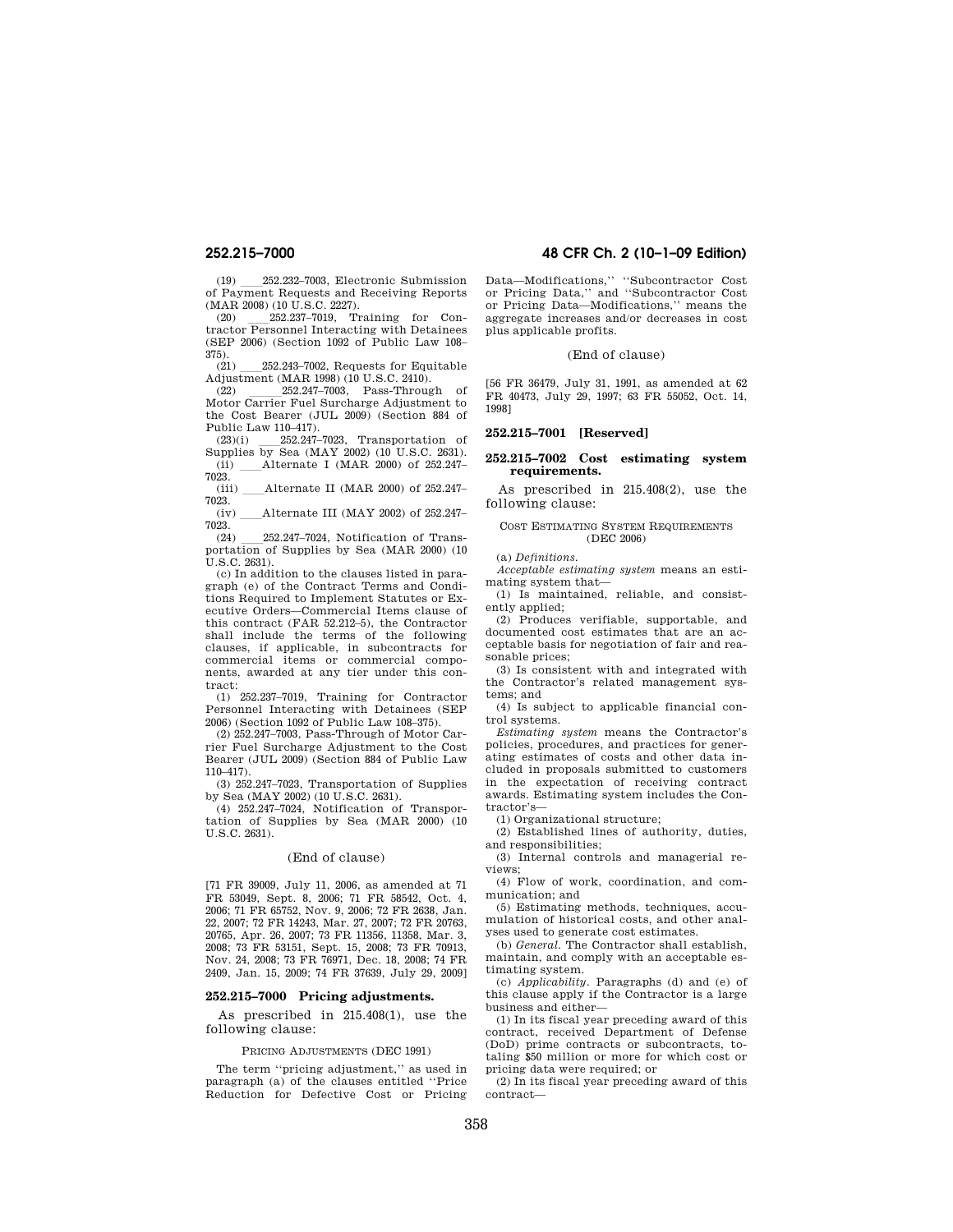# **Defense Acquisition Regulations System, DOD 252.215–7004**

(i) Received DoD prime contracts or subcontracts totaling \$10 million or more (but less than \$50 million) for which cost or pricing data were required; and

(ii) Was notified in writing by the Contracting Officer that paragraphs (d) and (e) of this clause apply.

(d) *System requirements.* (1) The Contractor shall disclose its estimating system to the Administrative Contracting Officer (ACO) in writing. If the Contractor wishes the Government to protect the information as privileged or confidential, the Contractor must mark the documents with the appropriate legends before submission.

(2) An estimating system disclosure is acceptable when the Contractor has provided the ACO with documentation that—

(i) Accurately describes those policies, procedures, and practices that the Contractor currently uses in preparing cost proposals; and

(ii) Provides sufficient detail for the Government to reasonably make an informed judgment regarding the acceptability of the Contractor's estimating practices.

(3) The Contractor shall—

(i) Comply with its disclosed estimating system; and

(ii) Disclose significant changes to the cost estimating system to the ACO on a timely basis.

(e) *Estimating system deficiencies.* (1) The Contractor shall respond to a written report from the Government that identifies deficiencies in the Contractor's estimating system as follows:

(i) If the Contractor agrees with the report findings and recommendations, the Contractor shall—

(A) Within 30 days, state its agreement in writing; and

(B) Within 60 days, correct the deficiencies or submit a corrective action plan showing proposed milestones and actions leading to elimination of the deficiencies.

(ii) If the Contractor disagrees with the report, the Contractor shall, within 30 days, state its rationale for disagreeing.

(2) The ACO will evaluate the Contractor's response and notify the Contractor of the determination concerning remaining deficiencies and/or the adequacy of any proposed or completed corrective action.

## (End of clause)

[56 FR 36479, July 31, 1991, as amended at 62 FR 40473, July 29, 1997; 63 FR 55052, Oct. 14, 1998; 71 FR 69495, Dec. 1, 2006]

## **252.215–7003 Excessive pass-through**  charges—identification **contract effort.**

As prescribed in 215.408(3), use the following provision:

## EXCESSIVE PASS-THROUGH CHARGES—IDENTI-FICATION OF SUBCONTRACT EFFORT (MAY  $2008$

(a) *Definitions. Added value, excessive passthrough charge, subcontract,* and *subcontractor,* as used in this provision, are defined in the clause of this solicitation entitled ''Excessive Pass-Through Charges'' (DFARS 252.215–7004).

(b) *General.* The offeror's proposal shall exclude excessive pass-through charges.

(c) *Performance of work by the Contractor or a subcontractor.* (1) The offeror shall identify in its proposal the total cost of the work to be performed by the offeror, and the total cost of the work to be performed by each subcontractor, under the contract, task order, or delivery order.

(2) If the offeror intends to subcontract more than 70 percent of the total cost of work to be performed under the contract, task order, or delivery order, the offeror shall identify in its proposal—

(i) The amount of the offeror's indirect costs and profit applicable to the work to be performed by the subcontractor(s); and

(ii) A description of the added value provided by the offeror as related to the work to be performed by the subcontractor(s).

(3) If any subcontractor proposed under the contract, task order, or delivery order intends to subcontract to a lower-tier subcontractor more than 70 percent of the total cost of work to be performed under its subcontract, the offeror shall identify in its proposal—

(i) The amount of the subcontractor's indirect costs and profit applicable to the work to be performed by the lower-tier subcontractor(s); and

(ii) A description of the added value provided by the subcontractor as related to the work to be performed by the lower-tier subcontractor(s).

## (End of provision)

[73 FR 27472, May 13, 2008]

# **252.215–7004 Excessive pass-through charges.**

As prescribed in 215.408(4), use the following clause:

### EXCESSIVE PASS-THROUGH CHARGES (MAY 2008)

(a) *Definitions.* As used in this clause—

*Added value* means that the Contractor performs subcontract management functions that the Contracting Officer determines are a benefit to the Government (e.g., processing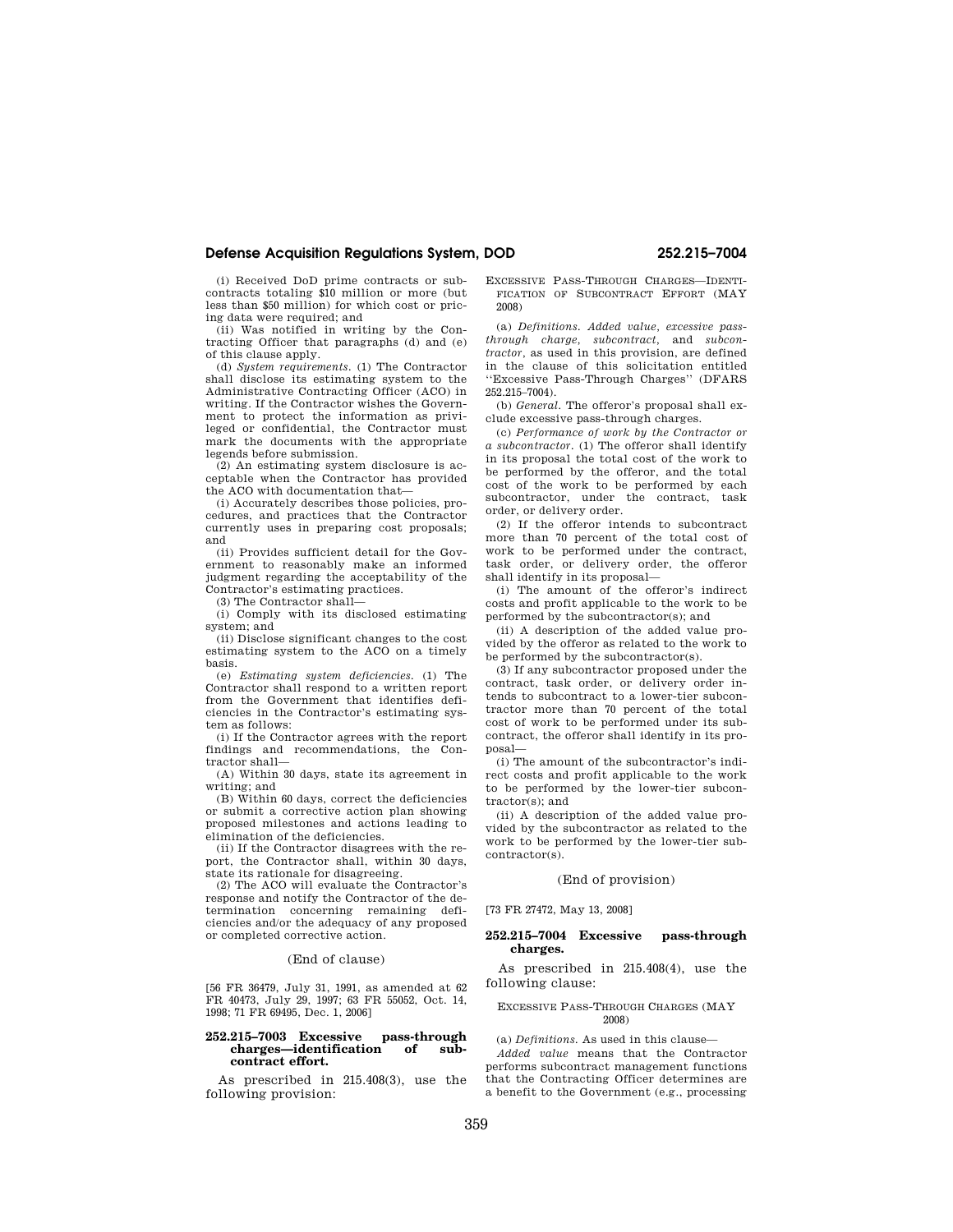orders of parts or services, maintaining inventory, reducing delivery lead times, managing multiple sources for contract requirements, coordinating deliveries, performing quality assurance functions).

*Excessive pass-through charge,* with respect to a Contractor or subcontractor that adds no or negligible value to a contract or subcontract, means a charge to the Government by the Contractor or subcontractor that is for indirect costs or profit on work performed by a subcontractor (other than charges for the costs of managing subcontracts and applicable indirect costs and profit based on such costs).

*No or negligible value* means the Contractor or subcontractor cannot demonstrate to the Contracting Officer that its effort added value to the contract or subcontract in accomplishing the work performed under the contract (including task or delivery orders).

*Subcontract* means any contract, as defined in section 2.101 of the Federal Acquisition Regulation, entered into by a subcontractor to furnish supplies or services for performance of the contract or a subcontract. It includes but is not limited to purchase orders, and changes and modifications to purchase orders.

*Subcontractor* means any supplier, distributor, vendor, or firm that furnishes supplies or services to or for the Contractor or another subcontractor.

(b) *General.* The Government will not pay excessive pass-through charges. The Contracting Officer shall determine if excessive pass-through charges exist.

(c) *Required reporting of performance of work by the Contractor or a subcontractor.* The Contractor shall notify the Contracting Officer in writing if—

(1) The Contractor changes the amount of subcontract effort after award such that it exceeds 70 percent of the total cost of work to be performed under the contract, task order, or delivery order. The notification shall identify the revised cost of the subcontract effort and shall include verification that the Contractor will provide added value; or

(2) Any subcontractor changes the amount of lower-tier subcontractor effort after award such that it exceeds 70 percent of the total cost of the work to be performed under its subcontract. The notification shall identify the revised cost of the subcontract effort and shall include verification that the subcontractor will provide added value as related to the work to be performed by the lower-tier subcontractor(s).

(d) *Recovery of excessive pass-through charges.* If the Contracting Officer determines that excessive pass-through charges exist—

(1) For fixed-price contracts, the Government shall be entitled to a price reduction

# **252.215–7005 48 CFR Ch. 2 (10–1–09 Edition)**

for the amount of excessive pass-through charges included in the contract price; and

(2) For other than fixed-price contracts, the excessive pass-through charges are unallowable in accordance with the provisions in Subpart 31.2 of the Federal Acquisition Regulation (FAR) and Subpart 231.2 of the Defense FAR Supplement.

(e) *Access to records.* (1) The Contracting Officer, or authorized representative, shall have the right to examine and audit all the Contractor's records (as defined at FAR 52.215–2(a)) necessary to determine whether the Contractor proposed, billed, or claimed excessive pass-through charges.

(2) For those subcontracts to which paragraph (f) of this clause applies, the Contracting Officer, or authorized representative, shall have the right to examine and audit all the subcontractor's records (as defined at FAR  $52.215-2(a)$ ) necessary to determine whether the subcontractor proposed, billed, or claimed excessive pass-through charges.

(f) *Flowdown.* The Contractor shall insert the substance of this clause, including this paragraph (f), in all subcontracts under this contract, except for—

(1) Firm-fixed-price subcontracts awarded on the basis of adequate price competition;

(2) Fixed-price subcontracts with economic price adjustment, awarded on the basis of adequate price competition;

(3) Firm-fixed-price subcontracts for the acquisition of a commercial item; or

(4) Fixed-price subcontracts with economic price adjustment, for the acquisition of a commercial item.

### (End of clause)

*Alternate I* (MAY 2008). As prescribed in 215.408(4)(ii), substitute the following paragraph (b) for paragraph (b) of the basic clause:

(b) *General.* The Government will not pay excessive pass-through charges. The Contracting Officer has determined that there will be no excessive pass-through charges, provided the Contractor performs the disclosed value-added functions.

[73 FR 27472, May 13, 2008]

## **252.215–7005 Evaluation Factor for Employing or Subcontracting With Members of the Selected Reserve.**

As prescribed in 215.370–3(a), use the following provision:

EVALUATION FACTOR FOR EMPLOYING OR SUB-CONTRACTING WITH MEMBERS OF THE SE-LECTED RESERVE (OCT 2008)

(a) *Definition. Selected Reserve*, as used in this provision, has the meaning given that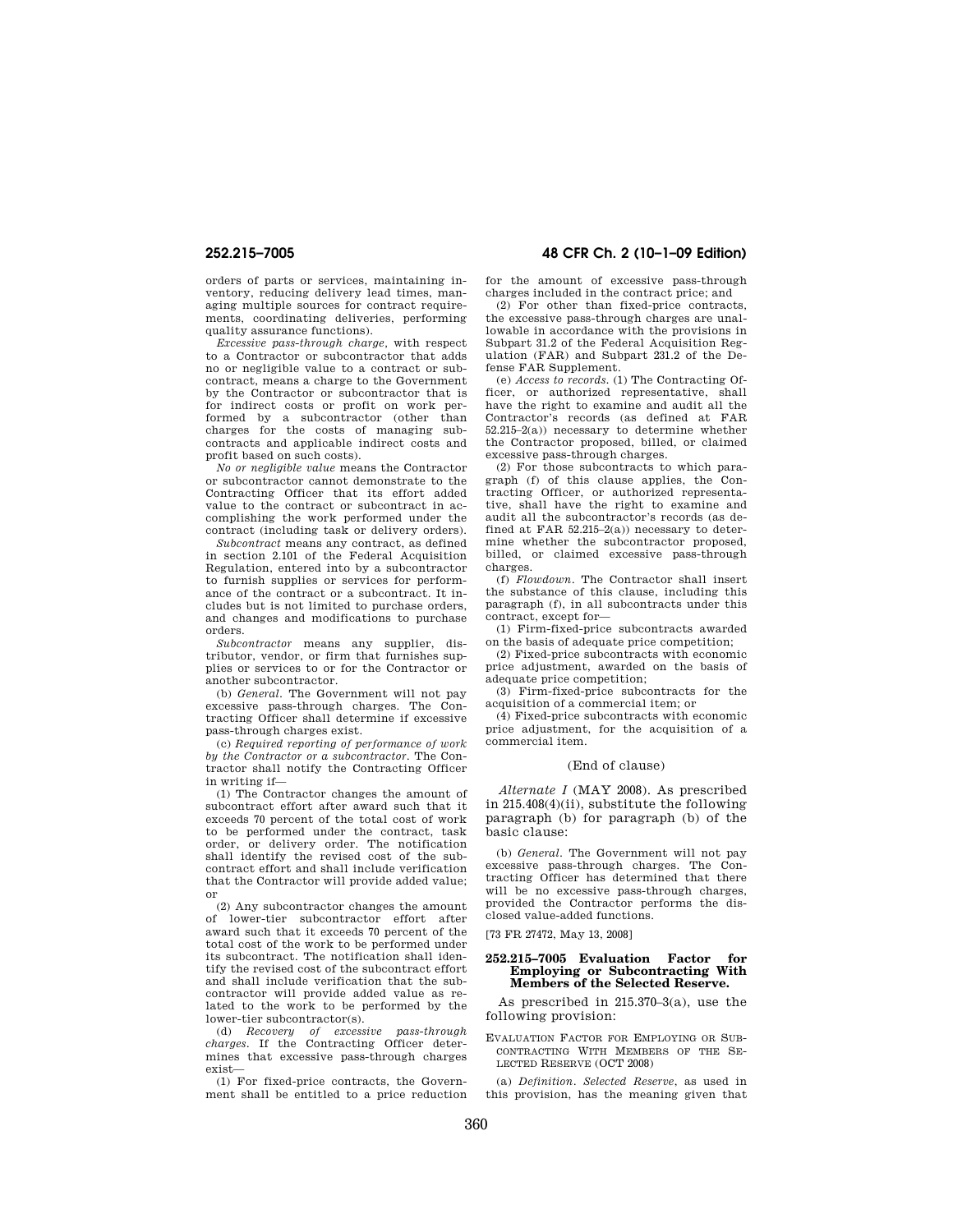# **Defense Acquisition Regulations System, DOD 252.216–7000**

term in 10 U.S.C. 10143. Selected Reserve members normally attend regular drills throughout the year and are the group of Reserves most readily available to the President.

(b) This solicitation includes an evaluation factor that considers the offeror's intended use of employees, or individual subcontractors, who are members of the Selected Reserve.

(c) If the offeror, in the performance of any contract resulting from this solicitation, intends to use employees or individual subcontractors who are members of the Selected Reserve, the offeror's proposal shall include documentation to support this intent. Such documentation may include, but is not limited to—

(1) Existing company documentation, such as payroll or personnel records, indicating the names of the Selected Reserve members who are currently employed by the company; or

(2) A statement that one or more positions will be set aside to be filled by new hires of Selected Reserve members, along with verifying documentation.

(End of provision)

[73 FR 62212, Oct. 20, 2008]

## **252.215–7006 Use of Employees or Individual Subcontractors Who Are Members of the Selected Reserve.**

As prescribed in 215.370–3(b), use the following clause:

USE OF EMPLOYEES OR INDIVIDUAL SUB-CONTRACTORS WHO ARE MEMBERS OF THE SELECTED RESERVE (OCT 2008)

(a) *Definition. Selected Reserve*, as used in this clause, has the meaning given that term in 10 U.S.C. 10143. Selected Reserve members normally attend regular drills throughout the year and are the group of Reserves most readily available to the President.

(b) If the Contractor stated in its offer that it intends to use members of the Selected Reserve in the performance of this contract—

(1) The Contractor shall use employees, or individual subcontractors, who are members of the Selected Reserve in the performance of the contract to the fullest extent consistent with efficient contract performance; and

(2) The Government has the right to terminate the contract for default if the Contractor willfully or intentionally fails to use members of the Selected Reserve, as employees or individual subcontractors, in the performance of the contract.

## (End of clause)

[73 FR 62212, Oct. 20, 2008]

## **252.216–7000 Economic price adjustment—basic steel, aluminum, brass, bronze, or copper mill products.**

As prescribed in  $216.203-4-70(a)$ , use the following clause:

ECONOMIC PRICE ADJUSTMENT—BASIC STEEL, ALUMINUM, BRASS, BRONZE, OR COPPER MILL PRODUCTS (JUL 1997)

(a) *Definitions.* As used in this clause—

*Established price* means a price which is an established catalog or market price for a commercial item sold in substantial quantities to the general public.

*Unit price* excludes any part of the price which reflects requirements for preservation, packaging, and packing beyond standard commercial practice.

(b) The Contractor warrants that the unit price stated for (*Identify the item*) is not in excess of the Contractor's established price in effect on the date set for opening of bids (or the contract date if this is a negotiated contract) for like quantities of the same item. This price is the net price after applying any applicable standard trade discounts offered by the Contractor from its catalog, list, or schedule price.

(c) The Contractor shall promptly notify the Contracting Officer of the amount and effective date of each decrease in any established price.

(1) Each corresponding contract unit price shall be decreased by the same percentage that the established price is decreased.

(2) This decrease shall apply to items delivered on or after the effective date of the decrease in the Contractor's established price. (3) This contract shall be modified accordingly.

(d) If the Contractor's established price is increased after the date set for opening of bids (or the contract date if this is a negotiated contract), upon the Contractor's written request to the Contracting Officer, the corresponding contract unit price shall be increased by the same percentage that the established price is increased, and this contract shall be modified accordingly, provided—

(1) The aggregate of the increases in any contract unit price under this contract shall not exceed 10 percent of the original contract unit price;

(2) The increased contract unit price shall be effective on the effective date of the increase in the applicable established price if the Contractor's written request is received by the Contracting Officer within ten days of the change. If it is not, the effective date of the increased unit price shall be the date of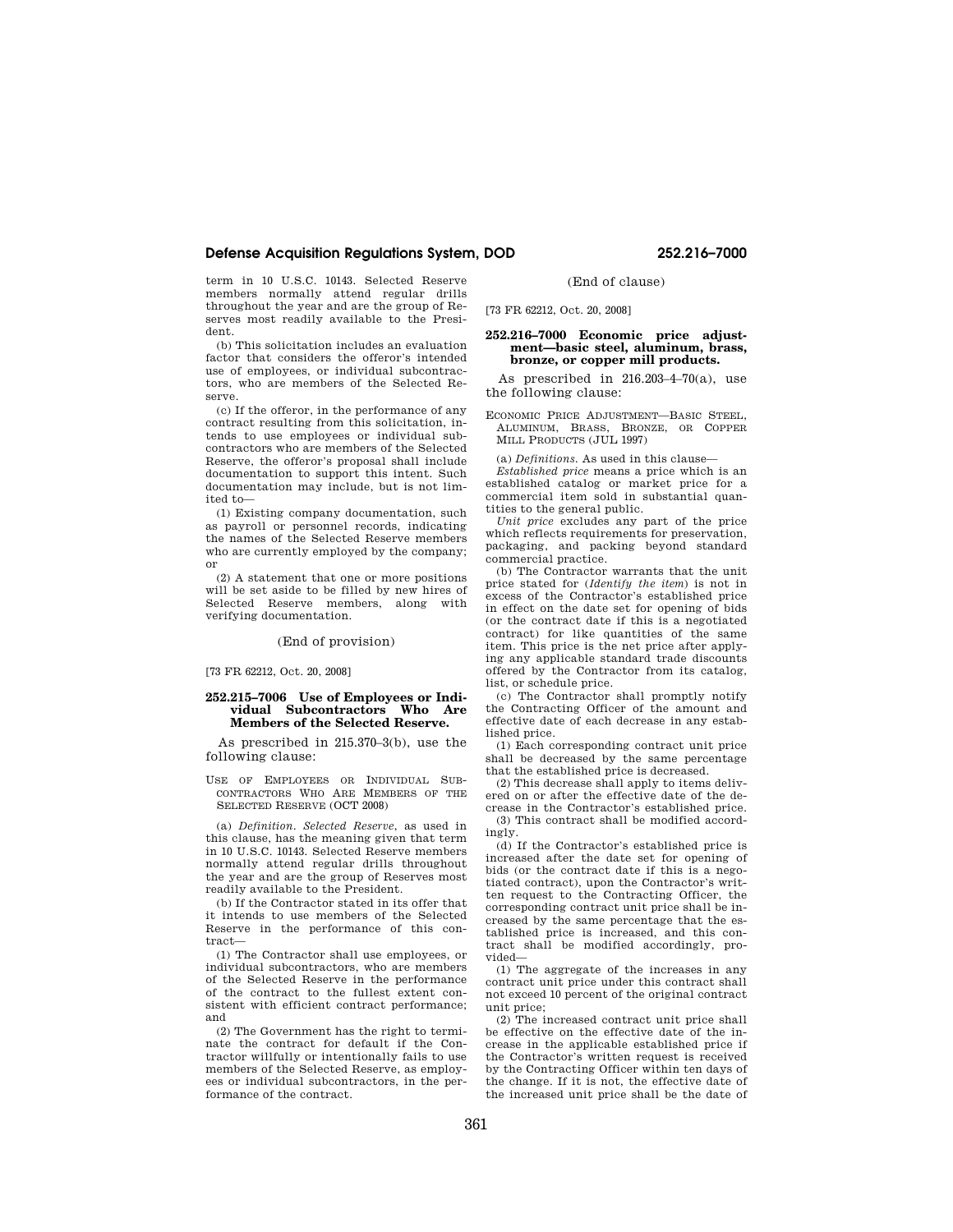receipt of the request by the Contracting Officer; and

(3) The increased contract unit price shall not apply to quantities scheduled for delivery before the effective date of the increased contract unit price unless the Contractor's failure to deliver before that date results from causes beyond the control and without the fault or negligence of the Contractor, within the meaning of the Default clause of this contract.

(4) The Contracting Officer shall not execute a modification incorporating an increase in a contract unit price under this clause until the increase is verified.

(e) Within 30 days after receipt of the Contractor's written request, the Contracting Officer may cancel, without liability to either party, any portion of the contract affected by the requested increase and not delivered at the time of such cancellation, except as follows—

(1) The Contractor may, after that time, deliver any items that were completed or in the process of manufacture at the time of receipt of the cancellation notice, provided the Contractor notifies the Contracting Officer of such items within 10 days after the Contractor receives the cancellation notice.

(2) The Government shall pay for those items at the contract unit price increased to the extent provided by paragraph (d) of this clause.

(3) Any standard steel supply item shall be deemed to be in the process of manufacture when the steel for that item is in the state of processing after the beginning of the furnace melt.

(f) Pending any cancellation of this contract under paragraph (e) of this clause, or if there is no cancellation, the Contractor shall continue deliveries according to the delivery schedule of the contract. The Contractor shall be paid for those deliveries at the contract unit price increased to the extent provided by paragraph (d) of this clause.

## (End of clause)

[56 FR 36479, July 31, 1991, as amended at 62 FR 2614, Jan. 17, 1997; 62 FR 40473, July 29, 1997]

# **252.216–7001 Economic price adjustment—nonstandard steel items.**

As prescribed in  $216.203-4-70(b)$ , use the following clause:

## ECONOMIC PRICE ADJUSTMENT—NONSTANDARD STEEL ITEMS (JUL 1997)

(a) *Definitions.* As used in this clause—

*Base labor index* means the average of the labor indices for the three months which consist of the month of bid opening (or offer submission) and the months immediately preceding and following that month.

# **252.216–7001 48 CFR Ch. 2 (10–1–09 Edition)**

*Base steel index* means the Contractor's established price (see note 6) including all applicable extras of  $\frac{\text{per}}{\text{(see note 2) on the date}}$ note 1) for \_\_\_\_\_\_\_ (see note 2) on the date set for bid opening (or the date of submission of the offer).

*Current labor index* means the average of the labor indices for the month in which delivery of supplies is required to be made and the month preceding.

*Current steel index* means the Contractor's established price (see note 6) for that item,

including all applicable extras in effect days (see note 3) prior to the first day of the month in which delivery is required.

*Established price is*—

(1) A price which is an established catalog or market price of a commercial item sold in substantial quantities to the general public; and

(2) The net price after applying any applicable standard trade discounts offered by the Contractor from its catalog, list, or schedule price. (But see Note 6.)

*Labor index* means the average straight time hourly earnings of the Contractor's em-<br>ployees in the shop of the Contracployees in the  $\frac{\text{shop of the Contraet}}{\text{plant (see note 4) for any par-}$  $\frac{1}{\text{tor's}}$  plant (see note 4) for any particular month.

*Month* means calendar month. However, if the Contractor's accounting period does not coincide with the calendar month, then that accounting period shall be used in lieu of *month.* 

(b) Each contract unit price shall be subject to revision, under the terms of this clause, to reflect changes in the cost of labor and steel. For purpose of this price revision, the proportion of the contract unit price attributable to costs of labor not otherwise included in the price of the steel item identified under the *base steel index* definition in paragraph (a) shall be \_\_\_\_\_ percent, and the proportion of the contract unit price attributable to the cost of steel shall be leedcent. (See note 5.)

(c)(1) Unless otherwise specified in this contract, the labor index shall be computed by dividing the total straight time earnings of the Contractor's employees in the shop identified in paragraph (a) for any given month by the total number of straight time hours worked by those employees in that month.

(2) Any revision in a contract unit price to reflect changes in the cost of labor shall be computed solely by reference to the ''*base labor index*'' and the ''*current labor index*.''

(d) Any revision in a contract unit price to reflect changes in the cost of steel shall be computed solely by reference to the ''*base steel index*'' and the ''*current steel index*.''

(e)(1) Each contract unit price shall be revised for each month in which delivery of supplies is required to be made.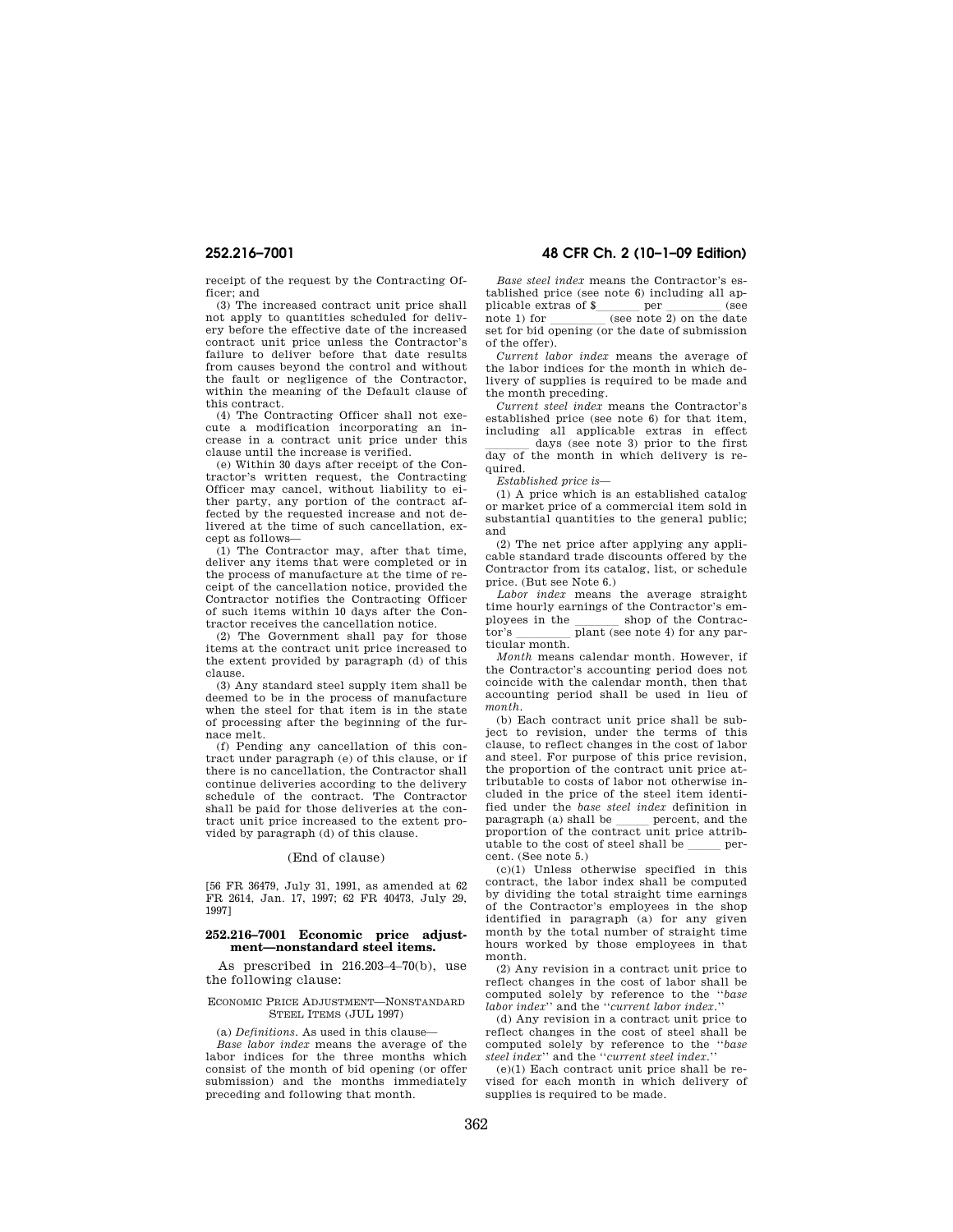# **Defense Acquisition Regulations System, DOD 252.216–7001**

(2) The revised contract unit price shall apply to the deliveries of those quantities required to be made in that month regardless of when actual delivery is made.

(3) Each revised contract unit price shall be computed by adding—

(i) The adjusted cost of labor (obtained by<br>multiplying percent of the contract multiplying <u>ercent</u> of the contract unit price by a fraction, of which the numerator shall be the current labor index and the denominator shall be the base labor index);

(ii) The adjusted cost of steel (obtained by<br>multiplying percent of the contract multiplying <u>ercent</u> of the contract unit price by a fraction, of which the numerator shall be the current steel index and the denominator shall be the base steel index); and

(iii) The amount equal to \_\_\_\_\_ percent of the original contract unit price (representing that portion of the unit price which relates neither to the cost of labor nor the cost of steel, and which is therefore not subject to revision (see note 5)).

(4) The aggregate of the increases in any contract unit price under this contract shall not exceed ten percent of the original contract unit price.

(5) Computations shall be made to the nearest one-hundredth of one cent.

(f)(1) Pending any revisions of the contract unit prices, the Contractor shall be paid the contract unit price for deliveries made.

(2) Within 30 days after final delivery (or such other period as may be authorized by the Contracting Officer), the Contractor shall furnish a statement identifying the correctness of—

(i) The average straight time hourly earnings of the Contractor's employees in the shop identified in paragraph (a) that are relevant to the computations of the *base labor index* and the *current labor index;* and

(ii) The Contractor's established prices (see note 6), including all applicable extras for like quantities of the item that are relevant to the computation of the *base steel index* and the *current steel index.* 

(3) Upon request of the Contracting Officer, the Contractor shall make available all records used in the computation of the labor indices.

(4) Upon receipt of the statement, the Contracting Officer will compute the revised contract unit prices and modify the contract accordingly. No modification to this contract will be made pursuant to this clause until the Contracting Officer has verified the revised established price (see note 6).

 $(g)(1)$  In the event any item of this contract is subject to a total or partial termination for convenience, the month in which the Contractor receives notice of the termination, if prior to the month in which delivery is required, shall be considered the month in which delivery of the terminated item is required for the purposes of determining the current labor and steel indices under paragraphs (c) and (d).

(2) For any item which is not terminated for convenience, the month in which delivery is required under the contract shall continue to apply for determining those indices with respect to the quantity of the non-terminated item.

(3) If this contract is terminated for default, any price revision shall be limited to the quantity of the item which has been delivered by the Contractor and accepted by the Government prior to receipt by the Contractor of the notice of termination.

(h) If the Contractor's failure to make delivery of any required quantity arises out of causes beyond the control and without the fault or negligence of the Contractor, within the meaning of the clause of this contract entitled ''*Default*,'' the quantity not delivered shall be delivered as promptly as possible after the cessation of the cause of the failure, and the delivery schedule set forth in this contract shall be amended accordingly.

Notes:

1 Offeror insert the unit price and unit measure of the standard steel mill item to be used in the manufacture of the contract item.

2 Offeror identify the standard steel mill item to be used in the manufacture of the contract item.

3 Offeror insert best estimate of the number of days required for processing the standard steel mill item in the shop identified under the *labor index* definition.

4 Offeror identify the shop and plant in which the standard steel mill item identified under the *base steel index* definition will be finally fabricated or processed into the contract item.

5 Offeror insert the same percentage figures for the corresponding blanks in paragraphs (b),  $(e)(3)(i)$ , and  $(e)(3)(ii)$ . In paragraph (e)(3)(iii), insert the percentage representing the difference between the sum of the percentages inserted in paragraph (b) and 100 percent.

6 In negotiated acquisitions of nonstandard steel items, when there is no *established price*  or when it is not desirable to use this price, this paragraph may refer to another appropriate price basis, e.g., an established interplant price.

## (End of clause)

[56 FR 36479, July 31, 1991, as amended at 62 FR 2614, Jan. 17, 1997; 62 FR 40473, July 29, 1997]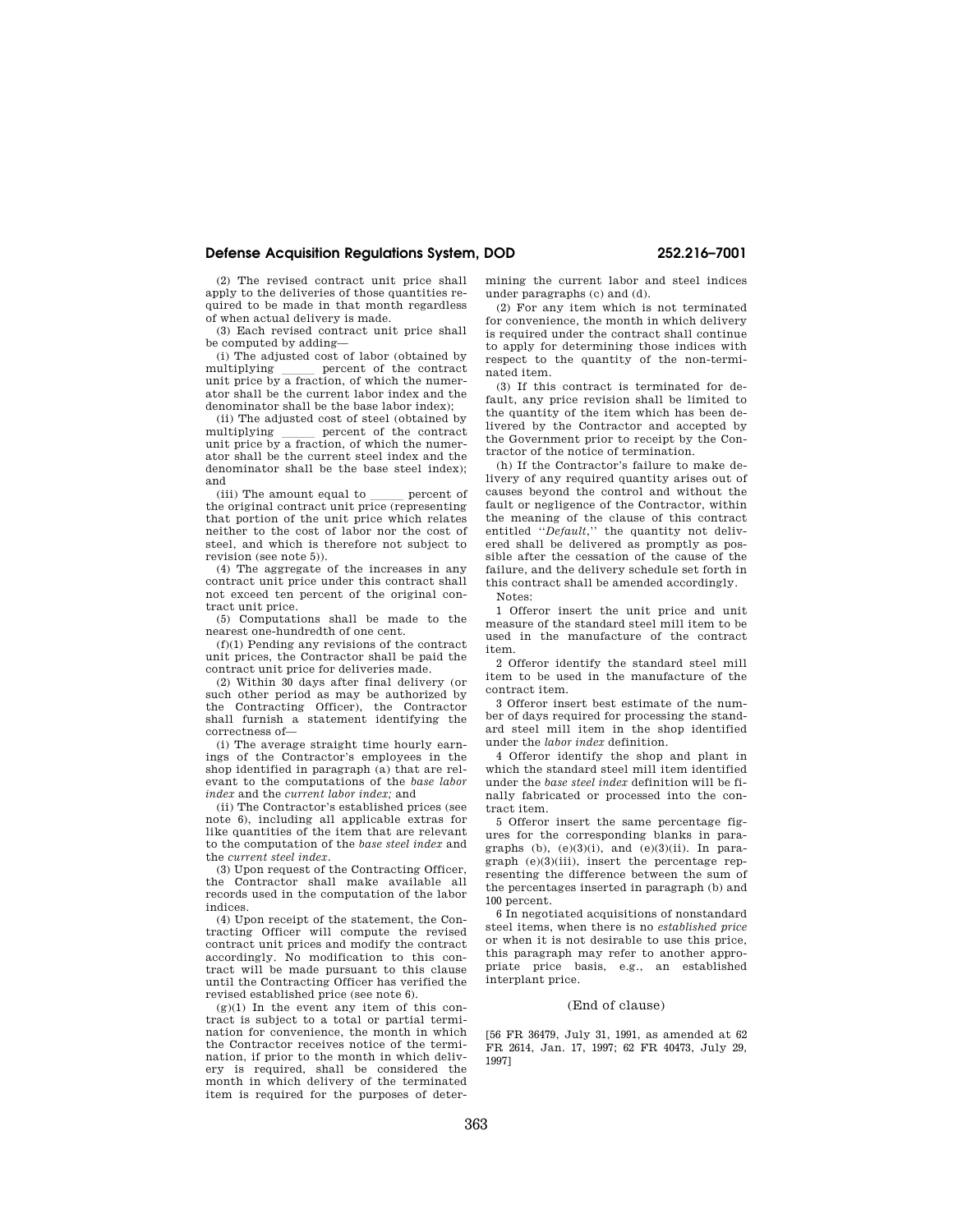### **252.216–7002 Alternate A, Time-and-Materials/Labor-Hour Proposal Requirements—Non-Commercial Item Acquisition With Adequate Price Competition.**

As prescribed in 216.601(e), substitute the following paragraph (c) for paragraph (c) of the provision at FAR 52.216–29:

ALTERNATE A, TIME-AND-MATERIALS/LABOR-HOUR PROPOSAL REQUIREMENTS—NON-COM-MERCIAL ITEM ACQUISITION WITH ADEQUATE PRICE COMPETITION (FEB. 2007)

(c) The offeror must establish fixed hourly rates using separate rates for each category of labor to be performed by each subcontractor and for each category of labor to be performed by the offeror, and for each category of labor to be transferred between divisions, subsidiaries, or affiliates of the offeror under a common control.

[71 FR 74471, Dec. 12, 2006]

## **252.216–7003 Economic price adjustment—wage rates or material prices controlled by a foreign government.**

As prescribed in  $216.203 - 4 - 70(c)$ , use the following clause:

ECONOMIC PRICE ADJUSTMENT—WAGE RATES OR MATERIAL PRICES CONTROLLED BY A FOR-EIGN GOVERNMENT (JHIN 1997)

(a) The Contractor represents that the prices set forth in this contract—

(1) Are based on the wage rate(s) or material price(s) established and controlled by the Government of *Cofferor insert name of host country*); and

(2) Do not include contingency allowances to pay for possible increases in wage rates or material prices.

(b) If wage rates or material prices are revised by the government named in paragraph (a) of this clause, the Contracting Officer shall make an equitable adjustment in the contract price and shall modify the contract to the extent that the Contractor's actual costs of performing this contract are increased or decreased, as a direct result of the revision, subject to the following:

(1) For increases in established wage rates or material prices, the increase in contract unit price(s) shall be effective on the same date that the government named in paragraph (a) of this clause increased the applicable wage rate(s) or material price(s), but only if the Contracting Officer receives the Contractor's written request for contract adjustment within 10 days of the change. If the Contractor's request is received later, the effective date shall be the date that the Con-

**252.216–7002 48 CFR Ch. 2 (10–1–09 Edition)** 

tracting Officer received the Contractor's request.

(2) For decreases in established wage rates or material prices, the decrease in contract unit price(s) shall be effective on the same date that the government named in paragraph (a) of this clause decreased the applicable wage rate(s) or material price(s). The decrease in contract unit price(s) shall apply to all items delivered on and after the effective date of the government's rate or price decrease.

(c) No modification changing the contract unit price(s) shall be executed until the Contracting Officer has verified the applicable change in the rates or prices set by the government named in paragraph (a) of this clause. The Contractor shall make available its books and records that support a requested change in contract price.

(d) Failure to agree to any adjustment shall be a dispute under the Disputes clause of this contract.

## (End of clause)

[62 FR 34128, June 24, 1997]

## **252.217–7000 Exercise of option to fulfill foreign military sales commitments.**

As prescribed in 217.208–70(a), use the following clause:

EXERCISE OF OPTION TO FULFILL FOREIGN MILITARY SALES COMMITMENTS (DEC 1991)

(a) The Government may exercise the option(s) of this contract to fulfill foreign military sales commitments.

(b) The foreign military sales commitments are for:

(Insert name of country, or To Be Determined)

(Insert applicable CLIN)

## (End of clause)

*Alternate I* (DEC 1991). As prescribed in  $217.208-70(a)(1)$ , substitute the following paragraph (b) for paragraph (b) of the basic clause:

(b) On the date the option is exercised, the Government shall identify the foreign country for the purpose of negotiating any equitable adjustment attributable to foreign military sales. Failure to agree on an equitable adjustment shall be treated as a dispute under the Disputes clause of this contract.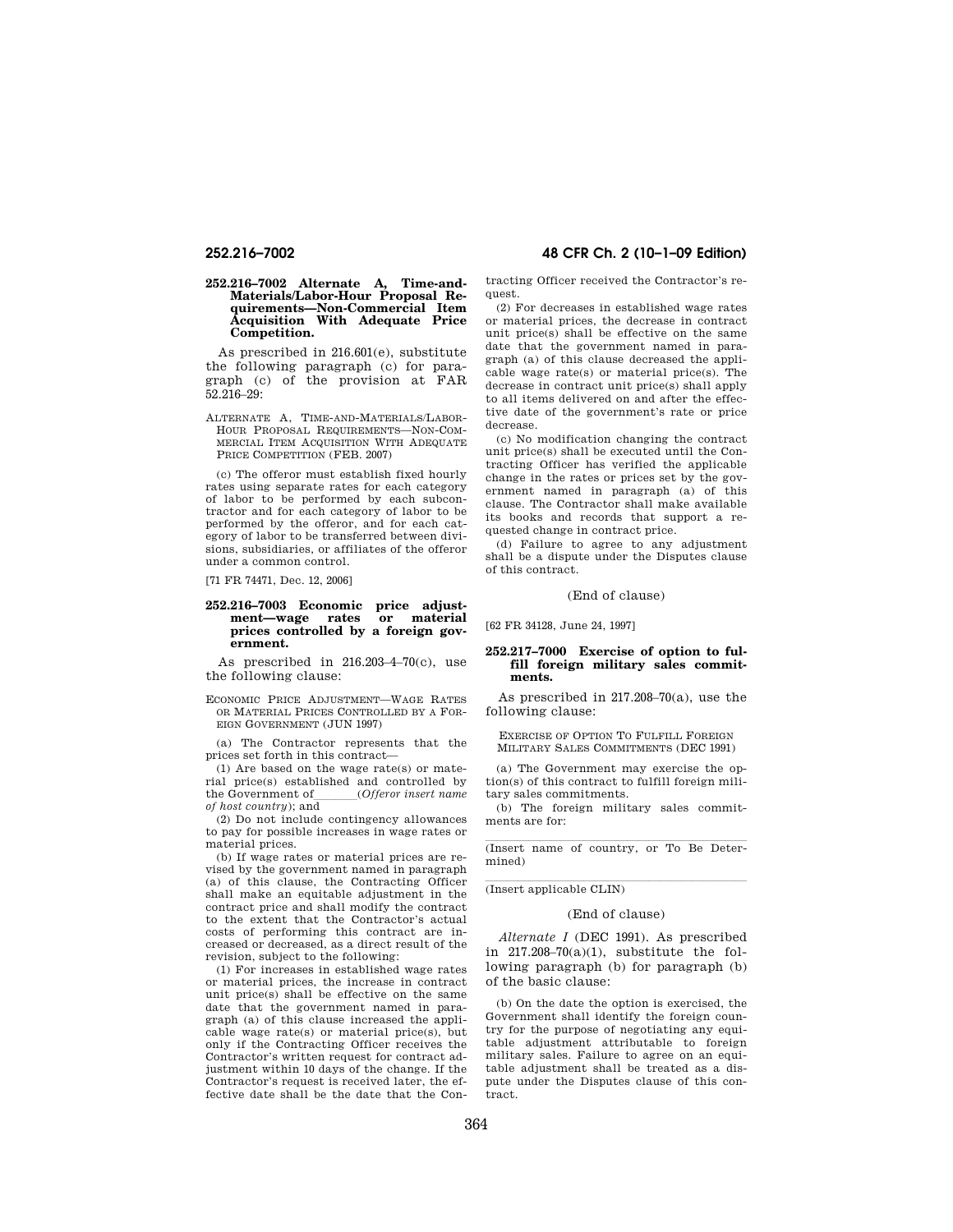# **Defense Acquisition Regulations System, DOD 252.217–7003**

# **252.217–7001 Surge option.**

As prescribed in 217.208–70(b), use the following clause:

## SURGE OPTION (AUG 1992)

(a) *General.* The Government has the option to—

(1) Increase the quantity of supplies or services called for under this contract by no more than \_\_\_\_ percent; and/or

more than percent; and/or<br>(2) Accelerate the rate of delivery called for under this contract, at a price or cost established before contract award or to be established by negotiation as provided in this clause.

(b) *Schedule.* (1) When the Production Surge Plan (DI-MGMT-80969) is included in the contract, the option delivery schedule shall be the production rate provided with the Plan. If the Plan was negotiated before contract award, then the negotiated schedule shall be used.

(2) If there is no Production Surge Plan in the contract, the Contractor shall, within 30 days from the date of award, furnish the Contracting Officer a delivery schedule showing the maximum sustainable rate of delivery for items in this contract. This delivery schedule shall provide acceleration by month up to the maximum sustainable rate of delivery achievable within the Contractor's existing facilities, equipment, and subcontracting structure.

(3) The Contractor shall not revise the option delivery schedule without approval from the Contracting Officer.

(c) *Exercise of option.* (1) The Contracting Officer may exercise this option at any time before acceptance by the Government of the final scheduled delivery.

(2) The Contracting Officer will provide a preliminary oral or written notice to the Contractor stating the quantities to be added or accelerated under the terms of this clause, followed by a contract modification incorporating the transmitted information and instructions. The notice and modification will establish a not-to-exceed price equal to the highest contract unit price or cost of the added or accelerated items as of the date of the notice.

(3) The Contractor will not be required to deliver at a rate greater than the maximum sustainable delivery rate under paragraph (b)(2) of this clause, nor will the exercise of this option extend delivery more than 24 months beyond the scheduled final delivery.

(d) *Price negotiation.* (1) Unless the option cost or price was previously agreed upon, the Contractor shall, within 30 days from the date of option exercise, submit to the Contracting Officer a cost or price proposal (including a cost breakdown) for the added or accelerated items.

(2) Failure to agree on a cost or price in negotiations resulting from the exercise of this

option shall constitute a dispute concerning a question of fact within the meaning of the Disputes clause of this contract. However, nothing in this clause shall excuse the Contractor from proceeding with the performance of the contract, as modified, while any resulting claim is being settled.

### (End of clause)

[56 FR 36479, July 31, 1991, as amended at 57 FR 42633, Sept. 15, 1992]

## **252.217–7002 Offering property for exchange.**

As prescribed in 217.7005, use the following provision:

## OFFERING PROPERTY FOR EXCHANGE (DEC 1991)

(a) The property described in item number  $\frac{1}{\text{the exchange provisions of section 201(c) of}}$ the Federal Property and Administrative Services Act of 1949, 63 Stat. 384 (40 U.S.C. 481(c)).

(b) The property is located at (insert address). Offerors may inspect the property during the period (insert beginning and ending dates and insert hours during day).

## (End of provision)

# **252.217–7003 Changes.**

As prescribed in 217.7104(a), use the following clause:

## CHANGES (DEC 1991)

(a) The Contracting Officer may, at any time and without notice to the sureties, by written change order, make changes within the general scope of any job order issued under the Master Agreement in—

(1) Drawings, designs, plans, and specifications;

(2) Work itemized;

(3) Place of performance of the work;

(4) Time of commencement or completion of the work; and

(5) Any other requirement of the job order. (b) If a change causes an increase or decrease in the cost of, or time required for, performance of the job order, whether or not changed by the order, the Contracting Officer shall make an equitable adjustment in the price or date of completion, or both, and shall modify the job order in writing.

(1) Within ten days after the Contractor receives notification of the change, the Contractor shall submit to the Contracting Officer a request for price adjustment, together with a written estimate of the increased cost.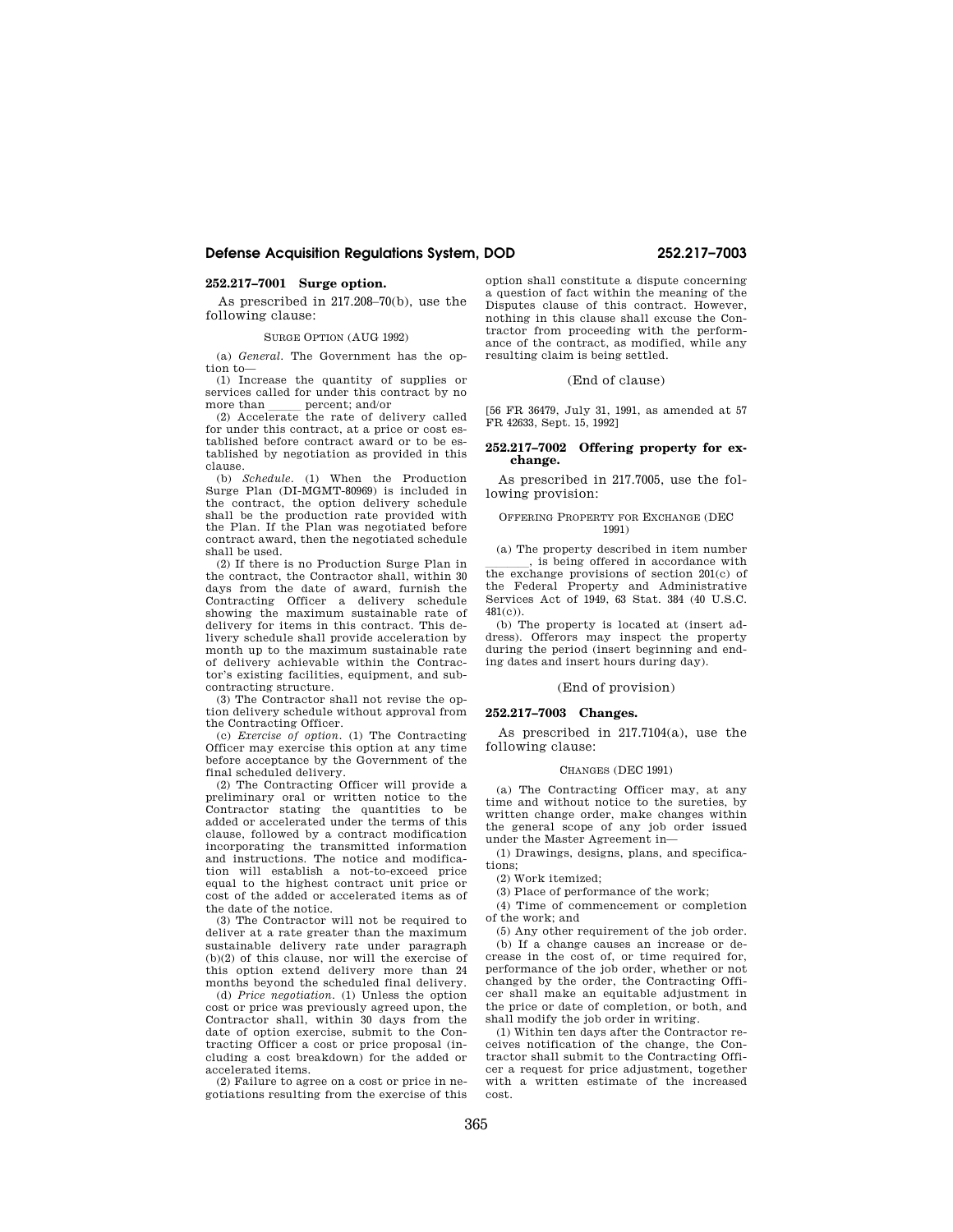(2) The Contracting Officer may grant an extension of this period if the Contractor requests it within the ten day period.

(3) If the circumstances justify it, the Contracting Officer may accept and grant a request for equitable adjustment at any later time prior to final payment under the job order, except that the Contractor may not receive profit on a payment under a late request.

(c) If the Contractor includes in its claim the cost of property made obsolete or excess as a result of a change, the Contracting Officer shall have the right to prescribe the manner of disposition of that property.

(d) Failure to agree to any adjustment shall be a dispute within the meaning of the Disputes clause.

(e) Nothing in this clause shall excuse the Contractor from proceeding with the job order as changed.

## (End of clause)

### **252.217–7004 Job orders and compensation.**

As prescribed in 217.7104(a), use the following clause:

JOB ORDERS AND COMPENSATION (MAY 2006)

(a) The Contracting Officer shall solicit bids or proposals and make award of job orders. The issuance of a job order signed by the Contracting Officer constitutes award. The job order shall incorporate the terms and conditions of the Master Agreement.

(b) Whenever the Contracting Officer determines that a vessel, its cargo or stores, would be endangered by delay, or whenever the Contracting Officer determines that military necessity requires that immediate work on a vessel is necessary, the Contracting Officer may issue a written order to perform that work and the Contractor hereby agrees to comply with that order and to perform work on such vessel within its capabilities.

(1) As soon as practicable after the issuance of the order, the Contracting Officer and the Contractor shall negotiate a price for the work and the Contracting Officer shall issue a job order covering the work.

(2) The Contractor shall, upon request, furnish the Contracting Officer with a breakdown of costs incurred by the Contractor and an estimate of costs expected to be incurred in the performance of the work. The Contractor shall maintain, and make available for inspection by the Contracting Officer or the Contracting Officer's representative, records supporting the cost of performing the work.

(3) Failure of the parties to agree upon the price of the work shall constitute a dispute within the meaning of the Disputes clause of the Master Agreement. In the meantime, the

# **252.217–7004 48 CFR Ch. 2 (10–1–09 Edition)**

Contractor shall diligently proceed to perform the work ordered.

 $(c)(1)$  If the nature of any repairs is such that their extent and probable cost cannot be ascertained readily, the Contracting Officer may issue a job order (on a sealed bid or negotiated basis) to determine the nature and extent of required repairs.

(2) Upon determination by the Contracting Officer of what work is necessary, the Contractor, if requested by the Contracting Officer, shall negotiate prices for performance of that work. The prices agreed upon shall be set forth in a modification of the job order.

(3) Failure of the parties to agree upon the price shall constitute a dispute under the Disputes clause. In the meantime, the Contractor shall diligently proceed to perform the work ordered.

## (End of clause)

[56 FR 36479, July 13, 1991, as amended at 71 FR 27643, May 12, 2006]

## **252.217–7005 Inspection and manner of doing work.**

As prescribed in 217.7104(a), use the following clause:

INSPECTION AND MANNER OF DOING WORK (JUL 2009)

(a) The Contractor shall perform work in accordance with the job order, any drawings and specifications made a part of the job order, and any change or modification issued under the Changes clause of the Master Agreement.

 $(b)(1)$  Except as provided in paragraph  $(b)$ (2) of this clause, and unless otherwise specifically provided in the job order, all operational practices of the Contractor and all workmanship, material, equipment, and articles used in the performance of work under the Master Agreement shall be in accordance with the best commercial marine practices and the rules and requirements of the American Bureau of Shipping, the U.S. Coast Guard, and the Institute of Electrical and Electronic Engineers, in effect at the time of Contractor's submission of bid (or acceptance of the job order, if negotiated).

(2) When Navy specifications are specified in the job order, the Contractor shall follow Navy standards of material and workmanship. The solicitation shall prescribe the Navy standard whenever applicable.

(c) The Government may inspect and test all material and workmanship at any time during the Contractor's performance of the work.

(1) If, prior to delivery, the Government finds any material or workmanship is defective or not in accordance with the job order, in addition to its rights under the Guarantees clause of the Master Agreement, the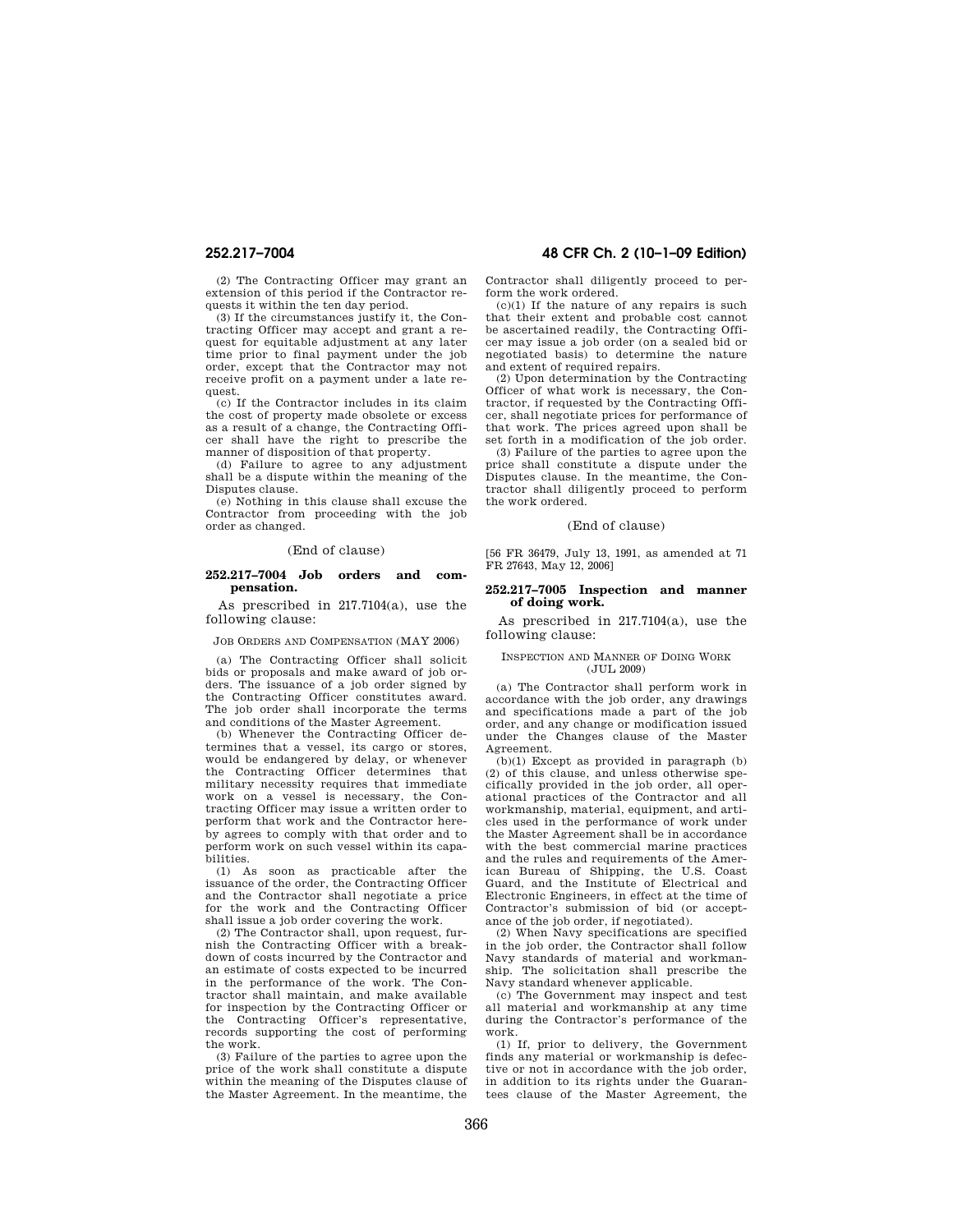# **Defense Acquisition Regulations System, DOD 252.217–7006**

Government may reject the defective or nonconforming material or workmanship and require the Contractor to correct or replace it at the Contractor's expense.

(2) If the Contractor fails to proceed promptly with the replacement or correction of the material or workmanship, the Government may replace or correct the defective or nonconforming material or workmanship and charge the Contractor the excess costs incurred.

(3) As specified in the job order, the Contractor shall provide and maintain an inspection system acceptable to the Government.

(4) The Contractor shall maintain complete records of all inspection work and shall make them available to the Government during performance of the job order and for 90 days after the completion of all work required.

(d) The Contractor shall not permit any welder to work on a vessel unless the welder is, at the time of the work, qualified to the standards established by the U.S. Coast Guard, American Bureau of Shipping, or Department of the Navy for the type of welding being performed. Qualifications of a welder shall be as specified in the job order.

(e) The Contractor shall—

(1) Exercise reasonable care to protect the vessel from fire;

(2) Maintain a reasonable system of inspection over activities taking place in the vicinity of the vessel's magazines, fuel oil tanks, or storerooms containing flammable materials;

(3) Maintain a reasonable number of hose lines ready for immediate use on the vessel at all times while the vessel is berthed alongside the Contractor's pier or in dry dock or on a marine railway;

(4) Unless otherwise provided in a job order, provide sufficient security patrols to reasonably maintain a fire watch for protection of the vessel when it is in the Contractor's custody;

(5) To the extent necessary, clean, wash, and steam out or otherwise make safe, all tanks under alteration or repair;

(6) Furnish the Contracting Officer or designated representative with a copy of the ''gas-free'' or ''safe-for-hotwork'' certificate, provided by a Marine Chemist or Coast Guard authorized person in accordance with Occupational Safety and Health Administration regulations (29 CFR 1915.14) before any hot work is done on a tank;

(7) Treat the contents of any tank as Government property in accordance with the Government Property clause; and

(8) Dispose of the contents of any tank only at the direction, or with the concurrence, of the Contracting Officer.

(f) Except as otherwise provided in the job order, when the vessel is in the custody of the Contractor or in dry dock or on a marine railway and the temperature is expected to

go as low as 35 °F, the Contractor shall take all necessary steps to—

(1) Keep all hose pipe lines, fixtures, traps, tanks, and other receptacles on the vessel from freezing; and

(2) Protect the stern tube and propeller hubs from frost damage.

(g) The Contractor shall, whenever practicable—

(1) Perform the required work in a manner that will not interfere with the berthing and messing of Government personnel attached to the vessel; and

(2) Provide Government personnel attached to the vessel access to the vessel at all times.

(h) Government personnel attached to the vessel shall not interfere with the Contractor's work or workers.

(i)(1) The Government does not guarantee the correctness of the dimensions, sizes, and shapes set forth in any job order, sketches, drawings, plans, or specifications prepared or furnished by the Government, unless the job order requires that the Contractor perform the work prior to any opportunity to inspect.

(2) Except as stated in paragraph (i)(1) of this clause, and other than those parts furnished by the Government, the Contractor shall be responsible for the correctness of the dimensions, sizes, and shapes of parts furnished under this agreement.

(j) The Contractor shall at all times keep the site of the work on the vessel free from accumulation of waste material or rubbish caused by its employees or the work. At the completion of the work, unless the job order specifies otherwise, the Contractor shall remove all rubbish from the site of the work and leave the immediate vicinity of the work area ''broom clean.''

## (End of clause)

[56 FR 36479, July 31, 1991, as amended at 62 FR 2614, Jan. 17, 1997; 74 FR 37647, July 29, 2009]

## **252.217–7006 Title.**

As prescribed in 217.7104(a), use the following clause:

### TITLE (DEC 1991)

(a) Unless otherwise provided, title to all materials and equipment to be incorporated in a vessel in the performance of a job order shall vest in the Government upon delivery at the location specified for the performance of the work.

(b) Upon completion of the job order, or with the approval of the Contracting Officer during performance of the job order, all Contractor-furnished materials and equipment not incorporated in, or placed on, any vessel, shall become the property of the Contractor, unless the Government has reimbursed the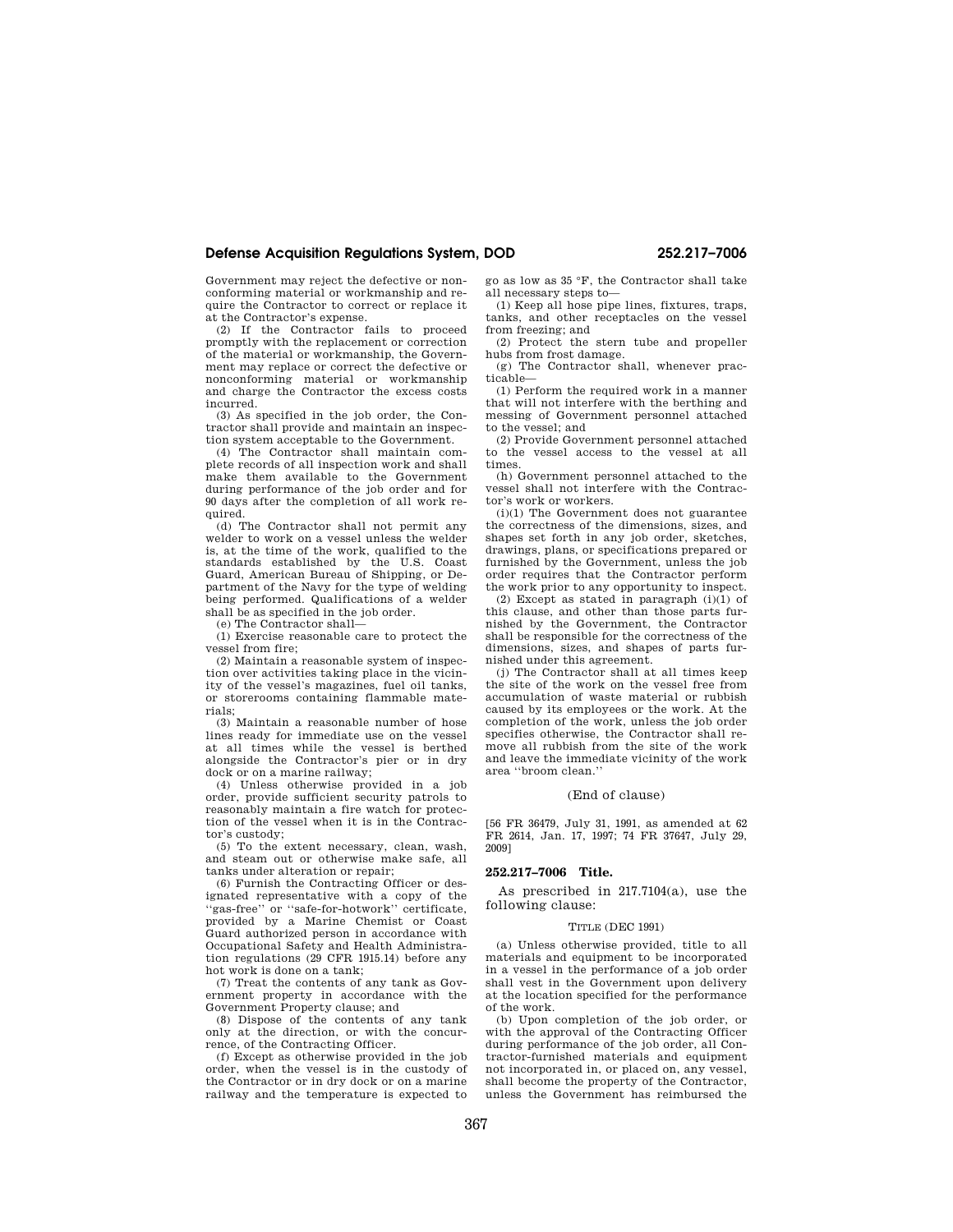Contractor for the cost of the materials and equipment.

(c) The vessel, its equipment, movable stores, cargo, or other ship's materials shall not be considered Government-furnished property.

# (End of clause)

# **252.217–7007 Payments.**

As prescribed in 217.7104(a), use the following clause:

### PAYMENTS (DEC 1991)

(a) *Progress payments,* as used in this clause, means payments made before completion of work in progress under a job order.

(b) Upon submission by the Contractor of invoices in the form and number of copies directed by the Contracting Officer, and as approved by the Contracting Officer, the Government will make progress payments as work progresses under the job order.

(1) Generally, the Contractor may submit invoices on a semi-monthly basis, unless expenditures justify a more frequent submission.

(2) The Government need not make progress payments for invoices aggregating less than \$5,000.

(3) The Contracting Officer shall approve progress payments based on the value, computed on the price of the job order, of labor and materials incorporated in the work, materials suitably stored at the site of the work, and preparatory work completed, less the aggregate of any previous payments.

(4) Upon request, the Contractor will furnish the Contracting Officer any reports concerning expenditures on the work to date that the Contracting Officer may require.

(c) The Government will retain until final completion and acceptance of all work covered by the job order, an amount estimated or approved by the Contracting Officer under paragraph (b) of this clause. The amount retained will be in accordance with the rate authorized by Congress for Naval vessel repair contracts at the time of job order award.

(d) The Contracting Officer may direct that progress payments be based on the price of the job order as adjusted as a result of change orders under the Changes clause of the Master Agreement. If the Contracting Officer does not so direct—

(1) Payments of any increases shall be made from time to time after the amount of the increase is determined under the Changes clause of the Master Agreement; and

(2) Reductions resulting from decreases shall be made for the purposes of subsequent progress payments as soon as the amounts are determined under the Changes clause of the Master Agreement.

# **252.217–7007 48 CFR Ch. 2 (10–1–09 Edition)**

(e) Upon completion of the work under a job order and final inspection and acceptance, and upon submission of invoices in such form and with such copies as the Contracting Officer may prescribe, the Contractor shall be paid for the price of the job order, as adjusted pursuant to the Changes clause of the Master Agreement, less any performance reserves deemed necessary by the Contracting Officer, and less the amount of any previous payments.

(f) All materials, equipment, or any other property or work in process covered by the progress payments made by the Government, upon the making of those progress payments, shall become the sole property of the Government, and are subject to the provisions of the Title clause of the Master Agreement.

# (End of clause)

# **252.217–7008 Bonds.**

As prescribed in 217.7104(a), use the following clause:

## BONDS (DEC 1991)

(a) If the solicitation requires an offeror to submit a bid bond, the Offeror may furnish, instead, an annual bid bond (or evidence thereof) or an annual performance and payment bond (or evidence thereof).

(b) If the solicitation does not require a bid bond, the Offeror shall not include in the price any contingency to cover the premium of such a bond.

(c) Even if the solicitation does not require bonds, the Contracting Officer may nevertheless require a performance and payment bond, in form, amount, and with a surety acceptable to the Contracting Officer. Where performance and payment bond is required, the offer price shall be increased upon the award of the job order in an amount not to exceed the premium of a corporate surety bond.

(d) If any surety upon any bond furnished in connection with a job order under this agreement fails to submit requested reports as to its financial condition or otherwise becomes unacceptable to the Government, the Contracting Officer may require the Contractor to furnish whatever additional security the Contracting Officer determines necessary to protect the interests of the Government and of persons supplying labor or materials in the performance of the work contemplated under the Master Agreement.

## (End of clause)

## **252.217–7009 Default.**

As prescribed in 217.7104(a), use the following clause: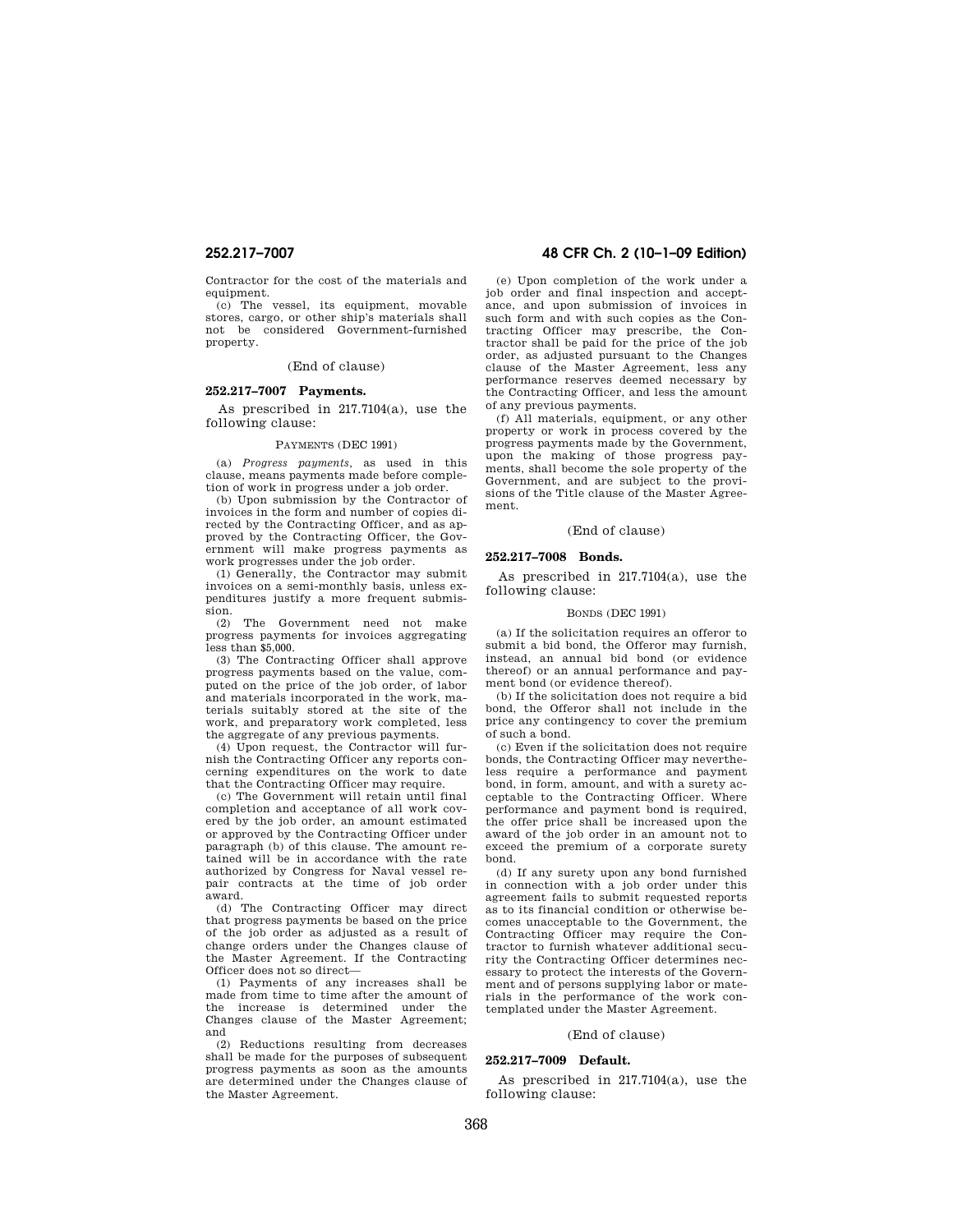# **Defense Acquisition Regulations System, DOD 252.217–7009**

## DEFAULT (DEC 1991)

(a) The Government may, subject to the provisions of paragraph (b) of this clause, by written notice of default to the Contractor, terminate the whole or any part of a job order if the Contractor fails to—

(1) Make delivery of the supplies or to perform the services within the time specified in a job order or any extension;

(2) Make progress, so as to endanger performance of the job order; or

(3) Perform any of the other provisions of this agreement or a job order.

(b) Except for defaults of subcontractors, the Contractor shall not be liable for any excess costs if failure to perform the job order arises from causes beyond the control and without the fault or negligence of the Contractor. Examples of such causes include acts of God or of the public enemy, acts of the Government in either its sovereign or<br>contractual capacity, fires, floods, contractual capacity, fires, floods, epidemics, quarantine restrictions, strikes, freight embargoes, and unusually severe weather.

(c) If the Contractor's failure to perform is caused by the default of a subcontractor, and if such default arises out of causes beyond the control of both the Contractor and subcontractor, and without the fault or negligence of either, the Contractor shall not be liable for any excess costs for failure to perform, unless the supplies or services to be furnished by the subcontractor were obtainable from other sources in sufficient time to permit the Contractor to perform the job order within the time specified.

(d) If the Government terminates the job order in whole or in part as provided in paragraph (a) of this clause—

(1) The Government may, upon such terms and in such manner as the Contracting Officer may deem appropriate, arrange for the completion of the work so terminated, at such plant or plants, including that of the Contractor, as may be designated by the Contracting Officer.

(i) The Contractor shall continue the performance of the job order to the extent not terminated under the provisions of this clause.

(ii) If the work is to be completed at the plant, the Government may use all tools, machinery, facilities, and equipment of the Contractor determined by the Contracting Office to be necessary for that purpose.

(iii) If the cost to the Government of the work procured or completed (after adjusting such cost to exclude the effect of changes in the plans and specifications made subsequent to the date of termination) exceeds the price fixed for work under the job order (after adjusting such price on account of changes in the plans and specifications made before the date of termination), the Contractor, or the Contractor's surety, if any, shall be liable for such excess.

(2) The Government, in addition to any other rights provided in this clause, may require the Contractor to transfer title and delivery to the Government, in the manner and to the extent directed by the Contracting Officer, any completed supplies and such partially completed supplies and materials, parts, tools, dies, jigs, fixtures, plans, drawings, information and contract rights (hereinafter called ''manufacturing materials'') as the Contractor has specifically produced or specifically acquired for the performance of the terminated part of the job order.

(i) The Contractor shall, upon direction of the Contracting Officer, protect and preserve property in possession of the Contractor in which the Government has an interest.

(ii) The Government shall pay to the Contractor the job order price for completed items of work delivered to and accepted by the Government, and the amount agreed upon by the Contractor and the Contracting Officer for manufacturing materials delivered to and accepted by the Government, and for the protection and preservation of property. Failure to agree shall be a dispute concerning a question of fact within the meaning of the Disputes clause.

(e) If, after notice of termination of the job order, it is determined that the Contractor was not in default, or that the default was excusable, the rights and obligations of the parties shall be the same as if the notice of termination had been issued for the convenience of the Government.

(f) If the Contractor fails to complete the performance of a job order within the time specified, or any extension, the actual damage to the Government for the delay will be difficult or impossible to determine.

(1) In lieu of actual damage, the Contractor shall pay to the Government as fixed, agreed, and liquidated damages for each calendar day of delay the amount, if any, set forth in the job order (prorated to the nearest hour for fractional days).

(2) If the Government terminates the job order, the Contractor shall be liable, in addition to the excess costs provided in paragraph (d) of this clause, for liquidated damages accruing until such time as the Government may reasonably obtain completion of the work.

(3) The Contractor shall not be charged with liquidated damages when the delay arises out of causes beyond the control and without the fault or negligence of the Contractor. Subject to the provisions of the Disputes clause of the Master Agreement, the Contracting Officer shall ascertain the facts and the extent of the delay and shall extend the time for performance when in the judgment of the Contracting Officer, the findings of fact justify an extension.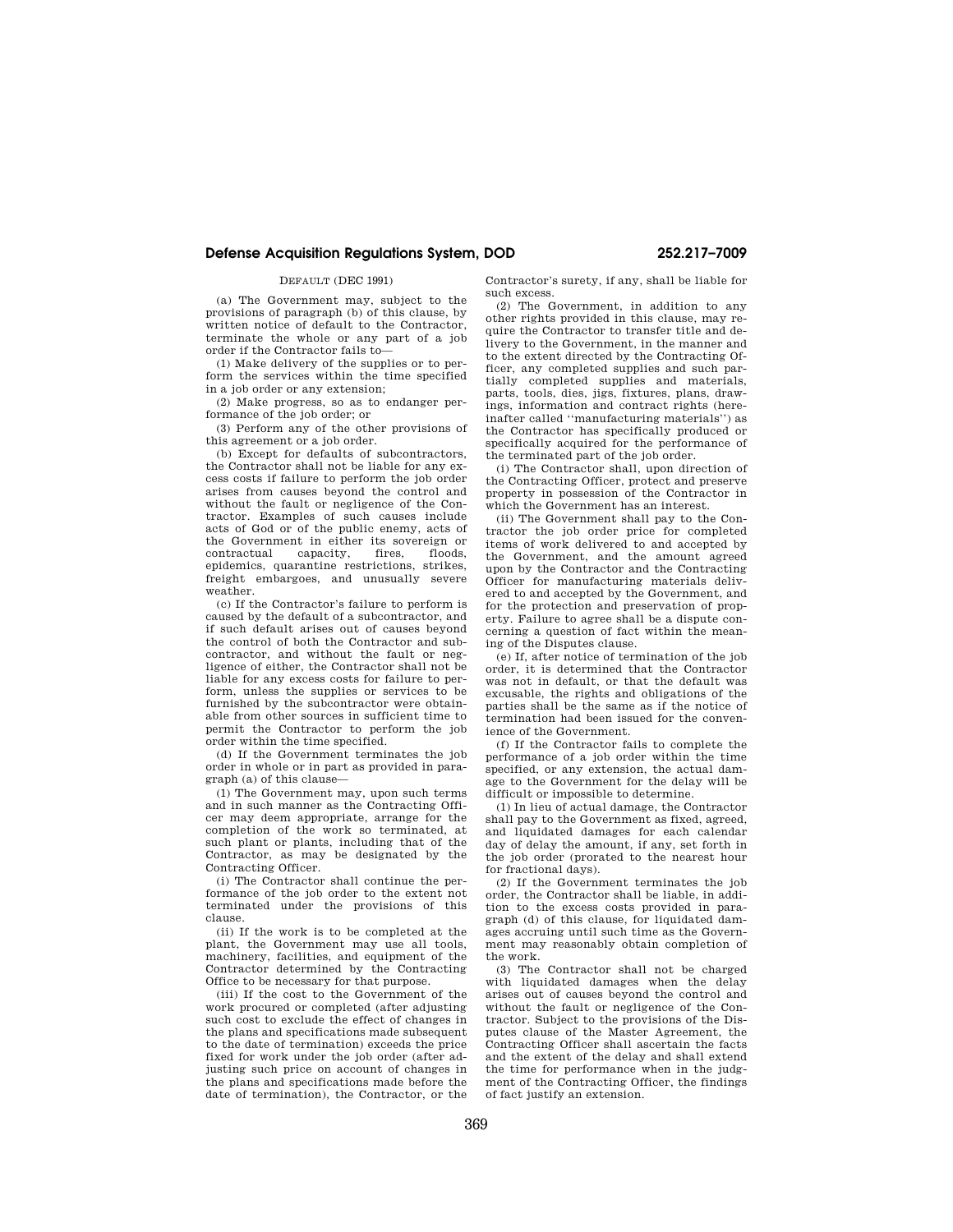(g) The rights and remedies of the Government provided in this clause shall not be exclusive and are in addition to any other rights and remedies provided by law under this agreement.

## (End of clause)

#### **252.217–7010 Performance.**

As prescribed in 217.7104(a), use the following clause:

#### PERFORMANCE (JUL 2009)

(a) Upon the award of a job order, the Contractor shall promptly start the work specified and shall diligently prosecute the work to completion. The Contractor shall not start work until the job order has been awarded except in the case of emergency work ordered by the Contracting Officer under the Job Orders and Compensation clause of the Master Agreement.

(b) The Government shall deliver the vessel described in the job order at the time and location specified in the job order. Upon completion of the work, the Government shall accept delivery of the vessel at the time and location specified in the job order.

(c) The Contractor shall, without charge and without specific requirement in a job order,—

(1) Make available at the plant to personnel of the vessel while in dry dock or on a marine railway, sanitary lavatory and similar facilities acceptable to the Contracting Officer;

(2) Supply and maintain suitable brows and gangways from the pier, dry dock, or marine railway to the vessel;

(3) Treat salvage, scrap or other ship's material of the Government resulting from performance of the work as items of Government-furnished property, in accordance with the Government Property clause;

(4) Perform, or pay the cost of, any repair, reconditioning or replacement made necessary as the result of the use by the Contractor of any of the vessel's machinery, equipment or fittings, including, but not limited to, winches, pumps, rigging, or pipe lines; and

(5) Furnish suitable offices, office equipment and telephones at or near the site of the work for the Government's use.

(d) The job order will state whether dock and sea trials are required to determine whether or not the Contractor has satisfactorily performed the work.

(1) If dock and sea trials are required, the vessel shall be under the control of the vessel's commander and crew.

(2) The Contractor shall not conduct dock and sea trials not specified in the job order without advance approval of the Contracting Officer. Dock and sea trials not specified in

# **252.217–7010 48 CFR Ch. 2 (10–1–09 Edition)**

the job order shall be at the Contractor's expense and risk.

(3) The Contractor shall provide and install all fittings and appliances necessary for dock and sea trials. The Contractor shall be responsible for care, installation, and removal of instruments and apparatus furnished by the Government for use in the trials.

## (End of clause)

[56 FR 36479, July 31, 1991, as amended at 74 FR 37648, July 29, 2009]

### **252.217–7011 Access to vessel.**

As prescribed at 217.7104(a), use the following clause:

## ACCESS TO VESSEL (DEC 1991)

(a) Upon the request of the Contracting Officer, the Contractor shall grant admission to the Contractor's facilities and access to vessel, on a non-interference basis, as necessary to perform their respective responsibilities, to a reasonable number of:

(1) Government and other Government contractor employees (in addition to those Government employees attached to the vessel); and

(2) Representatives of offerors on other contemplated Government work.

(b) All personnel granted access shall comply with Contractor rules governing personnel at its shipyard.

## (End of clause)

## **252.217–7012 Liability and insurance.**

As prescribed in 217.7104(a), use the following clause:

## LIABILITY AND INSURANCE (AUG 2003)

(a) The Contractor shall exercise its best efforts to prevent accidents, injury, or damage to all employees, persons, and property, in and about the work, and to the vessel or part of the vessel upon which work is done.

(b) *Loss or damage to the vessel, materials, or equipment.* (1) Unless otherwise directed or approved in writing by the Contracting Officer, the Contractor shall not carry insurance against any form of loss or damage to the vessel(s) or to the materials or equipment to which the Government has title or which have been furnished by the Government for installation by the Contractor. The Government assumes the risks of loss of and damage to that property.

(2) The Government does not assume any risk with respect to loss or damage compensated for by insurance or otherwise or resulting from risks with respect to which the Contractor has failed to maintain insurance, if available, as required or approved by the Contracting Officer.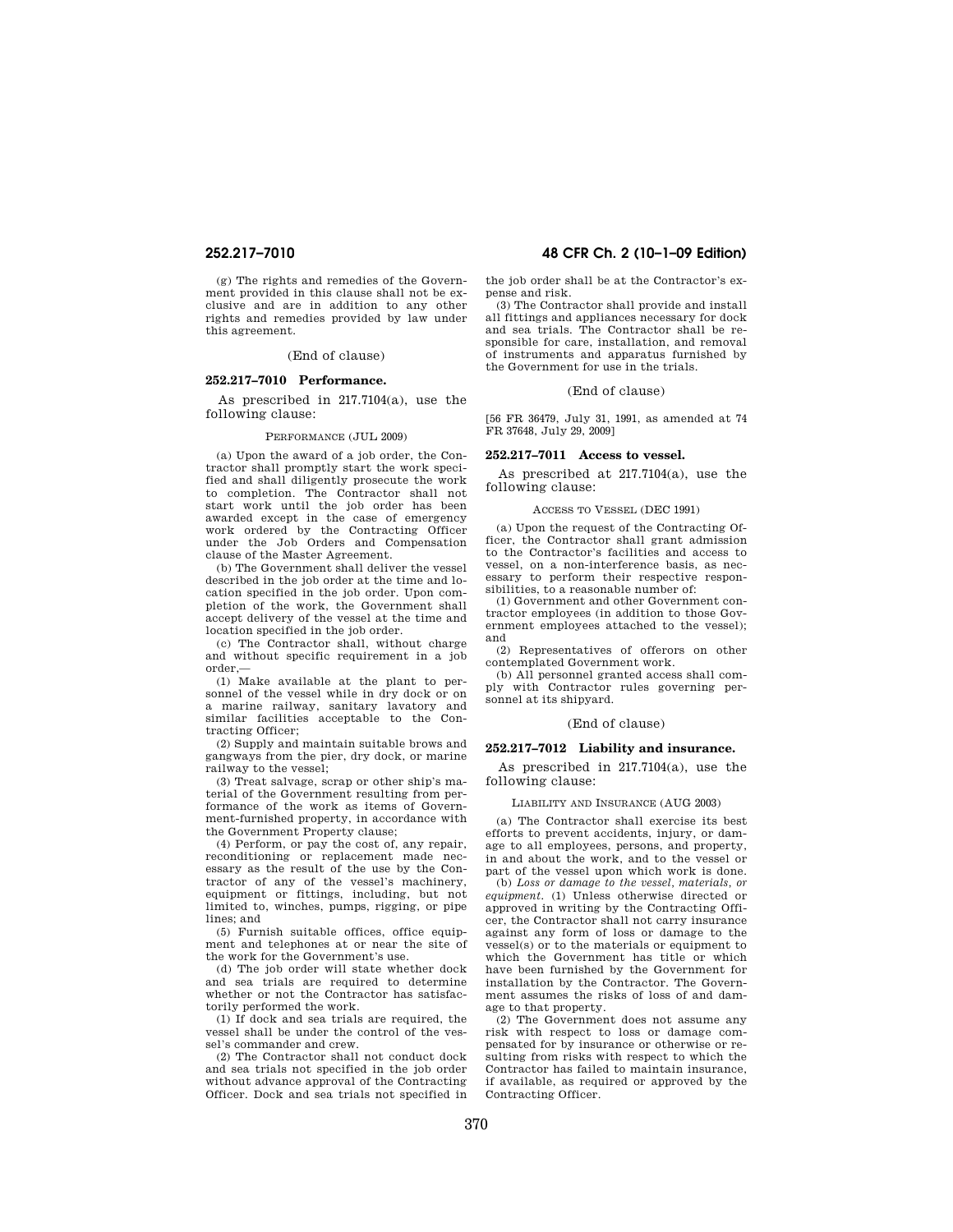(3) The Government does not assume risk of and will not pay for any costs of the following:

(i) Inspection, repair, replacement, or renewal of any defects in the vessel(s) or material and equipment due to—

(A) Defective workmanship performed by the Contractor or its subcontractors;

(B) Defective materials or equipment furnished by the Contractor or its subcontracts; or

(C) Workmanship, materials, or equipment which do not conform to the requirements of the contract, whether or not the defect is latent or whether or not the nonconformance is the result of negligence.

(ii) Loss, damage, liability, or expense caused by, resulting from, or incurred as a consequence of any delay or disruption, willful misconduct or lack of good faith by the Contractor or any of its representatives that have supervision or direction of—

(A) All or substantially all of the Contractor's business; or

(B) All or substantially all of the Contractor's operation at any one plant.

(4) As to any risk that is assumed by the Government, the Government shall be subrogated to any claim, demand or cause of action against third parties that exists in favor of the Contractor. If required by the Contracting Officer, the Contractor shall execute a formal assignment or transfer of the claim, demand, or cause of action.

(5) No party other than the Contractor shall have any right to proceed directly against the Government or join the Government as a co-defendant in any action.

(6) Notwithstanding the foregoing, the Contractor shall bear the first \$50,000 of loss or damage from each occurrence or incident, the risk of which the Government would have assumed under the provisions of this paragraph (b).

(c) *Indemnification.* The Contractor indemnifies the Government and the vessel and its owners against all claims, demands, or causes of action to which the Government, the vessel or its owner(s) might be subject as a result of damage or injury (including death) to the property or person of anyone other than the Government or its employees, or the vessel or its owner, arising in whole or in part from the negligence or other wrongful act of the Contractor or its agents or employees, or any subcontractor, or its agents or employees.

(1) The Contractor's obligation to indemnify under this paragraph shall not exceed the sum of \$300,000 as a consequence of any single occurrence with respect to any one vessel.

(2) The indemnity includes, without limitation, suits, actions, claims, costs, or demands of any kind, resulting from death, personal injury, or property damage occurring during the period of performance of

work on the vessel or within 90 days after redelivery of the vessel. For any claim, etc., made after 90 days, the rights of the parties shall be as determined by other provisions of this agreement and by law. The indemnity does apply to death occurring after 90 days where the injury was received during the period covered by the indemnity.

(d) *Insurance.* (1) The Contractor shall, at its own expense, obtain and maintain the following insurance—

(i) Casualty, accident, and liability insurance, as approved by the Contracting Officer, insuring the performance of its obligations under paragraph (c) of this clause.

(ii) Workers Compensation Insurance (or its equivalent) covering the employees engaged on the work.

(2) The Contractor shall ensure that all subcontractors engaged on the work obtain and maintain the insurance required in paragraph (d)(1) of this clause.

(3) Upon request of the Contracting Officer, the Contractor shall provide evidence of the insurance required by paragraph (d) of this clause.

(e) The Contractor shall not make any allowance in the job order price for the inclusion of any premium expense or charge for any reserve made on account of self-insurance for coverage against any risk assumed by the Government under this clause.

(f) The Contractor shall give the Contracting Officer written notice as soon as practicable after the occurrence of a loss or damage for which the Government has assumed the risk.

(1) The notice shall contain full details of the loss or damage.

(2) If a claim or suit is later filed against the Contractor as a result of the event, the Contractor shall immediately deliver to the Government every demand, notice, summons, or other process received by the Contractor or its employees or representatives.

(3) The Contractor shall cooperate with the Government and, upon request, shall assist in effecting settlements, securing and giving evidence, obtaining the attendance of witnesses, and in the conduct of suits. The Government shall reimburse the Contractor for expenses incurred in this effort, other than the cost of maintaining the Contractor's usual organization.

(4) The Contractor shall not, except at its own expense, voluntarily make any payment, assume any obligation, or incur any expense other than what would be imperative for the protection of the vessel(s) at the time of the event.

(g) In the event or loss of or damage to any vessel(s), material, or equipment which may result in a claim against the Government under the insurance provisions of this contract, the Contractor shall promptly notify the Contracting Officer of the loss or damage. The Contracting Officer may, without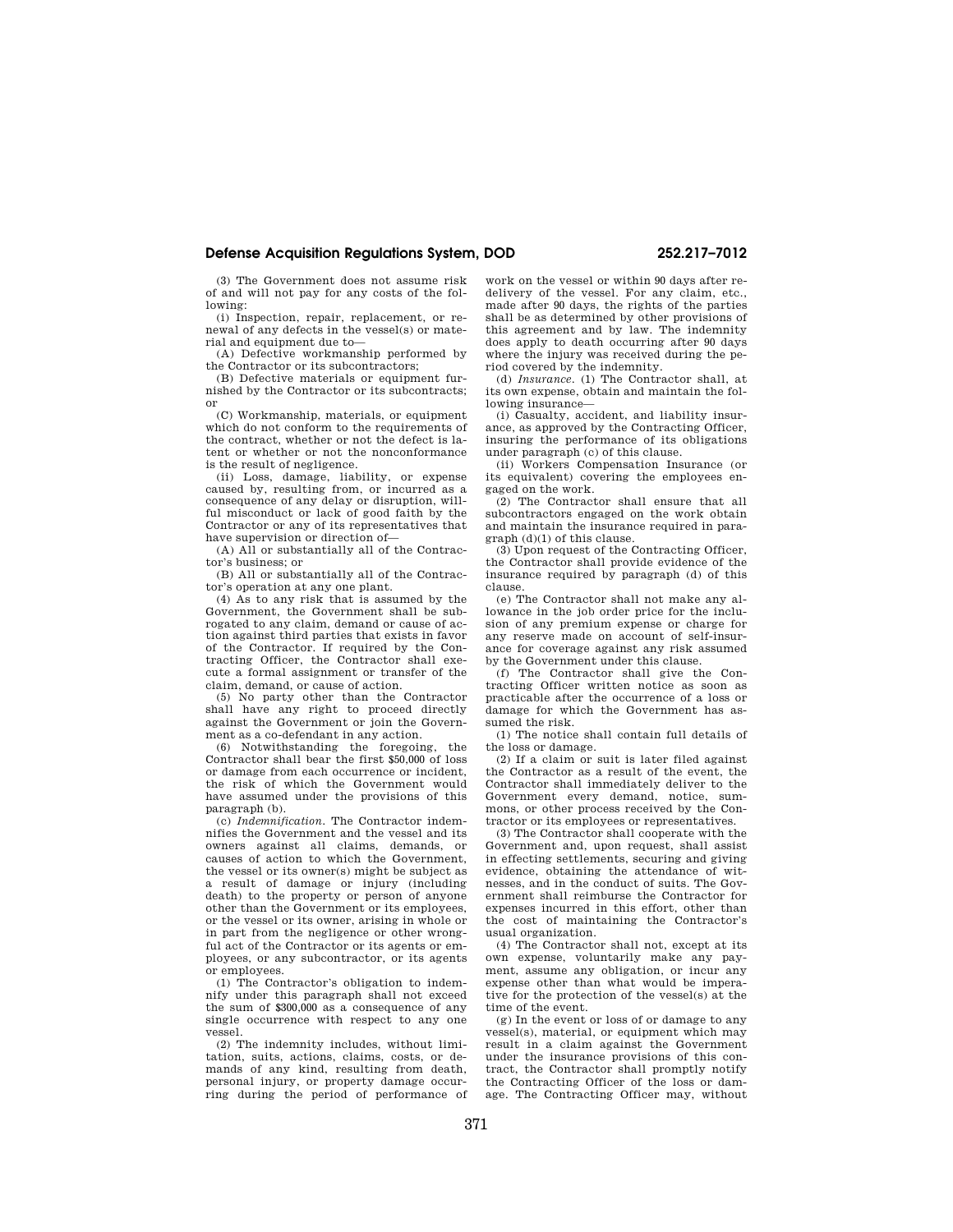# **252.217–7013 48 CFR Ch. 2 (10–1–09 Edition)**

prejudice to any other right of the Government, either—

(1) Order the Contractor to proceed with replacement or repair, in which event the Contractor shall effect the replacement or repair;

(i) The Contractor shall submit to the Contracting Officer a request for reimbursement of the cost of the replacement or repair together with whatever supporting documentation the Contracting Officer may reasonably require, and shall identify the request as being submitted under the Insurance clause of the agreement.

(ii) If the Government determines that the risk of the loss or damage is within the scope of the risks assumed by the Government under this clause, the Government will reimburse the Contractor for the reasonable, allowable cost of the replacement or repair, plus a reasonable profit (if the work or replacement or repair was performed by the Contractor) less the deductible amount specified in paragraph (b) of this clause.

(iii) Payments by the Government to the Contractor under this clause are outside the scope of and shall not affect the pricing structure of the contract, and are additional to the compensation otherwise payable to the Contractor under this contract; or

(2) In the event the Contracting Officer decides that the loss or damage shall not be replaced or repaired, the Contracting Officer shall—

(i) Modify the contract appropriately, consistent with the reduced requirements reflected by the unreplaced or unrepaired loss or damage; or

(ii) Terminate the repair of any part or all of the vessel(s) under the Termination for Convenience of the Government clause of this agreement.

## (End of clause)

[56 FR 36479, July 31, 1991, as amended at 68 FR 50478, Aug. 21, 2003]

# **252.217–7013 Guarantees.**

As prescribed in 217.7104(a), use the following clause:

#### GUARANTEES (DEC 1991)

(a) In the event any work performed or materials furnished by the contractor under the Master Agreement prove defective or deficient within 90 days from the date of redelivery of the vessel(s), the Contractor, as directed by the Contracting Officer and at its own expense, shall correct and repair the deficiency to the satisfaction of the Contracting Officer.

(b) If the Contractor or any subcontractor has a guarantee for work performed or materials furnished that exceeds the 90 day period, the Government shall be entitled to rely upon the longer guarantee until its expiration.

(c) With respect to any individual work item identified as incomplete at the time of redelivery of the vessel(s), the guarantee period shall run from the date the item is completed.

(d) If practicable, the Government shall give the Contractor an opportunity to correct the deficiency.

(1) If the Contracting Officer determines it is not practicable or is otherwise not advisable to return the vessel(s) to the Contractor, or the Contractor fails to proceed with the repairs promptly, the Contracting Officer may direct that the repairs be performed elsewhere, at the Contractor's expense.

(2) If correction and repairs are performed by other than the Contractor, the Contracting Officer may discharge the Contractor's liability by making an equitable deduction in the price of the job order.

(e) The Contractor's liability shall extend for an additional 90 day guarantee period on those defects or deficiencies that the Contractor corrected.

(f) At the option of the Contracting Officer, defects and deficiencies may be left uncorrected. In that event, the Contractor and Contracting Officer shall negotiate an equitable reduction in the job price. Failure to agree upon an equitable reduction shall constitute a dispute under the Disputes clause of this agreement.

## (End of clause)

## **252.217–7014 Discharge of liens.**

As prescribed in 217.7104(a), use the following clause:

## DISCHARGE OF LIENS (DEC 1991)

(a) The Contractor shall immediately discharge, or cause to be discharged, any lien or right *in rem* of any kind, other than in favor of the Government, that exists or arises in connection with work done or material furnished under any job order under this agreement.

(b) If any lien or right *in rem* is not immediately discharged, the Government, at the expense of the Contractor, may discharge, or cause to be discharged, the lien or right.

## (End of clause)

## **252.217–7015 Safety and health.**

As prescribed in 217.7104(a), use the following clause: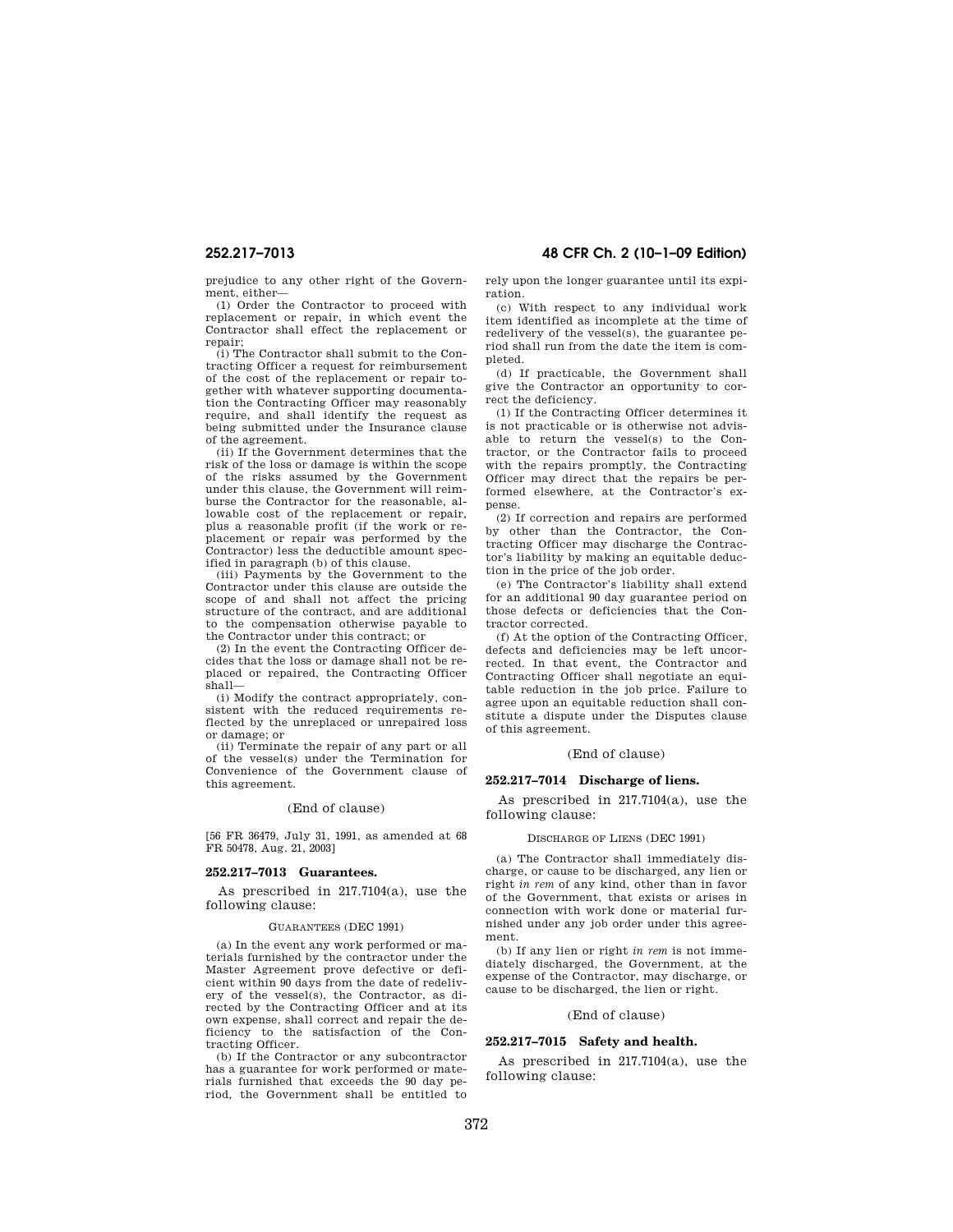SAFETY AND HEALTH (DEC 1991)

Nothing contained in the Master Agreement or any job order shall relieve the Contractor of any obligations it may have to comply with—

(a) The Occupational Safety and Health Act of 1970 (29 U.S.C. 651, *et seq.*);

(b) The Safety and Health Regulations for Ship Repairing (29 CFR part 1915); or

(c) Any other applicable Federal, State, and local laws, codes, ordinances, and regulations.

## (End of clause)

## **252.217–7016 Plant protection.**

As prescribed in 217.7104(a), use the following clause:

## PLANT PROTECTION (DEC 1991)

(a) The Contractor shall provide, for the plant and work in process, reasonable safeguards against all hazards, including unauthorized entry, malicious mischief, theft, vandalism, and fire.

(b) The Contractor shall also provide whatever additional safeguards are necessary to protect the plant and work in process from espionage, sabotage, and enemy action.

(1) The Government shall reimburse the Contractor for that portion of the costs of the additional safeguards that is allocable to the contract in the same manner as if the Contracting Officer had issued a change order for the additional safeguards.

(2) The costs reimbursed shall not include any overhead allowance, unless the overhead is incident to the construction or installation of necessary security devices or equipment.

(c) Upon payment by the Government of the cost of any device or equipment required or approved under paragraph (b) of this clause, title shall vest in the Government.

(1) The Contractor shall comply with the instructions of the Contracting Officer concerning its identification and disposition.

(2) No such device or equipment shall become a fixture as a result of its being affixed to realty not owned by the Government.

(End of clause)

# **252.217–7017—252.217–7025 [Reserved]**

## **252.217–7026 Identification of sources of supply.**

As prescribed in 217.7303, use the following provision:

## IDENTIFICATION OF SOURCES OF SUPPLY (NOV 1995)

(a) The Government is required under 10 U.S.C. 2384 to obtain certain information on the actual manufacturer or sources of supplies it acquires.

(b) The apparently successful Offeror agrees to complete and submit the following table before award:

|--|--|

| Line items           | National stock | Source of supply<br>Commercial |          |     | Actual mfg? |     |
|----------------------|----------------|--------------------------------|----------|-----|-------------|-----|
| item (Y or N)<br>No. | Company        | Address                        | Part No. |     |             |     |
|                      | (2)            | (3)                            | (4)      | (4) | (5)         | (6) |
|                      |                |                                |          |     |             |     |

(1) List each deliverable item of supply and item of technical data.<br>
(2) If there is no national stock number, list "none."<br>
(3) Use "Y" if the item is a commercial item; otherwise use "N." If "Y" is listed, the Offeror n

(4) For items of supply, list all sources. For technical data, list the source.<br>(5) For items of supply, list each source's part number for the item.<br>(6) Use ''Y'' if the source of supply is the actual manufacturer; ''N''

## (End of provision)

[56 FR 36479, July 31, 1991, as amended at 59 FR 27675, May 27, 1994; 60 FR 61601, Nov. 30, 1995]

# **252.217–7027 Contract definitization.**

As prescribed in 217.7406 (b), use the following clause:

CONTRACT DEFINITIZATION (OCT 1998)

(a) A *linsert specific type of contract action*) is contemplated. The Contractor

agrees to begin promptly negotiating with the Contracting Officer the terms of a definitive contract that will include (1) all clauses required by the Federal Acquisition Regulation (FAR) on the date of execution of the underfinitized contract action, (2) all clauses required by law on the date of execution of the definitive contract action, and (3) any other mutually agreeable clauses, terms, and conditions. The Contractor agrees to submit <sup>a</sup>lll(*insert type of proposal; e.g., fixed-price or cost-and-fee*) proposal and cost or pricing data supporting its proposal.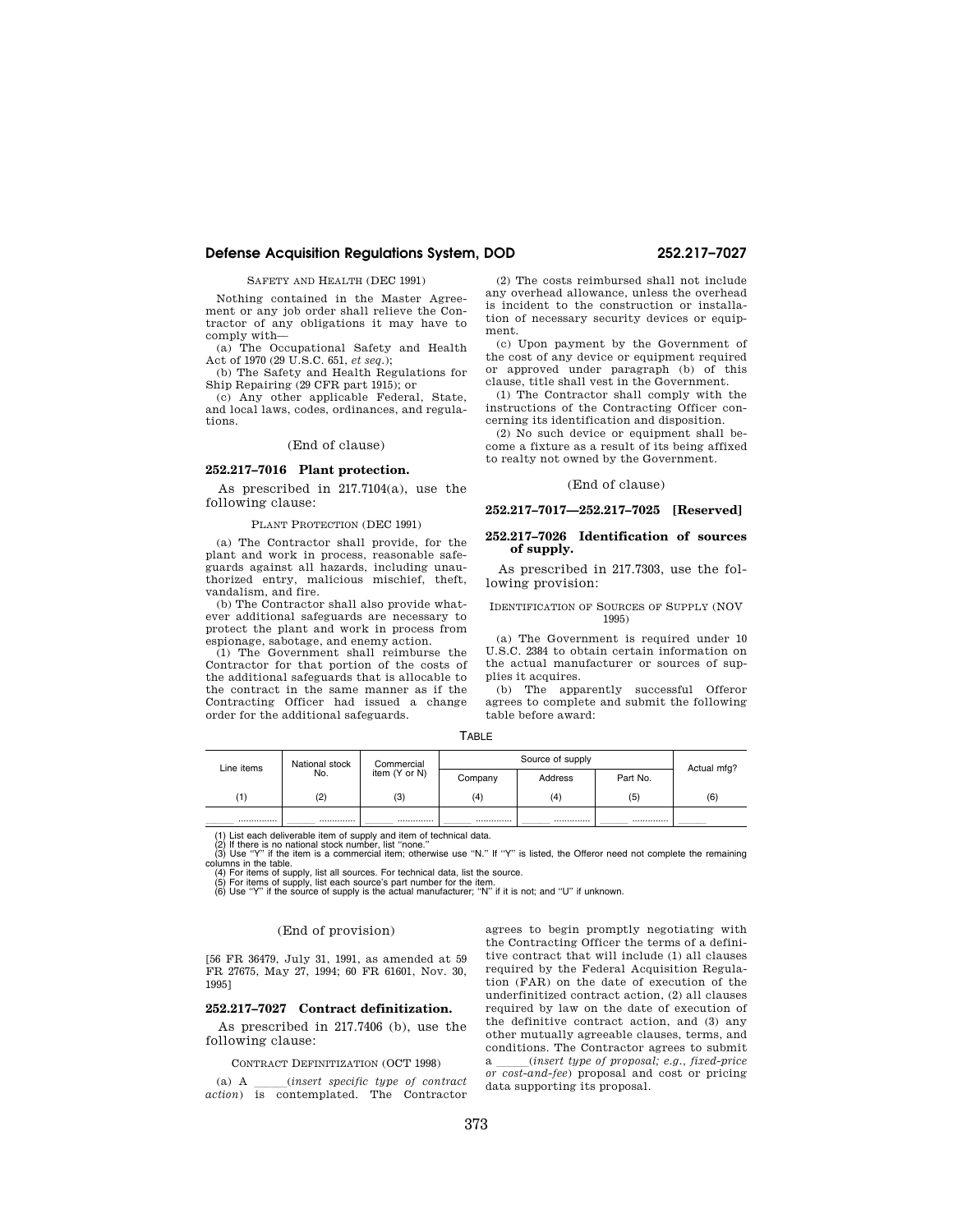(b) The schedule for definitizing this contract is as follows (*insert target date for definitization of the contract action and dates for submission of proposal, beginning of negotiations, and, if appropriate, submission of the make-or-buy and subcontracting plans and cost or pricing data).* 

llland i state av den state av den state av den state av den state av den state av den state av den state av d llland av den stad av den stad av den stad av den stad av den stad av den stad av den stad av den stad av den llland av den stad av den stad av den stad av den stad av den stad av den stad av den stad av den stad av den

llland i state av den state av den state av den state av den state av den state av den state av den state av d (c) If agreement on a definitive contract action to supersede this undefinitized contract action is not reached by the target date in paragraph (b) of this clause, or within any extension of it granted by the Contracting Officer, the Contracting Officer may, with the approval of the head of the contracting activity, determine a reasonable price or fee in accordance with subpart 15.4 and part 31 of the FAR, subject to Contractor appeal as provided in the Disputes clause. In any event, the Contractor shall proceed with completion of the contract, subject only to the Limitation of Government Liability clause.

(1) After the Contracting Officer's determination of price or fee, the contract shall be governed by—

(i) All clauses required by the FAR on the date of execution of this underfinitized contract action for either fixed-price or cost-reimbursement contracts, as determined by the Contracting Officer under this paragraph (c);

(ii) All clauses required by law as of the date of the Contracting Officer's determination; and

(iii) Any other clauses, terms, and conditions mutually agreed upon.

(2) To the extent consistent with paragraph (c)(1) of this clause, all clauses, terms, and conditions included in this undefinitized contract action shall continue in effect, except those that by their nature apply only to an undefinitized contract action.

(d) The definitive contract resulting from this undefinitized contract action will in-<br>clude a negotiated (insert) clude a negotiated  $\frac{1}{2}$  (*insert ''cost/price ceiling'' or ''firm-fixed price''*) in no event to exceed llllllllll (*insert the not-to-exceed amount).* 

## (End of clause)

[61 FR 7750, Feb. 29, 1996; 61 FR 18195, Apr. 24, 1996, as amended at 63 FR 55052, Oct. 14, 1998; 71 FR 27643, May 12, 2006; 74 FR 37650, July 29, 2009]

# **252.217–7028 Over and above work.**

As prescribed in 217.7702, use a clause substantially as follows:

# **252.217–7028 48 CFR Ch. 2 (10–1–09 Edition)**

OVER AND ABOVE WORK (DEC 1991)

(a) *Definitions.* As used in this clause—

(1) *Over and above work* means work discovered during the course of performing overhaul, maintenance, and repair efforts that is—

(i) Within the general scope of the contract;

(ii) Not covered by the line item(s) for the basic work under the contract; and

(iii) Necessary in order to satisfactorily complete the contract.

(2) *Work request* means a document prepared by the Contractor which describes over and above work being proposed.

(b) The Contractor and Administrative Contracting Officer shall mutually agree to procedures for Government administration and Contractor performance of over and above work requests. If the parties cannot agree upon the procedures, the Administrative Contracting Officer has the unilateral right to direct the over and above work procedures to be followed. These procedures shall, as a minimum, cover—

(1) The format, content, and submission of work requests by the Contractor. Work requests shall contain data on the type of discrepancy disclosed, the specific location of the discrepancy, and the estimated labor hours and material required to correct the discrepancy. Data shall be sufficient to satisfy contract requirements and obtain the authorization of the Contracting Officer to perform the proposed work;

(2) Government review, verification, and authorization of the work; and

(3) Proposal pricing, submission, negotiation, and definitization.

(c) Upon discovery of the need for over and above work, the Contractor shall prepare and furnish to the Government a work request in accordance with the agreed-to procedures.

(d) The Government shall—

(1) Promptly review the work request;

(2) Verify that the proposed work is required and not covered under the basic contract line item(s);

(3) Verify that the proposed corrective action is appropriate; and

(4) Authorize over and above work as necessary.

(e) The Contractor shall promptly submit to the Contracting Officer, a proposal for the over and above work. The Government and Contractor will then negotiate a settlement for the over and above work. Contract modifications will be executed to definitize all over and above work.

(f) Failure to agree on the price of over and above work shall be a dispute within the meaning of the Disputes clause of this contract.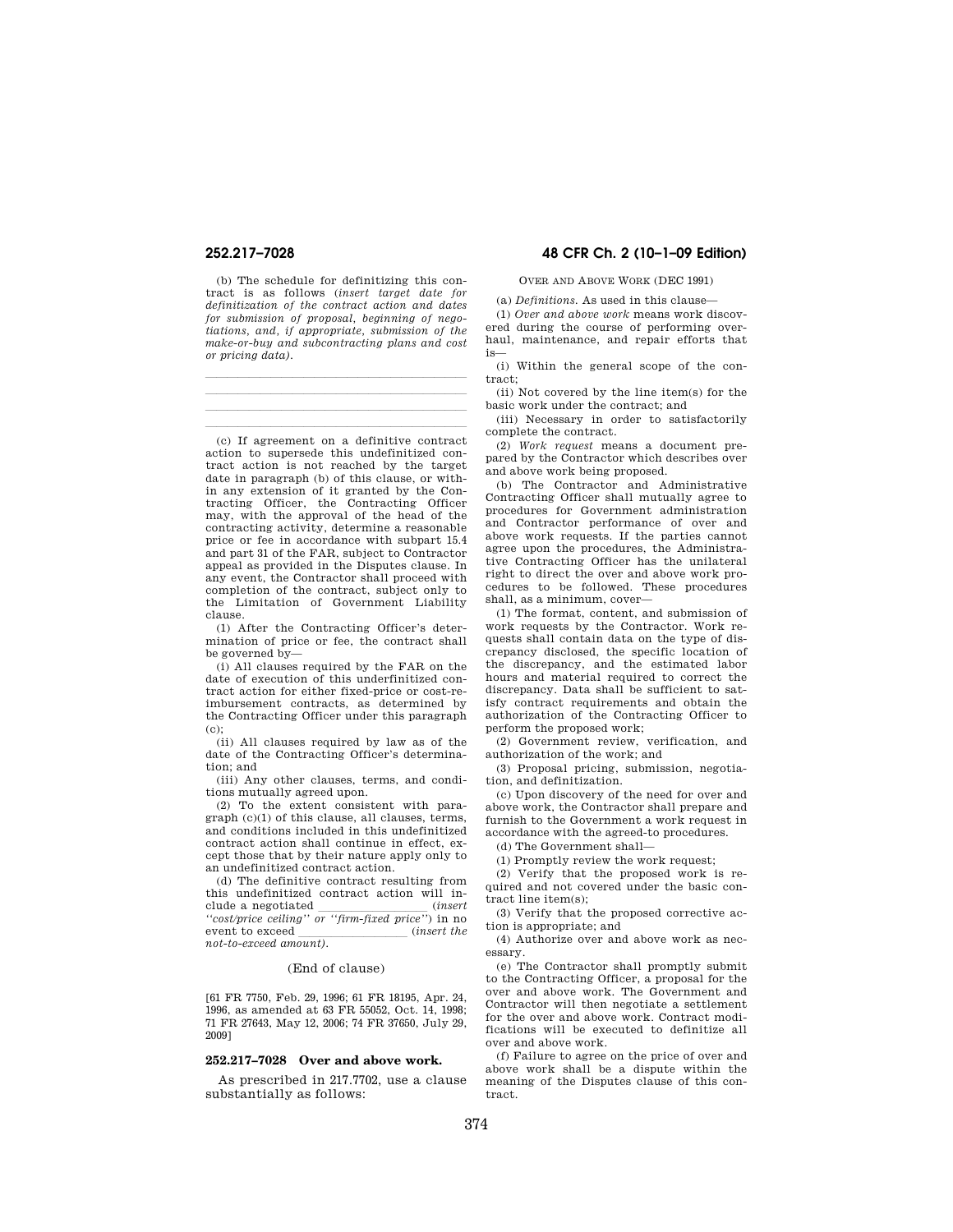(End of clause)

# **252.219–7000—252.219–7002 [Reserved]**

# **252.219–7003 Small business subcontracting plan (DoD contracts).**

As prescribed in  $219.708(b)(1)(A)$ , use the following clause:

### SMALL BUSINESS SUBCONTRACTING PLAN (DOD CONTRACTS) (APR 2007)

This clause supplements the Federal Acquisition Regulation 52.219–9, Small Business Subcontracting Plan, clause of this contract.

(a) *Definitions. Historically black colleges and universities,* as used in this clause, means institutions determined by the Secretary of Education to meet the requirements of 34 CFR 608.2. The term also means any nonprofit research institution that was an integral part of such a college or university before November 14, 1986.

*Minority institutions,* as used in this clause, means institutions meeting the requirements of section 1046(3) of the Higher Education Act of 1965 (20 U.S.C. 1135d–5(3)). The term also includes Hispanic-serving institutions as defined in section  $316(b)(1)$  of such Act (20 U.S.C. 1059c (b)(1)).

(b) Except for company or division-wide commercial items subcontracting plans, the term *small disadvantaged business,* when used in the FAR 52.219–9 clause, includes historically black colleges and universities and minority institutions, in addition to small disadvantaged business concerns.

(c) Work under the contract or its subcontracts shall be credited toward meeting the small disadvantaged business concern goal required by paragraph (d) of the FAR 52.219–9 clause when:

(1) It is performed on Indian lands or in joint venture with an Indian tribe or a tribally-owned corporation, and

(2) It meets the requirements of 10 U.S.C. 2323a.

(d) Subcontracts awarded to workshops approved by the Committee for Purchase from People Who Are Blind or Severely Disabled (41 U.S.C. 46–48), may be counted toward the Contractor's small business subcontracting goal.

(e) A mentor firm, under the Pilot Mentor-Protege Program established under Section 831 of Pub. L. 101–510, as amended, may count toward its small disadvantaged business goal, subcontracts awarded—

(1) Protege firms which are qualified organizations employing the severely handicapped; and

(2) Former protege firms that meet the criteria in Section 831(g)(4) of Pub. L. 101–510.

(f) The master plan approval referred to in paragraph (f) of the FAR 52.219–9 clause is approval by the Contractor's cognizant contract administration activity.

(g) In those subcontracting plans which specifically identify small businesses, the Contractor shall notify the Administrative Contracting Officer of any substitutions of firms that are not small business firms, for the small business firms specifically identified in the subcontracting plan. Notifications shall be in writing and shall occur within a reasonable period of time after award of the subcontract. Contractor-specified formats shall be acceptable.

## (End of clause)

[56 FR 36479, July 31, 1991, as amended at 59 FR 22131, Apr. 29, 1994; 59 FR 27675, May 27, 1994; 60 FR 61601, Nov. 30, 1995; 61 FR 18688, Apr. 29, 1996; 72 FR 20763, Apr. 26, 2007]

## **252.219–7004 Small business subcontracting plan (test program).**

As prescribed in  $219.708(b)(1)(B)$ , use the following clause:

## SMALL BUSINESS SUBCONTRACTING PLAN (TEST PROGRAM) (AUG 2008)

(a) *Definition. Subcontract,* as used in this clause, means any agreement (other than one involving an employer-employee relationship) entered into by a Federal Government prime Contractor or subcontractor calling for supplies or services required for performance of the contract or subcontract.

(b) The Offeror's comprehensive small business subcontracting plan and its successors, which are authorized by and approved under the test program of Section 834 of Pub. L. 101–189, as amended, shall be included in and made a part of the resultant contract. Upon expulsion from the test program or expiration of the test program, the Contractor shall negotiate an individual subcontracting plan for all future contracts that meet the requirements of Section 211 of Pub. L. 95–507.

(c) The Contractor shall submit Standard Form (SF) 295, Summary Subcontract Report, in accordance with the instructions on the form, except—

(1) One copy of the SF 295 and attachments shall be submitted to Director, Small Business Programs, Office of the Under Secretary of Defense (Acquisition, Technology, and Logistics), 201 12th Street South, Suite 406, Arlington, VA 22202; and

(2) Item 14, Remarks, shall be completed to include semi-annual cumulative—

(i) Small business, small disadvantaged business, and women-owned small business goals; and

(ii) Small business and small disadvantaged business goals, actual accomplishments, and percentages for each of the two designated industry categories.

(d) The failure of the Contractor or subcontractor to comply in good faith with (1) the clause of this contract entitled ''Utilization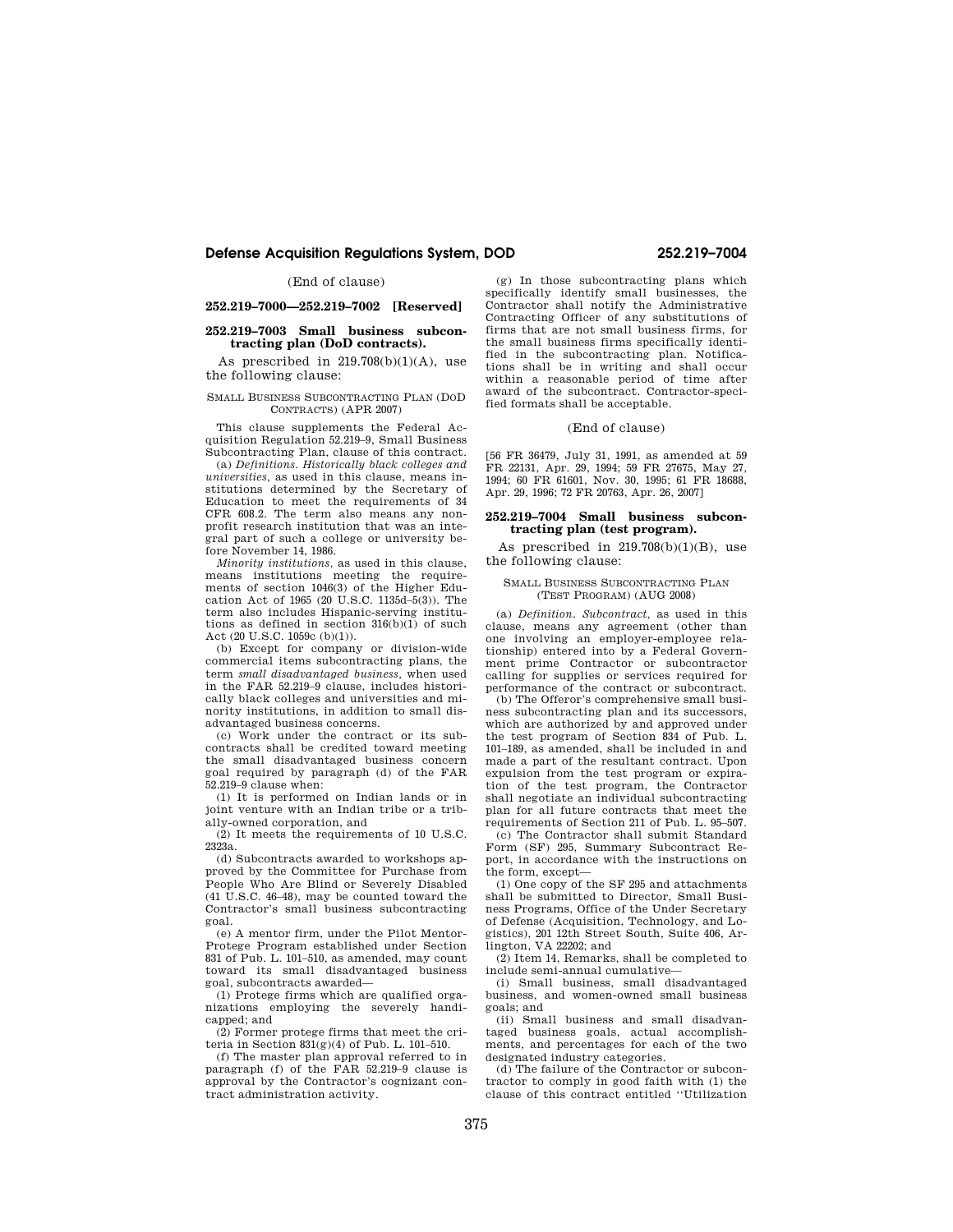of Small Business Concerns,'' or (2) an approved plan required by this clause, shall be a material breach of the contract.

(End of clause)

[56 FR 36479, July 31, 1991, as amended at 60 FR 35668, July 10, 1995; 61 FR 39901, July 31, 1996; 62 FR 34129, June 24, 1997; 72 FR 20763, Apr. 26, 2007; 73 FR 46814, Aug. 12, 2008]

### **252.219–7005—252.219–7008 [Reserved]**

## **252.219–7009 Section 8(a) direct award.**

As prescribed in 219.811–3(1), use the following clause:

SECTION 8(A) DIRECT AWARD (SEP 2007)

(a) This contract is issued as a direct award between the contracting office and the 8(a) Contractor pursuant to the Partnership Agreement dated between the Small Business Administration (SBA) and the Department of Defense. Accordingly, the SBA, even if not identified in Section A of this contract, is the prime contractor and retains responsibility for 8(a) certification, for 8(a) eligibility determinations and related issues, and for providing counseling and assistance to the 8(a) Contractor under the 8(a) Program. The cognizant SBA district office is:

llland i state av den state av den state av den state av den state av den state av den state av den state av d [*To be completed by the Contracting Officer at the time of award*]

llland av den stad av den stad av den stad av den stad av den stad av den stad av den stad av den stad av den llland i state av den state av den state av den state av den state av den state av den state av den state av d

(b) The contracting office is responsible for administering the contract and for taking any action on behalf of the Government under the terms and conditions of the contract; provided that the contracting office shall give advance notice to the SBA before it issues a final notice terminating performance, either in whole or in part, under the contract. The contracting office also shall coordinate with the SBA prior to processing any novation agreement. The contracting office may assign contract administration functions to a contract administration office.

(c) The 8(a) Contractor agrees that—

(1) It will notify the Contracting Officer, simultaneous with its notification to the SBA (as required by SBA's 8(a) regulations at 13 CFR 124.308), when the owner or owners upon whom 8(a) eligibility is based plan to relinquish ownership or control of the concern. Consistent with Section 407 of Pub. L. 100–656, transfer of ownership or control shall result in termination of the contract for convenience, unless the SBA waives the require-

# **252.219–7005—252.219–7008 48 CFR Ch. 2 (10–1–09 Edition)**

ment for termination prior to the actual relinquishing of ownership and control; and

(2) It will not subcontract the performance of any of the requirements of this contract without the prior written approval of the SBA and the Contracting Officer.

## (End of clause)

[63 FR 33588, June 19, 1998, as amended at 67 FR 11437, Mar. 14, 2002; 72 FR 51188, Sept. 6, 2007]

## **252.219–7010 Alternate A.**

# ALTERNATE A (JUN 1998)

As prescribed in 219.811–3(2), substitute the following paragraph (c) for paragraph (c) of the clause at FAR 52.219–18:

(c) Any award resulting from this solicitation will be made directly by the Contracting Officer to the successful 8(a) offeror selected through the evaluation criteria set forth in this solicitation.

[63 FR 33588, June 19, 1998]

## **252.219–7011 Notification to delay performance.**

As prescribed in 219.811-3 (3), use the following clause:

### NOTIFICATION TO DELAY PERFORMANCE (JUN 1998)

The Contractor shall not begin performance under this purchase order until 2 working days have passed from the date of its receipt. Unless the Contractor receives notification from the Small Business Administration that it is ineligible for this 8(a) award, or otherwise receives instructions from the Contracting Officer, performance under this purchase order may begin on the third working day following receipt of the purchase order. If a determination of ineligibility is issued within the 2-day period, the purchase order shall be considered canceled.

## (End of clause)

[63 FR 33588, June 19, 1998]

# **252.222–7000 Restrictions on employment of personnel.**

As prescribed in 222.7004, use the following clause:

### RESTRICTIONS ON EMPLOYMENT OF PERSONNEL (MAR 2000)

(a) The Contractor shall employ, for the purpose of performing that portion of the contract work in llll, individuals who are residents thereof and who, in the case of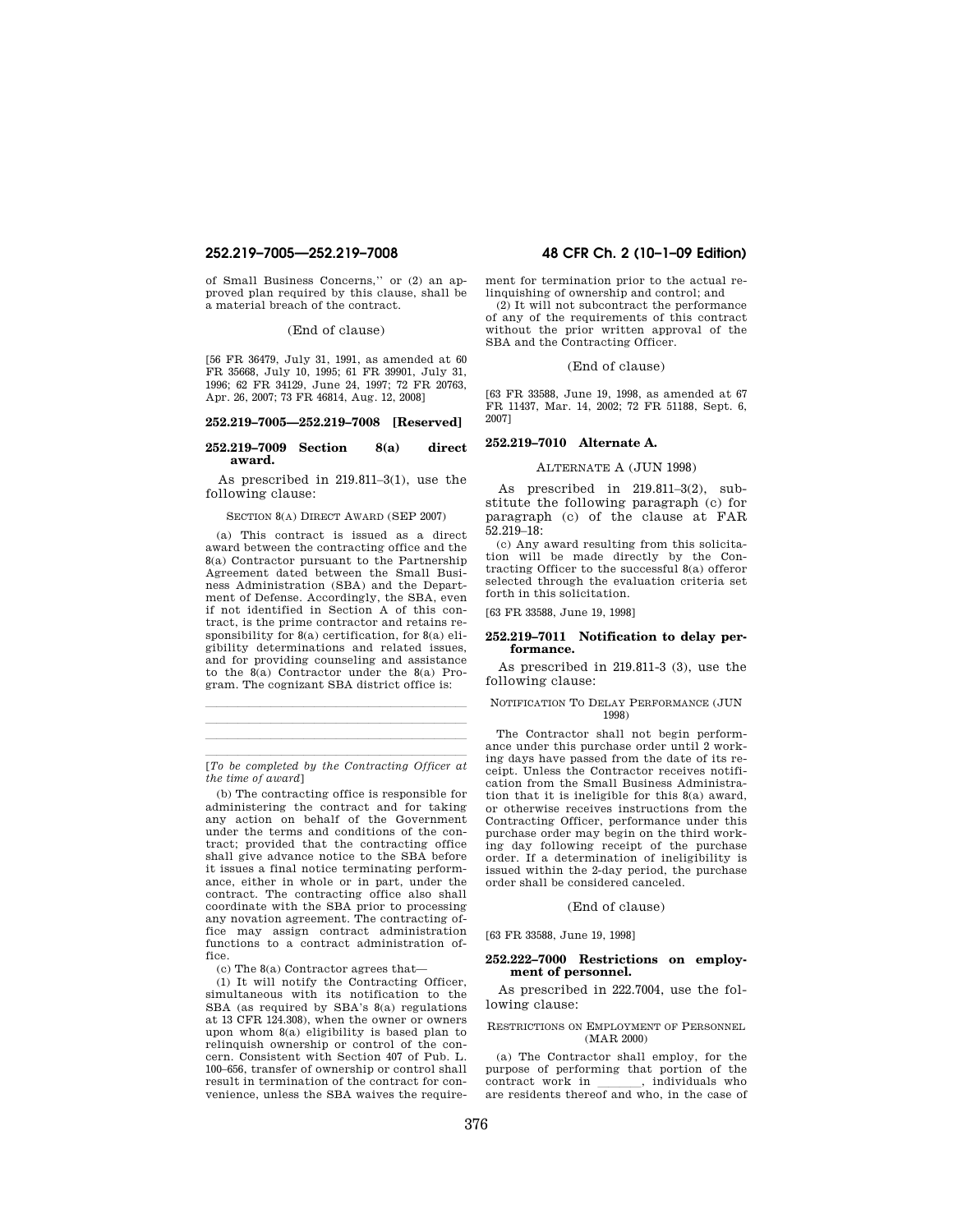any craft or trade, possess or would be able to acquire promptly the necessary skills to perform the contract.

(b) The Contractor shall insert the substance of this clause, including this paragraph (b), in each subcontract awarded under this contract.

(End of clause)

[65 FR 14403, Mar. 16, 2000]

## **252.222–7001 Right of first refusal of employment—Closure of military installations.**

As prescribed in 222.7102, use the following clause:

RIGHT OF FIRST REFUSAL OF EMPLOYMENT— CLOSURE OF MILITARY INSTALLATIONS (APR 1992)

(a) The Contractor shall give Government employees, who have been or will be adversely affected by the closure of the military installation where this contract will be performed, the right of first refusal for employment openings under the contract. This right applies to positions for which the employee is qualified, if consistent with post-Government employment conflict of interest standards.

(b) Government personnel seeking preference under this clause shall provide the Contractor with evidence from the Government personnel office.

(End of clause)

[57 FR 52594, Nov. 4, 1992, as amended at 58 FR 28472, May 13, 1993]

## **252.222–7002 Compliance with local labor laws (overseas).**

As prescribed in  $222.7201(a)$ , use the following clause:

## COMPLIANCE WITH LOCAL LABOR LAWS (OVERSEAS) (JUN 1997)

(a) The Contractor shall comply with all— (1) Local laws, regulations, and labor union agreements governing work hours; and

(2) Labor regulations including collective bargaining agreements, workers' compensation, working conditions, fringe benefits, and labor standards or labor contract matters.

(b) The Contractor indemnifies and holds harmless the United States Government from all claims arising out of the require-ments of this clause. This indemnity includes the Contractor's obligation to handle and settle, without cost to the United States Government, any claims or litigation concerning allegations that the Contractor or the United States Government, or both, have not fully complied with local labor laws or

regulations relating to the performance of work required by this contract.

(c) Notwithstanding paragraph (b) of this clause, consistent with paragraphs 31.205– 15(a) and 31.205–47(d) of the Federal Acquisition Regulation, the Contractor will be reimbursed for the costs of all fines, penalties, and reasonable litigation expenses incurred as a result of compliance with specific contract terms and conditions or written instructions from the Contracting officer.

(End of clause)

[62 FR 34129, June 24, 1997]

## **252.222–7003 Permit from Italian Inspectorate of Labor.**

As prescribed in 222.7201(b), use the following clause:

PERMIT FROM ITALIAN INSPECTORATE OF LABOR (JUN 1997)

Prior to the date set for commencement of work and services under this contract, the Contractor shall obtain the prescribed permit from the Inspectorate of Labor having jurisdiction over the work site, in accordance with Article 5g of Italian Law Number 1369, dated October 23, 1960. The Contractor shall ensure that a copy of the permit is available at all reasonable times for inspection by the Contracting Officer or an authorized representative. Failure to obtain such permit may result in termination of the contract for the convenience of the United States Government, at no cost to the United States Government.

## (End of clause)

[62 FR 34129, June 24, 1997]

# **252.222–7004 Compliance with Spanish social security laws and regulations.**

As prescribed in 222.7201(c), use the following clause:

### COMPLIANCE WITH SPANISH SOCIAL SECURITY LAWS AND REGULATIONS (JUN 1997)

(a) The Contractor shall comply with all Spanish Government social security laws and regulations. Within 30 calendar days after the start of contract performance, the Contractor shall ensure that copies of the documents identified in paragraph (a)(1) through (a)(5) of this clause are available at all reasonable times for inspection by the Contracting Officer or an authorized rep-resentative. The Contractor shall retain the records in accordance with the Audit and Records clause of this contract.

(1) TC1—Certificate of Social Security Payments;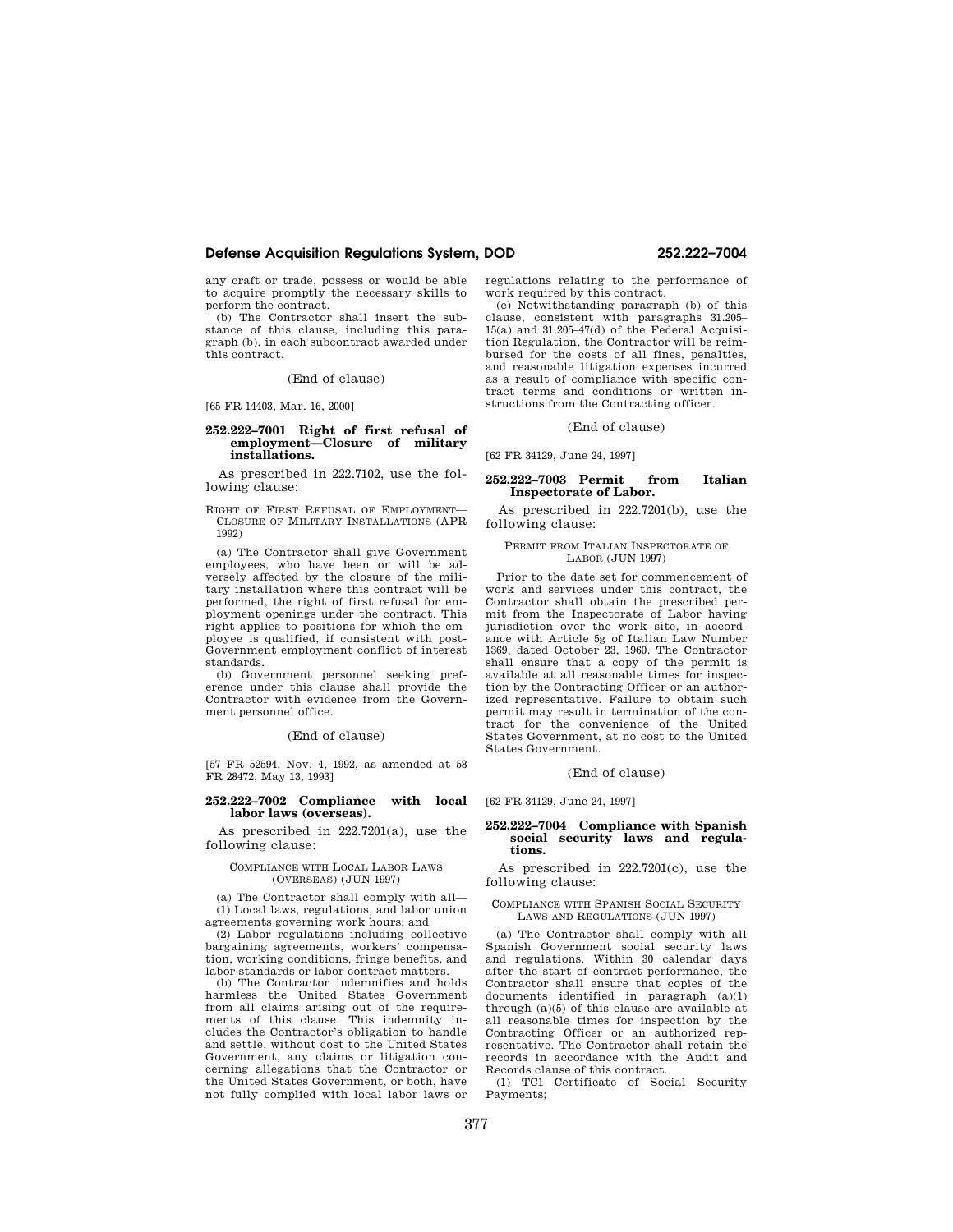(2) TC2—List of Employees;

(3) TC2/1—Certificate of Social Security Payments for Trainees;

(4) Nominal (pay statements) signed by both the employee and the Contractor; and

(5) Informa de Situacion de Empressa (Report of the Condition of the Enterprise) from the Ministerio de Trabajo y S.S., Tesoreria General de la Seguridad Social (annotated with the pertinent contract number(s) next to the employee's name).

(b) All TC1's, TC2's, and TC2/1's shall contain a representation that they have been paid by either the Social Security Administration office or the Contractor's bank or savings institution. Failure by the Contractor to comply with the requirements of this clause may result in termination of the contract under the clause of the contract entitled ''Default.''

(End of clause)

[62 FR 34129, June 24, 1997]

## **252.222–7005 Prohibition on use of nonimmigrant aliens—Guam.**

As prescribed in 222.7302, use the following clause:

## PROHIBITION ON USE OF NONIMMIGRANT ALIENS—GUAM (SEP 1999)

The work required by this contract shall not be performed by any alien who is issued a visa or otherwise provided nonimmigrant status under Section 101(a)(15)(H)(ii) of the Immigration and Nationality Act (8 U.S.C.  $1101(a)(15)(H)(ii)$ . This prohibition does not apply to the performance of work by lawfully admitted citizens of the freely associated states of the Republic of the Marshall Islands, the Federated States of Micronesia, or the Republic of Palau.

(End of clause)

[64 FR 52673, Sept. 30, 1999, as amended at 72 FR 20764, Apr. 26, 2007]

## **252.223–7000 [Reserved]**

# **252.223–7001 Hazard warning labels.**

As prescribed in 223.303, use the following clause:

HAZARD WARNING LABELS (DEC 1991)

(a) ''Hazardous material,'' as used in this clause, is defined in the Hazardous Material Identification and Material Safety Data clause of this contract.

(b) The Contractor shall label the item package (unit container) of any hazardous material to be delivered under this contract in accordance with the Hazard Communication Standard (29 CFR 1910.1200 *et seq*). The

# **252.222–7005 48 CFR Ch. 2 (10–1–09 Edition)**

Standard requires that the hazard warning label conform to the requirements of the standard unless the material is otherwise subject to the labelling requirements of one of the following statutes:

(1) Federal Insecticide, Fungicide and Rodenticide Act;

(2) Federal Food, Drug and Cosmetics Act;

(3) Consumer Product Safety Act; (4) Federal Hazardous Substances Act; or

(5) Federal Alcohol Administration Act.

(c) The Offeror shall list which hazardous

material listed in the Hazardous Material Identification and Material Safety Data clause of this contract will be labelled in accordance with one of the Acts in paragraphs (b) (1) through (5) of this clause instead of the Hazard Communication Standard. Any hazardous material not listed will be interpreted to mean that a label is required in accordance with the Hazard Communication Standard.

| Material (if none, insert "none.") | Act |
|------------------------------------|-----|
|                                    |     |
|                                    |     |
|                                    |     |

(d) The apparently successful Offeror agrees to submit, before award, a copy of the hazard warning label for all hazardous materials not listed in paragraph (c) of this clause. The Offeror shall submit the label with the Material Safety Data Sheet being furnished under the Hazardous Material Identification and Material Safety Data clause of this contract.

(e) The Contractor shall also comply with MIL-STD-129, Marking for Shipment and Storage (including revisions adopted during the term of this contract).

## (End of clause)

## **252.223–7002 Safety precautions for ammunition and explosives.**

As prescribed in 223.370–5, use the following clause:

## SAFETY PRECAUTIONS FOR AMMUNITION AND EXPLOSIVES (MAY 1994)

(a) *Definition. Ammunition and explosives,* as used in this clause—

(1) Means liquid and solid propellants and explosives, pyrotechnics, incendiaries and smokes in the following forms:

(i) Bulk,

(ii) Ammunition; (iii) Rockets;

(iv) Missiles;

(v) Warheads;

(vi) Devices; and

(vii) Components of (i) through (vi), except for wholly inert items.

(2) This definition does not include the following, unless the Contractor is using or incorporating these materials for initiation,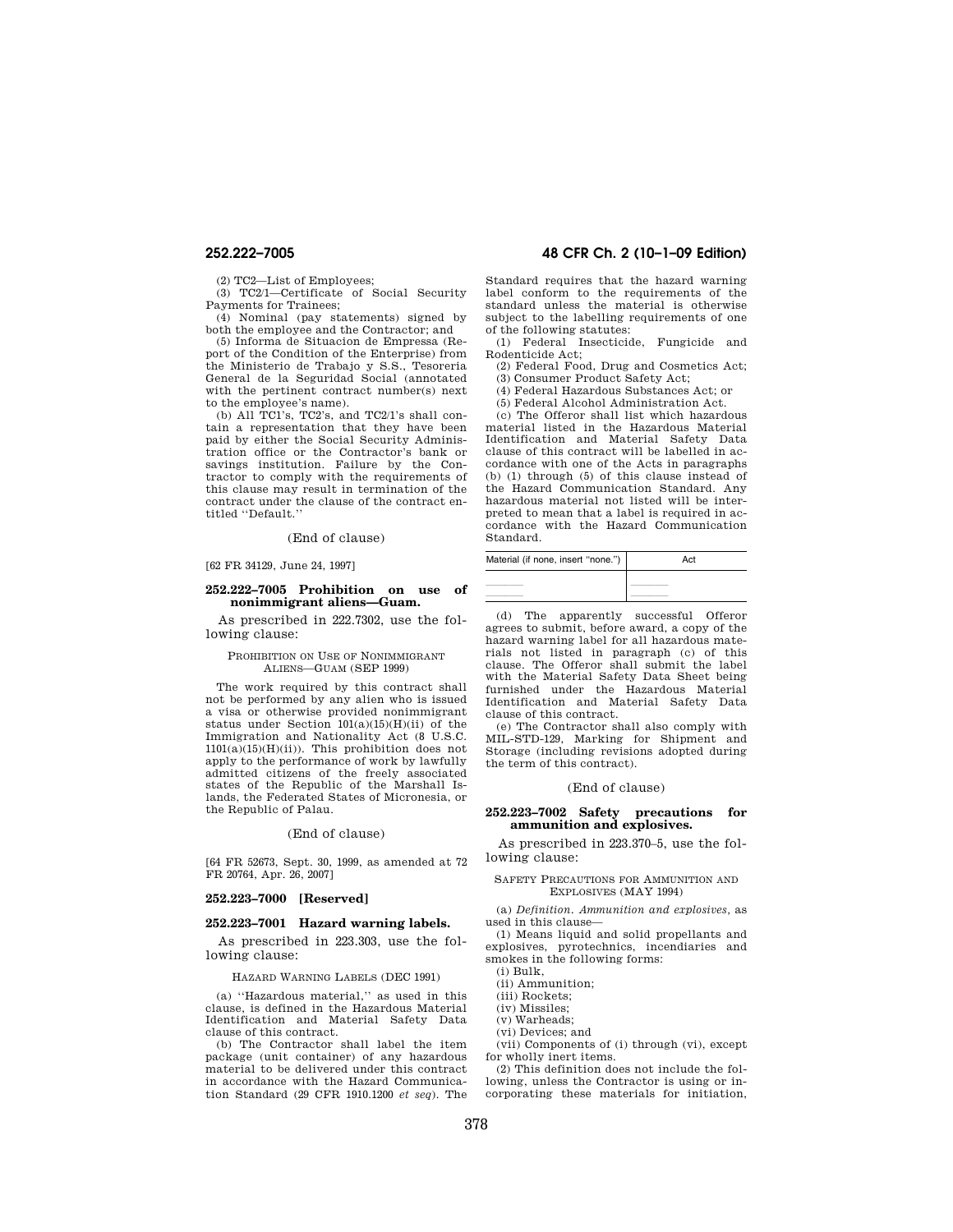propulsion, or detonation as an integral or component part of an explosive, an ammunition or explosive end item, or of a weapon system—

(i) Inert components containing no explosives, propellants, or pyrotechnics;

(ii) Flammable liquids;

(iii) Acids;

(iv) Oxidizers;

(v) Powdered metals; or

(vi) Other materials having fire or explosive characteristics.

(b) *Safety requirements.* (1) The Contractor shall comply with the requirements of the DoD Contractors' Safety Manual for Ammunition and Explosives, DoD 4145.26–M, hereafter referred to as ''the manual,'' in effect on the date of the solicitation for this contract. The Contractor shall also comply with any other additional requirements included in the schedule of this contract.

(2) The Contractor shall allow the Government access to the Contractor's facilities, personnel, and safety program documentation. The Contractor shall allow authorized Government representatives to evaluate safety programs, implementation, and facilities.

(c) *Noncompliance with the manual.* (1) If the Contracting Officer notifies the Contractor of any noncompliance with the manual or schedule provisions, the Contractor shall take immediate steps to correct the noncompliance. The Contractor is not entitled to reimbursement of costs incurred to correct noncompliances unless such reimbursement is specified elsewhere in the contract.

(2) The Contractor has 30 days from the date of notification by the Contracting Officer to correct the noncompliance and inform the Contracting Officer of the actions taken. The Contracting Officer may direct a different time period for the correction of noncompliances.

(3) If the Contractor refuses or fails to correct noncompliances within the time period specified by the Contracting Officer, the Government has the right to direct the Contractor to cease performance on all or part of this contract. The Contractor shall not resume performance until the Contracting Officer is satisfied that the corrective action was effective and the Contracting Officer so informs the Contractor.

(4) The Contracting Officer may remove Government personnel at any time the Contractor is in noncompliance with any safety requirement of this clause.

(5) If the direction to cease work or the removal of Government personnel results in increased costs to the Contractor, the Contractor shall not be entitled to an adjustment in the contract price or a change in the delivery or performance schedule unless the Contracting Officer later determines that the Contractor had in fact complied with the manual or schedule provisions. If the Con-

tractor is entitled to an equitable adjustment, it shall be made in accordance with the Changes clause of this contract.

(d) *Mishaps.* If a mishap involving ammunition or explosives occurs, the Contractor shall—

(1) Notify the Contracting Officer immediately;

(2) Conduct an investigation in accordance with other provisions of this contract or as required by the Contracting Officer; and

(3) Submit a written report to the Contracting Officer.

(e) *Contractor responsibility for safety.* (1) Nothing in this clause, nor any Government action or failure to act in surveillance of this contract, shall relieve the Contractor of its responsibility for the safety of-

(i) The Contractor's personnel and property;

(ii) The Government's personnel and property; or

(iii) The general public.

(2) Nothing in this clause shall relieve the Contractor of its responsibility for complying with applicable Federal, State, and local laws, ordinances, codes, and regulations (including those requiring the obtaining of licenses and permits) in connection with the performance of this contract.

(f) *Contractor responsibility for contract performance.* (1) Neither the number or frequency of inspections performed by the Government, nor the degree of surveillance exercised by the Government, relieve the Contractor of its responsibility for contract performance.

(2) If the Government acts or fails to act in surveillance or enforcement of the safety requirements of this contract, this does not impose or add to any liability of the Government.

(g) *Subcontractors.* (1) The Contractor shall insert this clause, including this paragraph (g), in every subcontract that involves ammunition or explosives.

(i) The clause shall include a provision allowing authorized Government safety representatives to evaluate subcontractor safety programs, implementation, and facilities as the Government determines necessary.

(ii) NOTE: The Government Contracting Officer or authorized representative shall notify the prime Contractor of all findings concerning subcontractor safety and compliance with the manual. The Contracting Officer or authorized representative may furnish copies to the subcontractor. The Contractor in turn shall communicate directly with the subcontractor, substituting its name for references to ''the Government''. The Contractor and higher tier subcontractors shall also include provisions to allow direction to cease performance of the subcontract if a serious uncorrected or recurring safety deficiency potentially causes an imminent hazard to DoD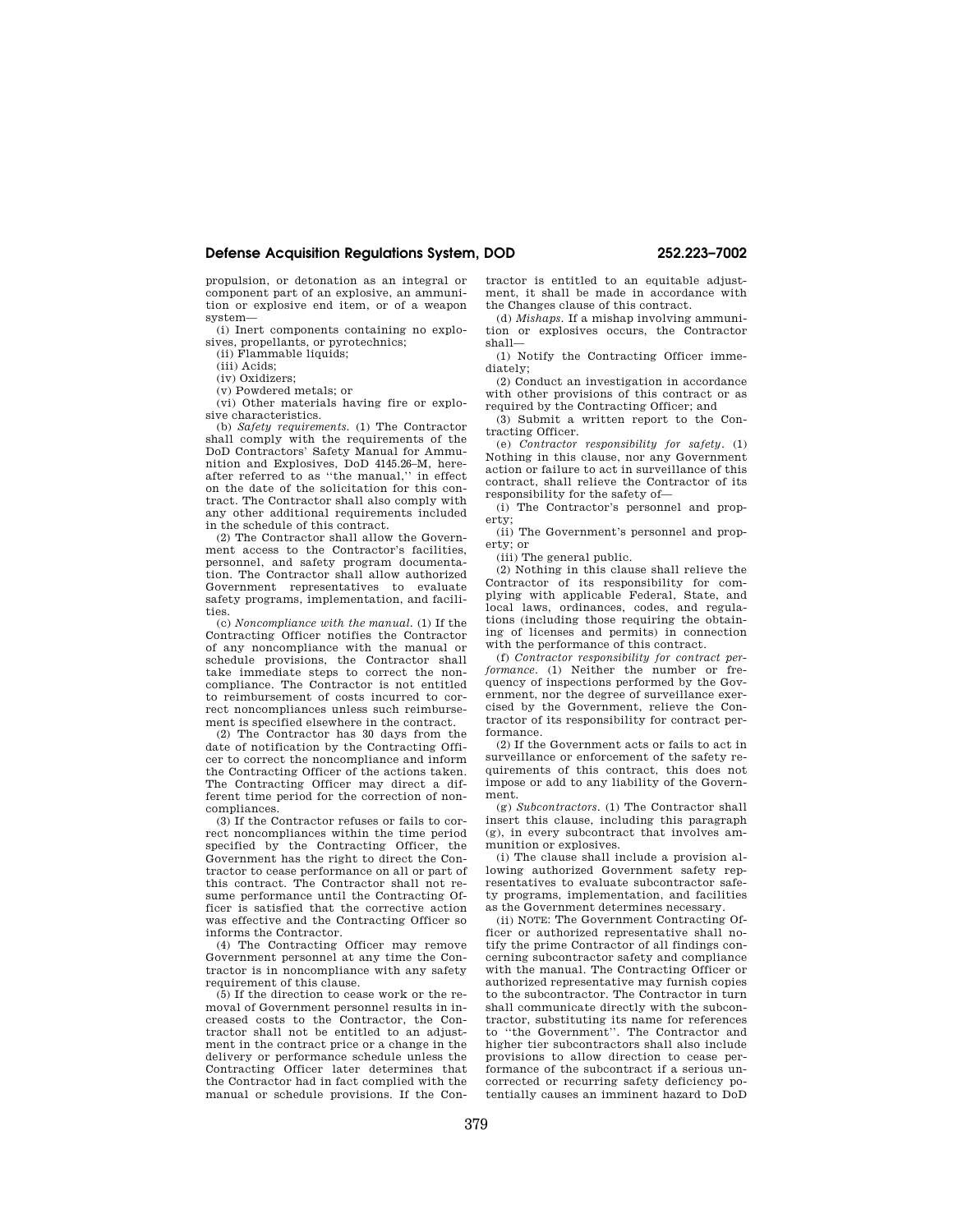personnel, property, or contract performance.

(2) The Contractor agrees to ensure that the subcontractor complies with all contract safety requirements. The Contractor will determine the best method for verifying the adequacy of the subcontractor's compliance.

(3) The Contractor shall ensure that the subcontractor understands and agrees to the Government's right to access to the subcontractor's facilities, personnel, and safety program documentation to perform safety surveys. The Government performs these safety surveys of subcontractor facilities solely to prevent the occurrence of any mishap which would endanger the safety of DoD personnel or otherwise adversely impact upon the Government's contractual interests.

(4) The Contractor shall notify the Contracting Officer or authorized representative before issuing any subcontract when it involves ammunition or explosives. If the proposed subcontract represents a change in the place of performance, the Contractor shall request approval for such change in accordance with the clause of this contract entitled ''Change in Place of Performance—Ammunition and Explosives''.

## (End of clause)

[56 FR 36479, July 31, 1991, as amended at 59 FR 27675, May 27, 1994]

#### **252.223–7003 Change in place of performance—ammunition and explosives.**

As prescribed in 223.370–5, use the following clause:

CHANGE IN PLACE OF PERFORMANCE— AMMUNITION AND EXPLOSIVES (DEC 1991)

(a) The Offeror shall identify, in the ''Place of Performance'' provision of this solicitation, the place of performance of all ammunition and explosives work covered by the Safety Precautions for Ammunition and Explosives clause of this solicitation. Failure to furnish this information with the offer may result in rejection of the offer.

(b) The Offeror agrees not to change the place of performance of any portion of the offer covered by the Safety Precautions for Ammunition and Explosives clause contained in this solicitation after the date set for receipt of offers without the written approval of the Contracting Officer. The Contracting Officer shall grant approval only if there is enough time for the Government to perform the necessary safety reviews on the new proposed place of performance.

(c) If a contract results from this offer, the Contractor agrees not to change any place of performance previously cited without the ad-

# **252.223–7003 48 CFR Ch. 2 (10–1–09 Edition)**

vance written approval of the Contracting Officer.

## (End of clause)

# **252.223–7004 Drug-free work force.**

As prescribed in 223.570–2, use the following clause:

#### DRUG-FREE WORK FORCE (SEP 1988)

(a) *Definitions.* (1) *Employee in a sensitive position,* as used in this clause, means an employee who has been granted access to classified information; or employees in other positions that the Contractor determines involve national security, health or safety, or functions other than the foregoing requiring a high degree of trust and confidence.

(2) *Illegal drugs,* as used in this clause, means controlled substances included in Schedules I and II, as defined by section 802(6) of title 21 of the United States Code, the possession of which is unlawful under chapter 13 of that title. The term ''illegal drugs'' does not mean the use of a controlled substance pursuant to a valid prescription or other uses authorized by law.

(b) The Contractor agrees to institute and maintain a program for achieving the objective of a drug-free work force. While this clause defines criteria for such a program, contractors are encouraged to implement alternative approaches comparable to the criteria in paragraph (c) that are designed to achieve the objectives of this clause.

(c) Contractor programs shall include the following, or appropriate alternatives:

(1) Employee assistance programs emphasizing high level direction, education, counseling, rehabilitation, and coordination with available community resources;

(2) Supervisory training to assist in identifying and addressing illegal drug use by Contractor employees;

(3) Provision for self-referrals as well as supervisory referrals to treatment with maximum respect for individual confidentiality consistent with safety and security issues;

(4) Provision for identifying illegal drug users, including testing on a controlled and carefully monitored basis. Employee drug testing programs shall be established taking account of the following:

(i) The Contractor shall establish a program that provides for testing for the use of illegal drugs by employees in sensitive positions. The extent of and criteria for such testing shall be determined by the Contractor based on considerations that include the nature of the work being performed under the contract, the employee's duties, the efficient use of Contractor resources, and the risks to health, safety, or national security that could result from the failure of an employee adequately to discharge his or her position.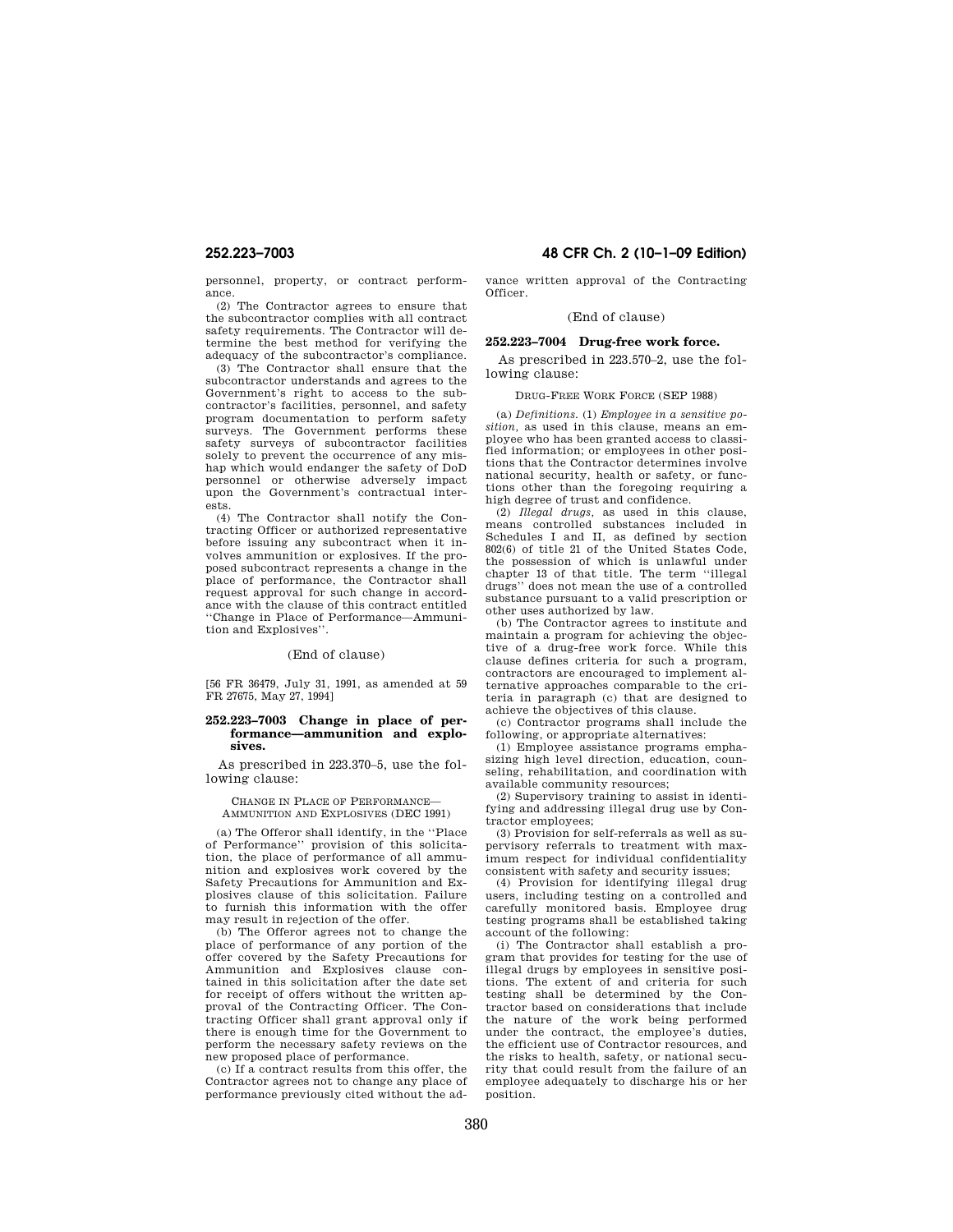(ii) In addition, the Contractor may establish a program for employee drug testing—

(A) When there is a reasonable suspicion that an employee uses illegal drugs; or (B) When an employee has been involved in

an accident or unsafe practice; (C) As part of or as a follow-up to coun-

seling or rehabilitation for illegal drug use; (D) As part of a voluntary employee drug

testing program. (iii) The Contractor may establish a pro-

gram to test applicants for employment for illegal drug use.

(iv) For the purpose of administering this clause, testing for illegal drugs may be limited to those substances for which testing is prescribed by section 2.1 of subpart B of the 'Mandatory Guidelines for Federal Workplace Drug Testing Programs'' (53 FR 11980 (April 11 1988)), issued by the Department of Health and Human Services.

(d) Contractors shall adopt appropriate personnel procedures to deal with employees who are found to be using drugs illegally. Contractors shall not allow any employee to remain on duty or perform in a sensitive position who is found to use illegal drugs until such times as the Contractor, in accordance with procedures established by the Contractor, determines that the employee may perform in such a position.

(e) The provisions of this clause pertaining to drug testing program shall not apply to the extent they are inconsistent with state or local law, or with an existing collective bargaining agreement; provided that with respect to the latter, the Contractor agrees that those issues that are in conflict will be a subject of negotiation at the next collective bargaining session.

(End of clause)

[57 FR 32737, July 23, 1992, as amended at 70 FR 73151, Dec. 9, 2005]

## **252.223–7005 [Reserved]**

## **252.223–7006 Prohibition on storage and disposal of toxic and hazardous materials.**

As prescribed in 223.7103(a), use the following clause:

PROHIBITION ON STORAGE AND DISPOSAL OF TOXIC AND HAZARDOUS MATERIALS (APR 1993)

(a) *Definitions.* As used in this clause—

(1) *Storage* means a non-transitory, semipermanent or permanent holding, placement, or leaving of material. It does not include a temporary accumulation of a limited quantity of a material used in or a waste generated or resulting from authorized activities, such as servicing, maintenance, or repair of Department of Defense (DoD) items, equipment, or facilities.

(2) *Toxic or hazardous materials* means:

(i) Materials referred to in section 101(14) of the Comprehensive Environmental Response, Compensation, and Liability Act (CERCLA) of 1980 (42 U.S.C. 9601(14)) and materials designated under section 102 of CERCLA (42 U.S.C. 9602) (40 CFR part 302);

(ii) Materials that are of an explosive, flammable, or pyrotechnic nature; or

(iii) Materials otherwise identified by the Secretary of Defense as specified in DoD regulations.

(b) In accordance with 10 U.S.C. 2692, the Contractor is prohibited from storing or disposing of non-DoD-owned toxic or hazardous materials on a DoD installation, except to the extent authorized by a statutory exception to 10 U.S.C. 2692 or as authorized by the Secretary of Defense or his designee.

*Alternate I* (NOV 1995). As prescribed in 223.7103(b), add the following paragraphs (c) and (d) to the basic clause:

(c) With respect to treatment or disposal authorized pursuant to 10 U.S.C. 2692(b)(9), and notwithstanding any other provision of the contract, the Contractor assumes all financial and environmental responsibility and liability resulting from any treatment or disposal of non-DoD-owned toxic or hazardous materials on a military installation. The Contractor shall indemnify, defend, and hold the Government harmless for all costs, liability, or penalties resulting from the Contractor's treatment or disposal of non-DoD-owned toxic or hazardous materials on a military installation.

(d) The Contractor shall include this clause, including this paragraph (d), in each subcontract which requires, may require, or permits a subcontractor to treat or dispose of non-DoD-owned toxic or hazardous materials as defined in this clause.

[58 FR 28472, May 13, 1993, as amended at 60 FR 13076, Mar. 10, 1995; 60 FR 61601, Nov. 30, 1995]

## **252.223–7007 Safeguarding sensitive conventional** arms, **and explosives.**

As prescribed in 223.7203, use the following clause:

SAFEGUARDING SENSITIVE CONVENTIONAL ARMS, AMMUNITION, AND EXPLOSIVES (SEP 1999)

(a) Definition. ''Arms, ammunition, and explosives (AA&E),'' as used in this clause, means those items within the scope (chapter 1, paragraph B) of DoD 5100.76–M, Physical Security of Sensitive Conventional Arms, Ammunition, and Explosives.

(b) The requirements of DoD 5100.76–M apply to the following items of AA&E being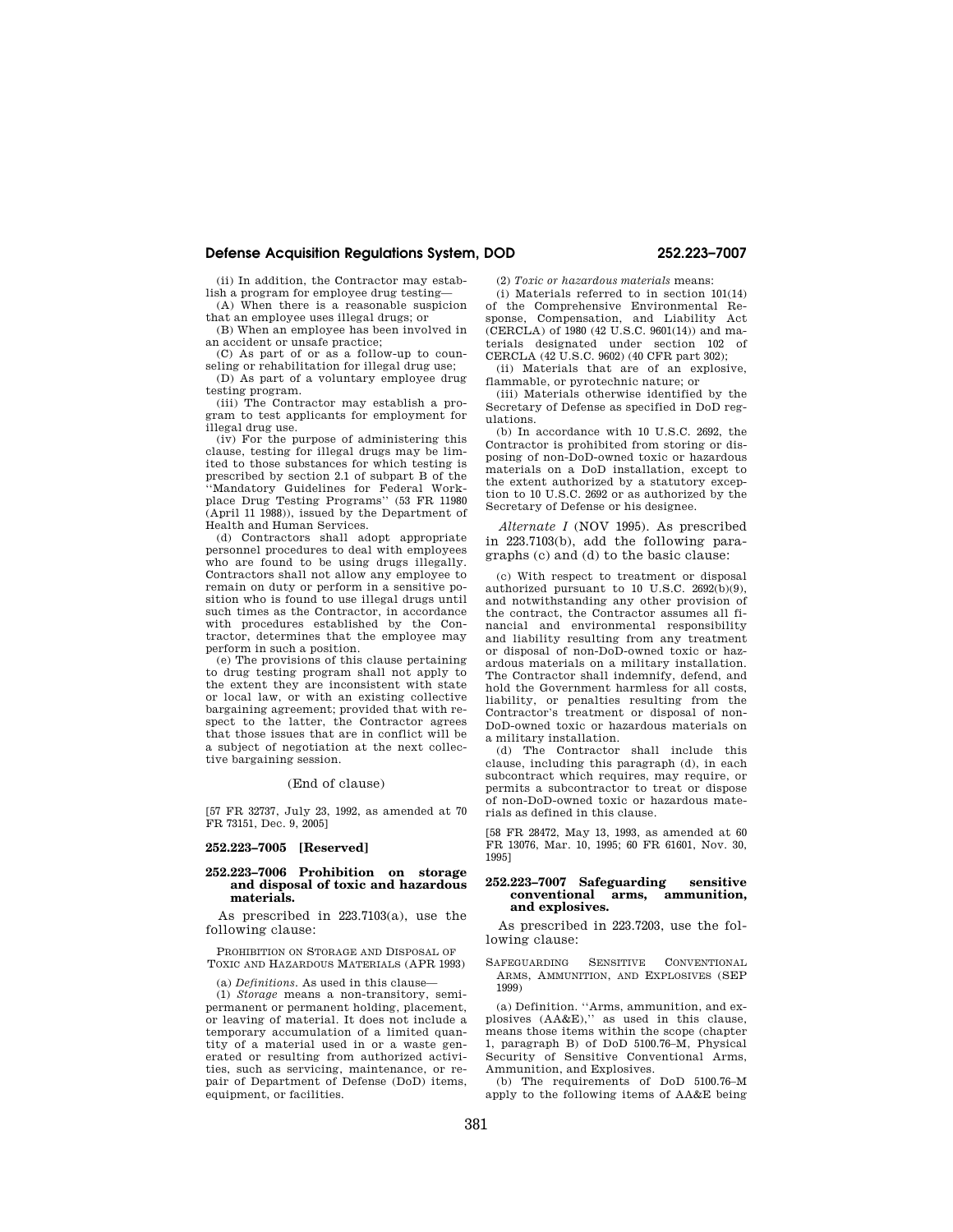developed, produced, manufactured, or purchased for the Government, or provided to the Contractor as Government-furnished property under this contract:

| Nomenclature | National<br>stock<br>number | Sensitivity<br>category |
|--------------|-----------------------------|-------------------------|
|              |                             |                         |

(c) The Contractor shall comply with the requirements of DoD 5100.76–M, as specified in the statement of work. The edition of DoD 5100.76–M in effect on the date of issuance of the solicitation for this contract shall apply.

(d) The Contractor shall allow representatives of the Defense Security Service (DSS), and representatives of other appropriate offices of the Government, access at all reasonable times into its facilities and those of its subcontractors, for the purpose of performing surveys, inspections, and investigations necessary to review compliance with the physical security standards applicable to this contract.

(e) The Contractor shall notify the cognizant DSS field office of any subcontract involving AA&E within 10 days after award of the subcontract.

(f) The Contractor shall ensure that the requirements of this clause are included in all subcontracts, at every tier—

(1) For the development, production, manufacture, or purchase of AA&E; or

(2) When AA&E will be provided to the subcontractor as Government-furnished property.

(g) Nothing in this clause shall relieve the Contractor of its responsibility for complying with applicable Federal, state, and local laws, ordinances, codes, and regulations (including requirements for obtaining licenses and permits) in connection with the performance of this contract.

## (End of clause)

[61 FR 7750, Feb. 29, 1996, as amended at 64 FR 51077, Sept. 21, 1999]

## **252.225–7000 Buy American Act—Balance of Payments Program Certificate.**

As prescribed in 225.1101(1), use the following provision:

## BUY AMERICAN ACT—BALANCE OF PAYMENTS PROGRAM CERTIFICATE (JAN 2009)

(a) *Definitions. Commercially available offthe-shelf (COTS) item, domestic end product, foreign end product, qualifying country, qualifying country end product*, and *United States*  have the meanings given in the Buy American Act and Balance of Payments Program clause of this solicitation.

# **252.225–7000 48 CFR Ch. 2 (10–1–09 Edition)**

(b) *Evaluation.* The Government—

(1) Will evaluate offers in accordance with the policies and procedures of Part 225 of the Defense Federal Acquisition Regulation Supplement; and

(2) Will evaluate offers of qualifying country end products without regard to the restrictions of the Buy American Act or the Balance of Payments Program.

(c) *Certifications and identification of country of origin.* (1) For all line items subject to the Buy American Act and Balance of Payments Program clause of this solicitation, the offeror certifies that—

(i) Each end product, except those listed in paragraph  $(c)(2)$  or  $(3)$  of this provision, is a domestic end product; and

(ii) For end products other than COTS items, components of unknown origin are considered to have been mined, produced, or manufactured outside the United States or a qualifying country.

(2) The offeror certifies that the following end products are qualifying country end products:

(Line Item Number)

(Country of Origin)

(3) The following end products are other foreign end products, including end products manufactured in the United States that do not qualify as domestic end products, i.e., an end product that is not a COTS item and does not meet the component test in paragraph (ii) of the definition of ''domestic end product'':

(Line Item Number)

# (Country of Origin (If known))

#### (End of provision)

[68 FR 15634, Mar. 31, 2003; 68 FR 25088, May 9, 2003, as amended at 70 FR 35546, June 21, 2005; 74 FR 2423, Jan. 15, 2009]

## **252.225–7001 Buy American Act and Balance of Payments Program.**

As prescribed in 225.1101(2), use the following clause:

BUY AMERICAN ACT AND BALANCE OF PAYMENTS PROGRAM (JAN 2009)

(a) *Definitions.* As used in this clause—

(1) *Commercially available off-the-shelf (COTS) item*—

(i) Means any item of supply (including construction material) that is—

(A) A commercial item (as defined in paragraph (1) of the definition of ''commercial item'' in section 2.101 of the Federal Acquisition Regulation);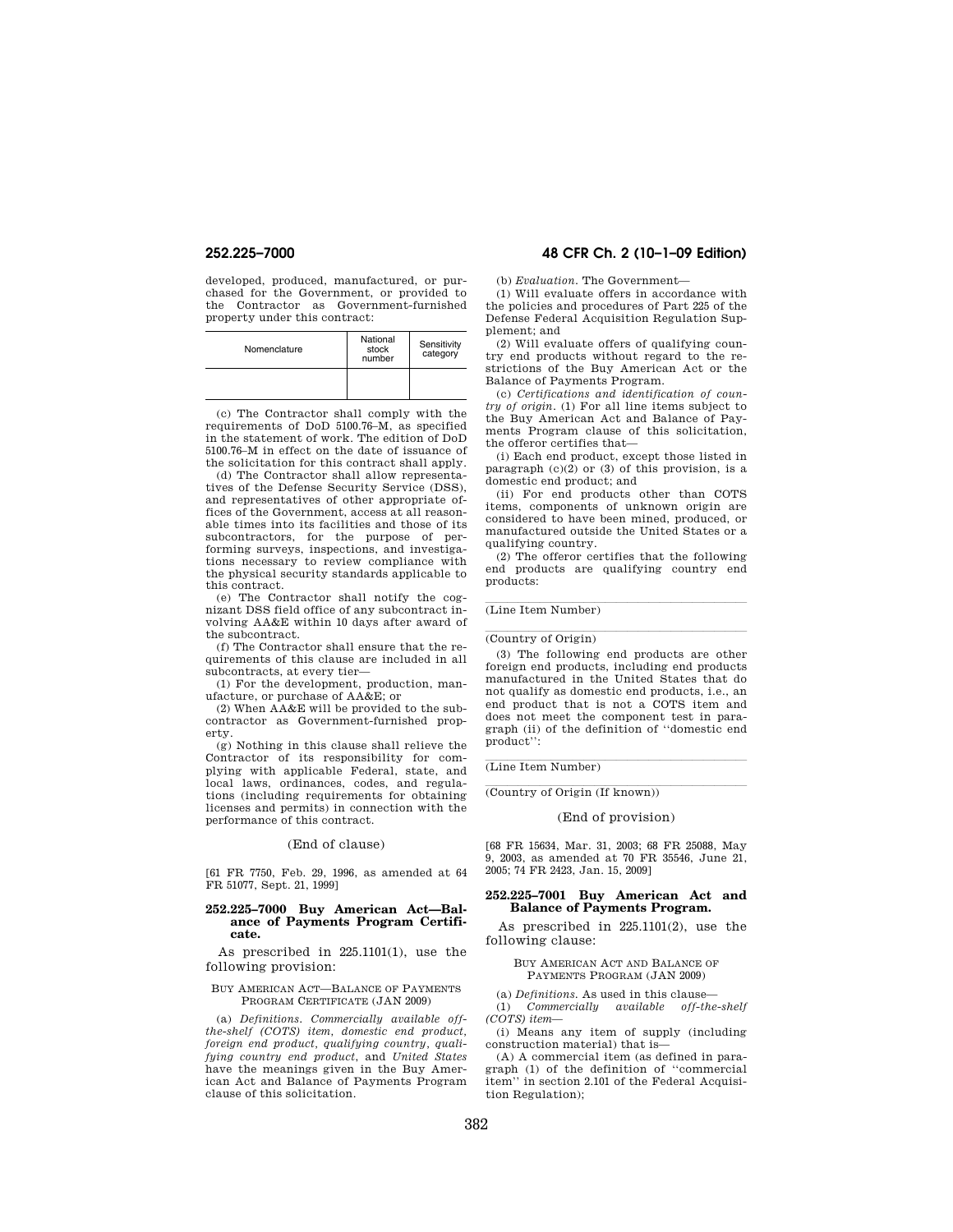(B) Sold in substantial quantities in the commercial marketplace; and

(C) Offered to the Government, under a contract or subcontract at any tier, without modification, in the same form in which it is sold in the commercial marketplace; and

(ii) Does not include bulk cargo, as defined in section 3 of the Shipping Act of 1984 (46 U.S.C. 40102), such as agricultural products and petroleum products.

(2) *Component* means an article, material, or supply incorporated directly into an end product.

(3) *Domestic end product means*—

(i) An unmanufactured end product that has been mined or produced in the United States; or

(ii) An end product manufactured in the United States if—

(A) The cost of its qualifying country components and its components that are mined, produced, or manufactured in the United States exceeds 50 percent of the cost of all its components. The cost of components includes transportation costs to the place of incorporation into the end product and U.S. duty (whether or not a duty-free entry certificate is issued). Scrap generated, collected, and prepared for processing in the United States is considered domestic. A component is considered to have been mined, produced, or manufactured in the United States (regardless of its source in fact) if the end product in which it is incorporated is manufactured in the United States and the component is of a class or kind for which the Government has determined that—

(*1*) Sufficient and reasonably available commercial quantities of a satisfactory quality are not mined, produced, or manufactured in the United States; or

(*2*) It is inconsistent with the public interest to apply the restrictions of the Buy American Act; or

(B) The end product is a COTS item.

(4) *End product* means those articles, materials, and supplies to be acquired under this contract for public use.

(5) *Foreign end product* means an end product other than a domestic end product.

(6) *Qualifying country* means any country set forth in subsection 225.872–1 of the Defense Federal Acquisition Regulation Supplement.

(7) *Qualifying country component* means a component mined, produced, or manufactured in a qualifying country.

(8) *Qualifying country end product* means—

(i) An unmanufactured end product mined or produced in a qualifying country; or

(ii) An end product manufactured in a qualifying country if the cost of the following types of components exceeds 50 percent of the cost of all its components:

(A) Components mined, produced, or manufactured in a qualifying country.

(B) Components mined, produced, or manufactured in the United States.

(C) Components of foreign origin of a class or kind for which the Government has determined that sufficient and reasonably available commercial quantities of a satisfactory quality are not mined, produced, or manufactured in the United States.

(9) *United States* means the 50 States, the District of Columbia, and outlying areas.

(b) This clause implements the Buy American Act (41 U.S.C. Section 10a–d). In accordance with 41 U.S.C. 431, the component test of the Buy American Act is waived for an end product that is a COTS item (see section 12.505(a)(1) of the Federal Acquisition Regulation). Unless otherwise specified, this clause applies to all line items in the contract.

(c) The Contractor shall deliver only domestic end products unless, in its offer, it specified delivery of other end products in the Buy American Act—Balance of Payments Program Certificate provision of the solicitation. If the Contractor certified in its offer that it will deliver a qualifying country end product, the Contractor shall deliver a qualifying country end product or, at the Contractor's option, a domestic end product.

(d) The contract price does not include duty for end products or components for which the Contractor will claim duty-free entry.

## (End of clause)

[68 FR 15634, Mar. 31, 2003, as amended at 70 FR 35546, June 21, 2005; 74 FR 2423, Jan. 15, 2009]

## **252.225–7002 Qualifying country sources as subcontractors.**

As prescribed in 225.1101(3), use the following clause:

## QUALIFYING COUNTRY SOURCES AS SUBCONTRACTORS (APR 2003)

(a) *Definition. Qualifying country,* as used in this clause, means any country set forth in subsection 225.872–1 of the Defense Federal Acquisition Regulation (FAR) Supplement.

(b) Subject to the restrictions in section 225.872 of the Defense FAR Supplement, the Contractor shall not preclude qualifying country sources or U.S. sources from competing for subcontracts under this contract.

# (End of clause)

## [68 FR 15634, Mar. 31, 2003]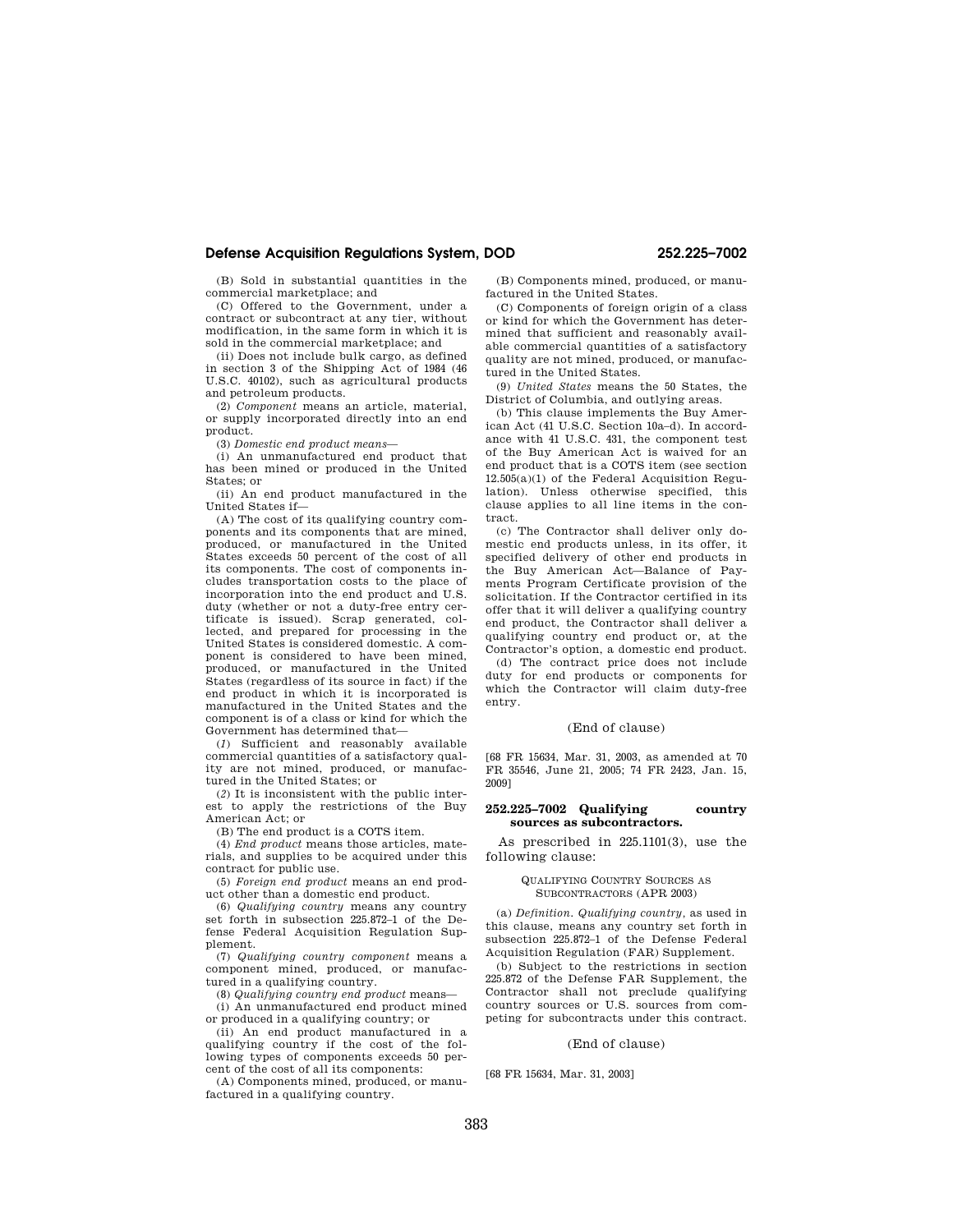## **252.225–7003 Report of intended performance outside the United States**  and **Canada—Submission offer.**

As prescribed in 225.7204(a), use the following provision:

REPORT OF INTENDED PERFORMANCE OUTSIDE THE UNITED STATES AND CANADA—SUBMIS-SION WITH OFFER (DEC 2006)

(a) *Definition. United States*, as used in this provision, means the 50 States, the District of Columbia, and outlying areas.

(b) The offeror shall submit, with its offer, a report of intended performance outside the United States and Canada if—

(1) The offer exceeds \$11.5 million in value; and

(2) The offeror is aware that the offeror or a first-tier subcontractor intends to perform any part of the contract outside the United States and Canada that—

(i) Exceeds \$550,000 in value; and

(ii) Could be performed inside the United States or Canada.

(c) Information to be reported includes that for—

(1) Subcontracts;

(2) Purchases; and

(3) Intracompany transfers when transfers originate in a foreign location.

(d) The offeror shall submit the report using—

(1) DD Form 2139, Report of Contract Performance Outside the United States; or

(2) A computer-generated report that contains all information required by DD Form 2139.

(e) The offeror may obtain a copy of DD Form 2139 from the Contracting Officer or via the Internet at *http://www.dtic.mil/whs/directives/infomgt/forms/formsprogram.htm*.

## (End of provision)

[70 FR 20839, Apr. 22, 2005, as amended at 70 FR 35546, June 21, 2005; 71 FR 75893, Dec. 19, 2006]

## **252.225–7004 Report of Intended Performance Outside the United States Canada—Submission Award.**

As prescribed in 225.7204(b), use the following clause:

REPORT OF INTENDED PERFORMANCE OUTSIDE THE UNITED STATES AND CANADA—SUBMIS-SION AFTER AWARD (MAY 2007)

(a) *Definition. United States*, as used in this clause, means the 50 States, the District of Columbia, and outlying areas.

(b) *Reporting requirement*. The Contractor shall submit a report in accordance with this clause, if the Contractor or a first-tier sub-

# **252.225–7003 48 CFR Ch. 2 (10–1–09 Edition)**

contractor will perform any part of this contract outside the United States and Canada that—

(1) Exceeds \$550,000 in value; and

(2) Could be performed inside the United States or Canada.

(c) *Submission of reports*. The Contractor— (1) Shall submit a report as soon as practical after the information is known;

(2) To the maximum extent practicable,

shall submit a report regarding a first-tier subcontractor at least 30 days before award of the subcontract;

(3) Need not resubmit information submitted with its offer, unless the information changes;

(4) Shall submit all reports to the Contracting Officer; and

(5) Shall submit a copy of each report to: Deputy Director of Defense Procurement and Acquisition Policy (Contract Policy and International Contracting),  $International$ OUSD(AT&L)DPAP(CPIC), Washington, DC 20301–3060.

(d) *Report format*. The Contractor—

(1) Shall submit reports using—

(i) DD Form 2139, Report of Contract Performance Outside the United States; or

(ii) A computer-generated report that contains all information required by DD Form 2139; and

(2) May obtain copies of DD Form 2139 from the Contracting Officer or via the Internet at *http://www.dtic.mil/whs/directives/infomgt/forms/ formsprogram.htm*.

### (End of clause)

[70 FR 20839, Apr. 22, 2005, as amended at 70 FR 35546, June 21, 2005; 71 FR 75893, Dec. 19, 2006; 72 FR 30278, May 31, 2007]

### **252.225–7005 Identification of expenditures in the United States.**

As prescribed in 225.1103(1), use the following clause:

### IDENTIFICATION OF EXPENDITURES IN THE UNITED STATES (JUN 2005)

(a) *Definition. United States*, as used in this clause, means the 50 States, the District of Columbia, and outlying areas.

(b) This clause applies only if the Contractor is—

(1) A concern incorporated in the United States (including a subsidiary that is incorporated in the United States, even if the parent corporation is not incorporated in the United States); or

(2) An unincorporated concern having its principal place of business in the United States.

(c) On each invoice, voucher, or other request for payment under this contract, the Contractor shall identify that part of the requested payment that represents estimated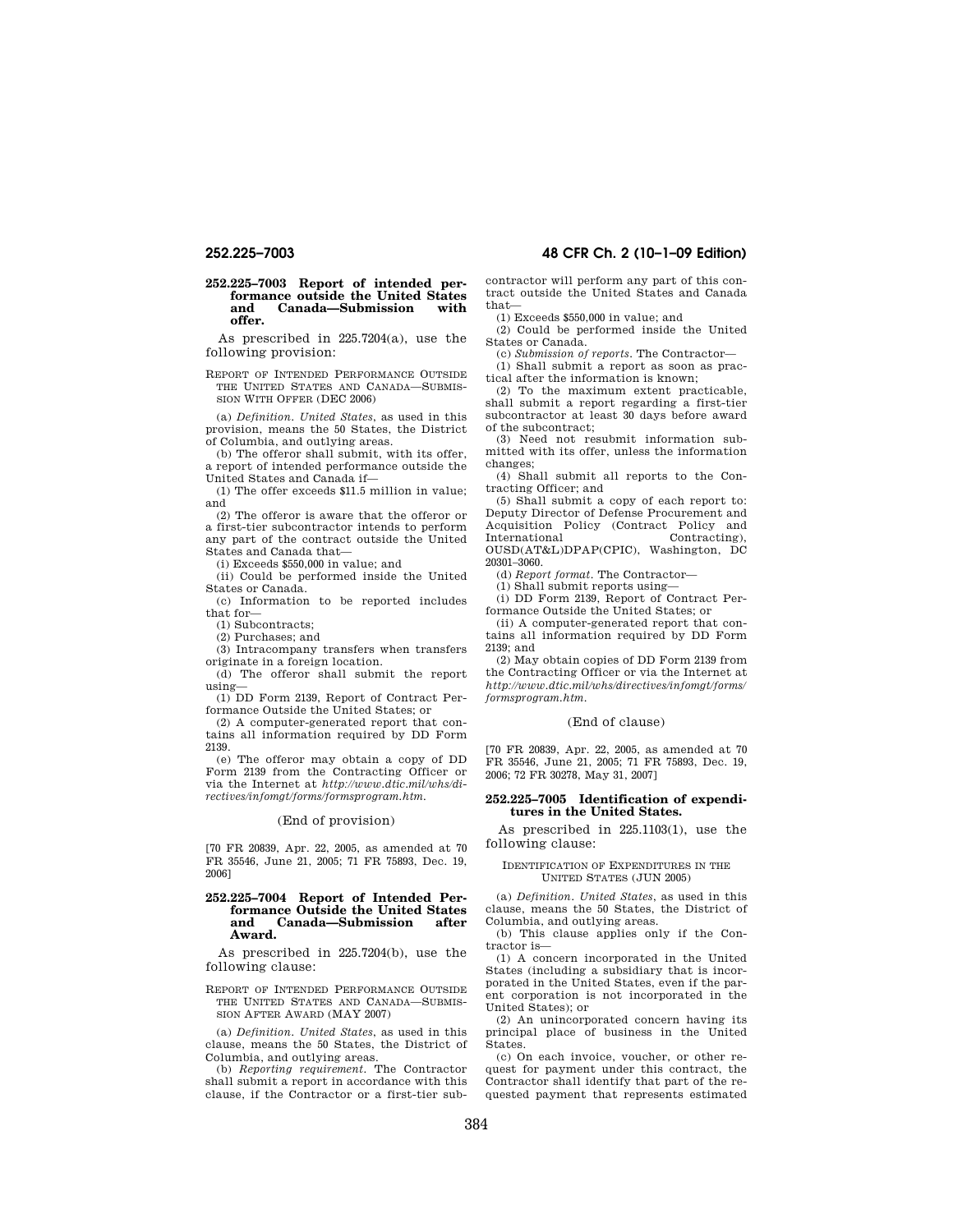expenditures in the United States. The identification—

(1) May be expressed either as dollar amounts or as percentages of the total amount of the request for payment;

(2) Should be based on reasonable estimates; and

(3) Shall state the full amount of the payment requested, subdivided into the following categories:

(i) U.S. products—expenditures for material and equipment manufactured or produced in the United States, including end products, components, or construction material, but excluding transportation;

(ii) U.S. services—expenditures for services performed in the United States, including all charges for overhead, other indirect costs, and profit under construction or service contracts;

(iii) Transportation on U.S. carriers—expenditures for transportation furnished by U.S. flag, ocean, surface, and air carriers; and

(iv) Expenditures not identified under paragraphs (c)(3)(i) through (iii) of this clause.

(d) Nothing in this clause requires the establishment or maintenance of detailed accounting records or gives the U.S. Government any right to audit the Contractor's books or records.

## (End of clause)

[67 FR 20695, Apr. 26, 2002, as amended at 70 FR 35546, June 21, 2005]

## **252.225–7006 Quarterly reporting of actual contract performance outside the United States.**

As prescribed in 225.7204(c), use the following clause:

QUARTERLY REPORTING OF ACTUAL CONTRACT PERFORMANCE OUTSIDE THE UNITED STATES (MAY 2007)

(a) *Definition. United States*, as used in this clause, means the 50 States, the District of Columbia, and outlying areas.

(b) *Reporting requirement*. Except as provided in paragraph (c) of this clause, within 10 days after the end of each quarter of the Government's fiscal year, the Contractor shall report any subcontract, purchase, or intracompany transfer that—

(1) Will be or has been performed outside the United States;

(2) Exceeds the simplified acquisition threshold in Part 2 of the Federal Acquisition Regulation; and

(3) Has not been identified in a report for a previous quarter.

(c) *Exception*. Reporting under this clause is not required if—

(1) A foreign place of performance is the principal place of performance of the contract; and

(2) The Contractor specified the foreign place of performance in its offer.

(d) *Submission of reports*. The Contractor shall submit the reports required by this clause to: Deputy Director of Defense Procurement and Acquisition Policy (Contract Policy and International Contracting), OUSD(AT&L)DPAP(CPIC), Washington, DC 20301–3060.

(e) *Report format*. The Contractor—

(1) Shall submit reports using— (i) DD Form 2139, Report of Contract Per-

formance Outside the United States; or

(ii) A computer-generated report that contains all information required by DD Form 2139; and

(2) May obtain copies of DD Form 2139 from the Contracting Officer or via the Internet at *http://www.dtic.mil/whs/directives/infomgt/forms/ formsprogram.htm*.

(f) *Subcontracts*. The Contractor—

(1) Shall include the substance of this clause in all first-tier subcontracts exceeding \$550,000, except those for commercial items, construction, ores, natural gases, utilities, petroleum products and crudes, timber (logs), or subsistence;

(2) Shall provide the number of this contract to its subcontractors required to submit reports under this clause; and

(3) Shall require the subcontractor, with respect to performance of its subcontract, to comply with the requirements directed to the Contractor in paragraphs (b) through (e) of this clause.

## (End of clause)

[70 FR 20840, Apr. 22, 2005, as amended at 70 FR 35546, June 21, 2005; 71 FR 75893, Dec. 19, 2004; 72 FR 30278, May 31, 2007]

## **252.225–7007 Prohibition on Acquisition of United States Munitions List Items from Communist Chinese Military Companies.**

As prescribed in 225.1103(4), use the following clause:

PROHIBITION ON ACQUISITION OF UNITED STATES MUNITIONS LIST ITEMS FROM COM-MUNIST CHINESE MILITARY COMPANIES (SEP 2006)

(a) *Definitions.* As used in this clause—

*Communist Chinese military company* means any entity that is—

(1) A part of the commercial or defense industrial base of the People's Republic of China; or

(2) Owned or controlled by, or affiliated with, an element of the Government or armed forces of the People's Republic of China.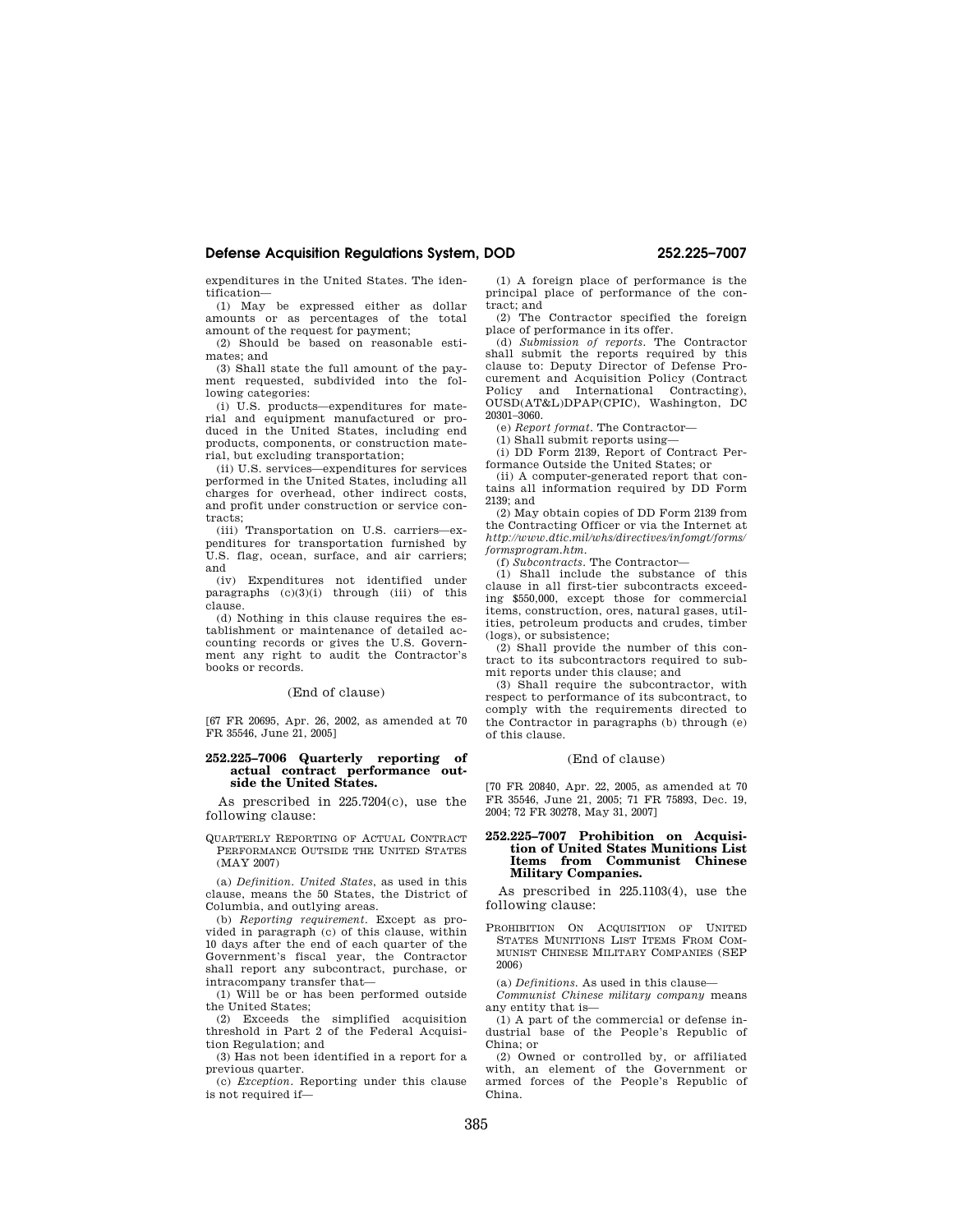*United States Munitions List* means the munitions list of the International Traffic in Arms Regulation in 22 CFR Part 121.

(b) Any supplies or services covered by the United States Munitions List that are delivered under this contract may not be acquired, directly or indirectly, from a Communist Chinese military company.

(c) The Contractor shall insert the substance of this clause, including this paragraph (c), in all subcontracts for items covered by the United States Munitions List.

(End of clause)

[71 FR 53046, Sept. 8, 2006]

## **252.225–7008 Restriction on Acquisition of Specialty Metals.**

As prescribed in  $225.7003 - 5(a)(1)$ , use the following clause:

## RESTRICTION ON ACQUISITION OF SPECIALTY METALS (JUL 2009)

(a) *Definitions.* As used in this clause—

(1) *Alloy* means a metal consisting of a mixture of a basic metallic element and one or more metallic, or non-metallic, alloying elements.

(i) For alloys named by a single metallic element (*e.g.,* titanium alloy), it means that the alloy contains 50 percent or more of the named metal (by mass).

(ii) If two metals are specified in the name (*e.g.,* nickel-iron alloy), those metals are the two predominant elements in the alloy, and together they constitute 50 percent or more of the alloy (by mass).

(2) *Produce* means the application of forces or processes to a specialty metal to create the desired physical properties through quenching or tempering of steel plate, gas atomization or sputtering of titanium, or final consolidation of non-melt derived titanium powder or titanium alloy powder.

(3) *Specialty metal* means—

(i) Steel—

(A) With a maximum alloy content exceeding one or more of the following limits: Manganese, 1.65 percent; silicon, 0.60 percent; or copper, 0.60 percent; or

(B) Containing more than 0.25 percent of any of the following elements: Aluminum, chromium, cobalt, molybdenum, nickel, niobium (columbium), titanium, tungsten, or vanadium;

(ii) Metal alloys consisting of—

(A) Nickel or iron-nickel alloys that contain a total of alloying metals other than nickel and iron in excess of 10 percent; or

(B) Cobalt alloys that contain a total of alloying metals other than cobalt and iron in excess of 10 percent;

(iii) Titanium and titanium alloys; or

(iv) Zirconium and zirconium alloys.

# **252.225–7008 48 CFR Ch. 2 (10–1–09 Edition)**

(4) *Steel* means an iron alloy that includes between .02 and 2 percent carbon and may include other elements.

(b) Any specialty metal delivered under this contract shall be melted or produced in the United States or its outlying areas.

(End of clause)

[74 FR 37639, July 29, 2009]

## **252.225–7009 Restriction on Acquisition of Certain Articles Containing Specialty Metals.**

As prescribed in  $225.7003-5(a)(2)$ , use the following clause:

RESTRICTION ON ACQUISITION OF CERTAIN AR-TICLES CONTAINING SPECIALTY METALS (JUL 2009)

(a) *Definitions.* As used in this clause—

(1) *Alloy* means a metal consisting of a mixture of a basic metallic element and one or more metallic, or non-metallic, alloying elements.

(i) For alloys named by a single metallic element (e.g., titanium alloy), it means that the alloy contains 50 percent or more of the named metal (by mass).

(ii) If two metals are specified in the name (e.g., nickel-iron alloy), those metals are the two predominant elements in the alloy, and together they constitute 50 percent or more of the alloy (by mass).

(2) *Assembly* means an item forming a portion of a system or subsystem that—

(i) Can be provisioned and replaced as an entity; and

(ii) Incorporates multiple, replaceable parts.

(3) *Commercial derivative military article*  means an item acquired by the Department of Defense that is or will be produced using the same production facilities, a common supply chain, and the same or similar production processes that are used for the production of articles predominantly used by the general public or by nongovernmental entities for purposes other than governmental purposes.

(4) *Commercially available off-the-shelf item*—

(i) Means any item of supply that is—

(A) A commercial item (as defined in paragraph (1) of the definition of ''commercial item'' in section 2.101 of the Federal Acquisition Regulation);

(B) Sold in substantial quantities in the commercial marketplace; and

(C) Offered to the Government, under this contract or a subcontract at any tier, without modification, in the same form in which it is sold in the commercial marketplace; and

(ii) Does not include bulk cargo, as defined in section 3 of the Shipping Act of 1984 (46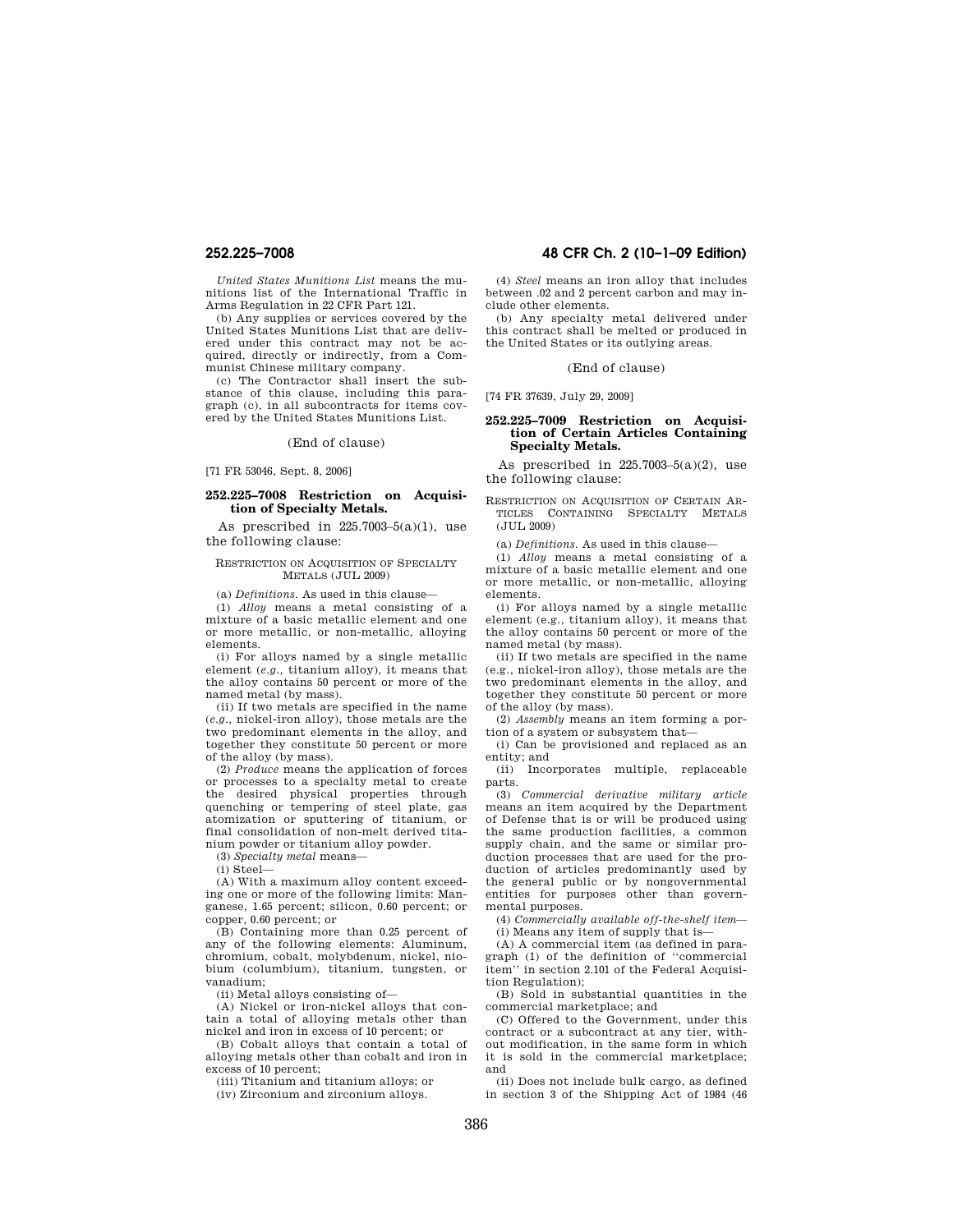U.S.C. App 1702), such as agricultural products and petroleum products.

(5) *Component* means any item supplied to the Government as part of an end item or of another component.

(6) *Electronic component* means an item that operates by controlling the flow of electrons or other electrically charged particles in circuits, using interconnections of electrical devices such as resistors, inductors, capacitors, diodes, switches, transistors, or integrated circuits. The term does not include structural or mechanical parts of an assembly containing an electronic component, and does not include any high performance magnets that may be used in the electronic component.

(7) *End item* means the final production product when assembled or completed and ready for delivery under a line item of this contract.

(8) *High performance magnet* means a permanent magnet that obtains a majority of its magnetic properties from rare earth metals (such as samarium).

(9) *Produce* means the application of forces or processes to a specialty metal to create the desired physical properties through quenching or tempering of steel plate, gas atomization or sputtering of titanium, or final consolidation of non-melt derived titanium powder or titanium alloy powder.

(10) *Qualifying country* means any country listed in section 225.003(9) of the Defense Federal Acquisition Regulation Supplement (DFARS).

(11) *Required form* means in the form of mill product, such as bar, billet, wire, slab, plate, or sheet, and in the grade appropriate for the production of—

(i) A finished end item to be delivered to the Government under this contract; or

(ii) A finished component assembled into an end item to be delivered to the Government under this contract.

(12) *Specialty metal* means—

(i) Steel—

(A) With a maximum alloy content exceeding one or more of the following limits: Manganese, 1.65 percent; silicon, 0.60 percent; or copper, 0.60 percent; or

(B) Containing more than 0.25 percent of any of the following elements: Aluminum, chromium, cobalt, molybdenum, nickel, niobium (columbium), titanium, tungsten, or vanadium;

(ii) Metal alloys consisting of—

(A) Nickel or iron-nickel alloys that contain a total of alloying metals other than nickel and iron in excess of 10 percent; or

(B) Cobalt alloys that contain a total of alloying metals other than cobalt and iron in excess of 10 percent;

(iii) Titanium and titanium alloys; or

(iv) Zirconium and zirconium alloys.

(13) *Steel* means an iron alloy that includes between .02 and 2 percent carbon and may include other elements.

(14) *Subsystem* means a functional grouping of items that combine to perform a major function within an end item, such as electrical power, attitude control, and propulsion.

(b) *Restriction.* Except as provided in paragraph (c) of this clause, any specialty metals incorporated in items delivered under this contract shall be melted or produced in the United States, its outlying areas, or a qualifying country.

(c) *Exceptions.* The restriction in paragraph (b) of this clause does not apply to—

(1) Electronic components.

(2)(i) Commercially available off-the-shelf (COTS) items, other than—

(A) Specialty metal mill products, such as bar, billet, slab, wire, plate, or sheet, that have not been incorporated into COTS end items, subsystems, assemblies, or components;

(B) Forgings or castings of specialty metals, unless the forgings or castings are incorporated into COTS end items, subsystems, or assemblies;

(C) Commercially available high performance magnets that contain specialty metal, unless such high performance magnets are incorporated into COTS end items or subsystems; and

(D) COTS fasteners, unless—

*(1)* The fasteners are incorporated into COTS end items, subsystems, assemblies, or components; or

*(2)* The fasteners qualify for the commercial item exception in paragraph (c)(3) of this clause.

(ii) A COTS item is considered to be ''without modification'' if it is not modified prior to contractual acceptance by the next higher tier in the supply chain.

(A) Specialty metals in a COTS item that was accepted without modification by the next higher tier are excepted from the restriction in paragraph (b) of this clause, and remain excepted, even if a piece of the COTS item subsequently is removed (*e.g.,* the end is removed from a COTS screw or an extra hole is drilled in a COTS bracket).

(B) Specialty metals that were not contained in a COTS item upon acceptance, but are added to the COTS item after acceptance, are subject to the restriction in paragraph (b) of this clause (*e.g.*, a special reinforced handle made of specialty metal is added to a COTS item).

(C) If two or more COTS items are combined in such a way that the resultant item is not a COTS item, only the specialty metals involved in joining the COTS items together are subject to the restriction in paragraph (b) of this clause (*e.g.*, a COTS aircraft is outfitted with a COTS engine that is not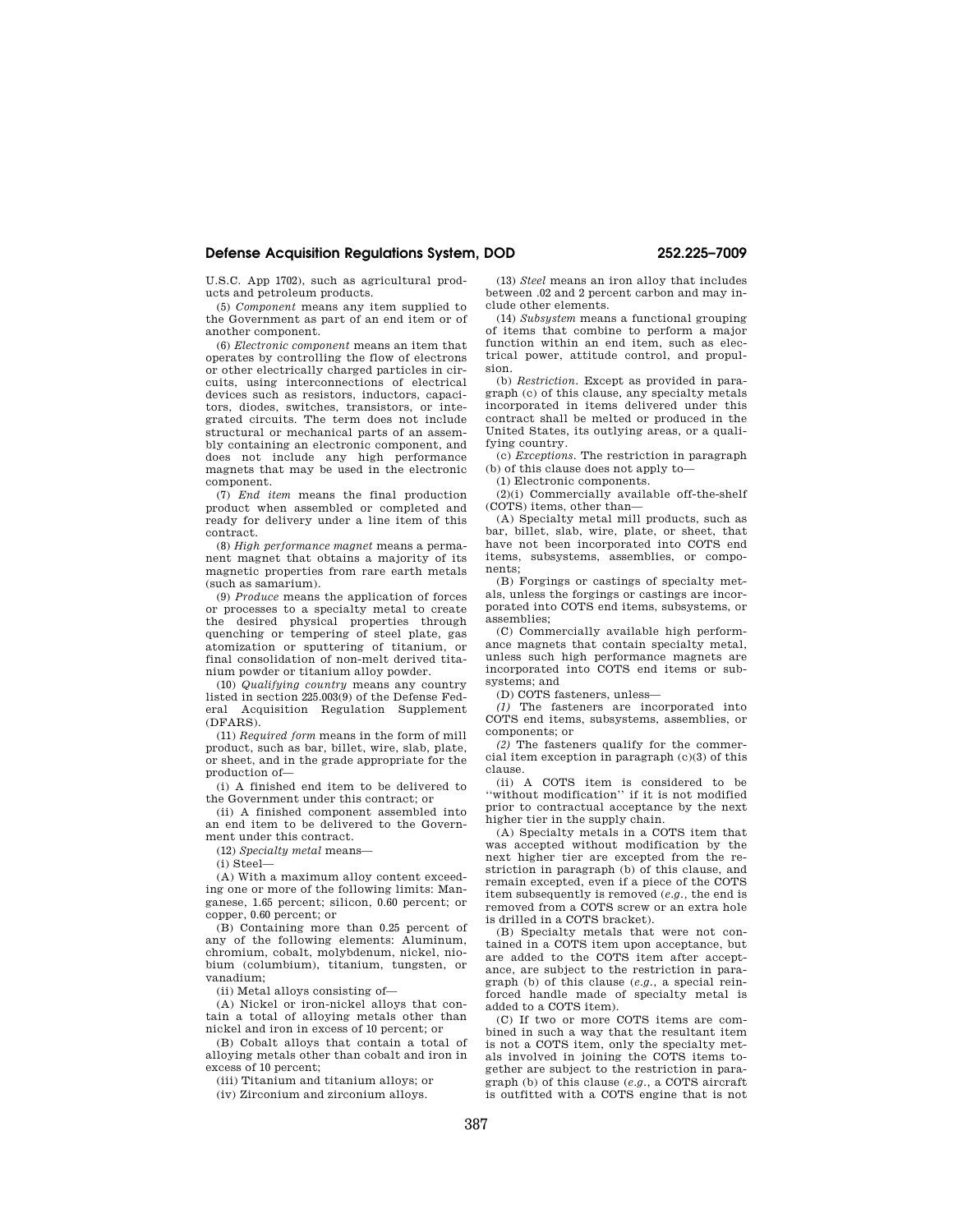the COTS engine normally provided with the aircraft).

(D) For COTS items that are normally sold in the commercial marketplace with various options, items that include such options are also COTS items. However, if a COTS item is offered to the Government with an option that is not normally offered in the commercial marketplace, that option is subject to the restriction in paragraph (b) of this clause (*e.g.* An aircraft is normally sold to the public with an option for installation kits. The Department of Defense requests a militaryunique kit. The aircraft is still a COTS item, but the military-unique kit is not a COTS item and must comply with the restriction in paragraph (b) of this clause unless another exception applies).

(3) Fasteners that are commercial items, if the manufacturer of the fasteners certifies it will purchase, during the relevant calendar year, an amount of domestically melted or produced specialty metal, in the required form, for use in the production of fasteners for sale to the Department of Defense and other customers, that is not less than 50 percent of the total amount of the specialty metal that it will purchase to carry out the production of such fasteners for all customers.

(4) Items manufactured in a qualifying country.

(5) Specialty metals for which the Government has determined in accordance with DFARS 225.7003–3 that specialty metal melted or produced in the United States, its outlying areas, or a qualifying country cannot be acquired as and when needed in—

(i) A satisfactory quality;

(ii) A sufficient quantity; and

(iii) The required form.

(6) End items containing a minimal amount of otherwise noncompliant specialty metals (*i.e.*, specialty metals not melted or produced in the United States, an outlying area, or a qualifying country, that are not covered by one of the other exceptions in this paragraph (c)), if the total weight of such noncompliant metals does not exceed 2 percent of the total weight of all specialty metals in the end item, as estimated in good faith by the Contractor. This exception does not apply to high performance magnets containing specialty metals.

(d) *Compliance for commercial derivative military articles.* (1) As an alternative to the compliance required in paragraph (b) of this clause, the Contractor may purchase an amount of domestically melted or produced specialty metals in the required form, for use during the period of contract performance in the production of the commercial derivative military article and the related commercial article, if—

(i) The Contracting Officer has notified the Contractor of the items to be delivered under this contract that have been determined by

**252.225–7010 48 CFR Ch. 2 (10–1–09 Edition)** 

the Government to meet the definition of ''commercial derivative military article''; and

(ii) For each item that has been determined by the Government to meet the definition of ''commercial derivative military article,'' the Contractor has certified, as specified in the provision of the solicitation entitled ''Commercial Derivative Military Article—Specialty Metals Compliance Certificate'' (DFARS 252.225–7010), that the Contractor and its subcontractor(s) will enter into a contractual agreement or agreements to purchase an amount of domestically melted or produced specialty metal in the required form, for use during the period of contract performance in the production of each commercial derivative military article and the related commercial article, that is not less than the Contractor's good faith estimate of the greater of—

(A) An amount equivalent to 120 percent of the amount of specialty metal that is required to carry out the production of the commercial derivative military article (including the work performed under each subcontract); or

(B) An amount equivalent to 50 percent of the amount of specialty metal that will be purchased by the Contractor and its subcontractors for use during such period in the production of the commercial derivative military article and the related commercial article.

(2) For the purposes of this alternative, the amount of specialty metal that is required to carry out production of the commercial derivative military article includes specialty metal contained in any item, including COTS items.

(e) *Subcontracts.* The Contractor shall insert the substance of this clause in subcontracts for items containing specialty metals, to the extent necessary to ensure compliance of the end products that the Contractor will deliver to the Government. When inserting the substance of this clause in subcontracts, the Contractor shall—

(1) Modify paragraph (c)(6) of this clause as necessary to facilitate management of the minimal content exception;

(2) Exclude paragraph (d) of this clause; and

(3) Include this paragraph (e).

## (End of clause)

[74 FR 37639, July 29, 2009]

## **252.225–7010 Commercial Derivative Military Article—Specialty Metals Compliance Certificate.**

As prescribed in 225.7003–5(b), use the following provision: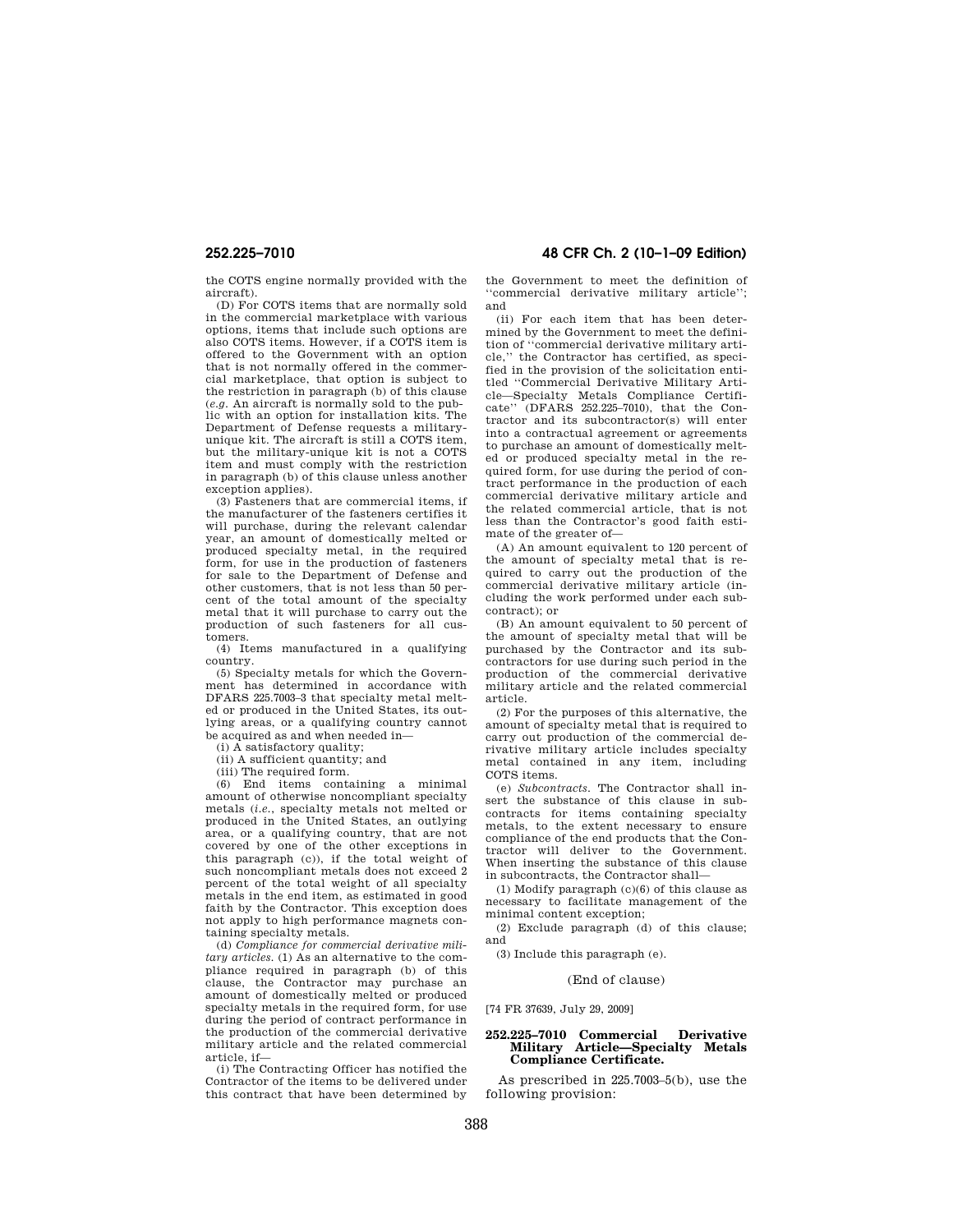COMMERCIAL DERIVATIVE MILITARY ARTICLE— SPECIALTY METALS COMPLIANCE CERTIFI-CATE (JUL 2009)

(a) *Definitions. Commercial derivative military article, commercially available off-the-shelf item, produce, required form,* and *specialty metal,* as used in this provision, have the meanings given in the clause of this solicitation entitled ''Restriction on Acquisition of Certain Articles Containing Specialty Metals'' (DFARS 252.225–7009).

(b) The offeror shall list in this paragraph any commercial derivative military articles it intends to deliver under any contract resulting from this solicitation using the alternative compliance for commercial derivative military articles, as specified in paragraph (d) of the clause of this solicitation entitled

''Restriction on Acquisition of Certain Articles Containing Specialty Metals'' (DFARS 252.225–7009). The offeror's designation of an item as a ''commercial derivative military article'' will be subject to Government review and approval.

llland av den stad av den stad av den stad av den stad av den stad av den stad av den stad av den stad av den

 $\overline{\phantom{a}}$  (c) If the offeror has listed any commercial derivative military articles in paragraph (b) of this provision, the offeror certifies that, if awarded a contract as a result of this solicitation, and if the Government approves the designation of the listed item(s) as commercial derivative military articles, the offeror and its subcontractor(s) will demonstrate that individually or collectively they have entered into a contractual agreement or agreements to purchase an amount of domestically melted or produced specialty metal in the required form, for use during the period of contract performance in the production of each commercial derivative military article and the related commercial article, that is not less than the Contractor's good faith estimate of the greater of—

(1) An amount equivalent to 120 percent of the amount of specialty metal that is required to carry out the production of the commercial derivative military article (including the work performed under each subcontract); or

(2) An amount equivalent to 50 percent of the amount of specialty metal that will be purchased by the Contractor and its subcontractors for use during such period in the production of the commercial derivative military article and the related commercial article.

(d) For the purposes of this provision, the amount of specialty metal that is required to carry out the production of the commercial derivative military article includes specialty metal contained in any item, including commercially available off-the-shelf items, incorporated into such commercial derivative military articles.

(End of provision)

[74 FR 37639, July 29, 2009]

# **252.225–7011 Restriction on acquisition of supercomputers.**

As prescribed in 225.7012–3, use the following clause:

> RESTRICTION ON ACQUISITION OF SUPERCOMPUTERS (JUN 2005)

Supercomputers delivered under this contract shall be manufactured in the United States or its outlying areas.

(End of clause)

[70 FR 35547, June 21, 2005]

## **252.225–7012 Preference for certain domestic commodities.**

As prescribed in 225.7002–3(a), use the following clause:

> PREFERENCE FOR CERTAIN DOMESTIC COMMODITIES (DEC 2008)

(a) *Definitions.* As used in this clause—

(1) *Component* means any item supplied to the Government as part of an end product or of another component.

(2) *End product* means supplies delivered under a line item of this contract.

(3) *Qualifying country* means a country with a memorandum of understanding or international agreement with the United States. The following are qualifying countries:

Australia Austria Belgium Canada Denmark Egypt Finland France Germany Greece Israel Italy Luxembourg Netherlands Norway Portugal Spain Sweden Switzerland Turkey

United Kingdom of Great Britain and Northern Ireland. (4) *United States* means the 50 States, the

District of Columbia, and outlying areas.

(5) *U.S.-flag vessel* means a vessel of the United States or belonging to the United States, including any vessel registered or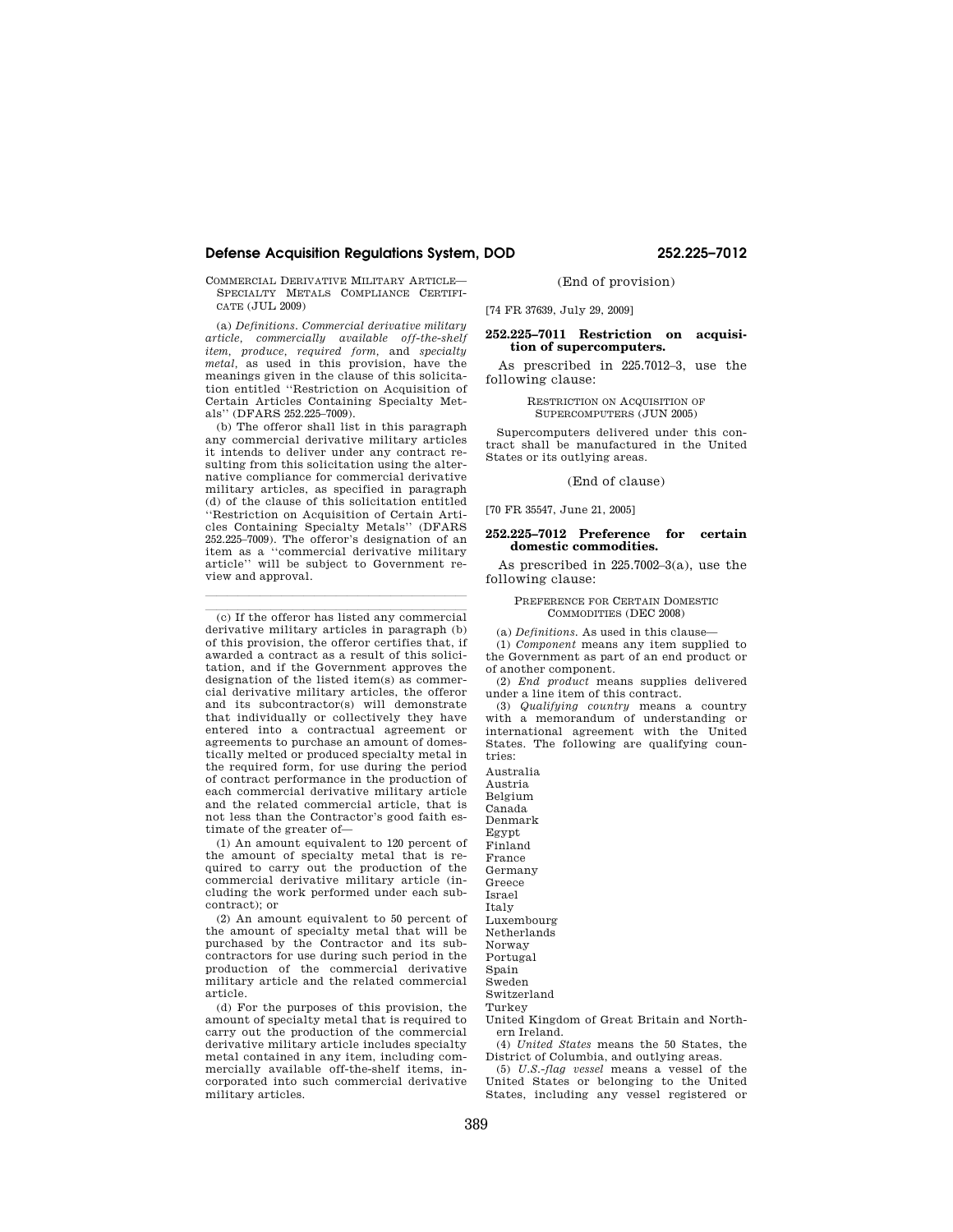having national status under the laws of the United States.

(b) The Contractor shall deliver under this contract only such of the following items, either as end products or components, that have been grown, reprocessed, reused, or produced in the United States:

(1) Food.

(2) Clothing and the materials and components thereof, other than sensors, electronics, or other items added to, and not normally associated with, clothing and the materials and components thereof. Clothing includes items such as outerwear, headwear, underwear, nightwear, footwear, hosiery, handwear, belts, badges, and insignia.

(3) Tents, tarpaulins, or covers.

(4) Cotton and other natural fiber products.

(5) Woven silk or woven silk blends.

(6) Spun silk yarn for cartridge cloth.

(7) Synthetic fabric, and coated synthetic fabric, including all textile fibers and yarns that are for use in such fabrics.

(8) Canvas products.

(9) Wool (whether in the form of fiber or yarn or contained in fabrics, materials, or manufactured articles).

(10) Any item of individual equipment (Federal Supply Class 8465) manufactured from or containing fibers, yarns, fabrics, or materials listed in this paragraph (b).

(c) This clause does not apply—

 $(1)$  To items listed in section 25.104 $(a)$  of the Federal Acquisition Regulation (FAR), or other items for which the Government has determined that a satisfactory quality and sufficient quantity cannot be acquired as and when needed at U.S. market prices;

(2) To incidental amounts of cotton, other natural fibers, or wool incorporated in an end product, for which the estimated value of the cotton, other natural fibers, or wool—

(i) Is not more than 10 percent of the total price of the end product; and

(ii) Does not exceed the simplified acquisition threshold in FAR part 2;

(3) To waste and byproducts of cotton or wool fiber for use in the production of propellants and explosives;

(4) To foods, other than fish, shellfish, or seafood, that have been manufactured or processed in the United States, regardless of where the foods (and any component if applicable) were grown or produced. Fish, shellfish, or seafood manufactured or processed in the United States and fish, shellfish, or seafood contained in foods manufactured or processed in the United States shall be provided in accordance with paragraph (d) of this clause;

(5) To chemical warfare protective clothing produced in a qualifying country; or

(6) To fibers and yarns that are for use in synthetic fabric or coated synthetic fabric (but does apply to the synthetic or coated synthetic fabric itself), if—

# **252.225–7013 48 CFR Ch. 2 (10–1–09 Edition)**

(i) The fabric is to be used as a component of an end product that is not a textile product. Examples of textile products, made in whole or in part of fabric, include—

(A) Draperies, floor coverings, furnishings, and bedding (Federal Supply Group 72, Household and Commercial Furnishings and Appliances);

(B) Items made in whole or in part of fabric in Federal Supply Group 83, Textile/leather/ furs/apparel/findings/ tents/flags, or Federal Supply Group 84, Clothing, Individual Equipment and Insignia;

(C) Upholstered seats (whether for household, office, or other use); and

(D) Parachutes (Federal Supply Class 1670); or

(ii) The fibers and yarns are para-aramid fibers and yarns manufactured in a qualifying country.

(d)(1) Fish, shellfish, and seafood delivered under this contract, or contained in foods delivered under this contract—

(i) Shall be taken from the sea by U.S.-flag vessels; or

(ii) If not taken from the sea, shall be obtained from fishing within the United States; and

(2) Any processing or manufacturing of the fish, shellfish, or seafood shall be performed on a U.S.-flag vessel or in the United States.

## (End of clause)

[67 FR 20698, Apr. 26, 2002, as amended at 68 FR 7442, Feb. 14, 2003; 69 FR 26509, May 13, 2004; 69 FR 31910, June 8, 2004; 72 FR 2638, Jan. 22, 2007; 73 FR 11356, Mar. 3, 2008; 73 FR 76971, Dec. 18, 2008]

## **252.225–7013 Duty-free entry.**

As prescribed in 225.1101(4), use the following clause:

## DUTY-FREE ENTRY (OCT 2006)

(a) *Definitions.* As used in this clause— (1) *Customs territory of the United States*  means the 50 States, the District of Columbia, and Puerto Rico.

(2) *Eligible product* means—

(i) *Designated country end product* as defined in the Trade Agreements clause of this contract;

(ii) *Free Trade Agreement country end product*, other than a *Bahrainian end product* or a *Moroccan end product*, as defined in the Buy American Act-Free Trade Agreements-Balance of Payments Program clause of this contract; or

(iii) *Canadian end product* as defined in Alternate I of the Buy American Act-Free Trade Agreements-Balance of Payments Program clause of this contract.

(3) *Qualifying country* and *qualifying country end product* have the meanings given in the Trade Agreements clause, the Buy American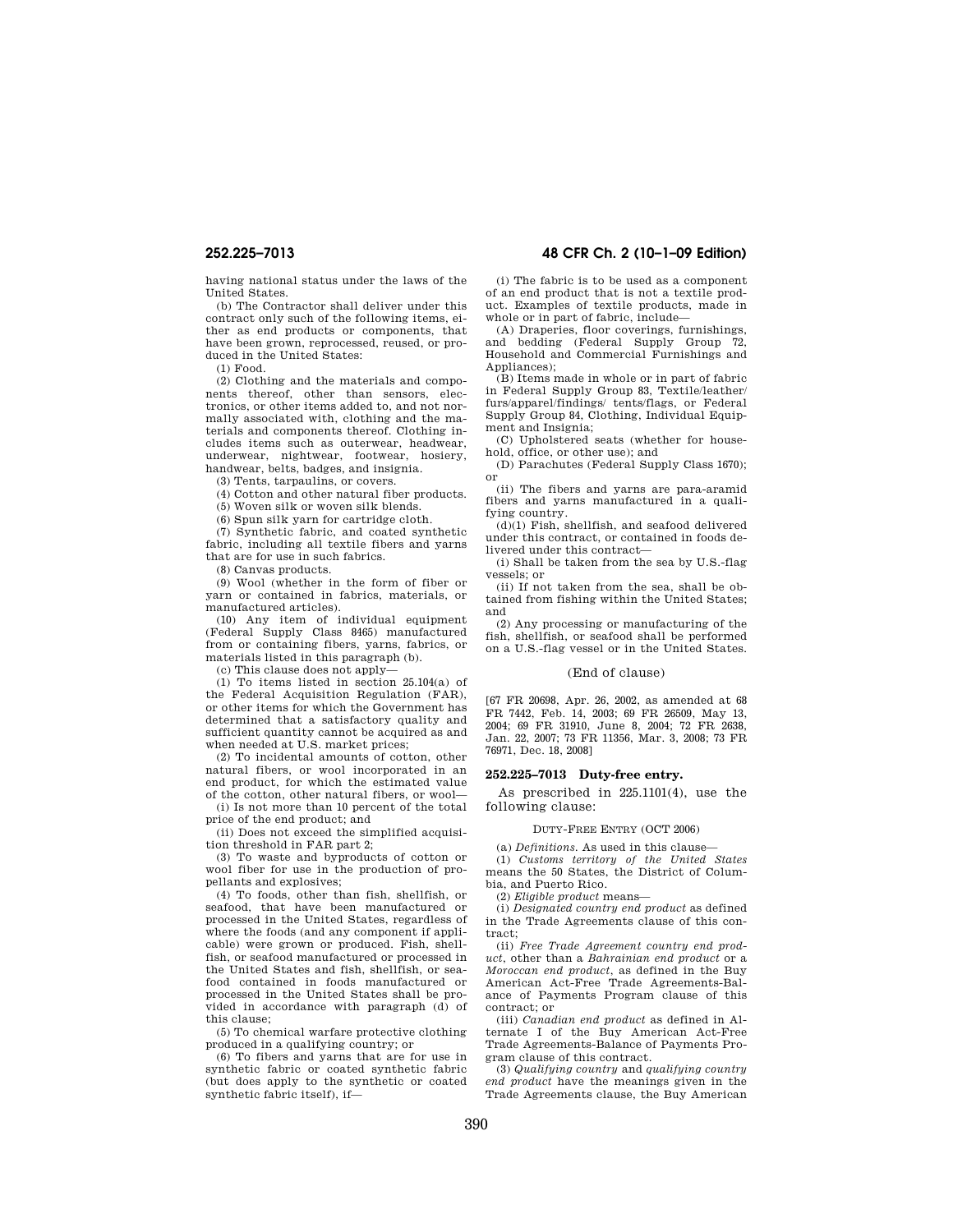Act and Balance of Payments Program clause, or the Buy American Act—Free Trade Agreements—Balance of Payments Program clause of this contract.

(b) Except as provided in paragraph (i) of this clause, or unless supplies were imported into the customs territory of the United States before the date of this contract or the applicable subcontract, the price of this contract shall not include any amount for duty on—

(1) End items that are eligible products or qualifying country end products;

(2) Components (including, without limitation, raw materials and intermediate assemblies) produced or made in qualifying countries, that are to be incorporated in U.S. made end products to be delivered under this contract; or

(3) Other supplies for which the Contractor estimates that duty will exceed \$200 per shipment into the customs territory of the United States.

(c) The Contractor shall—

(1) Claim duty-free entry only for supplies that the Contractor intends to deliver to the Government under this contract, either as end items or components of end items; and

(2) Pay duty on supplies, or any portion thereof, that are diverted to nongovernmental use, other than—

(i) Scrap or salvage; or

(ii) Competitive sale made, directed, or authorized by the Contracting Officer.

(d) Except as the Contractor may otherwise agree, the Government will execute duty-free entry certificates and will afford such assistance as appropriate to obtain the duty-free entry of supplies—

(1) For which no duty is included in the contract price in accordance with paragraph (b) of this clause; and

(2) For which shipping documents bear the notation specified in paragraph (e) of this clause.

(e) For foreign supplies for which the Government will issue duty-free entry certificates in accordance with this clause, shipping documents submitted to Customs shall—

(1) Consign the shipments to the appropriate—

(i) Military department in care of the Contractor, including the Contractor's delivery address; or

(ii) Military installation; and

(2) Include the following information:

(i) Prime contract number and, if applicable, delivery order number.

(ii) Number of the subcontract for foreign supplies, if applicable.

(iii) Identification of the carrier.

(iv) (A) For direct shipments to a U.S. military installation, the notation:<br>"UNITED STATES GOVERNMENT. DE-STATES GOVERNMENT, DE-PARTMENT OF DEFENSE Duty-Free Entry to be claimed pursuant to Section XXII,

Chapter 98, Subchapter VIII, Item 9808.00.30 of the Harmonized Tariff Schedule of the United States. Upon arrival of shipment at the appropriate port of entry, District Director of Customs, please release shipment under 19 CFR part 142 and notify Commander, Defense Contract Management Agency (DCMA) New York, ATTN: Customs Team, DCMAE-GNTF, 207 New York Avenue, Staten Island, New York, 10305–5013, for execution of Customs Form 7501, 7501A, or 7506 and any required duty-free entry certificates.''

(B) If the shipment will be consigned to other than a military installation, *e.g.,* a domestic contractor's plant, the shipping document notation shall be altered to include the name and address of the contractor, agent, or broker who will notify Commander, DCMA New York, for execution of the dutyfree entry certificate. (If the shipment will be consigned to a contractor's plant and no duty-free entry certificate is required due to a trade agreement, the Contractor shall claim duty-free entry under the applicable trade agreement and shall comply with the U.S. Customs Service requirements. No notification to Commander, DCMA New York, is required.)

(v) Gross weight in pounds (if freight is based on space tonnage, state cubic feet in addition to gross shipping weight).

(vi) Estimated value in U.S. dollars.

(vii) Activity address number of the contract administration office administering the prime contract, *e.g.,* for DCMA Dayton, S3605A.

(f) *Preparation of customs forms.* (1)(i) Except for shipments consigned to a military installation, the Contractor shall—

(A) Prepare any customs forms required for the entry of foreign supplies into the customs territory of the United States in connection with this contract; and

(B) Submit the completed customs forms to the District Director of Customs, with a copy to DCMA NY for execution of any required duty-free entry certificates.

(ii) Shipments consigned directly to a military installation will be released in accordance with sections 10.101 and 10.102 of the U.S. Customs regulations.

(2) For shipments containing both supplies that are to be accorded duty-free entry and supplies that are not, the Contractor shall identify on the customs forms those items that are eligible for duty-free entry.

(g) The Contractor shall—

(1) Prepare (if the Contractor is a foreign supplier), or shall instruct the foreign supplier to prepare, a sufficient number of copies of the bill of lading (or other shipping document) so that at least two of the copies accompanying the shipment will be available for use by the District Director of Customs at the port of entry;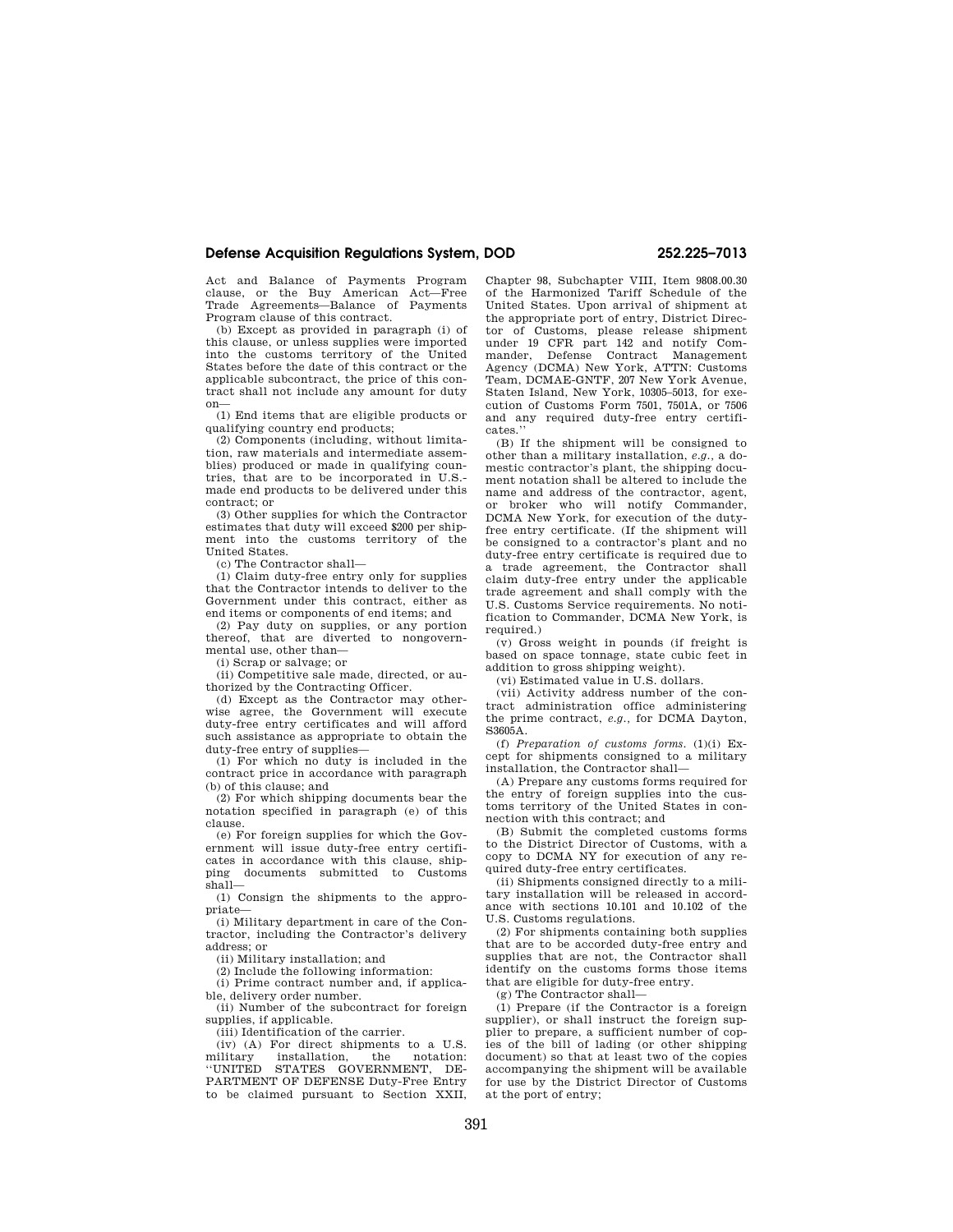**252.225–7014 48 CFR Ch. 2 (10–1–09 Edition)** 

(2) Consign the shipment as specified in paragraph (e) of this clause; and

 $(3)$  Mark on the exterior of all packages— (i) ''UNITED STATES GOVERNMENT, DE-PARTMENT OF DEFENSE''; and

(ii) The activity address number of the contract administration office administering the prime contract.

(h) The Contractor shall notify the Administrative Contracting Officer (ACO) in writing of any purchase of eligible products or qualifying country supplies to be accorded duty-free entry, that are to be imported into the customs territory of the United States for delivery to the Government or for incorporation in end items to be delivered to the Government. The Contractor shall furnish the notice to the ACO immediately upon award to the supplier and shall include in the notice—

(1) The Contractor's name, address, and Commercial and Government Entity (CAGE) code;

(2) Prime contract number and, if applicable, delivery order number;

(3) Total dollar value of the prime contract or delivery order;

(4) Date of the last scheduled delivery under the prime contract or delivery order;

(5) Foreign supplier's name and address;

(6) Number of the subcontract for foreign supplies;

(7) Total dollar value of the subcontract for foreign supplies;

(8) Date of the last scheduled delivery under the subcontract for foreign supplies;

(9) List of items purchased;

(10) An agreement that the Contractor will pay duty on supplies, or any portion thereof, that are diverted to nongovernmental use other than—

(i) Scrap or salvage; or

(ii) Competitive sale made, directed, or authorized by the Contracting Officer;

(11) Country of origin; and

(12) Scheduled delivery date(s).

(i) This clause does not apply to purchases of eligible products or qualifying country supplies in connection with this contract if—

(1) The supplies are identical in nature to supplies purchased by the Contractor or any subcontractor in connection with its commercial business; and

(2) It is not economical or feasible to account for such supplies so as to ensure that the amount of the supplies for which dutyfree entry is claimed does not exceed the amount purchased in connection with this contract.

(j) The Contractor shall—

(1) Insert the substance of this clause, including this paragraph (j), in all subcontracts for—

(i) Qualifying country components; or

(ii) Nonqualifying country components for which the Contractor estimates that duty will exceed \$200 per unit;

(2) Require subcontractors to include the number of this contract on all shipping documents submitted to Customs for supplies for which duty-free entry is claimed pursuant to this clause; and

(3) Include in applicable subcontracts—

(i) The name and address of the ACO for this contract;

(ii) The name, address, and activity address number of the contract administration office specified in this contract; and

(iii) The information required by paragraphs (h)(1), (2), and (3) of this clause.

(End of clause)

[68 FR 15635, Mar. 31, 2003, as amended at 69 FR 1928, Jan. 13, 2004; 70 FR 2363, Jan. 13, 2005; 70 FR 35547, June 21, 2005; 71 FR 34835, June 16, 2006; 71 FR 58542, Oct. 4, 2006]

### **252.225–7014 [Reserved]**

## **252.225–7015 Restriction on acquisition of hand or measuring tools.**

As prescribed in 225.7002–3(b), use the following clause:

## RESTRICTION ON ACQUISITION OF HAND OR MEASURING TOOLS (JUN 2005)

Hand or measuring tools delivered under this contract shall be produced in the United States or its outlying areas.

## (End of clause)

[70 FR 35547, June 21, 2005, as amended at 74 FR 37641, July 29, 2009]

## **252.225–7016 Restriction on Acquisition of Ball and Roller Bearings.**

As prescribed in 225.7009–5, use the following clause:

## RESTRICTION ON ACQUISITION OF BALL AND ROLLER BEARINGS (MAR 2006)

(a) *Definitions.* As used in this clause'

(1) *Bearing components* means the bearing element, retainer, inner race, or outer race.

(2) *Component,* other than bearing components, means any item supplied to the Government as part of an end product or of another component.

(3) *End product* means supplies delivered under a line item of this contract.

(b) Except as provided in paragraph (c) of this clause, all ball and roller bearings and ball and roller bearing components delivered under this contract, either as end items or components of end items, shall be wholly manufactured in the United States, its outlying areas, or Canada. Unless otherwise specified in this contract, raw materials, such as preformed bar, tube, or rod stock and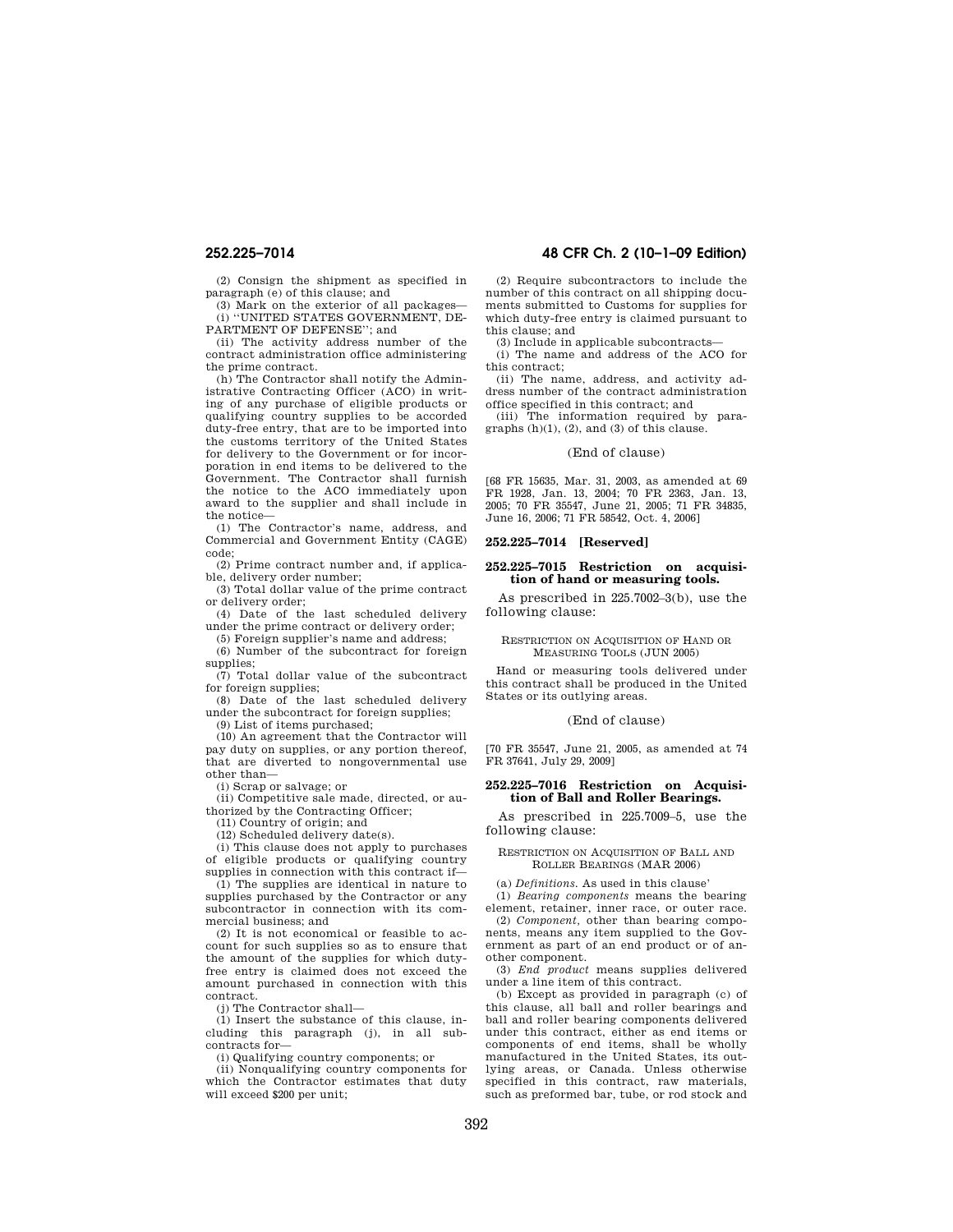lubricants, need not be mined or produced in the United States, its outlying areas, or Canada.

(c) The restriction in paragraph (b) of this clause does not apply to ball or roller bearings that are acquired as—

(1) Commercial components of a noncommercial end product; or

(2) Commercial or noncommercial components of a commercial component of a noncommercial end product.

(d) The restriction in paragraph (b) of this clause may be waived upon request from the Contractor in accordance with subsection 225.7009–4 of the Defense Federal Acquisition Regulation Supplement.

(e) The Contractor shall insert the substance of this clause, including this paragraph (e), in all subcontracts, except those for—

(1) Commercial items; or

(2) Items that do not contain ball or roller bearings.

# (End of clause)

[71 FR 14112, Mar. 21, 2006]

### **252.225–7017 [Reserved]**

# **252.225–7018 Notice of prohibition of certain contracts with foreign entities for the conduct of ballistic missile defense research, development, test, and evaluation.**

As prescribed in 225.7017–4, use the following provision:

NOTICE OF PROHIBITION OF CERTAIN CON-TRACTS WITH FOREIGN ENTITIES FOR THE CONDUCT OF BALLISTIC MISSILE DEFENSE RESEARCH, DEVELOPMENT, TEST, AND EVAL-UATION (JUN 2005)

(a) *Definitions.* (1) *Competent* means the ability of an offeror to satisfy the requirements of the solicitation. This determination is based on a comprehensive assessment of each offeror's proposal including consideration of the specific areas of evaluation criteria in the relative order of importance described in the solicitation.

(2) *Foreign firm* means a business entity owned or controlled by one or more foreign nationals or a business entity in which more than 50 percent of the stock is owned or controlled by one or more foreign nationals.

(3) *U.S. firm* means a business entity other than a foreign firm.

(b) Except as provided in paragraph (c) of this provision, the Department of Defense will not enter into or carry out any contract, including any contract awarded as a result of a broad agency announcement, with a foreign government or firm if the contract provides for the conduct of research, development, test, or evaluation in connection with

the Ballistic Missile Defense Program. However, foreign governments and firms are encouraged to submit offers, since this provision is not intended to restrict access to unique foreign expertise if the contract will require a level of competency unavailable in the United States or its outlying areas.

(c) This prohibition does not apply to a foreign government or firm if—

(1) The contract will be performed within the United States or its outlying areas;

(2) The contract is exclusively for research, development, test, or evaluation in connection with antitactical ballistic missile systems;

(3) The foreign government or firm agrees to share a substantial portion of the total contract cost. The foreign share is considered substantial if it is equitable with respect to the relative benefits that the United States and the foreign parties will derive from the contract. For example, if the contract is more beneficial to the foreign party, its share of the costs should be correspondingly higher; or

(4) The U.S. Government determines that a U.S. firm cannot competently perform the contract at a price equal to or less than the price at which a foreign government or firm can perform the contract.

(d) The offeror  $(\_\_)$  is  $(\_\_)$  is not a U.S. firm.

#### (End of provision)

[68 FR 15637, Mar. 31, 2003, as amended at 70 FR 35547, June 21, 2005]

# **252.225–7019 Restriction on acquisition of anchor and mooring chain.**

As prescribed in 225.7007–3, use the following clause:

## RESTRICTION ON ACQUISITION OF ANCHOR AND MOORING CHAIN (JUN 2005)

(a) Welded shipboard anchor and mooring chain, four inches or less in diameter, delivered under this contract—

(1) Shall be manufactured in the United States or its outlying areas, including cutting, heat treating, quality control, testing, and welding (both forging and shot blasting process); and

(2) The cost of the components manufactured in the United States or its outlying areas shall exceed 50 percent of the total cost of components.

(b) The Contractor may request a waiver of this restriction if adequate domestic supplies meeting the requirements in paragraph (a) of this clause are not available to meet the contract delivery schedule.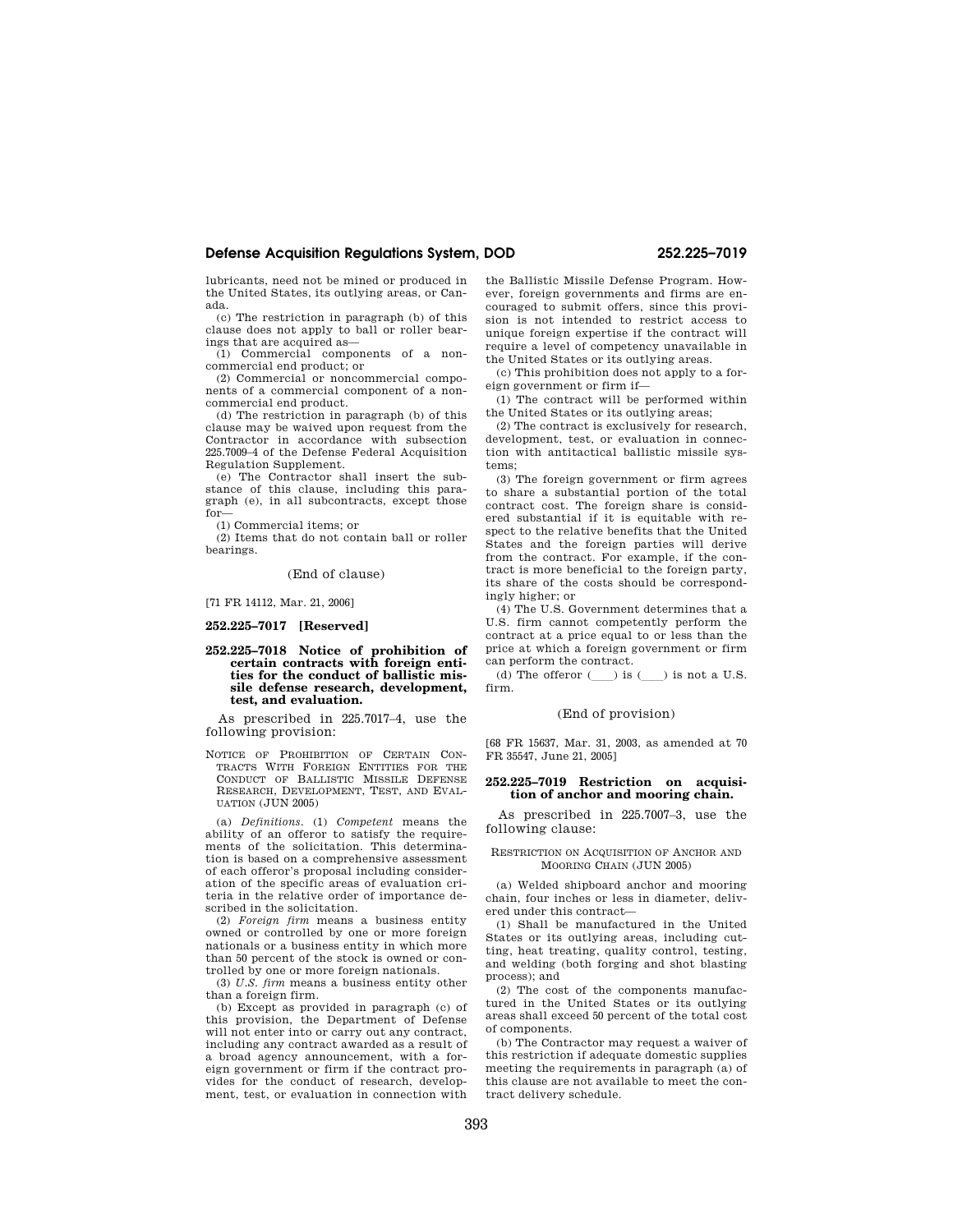(c) The Contractor shall insert the substance of this clause, including this paragraph (c), in all subcontracts for items containing welded shipboard anchor and mooring chain, four inches or less in diameter.

(End of clause)

[68 FR 15637, Mar. 31, 2003, as amended at 70 FR 35547, June 21, 2005]

## **252.225–7020 Trade Agreements Certificate.**

As prescribed in 225.1101(5), use the following provision:

TRADE AGREEMENTS CERTIFICATE (JAN 2005)

(a) *Definitions*. *Designated country end product*, *nondesignated country end product*, *qualifying country end product*, and *U.S.-made end product* have the meanings given in the Trade Agreements clause of this solicitation.

(b) *Evaluation*. The Government—

(1) Will evaluate offers in accordance with the policies and procedures of part 225 of the Defense Federal Acquisition Regulation Supplement; and

(2) Will consider only offers of end products that are U.S.-made, qualifying country, or designated country end products unless—

(i) There are no offers of such end products; (ii) The offers of such end products are insufficient to fulfill the Government's requirements; or

(iii) A national interest waiver has been granted.

(c) *Certification and identification of country of origin.* (1) For all line items subject to the Trade Agreements clause of this solicitation, the offeror certifies that each end product to be delivered under this contract, except those listed in paragraph (c)(2) of this provision, is a U.S.-made, qualifying country, or designated country end product.

(2) The following supplies are other nondesignated country end products:

(*Line Item Number*) (*Country of Origin*)

# (End of provision)

[70 FR 2363, Jan. 13, 2005]

## **252.225–7021 Trade agreements.**

As prescribed in 225.1101(6), use the following clause:

TRADE AGREEMENTS (JUL 2009)

(a) *Definitions*. As used in this clause—

(1) *Caribbean Basin country end product*—

(i) Means an article that—

(A) Is wholly the growth, product, or manufacture of a Caribbean Basin country; or

(B) In the case of an article that consists in whole or in part of materials from another

# **252.225–7020 48 CFR Ch. 2 (10–1–09 Edition)**

country, has been substantially transformed in a Caribbean Basin country into a new and different article of commerce with a name, character, or use distinct from that of the article or articles from which it was transformed. The term refers to a product offered for purchase under a supply contract, but for purposes of calculating the value of the end product includes services (except transportation services) incidental to its supply, provided that the value of those incidental services does not exceed the value of the product itself; and

(ii) Excludes products, other than petroleum and any product derived from petroleum, that are not granted duty-free treatment under the Caribbean Basin Economic Recovery Act (19 U.S.C. 2703(b)). These exclusions presently consist of—

(A) Textiles, apparel articles, footwear, handbags, luggage, flat goods, work gloves, leather wearing apparel, and handloomed, handmade, or folklore articles that are not granted duty-free status in the Harmonized Tariff Schedule of the United States (HTSUS);

(B) Tuna, prepared or preserved in any manner in airtight containers; and

(C) Watches and watch parts (including cases, bracelets, and straps) of whatever type, including, but not limited to, mechanical, quartz digital, or quartz analog, if such watches or watch parts contain any material that is the product of any country to which the HTSUS column 2 rates of duty (HTSUS General Note 3(b)) apply.

(2) *Component* means an article, material, or supply incorporated directly into an end product.

(3) *Designated country* means—

(i) A World Trade Organization Government Procurement Agreement (WTO GPA) country (Aruba, Austria, Belgium, Bulgaria, Canada, Cyprus, Czech Republic, Denmark, Estonia, Finland, France, Germany, Greece, Hong Kong, Hungary, Iceland, Ireland, Israel, Italy, Japan, Korea (Republic of), Latvia, Liechtenstein, Lithuania, Luxembourg, Malta, Netherlands, Norway, Poland, Portugal, Romania, Singapore, Slovak Republic, Slovenia, Spain, Sweden, Switzerland, or the United Kingdom);

(ii) A Free Trade Agreement country (Australia, Bahrain, Canada, Chile, Costa Rica, Dominican Republic, El Salvador, Guatemala, Honduras, Mexico, Morocco, Nicaragua, Peru, or Singapore);

(iii) A least developed country (Afghanistan, Angola, Bangladesh, Benin, Bhutan, Burkina Faso, Burundi, Cambodia, Central African Republic, Chad, Comoros, Democratic Republic of Congo, Djibouti, East Timor, Equatorial Guinea, Eritrea, Ethiopia, Gambia, Guinea, Guinea-Bissau, Haiti, Kiribati, Laos, Lesotho, Liberia, Madagascar, Malawi, Maldives, Mali, Mauritania, Mozambique, Nepal, Niger, Rwanda, Samoa,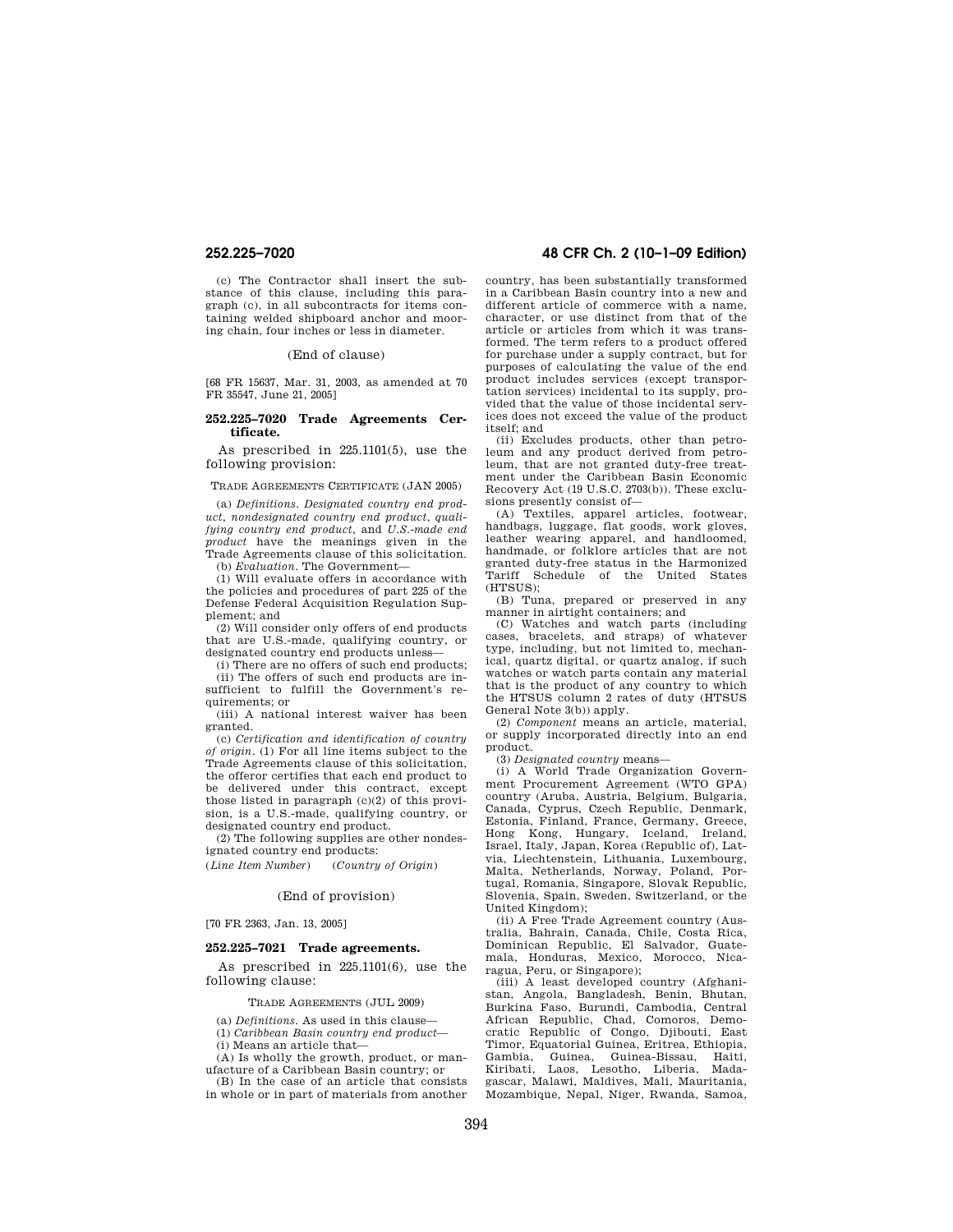Sao Tome and Principe, Senegal, Sierra Leone, Solomon Islands, Somalia, Tanzania, Togo, Tuvalu, Uganda, Vanuatu, Yemen, or Zambia); or

(iv) A Caribbean Basin country (Antigua and Barbuda, Aruba, Bahamas, Barbados, Belize, British Virgin Islands, Dominica, Guyana, Montserrat, Netherlands Antilles, St. Kitts and Nevis, St. Lucia, St. Vincent and the Grenadines, or Trinidad and Tobago).

(4) *Designated country end product* means a WTO GPA country end product, a Free Trade Agreement country end product, a least developed country end product, or a Caribbean Basin country end product.

(5) *End product* means those articles, materials, and supplies to be acquired under this contract for public use.

(6) *Free Trade Agreement country end product*  means an article that—

(i) Is wholly the growth, product, or manufacture of a Free Trade Agreement country; or

(ii) In the case of an article that consists in whole or in part of materials from another country, has been substantially transformed in a Free Trade Agreement country into a new and different article of commerce with a name, character, or use distinct from that of the article or articles from which it was transformed. The term refers to a product offered for purchase under a supply contract, but for purposes of calculating the value of the end product includes services (except transportation services) incidental to its supply, provided that the value of those incidental services does not exceed the value of the product itself.

(7) *Least developed country end product*  means an article that—

(i) Is wholly the growth, product, or manufacture of a least developed country; or

(ii) In the case of an article that consists in whole or in part of materials from another country, has been substantially transformed in a least developed country into a new and different article of commerce with a name, character, or use distinct from that of the article or articles from which it was transformed. The term refers to a product offered for purchase under a supply contract, but for purposes of calculating the value of the end product includes services (except transportation services) incidental to its supply, provided that the value of those incidental services does not exceed the value of the product itself.

(8) *Nondesignated country end product* means any end product that is not a U.S.-made end product or a designated country end product.

(9) *Qualifying country* means any country set forth in subsection 225.872–1 of the Defense Federal Acquisition Regulation Supplement.

(10) *Qualifying country end product* means—

(i) An unmanufactured end product mined or produced in a qualifying country; or

(ii) An end product manufactured in a qualifying country if the cost of the following types of components exceeds 50 percent of the cost of all its components:

(A) Components mined, produced, or manufactured in a qualifying country.

(B) Components mined, produced, or manufactured in the United States.

(C) Components of foreign origin of a class or kind for which the Government has determined that sufficient and reasonably available commercial quantities of a satisfactory quality are not mined, produced, or manufactured in the United States.

(11) *United States* means the 50 States, the District of Columbia, and outlying areas.

(12) *U.S.-made end product* means an article that—

(i) Is mined, produced, or manufactured in the United States; or

(ii) Is substantially transformed in the United States into a new and different article of commerce with a name, character, or use distinct from that of the article or articles from which it was transformed.

(13) *WTO GPA country end product* means an article that—

(i) Is wholly the growth, product, or manufacture of a WTO GPA country; or

(ii) In the case of an article that consists in whole or in part of materials from another country, has been substantially transformed in a WTO GPA country into a new and different article of commerce with a name, character, or use distinct from that of the article or articles from which it was transformed. The term refers to a product offered for purchase under a supply contract, but for purposes of calculating the value of the end product includes services (except transportation services) incidental to its supply, provided that the value of those incidental services does not exceed the value of the product itself.

(b) Unless otherwise specified, this clause applies to all items in the Schedule.

(c) The Contractor shall deliver under this contract only U.S.-made, qualifying country, or designated country end products unless—

(1) In its offer, the Contractor specified delivery of other nondesignated country end products in the Trade Agreements Certificate provision of the solicitation; and

(2)(i) Offers of U.S.-made, qualifying country, or designated country end products from responsive, responsible offerors are either not received or are insufficient to fill the Government's requirements; or

(ii) A national interest waiver has been granted.

(d) The contract price does not include duty for end products or components for which the Contractor will claim duty-free entry.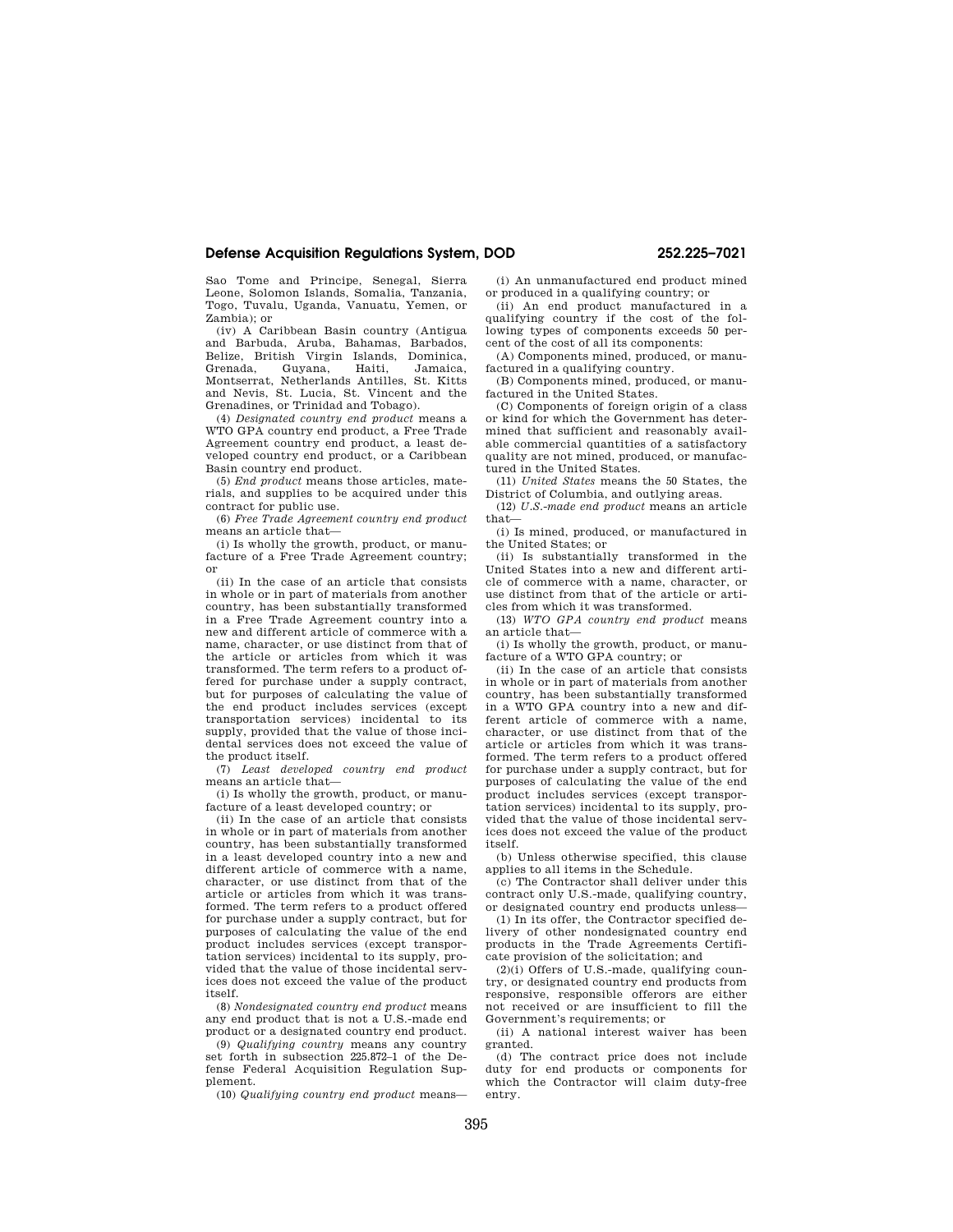(e) The HTSUS is available on the Internet at *http://www.usitc.gov/tata/hts/bychapter/ index.htm.* The following sections of the HTSUS provide information regarding dutyfree status of articles specified in paragraph  $(a)(2)(ii)(A)$  of this clause:

(1) General Note 3(c), Products Eligible for Special Tariff Treatment.

(2) General Note 17, Products of Countries Designated as Beneficiary Countries Under the United States-Caribbean Basin Trade Partnership Act of 2000.

(3) Section XXII, Chapter 98, Subchapter II, Articles Exported and Returned, Advanced or Improved Abroad, U.S. Note 7(b).

(4) Section XXII, Chapter 98, Subchapter XX, Goods Eligible for Special Tariff Benefits Under the United States-Caribbean Basin Trade Partnership Act.

## (End of clause)

## *Alternate I* (SEP 2008)

As prescribed in 225.1101(6)(ii), add the following paragraph  $(a)(14)$  to the basic clause and substitute the following paragraph (c) for paragraph (c) of the basic clause:

(a)(14) *Iraqi end product* means an article that-

(i) Is wholly the growth, product, or manufacture of Iraq; or

(ii) In the case of an article that consists in whole or in part of materials from another country, has been substantially transformed in Iraq into a new and different article of commerce with a name, character, or use distinct from that of the article or articles from which it was transformed. The term refers to a product offered for purchase under a supply contract, but for purposes of calculating the value of the end product includes services (except transportation services) incidental to its supply, provided that the value of those incidental services does not exceed the value of the product itself.

(c) The Contractor shall deliver under this contract only U.S.-made, qualifying country, Iraqi, or designated country end products unless—

(1) In its offer, the Contractor specified delivery of other nondesignated country end products in the Trade Agreements Certificate provision of the solicitation; and

(2)(i) Offers of U.S.-made, qualifying country, Iraqi, or designated country end products from responsive, responsible offerors are either not received or are insufficient to fill the Government's requirements; or

# **252.225–7022 48 CFR Ch. 2 (10–1–09 Edition)**

(ii) A national interest waiver has been granted.

[68 FR 15637, Mar. 31, 2003, as amended at 68 FR 50477, Aug. 21, 2003; 69 FR 1928, Jan. 13, 2004; 69 FR 35535, June 25, 2004; 69 FR 74992, Dec. 15, 2004; 70 FR 2364, Jan. 13, 2005; 70 FR 35547, June 21, 2005; 70 FR 73153, Dec. 9, 2005; 71 FR 9271, Feb. 23, 2006; 71 FR 34835, June 16, 2006; 71 FR 58542, Oct. 4, 2006; 71 FR 65752, Nov. 9, 2006; 72 FR 14243, Mar. 27, 2007; 73 FR 53155, Sept. 15, 2008; 73 FR 70913, Nov. 24, 2008; 74 FR 37651, July 29, 2009]

## **252.225–7022 Trade agreements certificate—inclusion of Iraqi end products.**

As prescribed in 225.1101(7), use the following provision:

TRADE AGREEMENTS CERTIFICATE—INCLUSION OF IRAQI END PRODUCTS (SEP 2008)

(a) *Definitions. Designated country end product, Iraqi end product, nondesignated country end product, qualifying country end product,*  and *U.S.-made end product* have the meanings given in the Trade Agreements clause of this solicitation.

(b) *Evaluation*, The Government-

(1) Will evaluate offers in accordance with the policies and procedures of Part 225 of the Defense Federal Acquisition Regulation Supplement; and

(2) Will consider only offers of end products that are U.S.-made, qualifying country, Iraqi, or designated country end products unless—

(i) There are no offers of such end products; (ii) The offers of such end products are insufficient to fulfill the Government's re-

quirements; or (iii) A national interest waiver has been granted.

(c) *Certification and identification of country of origin.* (1) For all line items subject to the Trade Agreements clause of this solicitation, the offeror certifies that each end product to be delivered under a contract resulting from this solicitation, except those listed in paragraph (c)(2) of this provision, is a U.S.-made, qualifying country, Iraqi, or designated country end product.

(2) The following supplies are other nondesignated country end products:

(*Country of Origin*)

(*Line Item Number*)

# (End of provision)

[73 FR 53155, Sept. 15, 2008]

# **252.225–7023 Preference for products or services from Iraq or Afghanistan.**

As prescribed in 225.7703–5(a), use the following provision: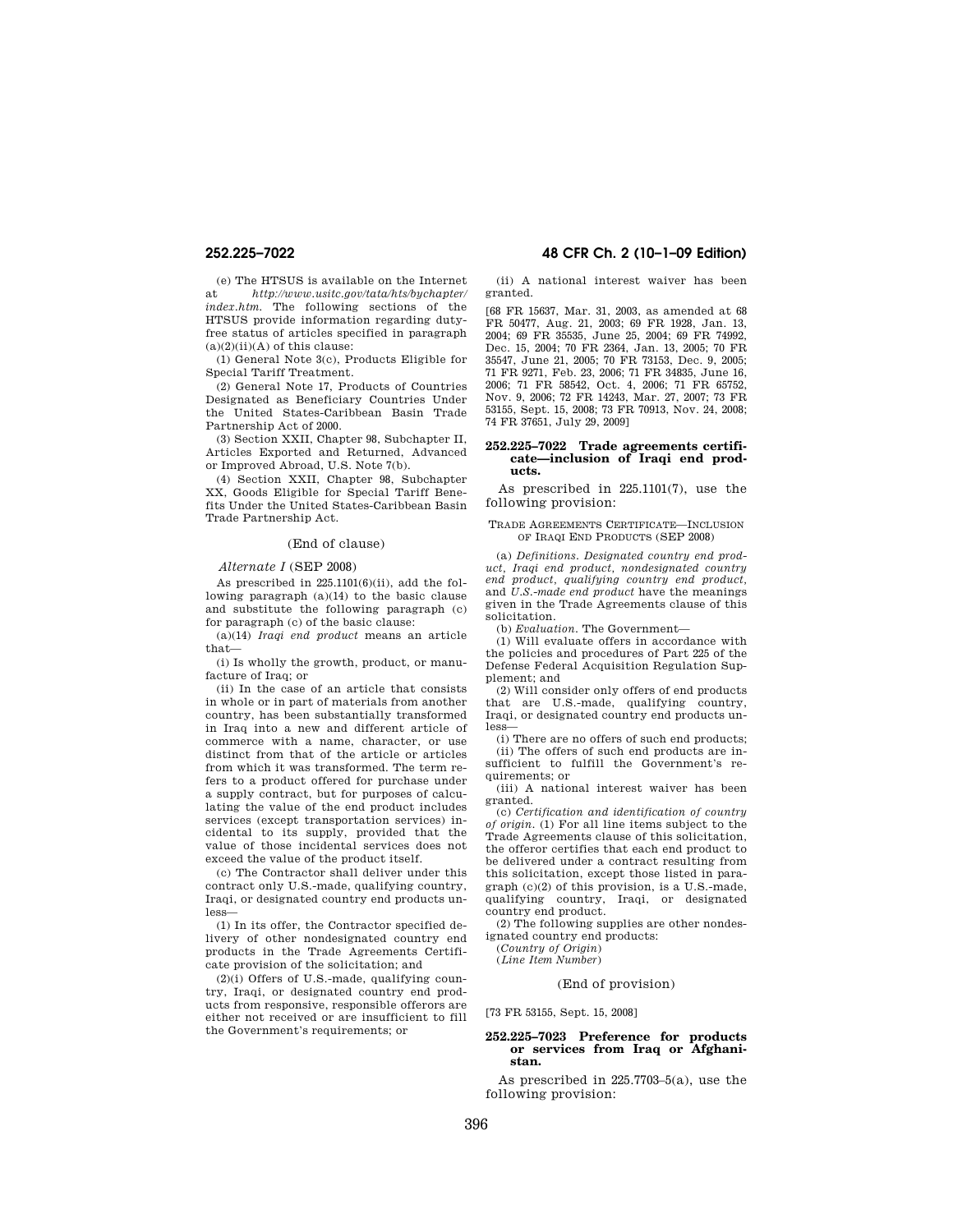PREFERENCE FOR PRODUCTS OR SERVICES FROM IRAQ OR AFGHANISTAN (SEP 2008)

(a) *Definitions. Product from Iraq or Afghanistan* and service *from Iraq or Afghanistan,* as used in this provision, are defined in the clause of this solicitation entitled ''Requirement for Products or Services from Iraq or Afghanistan'' (DFARS 252.225–7024).

(b) *Representation.* The offeror represents that all products or services to be delivered under a contract resulting from this solicitation are products from Iraq or Afghanistan or services from Iraq or Afghanistan, except those listed in—

(1) Paragraph (c) of this provision; or

(2) Paragraph (c)(2) of the provision entitled ''Trade Agreements Certificate—Inclusion of Iraqi End Products,'' if included in this solicitation.

(c) *Other products or services.* The following offered products or services are not products from Iraq or Afghanistan or services from Iraq or Afghanistan:

(*Country of Origin*)

(*Line Item Number*)

(d) *Evaluation.* For the purpose of evaluating competitive offers, the Contracting Officer will increase by 50 percent the prices of offers of products or services that are not products or services from Iraq or Afghanistan.

## (End of provision)

[73 FR 53155, Sept. 15, 2008]

## 252.225-7024 Requirement for prod**ucts or services from Iraq or Afghanistan.**

As prescribed in 225.7703–5(b), use the following clause:

## REQUIREMENT FOR PRODUCTS OR SERVICES FROM IRAQ OR AFGHANISTAN (SEP 2008)

(a) *Definitions.* As used in this clause—

(1) *Product from Iraq or Afghanistan* means a product that is mined, produced, or manufactured in Iraq or Afghanistan.

(2) *Service from Iraq or Afghanistan* means a service that is performed in Iraq or Afghanistan predominantly by citizens or permanent resident aliens of Iraq or Afghanistan.

(b) The Contractor shall provide only products from Iraq or Afghanistan or services from Iraq or Afghanistan under this contract, unless, in its offer, it specified that it would provide products or services other than products from Iraq or Afghanistan or services from Iraq or Afghanistan.

(End of clause)

## [73 FR 53155, Sept. 15, 2008]

# **252.225–7025 Restriction on acquisition of forgings.**

As prescribed in 225.7102–4, use the following clause:

## RESTRICTION ON ACQUISITION OF FORGINGS (JUL 2006)

(a) *Definitions.* As used in this clause—

(1) *Domestic manufacture* means—

(i) Manufactured in the United States or its outlying areas; or

(ii) Manufactured in Canada, if the Canadian firm normally produces similar items or is currently producing the item in support of DoD contracts (as a contractor or a subcontractor).

(2) *Forging items* means—

| Items                                                                             | Categories                                    |
|-----------------------------------------------------------------------------------|-----------------------------------------------|
| Ship propulsion shafts                                                            | Excludes service and landing<br>craft shafts. |
| Periscope tubes<br>Ring forgings for bull gears    All greater than 120 inches in | All.<br>diameter.                             |

(b) End items and their components delivered under this contract shall contain forging items that are of domestic manufacture only.

(c) The restriction in paragraph (b) of this clause may be waived upon request from the Contractor in accordance with subsection 225.7102–3 of the Defense Federal Acquisition Regulation Supplement.

(d) The Contractor shall retain records showing compliance with the restriction in paragraph (b) of this clause until 3 years after final payment and shall make the records available upon request of the Contracting Officer.

(e) The Contractor shall insert the substance of this clause, including this paragraph (e), in subcontracts for forging items or for other items that contain forging items.

## (End of clause)

[68 FR 15639, Mar. 31, 2003, as amended at 70 FR 35548, June 21, 2005; 71 FR 39005, July 11, 2006]

## **252.225–7026 Acquisition Restricted to Products or Services from Iraq or Afghanistan.**

As prescribed in 225.7703–5(c), use the following clause:

ACQUISITION RESTRICTED TO PRODUCTS OR SERVICES FROM IRAQ OR AFGHANISTAN (SEP 2008)

(a) *Definitions.* As used in this clause—

(1) *Product from Iraq or Afghanistan* means a product that is mined, produced, or manufactured in Iraq or Afghanistan.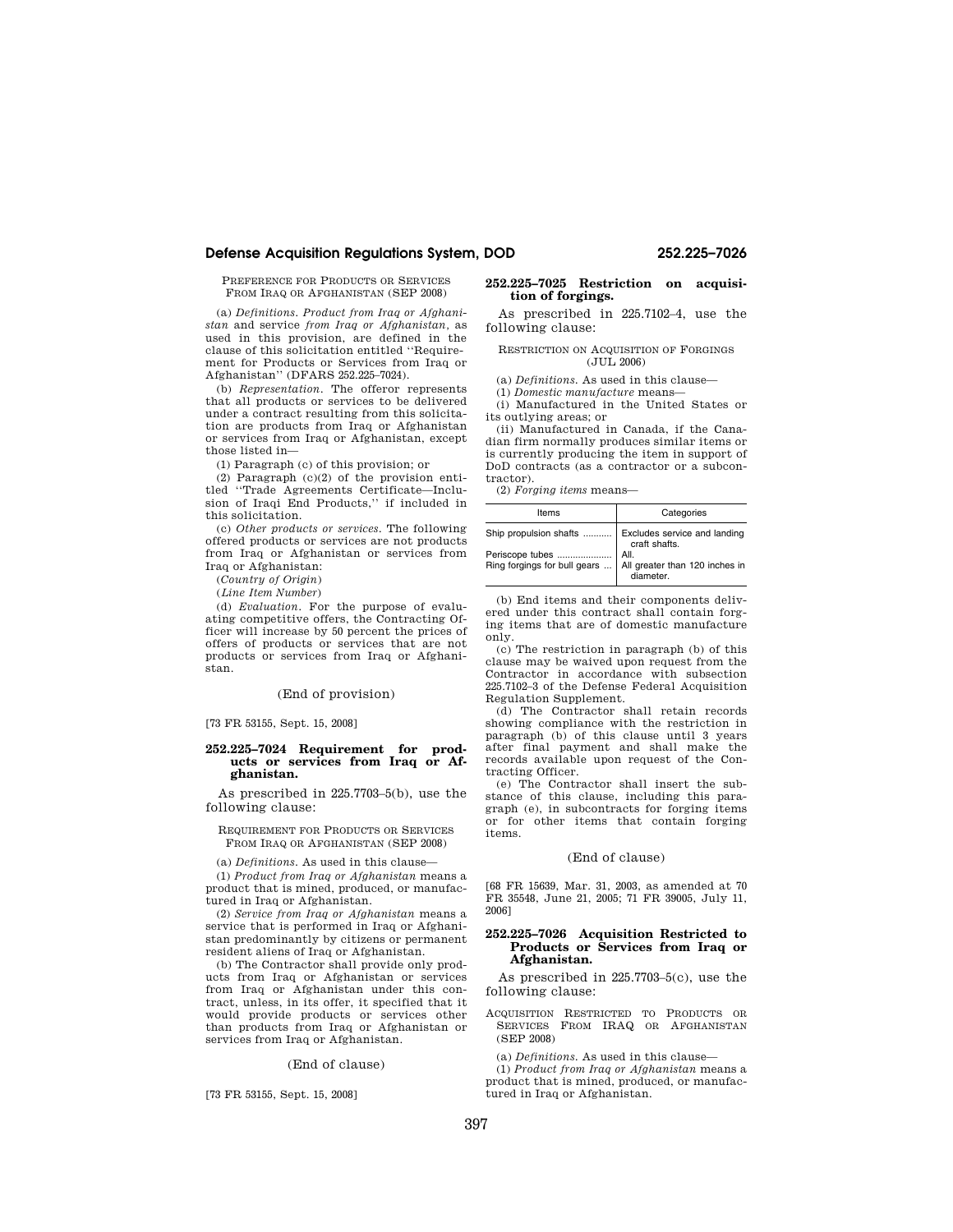(2) *Service from Iraq or Afghanistan* means a service that is performed in Iraq or Afghanistan predominantly by citizens or permanent resident aliens of Iraq or Afghanistan.

(b) The Contractor shall provide only products from Iraq or Afghanistan or services from Iraq or Afghanistan under this contract.

(End of clause)

[73 FR 53155, Sept. 15, 2008]

## **252.225–7027 Restriction on contingent fees for foreign military sales.**

As prescribed in 225.7307(a), use the following clause.

RESTRICTION ON CONTINGENT FEES FOR FOREIGN MILITARY SALES (APR 2003)

(a) Except as provided in paragraph (b) of this clause, contingent fees, as defined in the Covenant Against Contingent Fees clause of this contract, are generally an allowable cost, provided the fees are paid to—

(1) A bona fide employee of the Contractor; or

(2) A bona fide established commercial or selling agency maintained by the Contractor for the purpose of securing business.

(b) For foreign military sales, unless the contingent fees have been identified and payment approved in writing by the foreign customer before contract award, the following contingent fees are unallowable under this contract:

(1) For sales to the Government(s) of , contingent fees

in any amount.

(2) For sales to Governments not listed in paragraph (b)(1) of this clause, contingent fees exceeding \$50,000 per foreign military sale case.

## (End of clause)

[68 FR 15639, Mar. 31, 2003, as amended at 70 FR 73156, Dec. 9, 2005]

## **252.225–7028 Exclusionary policies**  and practices of foreign **ments.**

As prescribed in 225.7307(b), use the following clause:

## EXCLUSIONARY POLICIES AND PRACTICES OF FOREIGN GOVERNMENTS (APR 2003)

The Contractor and its subcontractors shall not take into account the exclusionary policies or practices of any foreign government in employing or assigning personnel, if—

(a) The personnel will perform functions required by this contract, either in the United States or abroad; and

# **252.225–7027 48 CFR Ch. 2 (10–1–09 Edition)**

(b) The exclusionary policies or practices of the foreign government are based on race, religion, national origin, or sex.

## (End of clause)

[68 FR 15639, Mar. 31, 2003, as amended at 70 FR 73156, Dec. 9, 2005]

## **252.225–7029 Reporting of Commercially Available Off-the-Shelf Items that Contain Specialty Metals and are Incorporated into Noncommercial End Items.**

As prescribed in 225.7003–5(c), use the following clause:

REPORTING OF COMMERCIALLY AVAILABLE OFF-THE-SHELF ITEMS THAT CONTAIN SPE-CIALTY METALS AND ARE INCORPORATED INTO NONCOMMERCIAL END ITEMS (JUL 2009)

(a) *Definitions. Commercially available offthe-shelf item,* and *specialty metal,* as used in this clause, have the meanings given in the clause of this solicitation entitled ''Restriction on Acquisition of Certain Articles Containing Specialty Metals'' (DFARS 252.225– 7009).

(b) If the exception in paragraph (c)(2) of the clause at DFARS 252.225–7009, Restriction on Acquisition of Certain Articles Containing Specialty Metals, is used for a commercially available off-the-shelf (COTS) item, valued at more than \$100 per item, to be incorporated into a noncommercial end item to be delivered under this contract, the Contractor shall—

(1) Follow the instructions on the Defense Procurement and Acquisition Policy Web site at *http://www.acq.osd.mil/dpap/cpic/ic/restrictions*l*on*l*specialty*l*metals*l*10*l*usc*l *2533b.html* to report information required by

the contract as follows: Contract awarded Report by

| Contract awarded                                                                                                                  | Report by |
|-----------------------------------------------------------------------------------------------------------------------------------|-----------|
| Before July 31, 2009    August 31, 2009.<br>August 1-31, 2009    September 30, 2009.<br>September 1-30, 2009    October 31, 2009. |           |

(2) In accordance with the procedures specified at the Web site, provide the following information:

(i) Company Name.

(ii) Product category of acquisition (*i.e.,*  Aircraft, Missiles and Space Systems, Ships, Tank—Automotive, Weapon Systems, or Ammunition).

(iii) The 6-digit North American Industry Classification System (NAICS) code of the COTS item, contained in the non-commercial deliverable item, to which the exception applies.

(c) The Contractor shall not report COTS items that are incorporated into the end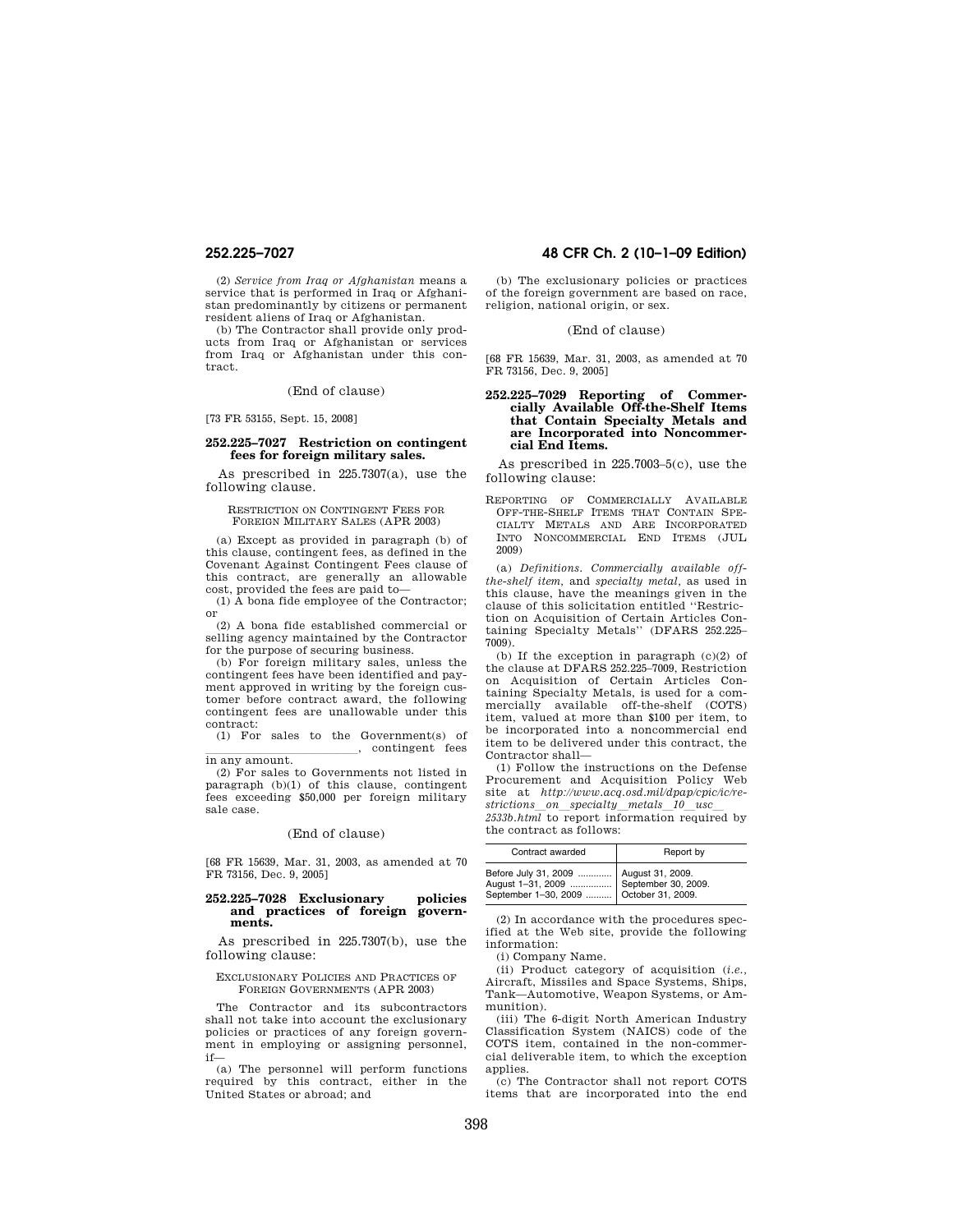product under an exception other than paragraph (c)(2) of the clause at DFARS 252.225– 7009, such as electronic components, commercial item fasteners, qualifying country, non-availability, or minimal amounts of specialty metal.

(End of clause)

[74 FR 37641, July 29, 2009]

## **252.225–7030 Restriction on Acquisition of Carbon, Alloy, and Armor Steel Plate.**

As prescribed in 225.7011–3, use the following clause:

RESTRICTION ON ACQUISITION OF CARBON,

ALLOY, AND ARMOR STEEL PLATE (DEC 2006)

(a) Carbon, alloy, and armor steel plate shall be melted and rolled in the United States or Canada if the carbon, alloy, or armor steel plate—

(1) Is in Federal Supply Class 9515 or is described by specifications of the American Society for Testing Materials or the American Iron and Steel Institute; and

(2)(i) Will be delivered to the Government for use in a Government-owned facility or a facility under the control of the Department of Defense; or

(ii) Will be purchased by the Contractor for use in a Government-owned facility or a facility under the control of the Department of Defense.

(b) This restriction—

(1) Applies to the acquisition of carbon, alloy, or armor steel plate as a finished steel mill product that may be used ''as is'' or may be used as an intermediate material for the fabrication of an end product; and

(2) Does not apply to the acquisition of an end product (*e.g.*, a machine tool), to be used in the facility, that contains carbon, alloy, or armor steel plate as a component.

#### (End of clause)

[71 FR 75894, Dec. 19, 2006]

## **252.225–7031 Secondary Arab boycott of Israel.**

As prescribed in 225.7605, use the following provision:

#### SECONDARY ARAB BOYCOTT OF ISRAEL (JUN 2005)

(a) *Definitions.* As used in this provision—

(1) *Foreign person* means any person (including any individual, partnership, corporation, or other form of association) other than a United States person.

(2) *United States* means the 50 States, the District of Columbia, outlying areas, and the outer Continental Shelf as defined in 43 U.S.C. 1331.

(3) *United States person* is defined in 50 U.S.C. App. 2415(2) and means—

(i) Any United States resident or national (other than an individual resident outside the United States who is employed by other than a United States person);

(ii) Any domestic concern (including any permanent domestic establishment of any foreign concern); and

(iii) Any foreign subsidiary or affiliate (including any permanent foreign establishment) of any domestic concern that is controlled in fact by such domestic concern.

(b) *Certification.* If the offeror is a foreign person, the offeror certifies, by submission of an offer, that it—

(1) Does not comply with the Secondary Arab Boycott of Israel; and

(2) Is not taking or knowingly agreeing to take any action, with respect to the Secondary Boycott of Israel by Arab countries, which 50 U.S.C. App. 2407(a) prohibits a United States person from taking.

## (End of provision)

[68 FR 15639, Mar. 31, 2003, as amended at 70 FR 35548, June 21, 2005; 71 FR 39006, July 11, 2006]

# **252.225–7032 Waiver of United Kingdom Levies—Evaluation of offers.**

As prescribed in 225.1101(8), use the following provision:

WAIVER OF UNITED KINGDOM LEVIES— EVALUATION OF OFFERS (APR 2003)

(a) Offered prices for contracts or subcontracts with United Kingdom (U.K.) firms may contain commercial exploitation levies assessed by the Government of the U.K. The offeror shall identify to the Contracting Officer all levies included in the offered price by describing—

(1) The name of the U.K. firm;

(2) The item to which the levy applies and the item quantity; and

(3) The amount of levy plus any associated indirect costs and profit or fee.

(b) In the event of difficulty in identifying levies included in a price from a prospective subcontractor, the offeror may seek advice through the Director of Procurement, United Kingdom Defence Procurement Office, British Embassy, 3100 Massachusetts Avenue NW., Washington, DC 20006.

(c) The U.S. Government may attempt to obtain a waiver of levies pursuant to the U.S./U.K. reciprocal waiver agreement of July 1987.

(1) If the U.K. waives levies before award of a contract, the Contracting Officer will evaluate the offer without the levy.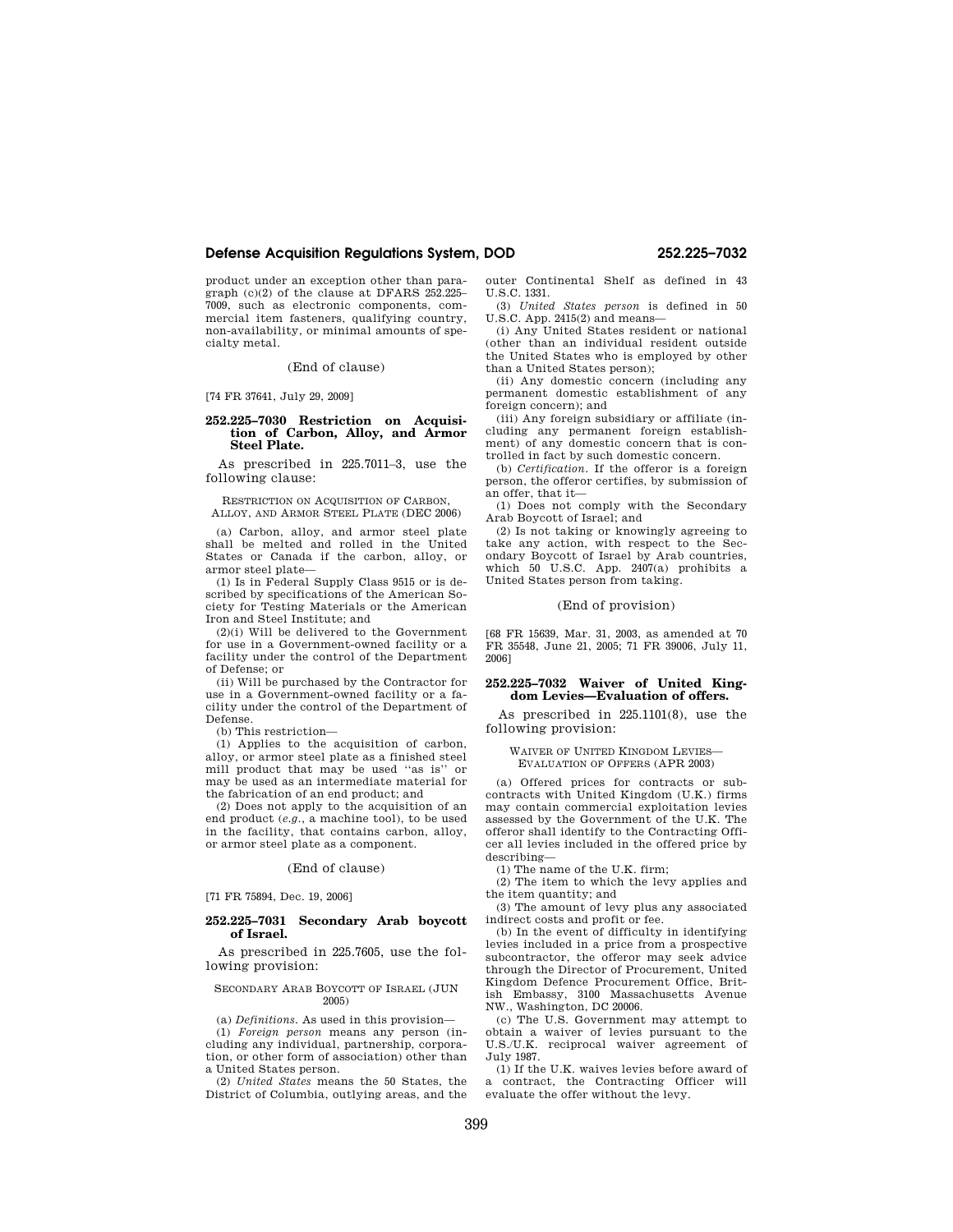(2) If levies are identified but not waived before award of a contract, the Contracting Officer will evaluate the offer inclusive of the levies.

(3) If the U.K. grants a waiver of levies after award of a contract, the U.S. Government reserves the right to reduce the contract price by the amount of the levy waived plus associated indirect costs and profit or fee.

## (End of provision)

[68 FR 15639, Mar. 31, 2003, as amended at 73 FR 53155, Sept. 15, 2008]

## **252.225–7033 Waiver of United Kingdom levies.**

As prescribed in 225.1101(9), use the following clause:

#### WAIVER OF UNITED KINGDOM LEVIES (APR 2003)

(a) The U.S. Government may attempt to obtain a waiver of any commercial exploitation levies included in the price of this contract, pursuant to the U.S./United Kingdom (U.K.) reciprocal waiver agreement of July 1987. If the U.K. grants a waiver of levies included in the price of this contract, the U.S. Government reserves the right to reduce the contract price by the amount of the levy waived plus associated indirect costs and profit or fee.

(b) If the Contractor contemplates award of a subcontract exceeding \$1 million to a U.K. firm, the Contractor shall provide the following information to the Contracting Officer before award of the subcontract:

(1) Name of the U.K. firm.

(2) Prime contract number.

(3) Description of item to which the levy applies.

(4) Quantity being acquired.

(5) Amount of levy plus any associated indirect costs and profit or fee.

(c) In the event of difficulty in identifying levies included in a price from a prospective subcontractor, the Contractor may seek advice through the Director of Procurement, United Kingdom Defence Procurement Office, British Embassy, 3100 Massachusetts Avenue NW., Washington, DC 20006.

(d) The Contractor shall insert the substance of this clause, including this paragraph (d), in any subcontract for supplies where a lower-tier subcontract exceeding \$1 million with a U.K. firm is anticipated.

# (End of clause)

[68 FR 15639, Mar. 31, 2003, as amended at 73 FR 53155, Sept. 15, 2008]

# **252.225–7033 48 CFR Ch. 2 (10–1–09 Edition)**

# **252.225–7034 [Reserved]**

## **252.225–7035 Buy American Act—Free Trade Agreements—Balance of Payments Program Certificate.**

As prescribed in 225.1101(10), use the following provision:

BUY AMERICAN ACT—FREE TRADE AGREE-MENTS—BALANCE OF PAYMENTS PROGRAM CERTIFICATE (JAN 2009)

(a) *Definitions. Bahrainian end product, commercially available off-the-shelf (COTS) item, domestic end product, Free Trade Agreement country, Free Trade Agreement country end product, foreign end product, Moroccan end product, qualifying country end product*, and *United States* have the meanings given in the Buy American Act—Free Trade Agreements—Balance of Payments Program clause of this solicitation.

(b) *Evaluation.* The Government—

(1) Will evaluate offers in accordance with the policies and procedures of part 225 of the Defense Federal Acquisition Regulation Supplement; and

(2) For line items subject to Free Trade Agreements, will evaluate offers of qualifying country end products or Free Trade Agreement country end products other than Bahrainian end products or Moroccan end products without regard to the restrictions of the Buy American Act or the Balance of Payments Program.

(c) *Certifications and identification of country of origin.* (1) For all line items subject to the Buy American Act—Free Trade Agreements—Balance of Payments Program clause of this solicitation, the offeror certifies that—

(i) Each end product, except the end products listed in paragraph (c)(2) of this provision, is a domestic end product; and

(ii) Components of unknown origin are considered to have been mined, produced, or manufactured outside the United States or a qualifying country.

(2) The offeror shall identify all end products that are not domestic end products.

(i) The offeror certifies that the following supplies are qualifying country (except Australian or Canadian) end products:

(*Line Item Number*) (*Country of Origin*)

(ii) The offeror certifies that the following supplies are Free Trade Agreement country end products other than Bahrainian end products or Moroccan end products:

(*Line Item Number*) (*Country of Origin*)

(iii) The following supplies are other foreign end products, including end products manufactured in the United States that do not qualify as domestic end products, i.e., an end product that is not a COTS item and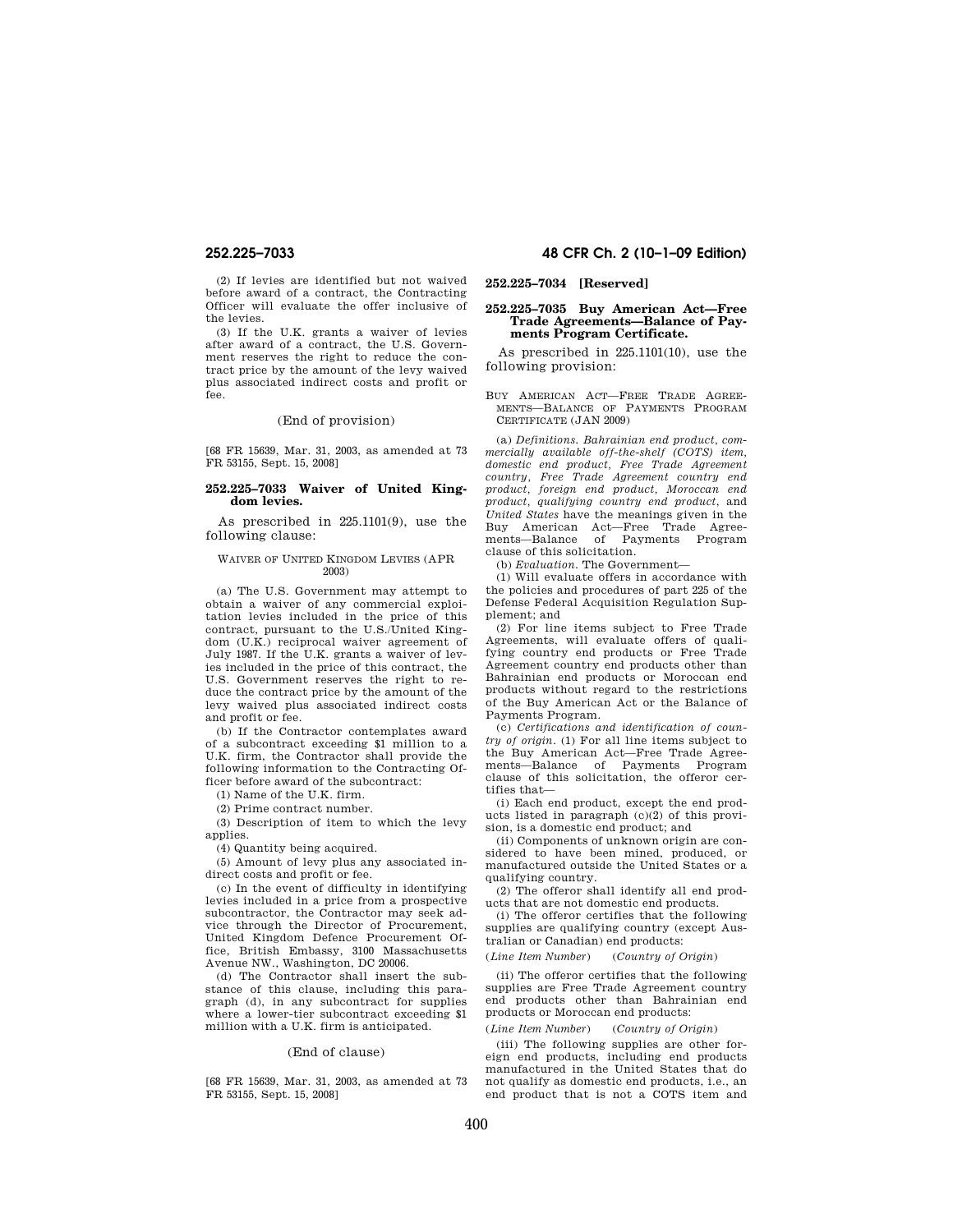does not meet the component test in paragraph (ii) of the definition of ''domestic end product'':

# (Line Item Number)

(Country of Origin (If known))

## (End of provision)

## ALTERNATE I (OCT 2006)

As prescribed in 225.1101(10), substitute the phrase *Canadian end product*  for the phrases *Bahrainian end product, Free Trade Agreement country, Free Trade Agreement country end product, and Moroccan end product* in paragraph (a) of the basic provision; and substitute the phrase *Canadian end products* for the phrase *Free Trade Agreement country end products other than Bahrainian end products or Moroccan end products* in paragraphs (b) and  $(c)(2)(ii)$  of the basic provision.

[70 FR 2364, Jan. 13, 2005, as amended at 71 FR 34835, June 16, 2006; 71 FR 58543, Oct. 4, 2006; 73 FR 53156, Sept. 15, 2008; 74 FR 2423, Jan. 15, 2009]

### **252.225–7036 Buy American Act—Free Trade Agreements—Balance of Payments Program.**

As prescribed in 225.1101(11)(i), use the following clause:

BUY AMERICAN ACT—FREE TRADE AGREE-MENTS—BALANCE OF PAYMENTS PROGRAM  $(7TTT, 2009)$ 

(a) *Definitions.* As used in this clause—

(1) *Bahrainian end product* means an article that—

(i) Is wholly the growth, product, or manufacture of Bahrain; or

(ii) In the case of an article that consists in whole or in part of materials from another country, has been substantially transformed in Bahrain into a new and different article of commerce with a name, character, or use distinct from that of the article or articles from which it was transformed. The term refers to a product offered for purchase under a supply contract, but for purposes of calculating the value of the end product includes services (except transportation services) incidental to its supply, provided that the value of those incidental services does not exceed the value of the product itself.

(2) *Commercially available off-the-shelf (COTS) item*—

(i) Means any item of supply (including construction material) that is—

(A) A commercial item (as defined in paragraph (1) of the definition of ''commercial

item'' in section 2.101 of the Federal Acquisition Regulation);

(B) Sold in substantial quantities in the commercial marketplace; and

(C) Offered to the Government, under a contract or subcontract at any tier, without modification, in the same form in which it is sold in the commercial marketplace; and

(ii) Does not include bulk cargo, as defined in section 3 of the Shipping Act of 1984 (46 U.S.C. 40102), such as agricultural products and petroleum products.

(3) *Component* means an article, material, or supply incorporated directly into an end product.

(4) *Domestic end product* means—

(i) An unmanufactured end product that has been mined or produced in the United States; or

(ii) An end product manufactured in the United States if—

(A) The cost of its qualifying country components and its components that are mined, produced, or manufactured in the United States exceeds 50 percent of the cost of all its components. The cost of components includes transportation costs to the place of incorporation into the end product and U.S. duty (whether or not a duty-free entry certificate is issued). Scrap generated, collected, and prepared for processing in the United States is considered domestic. A component is considered to have been mined, produced, or manufactured in the United States (regardless of its source in fact) if the end product in which it is incorporated is manufactured in the United States and the component is of a class or kind for which the Government has determined that—

(*1*) Sufficient and reasonably available commercial quantities of a satisfactory quality are not mined, produced, or manufactured in the United States; or

(*2*) It is inconsistent with the public interest to apply the restrictions of the Buy American Act; or

(B) The end product is a COTS item.

(5) *End product* means those articles, materials, and supplies to be acquired under this contract for public use.

(6) *Foreign end product* means an end product other than a domestic end product.

(7) *Free Trade Agreement country* means Australia, Bahrain, Canada, Chile, Costa Rica, Dominican Republic, El Salvador, Guatemala, Honduras, Mexico, Morocco, Nicaragua, Peru, or Singapore;

(8) *Free Trade Agreement country end product*  means an article that—

(i) Is wholly the growth, product, or manufacture of a Free Trade Agreement country; or

(ii) In the case of an article that consists in whole or in part of materials from another country, has been substantially transformed in a Free Trade Agreement country into a new and different article of commerce with a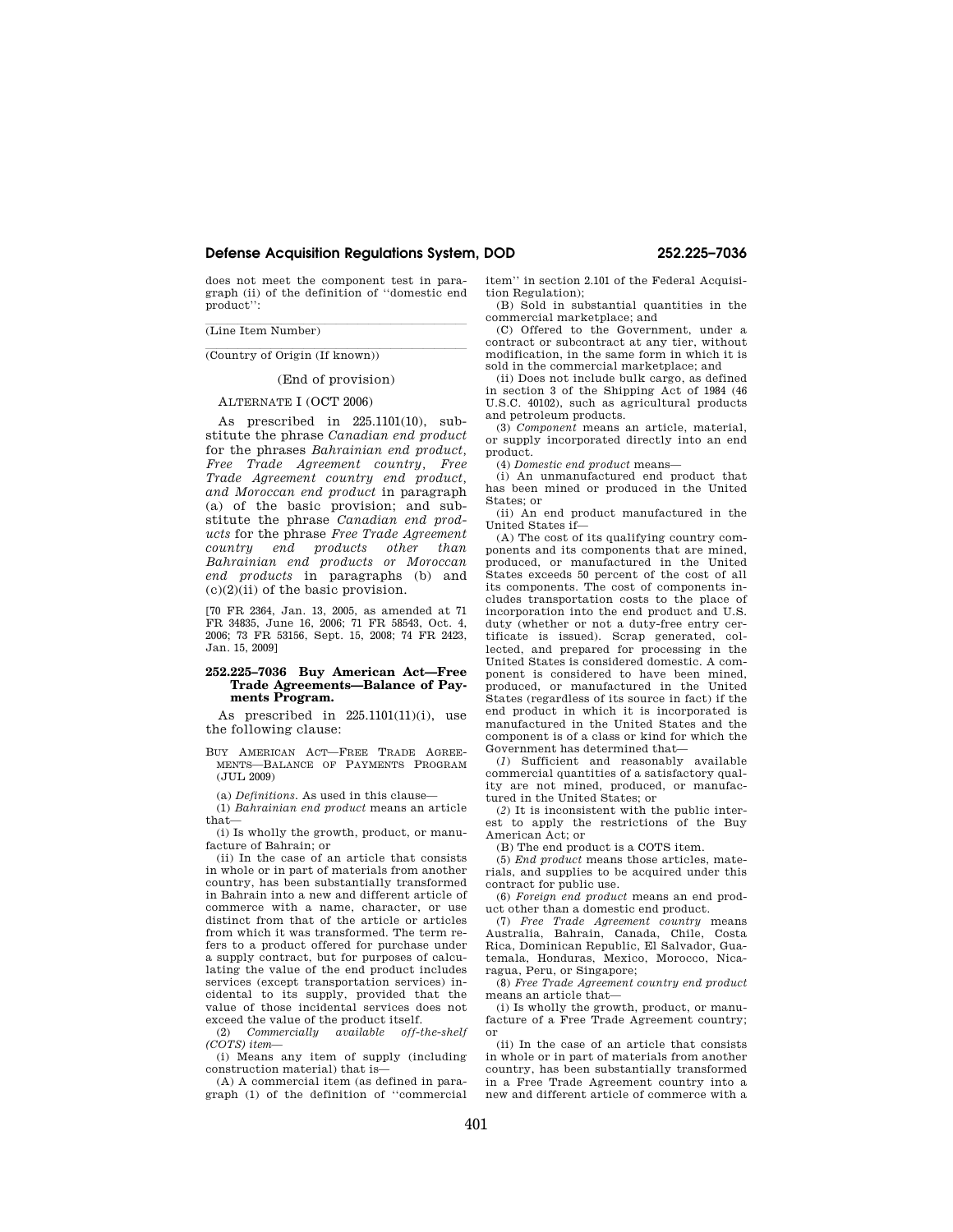name, character, or use distinct from that of the article or articles from which it was transformed. The term refers to a product offered for purchase under a supply contract, but for purposes of calculating the value of the end product includes services (except transportation services) incidental to its supply, provided that the value of those incidental services does not exceed the value of the product itself.

(9) *Moroccan end product* means an article that—

(i) Is wholly the growth, product, or manufacture of Morocco; or

(ii) In the case of an article that consists in whole or in part of materials from another country, has been substantially transformed in Morocco into a new and different article of commerce with a name, character, or use distinct from that of the article or articles from which it was transformed. The term refers to a product offered for purchase under a supply contract, but for purposes of calculating the value of the end product includes services (except transportation services) incidental to its supply, provided that the value of those incidental services does not exceed the value of the product itself.

(10) *Qualifying country* means any country set forth in subsection 225.872–1 of the Defense Federal Acquisition Regulation Supplement.

(11) *Qualifying country component* means a component mined, produced, or manufactured in a qualifying country.

(12) *Qualifying country end product* means— (i) An unmanufactured end product mined or produced in a qualifying country; or

(ii) An end product manufactured in a qualifying country if the cost of the following types of components exceeds 50 percent of the cost of all its components:

(A) Components mined, produced, or manufactured in a qualifying country.

(B) Components mined, produced, or manufactured in the United States.

(C) Components of foreign origin of a class or kind for which the Government has determined that sufficient and reasonably available commercial quantities of a satisfactory quality are not mined, produced, or manufactured in the United States.

(13) *United States* means the 50 States, the District of Columbia, and outlying areas.

(b) Unless otherwise specified, this clause applies to all items in the Schedule.

(c) The Contractor shall deliver under this contract only domestic end products unless, in its offer, it specified delivery of qualifying country end products, Free Trade Agreement country end products other than Bahrainian end products or Moroccan end products, or other foreign end products in the Buy American Act—Free Trade Agreements—Balance of Payments Program Certificate provision of the solicitation. If the Contractor certified in its offer that it will deliver a quali-

**252.225–7037 48 CFR Ch. 2 (10–1–09 Edition)** 

fying country end product or a Free Trade Agreement country end product other than a Bahrainian end product or a Moroccan end product, the Contractor shall deliver a qualifying country end product, a Free Trade Agreement country end product other than a Bahrainian end product or a Moroccan end product, or, at the Contractor's option, a domestic end product.

(d) The contract price does not include duty for end products or components for which the Contractor will claim duty-free entry.

## (End of clause)

Alternate I (JUL 2009) As prescribed in 225.1101(11)(i)(B), substitute the following paragraphs (a)(8) and (c) for paragraphs (a)(8) and (c) of the basic clause:

(a)(8) *Canadian end product* means an article that—

(i) Is wholly the growth, product, or manufacture of Canada; or

(ii) In the case of an article that consists in whole or in part of materials from another country, has been substantially transformed in Canada into a new and different article of commerce with a name, character, or use distinct from that of the article or articles from which it was transformed. The term refers to a product offered for purchase under a supply contract, but for purposes of calculating the value of the end product includes services (except transportation services) incidental to its supply, provided that the value of those incidental services does not exceed the value of the product itself.

(c) The Contractor shall deliver under this contract only domestic end products unless, in its offer, it specified delivery of qualifying country, Canadian, or other foreign end products in the Buy American Act—Free Trade Agreements—Balance of Payments Program Certificate provision of the solicitation. If the Contractor certified in its offer that it will deliver a qualifying country end product or a Canadian end product, the Contractor shall deliver a qualifying country end product, a Canadian end product, or, at the Contractor's option, a domestic end product.

[68 FR 15640, Mar. 31, 2003, as amended at 69 FR 1929, Jan. 13, 2004; 69 FR 74992, Dec. 15, 2004; 70 FR 2365, Jan. 13, 2005; 70 FR 35548, June 21, 2005; 71 FR 34835, June 16, 2006; 71 FR 58543, Oct. 4, 2006; 72 FR 14243, Mar. 27, 2007; 73 FR 53156, Sept. 15, 2008; 74 FR 2423, Jan. 15, 2009; 74 FR 37642, 37651, July 29, 2009]

# **252.225–7037 Evaluation of Offers for Air Circuit Breakers.**

As prescribed in  $225.7006-4(a)$ , use the following provision: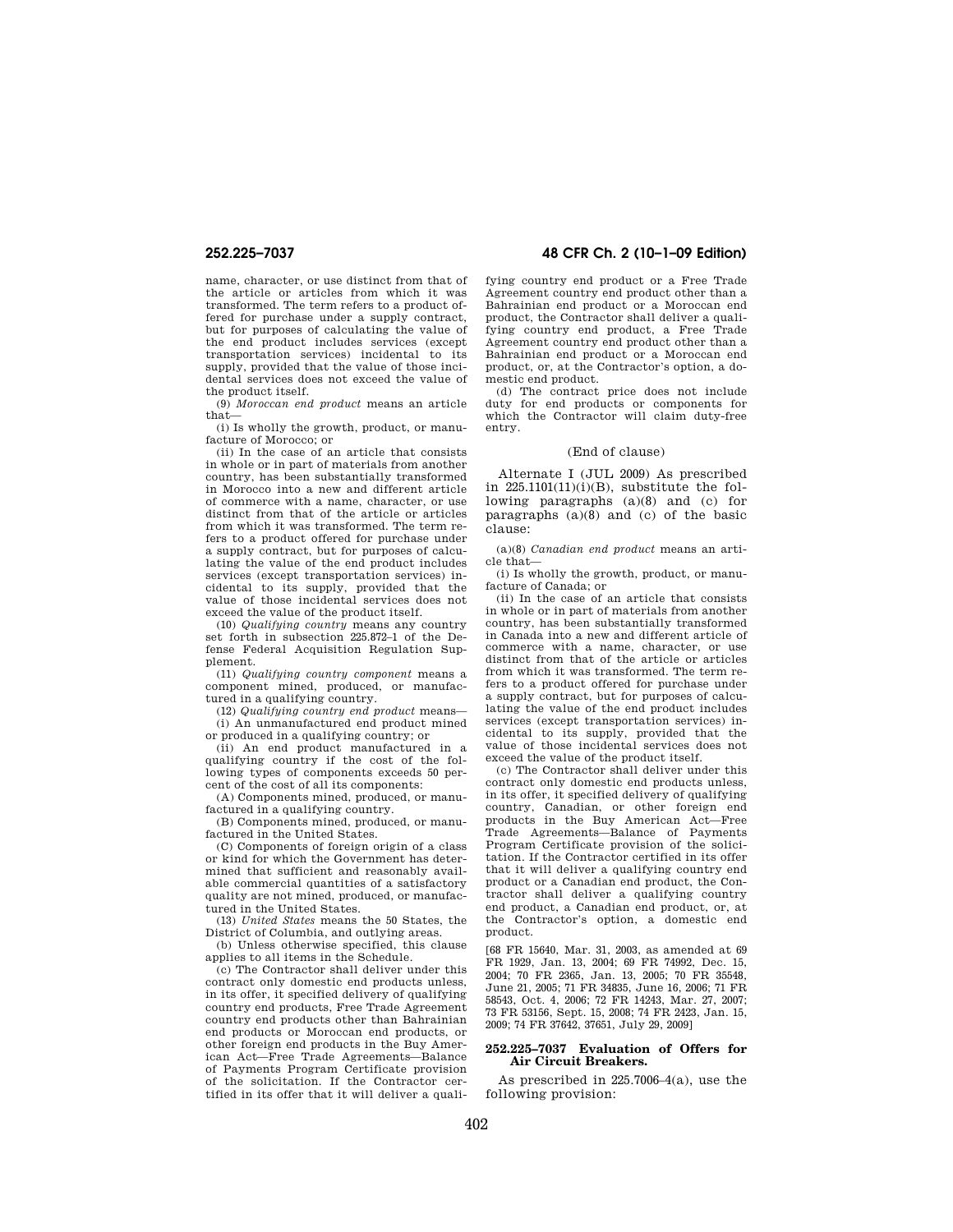## EVALUATION OF OFFERS FOR AIR CIRCUIT BREAKERS (JUN 2005)

(a) The offeror shall specify, in its offer, any intent to furnish air circuit breakers that are not manufactured in the United States or its outlying areas, Canada, or the United Kingdom.

(b) The Contracting Officer will evaluate offers by adding a factor of 50 percent to the offered price of air circuit breakers that are not manufactured in the United States or its outlying areas, Canada, or the United Kingdom.

## (End of provision)

[70 FR 35548, June 21, 2005]

## **252.225–7038 Restriction on Acquisition of Air Circuit Breakers.**

As prescribed in 225.7006–4(b), use the following clause:

## RESTRICTION ON ACQUISITION OF AIR CIRCUIT BREAKERS (JUN 2005)

Unless otherwise specified in its offer, the Contractor shall deliver under this contract air circuit breakers manufactured in the United States or its outlying areas, Canada, or the United Kingdom.

(End of clause)

[70 FR 35548, June 21, 2005]

**252.225–7039 [Reserved]** 

### **252.225–7040 Contractor Personnel Authorized to Accompany U.S. Armed Forces Deployed Outside the United States.**

As prescribed in 225.7402–5(a), use the following clause:

## CONTRACTOR PERSONNEL AUTHOR-IZED TO ACCOMPANY U.S. ARMED FORCES DEPLOYED OUTSIDE THE UNITED STATES (JUL 2009)

(a) *Definitions.* As used in this clause—*Combatant Commander* means the commander of a unified or specified combatant command established in accordance with 10 U.S.C. 161.

*Designated operational area* means a geographic area designated by the combatant commander or subordinate joint force commander for the conduct or support of specified military operations.

*Law of war* means that part of international law that regulates the conduct of armed hostilities. The law of war encompasses all international law for the conduct of hostilities binding on the United States or its individual citizens, including treaties and

international agreements to which the United States is a party, and applicable customary international law.

*Subordinate joint force commander* means a sub-unified commander or joint task force commander.

(b) *General*.

(1) This clause applies when Contractor personnel are authorized to accompany U.S. Armed Forces deployed outside the United States in—

(i) Contingency operations;

(ii) Humanitarian or peacekeeping operations; or

(iii) Other military operations or military exercises, when designated by the Combatant Commander.

(2) Contract performance in support of U.S. Armed Forces deployed outside the United States may require work in dangerous or austere conditions. Except as otherwise provided in the contract, the Contractor accepts the risks associated with required contract performance in such operations.

(3) Contractor personnel are civilians accompanying the U.S. Armed Forces.

(i) Except as provided in paragraph (b)(3)(ii) of this clause, Contractor personnel are only authorized to use deadly force in self-defense.

(ii) Contractor personnel performing security functions are also authorized to use deadly force when such force reasonably appears necessary to execute their security mission to protect assets/persons, consistent with the terms and conditions contained in their contract or with their job description and terms of employment.

(iii) Unless immune from host nation jurisdiction by virtue of an international agreement or international law, inappropriate use of force by contractor personnel authorized to accompany the U.S. Armed Forces can subject such personnel to United States or host nation prosecution and civil liability  $(see *mark* has  $(d)$  and  $(i)(3)$  of this clause).$ 

(4) Service performed by Contractor personnel subject to this clause is not active duty or service under 38 U.S.C. 106 note.

(c) *Support.* (1)(i) The Combatant Commander will develop a security plan for protection of Contractor personnel in locations where there is not sufficient or legitimate civil authority, when the Combatant Commander decides it is in the interests of the Government to provide security because—

(A) The Contractor cannot obtain effective security services;

(B) Effective security services are unavailable at a reasonable cost; or

(C) Threat conditions necessitate security through military means.

(ii) The Contracting Officer shall include in the contract the level of protection to be provided to Contractor personnel.

(iii) In appropriate cases, the Combatant Commander may provide security through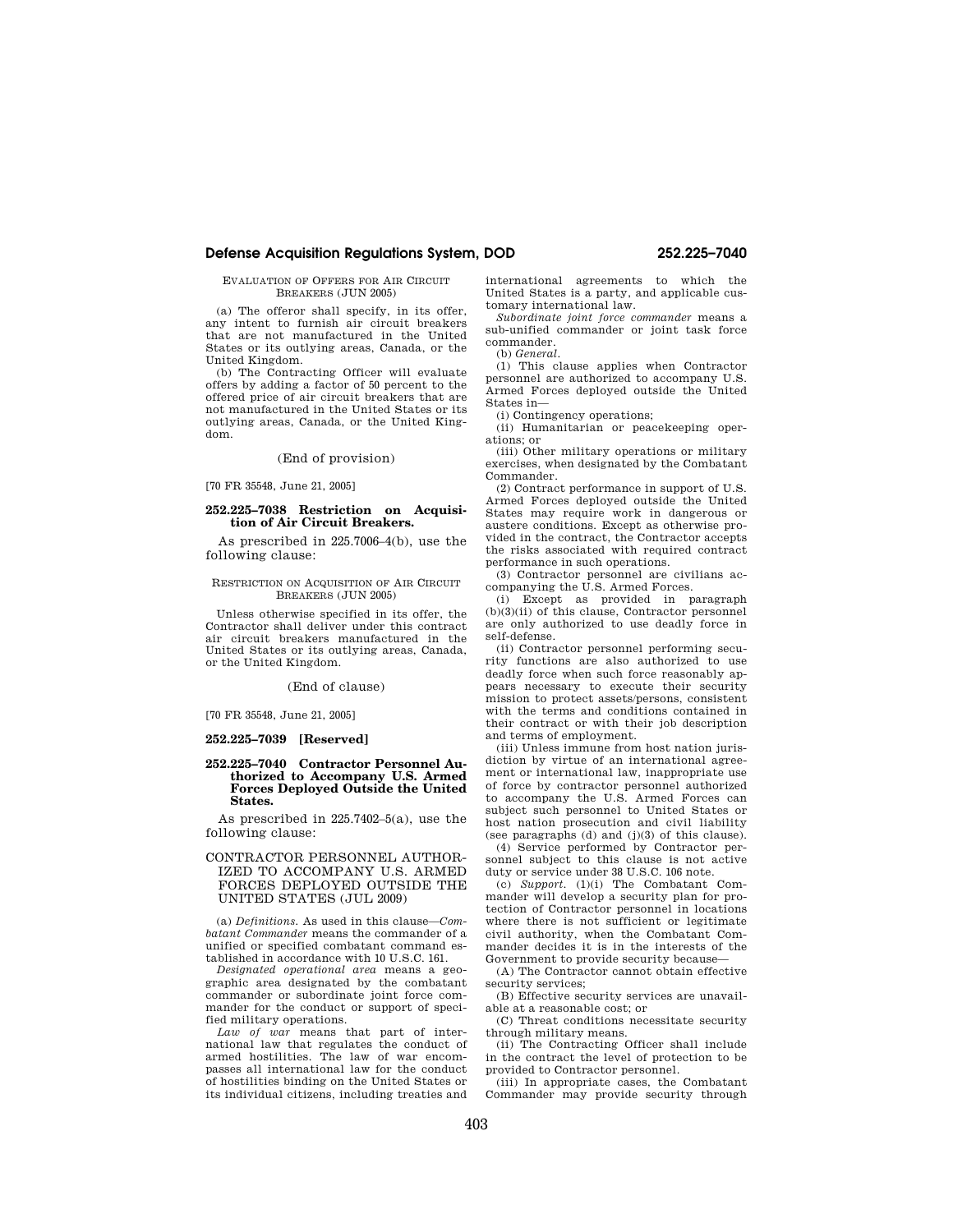military means, commensurate with the level of security provided DoD civilians.

(2)(i) Generally, all Contractor personnel authorized to accompany the U.S. Armed Forces in the designated operational area are authorized to receive resuscitative care, stabilization, hospitalization at level III military treatment facilities, and assistance with patient movement in emergencies where loss of life, limb, or eyesight could occur. Hospitalization will be limited to stabilization and short-term medical treatment with an emphasis on return to duty or placement in the patient movement system.

(ii) When the Government provides medical treatment or transportation of Contractor personnel to a selected civilian facility, the Contractor shall ensure that the Government is reimbursed for any costs associated with such treatment or transportation.

(iii) Medical or dental care beyond this standard is not authorized unless specified elsewhere in this contract.

(3) Unless specified elsewhere in this contract, the Contractor is responsible for all other support required for its personnel engaged in the designated operational area under this contract.

(4) Contractor personnel must have a letter of authorization issued by the Contracting Officer in order to process through a deployment center or to travel to, from, or within the designated operational area. The letter of authorization also will identify any additional authorizations, privileges, or Government support that Contractor personnel are entitled to under this contract.

(d) *Compliance with laws and regulations.* (1) The Contractor shall comply with, and shall ensure that its personnel authorized to accompany U.S. Armed Forces deployed outside the United States as specified in paragraph (b)(1) of this clause are familiar with and comply with, all applicable—

(i) United States, host country, and third country national laws;

(ii) Provisions of the law of war, as well as any other applicable treaties and international agreements;

(iii) United States regulations, directives, instructions, policies, and procedures; and

(iv) Orders, directives, and instructions issued by the Combatant Commander, including those relating to force protection, security, health, safety, or relations and interaction with local nationals.

(2) The Contractor shall institute and implement an effective program to prevent violations of the law of war by its employees and subcontractors, including law of war training in accordance with paragraph (e)(1)(vii) of this clause.

(e) *Pre-deployment requirements.* (1) The Contractor shall ensure that the following requirements are met prior to deploying personnel authorized to accompany U.S. Armed Forces. Specific requirements for each cat-

# **252.225–7040 48 CFR Ch. 2 (10–1–09 Edition)**

egory may be specified in the statement of work or elsewhere in the contract.

(i) All required security and background checks are complete and acceptable.

(ii) All deploying personnel meet the minimum medical screening requirements and have received all required immunizations as specified in the contract. The Government will provide, at no cost to the Contractor, any theater-specific immunizations and/or medications not available to the general public.

(iii) Deploying personnel have all necessary passports, visas, and other documents required to enter and exit a designated operational area and have a Geneva Conventions identification card, or other appropriate DoD identity credential, from the deployment center. Any Common Access Card issued to deploying personnel shall contain the access permissions allowed by the letter of authorization issued in accordance with paragraph (c)(4) of this clause.

(iv) Special area, country, and theater clearance is obtained for personnel. Clearance requirements are in DoD Directive 4500.54, Official Temporary Duty Abroad, and DoD 4500.54–G, DoD Foreign Clearance Guide. Contractor personnel are considered non-DoD personnel traveling under DoD sponsorship.

(v) All personnel have received personal security training. At a minimum, the training shall—

(A) Cover safety and security issues facing employees overseas;

(B) Identify safety and security contingency planning activities; and

(C) Identify ways to utilize safety and security personnel and other resources appropriately.

(vi) All personnel have received isolated personnel training, if specified in the contract, in accordance with DoD Instruction 1300.23, Isolated Personnel Training for DoD Civilian and Contractors.

(vii) Personnel have received law of war training as follows:

(A) Basic training is required for all Contractor personnel authorized to accompany U.S. Armed Forces deployed outside the United States. The basic training will be provided through—

(*1*) A military-run training center; or

(*2*) A Web-based source, if specified in the contract or approved by the Contracting Officer.

(B) Advanced training, commensurate with their duties and responsibilities, may be required for some Contractor personnel as specified in the contract.

(2) The Contractor shall notify all personnel who are not a host country national, or who are not ordinarily resident in the host country, that—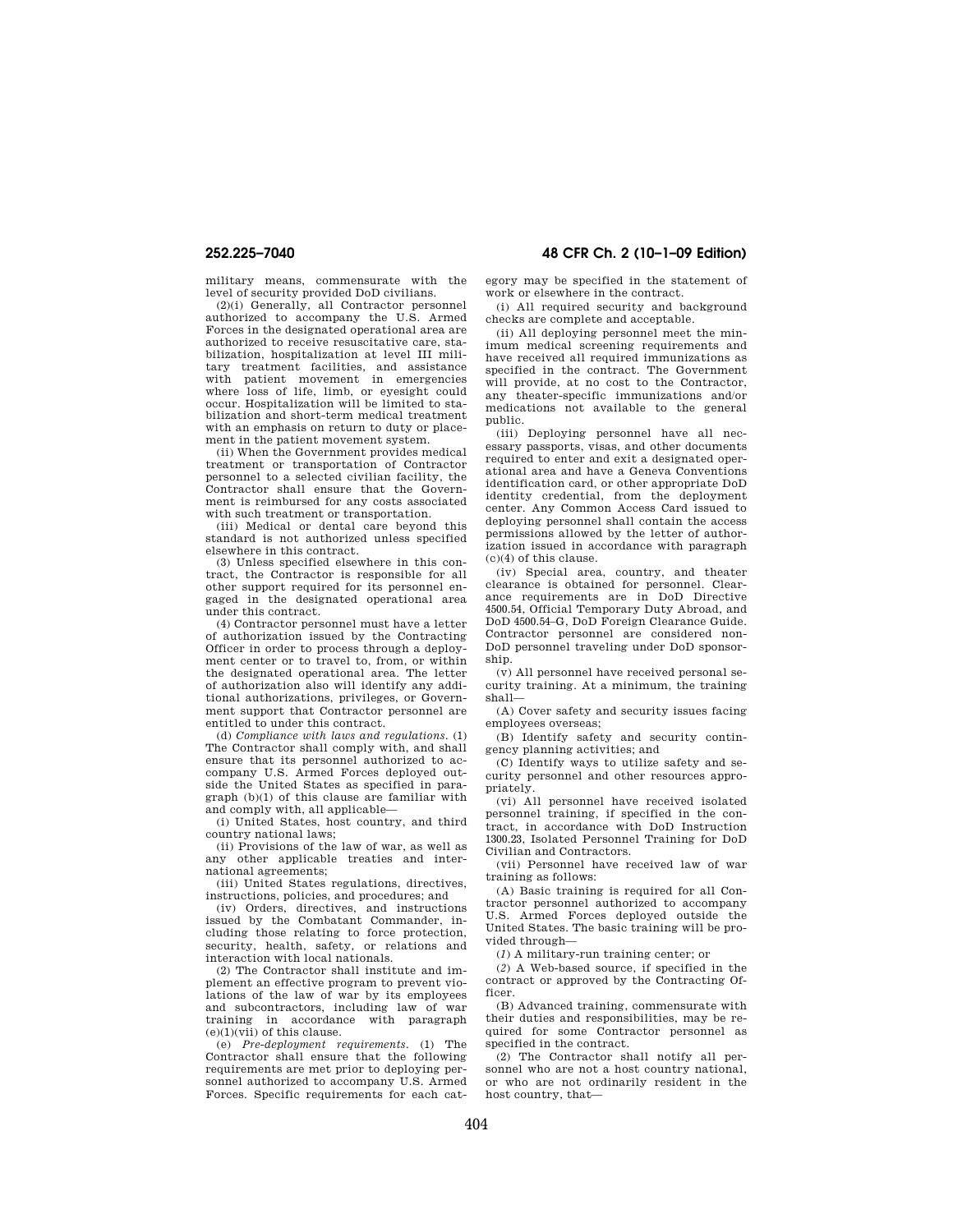(i) Such employees, and dependents residing with such employees, who engage in conduct outside the United States that would constitute an offense punishable by imprisonment for more than one year if the conduct had been engaged in within the special maritime and territorial jurisdiction of the United States, may potentially be subject to the criminal jurisdiction of the United States in accordance with the Military Extraterritorial Jurisdiction Act of 2000 (18 U.S.C. 3621, *et seq.*);

(ii) Pursuant to the War Crimes Act (18 U.S.C. 2441), Federal criminal jurisdiction also extends to conduct that is determined to constitute a war crime when committed by a civilian national of the United States;

(iii) Other laws may provide for prosecution of U.S. nationals who commit offenses on the premises of U.S. diplomatic, consular, military or other U.S. Government missions outside the United States (18 U.S.C. 7(9)); and

(iv) In time of declared war or a contingency operation, Contractor personnel authorized to accompany U.S. Armed Forces in the field are subject to the jurisdiction of the Uniform Code of Military Justice under 10 U.S.C. 802(a)(10).

(f) *Processing and departure points.* Deployed Contractor personnel shall—

(1) Process through the deployment center designated in the contract, or as otherwise directed by the Contracting Officer, prior to deploying. The deployment center will conduct deployment processing to ensure visibility and accountability of Contractor personnel and to ensure that all deployment requirements are met, including the requirements specified in paragraph (e)(1) of this clause;

(2) Use the point of departure and transportation mode directed by the Contracting Officer; and

(3) Process through a Joint Reception Center (JRC) upon arrival at the deployed location. The JRC will validate personnel accountability, ensure that specific designated operational area entrance requirements are met, and brief Contractor personnel on theater-specific policies and procedures.

(g) *Personnel data.* (1) The Contractor shall enter before deployment and maintain data for all Contractor personnel that are authorized to accompany U.S. Armed Forces deployed outside the United States as specified in paragraph (b)(1) of this clause. The Contractor shall use the Synchronized Predeployment and Operational Tracker (SPOT) web-based system, at *http:// www.dod.mil/bta/products/spot.html*, to enter and maintain the data.

(2) The Contractor shall ensure that all employees in the database have a current DD Form 93, Record of Emergency Data Card, on file with both the Contractor and the designated Government official. The Contracting Officer will inform the Contractor of the Government official designated to receive this data card.

(h) *Contractor personnel.* (1) The Con-tracting Officer may direct the Contractor, at its own expense, to remove and replace any Contractor personnel who jeopardize or interfere with mission accomplishment or who fail to comply with or violate applicable requirements of this contract. Such action may be taken at the Government's discretion without prejudice to its rights under any other provision of this contract, including the Termination for Default clause.

(2) The Contractor shall have a plan on file showing how the Contractor would replace employees who are unavailable for deployment or who need to be replaced during deployment. The Contractor shall keep this plan current and shall provide a copy to the Contracting Officer upon request. The plan shall—

(i) Identify all personnel who are subject to military mobilization;

(ii) Detail how the position would be filled if the individual were mobilized; and

(iii) Identify all personnel who occupy a position that the Contracting Officer has designated as mission essential.

(3) Contractor personnel shall report to the Combatant Commander or a designee, or through other channels such as the military police, a judge advocate, or an inspector general, any suspected or alleged conduct for which there is credible information that such conduct—

(i) Constitutes violation of the law of war; or

(ii) Occurred during any other military operations and would constitute a violation of the law of war if it occurred during an armed conflict.

(i) *Military clothing and protective equipment.* (1) Contractor personnel are prohibited from wearing military clothing unless specifically authorized in writing by the Combatant Commander. If authorized to wear<br>military clothing, Contractor personnel clothing, Contractor personnel must—

(i) Wear distinctive patches, arm bands, nametags, or headgear, in order to be distinguishable from military personnel, consistent with force protection measures; and

(ii) Carry the written authorization with them at all times.

(2) Contractor personnel may wear military-unique organizational clothing and individual equipment (OCIE) required for safety and security, such as ballistic, nuclear, biological, or chemical protective equipment.

(3) The deployment center, or the Combatant Commander, shall issue OCIE and shall provide training, if necessary, to ensure the safety and security of Contractor personnel.

(4) The Contractor shall ensure that all issued OCIE is returned to the point of issue, unless otherwise directed by the Contracting Officer.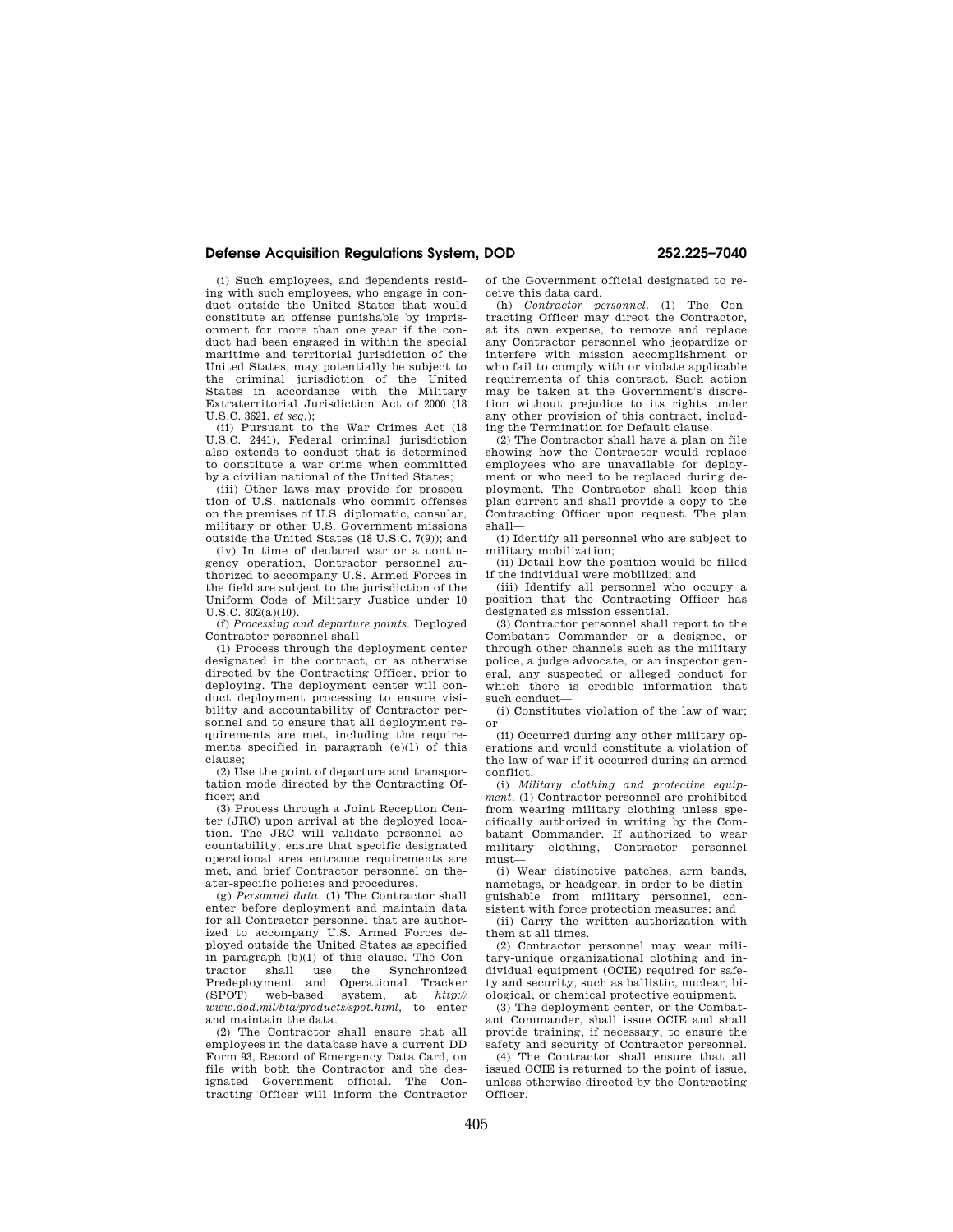(j) *Weapons.* (1) If the Contractor requests that its personnel performing in the designated operational area be authorized to carry weapons, the request shall be made through the Contracting Officer to the Combatant Commander, in accordance with DoD Instruction 3020.41, paragraph 6.3.4.1 or, if the contract is for security services, paragraph 6.3.5.3. The Combatant Commander will determine whether to authorize in-theater Contractor personnel to carry weapons and what weapons and ammunition will be allowed.

(2) If the Contracting Officer, subject to the approval of the Combatant Commander, authorizes the carrying of weapons—

(i) The Contracting Officer may authorize the Contractor to issue Contractor-owned weapons and ammunition to specified employees; or

(ii) The *[Contracting Officer to specify the appropriate individual, e.g., Contracting Officer's Representative, Regional Security Officer]*  may issue Government-furnished weapons<br>and ammunition to the Contractor for ammunition to the Contractor issuance to specified Contractor employees.

(3) The Contractor shall ensure that its personnel who are authorized to carry weapons—

(i) Are adequately trained to carry and use them—

(A) Safely;

(B) With full understanding of, and adherence to, the rules of the use of force issued by the Combatant Commander; and

(C) In compliance with applicable agency policies, agreements, rules, regulations, and other applicable law;

(ii) Are not barred from possession of a firearm by 18 U.S.C. 922; and

(iii) Adhere to all guidance and orders issued by the Combatant Commander regarding possession, use, safety, and accountability of weapons and ammunition.

(4) Whether or not weapons are Government-furnished, all liability for the use of any weapon by Contractor personnel rests solely with the Contractor and the Contractor employee using such weapon.

(5) Upon redeployment or revocation by the Combatant Commander of the Contractor's authorization to issue firearms, the Contractor shall ensure that all Government-issued weapons and unexpended ammunition are returned as directed by the Contracting Officer.

(k) *Vehicle or equipment licenses.* Contractor personnel shall possess the required licenses to operate all vehicles or equipment necessary to perform the contract in the designated operational area.

(l) *Purchase of scarce goods and services.* If the Combatant Commander has established an organization for the designated operational area whose function is to determine that certain items are scarce goods or services, the Contractor shall coordinate with

# **252.225–7041 48 CFR Ch. 2 (10–1–09 Edition)**

that organization local purchases of goods and services designated as scarce, in accordance with instructions provided by the Contracting Officer.

(m) *Evacuation.* (1) If the Combatant Commander orders a mandatory evacuation of some or all personnel, the Government will provide assistance, to the extent available, to United States and third country national Contractor personnel.

(2) In the event of a non-mandatory evacuation order, unless authorized in writing by the Contracting Officer, the Contractor shall maintain personnel on location sufficient to meet obligations under this contract.

(n) *Next of kin notification and personnel recovery.* (1) The Contractor shall be responsible for notification of the employee-designated next of kin in the event an employee dies, requires evacuation due to an injury, or is isolated, missing, detained, captured, or abducted.

(2) In the case of isolated, missing, detained, captured, or abducted Contractor personnel, the Government will assist in personnel recovery actions in accordance with DoD Directive 3002.01E, Personnel Recovery in the Department of Defense.

(o) *Mortuary affairs.* Mortuary affairs for Contractor personnel who die while accompanying the U.S. Armed Forces will be handled in accordance with DoD Directive 1300.22, Mortuary Affairs Policy.

(p) *Changes.* In addition to the changes otherwise authorized by the Changes clause of this contract, the Contracting Officer may, at any time, by written order identified as a change order, make changes in the place of performance or Government-furnished facilities, equipment, material, services, or site. Any change order issued in accordance with this paragraph (p) shall be subject to the provisions of the Changes clause of this contract.

(q) *Subcontracts.* The Contractor shall incorporate the substance of this clause, including this paragraph (q), in all subcontracts when subcontractor personnel are authorized to accompany U.S. Armed Forces deployed outside the United States in—

(1) Contingency operations;

(2) Humanitarian or peacekeeping operations; or

(3) Other military operations or military exercises, when designated by the Combatant Commander.

### (End of clause).

[73 FR 16775, Mar. 31, 2008, as amended at 74 FR 34265, July 15, 2009]

# **252.225–7041 Correspondence in English.**

As prescribed in 225.1103(2), use the following clause: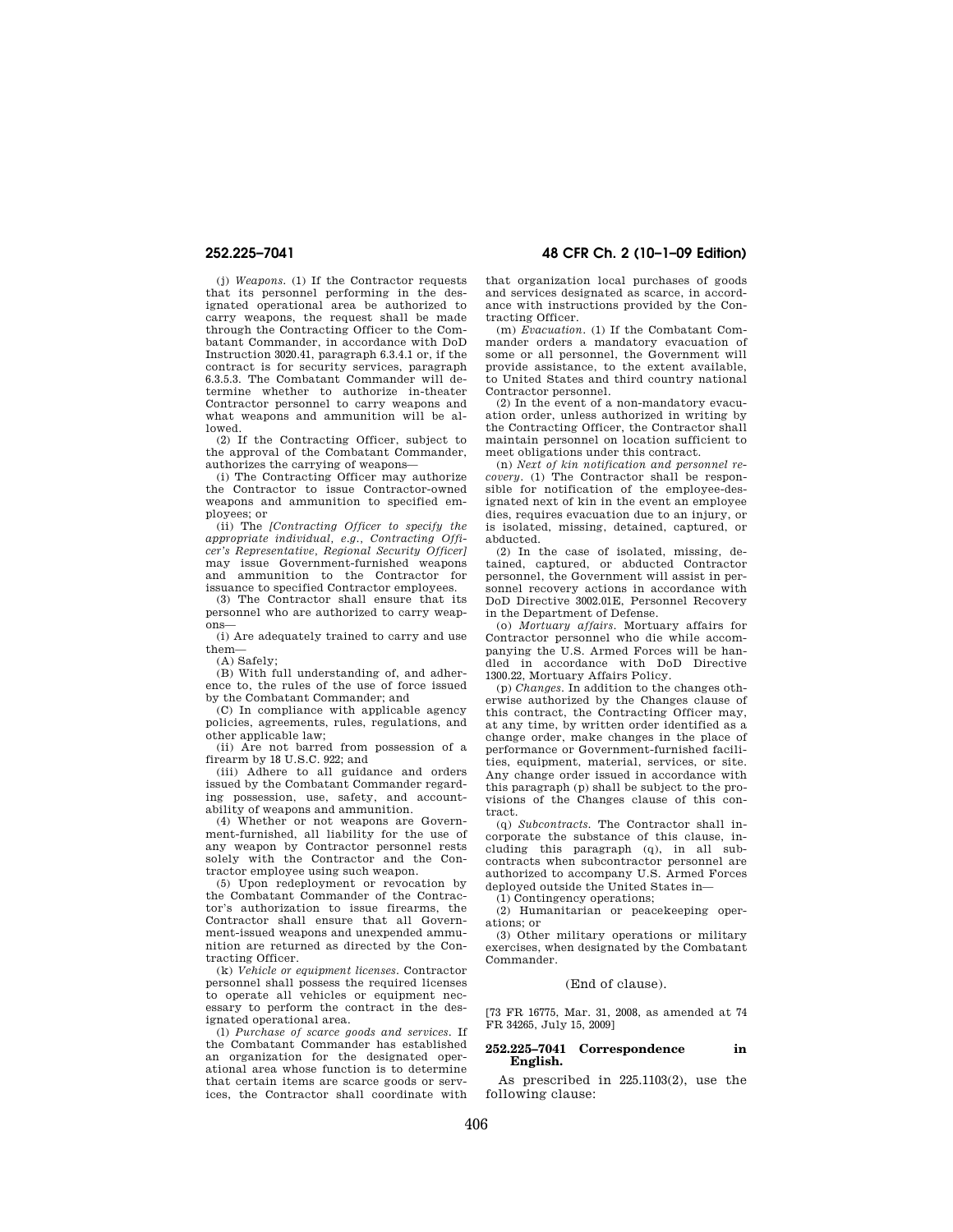CORRESPONDENCE IN ENGLISH (JUN 1997)

The Contractor shall ensure that all contract correspondence that is addressed to the United States Government is submitted in English or with an English translation.

(End of clause)

[62 FR 34132, June 24, 1997, as amended at 65 FR 19858, Apr. 13, 2000; 68 FR 15641, Mar. 31, 2003; 71 FR 39006, July 11, 2006]

# **252.225–7042 Authorization to perform.**

As prescribed in 225.1103(3), use the following provision:

AUTHORIZATION TO PERFORM (APR 2003)

The offeror represents that it has been duly authorized to operate and to do business in the country or countries in which the contract is to be performed.

(End of provision)

[68 FR 15641, Mar. 31, 2003, as amended at 71 FR 39006, July 11, 2006]

# **252.225–7043 Antiterrorism/force protection policy for defense contractors outside the United States.**

As prescribed in 225.7403–2, use the following clause:

# ANTITERRORISM/FORCE PROTECTION POLICY FOR DEFENSE CONTRACTORS OUTSIDE THE UNITED STATES (MAR 2006)

(a) *Definition. United States,* as used in this clause, means, the 50 States, the District of Columbia, and outlying areas.

(b) Except as provided in paragraph (c) of this clause, the Contractor and its subcontractors, if performing or traveling outside the United States under this contract, shall—

(1) Affiliate with the Overseas Security Advisory Council, if the Contractor or subcontractor is a U.S. entity;

(2) Ensure that Contractor and subcontractor personnel who are U.S. nationals and are in-country on a non-transitory basis, register with the U.S. Embassy, and that Contractor and subcontractor personnel who are third country nationals comply with any security related requirements of the Embassy of their nationality;

(3) Provide, to Contractor and subcontractor personnel, antiterrorism/force protection awareness information commensurate with that which the Department of Defense (DoD) provides to its military and civilian personnel and their families, to the extent such information can be made available prior to travel outside the United States; and (4) Obtain and comply with the most cur-

rent antiterrorism/force protection guidance for Contractor and subcontractor personnel. (c) The requirements of this clause do not

apply to any subcontractor that is— (1) A foreign government;

(2) A representative of a foreign government; or

(3) A foreign corporation wholly owned by a foreign government.

(d) Information and guidance pertaining to DoD antiterrorism/force protection can be obtained from [*Contracting Officer to insert applicable information cited in PGI 225.7403–1*].

# (End of clause)

[63 FR 31937, June 11, 1998, as amended at 70 FR 23803, May 5, 2005; 70 FR 35548, June 21, 2005; 71 FR 14100, Mar. 21, 2006]

## **252.225–7044 Balance of Payments Program—Construction Material.**

As prescribed in 225.7503(a), use the following clause:

> BALANCE OF PAYMENTS PROGRAM— CONSTRUCTION MATERIAL (JAN 2009)

(a) *Definitions.* As used in this clause' *Commercially available off-the-shelf (COTS) item*—

(1) Means any item of supply (including construction material) that is—

(i) A commercial item (as defined in paragraph (1) of the definition of ''commercial item'' in section 2.101 of the Federal Acquisition Regulation);

(ii) Sold in substantial quantities in the commercial marketplace; and

(iii) Offered to the Government, under a contract or subcontract at any tier, without modification, in the same form in which it is sold in the commercial marketplace; and

(2) Does not include bulk cargo, as defined in section 3 of the Shipping Act of 1984 (46 U.S.C. 40102), such as agricultural products and petroleum products.

*Component* means any article, material, or supply incorporated directly into construction material.

*Construction material* means an article, material, or supply brought to the construction site by the Contractor or a subcontractor for incorporation into the building or work. The term also includes an item brought to the site preassembled from articles, materials, or supplies. However, emergency life safety systems, such as emergency lighting, fire alarm, and audio evacuation systems, that are discrete systems incorporated into a public building or work and that are produced as complete systems, are evaluated as a single and distinct construction material regardless of when or how the individual parts or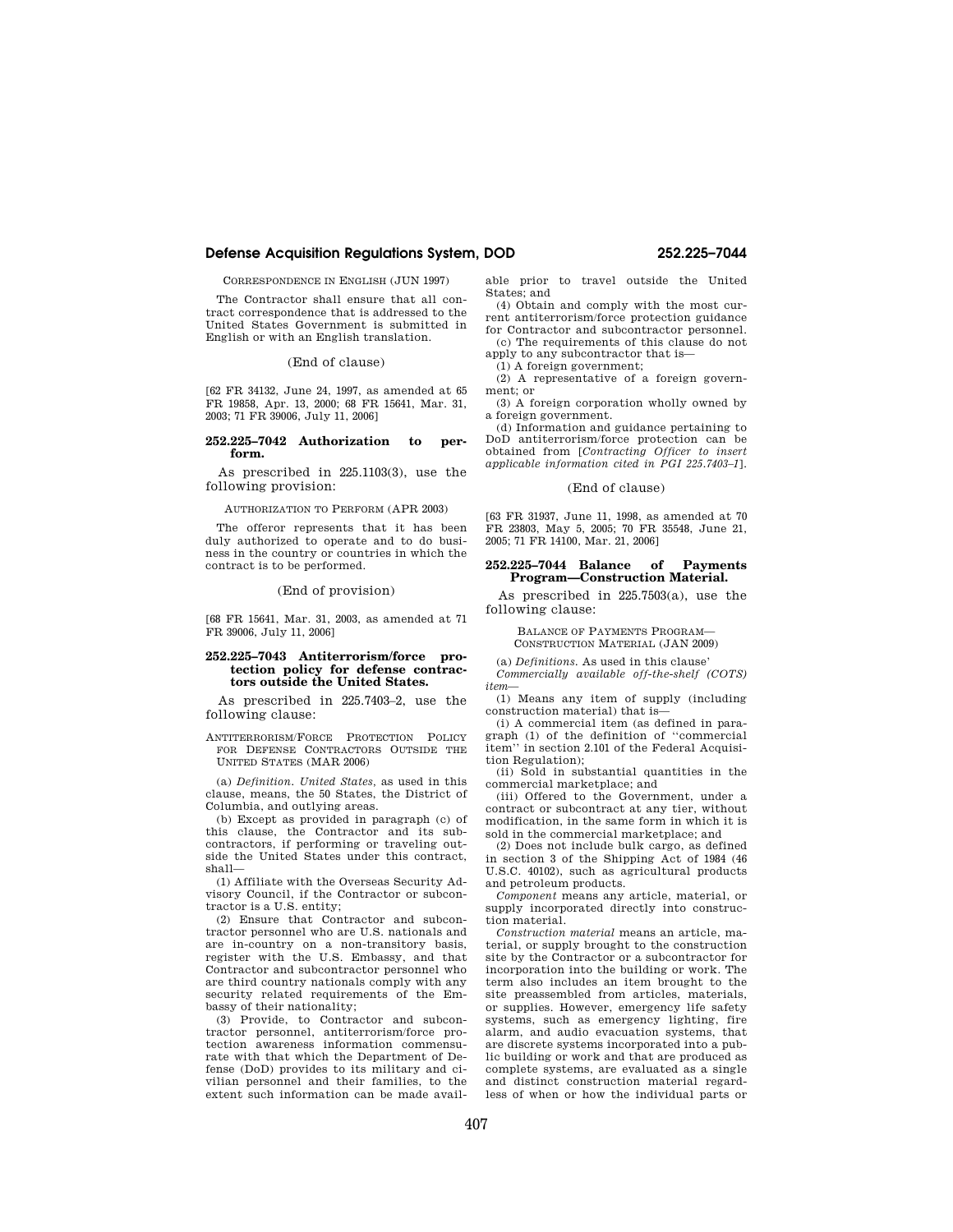components of those systems are delivered to the construction site. Materials purchased directly by the Government are supplies, not construction material.

*Cost of components* means—

(1) For components purchased by the Contractor, the acquisition cost, including transportation costs to the place of incorporation into the end product (whether or not such costs are paid to a domestic firm), and any applicable duty (whether or not a dutyfree entry certificate is issued); or

(2) For components manufactured by the Contractor, all costs associated with the manufacture of the component, including transportation costs as described in paragraph (1) of this definition, plus allocable overhead costs, but excluding profit. Cost of components does not include any costs associated with the manufacture of the construction material.

*Domestic construction material* means—

(1) An unmanufactured construction material mined or produced in the United States; or

(2) A construction material manufactured in the United States, if—

(i) The cost of its components mined, produced, or manufactured in the United States exceeds 50 percent of the cost of all its components. Components of foreign origin of the same class or kind for which nonavailability determinations have been made are treated as domestic; or

(ii) The construction material is a COTS item.

*United States* means the 50 States, the District of Columbia, and outlying areas.

(b) *Domestic preference.* This clause implements the Balance of Payments Program by providing a preference for domestic construction material. The Contractor shall use only domestic construction material in performing this contract, except for—

(1) Construction material valued at or below the simplified acquisition threshold in part 2 of the Federal Acquisition Regulation; or

(2) The construction material or components listed by the Government as follows:

[*Contracting Officer to list applicable excepted materials or indicate ''none''*]

# (End of clause)

[67 FR 20695, Apr. 26, 2002, as amended at 70 FR 2365, Jan. 13, 2005; 70 FR 35548, June 21, 2005; 74 FR 2424, Jan. 15, 2009]

# **252.225–7045 Balance of Payments Program—Construction Under Trade Agreements.**

As prescribed in 225.7503(b), use the following clause:

# **252.225–7045 48 CFR Ch. 2 (10–1–09 Edition)**

BALANCE OF PAYMENTS PROGRAM— CONSTURCTION MATERIAL UNDER TRADE AGREEMENTS (JUL 2009)

(a) *Definitions.* As used in this clause—

*Caribbean Basin country construction material* means a construction material that—

(1) Is wholly the growth, product, or manufacture of a Caribbean Basin country; or

(2) In the case of a construction material that consists in whole or in part of materials from another country, has been substantially transformed in a Caribbean Basin country into a new and different construction material distinct from the materials from which it was transformed.

*Commercially available off-the-shelf (COTS) item*—

(1) Means any item of supply (including construction material) that is—

(i) A commercial item (as defined in paragraph (1) of the definition of ''commercial item'' in section 2.101 of the Federal Acquisition Regulation);

(ii) Sold in substantial quantities in the commercial marketplace; and

(iii) Offered to the Government, under a contract or subcontract at any tier, without modification, in the same form in which it is sold in the commercial marketplace; and

(2) Does not include bulk cargo, as defined in section 3 of the Shipping Act of 1984 (46 U.S.C. 40102), such as agricultural products and petroleum products.

*Component* means any article, material, or supply incorporated directly into construction material.

*Construction material* means an article, material, or supply brought to the construction site by the Contractor or a subcontractor for incorporation into the building or work. The term also includes an item brought to the site preassembled from articles, materials, or supplies. However, emergency life safety systems, such as emergency lighting, fire alarm, and audio evacuation systems, that are discrete systems incorporated into a public building or work and that are produced as complete systems, are evaluated as a single and distinct construction material regardless of when or how the individual parts or components of those systems are delivered to the construction site. Materials purchased directly by the Government are supplies, not construction material.

*Cost of components* means—

(1) For components purchased by the Contractor, the acquisition cost, including transportation costs to the place of incorporation into the end product (whether or not such costs are paid to a domestic firm), and any applicable duty (whether or not a dutyfree entry certificate is issued); or

(2) For components manufactured by the Contractor, all costs associated with the manufacture of the component, including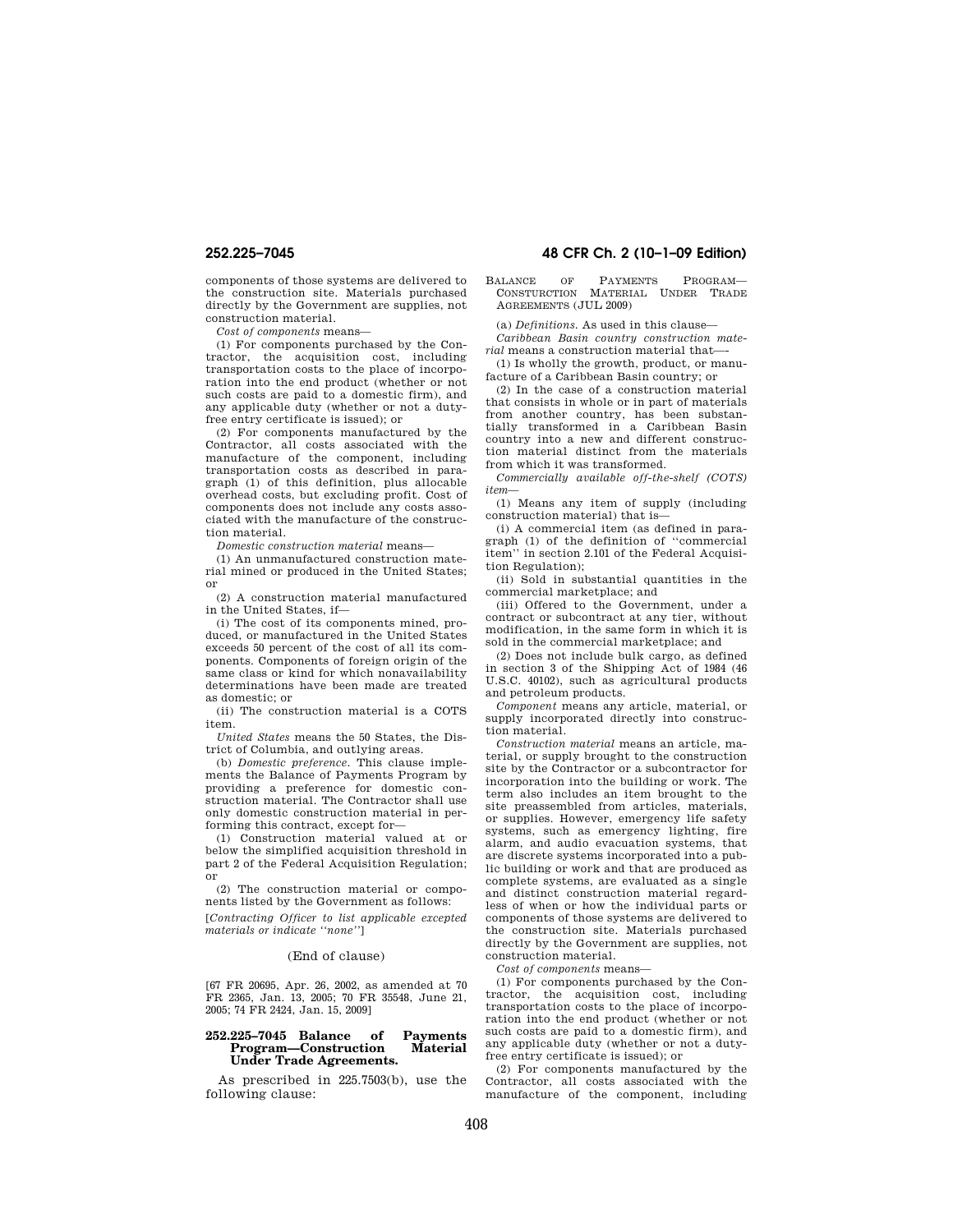transportation costs as described in paragraph (1) of this definition, plus allocable overhead costs, but excluding profit. Cost of components does not include any costs associated with the manufacture of the construction material.

*Designated country* means—

(1) A World Trade Organization Government Procurement Agreement (WTO GPA) country (Aruba, Austria, Belgium, Bulgaria, Canada, Cyprus, Czech Republic, Denmark, Estonia, Finland, France, Germany, Greece, Hong Kong, Hungary, Iceland, Ireland, Israel, Italy, Japan, Korea (Republic of), Latvia, Liechtenstein, Lithuania, Luxembourg, Malta, Netherlands, Norway, Poland, Portugal, Romania, Singapore, Slovak Republic, Slovenia, Spain, Sweden, Switzerland, or the United Kingdom);

(2) A Free Trade Agreement country (Australia, Bahrain, Canada, Chile, Costa Rica, Dominican Republic, El Salvador, Guatemala, Honduras, Mexico, Morocco, Nicaragua, Peru, or Singapore);

(3) A least developed country (Afghanistan, Angola, Bangladesh, Benin, Bhutan, Burkina Faso, Burundi, Cambodia, Central African Republic, Chad, Comoros, Democratic Republic of Congo, Djibouti, East Timor, Equatorial Guinea, Eritrea, Ethiopia, Gambia, Guinea, Guinea-Bissau, Haiti, Kiribati, Laos, Lesotho, Liberia, Madagascar, Malawi, Maldives, Mali, Mauritania, Mozambique, Nepal, Niger, Rwanda, Samoa, Sao Tome and Principe, Senegal, Sierra Leone, Solomon Islands, Somalia, Tanzania, Togo, Tuvalu, Uganda, Vanuatu, Yemen, or Zambia); or

(4) A Caribbean Basin country (Antigua and Barbuda, Aruba, Bahamas, Barbados, Belize, British Virgin Islands, Dominica, Grenada, Guyana, Haiti, Jamaica, Montserrat, Netherlands Antilles, St. Kitts and Nevis, St. Lucia, St. Vincent and the Grenadines, or Trinidad and Tobago).

*Designated country construction material*  means a construction material that is a WTO GPA country construction material, a Free Trade Agreement country construction material, a least developed country construction material, or a Caribbean Basin country construction material.

*Domestic construction material* means—

(1) An unmanufactured construction material mined or produced in the United States; or

(2) A construction material manufactured in the United States, if—

(i) The cost of its components mined, produced, or manufactured in the United States exceeds 50 percent of the cost of all its components. Components of foreign origin of the same class or kind for which nonavailability determinations have been made are treated as domestic; or

(ii) The construction material is a COTS item.

*Free Trade Agreement country construction material* means a construction material that—

(1) Is wholly the growth, product, or manufacture of a Free Trade Agreement country; or

(2) In the case of a construction material that consists in whole or in part of materials from another country, has been substantially transformed in a Free Trade Agreement country into a new and different construction material distinct from the material from which it was transformed.

*Least developed country construction material*  means a construction material that—

(1) Is wholly the growth, product, or manufacture of a least developed country; or

(2) In the case of a construction material that consists in whole or in part of materials from another country has been substantially transformed in a least developed country into a new and different construction material distinct from the materials from which it was transformed.

*United States* means the 50 States, the District of Columbia, and outlying areas.

*WTO GPA country construction material*  means a construction material that—

(1) Is wholly the growth, product, or manufacture of a WTO GPA country; or

(2) In the case of a construction material that consists in whole or in part of materials from another country, has been substantially transformed in a WTO GPA country into a new and different construction material distinct from the materials from which it was transformed.

(b) This clause implements the Balance of Payments Program by providing a preference for domestic construction material. In addition, the Contracting Officer has determined that the WTO GPA and Free Trade Agreements apply to this acquisition. Therefore, the Balance of Payments Program restrictions are waived for designated country construction materials.

(c) The Contractor shall use only domestic or designated country construction material in performing this contract, except for—

(1) Construction material valued at or below the simplified acquisition threshold in part 2 of the Federal Acquisition Regulation; or

(2) The construction material or components listed by the Government as follows:

[*Contracting Officer to list applicable excepted materials or indicate ''none''*]

# (End of clause)

*Alternate I* (OCT 2006). As prescribed in 225.7503(b), add the following definition of *Bahrainian or Mexican construction material* to paragraph (a) of the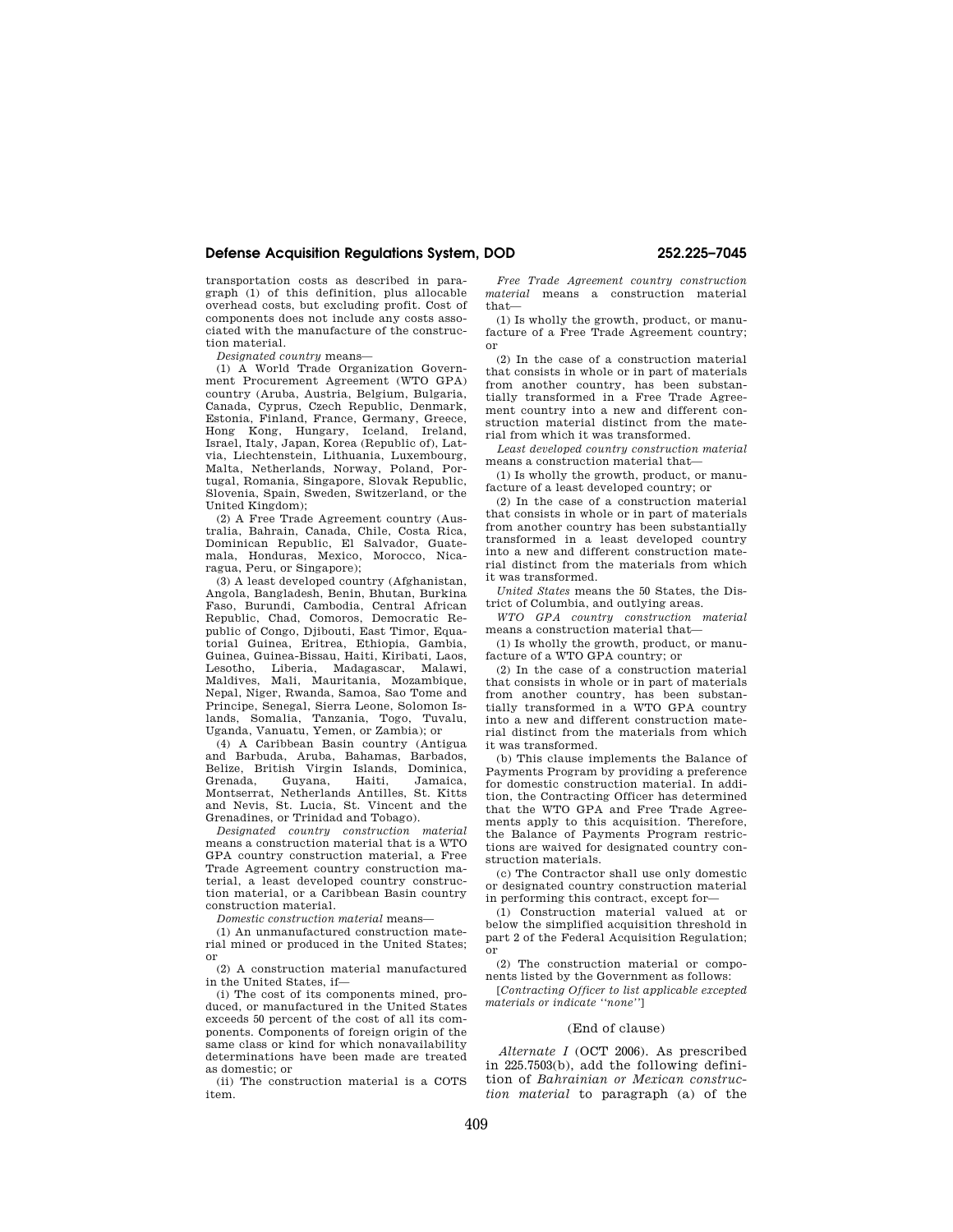basic clause, and substitute the following paragraphs (b) and (c) for paragraphs (b) and (c) of the basic clause:

*Bahrainian or Mexican construction material*  means a construction material that—

(1) Is wholly the growth, product, or manufacture of Bahrain or Mexico; or

(2) In the case of a construction material that consists in whole or in part of materials from another country, has been substantially transformed in Bahrain or Mexico into a new and different construction material distinct from the materials from which it was transformed.

(b) This clause implements the Balance of Payments Program by providing a preference for domestic construction material. In addition, the Contracting Officer has determined that the WTO GPA and all Free Trade Agreements except NAFTA apply to this acquisition. Therefore, the Balance of Payments Program restrictions are waived for designated country construction material other than Bahrainian or Mexican construction material.

(c) The Contractor shall use only domestic or designated country construction material other than Bahrainian or Mexican construction material in performing this contract, except for—

(1) Construction material valued at or below the simplified acquisition threshold in Part 2 of the Federal Acquisition Regulation; or

(2) The construction material or components listed by the Government as follows:

*[Contracting Officer to list applicable excepted materials or indicate ''none''].* 

[70 FR 2365, Jan. 13, 2005, as amended at 70 FR 35548, June 21, 2005; 70 FR 73153, Dec. 9, 2005; 71 FR 9271, Feb. 23, 2006; 71 FR 34836, June 16, 2006; 71 FR 58543, Oct. 4, 2006; 72 FR 14243, Mar. 27, 2007; 73 FR 70913, Nov. 24, 2008; 74 FR 2424, Jan. 15, 2009; 74 FR 37651, July 29, 2009]

# **252.226–7000 Notice of historically black college or university and minority institution set-aside.**

As prescribed in 226.370—9(a), use the following clause:

### NOTICE OF HISTORICALLY BLACK COLLEGE OR UNIVERSITY AND MINORITY INSTITUTION SET-ASIDE (APR 1994)

(a) *Definitions. Historically black colleges and universities,* as used in this clause, means institutions determined by the Secretary of Education to meet the requirements of 34 CFR 608.2. The term also means any nonprofit research institution that was an integral part of such a college or university before November 14, 1986.

# **252.226–7000 48 CFR Ch. 2 (10–1–09 Edition)**

*Minority institutions,* as used in this clause, means institutions meeting the requirements of section 1046(3) of the Higher Education Act of 1965  $(20 \text{ U.S. C. } 1135 \text{d} - 5(3))$ . The term also includes Hispanic-serving institutions as defined in section 316(b)(1) of such Act (20 U.S.C.  $1059c(b)(1)$ ).

(b) *General.* (1) Offers are solicited only from historically black colleges or universities and minority institutions.

(2) Any award resulting from this solicitation will be made only to an offeror which is a historically black college or university or a minority institution at the time of submission of its initial offer including price.

(c) *Agreements.* The offeror will—

(1) Perform at least 50 percent of the cost of contract performance incurred for personnel with its own employees; and

(2) Upon request by the Contracting Officer, provide evidence prior to award that the Secretary of Education has determined the offeror to be a historically black college or university or minority institution.

### (End of clause)

[56 FR 36479, July 31, 1991, as amended at 59 FR 22131, Apr. 29, 1994; 70 FR 73150, Dec. 9, 2005]

# **252.226–7001 Utilization of Indian organizations, Indian-owned economic enterprises, and native Hawaiian small business concerns.**

As prescribed in 226.104, use the following clause:

UTILIZATION OF INDIAN ORGANIZATIONS, IN-DIAN-OWNED ECONOMIC ENTERPRISES, AND NATIVE HAWAIIAN SMALL BUSINESS CON-CERNS (SEP 2004)

(a) *Definitions.* As used in this clause—

*Indian* means—

(1) Any person who is a member of any Indian tribe, band, group, pueblo, or community that is recognized by the Federal Government as eligible for services from the Bureau of Indian Affairs (BIA) in accordance with 25 U.S.C. 1452(c); and

(2) Any ''Native'' as defined in the Alaska Native Claims Settlement Act (43 U.S.C. 1601 *et seq.*).

*Indian organization* means the governing body of any Indian tribe or entity established or recognized by the governing body of an Indian tribe for the purposes of 25 U.S.C. chapter 17.

*Indian-owned economic enterprise* means any Indian-owned (as determined by the Secretary of the Interior) commercial, industrial, or business activity established or organized for the purpose of profit, provided that Indian ownership constitutes not less than 51 percent of the enterprise.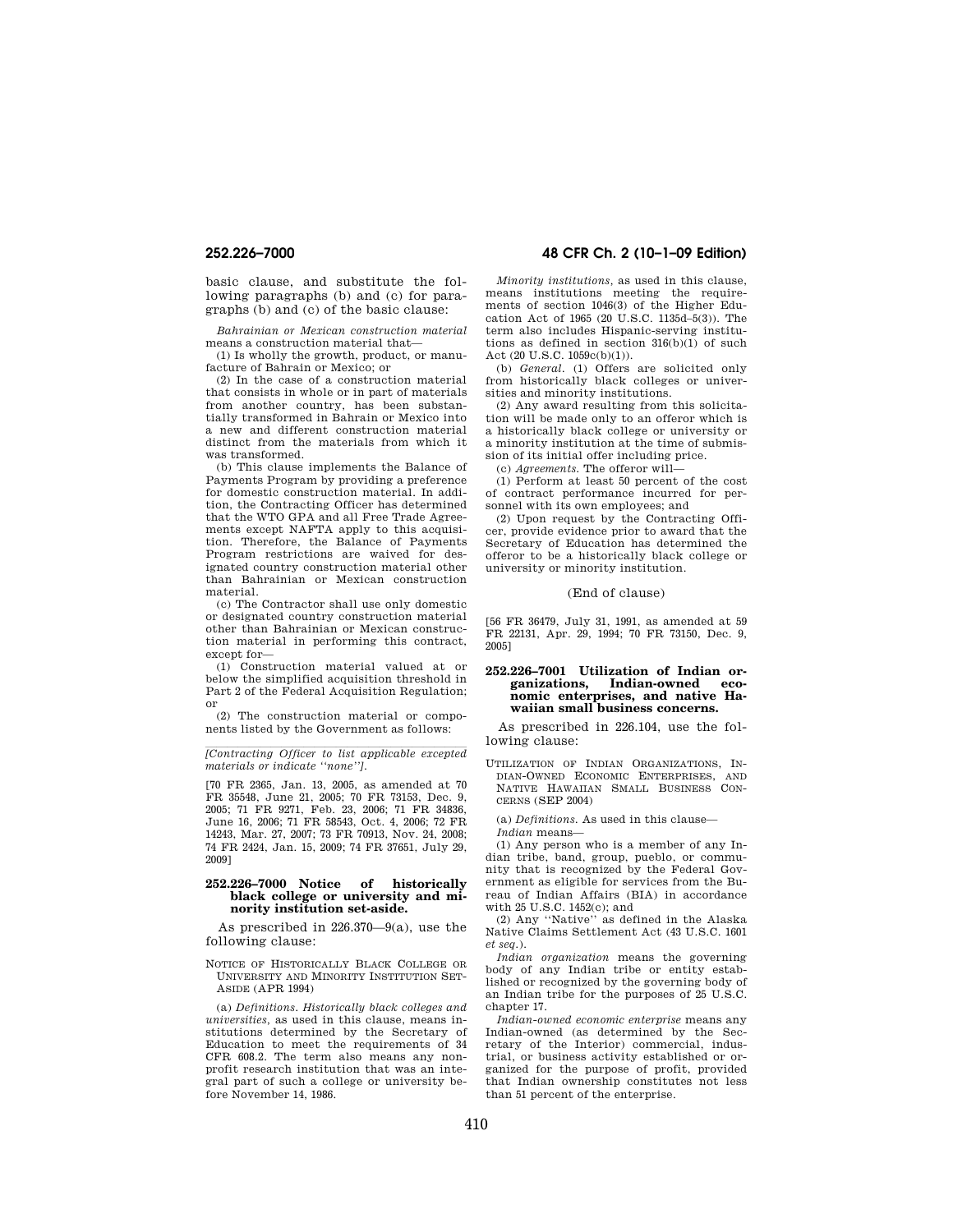*Indian tribe* means any Indian tribe, band, group, pueblo, or community, including native villages and native groups (including corporations organized by Kenai, Juneau, Sitka, and Kodiak) as defined in the Alaska Native Claims Settlement Act, that is recognized by the Federal Government as eligible for services from BIA in accordance with 25 U.S.C. 1452(c).

*Interested party* means a contractor or an actual or prospective offeror whose direct economic interest would be affected by the award of a subcontract or by the failure to award a subcontract.

*Native Hawaiian small business concern*  means an entity that is—

(1) A small business concern as defined in section 3 of the Small Business Act (15 U.S.C. 632) and relevant implementing regulations; and

(2) Owned and controlled by a Native Hawaiian as defined in 25 U.S.C. 4221(9).

(b) The Contractor shall use its best efforts to give Indian organizations, Indian-owned economic enterprises, and Native Hawaiian small business concerns the maximum practicable opportunity to participate in the subcontracts it awards, to the fullest extent consistent with efficient performance of the contract.

(c) The Contracting Officer and the Contractor, acting in good faith, may rely on the representation of an Indian organization, Indian-owned economic enterprise, or Native Hawaiian small business concern as to its eligibility, unless an interested party challenges its status or the Contracting Officer has independent reason to question that status.

(d) In the event of a challenge to the representation of a subcontractor, the Contracting Officer will refer the matter to—

(1) For matters relating to Indian organizations or Indian-owned economic enterprises: U.S. Department of the Interior, Bureau of Indian Affairs, Attn: Chief, Division of Contracting and Grants Administration, 1849 C Street NW, MS–2626–MIB, Washington, DC 20240–4000. The BIA will determine the eligibility and will notify the Contracting Officer.

(2) For matters relating to Native Hawaiian small business concerns: Department of Hawaiian Home Lands, PO Box 1879, Honolulu, HI 96805. The Department of Hawaiian Home Lands will determine the eligibility and will notify the Contracting Officer.

(e) No incentive payment will be made—

(1) While a challenge is pending; or

(2) If a subcontractor is determined to be an ineligible participant.

(f)(1) The Contractor, on its own behalf or on behalf of a subcontractor at any tier, may request an incentive payment in accordance with this clause.

(2) The incentive amount that may be requested is 5 percent of the estimated cost,

target cost, or fixed price included in the subcontract at the time of award to the Indian organization, Indian-owned economic enterprise, or Native Hawaiian small business concern.

(3) In the case of a subcontract for commercial items, the Contractor may receive an incentive payment only if the subcontracted items are produced or manufactured in whole or in part by an Indian organization, Indian-owned economic enterprise, or Native Hawaiian small business concern.

(4) The Contractor has the burden of proving the amount claimed and shall assert its request for an incentive payment prior to completion of contract performance.

(5) The Contracting Officer, subject to the terms and conditions of the contract and the availability of funds, will authorize an incentive payment of 5 percent of the estimated cost, target cost, or fixed price included in the subcontract awarded to the Indian organization, Indian-owned economic enterprise, or Native Hawaiian small business concern.

(6) If the Contractor requests and receives an incentive payment on behalf of a subcontractor, the Contractor is obligated to pay the subcontractor the incentive amount.

(g) The Contractor shall insert the substance of this clause, including this paragraph (g), in all subcontracts exceeding \$500,000.

[68 FR 56562, Oct. 1, 2003, as amended at 69 FR 55991, Sept. 17, 2004]

## **252.227–7000 Non-estoppel.**

As prescribed at 227.7009–1, insert the following clause in patent releases, license agreements, and assignments:

## NON-ESTOPPEL (OCT 1966)

The Government reserves the right at any time to contest the enforceability, validity, scope of, or the title to any patent or patent application herein licensed without waiving or forfeiting any right under this contract.

## (End of clause)

### **252.227–7001 Release of past infringement.**

As prescribed at 227.7009–2(a), insert the following clause in patent releases, license agreements, and assignments:

### RELEASE OF PAST INFRINGEMENT (AUG 1984)

The Contractor hereby releases each and every claim and demand which he now has or may hereafter have against the Government for the manufacture or use by or for the Government prior to the effective date of this contract, of any inventions covered by (i) any of the patents and applications for patent identified in this contract, and (ii) any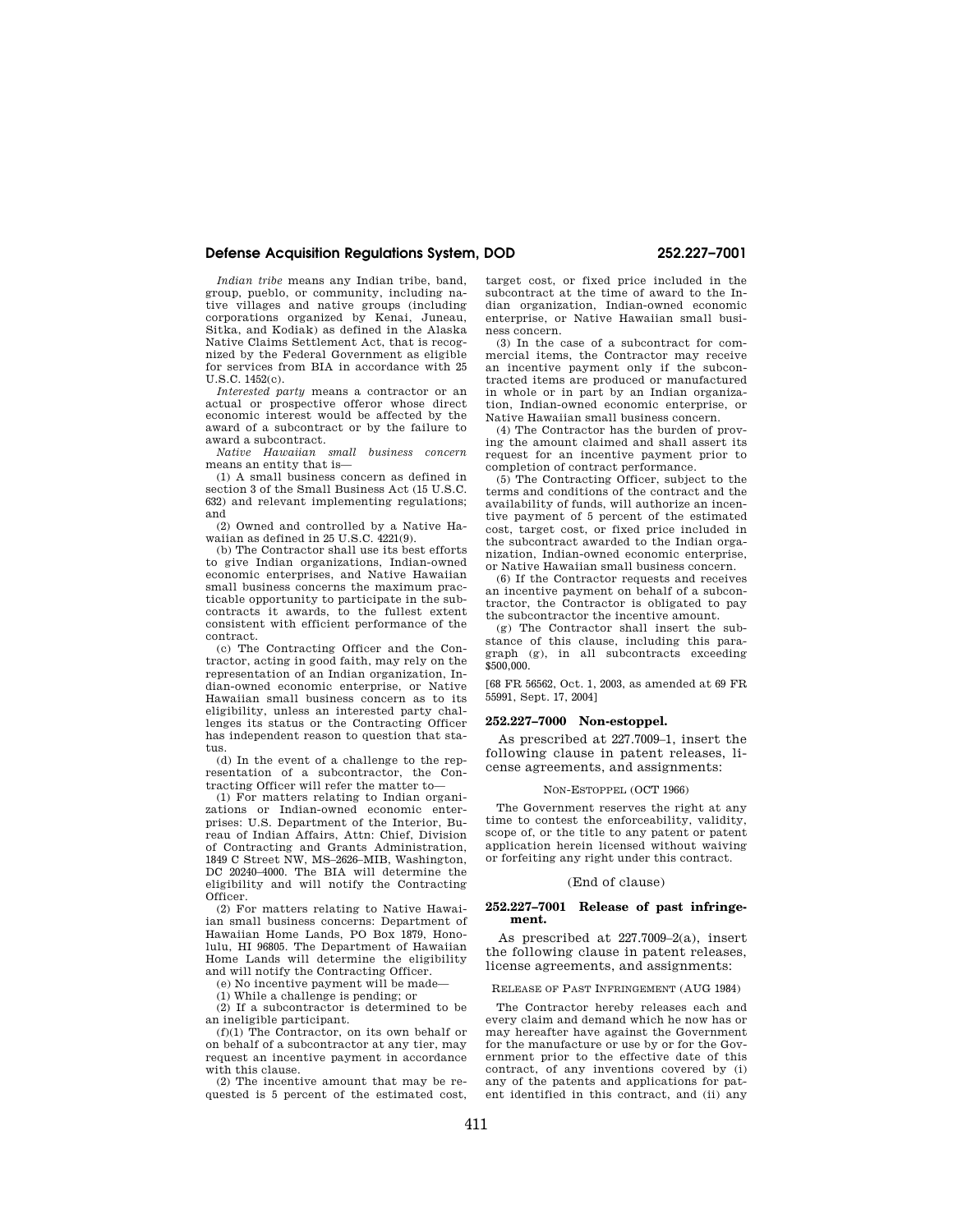other patent or application for patent owned or hereafter acquired by him, insofar as and only to the extent that such other patent or patent application covers the manufacture, use, or disposition of (description of subject matter)\*

### (End of clause)

# **252.227–7002 Readjustment of payments.**

As prescribed at 227.7009–2(b), insert the following clause in patent releases, license agreements, and assignments:

# READJUSTMENT OF PAYMENTS (OCT 1966)

(a) If any license, under substantially the same patents and authorizing substantially the same acts which are authorized under this contract, has been or shall hereafter be granted within the United States, on royalty terms which are more favorable to the licensee than those contained herein, the Government shall be entitled to the benefit of such more favorable terms with respect to all royalties accruing under this contract after the date such more favorable terms become effective, and the Contractor shall promptly notify the Secretary in writing of the granting of such more favorable terms.

(b) In the event any claim of any patent hereby licensed is construed or held invalid by decision of a court of competent jurisdiction, the requirement to pay royalties under this contract insofar as its arises solely by reason of such claim, and any other claim not materially different therefrom, shall be interpreted in conformity with the court's decision as to the scope of validity of such claims; *Provided,* however, that in the event such decision is modified or reversed on appeal, the requirement to pay royalties under this contract shall be interpreted in conformity with the final decision rendered on such appeal.

# (End of clause)

## **252.227–7003 Termination.**

As prescribed at 227.7009–2(c), insert the following clause in patent releases, license agreements, and assignments:

### TERMINATION (AUG 1984)

Notwithstanding any other provision of this contract, the Government shall have the right to terminate the within license, in whole or in part, by giving the Contractor not less than thirty (30) days notice in writing of the date such termination is to be ef-

# **252.227–7002 48 CFR Ch. 2 (10–1–09 Edition)**

fective; provided, however, that such termination shall not affect the obligation of the Government to pay royalties which have accrued prior to the effective date of such termination.

## (End of clause)

# **252.227–7004 License grant.**

As prescribed at 227.7009–3(a), insert the following clause in patent releases, license agreements, and assignments:

## LICENSE GRANT (AUG 1984)

(a) The Contractor hereby grants to the Government an irrevocable, nonexclusive, nontransferable, and paid up license under the following patents, applications for patent, and any patents granted on such applications, and under any patents which may issue as the result of any reissue, division or continuation thereof, to practice by or cause to be practiced for the Government throughout the world, any and all of the inventions thereunder, in the manufacture and use of any article or material, in the use of any method or process, and in the disposition of any article or material in accordance with law:

U.S. Patent No.<br>Date

Date<br>Annlication Serial No Application Serial No. \_\_\_\_\_\_\_\_\_\_\_\_\_\_\_\_\_\_\_\_<br>Filing Date Filing Date

together with corresponding foreign patents and foreign applications for patents, insofar as the Contractor has the right to grant licenses thereunder without incurring an obligation to pay royalties or other compensation to others solely on account of such grant.

(b) No rights are granted or implied by the agreement under any other patents other than as provided above or by operation of law.

(c) Nothing contained herein shall limit any rights which the Government may have obtained by virtue of prior contracts or by operation of law or otherwise.

# (End of clause)

# **252.227–7005 License term.**

As prescribed at 227.7009–3(b), insert one of the following clauses in patent releases, license agreements, and assignments:

### LICENSE TERM (OCT 2001)

*Alternate I* (AUG 1984). The license hereby granted shall remain in full force and effect for the full term of each of the patents referred to in the ''License Grant'' clause of

<sup>\*</sup>Bracketed portions of the clause may be omitted when not appropriate or not encompassed by the release as negotiated.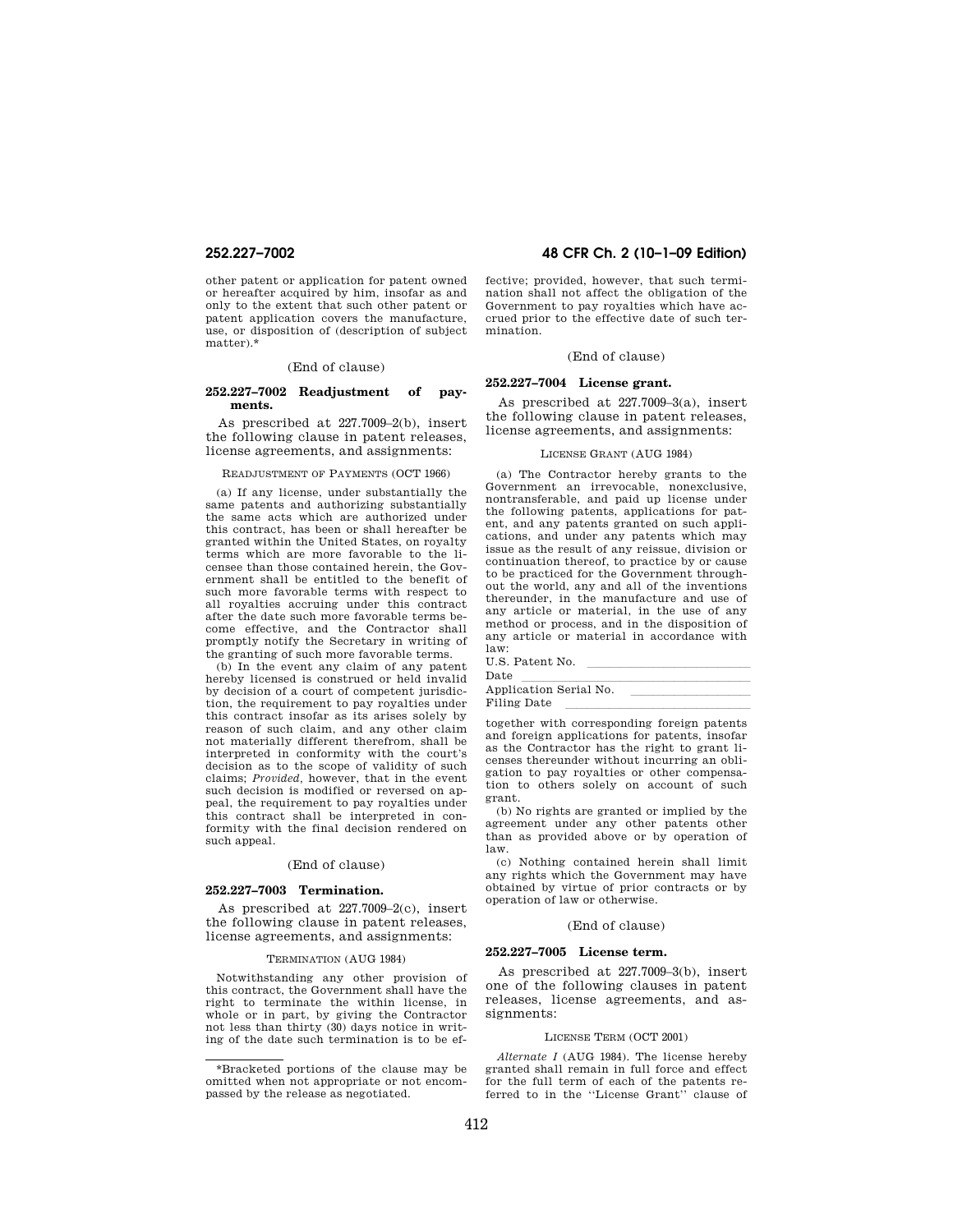this contract and any and all patents hereafter issued on applications for patent referred to in such ''License Grant'' clause.

Alternate II (OCT 2001). The license hereby<br>ranted shall terminate on the day granted shall terminate on the  $\frac{day}{dy}$  day of ; Provided, however, that of \_\_\_\_\_\_\_\_\_; *Provided*, however, that said termination shall be without prejudice to the completion of any contract entered into by the Government prior to said date of termination or to the use or disposition thereafter of any articles or materials manufactured by or for the Government under this license.

[56 FR 36479, July 31, 1991, as amended at 66 FR 49861, Oct. 1, 2001]

# **252.227–7006 License grant—running royalty.**

As prescribed at  $227.7009-4(a)$ , insert the following clause in patent releases, license agreements, and assignments:

# LICENSE GRANT—RUNNING ROYALTY (AUG 1984)

(a) The Contractor hereby grants to the Government, as represented by the Secretary<br>of , an irrevocable, nonexclusive, of \_\_\_\_\_\_\_, an irrevocable, nonexclusive, nontransferable license under the following patents, applications for patent, and any patents granted on such applications, and under any patents which may issue as the result of any reissue, division, or continuation thereunder to practice by or cause to be practiced for the Department of throughout the world, any and all of the inventions thereunder in the manufacture and use of any article or material, in the use of any method or process, and in the disposition of any article or material in accordance with law:

U.S. Patent No.<br>Date Date<br>Annlication Serial No

Application Serial No. lllllllllll

Filing Date<br>together with corresponding foreign patents and foreign applications for patent, insofar as the Contractor has the right to grant licenses thereunder without incurring an obligation to pay royalties or other compensation to others solely on account of such grant.

(b) No rights are granted or implied by the agreement under any other patents other than as provided above or by operation of law.

(c) Nothing contained herein shall limit any rights which the Government may have obtained by virtue of prior contracts or by operation of law or otherwise.

# (End of clause)

# **252.227–7007 License term—running royalty.**

As prescribed at 227.7009–4(b), insert the following clause in patent releases, license agreements, and assignments:

LICENSE TERM—RUNNING ROYALTY (AUG 1984)

The license hereby granted shall remain in full force and effect for the full term of each of the patents referred to in the ''License Grant'' clause of this contract and any and all patents hereafter issued on applications for patent referred to above unless sooner terminated as elsewhere herein provided.

# (End of clause)

# **252.227–7008 Computation of royalties.**

As prescribed at 227.7009–4(c), insert the following clause in patent releases, license agreements, and assignments:

### COMPUTATION OF ROYALTIES (AUG 1984)

Subject to the conditions hereinafter stated, royalties shall accrue to the Contractor under this agreement on all articles or materials embodying, or manufactured by the use of, any or all inventions claimed under any unexpired United States patent licensed herein, upon acceptance thereof by the De-<br>partment of  $\,$ , at the rate of partment of \_\_\_\_\_\_, at the rate of<br>percent of the net selling price of llll percent of the net selling price of such articles or materials (amount) per (name of item)\* whether manufactured by the Government or procured under a fixed price contract, and at the rate of (amount) per (name of item) acquired or manufactured by a Contractor performing under a cost-reimbursement contract. With respect to such articles or materials made by the Depart-<br>ment of \_\_\_\_\_\_\_, "net selling price," as ment of \_\_\_\_\_\_\_, "net selling price," as used in this paragraph, means the actual cost of direct labor and materials without allowance for overhead and supervision.

# (End of clause)

# **252.227–7009 Reporting and payment of royalties.**

As prescribed at 227.7009–4(d), insert the following clause in patent releases, license agreements, and assignments:

REPORTING AND PAYMENT OF ROYALTIES (AUG 1984)

(a) The (procuring office) shall, on or before the sixtieth (60th) day next following

<sup>\*</sup>Use bracketed matter as appropriate.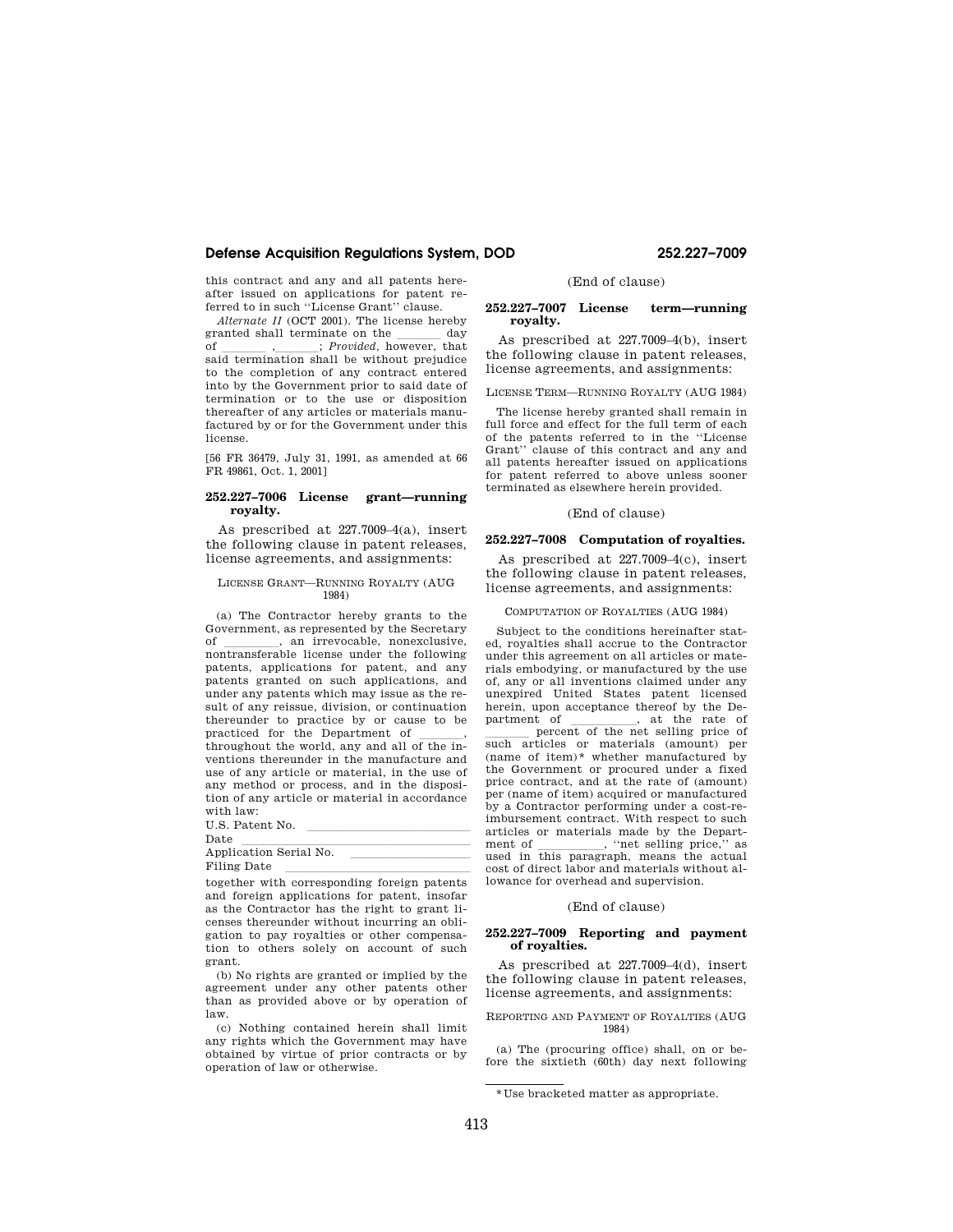the end of each yearly\* period ending during which royalties have accrued under this license, deliver to the Contractor, subject to military security regulations, a report in writing furnishing necessary information relative to royalties which have accrued under this contract.

(b) Royalties which have accrued under this contract during the yearly\* period ending llllll shall be paid to the Con-tractor (if appropriations therefor are available or become available) within sixty (60) days next following the receipt of a voucher from the Contractor submitted in accordance with the report referred to in (a) of this clause; *Provided,* that the Government shall not be obligated to pay, in respect of any such yearly period, on account of the combined royalties accruing under this contract directly and under any separate licenses granted pursuant to the ''License to Other Government Agencies'' clause (if any) of this<br>contract. an amount greater than an amount greater dollars (\$
lequark), and if such combined royalties exceed the said maximum yearly obligation, each department or agency shall pay a pro rata share of the said maximum yearly obligation as determined by the proportion its accrued royalties bear

# to the combined total of accrued royalties. (End of clause)

# **252.227–7010 License to other Government agencies.**

As prescribed at 227.7009–4(e), insert the following clause in patent releases, license agreements, and assignments:

# LICENSE TO OTHER GOVERNMENT AGENCIES (AUG 1984)

The Contractor hereby agrees to grant a separate license under the patents, applications for patents, and improvements referred to in the ''License Grant'' clause of this contract, on the same terms and conditions as appear in this license contract, to any other department or agency of the Government at any time on receipt of a written request for such a license from such department or agency; *Provided,* however, that as to royalties which accrue under such separate licenses, reports and payments shall be made directly to the Contractor by each such other department or agency pursuant to the terms of such separate licenses. The Contractor shall notify the Licensee hereunder promptly upon receipt of any request for license hereunder.

# **252.227–7010 48 CFR Ch. 2 (10–1–09 Edition)**

# (End of clause)

# **252.227–7011 Assignments.**

As prescribed at 227.7010, insert the following clause in assignments.

### ASSIGNMENT (AUG 1984)

The Contractor hereby conveys to the Government, as represented by the Secretary of<br>, the entire right, title, and inter-

the entire right, title, and inter-<br>est in and to the following patents (and applications for patent), in and to the inventions thereof, and in and to all claims and demands whatsoever for infringement thereof heretofore accrued, the same to be held and enjoyed by the Government through its duly appointed representatives to the full end of the term of said patents (and to the full end of the terms of all patents which may be granted upon said applications for patent, or upon any division, continuationin-part or continuation thereof):

| U.S. Patent No.                             |
|---------------------------------------------|
| Date                                        |
| Name of Inventor                            |
| U.S. Application Serial No.                 |
| Filing Date                                 |
| Name of Inventor                            |
| together with corresponding foreign patents |

and applications for patent insofar as the Contractor has the right to assign the same.

# (End of clause)

# **252.227–7012 Patent license and release contract.**

As prescribed at 227.7012, insert the following clause in patent releases, license agreements, and assignments:

# (Contract No.)

## PATENT LICENSE AND RELEASE CONTRACT (SEP 1999)

This CONTRACT is effective as of the lay of [month, year], between the UNITED STATES OF AMERICA (hereinafter called the Government), and \_\_\_\_\_\_ (hereinafter called the Contractor), (a corporation organized and existing under the laws of the State of  $\qquad$ , (a partnership consisting State of  $\frac{)}{)}$ , (a partnership consisting of of  $\frac{1}{\log \theta}$ , (an individual trading as  $\frac{1}{\text{State of}}$ , of the City of  $\frac{1}{\text{State of}}$ 

State of [1]].<br>Whereas, the Contractor warrants that it has the right to grant the within license and release, and the Government desires to procure the same, and

Whereas, this contract is authorized by law, including 10 U.S.C. 2386.

Now Therefore, in consideration of the grant, release and agreements hereinafter recited, the parties have agreed as follows:

Article 1. License Grant.\*

<sup>\*</sup>The frequency, date, and length of reporting periods should be selected as appropriate to the particular circumstances of the contract.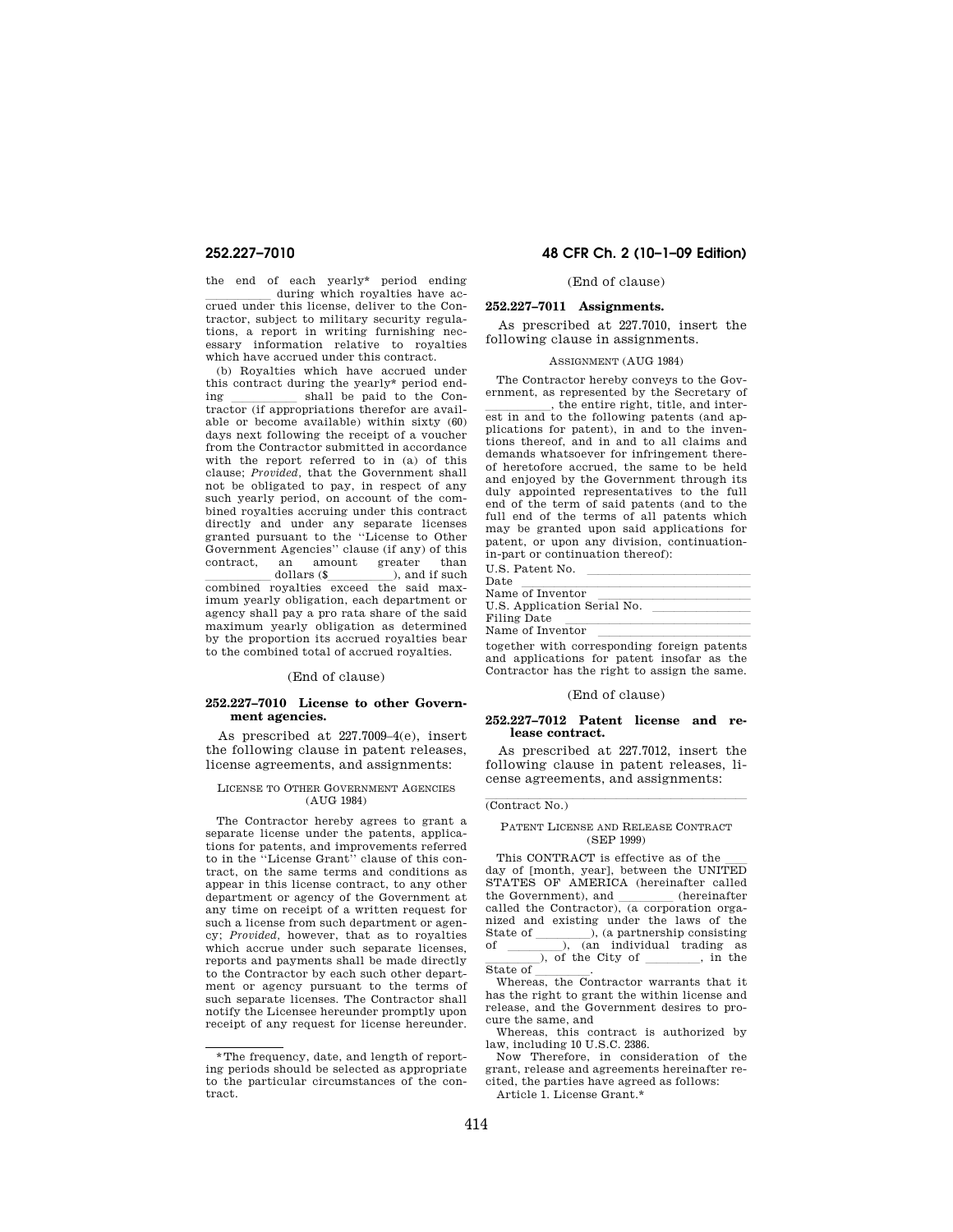(Insert the clause at 252.227–7004 for a paid up license, or the clause at 252.227–7006 for a license on a running royalty basis.) Article 2. License Term.\*

(Insert the appropriate alternative clause at 252.227–7005 for a paid up license, or the clause at 252.227–7007 for a license on a running royalty basis.)

Article 3. Release of Past Infringement.

(Insert the clause at  $252.227-7001$ )

Article 4. Non-Estoppel.

(Insert the clause at 252.227–7000.) Article 5. Payment.

The Contractor shall be paid the sum of Dollars (\$<sub>ll</sub>) in full compensation for the rights herein granted and agreed to be granted. (For a license on a running royalty basis, insert the clause at 252.227–7006 in accordance with the instructions therein, and also the clause as specified at 252.227– 7002 and 252.227–7009 and 252.227–7010.)

Article 6. Covenant Against Contingent Fees.

(Insert the clause at FAR 52.203–5.)

Article 7. Assignment of Claims.

(Insert the clause at FAR 52.232–23.)

Article 8. Gratuities. (Insert the clause at FAR 52.203–3.)

Article 9. Disputes.

(Insert the clause at FAR 52.233–1.)

Article 10. Successors and Assignees.

This Agreement shall be binding upon the Contractor, its successors\*\* and assignees, but nothing contained in this Article shall authorize an assignment of any claim against the Government otherwise than as permitted by law.

In Witness Whereof, the parties hereto have executed this contract.

THE UNITED STATES OF AMERICA

By llllllllllllllllllllll

Date<br>(Signature and Title of

Contractor Representative)<br>By By llllllllllllllllllllll

Date  $\frac{1}{\text{Inly a release is provided, delete this}}$ article; if an assignment is procured, use the clause at 252.227–7011.

\*\*When the Contractor is an individual, change ''successors'' to ''heirs''; if a partnership, modify appropriately.

# (End of clause)

[64 FR 49685, Sept. 14, 1999]

# **252.227–7013 Rights in technical data—Noncommercial items.**

As prescribed in 227.7103–6(a), use the following clause:

RIGHTS IN TECHNICAL DATA—NONCOMMERCIAL ITEMS (NOV 1995)

(a) *Definitions.* As used in this clause:

(1) *Computer data base* means a collection of data recorded in a form capable of being processed by a computer. The term does not include computer software.

(2) *Computer program* means a set of instructions, rules, or routines recorded in a form that is capable of causing a computer to perform a specific operation or series of operations.

(3) *Computer software* means computer programs, source code, source code listings, object code listings, design details, algorithms, processes, flow charts, formulae and related material that would enable the software to be reproduced, recreated, or recompiled. Computer software does not include computer data bases or computer software documentation.

(4) *Computer software documentation* means owner's manuals, user's manuals, installation instructions, operating instructions, and other similar items, regardless of storage medium, that explain the capabilities of the computer software or provide instructions for using the software.

(5) *Detailed manufacturing or process data*  means technical data that describe the steps, sequences, and conditions of manufacturing, processing or assembly used by the manufacturer to produce an item or component or to perform a process.

(6) *Developed* means that an item, component, or process exists and is workable. Thus, the item or component must have been constructed or the process practiced. Workability is generally established when the item, component, or process has been analyzed or tested sufficiently to demonstrate to reasonable people skilled in the applicable art that there is a high probability that it will operate as intended. Whether, how much, and what type of analysis or testing is required to establish workability depends on the nature of the item, component, or process, and the state of the art. To be considered ''developed,'' the item, component, or process need not be at the stage where it could be offered for sale or sold on the commercial market, nor must the item, component, or process be actually reduced to practice within the meaning of Title 35 of the United States Code.

(7) *Developed exclusively at private expense*  means development was accomplished entirely with costs charged to indirect cost pools, costs not allocated to a government contract, or any combination thereof.

(i) Private expense determinations should be made at the lowest practicable level.

(ii) Under fixed-price contracts, when total costs are greater than the firm-fixed-price or ceiling price of the contract, the additional development costs necessary to complete development shall not be considered when determining whether development was at government, private, or mixed expense.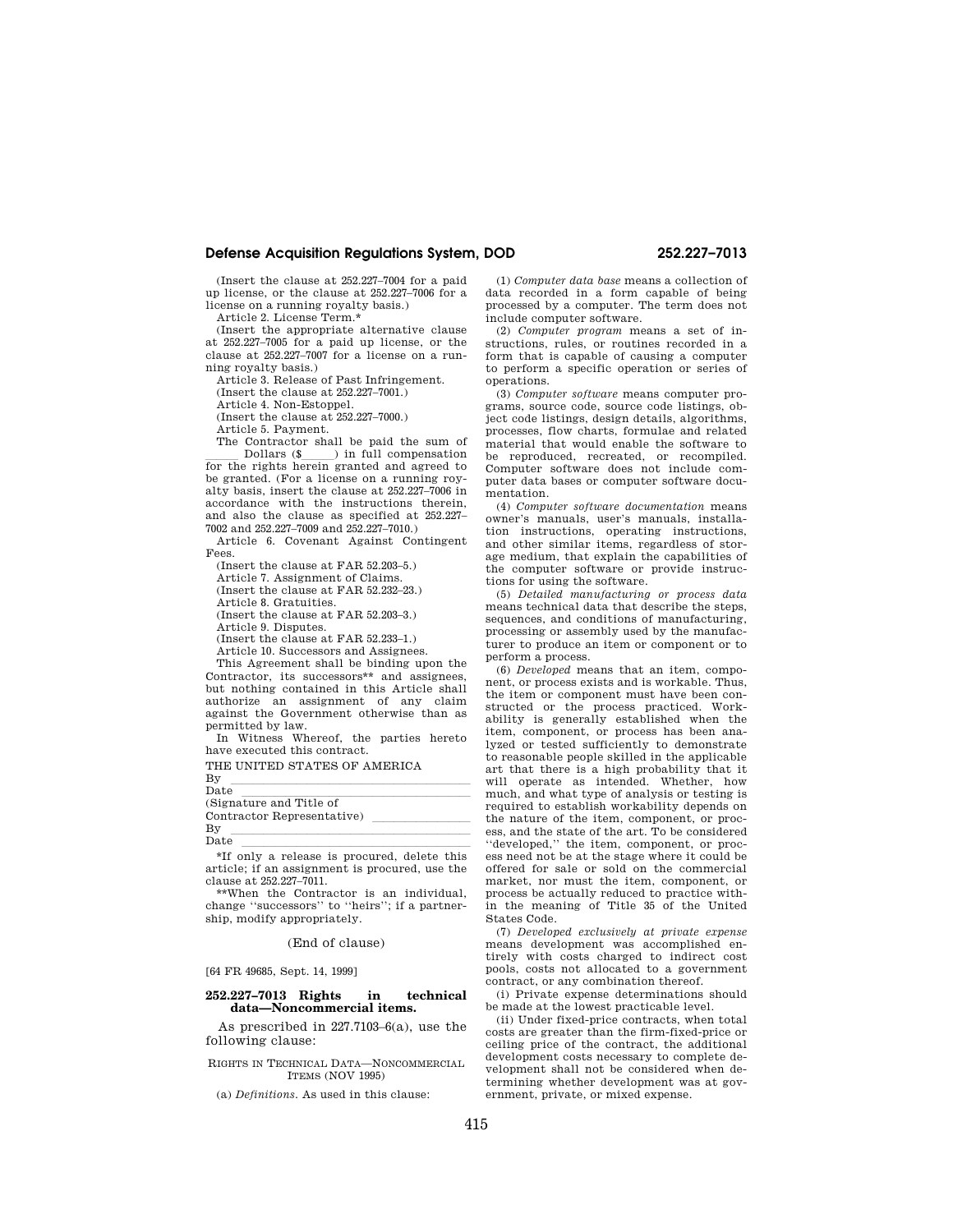(8) *Developed exclusively with government funds* means development was not accomplished exclusively or partially at private expense.

(9) *Developed with mixed funding* means development was accomplished partially with costs charged to indirect cost pools and/or costs not allocated to a government contract, and partially with costs charged directly to a government contract.

(10) *Form, fit, and function data* means technical data that describes the required overall physical, functional, and performance characteristics (along with the qualification requirements, if applicable) of an item, component, or process to the extent necessary to permit identification of physically and functionally interchangeable items.

(11) *Government purpose* means any activity in which the United States Government is a party, including cooperative agreements with international or multi-national defense organizations, or sales or transfers by the United States Government to foreign governments or international organizations. Government purposes include competitive procurement, but do not include the rights to use, modify, reproduce, release, perform, display, or disclose technical data for commercial purposes or authorize others to do so.

(12) *Government purpose rights* means the rights to—

(i) Use, modify, reproduce, release, perform, display, or disclose technical data within the Government without restriction; and

(ii) Release or disclose technical data outside the Government and authorize persons to whom release or disclosure has been made to use, modify, reproduce, release, perform, display, or disclose that data for United States government purposes.

(13) *Limited rights* means the rights to use, modify, reproduce, release, perform, display, or disclose technical data, in whole or in part, within the Government. The Government may not, without the written permission of the party asserting limited rights, release or disclose the technical data outside the Government, use the technical data for manufacture, or authorize the technical data to be used by another party, except that the Government may reproduce, release or disclose such data or authorize the use or reproduction of the data by persons outside the Government if reproduction, release, disclosure, or use is—

(i) Necessary for emergency repair and overhaul; or

(ii) A release or disclosure of technical data (other than detailed manufacturing or process data) to, or use of such data by, a foreign government that is in the interest of the Government and is required for evaluational or informational purposes;

# **252.227–7013 48 CFR Ch. 2 (10–1–09 Edition)**

(iii) Subject to a prohibition on the further reproduction, release, disclosure, or use of the technical data; and

(iv) The contractor or subcontractor asserting the restriction is notified of such reproduction, release, disclosure, or use.

(14) *Technical data* means recorded information, regardless of the form or method of the recording, of a scientific or technical nature (including computer software documentation). The term does not include computer software or data incidental to contract administration, such as financial and/or management information.

(15) *Unlimited rights* means rights to use, modify, reproduce, perform, display, release, or disclose technical data in whole or in part, in any manner, and for any purpose whatsoever, and to have or authorize others to do so.

(b) *Rights in technical data.* The Contractor grants or shall obtain for the Government the following royalty free, world-wide, nonexclusive, irrevocable license rights in technical data other than computer software documentation (see the Rights in Noncommercial Computer Software and Noncommercial Computer Software Documentation clause of this contract for rights in computer software documentation):

(1) *Unlimited rights.* The Government shall have unlimited rights in technical data that are—

(i) Data pertaining to an item, component, or process which has been or will be developed exclusively with Government funds;

(ii) Studies, analyses, test data, or similar data produced for this contract, when the study, analysis, test, or similar work was specified as an element of performance;

(iii) Created exclusively with Government funds in the performance of a contract that does not require the development, manufacture, construction, or production of items, components, or processes;

(iv) Form, fit, and function data;

(v) Necessary for installation, operation, maintenance, or training purposes (other than detailed manufacturing or process data);

(vi) Corrections or changes to technical data furnished to the Contractor by the Government;

(vii) Otherwise publicly available or have been released or disclosed by the Contractor or subcontractor without restrictions on further use, release or disclosure, other than a release or disclosure resulting from the sale, transfer, or other assignment of interest in the technical data to another party or the sale or transfer of some or all of a business entity or its assets to another party;

(viii) Data in which the Government has obtained unlimited rights under another Government contract or as a result of negotiations; or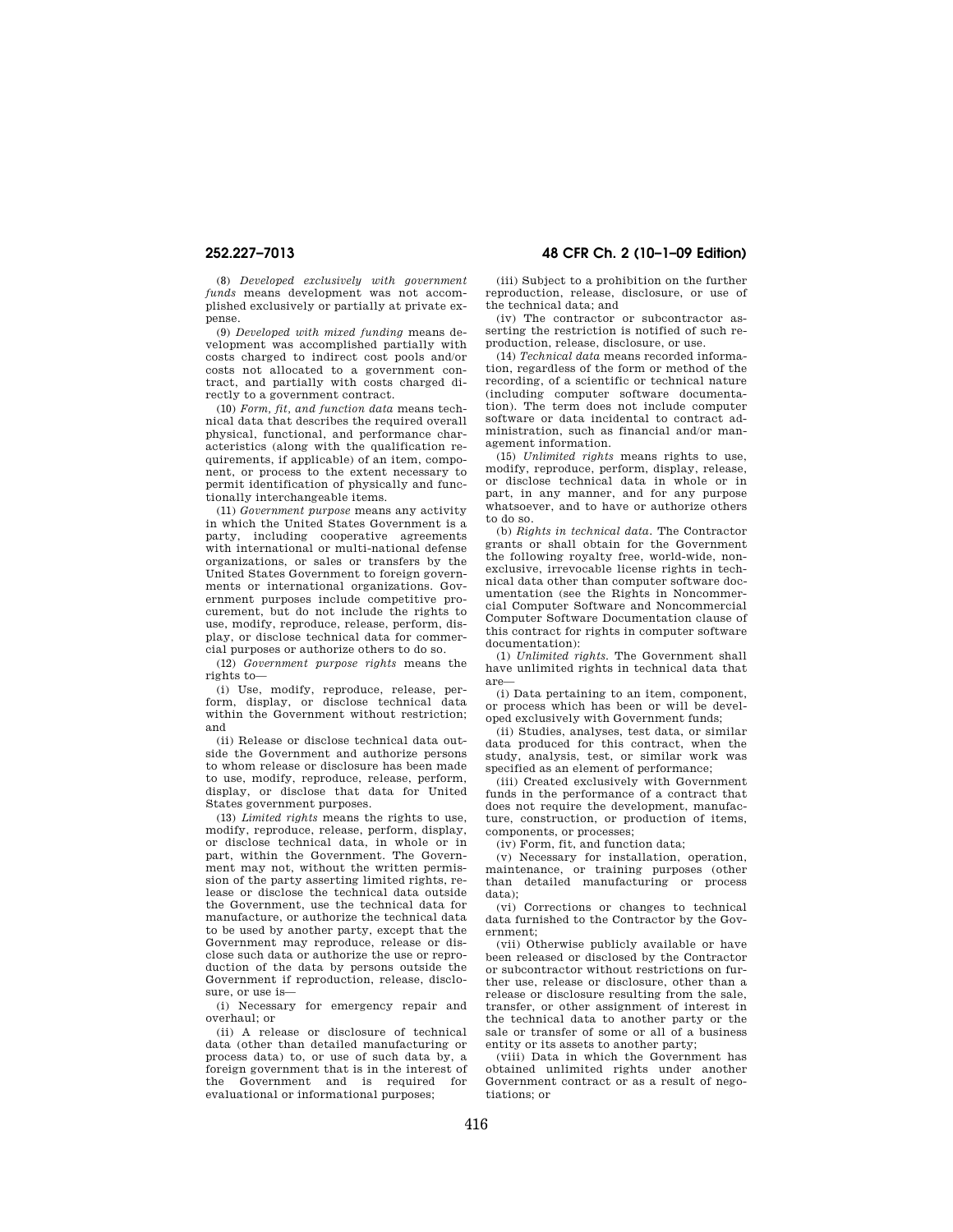(ix) Data furnished to the Government, under this or any other Government contract or subcontract thereunder, with—

(A) Government purpose license rights or limited rights and the restrictive condition(s) has/have expired; or

(B) Government purpose rights and the Contractor's exclusive right to use such data for commercial purposes has expired.

(2) *Government purpose rights.* (i) The Government shall have government purpose rights for a five-year period, or such other period as may be negotiated, in technical data—

(A) That pertain to items, components, or processes developed with mixed funding except when the Government is entitled to unlimited rights in such data as provided in paragraphs  $(b)(ii)$  and  $(b)(iv)$  through  $(b)(ix)$ of this clause; or

(B) Created with mixed funding in the performance of a contract that does not require the development, manufacture, construction, or production of items, components, or processes.

(ii) The five-year period, or such other period as may have been negotiated, shall commence upon execution of the contract, subcontract, letter contract (or similar contractual instrument), contract modification, or option exercise that required development of the items, components, or processes or creation of the data described in paragraph  $(b)(2)(i)(B)$  of this clause. Upon expiration of the five-year or other negotiated period, the Government shall have unlimited rights in the technical data.

(iii) The Government shall not release or disclose technical data in which it has government purpose rights unless—

(A) Prior to release or disclosure, the intended recipient is subject to the non-disclosure agreement at 227.7103–7 of the Defense Federal Acquisition Regulation Supplement (DFARS); or

(B) The recipient is a Government contractor receiving access to the data for performance of a Government contract that contains the clause at DFARS 252.227–7025, Limitations on the Use or Disclosure of Government-Furnished Information with Restrictive Legends.

(iv) The Contractor has the exclusive right, including the right to license others, to use technical data in which the Government has obtained government purpose rights under this contract for any commercial purpose during the time period specified in the government purpose rights legend prescribed in paragraph (f)(2) of this clause.

(3) *Limited rights.* (i) Except as provided in paragraphs  $(b)(1)(ii)$  and  $(b)(1)(iv)$  through  $(b)(1)(ix)$  of this clause, the Government shall have limited rights in technical data—

(A) Pertaining to items, components, or processes developed exclusively at private expense and marked with the limited rights legend prescribed in paragraph (f) of this clause; or

(B) Created exclusively at private expense in the performance of a contract that does not require the development, manufacture, construction, or production of items, components, or processes.

(ii) The Government shall require a recipient of limited rights data for emergency repair or overhaul to destroy the data and all copies in its possession promptly following completion of the emergency repair/overhaul and to notify the Contractor that the data have been destroyed.

(iii) The Contractor, its subcontractors, and suppliers are not required to provide the Government additional rights to use, modify, reproduce, release, perform, display, or disclose technical data furnished to the Government with limited rights. However, if the Government desires to obtain additional rights in technical data in which it has limited rights, the Contractor agrees to promptly enter into negotiations with the Contracting Officer to determine whether there are acceptable terms for transferring such rights. All technical data in which the Contractor has granted the Government additional rights shall be listed or described in a license agreement made part of the contract. The license shall enumerate the additional rights granted the Government in such data.

(4) *Specifically negotiated license rights.* The standard license rights granted to the Government under paragraphs (b)(1) through (b)(3) of this clause, including the period during which the Government shall have government purpose rights in technical data, may be modified by mutual agreement to provide such rights as the parties consider appropriate but shall not provide the Government lesser rights than are enumerated in paragraph (a)(13) of this clause. Any rights so negotiated shall be identified in a license agreement made part of this contract.

(5) *Prior government rights.* Technical data that will be delivered, furnished, or otherwise provided to the Government under this contract, in which the Government has previously obtained rights shall be delivered, furnished, or provided with the pre-existing rights, unless—

(i) The parties have agreed otherwise; or

(ii) Any restrictions on the Government's rights to use, modify, reproduce, release, perform, display, or disclose the data have expired or no longer apply.

(6) *Release from liability.* The Contractor agrees to release the Government from liability for any release or disclosure of technical data made in accordance with paragraph (a)(13) or (b)(2)(iii) of this clause, in accordance with the terms of a license negotiated under paragraph (b)(4) of this clause,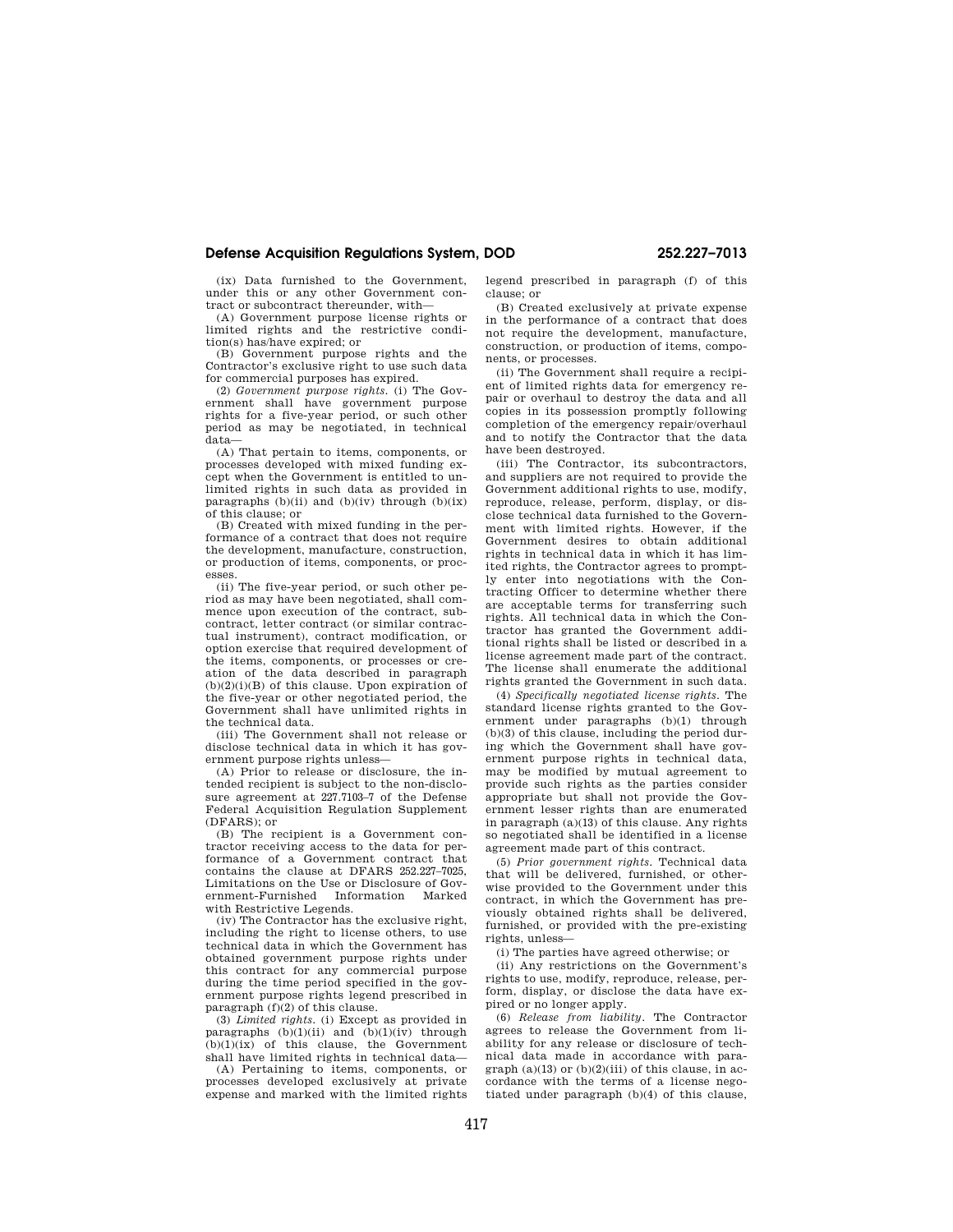or by others to whom the recipient has released or disclosed the data and to seek relief solely from the party who has improperly used, modified, reproduced, released, performed, displayed, or disclosed Contractor data marked with restrictive legends.

(c) *Contractor rights in technical data.* All rights not granted to the Government are retained by the Contractor.

(d) *Third party copyrighted data.* The Contractor shall not, without the written approval of the Contracting Officer, incorporate any copyrighted data in the technical data to be delivered under this contract unless the Contractor is the copyright owner or has obtained for the Government the license rights necessary to perfect a license or licenses in the deliverable data of the appropriate scope set forth in paragraph (b) of this clause, and has affixed a statement of the license or licenses obtained on behalf of the Government and other persons to the data transmittal document.

(e) *Identification and delivery of data to be furnished with restrictions on use, release, or disclosure.* (1) This paragraph does not apply to restrictions based solely on copyright.

(2) Except as provided in paragraph (e)(3) of this clause, technical data that the Contractor asserts should be furnished to the Government with restrictions on use, release, or disclosure are identified in an attachment to this contract (the Attachment). The Contractor shall not deliver any data with restrictive markings unless the data are listed on the Attachment.

(3) In addition to the assertions made in the Attachment, other assertions may be identified after award when based on new information or inadvertent omissions unless the inadvertent omissions would have materially affected the source selection decision. Such identification and assertion shall be submitted to the Contracting Officer as soon as practicable prior to the scheduled date for delivery of the data, in the following format, and signed by an official authorized to contractually obligate the Contractor: Identification and Assertion of Restrictions on the Government's Use, Release, or Disclosure of Technical Data.

The Contractor asserts for itself, or the persons identified below, that the Government's rights to use, release, or disclose the following technical data should be restricted—

| Technical data<br>to be fur-<br>nished with<br>restrictions <sup>1</sup> | Basis for as-<br>sertion <sup>2</sup> | Asserted<br>rights cat-<br>egory <sup>3</sup> | Name of per-<br>son asserting<br>restrictions $\frac{3}{4}$ |  |
|--------------------------------------------------------------------------|---------------------------------------|-----------------------------------------------|-------------------------------------------------------------|--|
| (LIST)                                                                   | (LIST)                                | (LIST)                                        | (LIST)                                                      |  |

1 If the assertion is applicable to items, components or processes developed at private expense, identify both the data and each such item, component, or process.

# **252.227–7013 48 CFR Ch. 2 (10–1–09 Edition)**

2Generally, the development of an item, component, or process at private expense, either exclusively or partially, is the only basis for asserting restrictions on the Government's rights to use, release, or disclose technical data pertaining to such items, components, or processes. Indicate whether de-velopment was exclusively or partially at private expense. If<br>development was not at private expense, enter the specific<br>reason for asserting that the Government's

restricted.<br>
<sup>3</sup> Enter asserted rights category (e.g., government purpose<br>
ilcense rights from a prior contract, rights in SBIR data generated under another contract, limited or government purpose<br>
rights under this or a p

Date lllllllllllllllllllll

Printed Name and Title

# **Signature limits**

# (End of identification and assertion)

(4) When requested by the Contracting Officer, the Contractor shall provide sufficient information to enable the Contracting Officer to evaluate the Contractor's assertions. The Contracting Officer reserves the right to add the Contractor's assertions to the Attachment and validate any listed assertion, at a later date, in accordance with the procedures of the Validation of Restrictive Markings on Technical Data clause of this contract.

(f) *Marking requirements.* The Contractor, and its subcontractors or suppliers, may only assert restrictions on the Government's rights to use, modify, reproduce, release, perform, display, or disclose technical data to be delivered under this contract by marking the deliverable data subject to restriction. Except as provided in paragraph (f)(5) of this clause, only the following legends are authorized under this contract: the government purpose rights legend at paragraph (f)(2) of this clause; the limited rights legend at paragraph (f)(3) of this clause; or the special license rights legend at paragraph (f)(4) of this clause; and/or a notice of copyright as prescribed under 17 U.S.C. 401 or 402.

(1) *General marking instructions.* The Contractor, or its subcontractors or suppliers, shall conspicuously and legibly mark the appropriate legend on all technical data that qualify for such markings. The authorized legends shall be placed on the transmittal document or storage container and, for printed material, each page of the printed material containing technical data for which restrictions are asserted. When only portions of a page of printed material are subject to the asserted restrictions, such portions shall be identified by circling, underscoring, with a note, or other appropriate identifier. Technical data transmitted directly from one computer or computer terminal to another shall contain a notice of asserted restrictions. Reproductions of technical data or any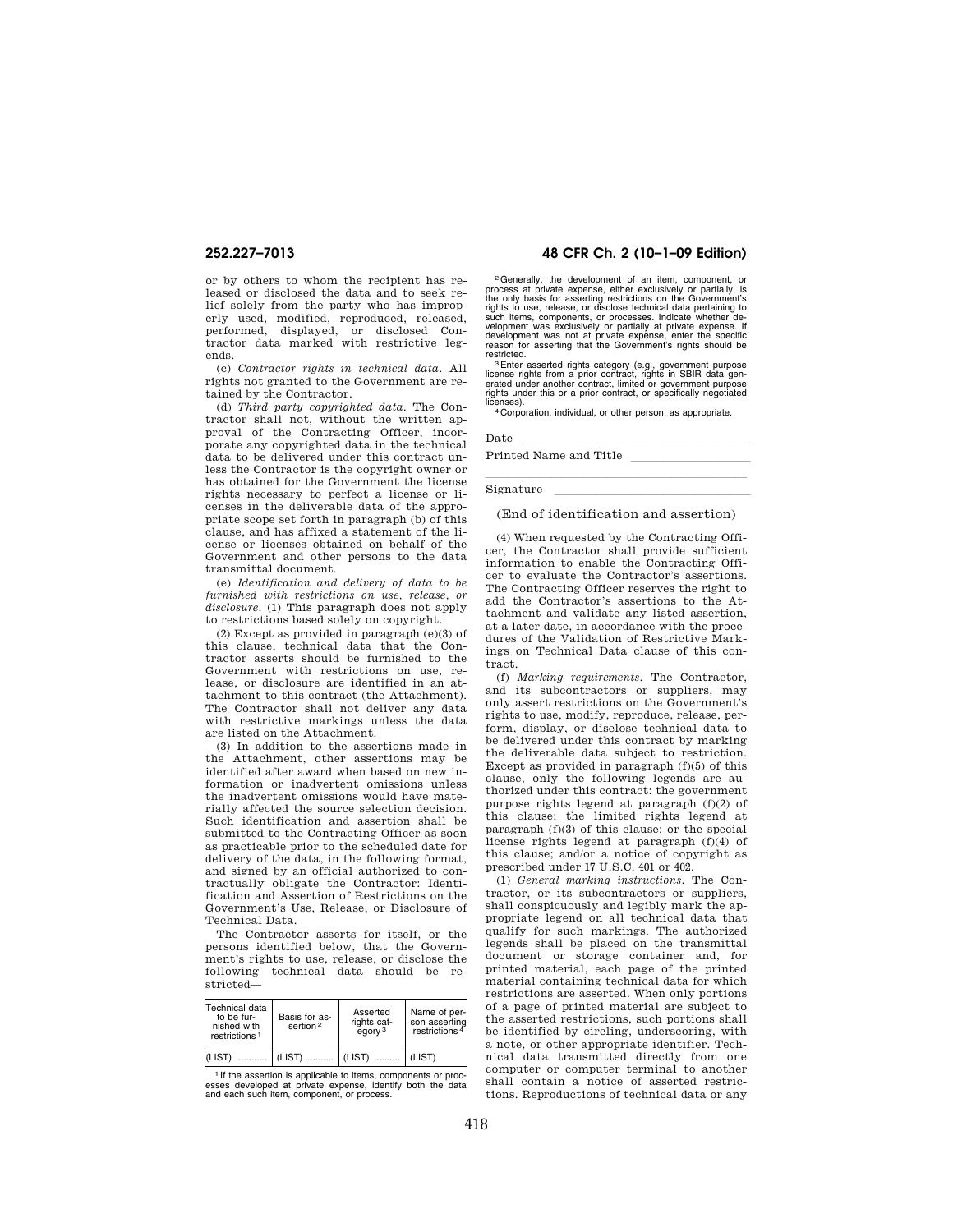portions thereof subject to asserted restrictions shall also reproduce the asserted restrictions.

(2) *Government purpose rights markings.* Data delivered or otherwise furnished to the Government purpose rights shall be marked as follows:

Government Purpose Rights

Contract No. 2008. Contract No. 2008. Contract No. 2008. Contractor Name <u>laterally</u> Contractor Address

Expiration Date

Expiration Date<br>The Government's rights to use, modify, reproduce, release, perform, display, or disclose these technical data are restricted by paragraph (b)(2) of the Rights in Technical Data—Noncommercial Items clause contained in the above identified contract. No restrictions apply after the expiration date shown above. Any reproduction of technical data or portions thereof marked with this legend must also reproduce the markings.

### (End of legend)

(3) *Limited rights markings.* Data delivered or otherwise furnished to the Government with limited rights shall be marked with the following legend:

### Limited Rights

Contract No.

| Contractor Name    |  |
|--------------------|--|
| Contractor Address |  |

The Government's rights to use, modify, reproduce, release, perform, display, or disclose these technical data are restricted by paragraph (b)(3) of the Rights in Technical Data—Noncommercial Items clause contained in the above identified contract. Any reproduction of technical data or portions thereof marked with this legend must also reproduce the markings. Any person, other than the Government, who has been provided access to such data must promptly notify the above named Contractor.

## (End of legend)

(4) *Special license rights markings.* (i) Data in which the Government's rights stem from a specifically negotiated license shall be marked with the following legend:

## Special License Rights

The Government's rights to use, modify, reproduce, release, perform, display, or disclose these data are restricted by Contract  $\underbrace{\hbox{No.}\qquad \qquad \qquad}_{\qquad \qquad \qquad }\qquad \qquad \text{(Insert contract number)}$   $\underbrace{\hbox{License No.}}$ 

(Insert license identifier)

(Insert license identifier)<br>Any reproduction of technical data or por-

tions thereof marked with this legend must also reproduce the markings.

### (End of legend)

(ii) For purposes of this clause, special licenses do not include government purpose license rights acquired under a prior contract (see paragraph (b)(5) of this clause).

(5) *Pre-existing data markings.* If the terms of a prior contract or license permitted the Contractor to restrict the Government's rights to use, modify, reproduce, release, perform, display, or disclose technical data deliverable under this contract, and those restrictions are still applicable, the Contractor may mark such data with the appropriate restrictive legend for which the data qualified under the prior contract or license. The marking procedures in paragraph (f)(1) of this clause shall be followed.

(g) *Contractor procedures and records.*  Throughout performance of this contract, the Contractor and its subcontractors or suppliers that will deliver technical data with other than unlimited rights, shall—

(1) Have, maintain, and follow written procedures sufficient to assure that restrictive markings are used only when authorized by the terms of this clause; and

(2) Maintain records sufficient to justify the validity of any restrictive markings on technical data delivered under this contract.

(h) *Removal of unjustified and nonconforming markings*—(1) *Unjustified technical data markings.* The rights and obligations of the parties regarding the validation of restrictive markings on technical data furnished or to be furnished under this contract are contained in the Validation of Restrictive Markings on Technical Data clause of this contract. Notwithstanding any provision of this contract concerning inspection and acceptance, the Government may ignore or, at the Contractor's expense, correct or strike a marking if, in accordance with the procedures in the Validation of Restrictive Markings on Technical Data clause of this contract, a restrictive marking is determined to be unjustified.

(2) *Nonconforming technical data markings.* A nonconforming marking is a marking placed on technical data delivered or otherwise furnished to the Government under this contract that is not in the format authorized by this contract. Correction of nonconforming markings is not subject to the Validation of Restrictive Markings on Technical Data clause of this contract. If the Contracting Officer notifies the Contractor of a nonconforming marking and the Contractor fails to remove or correct such marking within sixty (60) days, the Government may ignore or, at the Contractor's expense, remove or correct any nonconforming marking.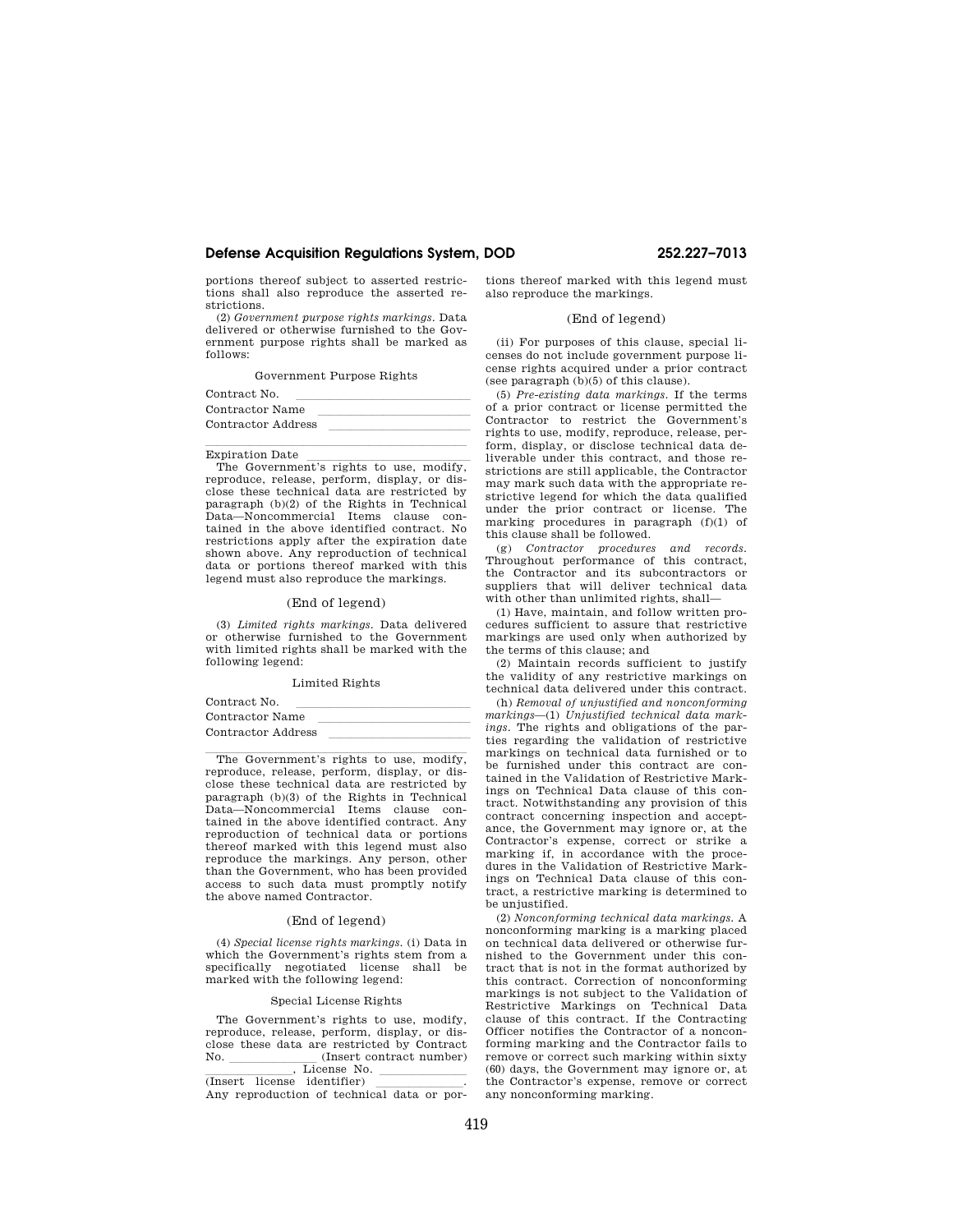(i) *Relation to patents.* Nothing contained in this clause shall imply a license to the Government under any patent or be construed as affecting the scope of any license or other right otherwise granted to the Government under any patent.

(j) *Limitation on charges for rights in technical data.* (1) The Contractor shall not charge to this contract any cost, including, but not limited to, license fees, royalties, or similar charges, for rights in technical data to be delivered under this contract when—

(i) The Government has acquired, by any means, the same or greater rights in the data; or

(ii) The data are available to the public without restrictions.

(2) The limitation in paragraph (j)(1) of this clause—

(i) Includes costs charged by a subcontractor or supplier, at any tier, or costs incurred by the Contractor to acquire rights in subcontractor or supplier technical data, if the subcontractor or supplier has been paid for such rights under any other Government contract or under a license conveying the rights to the Government; and

(ii) Does not include the reasonable costs of reproducing, handling, or mailing the documents or other media in which the technical data will be delivered.

(k) *Applicability to subcontractors or suppliers.* (1) The Contractor shall ensure that the rights afforded its subcontractors and suppliers under 10 U.S.C. 2320, 10 U.S.C. 2321, and the identification, assertion, and delivery processes of paragraph (e) of this clause are recognized and protected.

(2) Whenever any technical data for noncommercial items is to be obtained from a subcontractor or supplier for delivery to the Government under this contract, the Contractor shall use this same clause in the subcontract or other contractual instrument, and require its subcontractors or suppliers to do so, without alteration, except to identify the parties. No other clause shall be used to enlarge or diminish the Government's, the Contractor's, or a higher-tier subcontractor's or supplier's rights in a subcontractor's or supplier's technical data.

(3) Technical data required to be delivered by a subcontractor or supplier shall normally be delivered to the next higher-tier contractor, subcontractor, or supplier. However, when there is a requirement in the prime contract for data which may be submitted with other than unlimited rights by a subcontractor or supplier, then said subcontractor or supplier may fulfill its requirement by submitting such data directly to the Government, rather than through a highertier contractor, subcontractor, or supplier.

(4) The Contractor and higher-tier subcontractors or suppliers shall not use their power to award contracts as economic lever-

# **252.227–7014 48 CFR Ch. 2 (10–1–09 Edition)**

age to obtain rights in technical data from their subcontractors or suppliers.

(5) In no event shall the Contractor use its obligation to recognize and protect subcontractor or supplier rights in technical data as an excuse for failing to satisfy its contractual obligations to the Government.

# (End of clause)

*Alternate I* (JUN 1995). As prescribed in 227.7103–6(b), add the following paragraph (l) to the basic clause:

(l) *Publication for sale.* (1) This paragraph only applies to technical data in which the Government has obtained unlimited rights or a license to make an unrestricted release of technical data.

(2) The Government shall not publish a deliverable technical data item or items identified in this contract as being subject to paragraph (l) of this clause or authorize others to publish such data on its behalf if, prior to publication for sale by the Government and within twenty-four (24) months following the date specified in this contract for delivery of such data or the removal of any national security or export control restrictions, whichever is later, the Contractor publishes that item or items for sale and promptly notifies the Contracting Officer of such publication(s). Any such publication shall include a notice identifying the number of this contract and the Government's rights in the published data.

(3) This limitation on the Government's right to publish for sale shall continue as long as the data are reasonably available to the public for purchase.

[60 FR 33490, June 28, 1995, as amended at 60 FR 61602, Nov. 30, 1995]

# **252.227–7014 Rights in noncommercial computer software and noncommercial computer software documentation.**

As prescribed in  $227.7203-6(a)(1)$ , use the following clause.

RIGHTS IN NONCOMMERCIAL COMPUTER SOFT-WARE AND NONCOMMERCIAL COMPUTER SOFT-WARE DOCUMENTATION (JUN 1995)

(a) *Definitions.* As used in this clause:

(1) *Commercial computer software* means software developed or regularly used for nongovernmental purposes which—

(i) Has been sold, leased, or licensed to the public;

(ii) Has been offered for sale, lease, or license to the public;

(iii) Has not been offered, sold, leased, or licensed to the public but will be available for commercial sale, lease, or license in time to satisfy the delivery requirements of this contract; or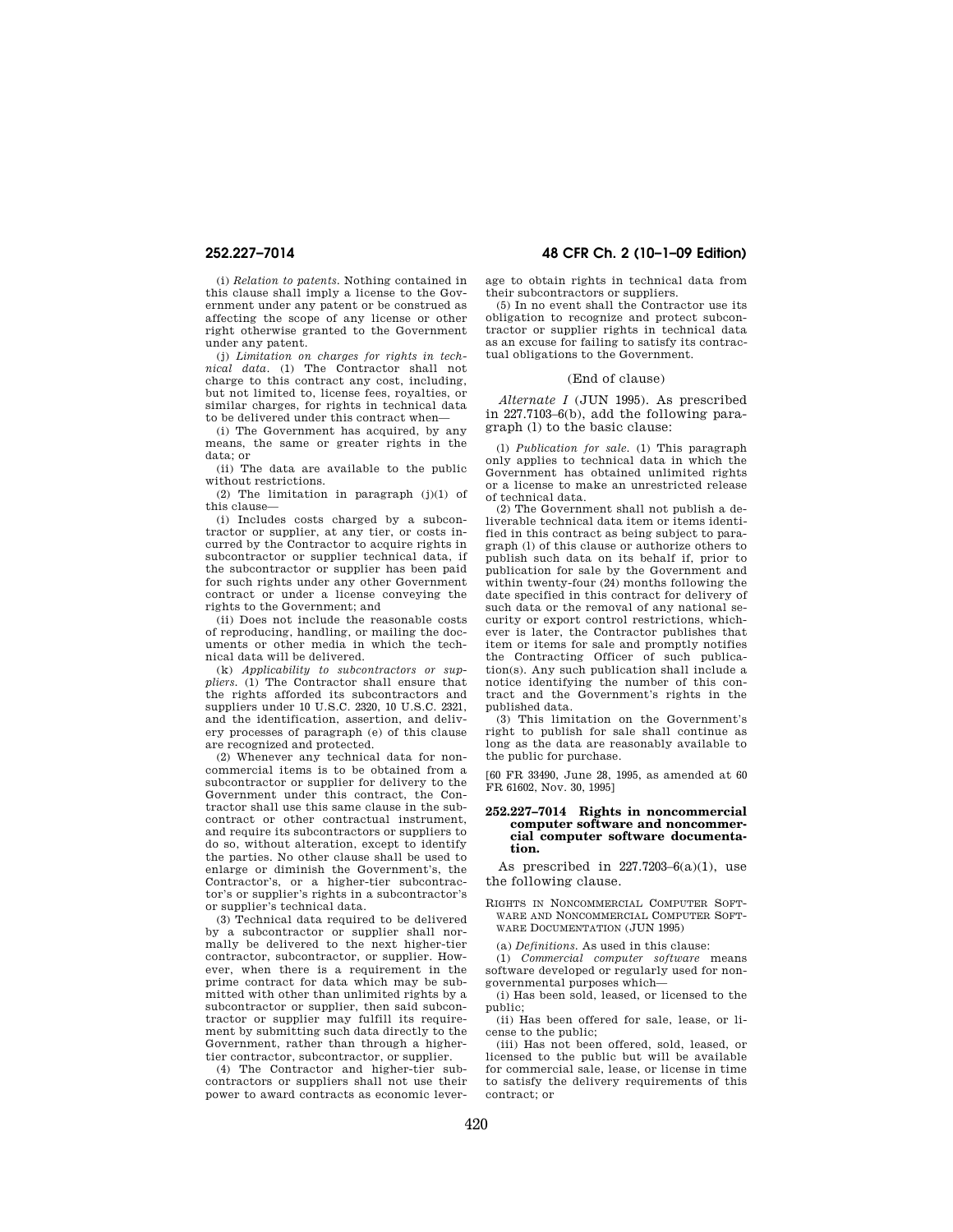(iv) Satisfies a criterion expressed in paragraph (a)(1) (i), (ii), or (iii) of this clause and would require only minor modification to meet the requirements of this contract.

(2) *Computer database* means a collection of recorded data in a form capable of being processed by a computer. The term does not include computer software.

(3) *Computer program* means a set of instructions, rules, or routines, recorded in a form that is capable of causing a computer to perform a specific operation or series of operations.

(4) *Computer software* means computer programs, source code, source code listings, object code listings, design details, algorithms, processes, flow charts, formulae, and related material that would enable the software to be reproduced, recreated, or recompiled. Computer software does not include computer databases or computer software documentation.

(5) *Computer software documentation* means owner's manuals, user's manuals, installation instructions, operating instructions, and other similar items, regardless of storage medium, that explain the capabilities of the computer software or provide instructions for using the software.

(6) *Developed* means that—

(i) A computer program has been successfully operated in a computer and tested to the extent sufficient to demonstrate to reasonable persons skilled in the art that the program can reasonably be expected to perform its intended purpose;

(ii) Computer software, other than computer programs, has been tested or analyzed to the extent sufficient to demonstrate to reasonable persons skilled in the art that the software can reasonably be expected to perform its intended purpose; or

(iii) Computer software documentation required to be delivered under a contract has been written, in any medium, in sufficient detail to comply with requirements under that contract.

(7) *Developed exclusively at private expense*  means development was accomplished entirely with costs charged to indirect cost pools, costs not allocated to a government contract, or any combination thereof.

(i) Private expense determinations should be made at the lowest practicable level.

(ii) Under fixed-price contracts, when total costs are greater than the firm-fixed-price or ceiling price of the contract, the additional development costs necessary to complete development shall not be considered when determining whether development was at government, private, or mixed expense.

(8) *Developed exclusively with government funds* means development was not accomplished exclusively or partially at private expense.

(9) *Developed with mixed funding* means development was accomplished partially with

costs charged to indirect cost pools and/or costs not allocated to a government contract, and partially with costs charged directly to a government contract.

(10) *Government purpose* means any activity in which the United States Government is a party, including cooperative agreements with international or multi-national defense organizations or sales or transfers by the United States Government to foreign governments or international organizations. Government purposes include competitive procurement, but do not include the rights to use, modify, reproduce, release, perform, display, or disclose computer software or computer software documentation for commercial purposes or authorize others to do so.

(11) *Government purpose rights* means the rights to—

(i) Use, modify, reproduce, release, perform, display, or disclose computer software or computer software documentation within the Government without restriction; and

(ii) Release or disclose computer software or computer software documentation outside the Government and authorize persons to whom release or disclosure has been made to use, modify, reproduce, release, perform, display, or disclose the software or documentation for United States government purposes.

(12) *Minor modification* means a modification that does not significantly alter the nongovernmental function or purpose of the software or is of the type customarily provided in the commercial marketplace.

(13) *Noncommercial computer software* means software that does not qualify as commercial computer software under paragraph (a)(1) of this clause.

(14) *Restricted rights* apply only to noncommercial computer software and mean the Government's rights to—

(i) Use a computer program with one computer at one time. The program may not be accessed by more than one terminal or central processing unit or time shared unless otherwise permitted by this contract;

(ii) Transfer a computer program to another Government agency without the further permission of the Contractor if the transferor destroys all copies of the program and related computer software documentation in its possession and notifies the licensor of the transfer. Transferred programs remain subject to the provisions of this clause;

(iii) Make the minimum number of copies of the computer software required for safekeeping (archive), backup, or modification purposes;

(iv) Modify computer software provided that the Government may—

 $(A)$  Use the modified software only as provided in paragraphs (a)(14) (i) and (iii) of this clause; and

(B) Not release or disclose the modified software except as provided in paragraphs  $(a)(14)$  (ii), (y) and (yi) of this clause: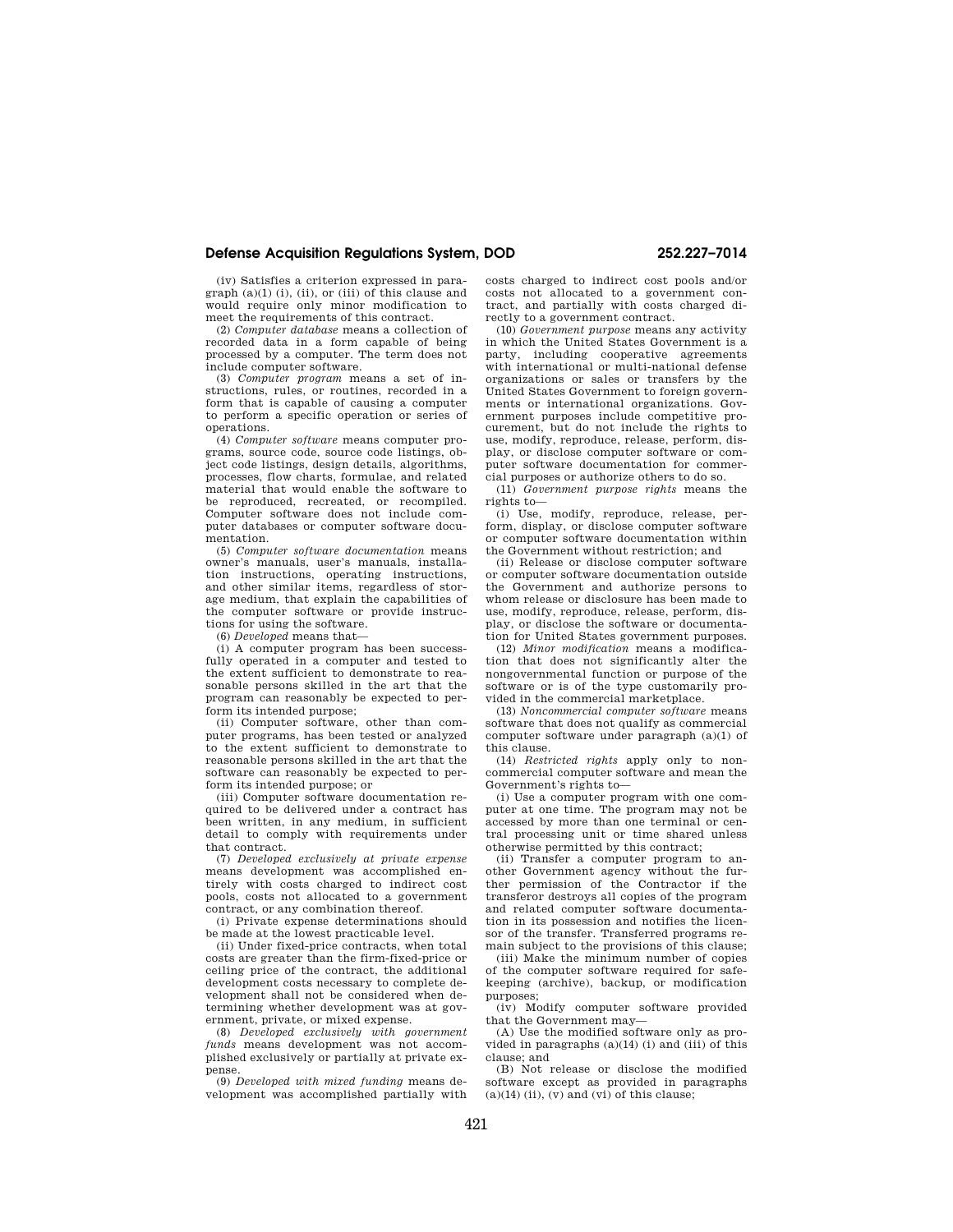(v) Permit contractors or subcontractors performing service contracts (see 37.101 of the Federal Acquisition Regulation) in support of this or a related contract to use computer software to diagnose and correct deficiencies in a computer program, to modify computer software to enable a computer program to be combined with, adapted to, or merged with other computer programs or when necessary to respond to urgent tactical situations, provided that—

(A) The Government notifies the party which has granted restricted rights that a release or disclosure to particular contractors or subcontractors was made;

(B) Such contractors or subcontractors are subject to the use and non-disclosure agreement at 227.7103–7 of the Defense Federal Acquisition Regulation Supplement (DFARS) or are Government contractors receiving access to the software for performance of a Government contract that contains the clause at DFARS 252.227–7025, Limitations on the Use or Disclosure of Government-Furnished Information Marked with Restrictive Legends;

(C) The Government shall not permit the recipient to decompile, disassemble, or reverse engineer the software, or use software decompiled, disassembled, or reverse engineered by the Government pursuant to paragraph (a)(14)(iv) of this clause, for any other purpose; and

(D) Such use is subject to the limitation in paragraph (a)(14)(i) of this clause; and

(vi) Permit contractors or subcontractors performing emergency repairs or overhaul of items or components of items procured under this or a related contract to use the computer software when necessary to perform the repairs or overhaul, or to modify the computer software to reflect the repairs or overhaul made, provided that—

(A) The intended recipient is subject to the use and non-disclosure agreement at DFARS 227.7103–7 or is a Government contractor receiving access to the software for performance of a Government contract that contains the clause at DFARS 252.227–7025, Limitations on the Use or Disclosure of Government-Furnished Information Marked with Restrictive Legends; and

(B) The Government shall not permit the recipient to decompile, disassemble, or reverse engineer the software, or use software decompiled, disassembled, or reverse engineered by the Government pursuant to paragraph (a)(14)(iv) of this clause, for any other purpose.

(15) *Unlimited rights* means rights to use, modify, reproduce, release, perform, display, or disclose computer software or computer software documentation in whole or in part, in any manner and for any purpose whatsoever, and to have or authorize others to do so.

# **252.227–7014 48 CFR Ch. 2 (10–1–09 Edition)**

(b) *Rights in computer software or computer software documentation.* The Contractor grants or shall obtain for the Government the following royalty free, world-wide, nonexclusive, irrevocable license rights in noncommercial computer software or computer software documentation. All rights not granted to the Government are retained by the Contractor.

(1) *Unlimited rights.* The Government shall have unlimited rights in—

(i) Computer software developed exclusively with Government funds;

(ii) Computer software documentation required to be delivered under this contract;

(iii) Corrections or changes to computer software or computer software documentation furnished to the Contractor by the Government;

(iv) Computer software or computer software documentation that is otherwise publicly available or has been released or disclosed by the Contractor or subcontractor without restriction on further use, release or disclosure, other than a release or disclosure resulting from the sale, transfer, or other assignment of interest in the software to another party or the sale or transfer of some or all of a business entity or its assets to another party;

(v) Computer software or computer software documentation obtained with unlimited rights under another Government contract or as a result of negotiations; or

(vi) Computer software or computer software documentation furnished to the Government, under this or any other Government contract or subcontract thereunder with—

(A) Restricted rights in computer software, limited rights in technical data, or government purpose license rights and the restrictive conditions have expired; or

(B) Government purpose rights and the Contractor's exclusive right to use such software or documentation for commercial purposes has expired.

(2) *Government purpose rights.* (i) Except as provided in paragraph  $(b)(1)$  of this clause, the Government shall have government purpose rights in computer software development with mixed funding.

(ii) Government purpose rights shall remain in effect for a period of five years unless a different period has been negotiated. Upon expiration of the five-year or other negotiated period, the Government shall have unlimited rights in the computer software or computer software documentation. The government purpose rights period shall commence upon execution of the contract, subcontract, letter contract (or similar contractual instrument), contract modification, or option exercise that required development of the computer software.

(iii) The Government shall not release or disclose computer software in which it has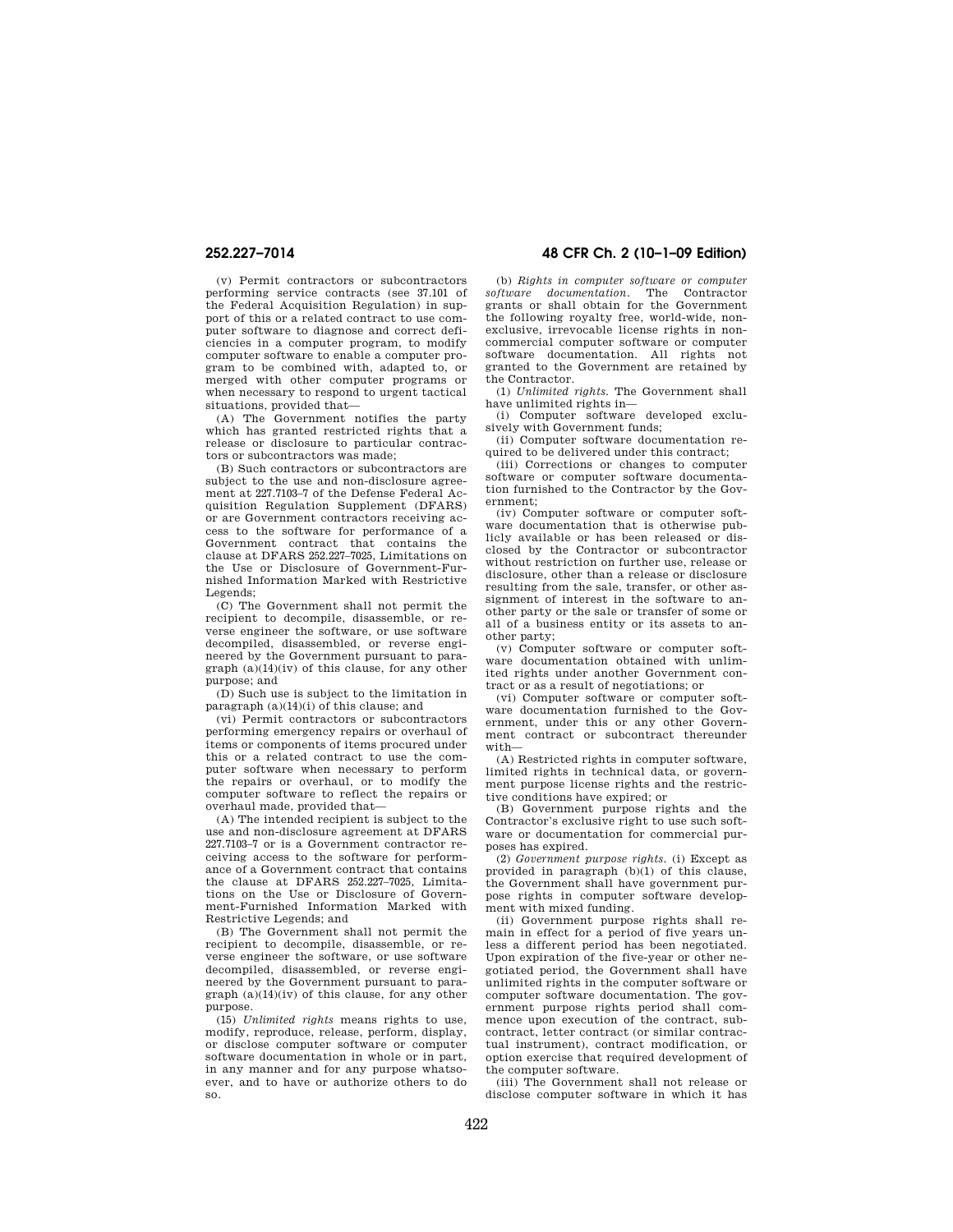government purpose rights to any other person unless—

(A) Prior to release or disclosure, the intended recipient is subject to the use and non-disclosure 227.7103–7; or

(B) The recipient is a Government contractor receiving access to the software or documentation for performance of a Government contract that contains the clause at DFARS 252.227–7025, Limitations on the Use or Disclosure of Government Furnished Information Marked with Restrictive Legends.

(3) *Restricted rights.* (i) The Government shall have restricted rights in noncommercial computer software required to be delivered or otherwise provided to the Government under this contract that were developed exclusively at private expense.

(ii) The Contractor, its subcontractors, or suppliers are not required to provide the Government additional rights in noncommercial computer software delivered or otherwise provided to the Government with restricted rights. However, if the Government desires to obtain additional rights in such software, the Contractor agrees to promptly enter into negotiations with the Contracting Officer to determine whether there are acceptable terms for transferring such rights. All noncommercial computer software in which the Contractor has granted the Government additional rights shall be listed or described in a license agreement made part of the contract (see paragraph (b)(4) of this clause). The license shall enumerate the additional rights granted the Government.

(4) *Specifically negotiated license rights.* (i) The standard license rights granted to the Government under paragraphs (b)(1) through (b)(3) of this clause, including the period during which the Government shall have government purpose rights in computer software, may be modified by mutual agreement to provide such rights as the parties consider appropriate but shall not provide the Government lesser rights in computer software than are enumerated in paragraph (a)(14) of this clause or lesser rights in computer software documentation than are enumerated in paragraph (a)(13) of the Rights in Technical Data—Noncommercial Items clause of this contract.

(ii) Any rights so negotiated shall be identified in a license agreement made part of this contract.

(5) *Prior government rights.* Computer software or computer software documentation that will be delivered, furnished, or otherwise provided to the Government under this contract, in which the Government has previously obtained rights shall be delivered, furnished, or provided with the pre-existing rights, unless—

(i) The parties have agreed otherwise; or

(ii) Any restrictions on the Government's rights to use, modify, reproduce, release, perform, display, or disclose the data have expired or no longer apply.

(6) *Release from liability.* The Contractor agrees to release the Government from liability for any release or disclosure of computer software made in accordance with paragraph  $(a)(14)$  or  $(b)(2)(iii)$  of this clause, in accordance with the terms of a license negotiated under paragraph (b)(4) of this clause, or by others to whom the recipient has released or disclosed the software, and to seek relief solely from the party who has improperly used, modified, reproduced, released, performed, displayed, or disclosed Contractor software marked with restrictive legends.

(c) *Rights in derivative computer software or computer software documentation.* The Government shall retain its rights in the unchanged portions of any computer software or computer software documentation delivered under this contract that the Contractor uses to prepare, or includes in, derivative computer software or computer software documentation.

(d) *Third party copyrighted computer software or computer software documentation.* The Contractor shall not, without the written approval of the Contracting Officer, incorporate any copyrighted computer software or computer software documentation in the software or documentation to be delivered under this contract unless the Contractor is the copyright owner or has obtained for the Government the license rights necessary to perfect a license or licenses in the deliverable software or documentation of the appropriate scope set forth in paragraph (b) of this clause, and prior to delivery of such—

(1) Computer software, has provided a statement of the license rights obtained in a form acceptable to the Contracting Officer; or

(2) Computer software documentation, has affixed to the transmittal document a statement of the license rights obtained.

(e) *Identification and delivery of computer software and computer software documentation to be furnished with restrictions on use, release, or disclosure.* (1) This paragraph does not apply to restrictions based solely on copyright.

(2) Except as provided in paragraph (e)(3) of this clause, computer software that the Contractor asserts should be furnished to the Government with restrictions on use, release, or disclosure is identified in an attachment to this contract (the Attachment). The Contractor shall not deliver any software with restrictive markings unless the software is listed on the Attachment.

(3) In addition to the assertions made in the Attachment, other assertions may be identified after award when based on new information or inadvertent omissions unless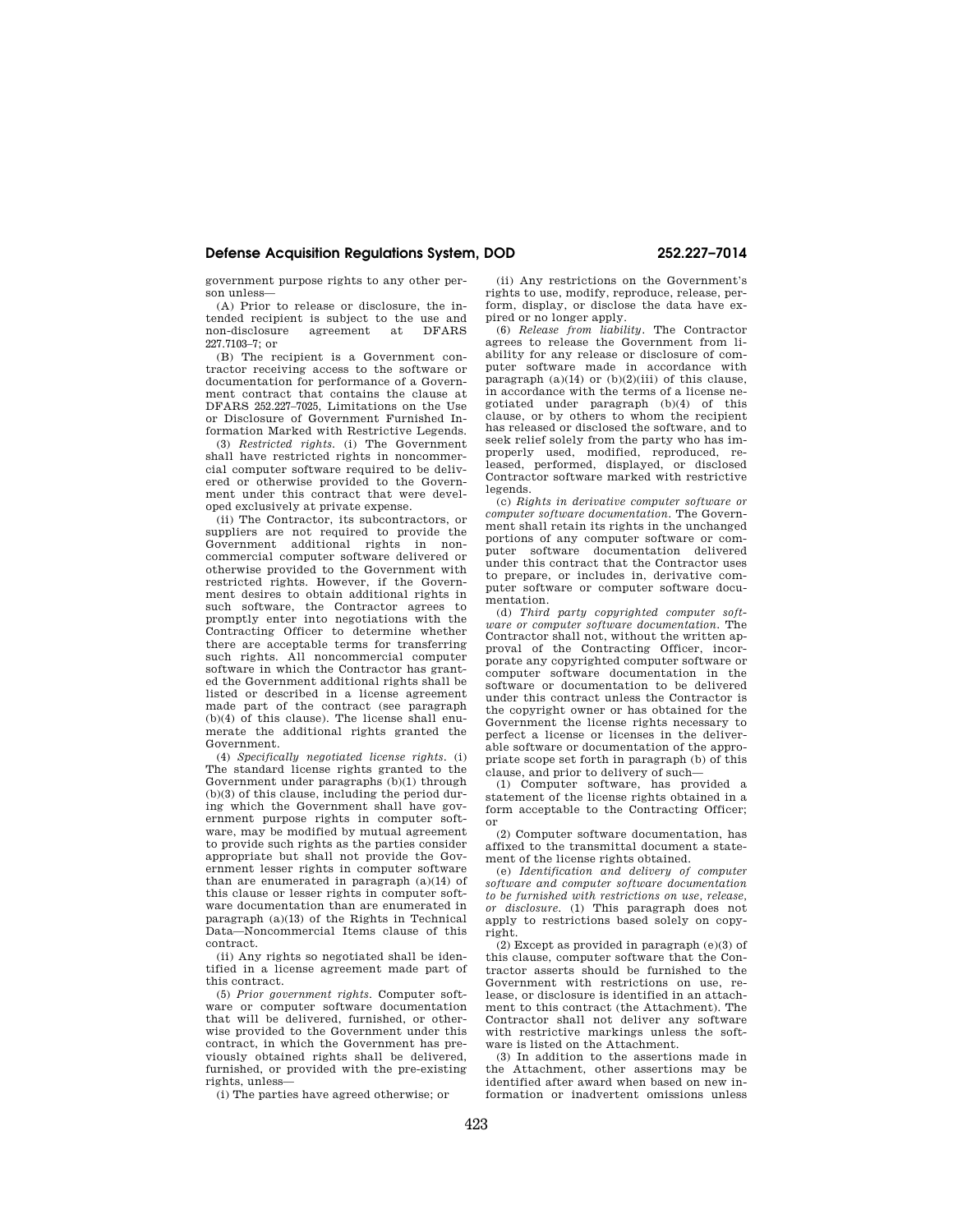the inadvertent omissions would have materially affected the source selection decision. Such identification and assertion shall be submitted to the Contracting Officer as soon as practicable prior to the scheduled data for delivery of the software, in the following format, and signed by an official authorized to contractually obligate the Contractor: Identification and Assertion of Restrictions on the Government's Use, Release, or Disclosure of Computer Software.

The Contractor asserts for itself, or the persons identified below, that the Government's rights to use, release, or disclose the following computer software should be restricted:

| Computer<br>Software to<br>be Furnished<br>With<br>Restrictions* | Basis for<br>Assertion** | Asserted<br>Rights<br>Category*** | Name of Per-<br>son Asserting<br>Restrictions**** |
|------------------------------------------------------------------|--------------------------|-----------------------------------|---------------------------------------------------|
| (LIST)                                                           | (LIST)                   | (LIST)                            | (LIST)                                            |
| .                                                                |                          |                                   |                                                   |

\*Generally, development at private expense, either exclu-sively or partially, is the only basis for asserting restrictions on the Government's rights to use, release, or disclose computer software.<br>\*\*Indicate whether development was exclusively or partially

at private expense. If development was not at private ex-<br>pense, enter the specific reason for assetting that the Govern-<br>ment's rights should be restricted.<br>""Enter asseted rights category (e.g., restricted or govern-<br>men tiated licenses). \*\*\*\*Corporation, individual, or other person, as appropriate.

Date<br>Drinted News and Witle

# Printed Name and Title

# Signature **limits of the set of the set of the set of the set of the set of the set of the set of the set of the set of the set of the set of the set of the set of the set of the set of the set of the set of the set of the**

(End of identification and assertion)

(4) When requested by the Contracting Officer, the Contractor shall provide sufficient information to enable the Contracting Officer to evaluate the Contractor's assertions. The Contracting Officer reserves the right to add the Contractor's assertions to the Attachment and validate any listed assertion, at a later date, in accordance with the procedures of the Validation of Asserted Restrictions—Computer Software clause of this contract.

(f) *Marking requirements.* The Contractor, and its subcontractors or suppliers, may only assert restrictions on the Government's rights to use, modify, reproduce, release, perform, display, or disclose computer software by marking the deliverable software or documentation subject to restriction. Except as provided in paragraph (f)(5) of this clause, only the following legends are authorized under this contract; the government purpose rights legend at paragraph (f)(2) of this clause; the restricted rights legend at paragraph (f)(3) of this clause; or the special license rights legend at paragraph (f)(4) of this

# **252.227–7014 48 CFR Ch. 2 (10–1–09 Edition)**

clause; and/or a notice of copyright as prescribed under 17 U.S.C. 401 or 402.

(1) *General marking instructions.* The Contractor, or its subcontractors or suppliers, shall conspicuously and legibly mark the appropriate legend on all computer software that qualify for such markings. The authorized legends shall be placed on the transmitted document or software storage container and each page, or portions thereof, of printed material containing computer software for which restrictions are asserted. Computer software transmitted directly from one computer or computer terminal to another shall contain a notice of asserted restrictions. However, instructions that interfere with or delay the operation of computer software in order to display a restrictive rights legend or other license statement at any time prior to or during use of the computer software, or otherwise cause such interference or delay, shall not be inserted in software that will or might be used in combat or situations that simulate combat conditions, unless the Contracting Officer's written permission to deliver such software has been obtained prior to delivery. Reproductions of computer software or any portions thereof subject to asserted restrictions, shall also reproduce the asserted restrictions.

(2) *Government purpose rights markings.*  Computer software delivered or otherwise furnished to the Government with government purpose rights shall be marked as follows:

### GOVERNMENT PURPOSE RIGHTS

| Contract No.       |  |
|--------------------|--|
| Contractor Name    |  |
| Contractor Address |  |
|                    |  |

Expiration Date

Expiration Date<br>The Government's rights to use, modify, reproduce, release, perform, display, or disclose this software are restricted by paragraph (b)(2) of the Rights in Noncommercial Computer Software and Noncommercial Computer Software Documentation clause contained in the above identified contract. No restrictions apply after the expiration date shown above. Any reproduction of the software or portions thereof marked with this legend must also reproduce the markings.

## (End of legend)

(3) *Restricted rights markings.* Software delivered or otherwise furnished to the Government with restricted rights shall be marked with the following legend:

RESTRICTED RIGHTS

Contract No.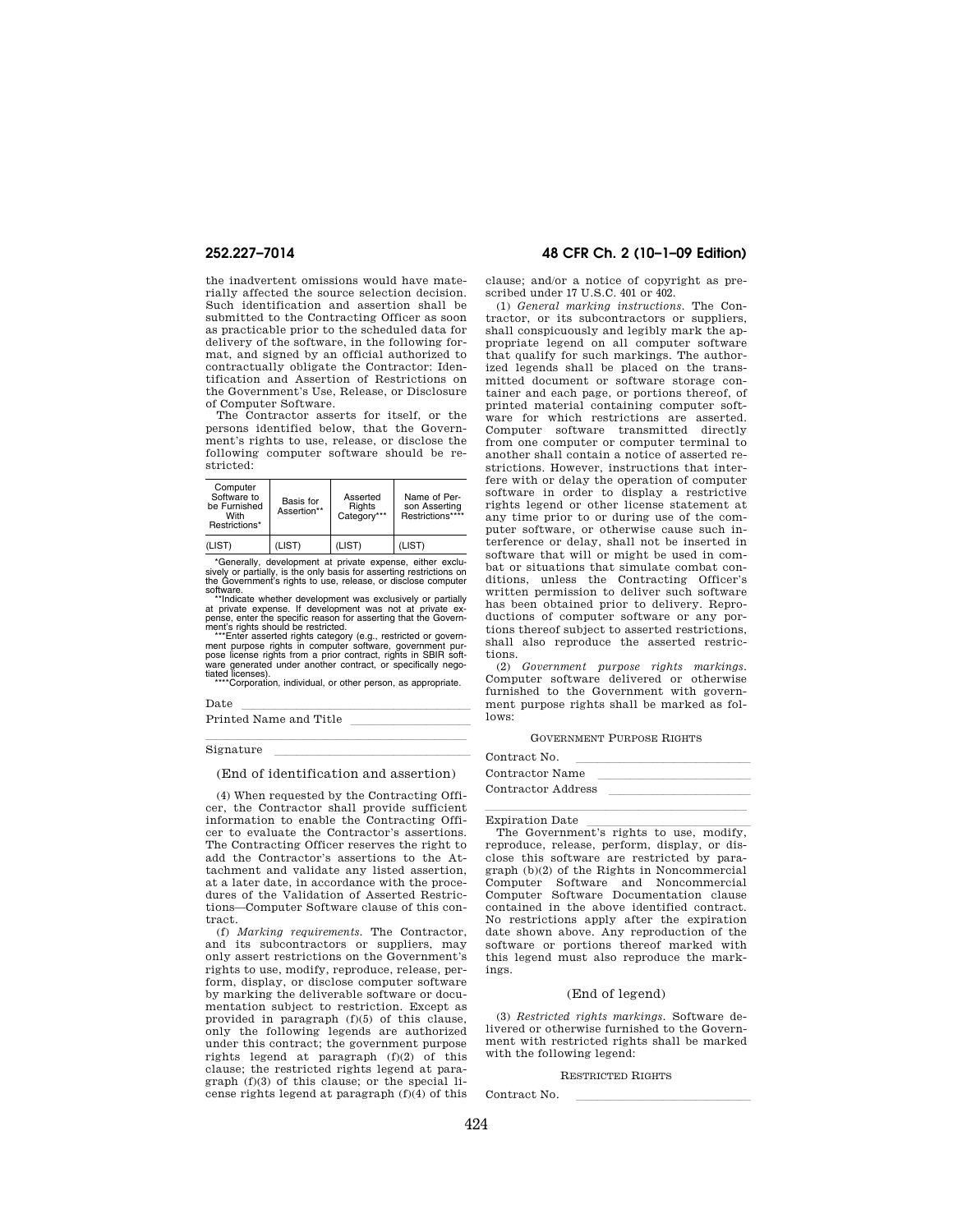Contractor Name Contractor Address

The Government's rights to use, modify, reproduce, release, perform, display, or disclose this software are restricted by paragraph (b)(3) of the Rights in Noncommercial Computer Software and Noncommercial Computer Software Documentation clause contained in the above identified contract. Any reproduction of computer software or portions thereof marked with this legend must also reproduce the markings. Any person, other than the Government, who has been provided access to such software must promptly notify the above named Contractor.

# (End of legend)

(4) *Special license rights markings.* (i) Computer software or computer documentation in which the Government's rights stem from a specifically negotiated license shall be marked with the following legend:

### SPECIAL LICENSE RIGHTS

The Government's rights to use, modify, reproduce, release, perform, display, or disclose this software are restricted by Contract No. (Insert contract number) <br>Insert li $h$ cense identifier) . Any reproduction of cense identifier)\_\_\_\_\_\_\_\_. Any reproduction of computer software, computer software documentation, or portions thereof marked with this legend must also reproduce the markings.

# (End of legend)

(ii) For purposes of this clause, special licenses do not include government purpose license rights acquired under a prior contract (see paragraph (b)(5) of this clause).

(5) *Pre-existing markings.* If the terms of a prior contract or license permitted the Contractor to restrict the Government's rights to use, modify, release, perform, display, or disclose computer software or computer software documentation and those restrictions are still applicable, the Contractor may mark such software or documentation with the appropriate restrictive legend for which the software qualified under the prior contract or license. The marking procedures in paragraph (f)(1) of this clause shall be followed.

(g) *Contractor procedures and records.*  Throughout performance of this contract, the Contractor and its subcontractors or suppliers that will deliver computer software or computer software documentation with other than unlimited rights, shall—

(1) Have, maintain, and follow written procedures sufficient to assure that restrictive markings are used only when authorized by the terms of this clause; and

(2) Maintain records sufficient to justify the validity of any restrictive markings on computer software or computer software documentation delivered under this contract.

(h) *Removal of unjustified and nonconforming markings*—(1) *Unjustified computer software or computer software documentation markings.*  The rights and obligations of the parties regarding the validation of restrictive markings on computer software or computer software documentation furnished or to be furnished under this contract are contained in the Validation of Asserted Restrictions— Computer Software and the Validation of Restrictive Markings on Technical Data clauses of this contract, respectively. Notwithstanding any provision of this contract concerning inspection and acceptance, the Government may ignore or, at the Contractor's expense, correct or strike a marking if, in accordance with the procedures of those clauses, a restrictive marking is determined to be unjustified.

(2) *Nonconforming computer software or computer software documentation markings.* A nonconforming marking is a marking placed on computer software or computer software documentation delivered or otherwise furnished to the Government under this contract that is not in the format authorized by this contract. Correction of nonconforming markings is not subject to the Validation of Asserted Restrictions—Computer Software or the Validation of Restrictive Markings on Technical Data clause of this contract. If the Contracting Officer notifies the Contractor of a nonconforming marking or markings and the Contractor fails to remove or correct such markings within sixty (60) days, the Government may ignore or, at the Contractor's expense, remove or correct any nonconforming markings.

(i) *Relation to patents.* Nothing contained in this clause shall imply a license to the Government under any patent or be construed as affecting the scope of any license or other right otherwise granted to the Government under any patent.

(j) *Limitation on charges for rights in computer software or computer software documentation.* (1) The Contractor shall not charge to this contract any cost, including but not limited to license fees, royalties, or similar charges, for rights in computer software or computer software documentation to be delivered under this contract when—

(i) The Government has acquired, by any means, the same or greater rights in the software or documentation; or

(ii) The software or documentation are available to the public without restrictions. (2) The limitation in paragraph (j)(1) of

this clause— (i) Includes costs charged by a subcontractor or supplier, at any tier, or costs incurred by the Contractor to acquire rights in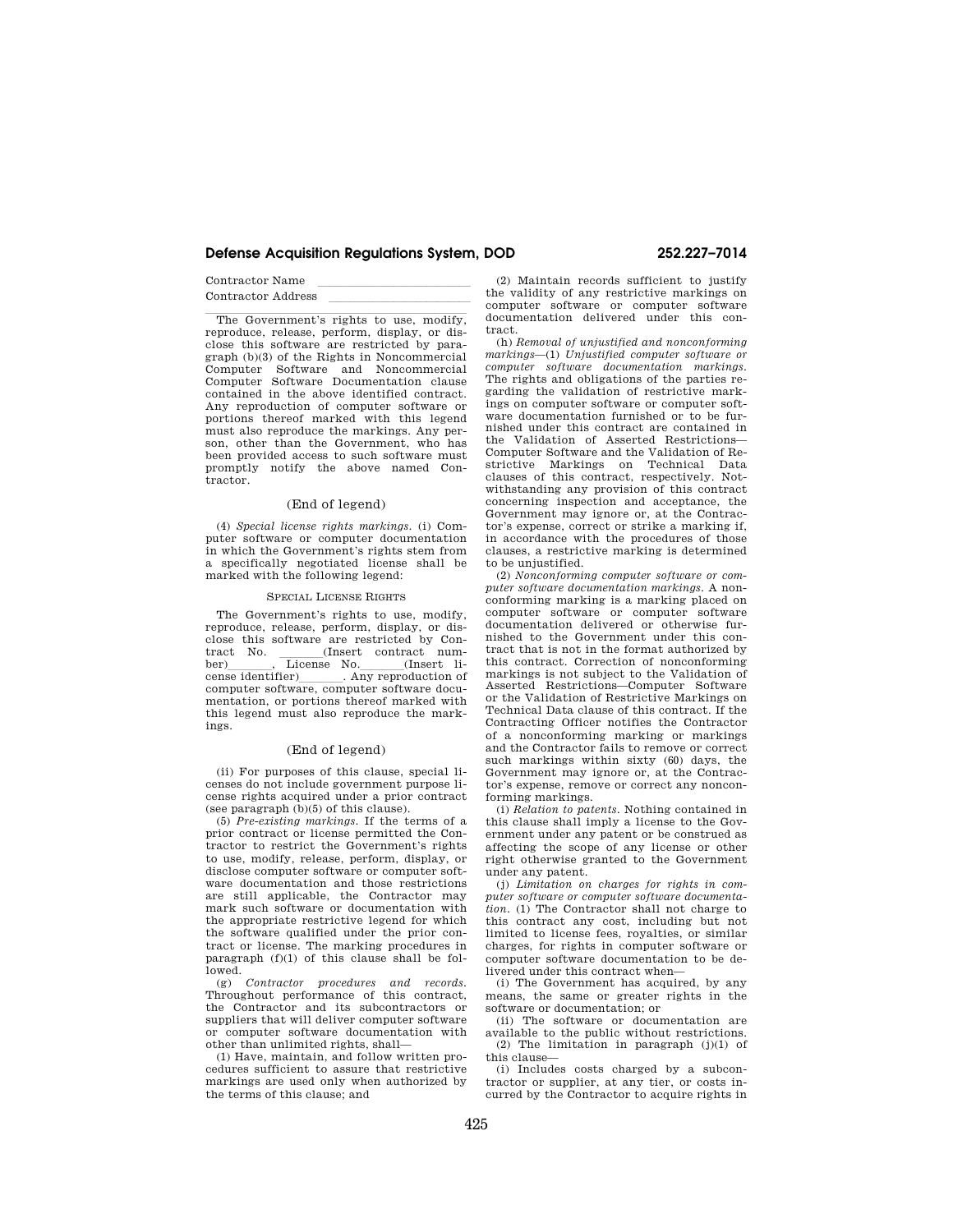subcontractor or supplier computer software or computer software documentation, if the subcontractor or supplier has been paid for such rights under any other Government contract or under a license conveying the rights to the Government; and

(ii) Does not include the reasonable costs of reproducing, handling, or mailing the documents or other media in which the software or documentation will be delivered.

(k) *Applicability to subcontractors or suppliers.* (1) Whenever any noncommercial computer software or computer software documentation is to be obtained from a subcontractor or supplier for delivery to the Government under this contract, the Contractor shall use this same clause in its subcontracts or other contractual instruments, and require its subcontractors or suppliers to do so, without alteration, except to identify the parties. No other clause shall be used to enlarge or diminish the Government's, the Contractor's, or a higher tier subcontractor's or supplier's rights in a subcontractor's or supplier's computer software or computer software documentation.

(2) The Contractor and higher tier subcontractors or suppliers shall not use their power to award contracts as economic leverage to obtain rights in computer software or computer software documentation from their subcontractors or suppliers.

(3) The Contractor shall ensure that subcontractor or supplier rights are recognized and protected in the identification, assertion, and delivery processes required by paragraph (e) of this clause.

(4) In no event shall the Contractor use its obligation to recognize and protect subcontractor or supplier rights in computer software or computer software documentation as an excuse for failing to satisfy its contractual obligation to the Government.

### (End of clause)

*Alternate I* (JUN 1995). As prescribed in 227.7203–6(a)(2), add the following paragraph (l) to the basic clause:

(l) *Publication for sale.* (1) This paragraph only applies to computer software or computer software documentation in which the Government has obtained unlimited rights or a license to make an unrestricted release of the software or documentation.

(2) The Government shall not publish a deliverable item or items of computer software or computer software documentation identified in this contract as being subject to paragraph (l) of this clause or authorize others to publish such software or documentation on its behalf if, prior to publication for sale by the Government and within twenty-four (24) months following the date specified in this contract for delivery of such software or documentation, or the removal of any national

# **252.227–7015 48 CFR Ch. 2 (10–1–09 Edition)**

security or export control restrictions. whichever is later, the Contractor publishes that item or items for sale and promptly notifies the Contracting Officer of such publication(s). Any such publication shall include a notice identifying the number of this contract and the Government's rights in the published software or documentation.

(3) This limitation on the Government's rights to publish for sale shall continue as long as the software or documentation are reasonably available to the public for purchase.

[60 FR 33493, June 28, 1995]

# **252.227–7015 Technical data—Commercial items.**

As prescribed in 227.7102–3, use the following clause:

### TECHNICAL DATA—COMMERCIAL ITEMS (NOV 1995)

(a) *Definitions.* As used in this clause:

(1) *Commercial item* does not include commercial computer software.

(2) *Form, fit, and function data* means technical data that describes the required overall physical, functional, and performance characteristics (along with the qualification requirements, if applicable) of an item, component, or process to the extent necessary to permit identification of physically and functionally interchangeable items.

(3) The term *item* includes components or processes.

(4) *Technical data* means recorded information, regardless of the form or method of recording, of a scientific or technical nature (including computer software documentation). The term does not include computer software or data incidental to contract administration, such as financial and/or management information.

(b) *License.* (1) The Government shall have the unrestricted right to use, modify, reproduce, release, perform, display, or disclose technical data, and to permit others to do so, that—

(i) Have been provided to the Government or others without restrictions on use, modification, reproduction, release, or further disclosure other than a release or disclosure resulting from the sale, transfer, or other assignment of interest in the technical data to another party or the sale or transfer of some or all of a business entity or its assets to another party;

(ii) Are form, fit, and function data;

(iii) Are a correction or change to technical data furnished to the Contractor by the Government;

(iv) Are necessary for operation, maintenance, installation, or training (other than detailed manufacturing or process data); or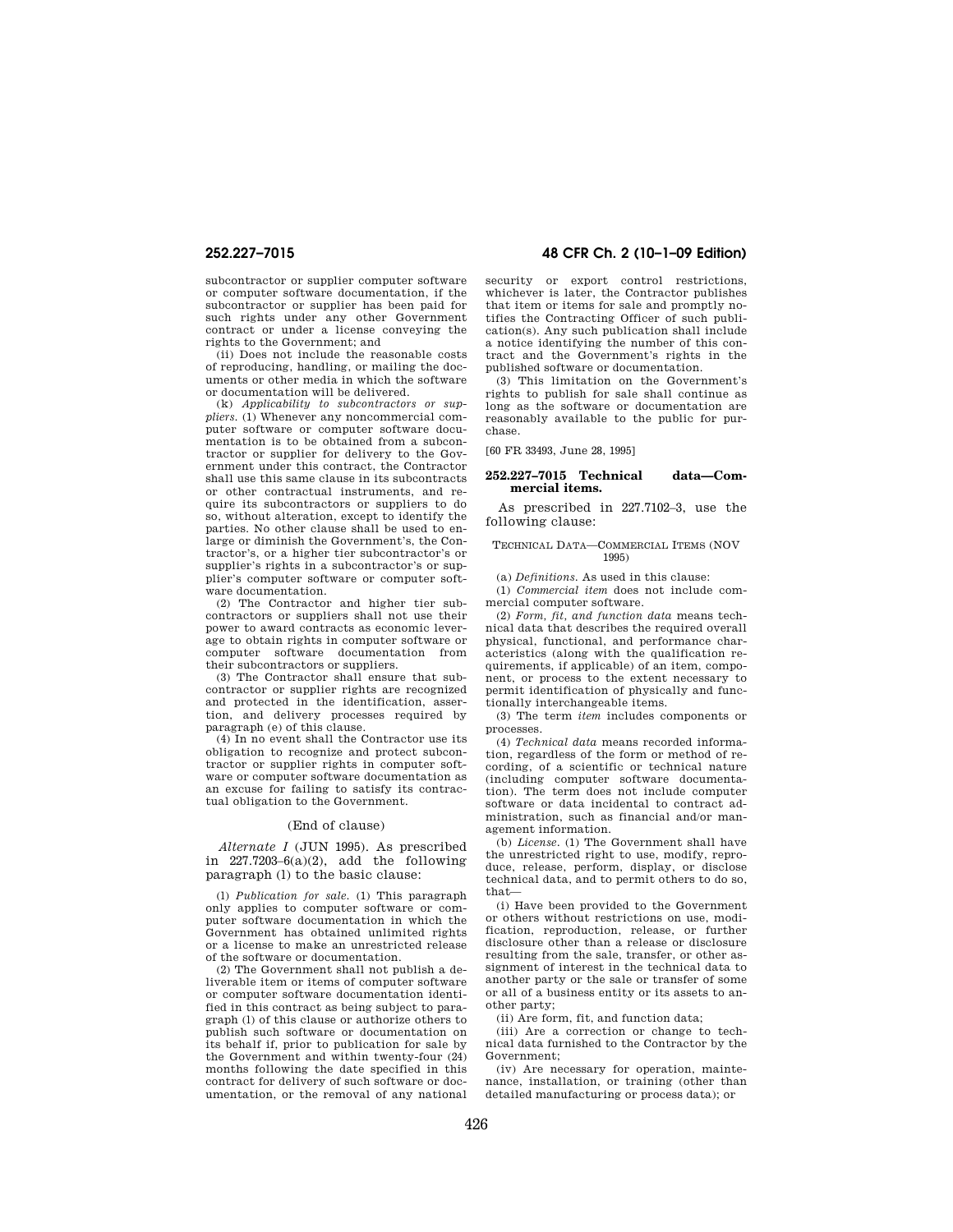(v) Have been provided to the Government under a prior contract or licensing agreement through which the Government has acquired the rights to use, modify, reproduce, release, perform, display, or disclose the data without restrictions.

(2) Except as provided in paragraph (b)(1) of this clause, the Government may use, modify, reproduce, release, perform, display, or disclose technical data within the Government only. The Government shall not—

(i) Use the technical data to manufacture additional quantities of the commercial items; or

(ii) Release, perform, display, disclose, or authorize use of the technical data outside the Government without the Contractor's written permission unless a release, disclosure or permitted use is necessary for emergency repair or overhaul of the commercial items furnished under this contract.

(c) *Additional license rights.* The Contractor, its subcontractors, and suppliers are not required to provide the Government additional rights to use, modify, reproduce, release, perform, display, or disclose technical data. However, if the Government desires to obtain additional rights in technical data, the Contractor agrees to promptly enter into negotiations with the Contracting Officer to determine whether there are acceptable terms for transferring such rights. All technical data in which the Contractor has granted the Government additional rights shall be listed or described in a special license agreement made part of this contract. The license shall enumerate the additional rights granted the Government in such data.

(d) *Release from liability.* The Contractor agrees that the Government, and other persons to whom the Government may have released or disclosed technical data delivered or otherwise furnished under this contract, shall have no liability for any release or disclosure of technical data that are not marked to indicate that such data are licensed data subject to use, modification, reproduction, release, performance, display, or disclosure restrictions.

### (End of clause)

[60 FR 33497, June 28, 1995, as amended at 60 FR 61602, Nov. 30, 1995]

# **252.227–7016 Rights in bid or proposal information.**

As prescribed in 227.7103–6(e)(1),  $227.7104(e)(1)$ , or  $227.7203-6(b)$ , use the following clause:

### RIGHTS IN BID OR PROPOSAL INFORMATION (JUN 1995)

(a) *Definitions.* (1) For contracts that require the delivery of technical data, the terms ''technical data'' and ''computer soft-

ware'' are defined in the Rights in Technical Data—Noncommercial Item clause of this contract or, if this is a contract awarded under the Small Business Innovative Research Program, the Rights in Noncommercial Technical Data and Computer Software—Small Business Innovative Research (SBIR) Program clause of this contract.

(2) For contracts that do not require the delivery of technical data, the term ''computer software'' is defined in the Rights in Noncommercial Computer and Noncommercial Computer Software Documentation clause of this contract or, if this is a contract awarded under the Small Business Innovative Research Program, the Rights in Noncommercial Technical Data and Computer Software—Small Business Innovative Research (SBIR) Program clause of this contract.

(b) *Government rights to contract award.* By submission of its offer, the Offeror agrees that the Government—

(1) May reproduce the bid or proposal, or any portions thereof, to the extent necessary to evaluate the offer.

(2) Except as provided in paragraph (d) of this clause, shall use information contained in the bid or proposal only for evaluational purposes and shall not disclose, directly or indirectly, such information to any person including potential evaluators, unless that person has been authorized by the head of the agency, his or her designee, or the Contracting Officer to receive such information. (c) *Government rights subsequent to contract* 

*award.* The Contractor agrees—

(1) Except as provided in paragraphs  $(c)((2),$ (d), and (e) of this clause, the Government shall have the rights to use, modify, reproduce, release, perform, display, or disclose information contained in the Contractor's bid or proposal within the Government. The Government shall not release, perform, display, or disclose such information outside the Government without the Contractor's written permission.

(2) The Government's right to use, modify, reproduce, release, perform, display, or disclose information that is technical data or computer software required to be delivered under this contract are determined by the Rights in Technical Data—Noncommercial Items, Rights in Noncommercial Computer Software and Noncommercial Computer Software Documentation, or Rights in Noncommercial Technical Data and Computer Software—Small Business Innovative Research (SBIR) Program clause(s) of this contract.

(d) *Government-furnished information.* The Government's rights with respect to technical data or computer software contained in the Contractor's bid or proposal that were provided to the Contractor by the Government are subject only to restrictions on use,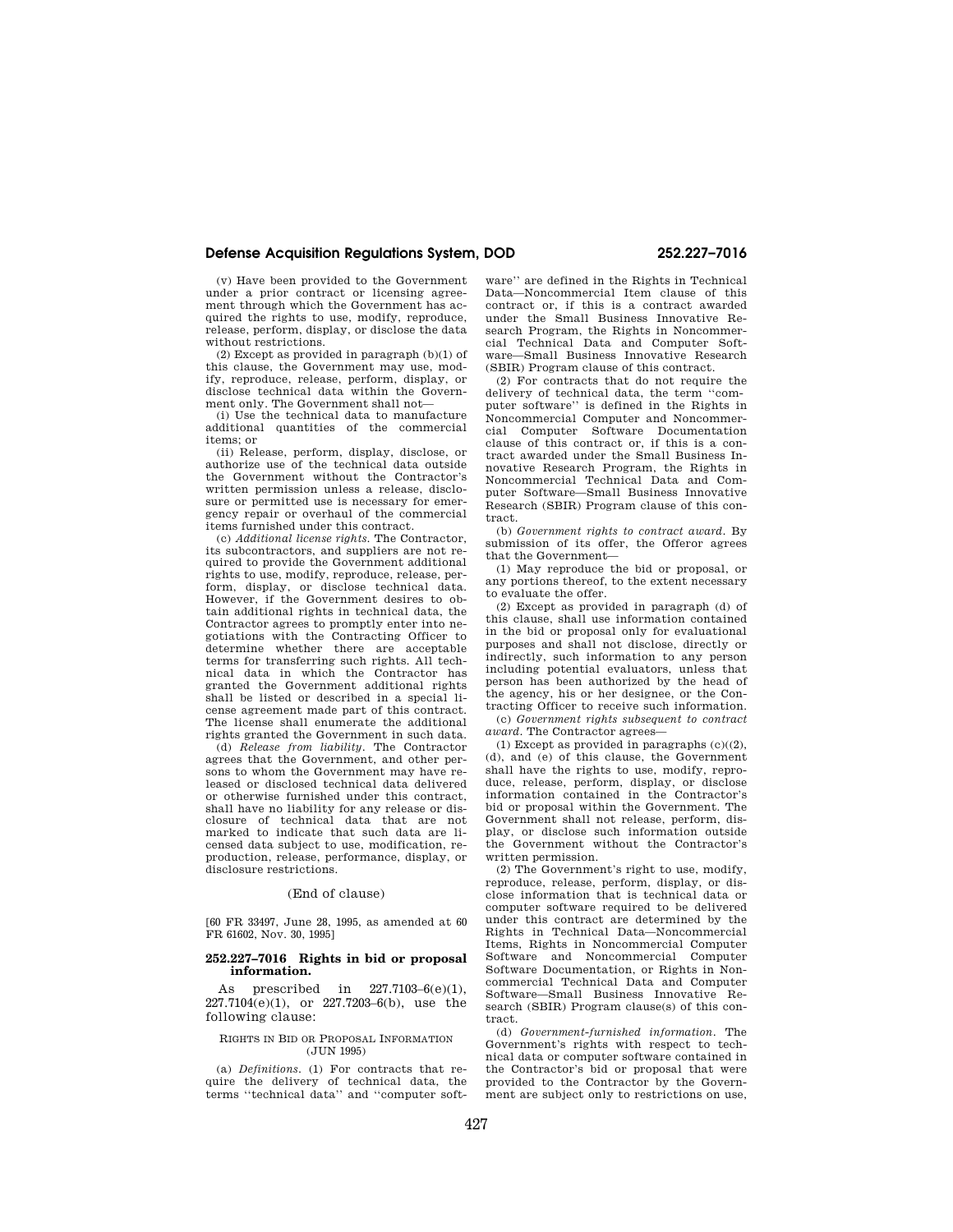modification, reproduction, release, performance, display, or disclosure, if any, imposed by the developer or licensor of such data or software.

(e) *Information available without restrictions.*  The Government's rights to use, modify, reproduce, release, perform, display, or, disclose information contained in a bid or proposal, including technical data or computer software, and to permit others to do so, shall not be restricted in any manner if such information has been released or disclosed to the Government or to other persons without restrictions other than a release or disclosure resulting from the sale, transfer, or other assignment of interest in the information to another party or the sale or transfer of some or all of a business entity or its assets to another party.

(f) *Flowdown.* Contractor shall include this clause in all subcontracts or similar contractual instruments and require its subcontractors or suppliers to do so without alteration, except to identify the parties.

# (End of clause)

[60 FR 33498, June 28, 1995]

# **252.227–7017 Identification and assertion of use, release, or disclosure restrictions.**

As prescribed in 227.7103–3(b),  $227.7104(e)(2)$ , or  $227.7203-3(a)$ , use the following provision:

IDENTIFICATION AND ASSERTION OF USE, RE-LEASE, OR DISCLOSURE RESTRICTIONS (JUN 1995)

(a) The terms used in this provision are defined in following clause or clauses contained in this solicitation—

(1) If a successful offeror will be required to deliver technical data, the Rights in Technical Data—Noncommercial Items clause, or, if this solicitation contemplates a contract under the Small Business Innovative Research Program, the Rights in Noncommercial Technical Data and Computer Soft-

# **252.227–7017 48 CFR Ch. 2 (10–1–09 Edition)**

ware—Small Business Innovative Research (SBIR) Program clause.

(2) If a successful offeror will not be required to deliver technical data, the Rights in Noncommercial Computer Software and Noncommercial Computer Software Documentation clause, or, if this solicitation contemplates a contract under the Small Business Innovative Research Program, the Rights in Noncommercial Technical Data and Computer Software—Small Business Innovative Research (SBIR) Program clause.

(b) The identification and assertion requirements in this provision apply only to technical data, including computer software documents, or computer software to be delivered with other than unlimited rights. For contracts to be awarded under the Small Business Innovative Research Program, the notification requirements do not apply to technical data or computer software that will be generated under the resulting contract. Notification and identification is not required for restrictions based solely on copyright.

(c) Offers submitted in response to this solicitation shall identify, to the extent known at the time an offer is submitted to the Government, the technical data or computer software that the Offeror, its subcontractors or suppliers, or potential subcontractors or suppliers, assert should be furnished to the Government with restrictions on use, release, or disclosure.

(d) The Offeror's assertions, including the assertions of its subcontractors or suppliers or potential subcontractors or suppliers shall be submitted as an attachment to its offer in the following format, dated and signed by an official authorized to contractually obligate the Offeror:

Identification and Assertion of Restrictions on the Government's Use, Release, or Disclosure of Technical Data or Computer Software

The Offeror asserts for itself, or the persons identified below, that the Government's rights to use, release, or disclose the following technical data or computer software should be restricted:

| Technical Data or Computer<br>Software to be Furnished<br>With Restrictions* | Basis for Assertion** | Asserted Rights Category*** | Name of Person Asserting<br>Restrictions***** |  |
|------------------------------------------------------------------------------|-----------------------|-----------------------------|-----------------------------------------------|--|
| (LIST)*****                                                                  | (LIST)                | (LIST)                      | (LIST)                                        |  |

\*For technical data (other than computer software documentation) pertaining to items, components, or processes developed at private expense, identify both the deliverable technical data and each such items, component, or process. For computer software<br>or computer software documentation identify the software or documentation.

specific basis for asserting restrictions.<br>\*\*\*Enter asserted rights category (e.g., government purpose license rights from a prior contract, rights in SBIR data generated<br>under another contract, limited, restricted, or gov

<sup>\*\*</sup>Generally, development at private expense, either exclusively or partially, is the only basis for asserting restrictions. For tech-<br>incial data, other than computer software documentation, development refers to developme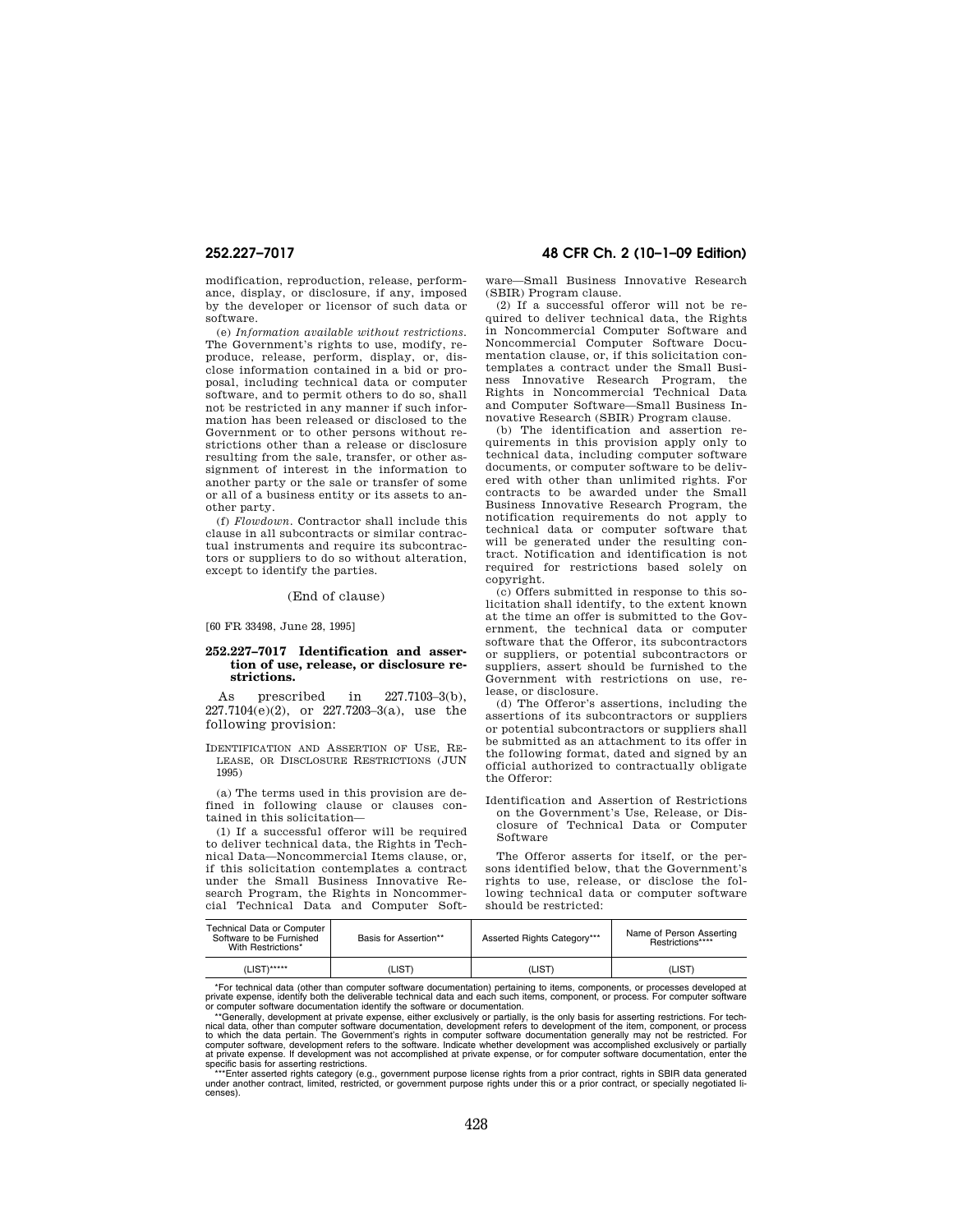\*\*\*\*Corporation, individual, or other person, as appropriate. \*\*\*\*\*Enter ''none'' when all data or software will be submitted without restrictions.

Date  $\frac{1}{\sqrt{1-\frac{1}{\sqrt{1-\frac{1}{\sqrt{1-\frac{1}{\sqrt{1-\frac{1}{\sqrt{1-\frac{1}{\sqrt{1-\frac{1}{\sqrt{1-\frac{1}{\sqrt{1-\frac{1}{\sqrt{1-\frac{1}{\sqrt{1-\frac{1}{\sqrt{1-\frac{1}{\sqrt{1-\frac{1}{\sqrt{1-\frac{1}{\sqrt{1-\frac{1}{\sqrt{1-\frac{1}{\sqrt{1-\frac{1}{\sqrt{1-\frac{1}{\sqrt{1-\frac{1}{\sqrt{1-\frac{1}{\sqrt{1-\frac{1}{\sqrt{1-\frac{1}{\sqrt{1-\frac{1}{\sqrt{1-\frac{1}{\sqrt{$ Printed Name and Title

signature **limits of the set of the set of the set of the set of the set of the set of the set of the set of the set of the set of the set of the set of the set of the set of the set of the set of the set of the set of the** 

(End of identification and assertion)

(e) An offeror's failure to submit, complete, or sign the notification and identification required by paragraph (d) of this provision with its offer may render the offer ineligible for award.

(f) If the Offeror is awarded a contract, the assertions identified in paragraph (d) of this provision shall be listed in an attachment to that contract. Upon request by the Contracting Officer, the Offeror shall provide sufficient information to enable the Contracting Officer to evaluate any listed assertion.

# (End of provision)

[60 FR 33498, June 28, 1994]

## **252.227–7018 Rights in noncommercial technical data and computer software—Small Business Innovation Research (SBIR) Program.**

As prescribed in 227.7104(a), use the following clause:

RIGHTS IN NONCOMMERCIAL TECHNICAL DATA AND COMPUTER SOFTWARE—SMALL BUSI-NESS INNOVATION RESEARCH (SBIR) PRO-GRAM (JUN 1995)

(a) *Definitions.* As used in this clause:

(1) *Commercial computer software* means software developed or regularly used for nongovernmental purposes which—

(i) Has been sold, leased, or licensed to the public;

(ii) Has been offered for sale, lease, or license to the public;

(iii) Has not been offered, sold, leased, or licensed to the public but will be available for commercial sale, lease, or license in time to satisfy the delivery requirements of this contract; or

(iv) Satisfies a criterion expressed in para $graph (a)(1)(i), (ii), or (iii) of this clause and$ would require only minor modification to meet the requirements of this contract.

(2) *Computer database* means a collection of recorded data in a form capable of being processed by a computer. The term does not include computer software.

(3) *Computer program* means a set of instructions, rules, or routines, recorded in a form that is capable of causing a computer to perform a specific operation or series of operations.

(4) *Computer software* means computer programs, source code, source code listings, object code listings, design details, algorithms, processes, flow charts, formulae, and related material that would enable the software to be reproduced, re-created, or recompiled. Computer software does not include computer databases or computer software documentation.

(5) *Computer software documentation* means owner's manuals, user's manuals, installation instructions, operating instructions, and other similar items, regardless of storage medium, that explain the capabilities of the computer software or provide instructions for using the software.

(6) *Detailed manufacturing or process data*  means technical data that describe the steps, sequences, and conditions of manufacturing, processing or assembly used by the manufacturer to produce an item or component or to perform a process.

(7) *Developed* means—

(i) (Applicable to technical data other than computer software documentation.) An item, component, or process, exists and is workable. Thus, the item or component must have been constructed or the process practiced. Workability is generally established when the item, component, or process has been analyzed or tested sufficiently to demonstrate to reasonable people skilled in the applicable art that there is a high probability that it will operate as intended. Whether, how much, and what type of analysis or testing is required to establish workability depends on the nature of the item, component, or process, and the state of the art. To be considered ''developed,'' the item, component, or process need not be at the stage where it could be offered for sale or sold on the commercial market, nor must the item, component or process be actually reduced to practice within the meaning of Title 35 of the United States Code;

(ii) A computer program has been successfully operated in a computer and tested to the extent sufficient to demonstrate to reasonable persons skilled in the art that the program can reasonably be expected to perform its intended purpose;

(iii) Computer software, other than computer programs, has been tested or analyzed to the extent sufficient to demonstrate to reasonable persons skilled in the art that the software can reasonably be expected to perform its intended purpose; or

(iv) Computer software documentation required to be delivered under a contract has been written, in any medium, in sufficient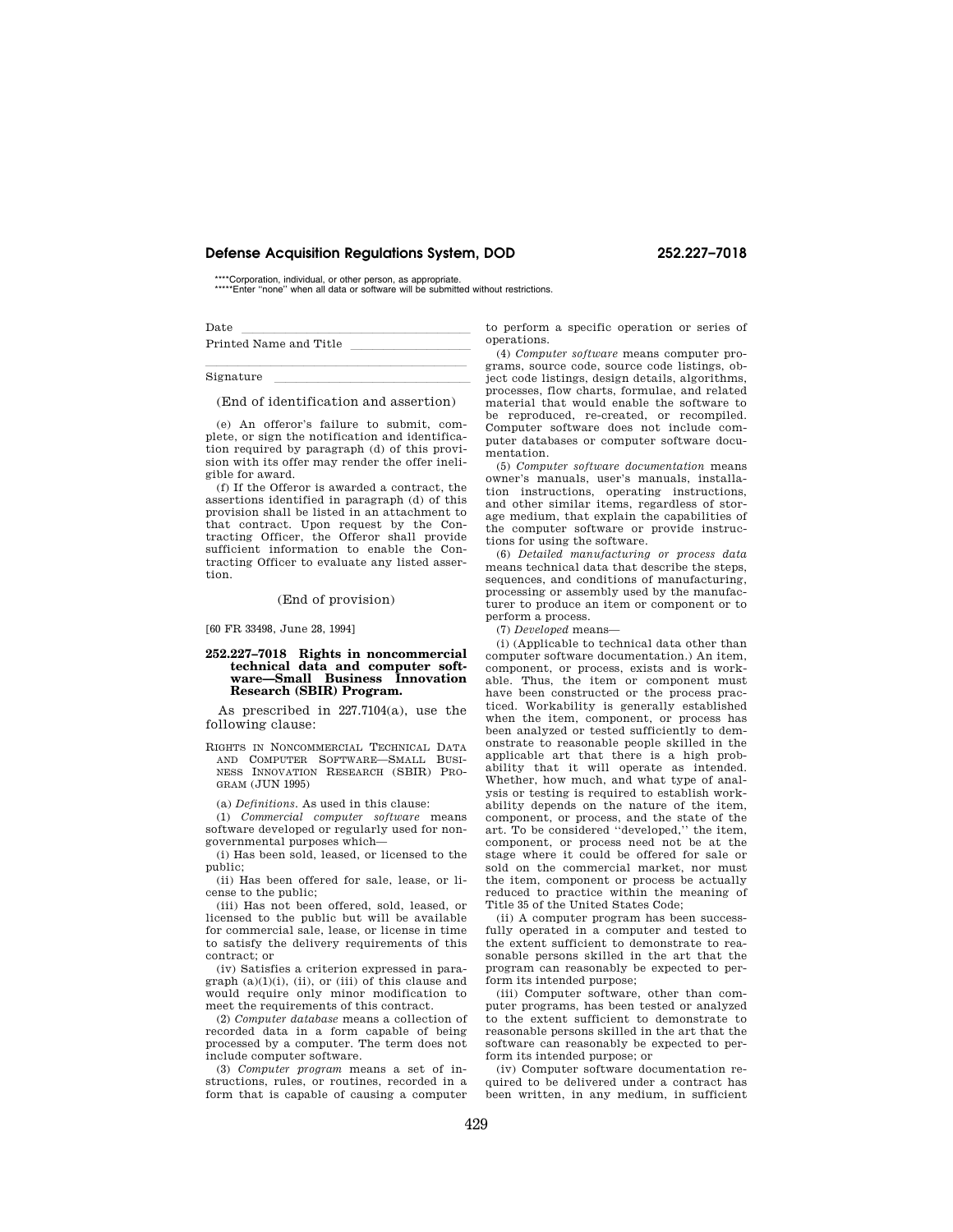**252.227–7018 48 CFR Ch. 2 (10–1–09 Edition)** 

detail to comply with requirements under that contract.

(8) *Developed exclusively at private expense*  means development was accomplished entirely with costs charged to indirect cost pools, costs not allocated to a government contract, or any combination thereof.

(i) Private expense determinations should be made at the lowest practicable level.

(ii) Under fixed-price contracts, when total costs are greater than the firm-fixed-price or ceiling price of the contract, the additional development costs necessary to complete development shall not be considered when determining whether development was at government, private, or mixed expense.

(9) *Developed exclusively with government funds* means development was not accomplished exclusively or partially at private expense.

(10) *Developed with mixed funding* means development was accomplished partially with costs charged to indirect cost pools and/or costs not allocated to a government contract, and partially with costs charged directly to a government contract.

(11) *Form, fit, and function data* means technical data that describe the required overall physical, functional, and performance characteristics (along with the qualification requirements, if applicable) of an item, component, or process to the extent necessary to permit identification of physically and functionally interchangeable items.

(12) *Generated* means technical data or computer software first created in the performance of this contract.

(13) *Government purpose* means any activity in which the United States Government is a party, including cooperative agreements with international or multi-national defense organizations or sales or transfers by the United States Government to foreign governments or international organizations. Government purposes include competitive procurement, but do not include the rights to use, modify, reproduce, release, perform, display, or disclose technical data or computer software for commercial purposes or authorize others to do so.

(14) *Limited rights* means the rights to use, modify, reproduce, release, perform, display, or disclose technical data, in whole or in part, within the Government. The Government may not, without the written permission of the party asserting limited rights, release or disclose the technical data outside the Government, use the technical data for manufacture, or permit the technical data to be used by another party, except that the Government may reproduce, release or disclose such data or permit the use or reproduction of the data by persons outside the Government if reproduction, release, disclosure, or use is—

(i) Necessary for emergency repair and overhaul; or

(ii) A release or disclosure of technical data (other than detailed manufacturing or process data) to, or use of such data by, a foreign government that is in the interest of the Government and is required for evaluational or informational purposes;

(iii) Subject to a prohibition on the further reproduction, release disclosure, or use of the technical data; and

(iv) The Contractor or subcontractor asserting the restriction is notified of such reproduction, release, disclosure, or use.

(15) *Minor modification* means a modification that does not significantly alter the nongovernmental function or purpose of computer software or is of the type customarily provided in the commercial marketplace.

(16) *Noncommercial computer software* means software that does not qualify as commercial computer software under paragraph (a)(1) of this clause.

(17) *Restricted rights* apply only to noncommercial computer software and mean the Government's rights to—

(i) Use a computer program with one computer at one time. The program may not be accessed by more than one terminal or central processing unit or time shared unless otherwise permitted by this contract;

(ii) Transfer a computer program to another Government agency without the further permission of the Contractor if the transferor destroys all copies of the program and related computer software documentation in its possession and notifies the licensor of the transfer. Transferred programs remain subject to the provisions of this clause;

(iii) Make the minimum number of copies of the computer software required for safekeeping (archive), backup, or modification purposes;

(iv) Modify computer software provided that the Government may—

(A) Use the modified software only as provided in paragraphs  $(a)(17)$  (i) and (iii) of this clause; and

(B) Not release or disclose the modified software except as provided in paragraphs  $(a)(17)$  (ii),  $(y)$  and  $(vi)$  of this clause:

(v) Permit contractors or subcontractors performing service contracts (see 37.101 of the Federal Acquisition Regulation) in support of this or a related contract to use computer software to diagnose and correct deficiencies in a computer program, to modify computer software to enable a computer program to be combined with, adapted to, or merged with other computer programs or when necessary to respond to urgent tactical situations, provided that—

(A) The Government notifies the party which has granted restricted rights that a release or disclosure to particular contractors or subcontractors was made;

(B) Such contractors or subcontractors are subject to the non-disclosure agreement at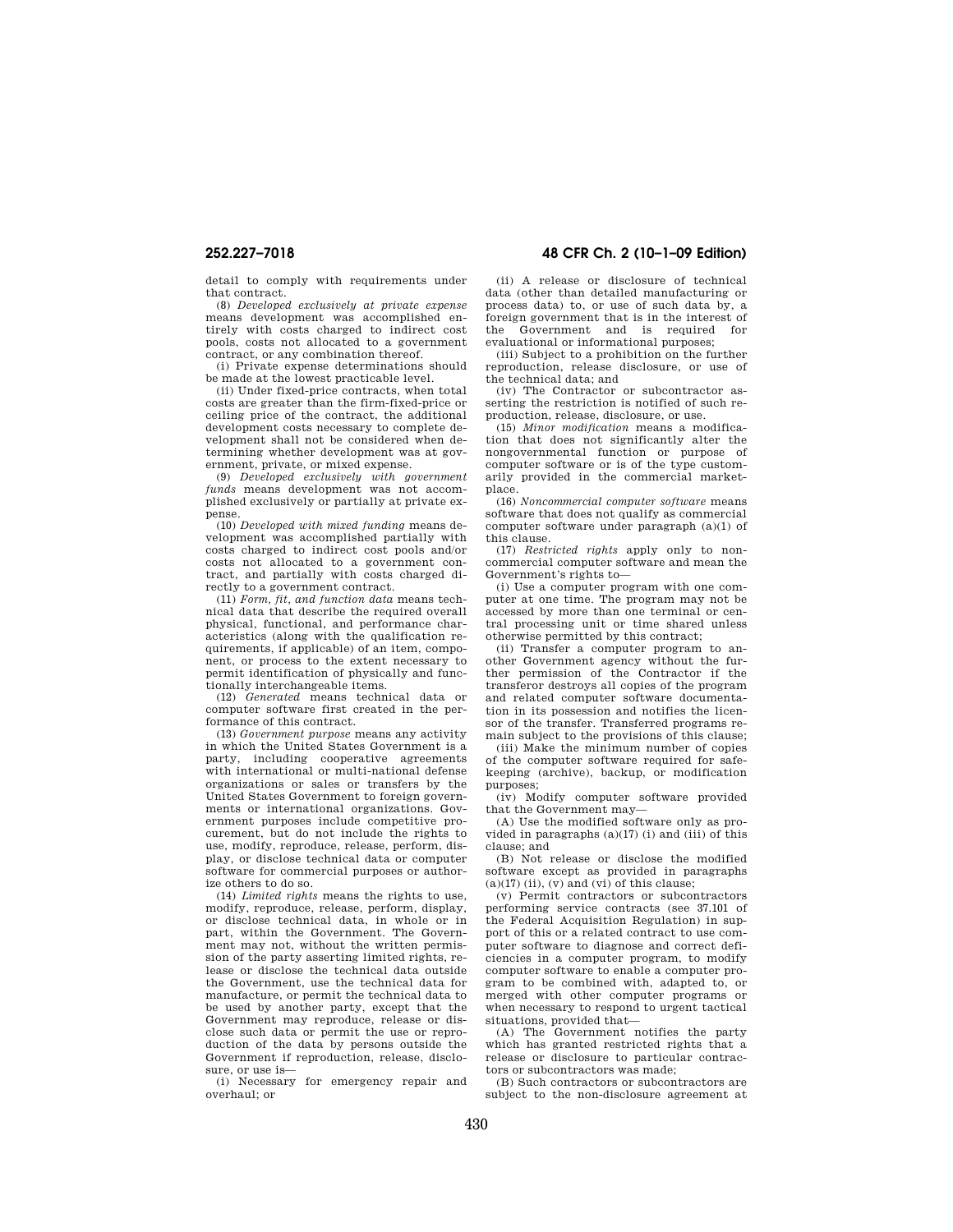227.7103–7 of the Defense Federal Acquisition Regulation Supplement (DFARS or are Government contractors receiving access to the software for performance of a Government contract that contains the clause at DFARS 252.227–7025, Limitations on the Use or Disclosure of Government-Furnished Information Marked with Restrictive Legends;

(C) The Government shall not permit the recipient to decompile disassemble, or reverse engineer the software, or use software decompiled, disassembled, or reverse engineered by the Government pursuant to para $graph (a)(17)(iv)$  of this clause, for any other purpose; and

(D) Such use is subject to the limitation in paragraph  $(a)(17)(i)$  of this clause; and

(vi) Permit contractors or subcontractors performing emergency repairs or overhaul of items or components of items, procured under this or a related contract to use the computer software when necessary to perform the repairs or overhaul, or to modify the computer software to reflect the repairs or overhaul made, provided that—

(A) The intended recipient is subject to the<br>on-disclosure agreement at DFARS non-disclosure agreement 227.7103–7 or is a Government contractor receiving access to the software for performance of a Government contract that contains the clause at DFARS 252.227–7025, Limitations on the Use or Disclosure of Government Furnished Information Marked with Restrictive Legends; and

(B) The Government shall not permit the recipient to decompile, disassemble, or reverse engineer the software, or use software decompiled, disassembled, or reverse engineered by the Government pursuant to paragraph  $(a)(17)(iv)$  of this clause, for any other purpose.

(18) *SBIR data rights* means a royalty-free license for the Government, including its support service contractors, to use, modify, reproduce, release, perform, display, or disclose technical data or computer software generated and delivered under this contract for any United States Government purpose.

(19) *Technical data* means recorded information, regardless of the form or method of the recording, of a scientific or technical nature (including computer software documentation). The term does not include computer software or data incidental to contract administration, such as financial and/or management information.

(20) *Unlimited rights* means rights to use, modify, reproduce, release, perform, display, or disclose, technical data or computer software in whole or in part, in any manner and for any purpose whatsoever, and to have or authorize others to do so.

(b) *Rights in technical data and computer software.* The Contractor grants or shall obtain for the Government the following royalty-free, world-wide, nonexclusive, irrevocable license rights in technical data or noncommercial computer software. All rights not granted to the Government are retained by the Contractor.

(1) *Unlimited rights.* The Government shall have unlimited rights in technical data, including computer software documentation, or computer software generated under this contract that are—

(i) Form, fit, and function data;

(ii) Necessary for installation, operation, maintenance, or training purposes (other than detailed manufacturing or process data);

(iii) Corrections or changes to Government-furnished technical data or computer software;

(iv) Otherwise publicly available or have been released or disclosed by the Contractor or a subcontractor without restrictions on further use, release or disclosure other than a release or disclosure resulting from the sale, transfer, or other assignment of interest in the technical data or computer software to another party or the sale or transfer of some or all of a business entity or its assets to another party;

(v) Data or software in which the Government has acquired previously unlimited rights under another Government contract or through a specific license; and

(vi) SBIR data upon expiration of the SBIR data rights period.

(2) *Limited rights.* The Government shall have limited rights in technical data, that were not generated under this contract, pertain to items, components or processes developed exclusively at private expense, and are marked, in accordance with the marking instructions in paragraph (f)(1) of this clause, with the legend prescribed in paragraph (f)(2) of this clause.

(3) *Restricted rights in computer software.*  The Government shall have restricted rights in noncommercial computer software required to be delivered or otherwise furnished to the Government under this contract that were developed exclusively at private expense and were not generated under this contract.

(4) *SBIR data rights.* (i) Except for technical data, including computer software documentation, or computer software in which the Government has unlimited rights under paragraph (b)(1) of this clause, the Government shall have SBIR data rights in all technical data or computer software generated under this contract during the period commencing with contract award and ending upon the date five years after completion of the project from which such data were generated.

(ii) The Government may not release or disclose SBIR data to any person, other than its support services contractors, except—

(A) As expressly permitted by the Contractor;

(B) For evaluation purposes; or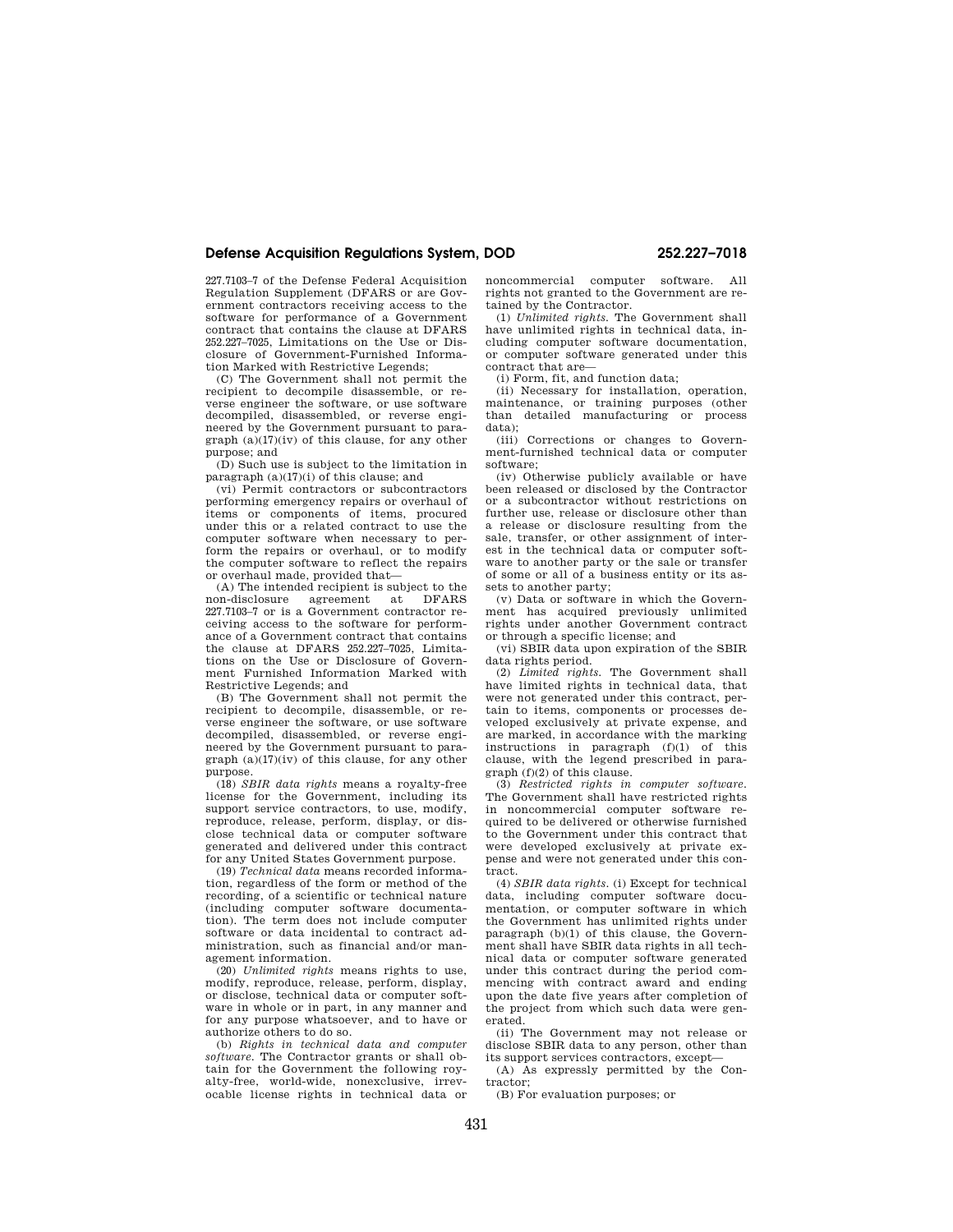(C) A release, disclosure, or use that is necessary for emergency repair or overhaul of items operated by the Government.

(iii) A release or disclosure of SBIR data to the Government's support services contractors, or a release or disclosure under paragraph  $(b)(4)(ii)(B)$  or  $(C)$  of this clause, may be made only if, prior to release or disclosure, the intended recipient is subject to the use and non-disclosure agreement at DFARS 227.7103–7 or is a Government contractor receiving access to the technical data or software for performance of a Government contract that contains the clause at DFARS 252.227–7025, Limitations on the Use of Disclosure of Government-Furnished Information Marked with Restrictive Legends.

(5) *Specifically negotiated license rights.* The standard license rights granted to the Government under paragraphs (b)(1) through (b)(4) of this clause may be modified by mutual agreement to provide such rights as the parties consider appropriate but shall not provide the Government lesser rights in technical data, including computer software documentation, than are enumerated in paragraph (a)(14) of this clause or lesser rights in computer software than are enumerated in paragraph  $(a)(17)$  of this clause. Any rights so negotiated shall be identified in a license agreement made part of this contract.

(6) *Prior government rights.* Technical data, including computer software documentation, or computer software that will be delivered, furnished, or otherwise provided to the Government under this contract, in which the Government has previously obtained rights shall be delivered, furnished, or provided with the pre-existing rights, unless-

(i) The parties have agreed otherwise; or

(ii) Any restrictions on the Government's rights to use, modify, release, perform, display, or disclose the technical data or computer software have expired or no longer apply.

(7) *Release from liability.* The Contractor agrees to release the Government from liability for any release or disclosure of technical data, computer software, or computer software documentation made in accordance with paragraph  $(a)(14)$ ,  $(a)(17)$ , or  $(b)(4)$  of this clause, or in accordance with the terms of a license negotiated under paragraph (b)(5) of this clause, or by others to whom the recipient has released or disclosed the data, software, or documentation and to seek relief solely from the party who has improperly used, modified, reproduced, released, performed, displayed, or disclosed Contractor data or software marked with restrictive legends.

(c) *Rights in derivative computer software or computer software documentation.* The Government shall retain its rights in the unchanged portions of any computer software or computer software documentation delivered

**252.227–7018 48 CFR Ch. 2 (10–1–09 Edition)** 

under this contract that the Contractor uses to prepare, or includes in, derivative software or documentation.

(d) *Third party copyrighted technical data and computer software.* The Contractor shall not, without the written approval of the Contracting Officer, incorporate any copyrighted technical data, including computer software documentation, or computer software in the data or software to be delivered under this contract unless the Contractor is the copyright owner or has obtained for the Government the license rights necessary to perfect a license or licenses in the deliverable data or software of the appropriate scope set forth in paragraph (b) of this clause and, prior to delivery of such—

(1) Technical data, has affixed to the transmittal document a statement of the license rights obtained; or

(2) Computer software, has provided a statement of the license rights obtained in a form acceptable to the Contracting Officer.

(e) *Identification and delivery of technical data or computer software to be furnished with restrictions on use, release, or disclosure.* (1) This paragraph does not apply to technical data or computer software that were or will be generated under this contract or to restrictions based solely on copyright.

(2) Except as provided in paragraph (e)(3) of this clause, technical data or computer software that the Contractor asserts should be furnished to the Government with restrictions on use, release, or disclosure is identified in an attachment to this contract (the Attachment). The Contractor shall not deliver any technical data or computer software with restrictive markings unless the technical data or computer software are listed on the Attachment.

(3) In addition to the assertions made in the Attachment, other assertions may be identified after award when based on new information or inadvertent omissions unless the inadvertent omissions would have materially affected the source selection decision. Such identification and assertion shall be submitted to the Contracting Officer as soon as practicable prior to the scheduled date for delivery of the technical data or computer software, in the following format, and signed by an official authorized to contractually obligate the Contractor:

### Identification and Assertion of Restrictions on the Government's Use, Release, or Disclosure of Technical Data or Computer Software

The Contractor asserts for itself, or the persons identified below, that the Government's rights to use, release, or disclose the following technical data or computer software should be restricted: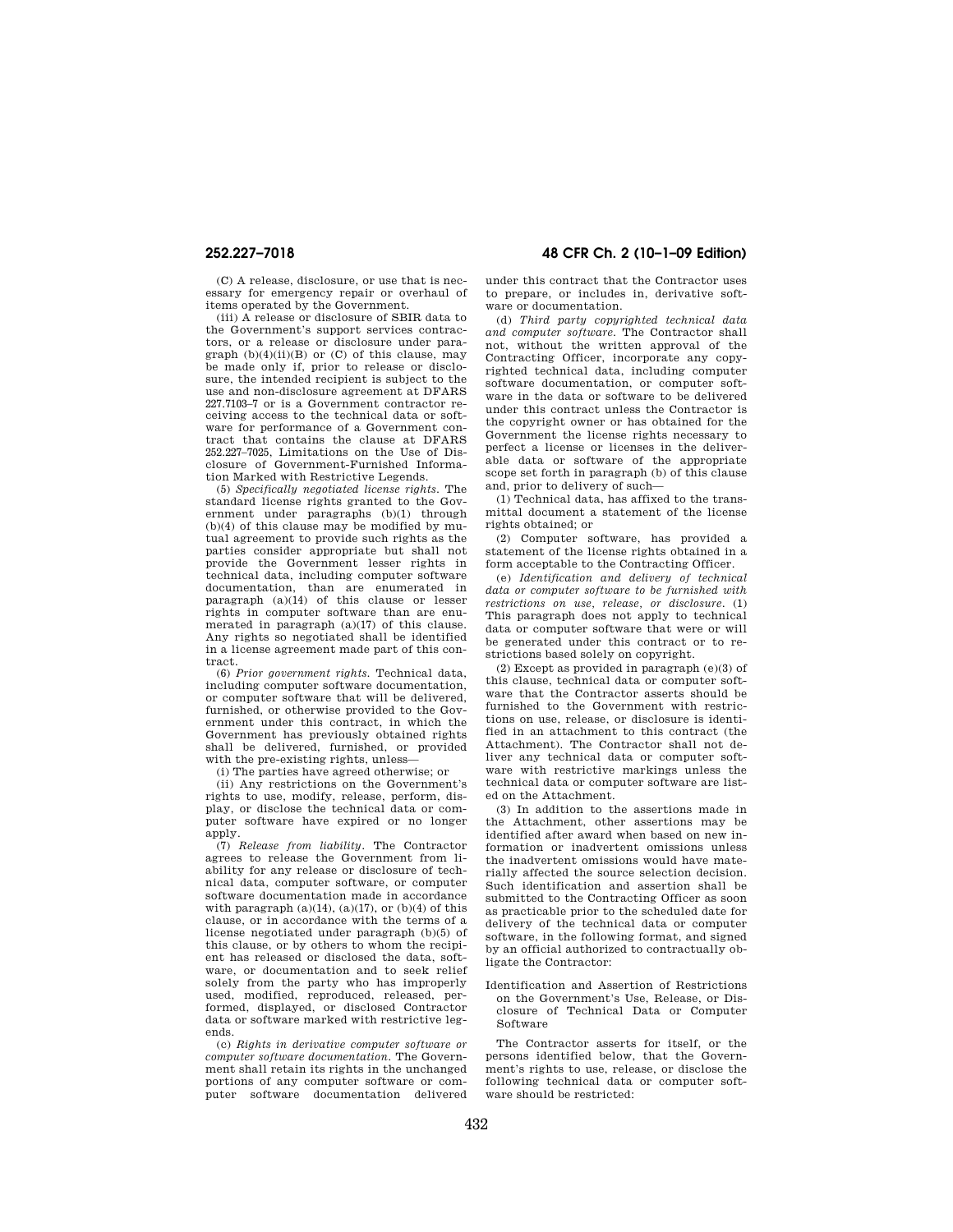| Technical data<br>or computer<br>software to be<br>furnished with<br>restrictions <sup>1</sup> | Basis for as-<br>sertion <sup>2</sup> | Asserted<br>rights cat-<br>egory <sup>3</sup> | Name of per-<br>son asserting<br>restrictions $\frac{3}{4}$ |  |
|------------------------------------------------------------------------------------------------|---------------------------------------|-----------------------------------------------|-------------------------------------------------------------|--|
| (LIST)                                                                                         | (LIST)                                | (LIST)                                        | (LIST)                                                      |  |

1 If the assertion is applicable to items, components, or

processes developed at private expense, identify both the<br>technical data and each such item, component, or process.<br>
<sup>2</sup> Generally, development at private expense, either exclusively or partially, is the only basis for ass not at private expense, enter the specific reason for asserting

that the Government's rights should be restricted.<br><sup>3</sup> Enter asserted rights category (e.g., limited rights, re-<br>stricted rights, government purpose rights, or government pur-<br>pose license rights from a prior contract, SBI under another contract, or specifically negotiated licenses). 4 Corporation, individual, or other person, as appropriate.

Date lle and the land state of the land state of the land state of the land state of the land state of the land state of the land state of the land state of the land state of the land state of the land state of the land st Printed Name and Title lllllllllll Signature

(End of identification and assertion)

(4) When requested by the Contracting Officer, the Contractor shall provide sufficient information to enable the Contracting Officer to evaluate the Contractor's assertions. The Contracting Officer reserves the right to add the Contractor's assertions to the Attachment and validate any listed assertions, at a later date, in accordance with the procedures of the Validation of Asserted Restrictions—Computer Software and/or Validation of Restrictive Markings on Technical Data clauses of this contract.

(f) *Marking requirements.* The Contractor, and its subcontractors or suppliers, may only assert restrictions on the Government's rights to use, modify, reproduce, release, perform, display, or disclose technical data or computer software to be delivered under this contract by marking the deliverable data or software subject to restriction. Except as provided in paragraph (f)(6) of this clause, only the following markings are authorized under this contract: the limited rights legend at paragraph (f)(2) of this clause; the restricted rights legend at paragraph (f)(3) of this clause, the SBIR data rights legend at paragraph (f)(4) of this clause, or the special license rights legend at paragraphs (f)(5) of this clause; and/or a notice of copyright as prescribed under 17 U.S.C. 401 or 402.

(1) *General marking instructions.* The Contractor, or its subcontractors or suppliers, shall conspicuously and legibly mark the appropriate legend to all technical data and computer software that qualify for such markings. The authorized legends shall be placed on the transmittal document or storage container and, for printed material, each page of the printed material containing technical data or computer software for which restrictions are asserted. When only portions of a page of printed material are subject to

the asserted restrictions, such portions shall be identified by circling, underscoring, with a note, or other appropriate identifier. Technical data or computer software transmitted directly from one computer or computer terminal to another shall contain a notice of asserted restrictions. However, instructions that interfere with or delay the operation of computer software in order to display a restrictive rights legend or other license statement at any time prior to or during use of the computer software, or otherwise cause such interference or delay, shall not be inserted in software that will or might be used in combat or situations that simulate combat conditions, unless the Contracting Officer's written permission to deliver such software has been obtained prior to delivery. Reproductions of technical data, computer software, or any portions thereof subject to asserted restrictions shall also reproduce the asserted restrictions.

(2) *Limited rights markings.* Technical data not generated under this contract that pertain to items, components, or processes developed exclusively at private expense and delivered or otherwise furnished with limited rights shall be marked with the following legend:

### Limited Rights

Contract No.

| Contractor Name    |  |
|--------------------|--|
| Contractor Address |  |
|                    |  |

llllllllllllllllllllllll The Government's rights to use, modify, reproduce, release, perform, display, or disclose these technical data are restricted by paragraph (b)(2) of the Rights in Noncommercial Technical Data and Computer Software—Small Business Innovative Research (SBIR) Program clause contained in the above identified contract. Any reproduction of technical data or portions thereof marked with this legend must also reproduce the markings. Any person, other than the Government, who has been provided access to such data must promptly notify the above named Contractor.

## (End of legend)

(3) *Restricted rights markings.* Computer software delivered or otherwise furnished to the Government with restricted rights shall be marked with the following legend:

# Restricted Rights

Contract No.

| Contractor Name    |  |
|--------------------|--|
| Contractor Address |  |

llland av den stadsmannsna og stadsmannsna og stadsmannsna og stadsmannsna og stadsmannsna og stadsmannsna og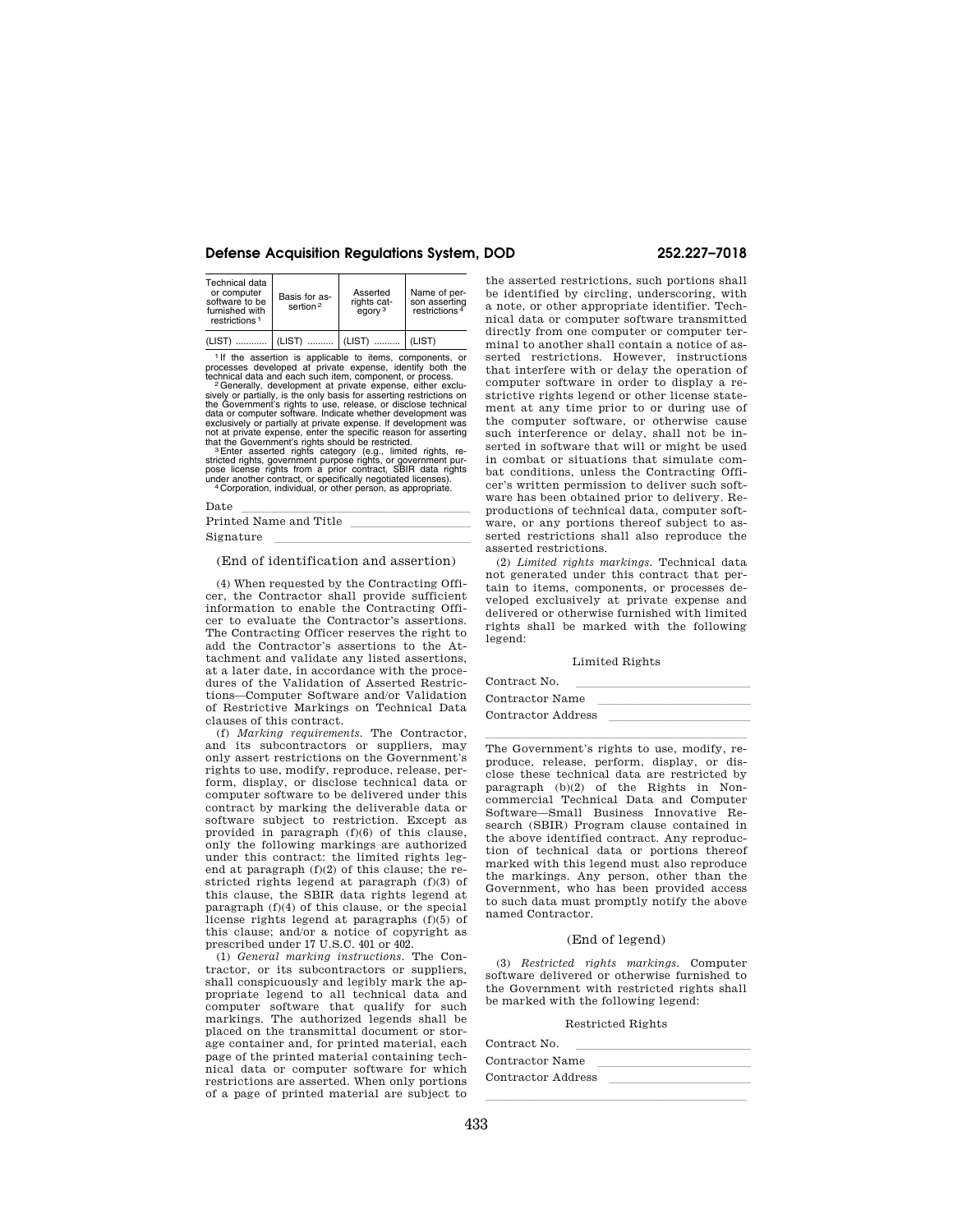The Government's rights to use, modify, reproduce, release, perform, display, or disclose this software are restricted by paragraph (b)(3) of the Rights in Noncommercial Technical Data and Computer Software— Small Business Innovative Research (SBIR) Program clause contained in the above identified contract. Any reproduction of computer software or portions thereof marked with this legend must also reproduce the markings. Any person, other than the Government, who has been provided access to such data must promptly notify the above named Contractor.

# (End of legend)

(4) *SBIR data rights markings:* Except for technical data or computer software in which the Government has acquired unlimited rights under paragraph (b)(1) of this clause, or negotiated special license rights as provided in paragraph (b)(5) of this clause, technical data or computer software generated under this contract shall be marked with the following legend. The Contractor shall enter the expiration date for the SBIR data rights period on the legend:

### SBIR Data Rights

Contract No.

| Contractor Name |  |  |  |
|-----------------|--|--|--|
| Address         |  |  |  |
|                 |  |  |  |

# Expiration of SBIR Data Rights Period

The Government's rights to use, modify, reproduce, release, perform, display, or disclose technical data or computer software marked with this legend are restricted during the period shown as provided in paragraph (b)(4) of the Rights in Noncommercial Technical Data and Computer Software— Small Business Innovative Research (SBIR) Program clause contained in the above identified contract. No restrictions apply after the expiration date shown above. Any reproduction of technical data, computer software, or portions thereof marked with this legend must also reproduce the markings.

### (End of legend)

(5) *Special license rights markings.* (i) Technical data or computer software in which the Government's rights stem from a specifically negotiated license shall be marked with the following legend:

## Special License Rights

The Government's rights to use, modify, reproduce, release, perform, display, or disclose this technical data or computer software are restricted by Contract No. (Insert contract number)<br>License No. llllllll, License No. llllllll (Insert license identifier) \_\_\_\_\_\_\_\_\_\_\_\_\_\_\_.

# **252.227–7018 48 CFR Ch. 2 (10–1–09 Edition)**

Any reproduction of technical data, computer software, or portions thereof marked with this legend must also reproduce the markings.

## (End of legend)

(ii) For purposes of this clause, special licenses do not include government purpose license rights acquired under a prior contract (see paragraph (b)(6) of this clause).

(6) *Pre-existing data markings.* If the terms of a prior contract or license permitted the Contractor to restrict the Government's rights to use, modify, reproduce, release, perform, display, or disclose technical data or computer software, and those restrictions are still applicable, the Contractor may mark such data or software with the appropriate restrictive legend for which the data or software qualified under the prior contract or license. The marking procedures in paragraph (f)(1) of this clause shall be followed.

(g) *Contractor procedures and records.*  Throughout performance of this contract, the Contractor, and its subcontractors or suppliers that will deliver technical data or computer software with other than unlimited rights, shall—

(1) Have, maintain, and follow written procedures sufficient to assure that restrictive markings are used only when authorized by the terms of this clause; and

(2) Maintain records sufficient to justify the validity of any restrictive markings on technical data or computer software delivered under this contract.

(h) *Removal of unjustified and nonconforming markings*—(1) *Unjustified markings.* The rights and obligations of the parties regarding the validation of restrictive markings on technical data or computer software furnished or to be furnished under this contract are contained in the Validation of Restrictive Markings on Technical Data and the Validation of Asserted Restrictions—Computer Software clauses of this contract, respectively. Notwithstanding any provision of this contract concerning inspection and acceptance, the Government may ignore or, at the Contractor's expense, correct or strike a marking if, in accordance with the applicable procedures of those clauses, a restrictive marking is determined to be unjustified.

(2) *Nonconforming markings.* A nonconforming marking is a marking placed on technical data or computer software delivered or otherwise furnished to the Government under this contract that is not in the format authorized by this contract. Correction of nonconforming markings is not subject to the Validation of Restrictive Markings on Technical Data or the Validation of Asserted Restrictions—Computer Software clause of this contract. If the Contracting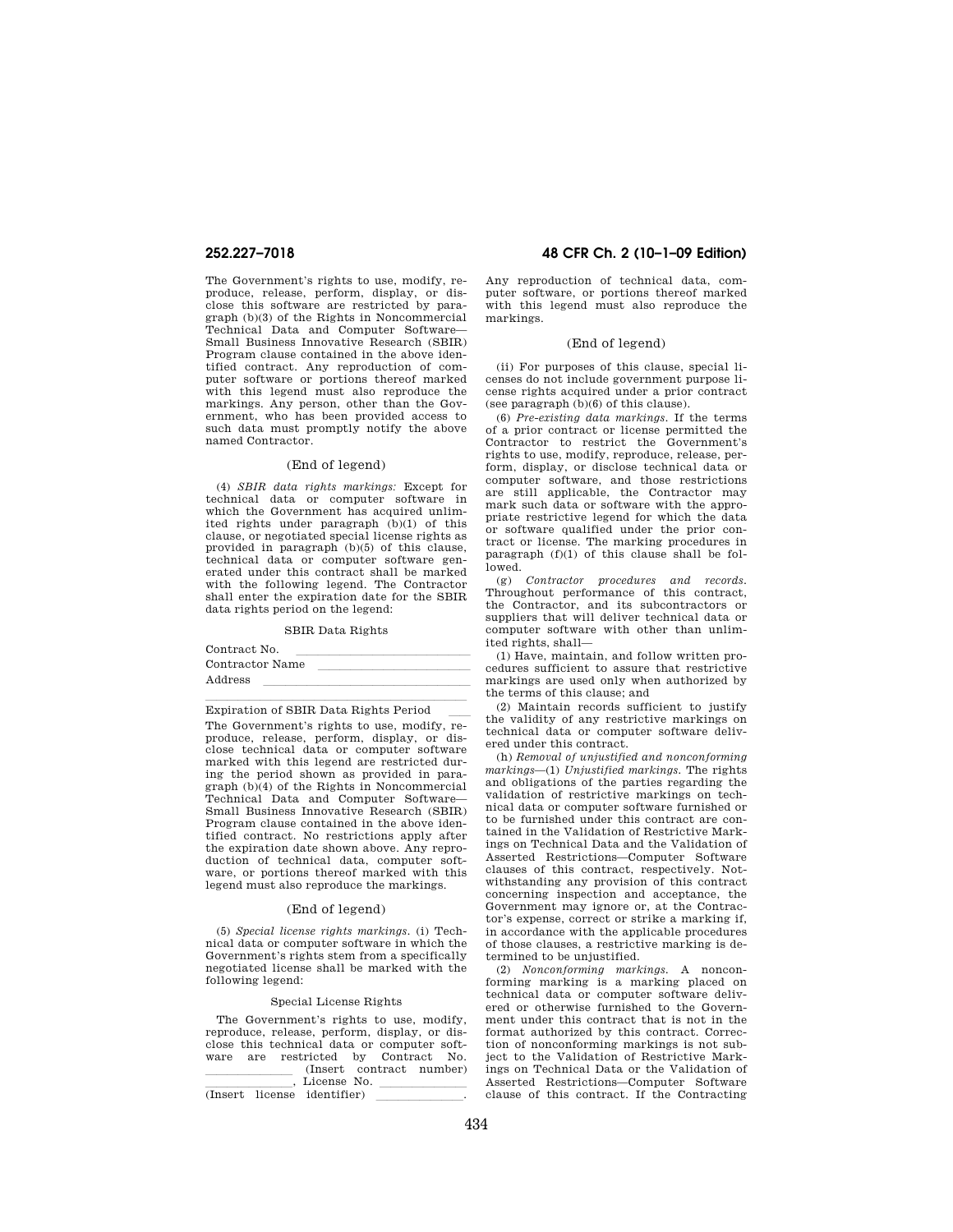Officer notifies the Contractor of a nonconforming marking or markings and the Contractor fails to remove or correct such markings within sixty (6)) days, the Government may ignore or, at the Contractor's expense, remove or correct any nonconforming markings.

(i) *Relation to patents.* Nothing contained in this clause shall imply a license to the Government under any patent or be construed as affecting the scope of any license or other right otherwise granted to the Government under any patent.

(j) *Limitation on charges for rights in technical data or computer software.* (1) The Contractor shall not charge to this contract any cost, including but not limited to, license fees, royalties, or similar charges, for rights in technical data or computer software to be delivered under this contract when—

(i) The Government has acquired, by any means, the same or greater rights in the data or software; or

(ii) The data are available to the public without restrictions.

(2) The limitation in paragraph (j)(1) of this clause—

(i) Includes costs charged by a subcontractor or supplier, at any tier, or costs incurred by the Contractor to acquire rights in subcontractor of supplier technical data or computer software, if the subcontractor or supplier has been paid for such rights under any other Government contract or under a license conveying the rights to the Government; and

(ii) Does not include the reasonable costs of reproducing, handling, or mailing the documents or other media in which the technical data or computer software will be delivered.

(k) *Applicability to subcontractors or suppliers.* (1) the Contractor shall assure that the rights afforded its subcontractors and suppliers under 10 U.S.C. 2320, 10 U.S.C. 2321, and the identification, assertion, and delivery processes required by paragraph (e) of this clause are recognized and protected.

(2) Whenever any noncommercial technical data or computer software is to be obtained from a subcontractor or supplier for delivery to the Government under this contract, the Contractor shall use this same clause in the subcontract or other contractual instrument, and require its subcontractors or suppliers to do so, without alteration, except to identify the parties. The Contractor shall use the Technical Data—Commercial Items clause of this contract to obtain technical data pertaining to commercial items, components, or processes. No other clause shall be used to enlarge or diminish the Government's, the Contractor's, or a higher tier subcontractor's or supplier's rights in a subcontractor's or supplier's technical data or computer software.

(3) Technical data required to be delivered by a subcontractor or supplier shall normally be delivered to the next higher tier contractor, subcontractor, or supplier. However, when there is a requirement in the prime contract for technical data which may be submitted with other than unlimited rights by a subcontractor or supplier, then said subcontractor or supplier may fulfill its requirement by submitting such technical data directly to the Government, rather than through a higher tier contractor, subcontractor, or supplier.

(4) The Contractor and higher tier subcontractors or suppliers shall not use their power to award contracts as economic leverage to obtain rights in technical data or computer software from their subcontractors or suppliers.

(5) In no event shall the Contractor use its obligation to recognize and protect subcontractor or supplier rights in technical data or computer software as an excuse for failing to satisfy its contractual obligation to the Government.

### (End of clause)

*Alternate I* (JUN 1995). As prescribed in 227.7104(d), add the following paragraph (l) to the basic clause:

(l) *Publication for sale.* (1) This paragraph applies only to technical data or computer software delivered to the Government with SBIR data rights.

(2) Upon expiration of the SBIR data rights period, the Government will not exercise its right to publish or authorize others to publish an item of technical data or computer software identified in this contract as being subject to paragraph (l) of this clause if the Contractor, prior to the expiration of the SBIR data rights period, or within two years following delivery of the data or software item, or within twenty-four months following the removal of any national security or export control restrictions, whichever is later, publishes such data or software item(s) and promptly notifies the Contracting Officer of such publication(s). Any such publication(s) shall include a notice identifying the number of this contract and the Government's rights in the published data.

(3) This limitation on the Government's right to publish for sale shall continue as long as the technical data or computer software are reasonably available to the public for purchase.

[60 FR 33499, June 28, 1995, as amended at 60 FR 61602, Nov. 30, 1995]

# **252.227–7019 Validation of asserted restrictions—Computer software.**

As prescribed in 227.7104(e)(3) or  $227.7203-6(c)$ , use the following clause: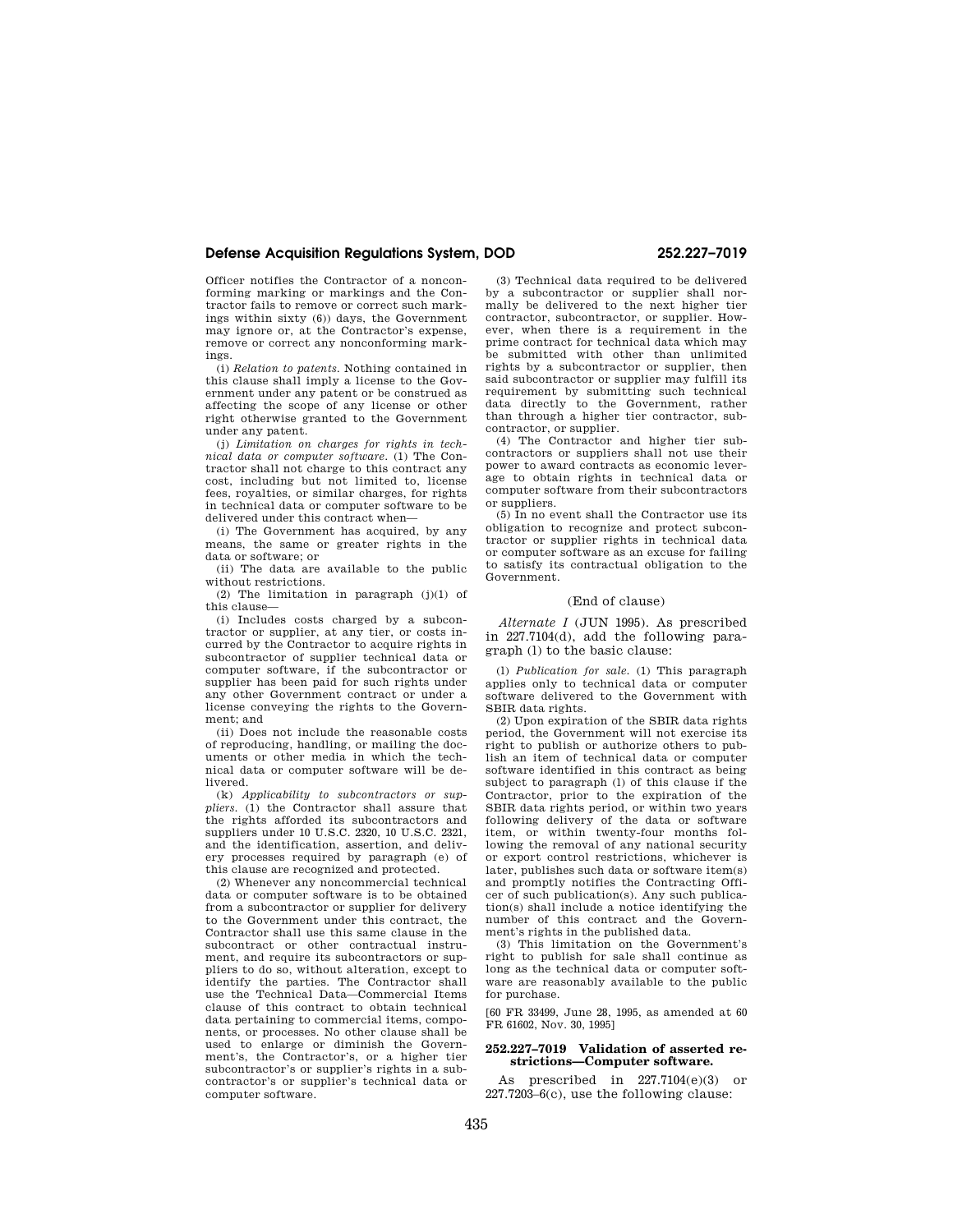### VALIDATION OF ASSERTED RESTRICTIONS— COMPUTER SOFTWARE (JUN 1995)

(a) *Definitions.* (1) As used in this clause, unless otherwise specifically indicated, the term ''Contractor'' means the Contractor and its subcontractors or suppliers.

(2) Other terms used in this clause are defined in the Rights in Noncommercial Computer Software and Noncommercial Computer Software Documentation clause of this contract.

(b) *Justification.* The Contractor shall maintain records sufficient to justify the validity of any markings that assert restrictions on the Government's rights to use, modify, reproduce, perform, display, release, or disclose computer software delivered or required to be delivered under this contract and shall be prepared to furnish to the Contracting Officer a written justification for such restrictive markings in response to a request for information under paragraph (d) or a challenge under paragraph (f) of this clause.

(c) *Direct contact with subcontractors or suppliers.* The Contractor agrees that the Contracting Officer may transact matters under this clause directly with subcontractors or suppliers at any tier who assert restrictions on the Government's right to use, modify, reproduce, release, perform, display, or disclose computer software. Neither this clause, nor any action taken by the Government under this clause, creates or implies privity of contract between the Government and the Contractor's subcontractors or suppliers.

(d) *Requests for information.* (1) The Contracting Officer may request the Contractor to provide sufficient information to enable the Contracting Officer to evaluate the Contractor's asserted restrictions. Such information shall be based upon the records required by this clause or other information reasonably available to the Contractor.

(2) Based upon the information provided, if the—

(i) Contractor agrees that an asserted restriction is not valid, the Contracting Officer may—

(A) Strike or correct the unjustified marking at the Contractor's expense; or

(B) Return the computer software to the Contractor for correction at the Contractor's expense. If the Contractor fails to correct or strike the unjustified restrictions and return the corrected software to the Contracting Officer within sixty (60) days following receipt of the software, the Contracting Officer may correct the strike the markings at the Contractor's expense.

(ii) Contracting Officer concludes that the asserted restriction is appropriate for this contract, the Contracting Officer shall so notify the Contractor in writing.

(3) The Contractor's failure to provide a timely response to a Contracting Officer's

# **252.227–7019 48 CFR Ch. 2 (10–1–09 Edition)**

request for information or failure to provide sufficient information to enable the Contracting Officer to evaluate an asserted restriction shall constitute reasonable grounds for questioning the validity of an asserted restriction.

(e) *Government right to challenge and validate asserted restrictions.* (1) The Government, when there are reasonable grounds to do so, has the right to review and challenge the validity of any restrictions asserted by the Contractor on the Government's rights to use, modify, reproduce, release, perform, display, or disclose computer software delivered, to be delivered under this contract, or otherwise provided to the Government in the performance of this contract. Except for software that is publicly available, has been furnished to the Government without restrictions, or has been otherwise made available without restrictions, the Government may exercise this right only within three years after the date(s) the software is delivered or otherwise furnished to the Government, or three years following final payment under this contract, whichever is later.

(2) The absence of a challenge to an asserted restriction shall not constitute validation under this clause. Only a Contracting Officer's final decision or actions of an agency Board of Contract Appeals or a court of competent jurisdiction that sustain the validity of an asserted restriction constitute validation of the restriction.

(f) *Challenge procedures.* (1) A challenge must be in writing and shall—

(i) State the specific grounds for challenging the asserted restriction;

(ii) Require the Contractor to respond within sixty  $(60)$  days;

(iii) Require the Contractor to provide justification for the assertion based upon records kept in accordance with paragraph (b) of this clause and such other documentation that are reasonably available to the Contractor, in sufficient detail to enable the Contracting Officer to determine the validity of the asserted restrictions; and

(iv) State that a Contracting Officer's final decision, during the three-year period preceding this challenge, or action of a court of competent jurisdiction or Board of Contract Appeals that sustained the validity of an identical assertion made by the Contractor (or a licensee) shall serve as justification for the asserted restriction.

(2) The Contracting Officer shall extend the time for response if the Contractor submits a written request showing the need for additional time to prepare a response.

(3) The Contracting Officer may request additional supporting documentation if, in the Contracting Officer's opinion, the Contractor's explanation does not provide sufficient evidence to justify the validity of the asserted restrictions. The Contractor agrees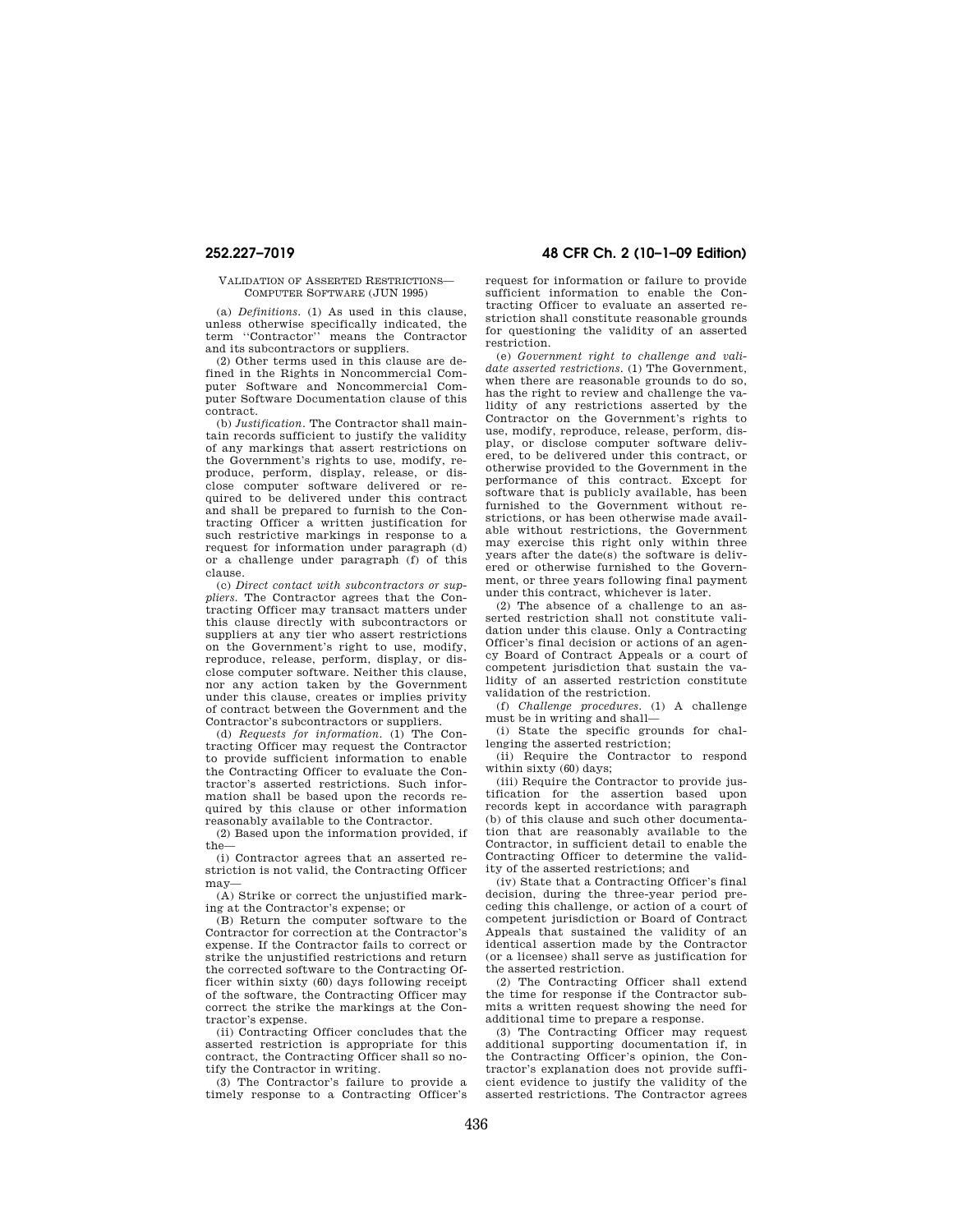to promptly respond to the Contracting Officer's request for additional supporting documentation.

(4) Notwithstanding challenge by the Contracting Officer, the parties may agree on the disposition of an asserted restriction at any time prior to a Contracting Officer's final decision or, if the Contractor has appealed that decision, filed suit, or provided notice of an intent to file suit, at any time prior to a decision by a court of competent jurisdiction or Board of Contract Appeals.

(5) If the Contractor fails to respond to the Contracting Officer's request for information or additional information under paragraph (f)(1) of this clause, the Contracting Officer shall issue a final decision, in accordance with the Disputes clause of this contract, pertaining to the validity of the asserted restriction.

(6) If the Contracting Officer, after reviewing the written explanation furnished pursuant to paragraph  $(f)(1)$  of this clause, or any other available information pertaining to the validity of an asserted restriction, determines that the asserted restriction has—

(i) Not been justified, the Contracting Officer shall issue promptly a final decision, in accordance with the Disputes clause of this contract, denying the validity of the asserted restriction; or

(ii) Been justified, the Contracting Officer shall issue promptly a final decision, in accordance with the Disputes clause of this contract, validating the asserted restriction.

(7) A Contractor receiving challenges to the same asserted restriction(s) from more than one Contracting Officer shall notify each Contracting Officer of the other challenges. The notice shall also state which Contracting Officer initiated the first in time unanswered challenge. The Contracting Officer who initiated the first in time unanswered challenge, after consultation with the other Contracting Officers who have challenged the restrictions and the Contractor, shall formulate and distribute a schedule that provides the contractor a reasonable opportunity for responding to each challenge.

(g) *Contractor appeal—Government obligation.* (1) The Government agrees that, notwithstanding a Contracting Officer's final decision denying the validity of an asserted restriction and except as provided in paragraph (g)(3) of this clause, it will honor the asserted restriction—

(i) For a period of ninety (90) days from the date of the Contracting Officer's final decision to allow the Contractor to appeal to the appropriate Board of Contract Appeals or to file suit in an appropriate court;

(ii) For a period of one year from the date of the Contracting Officer's final decision if, within the first ninety (90) days following the Contracting Officer's final decision, the Contractor has provided notice of an intent to file suit in an appropriate court; or

(iii) Until final disposition by the appropriate Board of Contract Appeals or court of competent jurisdiction, if the Contractor has: (A) appealed to the Board of Contract Appeals or filed suit an appropriate court within ninety (90) days; or (B) submitted, within ninety (90) days, a notice of intent to file suit in an appropriate court and filed suit within one year.

(2) The Contractor agrees that the Government may strike, correct, or ignore the restrictive markings if the Contractor fails to—

(i) Appeal to a Board of Contract Appeals within ninety (90) days from the date of the Contracting Officer's final decision;

(ii) File suit in an appropriate court within ninety (90) days from such date; or

(iii) File suit within one year after the date of the Contracting Officer's final decision if the Contractor had provided notice of intent to file suit within ninety (90) days following the date of the Contracting Officer's final decision.

(3) The agency head, on a nondelegable basis, may determine that urgent or compelling circumstances do not permit awaiting the filing of suit in an appropriate court, or the rendering of a decision by a court of competent jurisdiction or Board of Contract Appeals. In that event, the agency head shall notify the Contractor of the urgent or com-<br>pelling circumstances. Notwithstanding Notwithstanding paragraph (g)(1) of this clause, the Contractor agrees that the agency may use, modify, reproduce, release, perform, display, or disclose computer software marked with (i) government purpose legends for any purpose, and authorize others to do so; or (ii) restricted or special license rights for government purposes only. The Government agrees not to release or disclose such software unless, prior to release or disclosure, the intended recipient is subject to the use and non-disclosure agreement at 227.7103–7 of the Defense Federal Acquisition Regulation Supplement (DFARS), or is a Government contractor receiving access to the software for performance of a Government contract that contains the clause at DFARS 252.227–7025, Limitations on the Use or Disclosure of Government-Furnished Information Marked with Restrictive Legends. The agency head's determination may be made at any time after the date of the Contracting Officer's final decision and shall not affect the Contractor's right to damages against the United States, or other relief provided by law, if its asserted restrictions are ultimately upheld.

(h) *Final disposition of appeal or suit.* If the Contractor appeals or files suit and if, upon final disposition of the appeal or suit, the Contracting Officer's decision is:

(1) Sustained—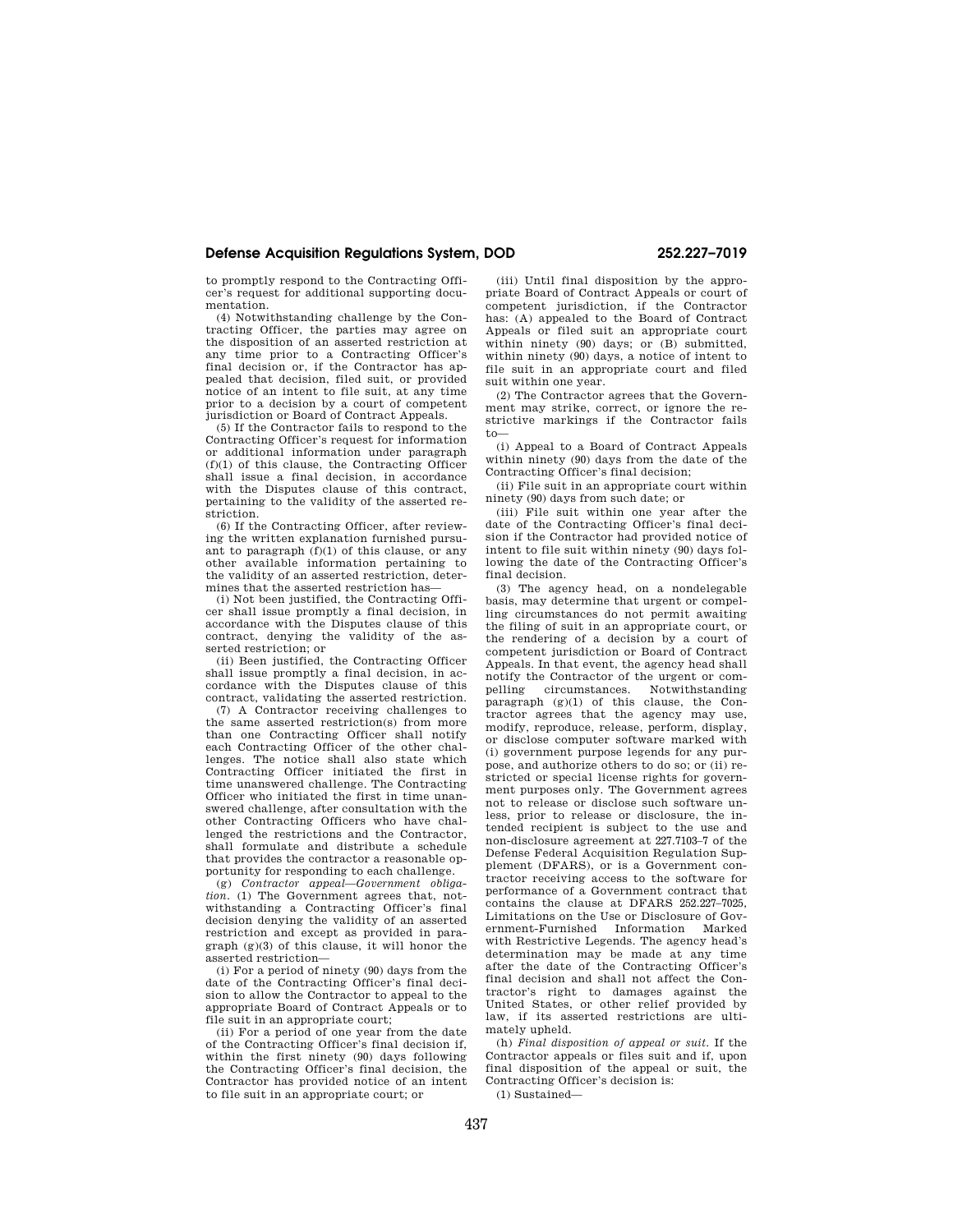(i) Any restrictive marking on such computer software shall be struck or corrected at the contractor's expense or ignored; and

(ii) If the asserted restriction is found not to be substantially justified, the Contractor shall be liable to the Government for payment of the cost to the Government of reviewing the asserted restriction and the fees and other expenses (as defined in 28 U.S.C.  $2412(d)(2)(A)$  incurred by the Government in challenging the restriction, unless special circumstances would make such payment unjust.

(2) Not sustained—

(i) The Government shall be bound by the asserted restriction; and

(ii) If the challenge by the Government is found not to have been made in good faith, the Government shall be liable to the Contractor for payment of fees and other expenses (as defined in 28 U.S.C.  $2412(d)(2)(A)$ ) incurred by the Contractor in defending the restriction.

(i) *Flowdown.* The Contractor shall insert this clause in all contracts, purchase orders, and other similar instruments with its subcontractors or suppliers, at any tier, who will be furnishing computer software to the Government in the performance of this contract. The clause may not be altered other than to identify the appropriate parties.

(End of clause)

[60 FR 33503, June 28, 1995]

# **252.227–7020 Rights in special works.**

As prescribed in 227.7105–3, 227.7106(a) or 227.7205(a), use the following clause:

RIGHTS IN SPECIAL WORKS (JUN 1995)

(a) *Applicability.* This clause applies to works first created, generated, or produced and required to be delivered under this contract.

(b) *Definitions.* As used in this clause:

(1) ''Computer data base'' means a collection of data recorded in a form capable of being processed by a computer. The term does not include computer software.

(2) ''Computer program'' means a set of instructions, rules, or routines recorded in a form that is capable of causing a computer to perform a specific operation or series of operations.

(3) ''Computer software'' means computer programs, source code, source code listings, object code listings, design details, algorithms, processes, flow charts, formulae and related material that would enable the software to be reproduced, recreated, or recompiled. Computer software does not include computer data bases or computer software documentation.

(4) ''Computer software documentation'' means owner's manuals, user's manuals, in-

# **252.227–7020 48 CFR Ch. 2 (10–1–09 Edition)**

stallation instructions, operating instructions, and other similar items, regardless of storage medium, that explain the capabilities of the computer software or provide instructions for using the software.

(5) ''Unlimited rights'' means the rights to use, modify, reproduce, perform, display, release, or disclose a work in whole or in part, in any manner, and for any purpose whatsoever, and to have or authorize others to do so.

(6) The term ''works'' includes computer data bases, computer software, or computer software documentation; literary, musical, choreographic, or dramatic compositions; pantomimes; pictorial, graphic, or sculptural compositions; motion pictures and other audiovisual compositions; sound recordings in any medium; or, items of similar nature.

(c) *License rights.* (1) The Government shall have unlimited rights in works first produced, created, or generated and required to be delivered under this contract.

(2) When a work is first produced, created, or generated under this contract, and such work is required to be delivered under this contract, the Contractor shall assign copyright in those works to the Government. The Contractor, unless directed to the contrary by the Contracting Officer, shall place the following notice on such works: ''© (*Year date of delivery*) United States Government, as represented by the Secretary of (*department*). All rights reserved.''

For phonorecords, the "©" markings shall be replaced by a "P".

(3) The Contractor grants to the Government a royalty-free, world-wide, nonexclusive, irrevocable license to reproduce, prepare derivative works from, distribute, perform, or display, and to have or authorize others to do so, the Contractor's copyrighted works not first produced, created, or generated under this contract that have been incorporated into the works deliverable under this contract.

(d) *Third party copyrighted data.* The Contractor shall not incorporate, without the written approval of the Contracting Officer, any copyrighted works in the works to be delivered under this contract unless the Contractor is the copyright owner or has obtained for the Government the license rights necessary to perfect a license of the scope identified in paragraph (c)(3) of this clause and, prior to delivery of such works—

(1) Has affixed to the transmittal document a statement of the license rights obtained; or

(2) For computer software, has provided a statement of the license rights obtained in a form acceptable to the Contracting Officer.

(e) *Indemnification.* The Contractor shall indemnify and save and hold harmless the Government, and its officers, agents and employees acting for the Government, against any liability, including costs and expenses,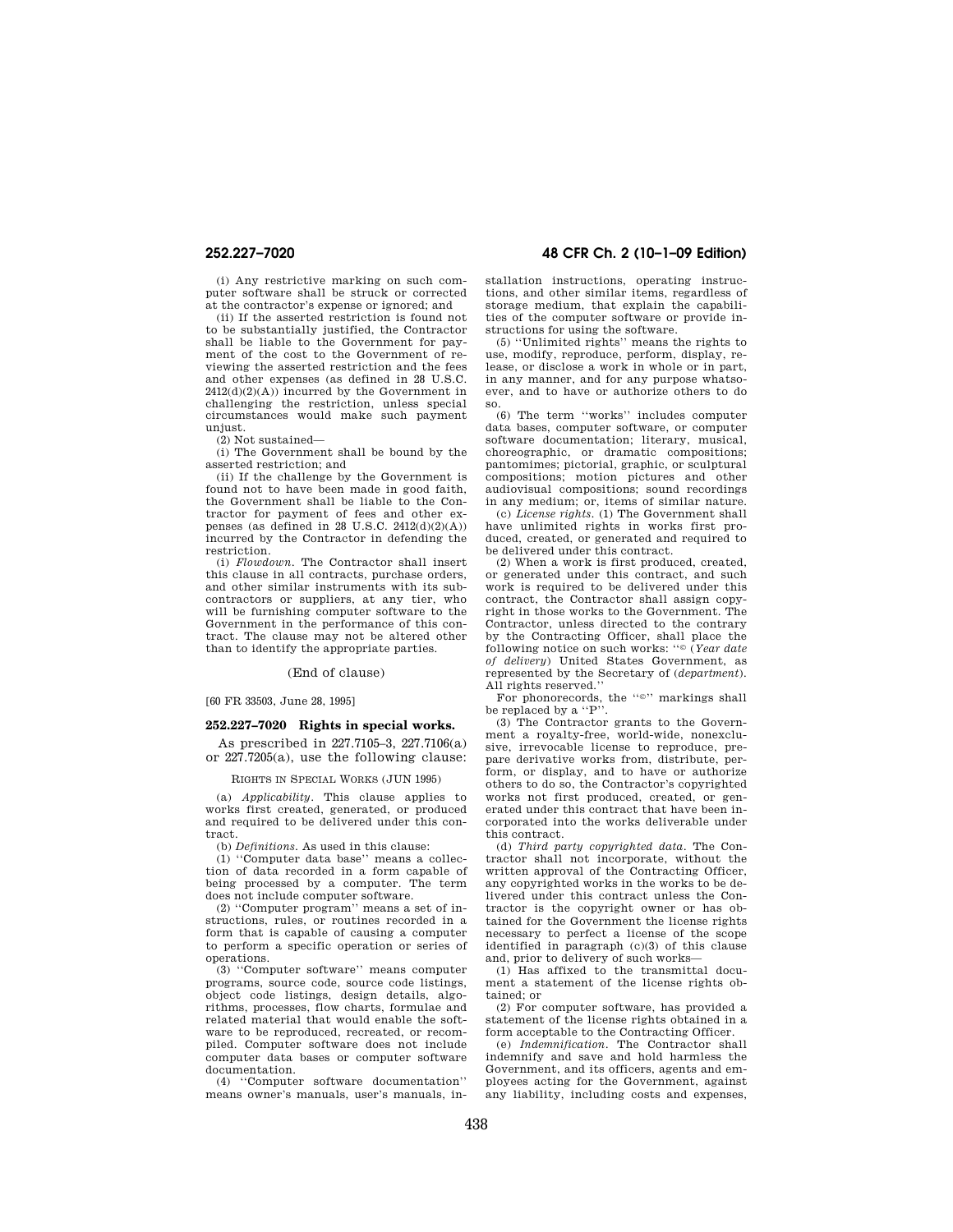(1) for violation of proprietary rights, copyrights, or rights of privacy or publicity, arising out of the creation, delivery, use, modification, reproduction, release, performance, display, or disclosure of any works furnished under this contract, or (2) based upon any libelous or other unlawful matter contained in such works.

(f) *Government-furnished information.* Paragraphs (d) and (e) of this clause are not applicable to information furnished to the Contractor by the Government and incorporated in the works delivered under this contract.

(End of clause)

[60 FR 33504, June 28, 1995]

# **252.227–7021 Rights in data—existing works.**

As prescribed at 227.7105–2(a), use the following clause:

# RIGHTS IN DATA—EXISTING WORKS (MAR 1979)

(a) The term *works* as used herein includes literary, musical, and dramatic works; pantomimes and choreographic works; pictorial, graphic and sculptural works; motion pictures and other audiovisual works; sound recordings; and works of a similar nature. The term does not include financial reports, cost analyses, and other information incidental to contract administration.

(b) Except as otherwise provided in this contract, the Contractor hereby grants to the Government a nonexclusive, paid-up license throughout the world (1) to distribute, perform publicly, and display publicly the works called for under this contract and (2) to authorize others to do so for Government purposes.

(c) The Contractor shall indemnify and save and hold harmless the Government, and its officers, agents, and employees acting for the Government, against any liability, including costs and expenses, (1) for violation of proprietary rights, copyrights, or rights of privacy or publicity arising out of the creation, delivery, or use, of any works furnished under this contract, or (2) based upon any libelous or other unlawful matter contained in same works.

### (End of clause)

[56 FR 36479, July 31, 1991, as amended at 60 FR 33504, June 28, 1994]

# **252.227–7022 Government rights (unlimited).**

As prescribed at 227.7107–1(a), use the following clause:

GOVERNMENT RIGHTS (UNLIMITED) (MAR 1979)

The Government shall have unlimited rights, in all drawings, designs, specifications, notes and other works developed in the performance of this contract, including the right to use same on any other Government design or construction without additional compensation to the Contractor. The Contractor hereby grants to the Government a paid-up license throughout the world to all such works to which he may assert or establish any claim under design patent or copyright laws. The Contractor for a period of three (3) years after completion of the project agrees to furnish the original or copies of all such works on the request of the Contracting Officer.

# (End of clause)

[56 FR 36479, July 31, 1991, as amended at 60 FR 33504, June 28, 1994]

## **252.227–7023 Drawings and other data to become property of Government.**

As prescribed at 227.7107–1(b), use the following clause:

DRAWINGS AND OTHER DATA TO BECOME PROPERTY OF GOVERNMENT (MAR 1979)

All designs, drawings, specifications, notes and other works developed in the performance of this contract shall become the sole property of the Government and may be used on any other design or construction without additional compensation to the Contractor. The Government shall be considered the ''person for whom the work was prepared'' for the purpose of authorship in any copyrightable work under 17 U.S.C. 201(b). With respect thereto, the Contractor agrees not to assert or authorize others to assert any rights nor establish any claim under the design patent or copyright laws. The Contractor for a period of three (3) years after completion of the project agrees to furnish all retained works on the request of the Contracting Officer. Unless otherwise provided in this contract, the Contractor shall have the right to retain copies of all works beyond such period.

## (End of clause)

[56 FR 36479, July 31, 1991, as amended at 60 FR 33505, June 28, 1995]

# **252.227–7024 Notice and approval of restricted designs.**

As prescribed at 227.7107–3, use the following clause: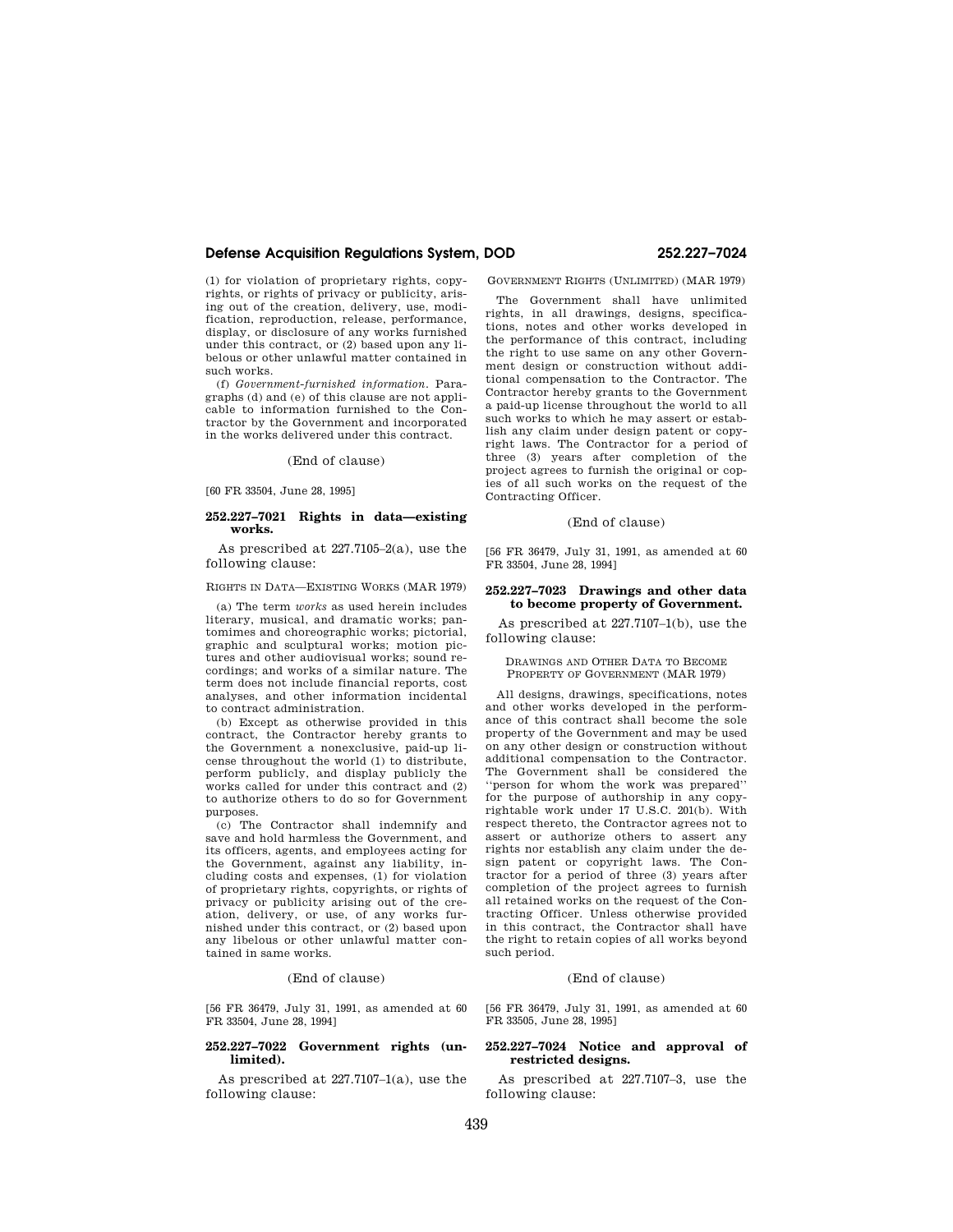# NOTICE AND APPROVAL OF RESTRICTED DESIGNS (APR 1984)

In the performance of this contract, the Contractor shall, to the extent practicable, make maximum use of structures, machines, products, materials, construction methods, and equipment that are readily available through Government or competitive commercial channels, or through standard or proven production techniques, methods, and processes. Unless approved by the Contracting Officer, the Contractor shall not produce a design or specification that requires in this construction work the use of structures, products, materials, construction equipment, or processes that are known by the Contractor to be available only from a sole source. The Contractor shall promptly report any such design or specification to the Contracting Officer and give the reason why it is considered necessary to so restrict the design or specification.

# (End of clause)

[56 FR 36479, July 31, 1991, as amended at 60 FR 33505, June 28, 1995]

### **252.227–7025 Limitations on the use or disclosure of government-furnished information marked with restrictive legends.**

As prescribed in 227.7103–6(c).  $227.7104(f)(1)$ , or  $227.7203-6(d)$ , use the following clause:

### LIMITATIONS ON THE USE OR DISCLOSURE OF GOVERNMENT-FURNISHED MARKED WITH RESTRICTIVE LEGENDS (JUN 1995)

(a)(1) For contracts requiring the delivery of technical data, the terms ''limited rights'' and ''Government purpose rights'' are defined in the Rights in Technical Data—Noncommercial Items clause of this contract.

(2) For contracts that do not require the delivery of technical data, the terms ''government purpose rights'' and ''restricted rights'' are defined in the Rights in Noncommercial Computer Software and Noncommercial Computer Software Documentation clause of this contract.

(3) For Small Business Innovative Research program contracts, the terms ''limited rights'' and ''restricted rights'' are defined in the Rights in Noncommercial Technical Data and Computer Software—Small Business Innovative Research (SBIR) Program clause of this contract.

(b) Technical data or computer software provided to the Contractor as Government furnished information (GFI) under this contract may be subject to restrictions on use, modification, reproduction, release, performance, display, or further disclosure.

# **252.227–7025 48 CFR Ch. 2 (10–1–09 Edition)**

(1) *GFI marked with limited or restricted rights legends.* The Contractor shall use, modify, reproduce, perform, or display technical data received from the Government with limited rights legends or computer software received with restricted rights legends only in the performance of this contract. The Contractor shall not, without the express written permission of the party whose name appears in the legend, release or disclose such data or software to any person.

(2) *GFI marked with government purpose rights legends.* The Contractor shall use technical data or computer software received from the Government with government purpose rights legends for government purposes only. The Contractor shall not, without the express written permission of the party whose name appears in the restrictive legend, use, modify, reproduce, release, perform, or display such data or software for any commercial purpose or disclose such data or software to a person other than its subcontractors, suppliers, or prospective subcontractors or suppliers, who require the data or software to submit offers for, or perform, contracts under this contract. Prior to disclosing the data or software, the Contractor shall require the persons to whom disclosure will be made to complete and sign the non-disclosure agreement at 227.7103–7 of the Defense Federal Acquisition Regulation Supplement (DFARS).

(3) *GFI marked with specially negotiated license rights legends.* The Contractor shall use, modify, reproduce, release, perform, or display technical data or computer software received from the Government with specially negotiated license legends only as permitted in the license. Such data or software may not be released or disclosed to other persons unless permitted by the license and, prior to release or disclosure, the intended recipient has completed the non-disclosure agreement at DFARS 227.7103–7. The Contractor shall modify paragraph (1)(c) of the non-disclosure agreement to reflect the recipient's obligations regarding use, modification, reproduction, release, performance, display, and disclosure of the data or software.

(c) *Indemnification and creation of third party beneficiary rights.* The Contractor agrees—

 $(1)$  To indemnify and hold harmless the Government, its agents, and employees from every claim or liability, including attorneys fees, court costs, and expenses, arising out of, or in any way related to, the misuse or unauthorized modification, reproduction, release, performance, display, or disclosure of technical data or computer software received from the Government with restrictive legends by the Contractor or any person to whom the Contractor has released or disclosed such data or software; and

(2) That the party whose name appears on the restrictive legend, in addition to any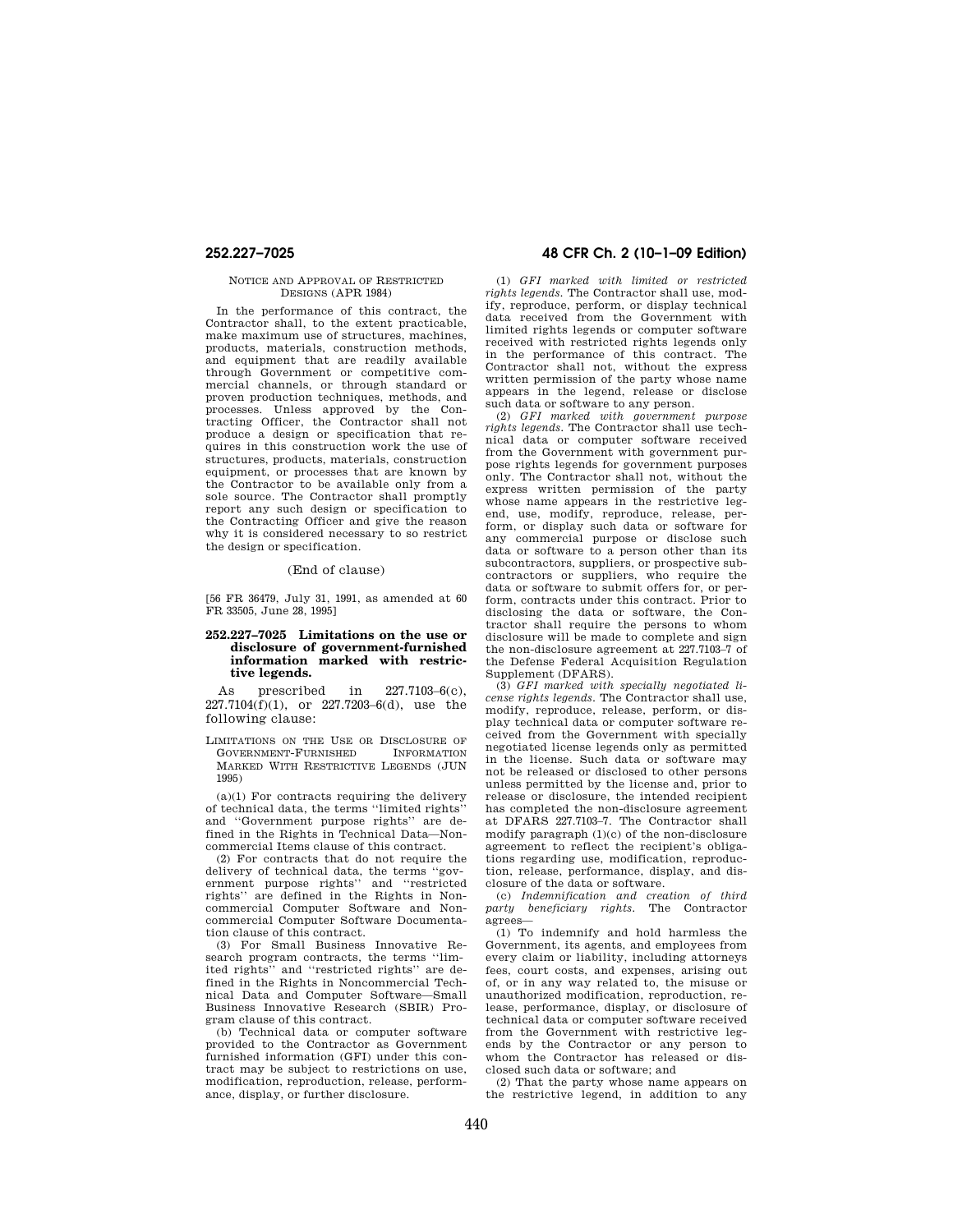other rights it may have, is a third party beneficiary who has the right of direct action against the Contractor, or any person to whom the Contractor has released or disclosed such data or software, for the unauthorized duplication, release, or disclosure of technical data or computer software subject to restrictive legends.

(End of clause)

[60 FR 33505, June 28, 1995]

### **252.227–7026 Deferred delivery of technical data or computer software.**

As prescribed at 227.7103–8(a), use the following clause:

### DEFERRED DELIVERY OF TECHNICAL DATA OR COMPUTER SOFTWARE (APR 1988)

The Government shall have the right to require, at any time during the performance of this contract, within two (2) years after either acceptance of all items (other than data or computer software) to be delivered under this contract or termination of this contract, whichever is later, delivery of any technical data or computer software item identified in this contract as ''deferred delivery'' data or computer software. The obligation to furnish such technical data required to be prepared by a subcontractor and pertaining to an item obtained from him shall expire two (2) years after the date Contractor accepts the last delivery of that item from that subcontractor for use in performing this contract.

# (End of clause)

[56 FR 36479, July 31, 1991, as amended at 60 FR 33505, June 28, 1995]

# **252.227–7027 Deferred ordering of technical data or computer software.**

As prescribed at 227.7103–8(b), use the following clause:

## DEFERRED ORDERING OF TECHNICAL DATA OR COMPUTER SOFTWARE (APR 1988)

In addition to technical data or computer software specified elsewhere in this contract to be delivered hereunder, the Government may, at any time during the performance of this contract or within a period of three (3) years after acceptance of all items (other than technical data or computer software) to be delivered under this contract or the termination of this contract, order any technical data or computer software generated in the performance of this contract or any subcontract hereunder. When the technical data

or computer software is ordered, the Con-

tractor shall be compensated for converting the data or computer software into the prescribed form, for reproduction and delivery. The obligation to deliver the technical data of a subcontractor and pertaining to an item obtained from him shall expire three (3) years after the date the Contractor accepts the last delivery of that item from that subcontractor under this contract. The Government's rights to use said data or computer software shall be pursuant to the ''Rights in Technical Data and Computer Software'' clause of this contract.

# (End of clause)

[56 FR 36479, July 31, 1991, as amended at 60 FR 33505, June 28, 1995]

# **252.227–7028 Technical data or computer software previously delivered to the government.**

As prescribed in 227.7103–6(d),  $227.7104(f)(2)$ , or  $227.7203-6(e)$ , use the following provision:

# TECHNICAL DATA OR COMPUTER SOFTWARE PREVIOUSLY DELIVERED TO THE GOVERN-**MENT (JIIN 1995)**

The Offeror shall attach to its offer an identification of all documents or other media incorporating technical data or computer software it intends to deliver under this contract with other than unlimited rights that are identical or substantially similar to documents or other media that the Offeror has produced for, delivered to, or is obligated to deliver to the Government under any contract or subcontract. The attachment shall identify—

(a) The contract number under which the data or software were produced;

(b) The contract number under which, and the name and address of the organization to whom, the data or software were most recently delivered or will be delivered; and

(c) Any limitations on the Government's rights to use or disclose the data or software, including, when applicable, identification of the earliest date the limitations expire.

# (End of provision)

[60 FR 33505, June 28, 1995]

# **252.227–7029 [Reserved]**

# **252.227–7030 Technical data—withholding of payment.**

As prescribed at 227.7103–6(e)(2) or  $227.7104(e)(4)$ , use the following clause: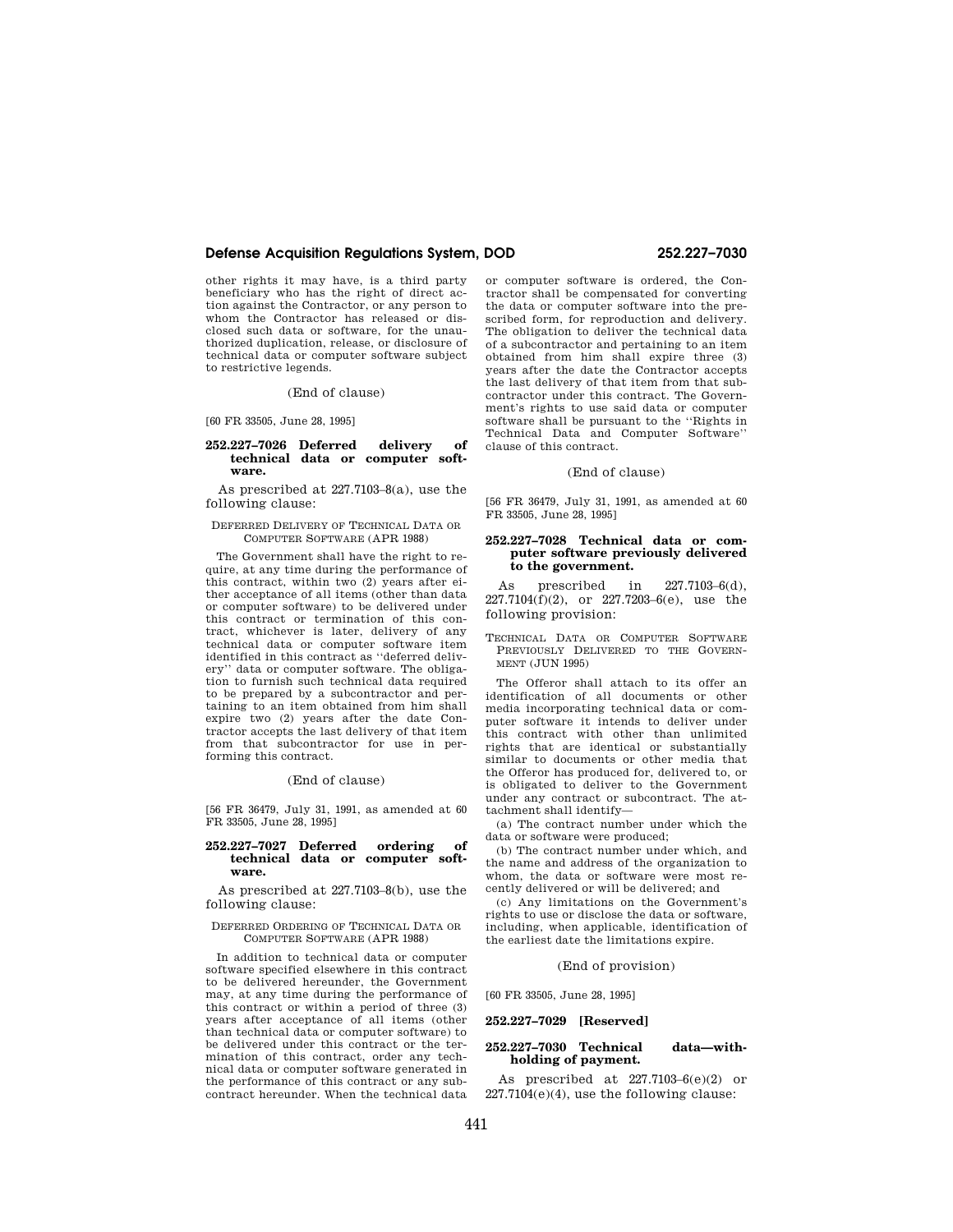# TECHNICAL DATA—WITHHOLDING OF PAYMENT (MAR 2000)

(a) If technical data specified to be delivered under this contract, is not delivered within the time specified by this contract or is deficient upon delivery (including having restrictive markings not identified in the list described in the clause at 252.227– 7013(e)(2) or 252.227–7018(e)(2) of this contract), the Contracting Officer may until such data is accepted by the Government, withhold payment to the Contractor of ten percent (10%) of the total contract price or amount unless a lesser withholding is specified in the contract. Payments shall not be withheld nor any other action taken pursuant to this paragraph when the Contractor's failure to make timely delivery or to deliver such data without deficiencies arises out of causes beyond the control and without the fault or negligence of the Contractor.

(b) The withholding of any amount or subsequent payment to the Contractor shall not be construed as a waiver of any rights accruing to the Government under this contract.

(End of clause)

[56 FR 36479, July 31, 1991, as amended at 60 FR 33505, June 28, 1995; 62 FR 34132, June 24, 1997; 65 FR 14398, Mar. 16, 2000]

# **252.227–7031 [Reserved]**

# **252.227–7032 Rights in technical data and computer software (foreign).**

As prescribed in 227.7103–17, use the following clause:

#### RIGHTS IN TECHNICAL DATA AND COMPUTER SOFTWARE (FOREIGN) (JUN 1975)

The United States Government may duplicate, use, and disclose in any manner for any purposes whatsoever, including delivery to other governments for the furtherance of mutual defense of the United States Government and other governments, all technical data including reports, drawings and blueprints, and all computer software, specified to be delivered by the Contractor to the United States Government under this contract.

(End of clause)

[56 FR 36479, July 31, 1991, as amended at 60 FR 33505, June 28, 1995]

# **252.227–7033 Rights in shop drawings.**

As prescribed in  $227.7107-(1)(c)$ , use the following clause:

# **252.227–7031 48 CFR Ch. 2 (10–1–09 Edition)**

#### RIGHTS IN SHOP DRAWINGS (APR 1966)

(a) Shop drawings for construction means drawings, submitted to the Government by the Construction Contractor, subcontractor or any lower-tier subcontractor pursuant to a construction contract, showing in detail (i) the proposed fabrication and assembly of structural elements and (ii) the installation (i.e., form, fit, and attachment details) of materials or equipment. The Government may duplicate, use, and disclose in any manner and for any purpose shop drawings delivered under this contract.

(b) This clause, including this paragraph (b), shall be included in all subcontracts hereunder at any tier.

# (End of clause)

[56 FR 36479, July 31, 1991, as amended at 60 FR 33505, June 28, 1995]

# **252.227–7034 [Reserved]**

# **252.227–7035—252.227–7036 [Reserved]**

# **252.227–7037 Validation of restrictive markings on technical data.**

As prescribed in 227.7102–3(c), 227.7103– 6(e)(3), 227.7104(e)(5), or 227.7203–6(f), use the following clause:

# VALIDATION OF RESTRICTIVE MARKINGS ON TECHNICAL DATA (SEP 1999)

(a) *Definitions.* The terms used in this clause are defined in the Rights in Technical Data—Noncommercial Items clause of this contract.

(b) *Contracts for commercial items—presumption of development at private expense.* Under a contract for a commercial item, component, or process, the Department of Defense shall presume that a Contractor's asserted use or release restrictions are justified on the basis that the item, component, or process was developed exclusively at private expense. The Department shall not challenge such assertions unless information the Department provides demonstrates that the item, component, or process was not developed exclusively at private expense.

(c) *Justification.* The Contractor or subcontractor at any tier is responsible for maintaining records sufficient to justify the validity of its markings that impose restrictions on the Government and others to use, duplicate, or disclose technical data delivered or required to be delivered under the contract or subcontract. Except under contracts for commercial items, the Contractor or subcontractor shall be prepared to furnish to the Contracting Officer a written justification for such restrictive markings in response to a challenge under paragraph (e) of this clause.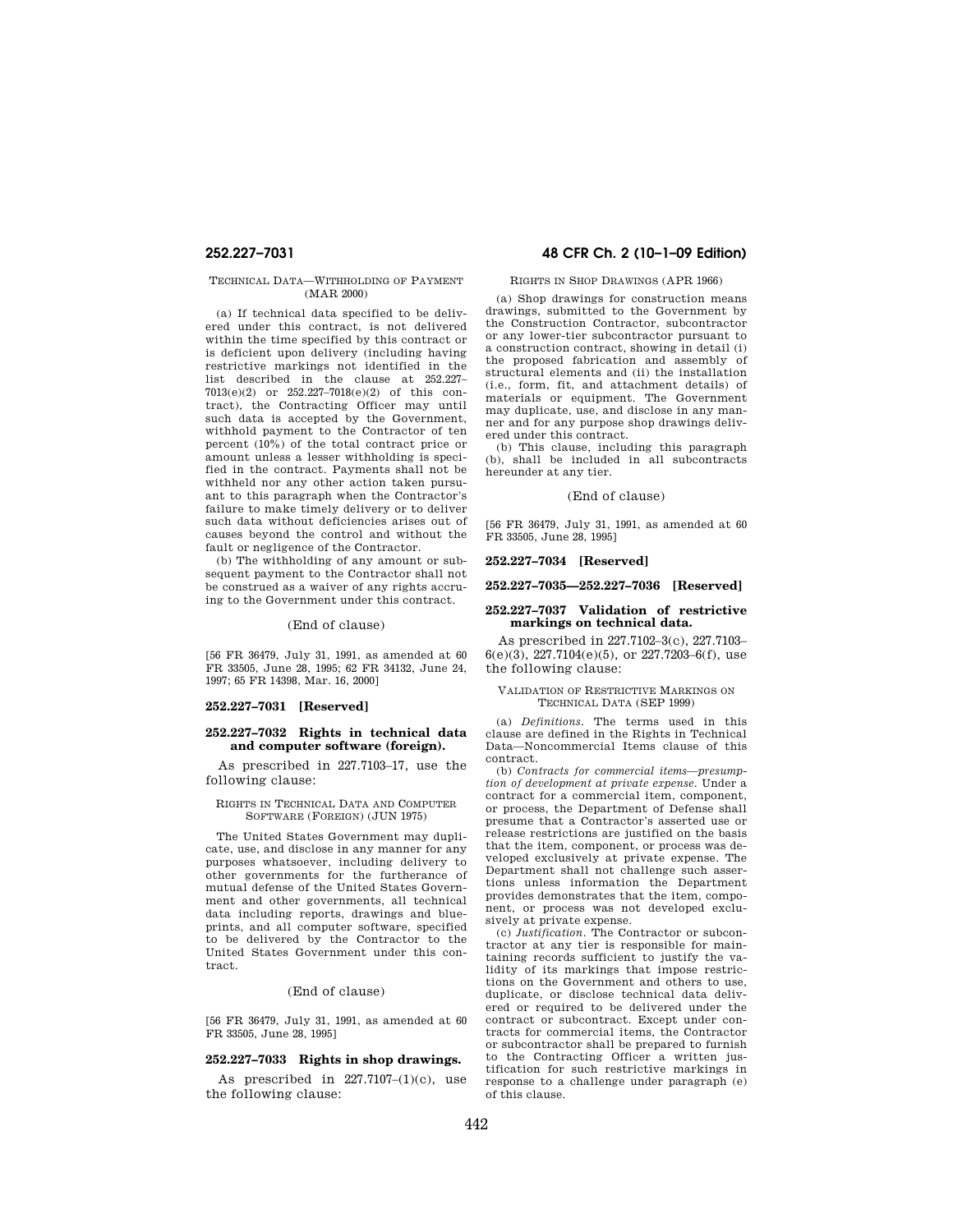# **Defense Acquisition Regulations System, DOD 252.227–7037**

(d) *Prechallenge request for information.* (1) The Contracting Officer may request the Contractor or subcontractor to furnish a written explanation for any restriction asserted by the Contractor or subcontractor on the right of the United States or others to use technical data. If, upon review of the explanation submitted, the Contracting Officer remains unable to ascertain the basis of the restrictive marking, the Contracting Officer may further request the Contractor or subcontractor to furnish additional information in the records of, or otherwise in the possession of or reasonably available to, the Contractor or subcontractor to justify the validity of any restrictive marking on technical data delivered or to be delivered under the contract or subcontract (e.g., a statement of facts accompanied with supporting documentation). The Contractor or subcontractor shall submit such written data as requested by the Contracting Officer within the time required or such longer period as may be mutually agreed.

(2) If the Contracting Officer, after reviewing the written data furnished pursuant to paragraph (d)(1) of this clause, or any other available information pertaining to the validity of a restrictive marking, determines that reasonable grounds exist to question the current validity of the marking and that continued adherence to the marking would make impracticable the subsequent competitive acquisition of the item, component, or process to which the technical data relates, the Contracting Officer shall follow the procedures in paragraph (e) of this clause.

(3) If the Contractor or subcontractor fails to respond to the Contracting Officer's request for information under paragraph (d)(1) of this clause, and the Contracting Officer determines that continued adherence to the marking would make impracticable the subsequent competitive acquisition of the item, component, or process to which the technical data relates, the Contracting Officer may challenge the validity of the marking as described in paragraph (e) of this clause.

(e) *Challenge.* (1) Notwithstanding any provision of this contract concerning inspection and acceptance, if the Contracting Officer determines that a challenge to the restrictive marking is warranted, the Contracting Officer shall send a written challenge notice to the Contractor or subcontractor asserting the restrictive markings. Such challenge shall—

(i) State the specific grounds for challenging the asserted restriction;

(ii) Require a response within sixty (60) days justifying and providing sufficient evidence as to the current validity of the asserted restriction;

(iii) State that a DoD Contracting Officer's final decision, issued pursuant to paragraph (g) of this clause, sustaining the validity of a restrictive marking identical to the asserted restriction, within the three-year period preceding the challenge, shall serve as justification for the asserted restriction if the validated restriction was asserted by the same Contractor or subcontractor (or any licensee of such Contractor or subcontractor) to which such notice is being provided; and

(iv) State that failure to respond to the challenge notice may result in issuance of a final decision pursuant to paragraph (f) of this clause.

(2) The Contracting Officer shall extend the time for response as appropriate if the Contractor or subcontractor submits a written request showing the need for additional time to prepare a response.

(3) The Contractor's or subcontractor's written response shall be considered a claim within the meaning of the Contract Disputes Act of 1978 (41 U.S.C. 601, et seq.), and shall be certified in the form prescribed at 33.207 of the Federal Acquisition Regulation, regardless of dollar amount.

(4) A Contractor or subcontractor receiving challenges to the same restrictive markings from more than one Contracting Officer shall notify each Contracting Officer of the existence of more than one challenge. The notice shall also state which Contracting Officer initiated the first in time unanswered challenge. The Contracting Officer initiating the first in time unanswered challenge after consultation with the Contractor or subcontractor and the other Contracting Officers, shall formulate and distribute a schedule for responding to each of the challenge notices to all interested parties. The schedule shall afford the Contractor or subcontractor an opportunity to respond to each challenge notice. All parties will be bound by this schedule.

(f) *Final decision when Contractor or subcontractor fails to respond.* Upon a failure of a Contractor or subcontractor to submit any response to the challenge notice, other than a failure to respond under a contract for commercial items, the Contracting Officer will issue a final decision to the Contractor or subcontractor in accordance with the Disputes clause of this contract pertaining to the validity of the asserted restriction. This final decision shall be issued as soon as possible after the expiration of the time period of paragraph  $(e)(1)(ii)$  or  $(e)(2)$  of this clause. Following issuance of the final decision, the Contracting Officer will comply with the procedures in paragraphs  $(g)(2)$  (ii) through (iv) of this clause.

(g) *Final decision when Contractor or subcontractor responds.* (1) if the Contracting Officer determines that the Contractor or subcontractor has justified the validity of the restrictive marking, the Contracting Officer shall issue a final decision to the Contractor or subcontractor sustaining the validity of the restrictive marking, and stating that the Government will continue to be bound by the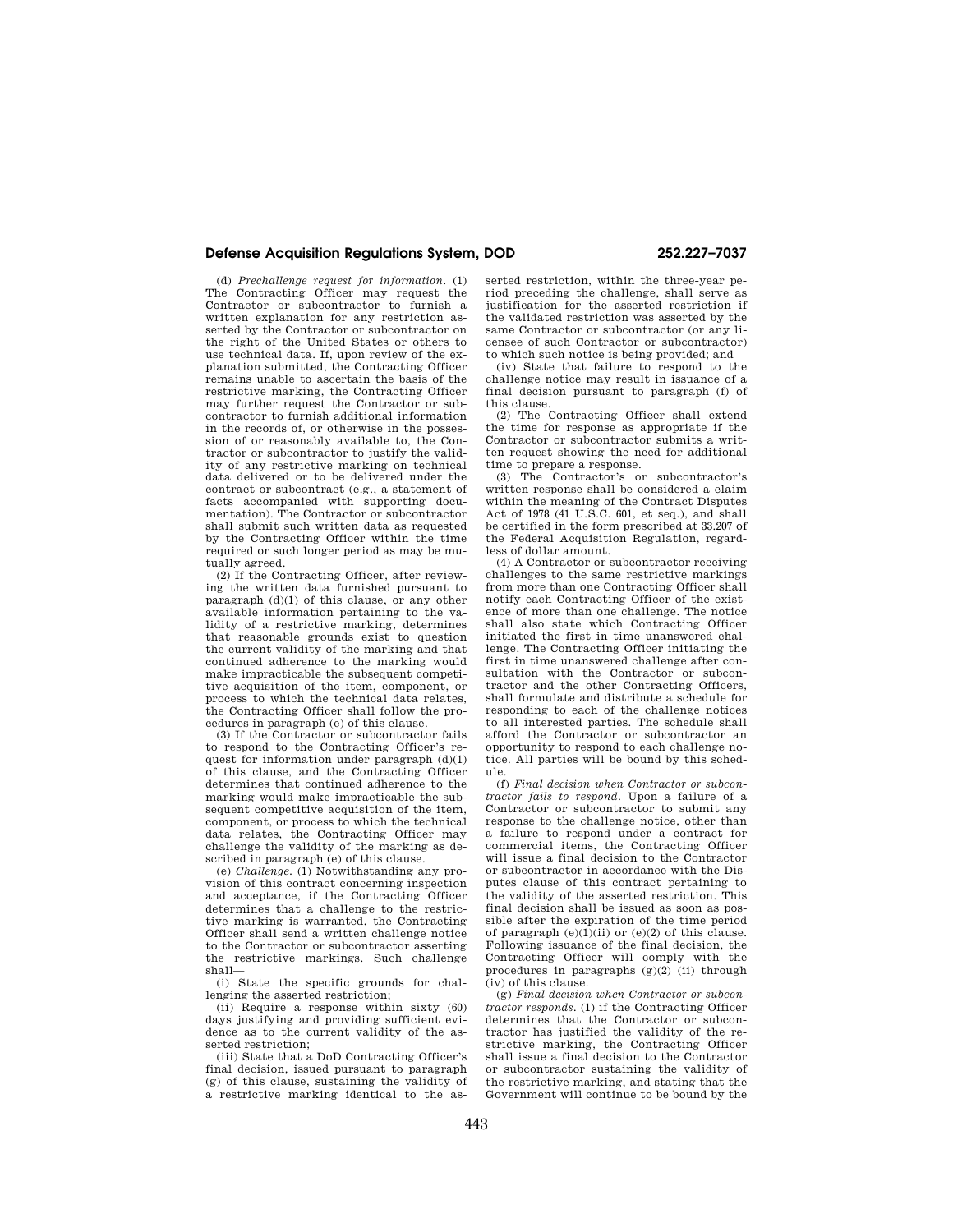restrictive marking. This final decision shall be issued within sixty (60) days after receipt of the Contractor's or subcontractor's response to the challenge notice, or within such longer period that the Contracting Officer has notified the Contractor or subcontractor that the Government will require. The notification of a longer period for issuance of a final decision will be made within sixty (60) days after receipt of the response to the challenge notice.

(2)(i) If the Contracting Officer determines that the validity of the restrictive marking is not justified, the Contracting Officer shall issue a final decision to the Contractor or subcontractor in accordance with the Disputes clause of this contract. Notwithstanding paragraph (e) of the Disputes clause, the final decision shall be issued within sixty (60) days after receipt of the Contractor's or subcontractor's response to the challenge notice, or within such longer period that the Contracting Officer has notified the Contractor or subcontractor of the longer period that the Government will require. The notification of a longer period for issuance of a final decision will be made within sixty (60) days after receipt of the response to the challenge notice.

(ii) The Government agrees that it will continue to be bound by the restrictive marking of a period of ninety (90) days from the issuance of the Contracting Officer's final decision under paragraph  $(g)(2)(i)$  of this clause. The Contractor or subcontractor agrees that, if it intends to file suit in the United States Claims Court it will provide a notice of intent to file suit to the Contracting Officer within ninety (90) days from the issuance of the Contracting Officer's final decision under paragraph (g)(2)(i) of this clause. If the Contractor or subcontractor fails to appeal, file suit, or provide a notice of intent to file suit to the Contracting Officer within the ninety (90)-day period, the Government may cancel or ignore the restrictive markings, and the failure of the Contractor or subcontractor to take the required action constitutes agreement with such Government action.

(iii) The Government agrees that it will continue to be bound by the restrictive marking where a notice of intent to file suit in the United States Claims Court is provided to the Contracting Officer within ninety (90) days from the issuance of the final decision under paragraph (g)(2)(i) of this clause. The Government will no longer be bound, and the Contractor or subcontractor agrees that the Government may strike or ignore the restrictive markings, if the Contractor or subcontractor fails to file its suit within one (1) year after issuance of the final decision. Notwithstanding the foregoing, where the head of an agency determines, on a nondelegable basis, that urgent or compelling circumstances will not permit waiting

# **252.227–7037 48 CFR Ch. 2 (10–1–09 Edition)**

for the filing of a suit in the United States Claims Court, the Contractor or subcontractor agrees that the agency may, following notice to the Contractor or subcontractor, authorize release or disclosure of the technical data. Such agency determination may be made at any time after issuance of the final decision and will not affect the Contractor's or subcontractor's right to damages against the United States where its restrictive markings are ultimately upheld or to pursue other relief, if any, as may be provided by law.

(iv) The Government agrees that it will be bound by the restrictive marking where an appeal or suit is filed pursuant to the Contract Disputes Act until final disposition by an agency Board of Contract Appeals or the United States Claims Court. Notwithstanding the foregoing, where the head of an agency determines, on a nondelegable basis, following notice to the Contractor that urgent or compelling circumstances will not permit awaiting the decision by such Board of Contract Appeals or the United States Claims Court, the Contractor or subcontractor agrees that the agency may authorize release or disclosure of the technical data. Such agency determination may be made at any time after issuance of the final decision and will not affect the Contractor's or subcontractor's right to damages against the United States where its restrictive markings are ultimately upheld or to pursue other relief, if any, as may be provided by law.

(h) *Final disposition of appeal or suit.* (1) If the Contractor or subcontractor appeals or files suit and if, upon final disposition of the appeal or suit, the Contracting Officer's decision is sustained—

(i) The restrictive marking on the technical data shall be cancelled, corrected or ignored; and

(ii) If the restrictive marking is found not to be substantially justified, the Contractor or subcontractor, as appropriate, shall be liable to the Government for payment of the cost to the Government of reviewing the restrictive marking and the fees and other expenses (as defined in 28 U.S.C.  $2412(d)(2)(A))$ incurred by the Government in challenging the marking, unless special circumstances would make such payment unjust.

(2) If the Contractor or subcontractor appeals or files suit and if, upon final disposition of the appeal or suit, the Contracting Officer's decision is not sustained—

(i) The Government shall continue to be bound by the restrictive marking; and

(ii) The Government shall be liable to the Contractor or subcontractor for payment of fees and other expenses (as defined in 28 U.S.C.  $2412(d)(2)(A)$  incurred by the Contractor or subcontractor in defending the marking, if the challenge by the Government is found not to have been made in good faith.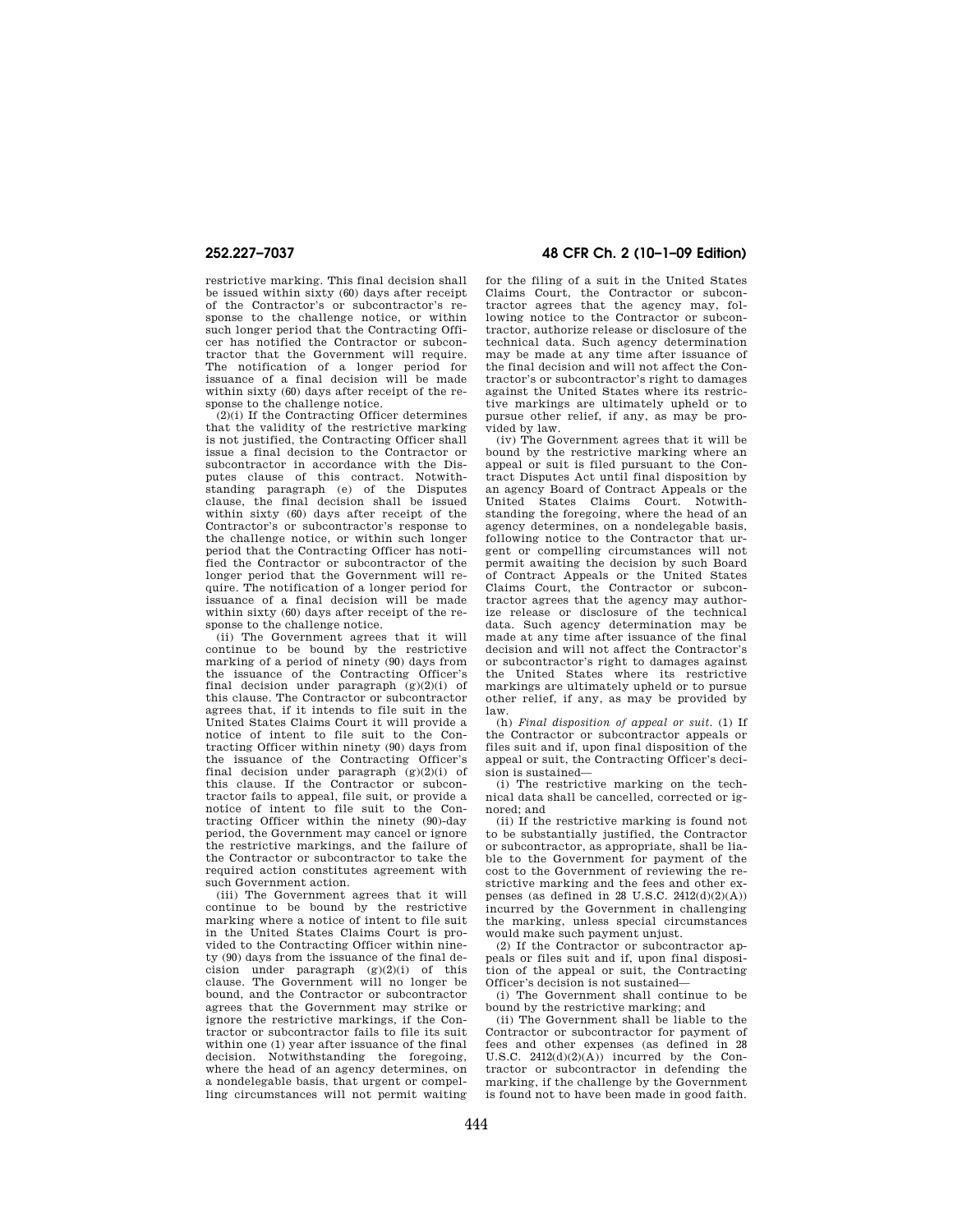# **Defense Acquisition Regulations System, DOD 252.227–7038**

(i) *Duration of right to challenge.* The Government may review the validity of any restriction on technical data, delivered or to be delivered under a contract, asserted by the Contractor or subcontractor. During the period within three (3) years of final payment on a contract or within three (3) years of delivery of the technical data to the Government, whichever is later, the Contracting Officer may review and make a written determination to challenge the restriction. The Government may, however, challenge a restriction on the release, disclosure or use of technical data at any time if such technical data—

(1) Is publicly available;

(2) Has been furnished to the United States without restriction; or

(3) Has been otherwise made available without restriction. Only the Contracting Officer's final decision resolving a formal challenge by sustaining the validity of a restrictive marking constitutes ''validation'' as addressed in 10 U.S.C. 2321.

(j) *Decision not to challenge.* A decision by the Government, or a determination by the Contracting Officer, to not challenge the restrictive marking or asserted restriction shall not constitute ''validation.''

(k) *Privity of contract.* The Contractor or subcontractor agrees that the Contracting Officer may transact matters under this clause directly with subcontractors at any tier that assert restrictive markings. However, this clause neither creates nor implies privity of contract between the Government and subcontractors.

(l) *Flowdown. The Contractor or subcontractor agrees to insert this clause in contractual instruments with its subcontractors or suppliers at any tier requiring the delivery of technical data, except contractual instruments for commercial items or commercial components.* 

# (End of clause)

[60 FR 33505, June 28, 1995, as amended at 60 FR 61602, Nov. 30, 1995; 64 FR 51077, Sept. 21, 1999; 69 FR 31912, June 8, 2004]

# **252.227–7038 Patent Rights—Ownership by the Contractor (Large Business).**

As prescribed in 227.303(2), use the following clause:

## PATENT RIGHTS—OWNERSHIP BY THE CONTRACTOR (LARGE BUSINESS) (DEC 2007)

(a) *Definitions*. As used in this clause—*Invention* means—

(1) Any invention or discovery that is or may be patentable or otherwise protectable under Title 35 of the United States Code; or

(2) Any variety of plant that is or may be protectable under the Plant Variety Protection Act (7 U.S.C. 2321, *et seq.*).

(1) When used in relation to any invention other than a plant variety, means the conception or first actual reduction to practice of the invention; or

(2) When used in relation to a plant variety, means that the Contractor has at least tentatively determined that the variety has been reproduced with recognized characteristics.

*Nonprofit organization* means—

*Made*—

(1) A university or other institution of higher education;

(2) An organization of the type described in the Internal Revenue Code at 26 U.S.C. 501(c)(3) and exempt from taxation under 26 U.S.C. 501(a); or

(3) Any nonprofit scientific or educational organization qualified under a State nonprofit organization statute.

*Practical application* means—

(1)(i) To manufacture, in the case of a composition or product;

(ii) To practice, in the case of a process or method; or

(iii) To operate, in the case of a machine or system; and

(2) In each case, under such conditions as to establish that—

(i) The invention is being utilized; and

(ii) The benefits of the invention are, to the extent permitted by law or Government regulations, available to the public on reasonable terms.

*Subject invention* means any invention of the Contractor made in the performance of work under this contract.

(b) *Contractor's rights*—(1) *Ownership.* The Contractor may elect to retain ownership of each subject invention throughout the world in accordance with the provisions of this clause.

(2) *License.* (i) The Contractor shall retain a nonexclusive royalty-free license throughout the world in each subject invention to which the Government obtains title, unless the Contractor fails to disclose the invention within the times specified in paragraph (c) of this clause. The Contractor's license-

(A) Extends to any domestic subsidiaries and affiliates within the corporate structure of which the Contractor is a part;

(B) Includes the right to grant sublicenses to the extent the Contractor was legally obligated to do so at the time of contract award; and

(C) Is transferable only with the approval of the agency, except when transferred to the successor of that part of the Contractor's business to which the invention pertains.

(ii) The agency—

(A) May revoke or modify the Contractor's domestic license to the extent necessary to achieve expeditious practical application of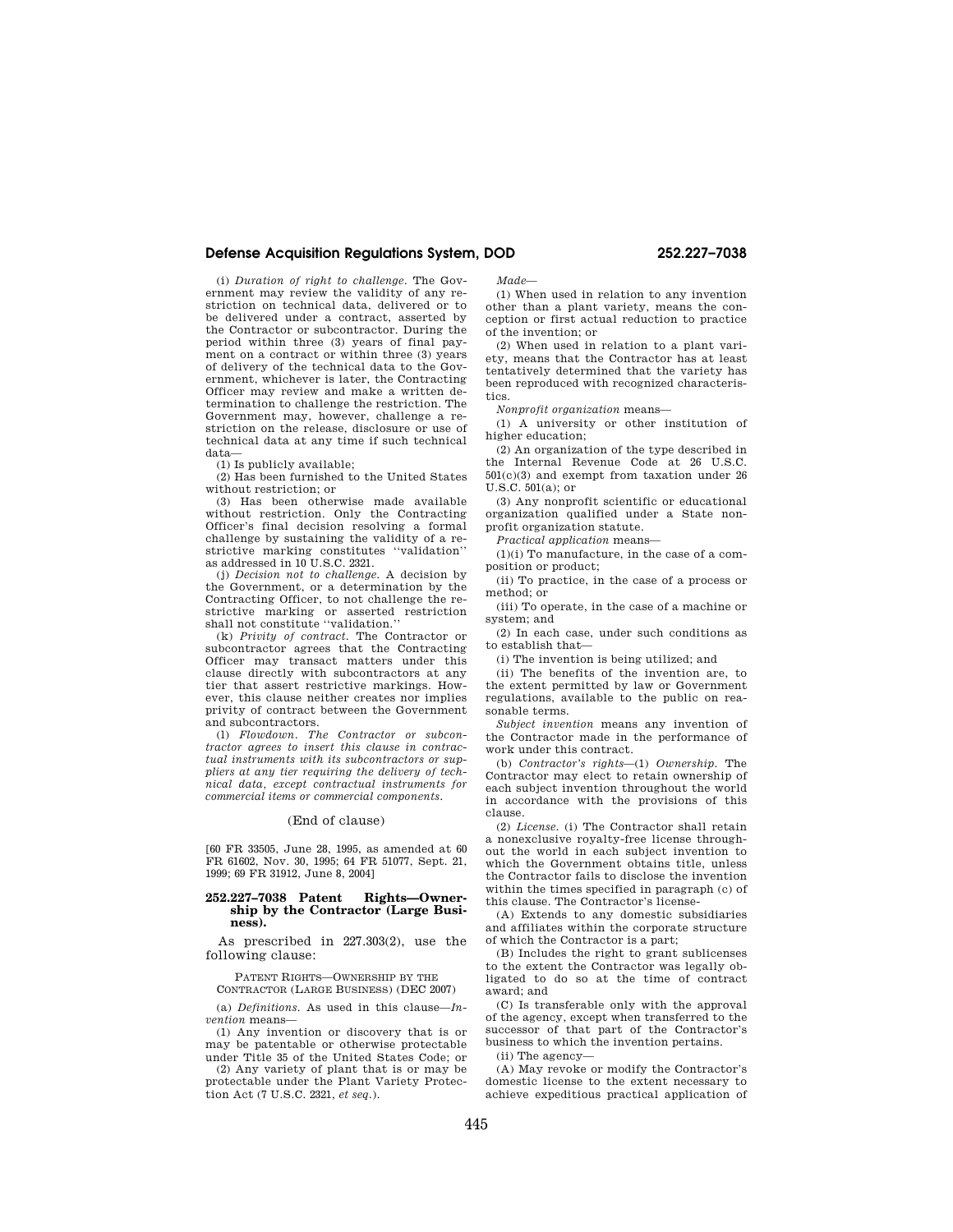the subject invention pursuant to an application for an exclusive license submitted in accordance with 37 CFR Part 404 and agency licensing regulations;

(B) Will not revoke the license in that field of use or the geographical areas in which the Contractor has achieved practical application and continues to make the benefits of the invention reasonably accessible to the public; and

(C) May revoke or modify the license in any foreign country to the extent the Contractor, its licensees, or the domestic subsidiaries or affiliates have failed to achieve practical application in that foreign country.

(iii) Before revoking or modifying the license, the agency—

(A) Will furnish the Contractor a written notice of its intention to revoke or modify the license; and

(B) Will allow the Contractor 30 days (or such other time as the funding agency may authorize for good cause shown by the Contractor) after the notice to show cause why the license should not be revoked or modified.

(iv) The Contractor has the right to appeal, in accordance with 37 CFR part 404 and agency regulations, concerning the licensing of Government-owned inventions, any decision concerning the revocation or modification of the license.

(c) *Contractor's obligations.* (1) The Contractor shall—

(i) Disclose, in writing, each subject invention to the Contracting Officer within 2 months after the inventor discloses it in writing to Contractor personnel responsible for patent matters, or within 6 months after the Contractor first becomes aware that a subject invention has been made, whichever is earlier;

(ii) Include in the disclosure—

(A) The inventor(s) and the contract under which the invention was made;

(B) Sufficient technical detail to convey a clear understanding of the invention; and

(C) Any publication, on sale (i.e., sale or offer for sale), or public use of the invention and whether a manuscript describing the invention has been submitted for publication and, if so, whether it has been accepted for publication; and

(iii) After submission of the disclosure, promptly notify the Contracting Officer of the acceptance of any manuscript describing the invention for publication and of any on sale or public use.

(2) The Contractor shall elect in writing whether or not to retain ownership of any subject invention by notifying the Contracting Officer at the time of disclosure or within 8 months of disclosure, as to those countries (including the United States) in which the Contractor will retain ownership. However, in any case where publication, on

**252.227–7038 48 CFR Ch. 2 (10–1–09 Edition)** 

sale, or public use has initiated the 1-year statutory period during which valid patent protection can be obtained in the United States, the agency may shorten the period of election of title to a date that is no more than 60 days prior to the end of the statutory period.

(3) The Contractor shall—

(i) File either a provisional or a nonprovisional patent application on an elected subject invention within 1 year after election, provided that in all cases the application is filed prior to the end of any statutory period wherein valid patent protection can be obtained in the United States after a publication, on sale, or public use;

(ii) File a nonprovisional application within 10 months of the filing of any provisional application; and

(iii) File patent applications in additional countries or international patent offices within either 10 months of the first filed patent application (whether provisional or nonprovisional) or 6 months from the date the Commissioner of Patents grants permission to file foreign patent applications where such filing has been prohibited by a Secrecy Order.

(4) The Contractor may request extensions of time for disclosure, election, or filing under paragraphs (c)(1), (2), and (3) of this clause. The Contracting Officer will normally grant the extension unless there is reason to believe the extension would prejudice the Government's interests.

(d) *Government's rights*—(1) *Ownership.* The Contractor shall assign to the agency, upon written request, title to any subject invention—

(i) If the Contractor elects not to retain title to a subject invention;

(ii) If the Contractor fails to disclose or elect the subject invention within the times specified in paragraph (c) of this clause and the agency requests title within 60 days after learning of the Contractor's failure to report or elect within the specified times;

(iii) In those countries in which the Contractor fails to file patent applications within the times specified in paragraph (c) of this clause, provided that, if the Contractor has filed a patent application in a country after the times specified in paragraph (c) of this clause, but prior to its receipt of the written request of the agency, the Contractor shall continue to retain ownership in that country; and

(iv) In any country in which the Contractor decides not to continue the prosecution of any application for, to pay the maintenance fees on, or defend in reexamination or opposition proceeding on, a patent on a subject invention.

(2) *License.* If the Contractor retains ownership of any subject invention, the Government shall have a nonexclusive, nontransferable, irrevocable, paid-up license to practice,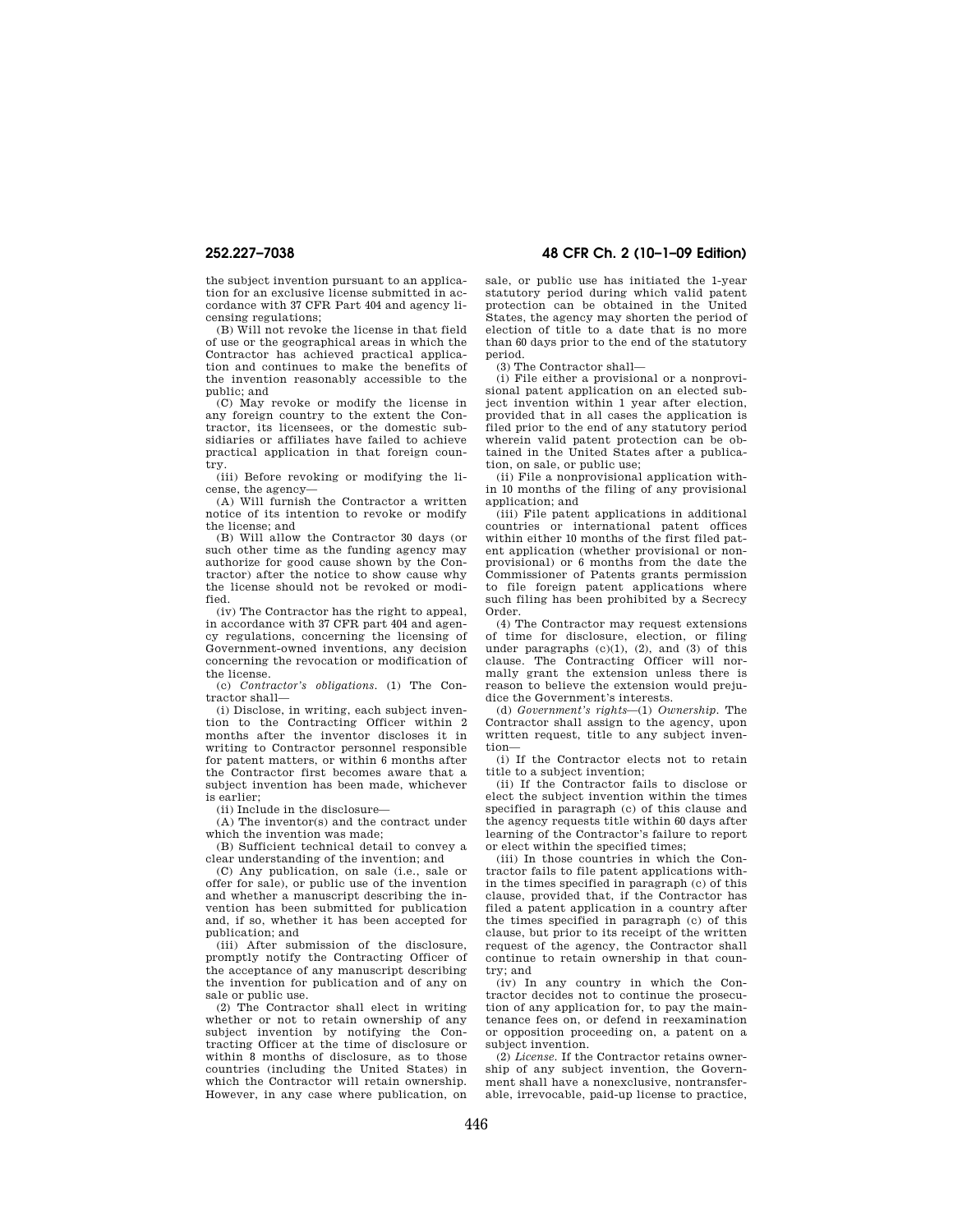# **Defense Acquisition Regulations System, DOD 252.227–7038**

or have practiced for or on behalf of the United States, the subject invention throughout the world.

(e) *Contractor action to protect the Government's interest.* (1) The Contractor shall execute or have executed and promptly deliver to the agency all instruments necessary to—

(i) Establish or confirm the rights the Government has throughout the world in those subject inventions in which the Contractor elects to retain ownership; and

(ii) Assign title to the agency when requested under paragraph (d)(1) of this clause and enable the Government to obtain patent protection for that subject invention in any country.

(2) The Contractor shall—

(i) Require, by written agreement, its employees, other than clerical and nontechnical employees, to—

(A) Disclose each subject invention promptly in writing to personnel identified as responsible for the administration of patent matters, so that the Contractor can comply with the disclosure provisions in paragraph (c) of this clause; and

(B) Provide the disclosure in the Contractor's format, which should require, as a minimum, the information required by paragraph (c)(1) of this clause;

(ii) Instruct its employees, through employee agreements or other suitable educational programs, as to the importance of reporting inventions in sufficient time to permit the filing of patent applications prior to U.S. or statutory foreign bars; and

(iii) Execute all papers necessary to file patent applications on subject inventions and to establish the Government's rights in the subject inventions.

(3) The Contractor shall notify the Contracting Officer of any decisions not to file a nonprovisional patent application, continue the prosecution of a patent application, pay maintenance fees, or defend in a reexamination or opposition proceeding on a patent, in any country, not less than 30 days before the expiration of the response or filing period required by the relevant patent office.

(4) The Contractor shall include, within the specification of any United States nonprovisional patent application and any patent issuing thereon covering a subject invention, the following statement: ''This invention was made with Government support under (identify the contract) awarded by (identify the agency). The Government has certain rights in this invention.''

(5) The Contractor shall—

(i) Establish and maintain active and effective procedures to ensure that subject inventions are promptly identified and disclosed to Contractor personnel responsible for patent matters;

(ii) Include in these procedures the maintenance of—

(A) Laboratory notebooks or equivalent records and other records as are reasonably necessary to document the conception and/or the first actual reduction to practice of subject inventions; and

(B) Records that show that the procedures for identifying and disclosing the inventions are followed; and

(iii) Upon request, furnish the Contracting Officer a description of these procedures for evaluation and for determination as to their effectiveness.

(6) The Contractor shall, when licensing a subject invention, arrange to—

(i) Avoid royalty charges on acquisitions involving Government funds, including funds derived through the Government's Military Assistance Program or otherwise derived through the Government;

(ii) Refund any amounts received as royalty charges on the subject inventions in acquisitions for, or on behalf of, the Government; and

(iii) Provide for the refund in any instrument transferring rights in the invention to any party.

(7) The Contractor shall furnish to the Contracting Officer the following:

(i) Interim reports every 12 months (or any longer period as may be specified by the Contracting Officer) from the date of the contract, listing subject inventions during that period and stating that all subject inventions have been disclosed or that there are no subject inventions.

(ii) A final report, within 3 months after completion of the contracted work, listing all subject inventions or stating that there were no subject inventions, and listing all subcontracts at any tier containing a patent rights clause or stating that there were no subcontracts.

 $(8)(i)$  The Contractor shall promptly notify the Contracting Officer in writing upon the award of any subcontract at any tier containing a patent rights clause by identifying—

(A) The subcontractor;

(B) The applicable patent rights clause;

(C) The work to be performed under the subcontract; and

(D) The dates of award and estimated completion.

(ii) The Contractor shall furnish, upon request, a copy of the subcontract, and no more frequently than annually, a listing of the subcontracts that have been awarded.

(9) In the event of a refusal by a prospective subcontractor to accept one of the clauses specified in paragraph  $(l)(1)$  of this clause, the Contractor—

(i) Shall promptly submit a written notice to the Contracting Officer setting forth the subcontractor's reasons for the refusal and other pertinent information that may expedite disposition of the matter; and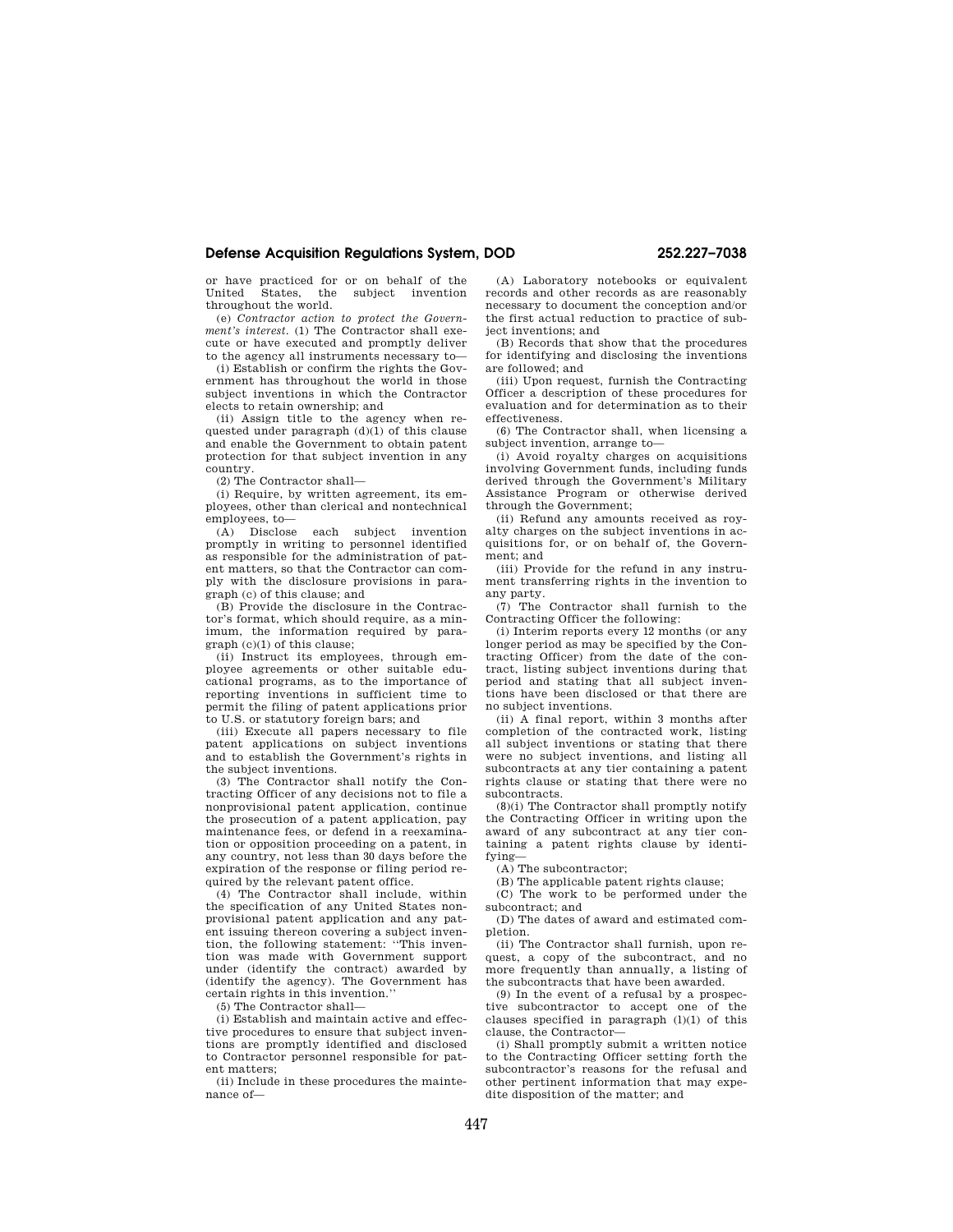(ii) Shall not proceed with that subcontract without the written authorization of the Contracting Officer.

(10) The Contractor shall provide to the Contracting Officer, upon request, the following information for any subject invention for which the Contractor has retained ownership:

(i) Filing date.

(ii) Serial number and title.

(iii) A copy of any patent application (including an English-language version if filed in a language other than English).

(iv) Patent number and issue date.

(11) The Contractor shall furnish to the Government, upon request, an irrevocable power to inspect and make copies of any pat--<br>ent annlication file.

(f) *Reporting on utilization of subject inventions.* (1) The Contractor shall—

(i) Submit upon request periodic reports no more frequently than annually on the utilization of a subject invention or on efforts in obtaining utilization of the subject invention that are being made by the Contractor or its licensees or assignees;

(ii) Include in the reports information regarding the status of development, date of first commercial sale or use, gross royalties received by the Contractor, and other information as the agency may reasonably specify; and

(iii) Provide additional reports that the agency may request in connection with any march-in proceedings undertaken by the agency in accordance with paragraph (h) of this clause.

(2) To the extent permitted by law, the agency shall not disclose the information provided under paragraph (f)(1) of this clause to persons outside the Government without the Contractor's permission, if the data or information is considered by the Contractor or its licensee or assignee to be ''privileged and confidential'' (see 5 U.S.C. 552(b)(4)) and is so marked.

(g) *Preference for United States industry.*  Notwithstanding any other provision of this clause, the Contractor agrees that neither the Contractor nor any assignee shall grant to any person the exclusive right to use or sell any subject invention in the United States unless the person agrees that any products embodying the subject invention or produced through the use of the subject invention will be manufactured substantially in the United States. However, in individual cases, the agency may waive the requirement for an exclusive license agreement upon a showing by the Contractor or its assignee that—

(1) Reasonable but unsuccessful efforts have been made to grant licenses on similar terms to potential licensees that would be likely to manufacture substantially in the United States; or

# **252.227–7038 48 CFR Ch. 2 (10–1–09 Edition)**

(2) Under the circumstances, domestic manufacture is not commercially feasible.

(h) *March-in rights.* The Contractor acknowledges that, with respect to any subject invention in which it has retained ownership, the agency has the right to require licensing pursuant to 35 U.S.C. 203 and 210(c), 37 CFR 401.6, and any supplemental regulations of the agency in effect on the date of contract award.

(i) *Other inventions.* Nothing contained in this clause shall be deemed to grant to the Government any rights with respect to any invention other than a subject invention.

(j) *Examination of records relating to inventions.* (1) The Contracting Officer or any authorized representative shall, until 3 years after final payment under this contract, have the right to examine any books (including laboratory notebooks), records, and documents of the Contractor relating to the conception or first reduction to practice of inventions in the same field of technology as the work under this contract to determine whether—

(i) Any inventions are subject inventions;

(ii) The Contractor has established procedures required by paragraph (e)(5) of this clause; and

(iii) The Contractor and its inventors have complied with the procedures.

(2) If the Contracting Officer learns of an unreported Contractor invention that the Contracting Officer believes may be a subject invention, the Contractor shall be required to disclose the invention to the agency for a determination of ownership rights.

(3) Any examination of records under this paragraph (j) shall be subject to appropriate conditions to protect the confidentiality of the information involved.

(k) *Withholding of payment (this paragraph does not apply to subcontracts).* (1) Any time before final payment under this contract, the Contracting Officer may, in the Government's interest, withhold payment until a reserve not exceeding \$50,000 or 5 percent of the amount of the contract, whichever is less, is set aside if, in the Contracting Officer's opinion, the Contractor fails to—

(i) Establish, maintain, and follow effective procedures for identifying and disclosing subject inventions pursuant to paragraph (e)(5) of this clause;

(ii) Disclose any subject invention pursuant to paragraph (c)(1) of this clause;

(iii) Deliver acceptable interim reports pursuant to paragraph (e)(7)(i) of this clause; or

(iv) Provide the information regarding subcontracts pursuant to paragraph (e)(8) of this clause.

(2) The reserve or balance shall be withheld until the Contracting Officer has determined that the Contractor has rectified whatever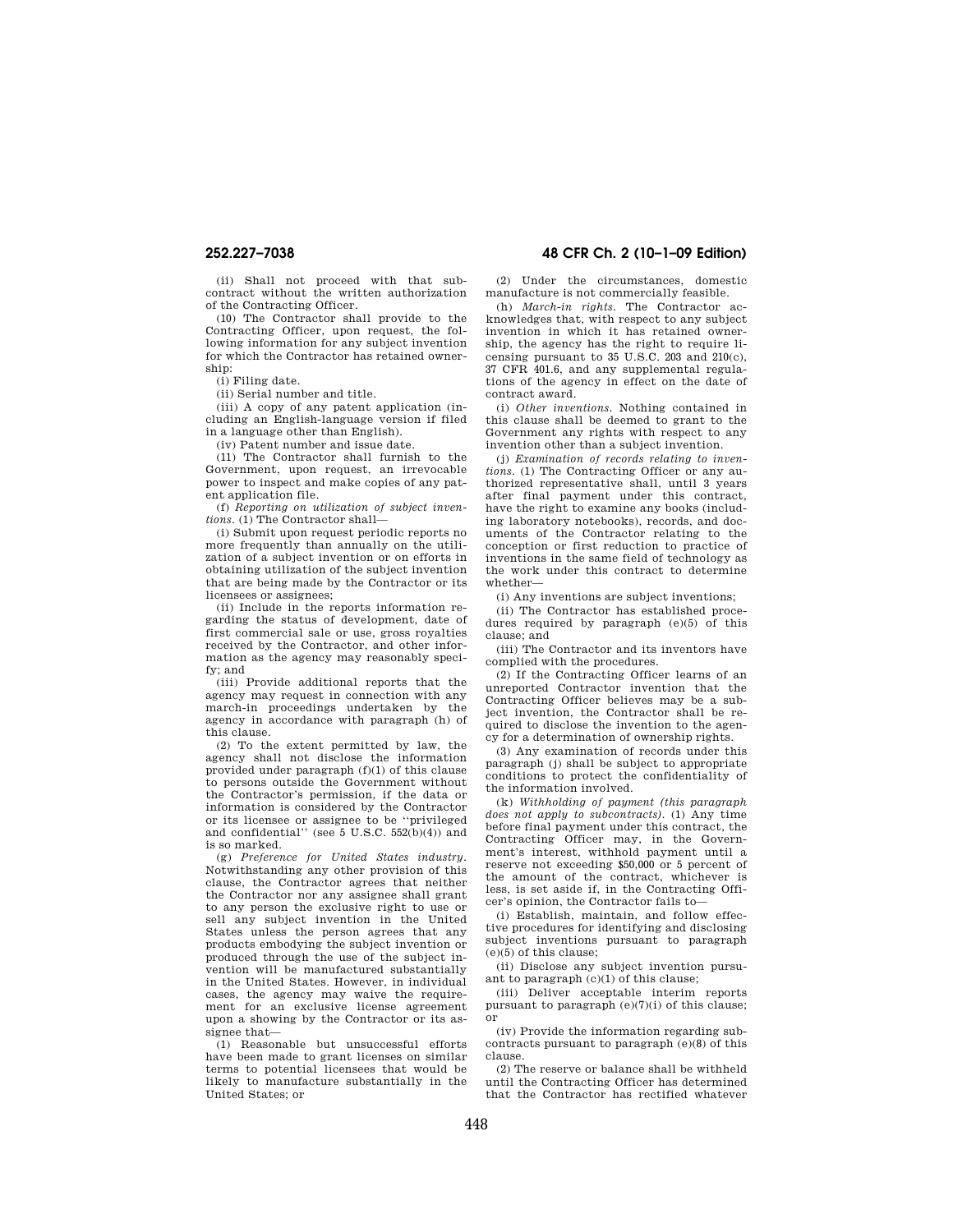# **Defense Acquisition Regulations System, DOD 252.227–7039**

deficiencies exist and has delivered all reports, disclosures, and other information required by this clause.

(3) The Government will not make final payment under this contract before the Contractor delivers to the Contracting Officer—

(i) All disclosures of subject inventions required by paragraph (c)(1) of this clause;

(ii) An acceptable final report pursuant to paragraph (e)(7)(ii) of this clause; and

(iii) All past due confirmatory instruments.

(4) The Contracting Officer may decrease or increase the sums withheld up to the maximum authorized in paragraph (k)(1) of this clause. No amount shall be withheld under this paragraph while the amount specified by this paragraph is being withheld under other provisions of the contract. The withholding of any amount or the subsequent payment thereof shall not be construed as a waiver of any Government right.

(l) *Subcontracts.* (1) The Contractor—

(i) Shall include the substance of the Patent Rights-Ownership by the Contractor clause set forth at 52.227–11 of the Federal Acquisition Regulation (FAR), in all subcontracts for experimental, developmental, or research work to be performed by a small business concern or nonprofit organization; and

(ii) Shall include the substance of this clause, including this paragraph (l), in all other subcontracts for experimental, developmental, or research work, unless a different patent rights clause is required by FAR 27.303.

(2) For subcontracts at any tier—

(i) The patents rights clause included in the subcontract shall retain all references to the Government and shall provide to the subcontractor all the rights and obligations provided to the Contractor in the clause. The Contractor shall not, as consideration for awarding the subcontract, obtain rights in the subcontractor's subject inventions; and

(ii) The Government, the Contractor, and the subcontractor agree that the mutual obligations of the parties created by this clause constitute a contract between the subcontractor and the Government with respect to those matters covered by this clause. However, nothing in this paragraph is intended to confer any jurisdiction under the Contract Disputes Act in connection with proceedings under paragraph (h) of this clause.

#### (End of clause)

*Alternate I* (DEC 2007). As prescribed in 227.303(2)(ii), add the following paragraph  $(b)(2)(v)$  to the basic clause:

(v) The license shall include the right of the Government to sublicense foreign governments, their nationals, and international organizations pursuant to the following treaties or international agreements:

<sup>\*</sup><br> *[\*Contracting Officer to complete with the names of applicable existing treaties or international agreements. This paragraph is not intended to apply to treaties or agreements that are in effect on the date of the award but are not listed.]* 

*Alternate II* (DEC 2007). As prescribed in 227.303(2)(iii), add the following para $graph (b)(2)(v)$  to the basic clause:

(v) The agency reserves the right to—

(A) Unilaterally amend this contract to identify specific treaties or international agreements entered into or to be entered into by the Government after the effective date of this contract; and

(B) Exercise those license or other rights that are necessary for the Government to meet its obligations to foreign governments, their nationals, and international organizations under any treaties or international agreement with respect to subject inventions made after the date of the amendment.

[72 FR 69160, Dec. 7, 2007]

# **252.227–7039 Patents—reporting of subject inventions.**

As prescribed in 227.303(1), use the following clause:

# PATENTS—REPORTING OF SUBJECT INVENTIONS (APR 1990)

The Contractor shall furnish the Contracting Officer the following:

(a) Interim reports every twelve (12) months (or such longer period as may be specified by the Contracting Officer) from the date of the contract, listing subject inventions during that period and stating that all subject inventions have been disclosed or that there are no such inventions.

(b) A final report, within three (3) months after completion of the contracted work, listing all subject inventions or stating that there were no such inventions.

(c) Upon request, the filing date, serial number and title, a copy of the patent application and patent number, and issue data for any subject invention for which the Contractor has retained title.

(d) Upon request, the Contractor shall furnish the Government an irrevocable power to inspect and make copies of the patent application file.

# (End of clause)

[56 FR 36479, July 31, 1991, as amended at 72 FR 69162, Dec. 7, 2007]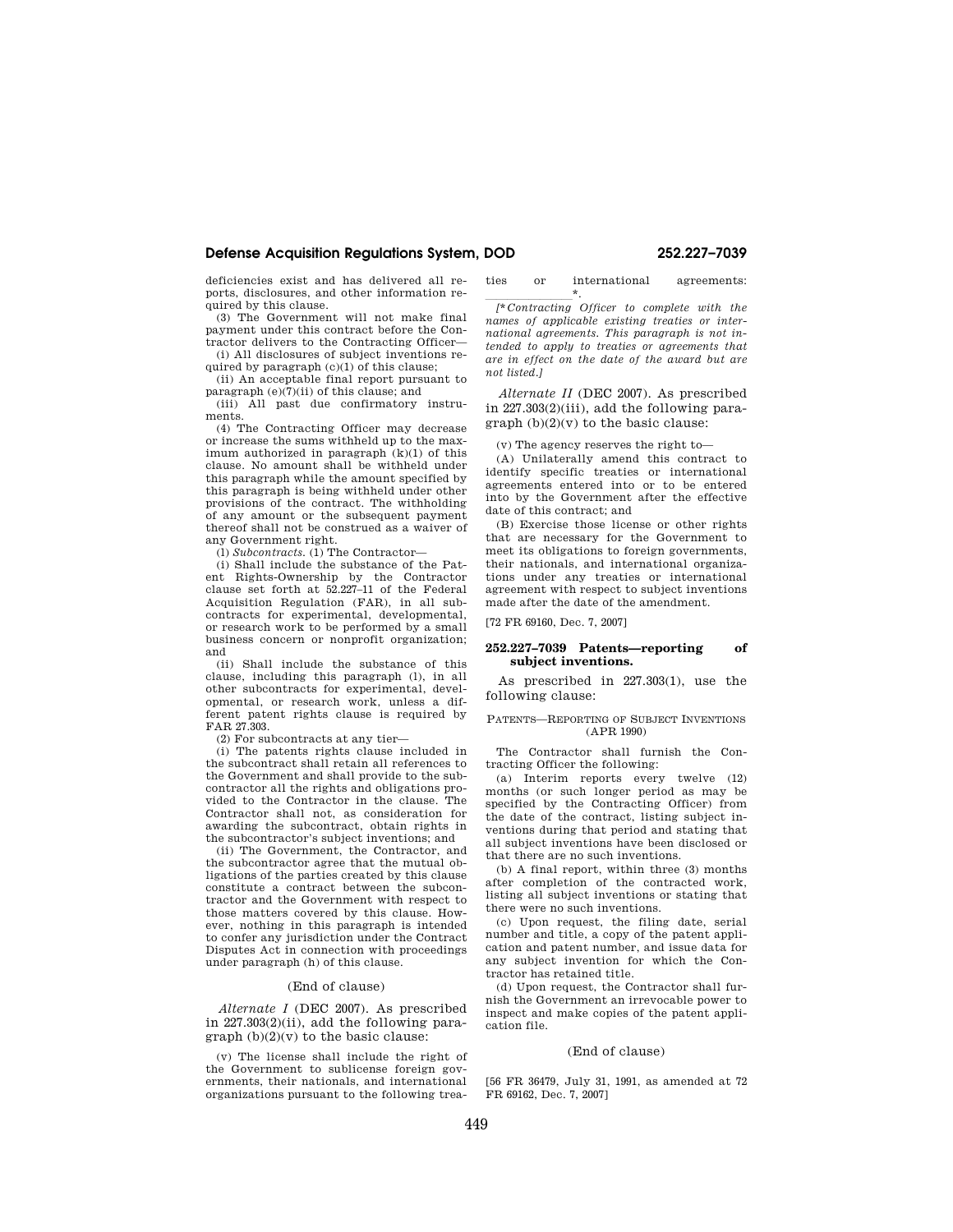# **252.228–7000 Reimbursement for warhazard losses.**

As prescribed in 228.370(a), use the following clause:

# REIMBURSEMENT FOR WAR-HAZARD LOSSES (DEC 1991)

(a) Costs for providing employee war-hazard benefits in accordance with paragraph (b) of the Workers' Compensation and War-Hazard Insurance clause of this contract are allowable if the Contractor—

(1) Submits proof of loss files to support payment or denial of each claim;

(2) Subject to Contracting Officer approval, makes lump sum final settlement of any open claims and obtains necessary release documents within one year of the expiration or termination of this contract, unless otherwise extended by the Contracting Officer; and

(3) Provides the Contracting Officer at the time of final settlement of this contract—

(i) An investigation report and evaluation of any potential claim; and

(ii) An estimate of the dollar amount involved should the potential claim mature.

(b) The cost of insurance for liabilities reimbursable under this clause is not allowable.

(c) The Contracting Officer may require the Contractor to assign to the Government all right, title, and interest to any refund, rebate, or recapture arising out of any claim settlements.

(d) The Contractor agrees to—

(1) Investigate and promptly notify the Contracting Officer in writing of any occurrence which may give rise to a claim or potential claim, including the estimated amount of the claim;

(2) Give the Contracting Officer immediate written notice of any suit or action filed which may result in a payment under this clause; and

(3) Provide assistance to the Government in connection with any third party suit or claim relating to this clause which the Government elects to prosecute or defend in its own behalf.

# (End of clause)

# **252.228–7001 Ground and flight risk.**

As prescribed in 228.370(b), use the following clause:

GROUND AND FLIGHT RISK (SEP 1996)

(a) Definitions. As used in this clause— (1) *Aircraft,* unless otherwise provided in the Schedule, means—

(i) Aircraft to be delivered to the Government under this contract (either before or after Government acceptance), including complete aircraft and aircraft in the process

**252.228–7000 48 CFR Ch. 2 (10–1–09 Edition)** 

of being manufactured, disassembled, or reassembled; provided that an engine, portion of a wing or a wing is attached to a fuselage of the aircraft; and

(ii) Aircraft, whether in a state of disassembly or reassembly, furnished by the Government to the Contractor under this contract, including all property installed, in the process of installation, or temporarily removed; provided that the aircraft and property are not covered by a separate bailment agreement.

(2) *Contractor's premises* means those premises designated in the Schedule or in writing by the Contracting Officer, and any other place the aircraft is moved for safeguarding.

(3) *Flight* means any flight demonstration, flight test, taxi test, or other flight made in the performance of this contract, or for the purpose of safeguarding the aircraft, or previously approved in writing by the Contracting Officer.

(i) For land based aircraft, *flight* begins with the taxi roll from a flight line on the Contractor's premises and continues until the aircraft has completed the taxi roll in returning to a flight line on the Contractor's premises;

(ii) For seaplanes, *flight* begins with the launching from a ramp on the Contractor's premises and continues until the aircraft has completed its landing run and is beached at a ramp on the Contractor's premises;

(iii) For helicopters, *flight* begins upon engagement of the rotors for the purpose of take-off from the Contractor's premises and continues until the aircraft has returned to the ground on the Contractor's premises and the rotors are disengaged; and

(iv) For vertical take-off aircraft, *flight* begins upon disengagement from any launching platform or device on the Contractor's premises and continues until the aircraft has been engaged to any launching platform or device on the Contractor's premises;

(v) All aircraft off the Contractor's premises shall be considered to be in flight when on the ground or water for reasonable periods of time following emergency landings, landings made in performance of this contract, or landings approved in writing by the Contracting Officer.

(4) *Flight crew member* means the pilot, the co-pilot, and, unless otherwise provided in the Schedule, the flight engineer, navigator, and bombardier-navigator when assigned to their respective crew positions for the purpose of conducting any flight on behalf of the Contractor. If required, a defense systems operator may also be assigned as a flight crew member.

(5) *In the open* means located wholly outside of buildings on the Contractor's premises or other places described in the Schedule as being *in the open.* Government furnished aircraft shall be considered to be located *in*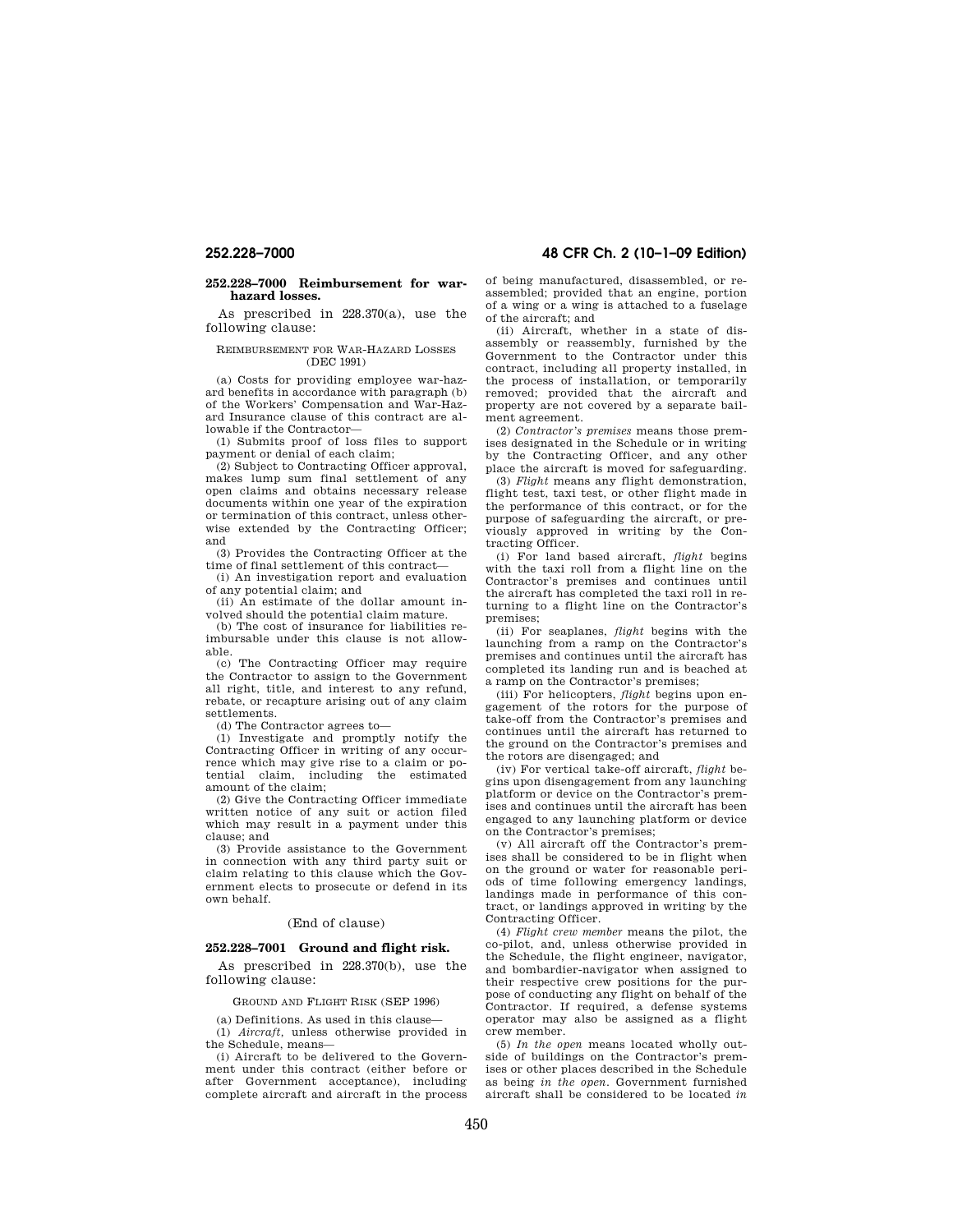# **Defense Acquisition Regulations System, DOD 252.228–7001**

*the open* at all times while in the Contractor's possession, care, custody, or control.

(6) *Operation* means operations and tests of the aircraft and its installed equipment, accessories, and power plants, while the aircraft is in the open or in motion. The term does not apply to aircraft on any production line or in flight.

(b) Except as may be specifically provided in the Schedule as an exception to this clause, the Government assumes the risk of damage to, or loss or destruction of aircraft *in the open,* during *operation,* and in *flight.*  The Contractor shall not be liable to the Government for such damage, loss, or destruction.

(c) The Government's assumption of risk for aircraft in the open shall continue unless the Contracting Officer finds that the aircraft is in the open under unreasonable conditions, and the Contractor fails to take prompt corrective action.

(1) The Contracting Officer, when finding aircraft in the open under unreasonable conditions, shall notify the Contractor in writing of the unreasonable conditions and require the Contractor to make corrections within a reasonable time.

(2) Upon receipt of the notice, the Contractor shall promptly correct the cited conditions, regardless of whether there is agreement that the conditions are unreasonable. If the Contracting Officer later determines that the cited conditions were not unreasonable, an equitable adjustment shall be made in the contract price for any additional costs incurred in correcting the conditions. Any dispute as to the unreasonableness of the conditions or the equitable adjustment shall be considered a dispute under the Disputes clause of this contract.

(3) If the Contracting Officer finds that the Contractor failed to act promptly to correct the cited conditions or failed to correct the conditions within a reasonable time, the Contracting Officer may terminate the Government's assumption of risk for any aircraft in the open under the cited conditions. The termination will be effective at 12:01 am on the fifteenth day following the day the written notice is received by the Contractor. If the Contracting Officer later determines that the Contractor acted promptly to correct the cited conditions or that the time taken by the Contractor was not unreasonable, an equitable adjustment shall be made in the contract price for any additional costs incurred as a result of termination of the Government's assumption of risk. Any dispute as to the timeliness of the Contractor's action or the equitable adjustment shall be considered a dispute under the Disputes clause of this contract.

(4) If the Government terminates its assumption of risk, the risk of loss for Government-furnished property shall be determined in accordance with the Government Property clause of this contract.

(5) The Contractor shall promptly notify the Contracting Officer when unreasonable conditions have been corrected. If the Government elects to again assume the risk of loss and relieve the Contractor of liabilities, the Contracting Officer will notify the Contractor. The Contractor shall be entitled to an equitable adjustment in the contract price for any insurance costs extending from the end of the third working day after the Contractor notice of correction until the Contractor is notified that the Government will assume the risk of loss. If the Government does not again assume the risk of loss and conditions have been corrected, the Contractor shall be entitled to an equitable adjustment for insurance costs, if any, extending after the third working day.

(d) The Government's assumption of risk shall not extend to damage, loss, or destruction of aircraft which—

(1) Results from failure of the Contractor, due to willful misconduct or lack of good faith of any of the Contractor's managerial personnel, to maintain and administer a program for the protection and preservation of aircraft in the open and during operation in accordance with sound industrial practice. The term *Contractor's managerial personnel*  means the Contractor's directors, officers, and any of the Contractor's managers, superintendents, or other equivalent representatives who supervise or direct all or substantially all of the Contractor's business; or all or substantially all of the Contractor's operations at any one plant or separate location at which this contract is performed; or a separate and complete major industrial operation in connection with the performance of this contract;

(2) Is sustained during flight if the flight crew members have not been approved in writing by the Government Flight Representative, who has been authorized in accordance with the combined regulation entitled ''Contractor's Flight and Ground Operations'' (Air Force Regulation 55–22, Army Regulation 95–20, NAVAIR Instruction 3710.1C, and Defense Logistics Agency Manual 8210.1);

(3) Occurs in the course of transportation by rail, or by conveyance on public streets, highways, or waterways, except for Government-furnished property;

(4) Is covered by insurance;

(5) Consists of wear and tear; deterioration (including rust and corrosion); freezing; or mechanical, structural, or electrical breakdown or failure, unless these are the result of other loss, damage or destruction covered by this clause. (This exclusion does not apply to Government-furnished property if damage consists of reasonable wear and tear or deterioration, or results from inherent vice in the property.); or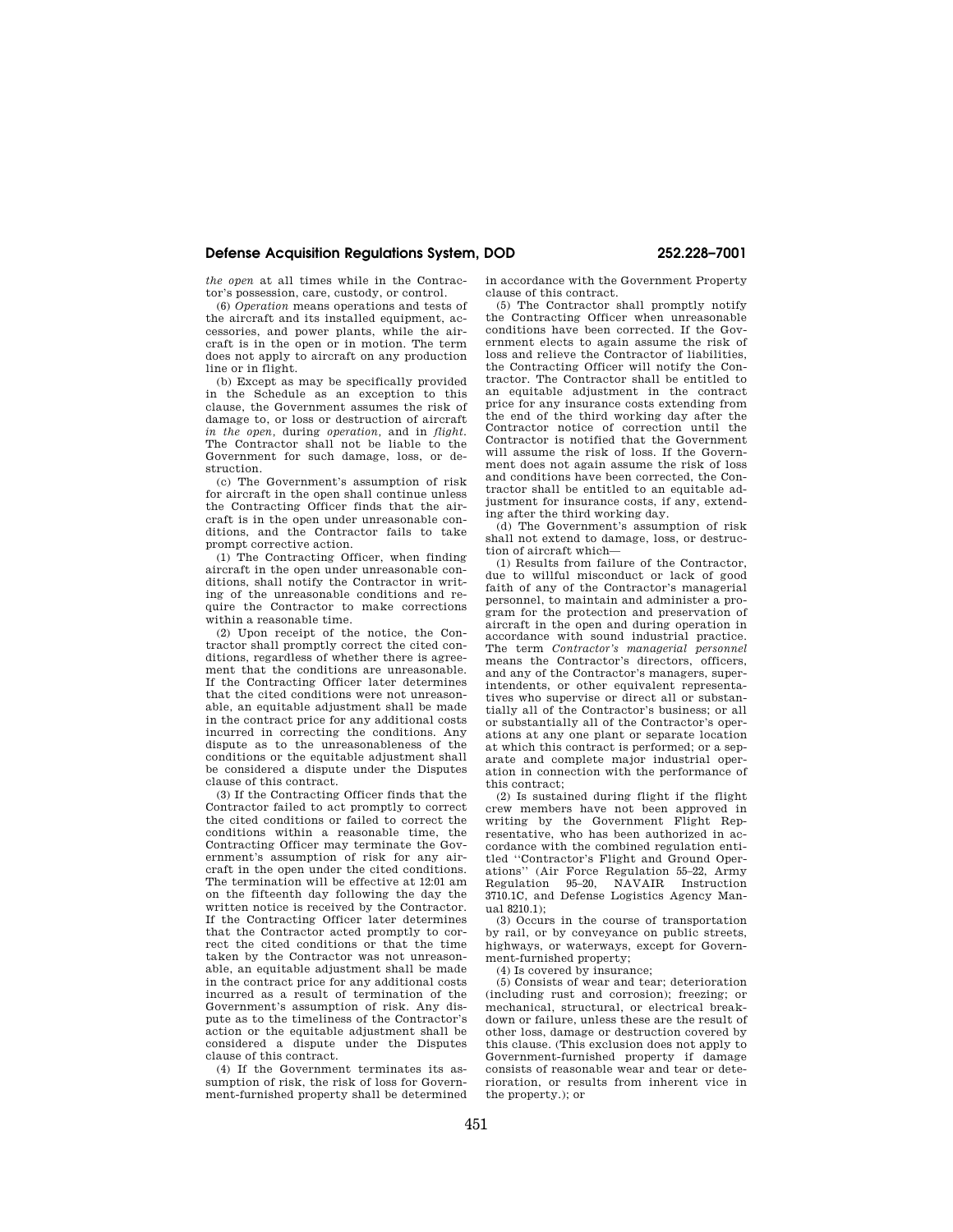(6) Is sustained while the aircraft is being worked on and is a direct result of the work unless such damage, loss, or destruction would be covered by insurance which would have been maintained by the Contractor, but for the Government's assumption of risk.

(e) With the exception of damage, loss, or destruction in flight, the Contractor assumes the risk and shall be responsible for the first \$25,000 of loss or damage to aircraft in the open or during operation resulting from each separate event, except for reasonable wear and tear and to the extent the loss or damage is caused by negligence of Government personnel. If the Government elects to require that the aircraft be replaced or restored by the Contractor to its condition immediately prior to the damage, the equitable adjustment in the price authorized by paragraph (i) of this clause shall not include the dollar amount of the risk assumed by the Contractor. In the event the Government does not elect repair or replacement, the Contractor agrees to credit the contract price or pay the Government \$25,000 (or the amount of the loss, if less) as directed by the Contracting Officer.

(f) A subcontractor shall not be relieved from liability for damage, loss, or destruction of aircraft while in its possession or control, except to the extent that the subcontract, with the written approval of the Contracting Officer, provides for relief from each liability. In the absence of approval, the subcontract shall contain provisions requiring the return of aircraft in as good condition as when received, except for reasonable wear and tear or for the utilization of the property in accordance with the provisions of this contract. Where a subcontractor has not been relieved from liability, and damage, loss, or destruction occurs, the Contractor shall enforce liability against the subcontractor for the benefit of the Government.

(g) The Contractor warrants that the contract price does not and will not include, except as may be authorized in this clause, any charge or contingency reserve for insurance covering damage, loss, or destruction of aircraft while in the open, during operation, or in flight when the risk has been assumed by the Government, even if the assumption may be terminated for aircraft in the open.

(h) In the event of damage, loss, or destruction of aircraft in the open, during operation, or in flight, the Contractor shall take all reasonable steps to protect the aircraft from further damage, to separate damaged and undamaged aircraft, to put all aircraft in the best possible order and further, except in cases covered by paragraph (e) of this clause, the Contractor shall furnish to the Contracting Officer a statement of—

(1) The damaged, lost, or destroyed aircraft;

(2) The time and origin of the damage, loss, or destruction;

# **252.228–7001 48 CFR Ch. 2 (10–1–09 Edition)**

(3) All known interests in commingled property of which aircraft are a part; and

(4) The insurance, if any, covering the interest in commingled property.

Except in cases covered by paragraph (e) of this clause, the Contracting Officer will make an equitable adjustment in the contract price for expenditures made by the Contractor in performing the obligations under this paragraph.

(i) If prior to delivery and acceptance by the Government, aircraft is damaged, lost, or destroyed and the Government assumed the risk, the Government shall either—

(1) Require that the aircraft be replaced or restored by the Contractor to the condition immediately prior to the damage, in which event the Contracting Officer will make an equitable adjustment in the contract price and the time for contract performance; or

(2) Terminate this contract with respect to the aircraft, in which event the Contractor shall be paid the contract price for the aircraft (or, if applicable, any work to be performed on the aircraft) less any amount the Contracting Officer determines—

(i) It would have cost the Contractor to complete the aircraft (or any work to be performed on the aircraft) together with anticipated profit on uncompleted work; and

(ii) Would be the value of the damaged aircraft or any salvage retained by the Contractor.

The Contracting Officer shall prescribe the manner of disposition of the damaged, lost, or destroyed aircraft, or any parts of the aircraft. If any additional costs of such disposition are incurred by the Contractor, a further equitable adjustment will be made in the amount due the Contractor. Failure of the parties to agree upon termination costs or an equitable adjustment with respect to any aircraft shall be considered a dispute under the Disputes clause.

(j) In the event the Contractor is reimbursed or compensated by a third person for damage, loss, or destruction of aircraft and has also been compensated by the Government, the Contractor shall equitably reimburse the Government. The Contractor shall do nothing to prejudice the Government's right to recover against third parties for damage, loss, or destruction. Upon the request of the Contracting Officer or authorized representative, the Contractor shall at Government expense furnish to the Government all reasonable assistance and cooperation (including the prosecution of suit and the execution of instruments of assignment of subrogation) in obtaining recovery.

(k) The Contractor agrees to be bound by the operating procedures contained in the combined regulation entitled ''Contractor's Flight and Ground Operations'' in effect on the date of contract award.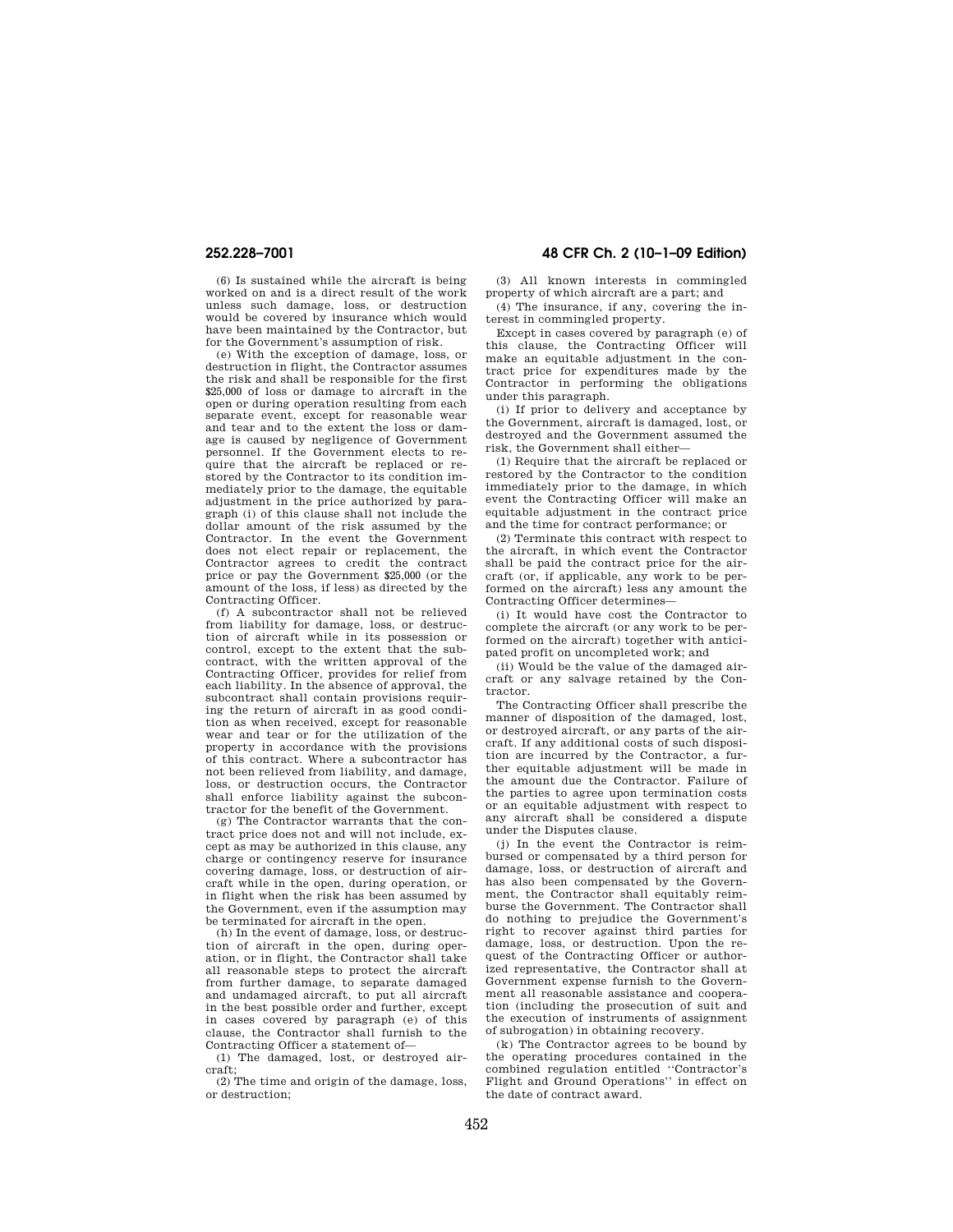# **Defense Acquisition Regulations System, DOD 252.228–7003**

(End of clause)

[56 FR 36479, July 31, 1991, as amended at 56 FR 67221, Dec. 30, 1991; 61 FR 50456, Sept. 26, 1996]

# **252.228–7002 Aircraft flight risk.**

As prescribed in 228.370(c), use the following clause:

#### AIRCRAFT FLIGHT RISK (SEP 1996)

(a) *Definitions*. As used in this clause-(1) *Aircraft,* unless otherwise provided in the Schedule, means—

(i) Aircraft furnished by the Contractor under this contract (either before or after Government acceptance); or

(ii) Aircraft furnished by the Government to the Contractor, including all Government property placed on, installed or attached to the aircraft; provided that the aircraft and property are not covered by a separate bailment agreement.

(2) *Flight* means any flight demonstration, flight test, taxi test, or other flight made in the performance of this contract, or for the purpose of safeguarding the aircraft, or previously approved in writing by the Contracting Officer.

(i) For land-based aircraft, *flight* begins with the taxi roll from a flight line and continues until the aircraft has completed the taxi roll to a flight line.

(ii) For seaplanes, *flight* begins with the launching from a ramp and continues until the aircraft has completed its landing run and is beached at a ramp.

(iii) For helicopters, *flight* begins upon engagement of the rotors for the purpose of take-off and continues until the aircraft has returned to the ground and rotors are disengaged.

(iv) For vertical take-off aircraft, *flight* begins upon disengagement from any launching platform or device and continues until the aircraft has been reengaged to any launching platform or device.

(3) *Flight crew members* means the pilot, copilot, and unless otherwise provided in the Schedule, the flight engineer, navigator, bombardier-navigator, and defense systems operator as required, when assigned to their respective crew positions to conduct any flight on behalf of the Contractor.

(b) This clause takes precedence over any other provision of this contract (particularly paragraph (g) of the Government Property (Cost-Reimbursement, Time-and-Materials, or Labor-Hour Contracts) clause and paragraph (c) of the Insurance—Liability to Third Persons clause).

(c) Unless the flight crew members previously have been approved in writing by the Government Flight Representative, who has been authorized in accordance with the combined regulation entitled ''Contractor's Flight and Ground Operations'' (Air Force Regulation 55–22, Army Regulation 95–20, NAVAIR Instruction 3710.1C, and Defense Logistics Agency Manual 8210.1), the Contractor shall not be—

(1) Relieved of liability for damage, loss, or destruction of aircraft sustained during flight; or

(2) Reimbursed for liabilities to third persons for loss or damage to property or for death or bodily injury caused by aircraft during flight.

 $(d)(1)$  The loss, damage, or destruction of aircraft during flight in an amount exceeding \$100,000 or 20 percent of the estimated cost of this contract, whichever is less, is subject to an equitable adjustment when the Contractor is not liable under—

(i) The Government Property (Cost-Reimbursement, Time-and-Materials, or Labor-Hour Contracts) clause, and

(ii) Paragraph (c) of this clause.

(2) The equitable adjustment under this contract for the resulting repair, restoration, or replacement of aircraft shall be made—

(i) In the estimated cost, the delivery schedule, or both; and

(ii) In the amount of any fee to be paid to the Contractor.

(3) In determining the amount of equitable adjustment in the fee, the Contracting Officer will consider any fault of the Contractor, its employees, or any subcontractor that materially contributed to the damage, loss, or destruction.

(4) Failure to agree on any adjustment shall be a dispute concerning a question of fact within the meaning of the Disputes clause of this contract.

(e) The Contractor agrees to be bound by the operating procedures contained in the combined regulation entitled ''Contractor's Flight and Found Operations'' in effect on the date of contract award.

# (End of clause)

[56 FR 36479, July 31, 1991, as amended at 61 FR 50456, Sept. 26, 1996]

#### **252.228–7003 Capture and detention.**

As prescribed in 228.370(d), use the following clause:

# CAPTURE AND DETENTION (DEC 1991)

(a) As used in this clause—

(1) *Captured person* means any employee of the Contractor who is—

(i) Assigned to duty outside the United States for the performance of this contract; and

(ii) Found to be missing from his or her place of employment under circumstances that make it appear probable that the absence is due to the action of the force of any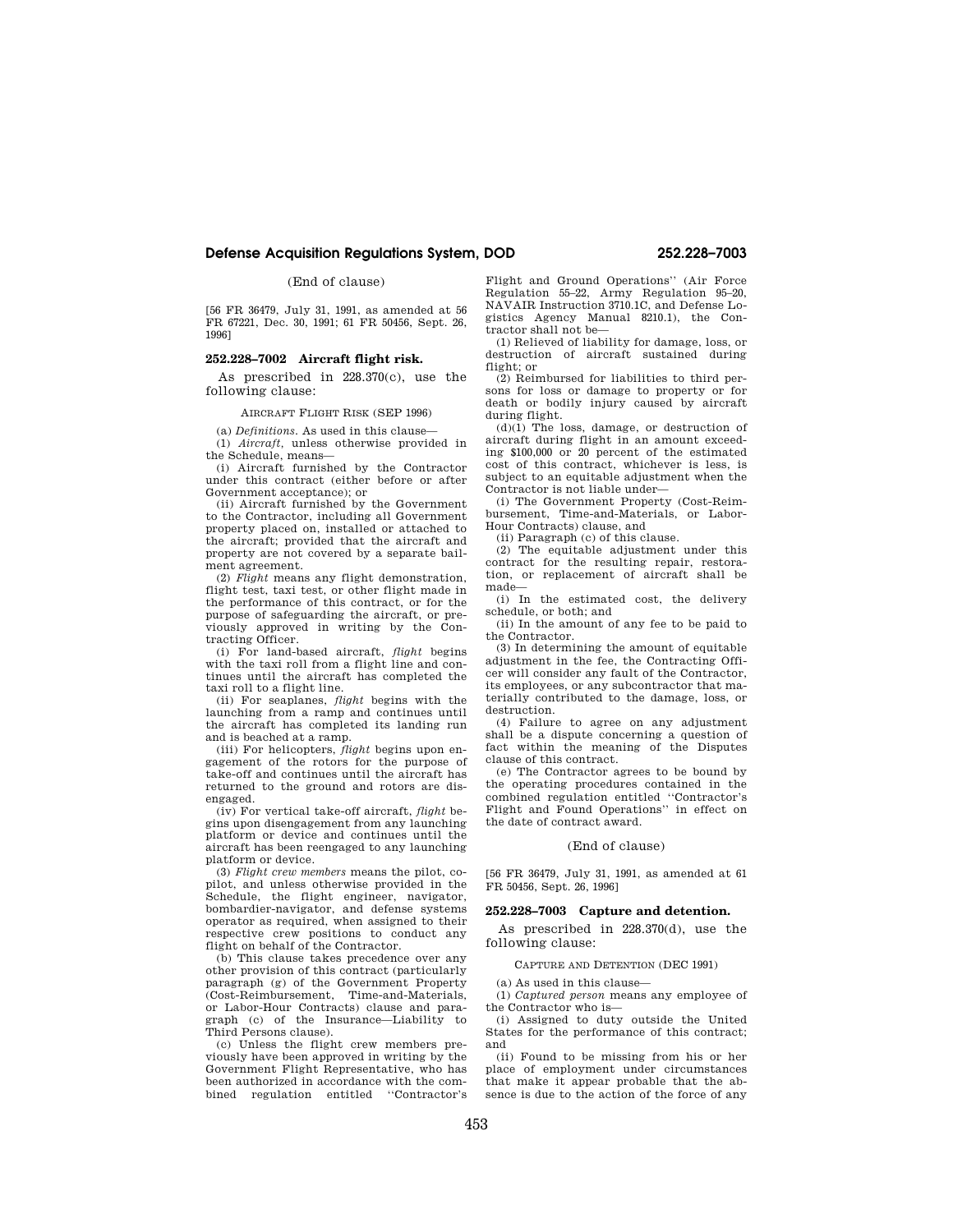**252.228–7004 48 CFR Ch. 2 (10–1–09 Edition)** 

power not allied with the United States in a common military effort; or

(iii) Known to have been taken prisoner, hostage, or otherwise detained by the force of such power, whether or not actually engaged in employment at the time of capture; provided, that at the time of capture or detention, the person was either—

(A) Engaged in activity directly arising out of and in the course of employment under this contract; or

(B) Captured in an area where required to be only in order to perform this contract.

(2) A *period of detention* begins with the day of capture and continues until the captured person is returned to the place of employment, the United States, or is able to be returned to the jurisdiction of the United States, or until the person's death is established or legally presumed to have occurred by evidence satisfactory to the Contracting Officer, whichever occurs first.

(3) *United States* comprises geographically the 50 states and the District of Columbia.

(4) *War Hazards Compensation Act* refers to the statute compiled in chapter 12 of title 42, U.S. Code (sections 1701–1717), as amended.

(b) If pursuant to an agreement entered into prior to capture, the Contractor is obligated to pay and has paid detention benefits to a captured person, or the person's dependents, the Government will reimburse the Contractor up to an amount equal to the lesser of—

(1) Total wage or salary being paid at the time of capture due from the Contractor to the captured person for the period of detention; or

(2) That amount which would have been payable if the detention had occurred under circumstances covered by the War Hazards Compensation Act.

(c) The period of detention shall not be considered as time spent in contract performance, and the Government shall not be obligated to make payment for that time except as provided in this clause.

(d) The obligation of the Government shall apply to the entire period of detention, except that it is subject to the availability of funds from which payment can be made. The rights and obligations of the parties under this clause shall survive prior expiration, completion, or termination of this contract.

(e) The Contractor shall not be reimbursed under this clause for payments made if the employees were entitled to compensation for capture and detention under the War Hazards Compensation Act, as amended.

# (End of clause)

[56 FR 36479, July 31, 1991, as amended at 57 FR 42633, Sept. 15, 1992]

# **252.228–7004 Bonds or other security.**

As prescribed in 228.170, use the following provision:

BONDS OR OTHER SECURITY (DEC 1991)

(a) Offerors shall furnish a bid guarantee in the amount of  $\delta$  with their bids. The the amount of \$\_\_\_\_\_ with their bids. The offeror receiving notice of award shall furnish—

(1) A performance bond in the penal amount of  $\sum$  ; and (2) Payment in full of any sum due the

Government.

(b) The Contractor shall furnish the performance bond to the Contracting Officer within ll days after receipt of the notice of award. The Contracting Officer will not issue the notice to proceed until receipt of an acceptable performance bond and payment of any sum due the Government.

(c) Bonds supported by sureties whose names appear on the list contained in Treasury Department Circular 570 are acceptable. Performance bonds from individual sureties are acceptable if each person acting as a surety provides a SF 28, Affidavit of Individual Surety, and a pledge of assets acceptable to the Contracting Officer.

# (End of provision)

#### **252.228–7005 Accident reporting and investigation involving aircraft, missiles, and space launch vehicles.**

As prescribed in 228.370(e), use the following clause:

ACCIDENT REPORTING AND INVESTIGATION IN-VOLVING AIRCRAFT, MISSILES, AND SPACE LAUNCH VEHICLES (DEC 1991)

(a) The Contractor shall report promptly to the Administrative Contracting Officer all pertinent facts relating to each accident involving an aircraft, missile, or space launch vehicle being manufactured, modified, repaired, or overhauled in connection with this contract.

(b) If the Government conducts an investigation of the accident, the Contractor will cooperate and assist the Government's personnel until the investigation is complete.

(c) The Contractor will include a clause in subcontracts under this contract to require subcontractor cooperation and assistance in accident investigations.

#### (End of clause)

#### **252.228–7006 Compliance with Spanish laws and insurance.**

As prescribed at 228.370(f), use the following clause: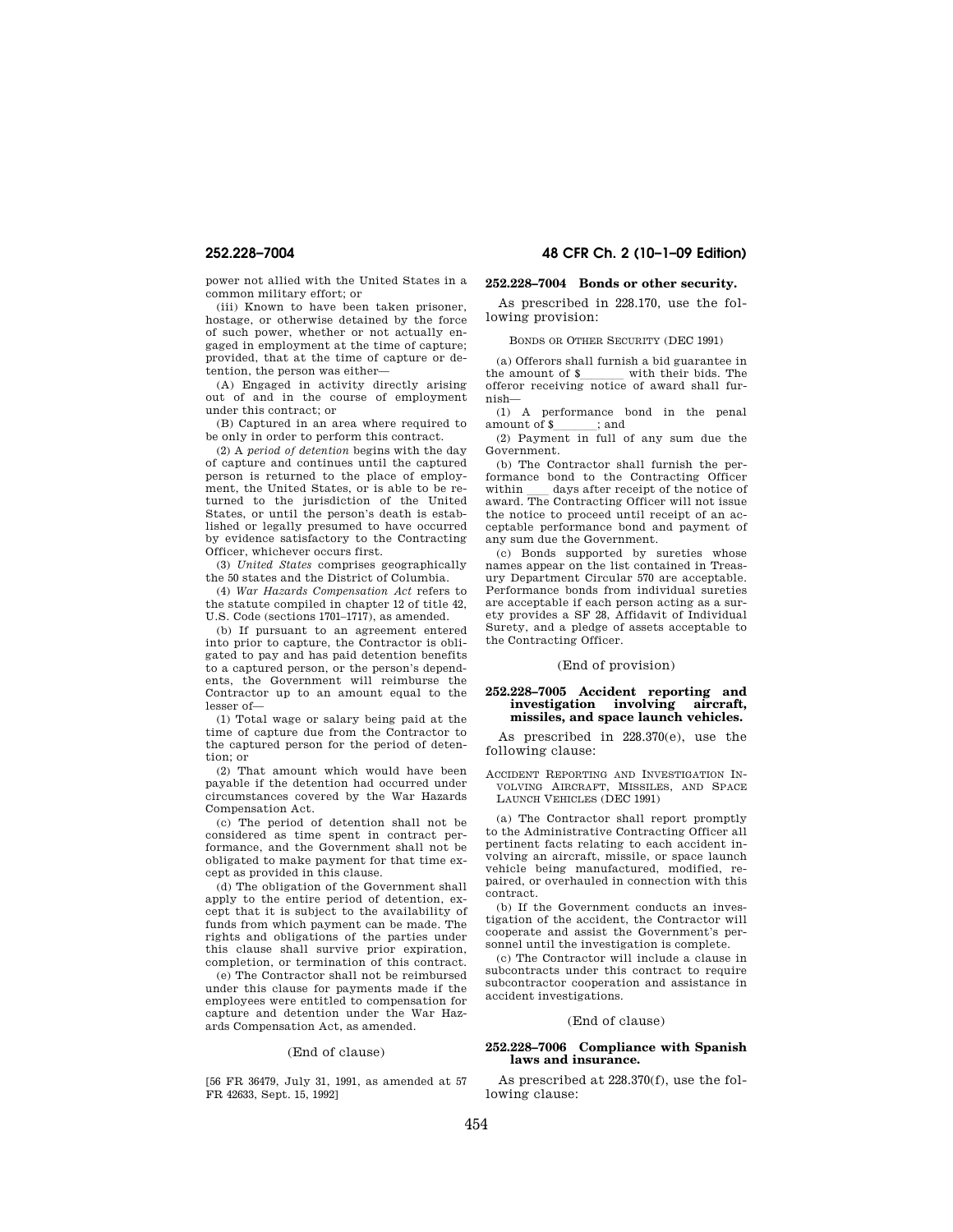# **Defense Acquisition Regulations System, DOD 252.229–7001**

COMPLIANCE WITH SPANISH LAWS AND INSURANCE (DEC 1998)

(a) The requirements of this clause apply only if the Contractor is not a Spanish concern.

(b) The Contractor shall, without additional expense to the United States Government, comply with all applicable Spanish Government laws pertaining to sanitation, traffic, security, employment of labor, and all other laws relevant to the performance of this contract. The Contractor shall hold the United States Government harmless and free from any liability resulting from the Contractor's failure to comply with such laws.

(c) The contractor shall, at its own expense, provide and maintain during the entire performance of this contract, all workmen's compensation, employees' liability, bodily injury insurance, and other required insurance adequate to cover the risk assumed by the Contractor. The Contractor shall indemnify and hold harmless the United States Government from liability resulting from all claims for damages as a result of death or injury to personnel or damage to real or personal property related to the performance of this contract.

(d) The Contractor agrees to represent in writing to the Contracting Officer, prior to commencement of work and not later than 15 days after the date of the Notice to Proceed, that the Contractor has obtained the required types of insurance in the following minimum amounts. The representation also shall state that the Contractor will promptly notify the Contracting Officer of any notice of cancellation of insurance or material change in insurance coverage that could affect the United States Government's interests.

| Type of insur-                          | Coverage   | Coverage     | Property  |
|-----------------------------------------|------------|--------------|-----------|
| ance                                    | per person | per accident | damage    |
| Comprehensive<br>General Liabil-<br>itv | \$300,000  | \$1,000,000  | \$100,000 |

(e) The Contractor shall provide the Contracting Officer with a similar representation for all subcontracts with non-Spanish concerns that will perform work in Spain under this contract.

(f) Insurance policies required herein shall be purchased from Spanish insurance companies or other insurance companies legally authorized to conduct business in Spain. Such policies shall conform to Spanish laws and regulations and shall—

(1) Contain provisions requiring submission to Spanish law and jurisdiction of any problem that may arise with regard to the interpretation or application of the clauses and conditions of the insurance policy;

(2) Contain a provision authorizing the insurance company, as subrogee of the insured

entity, to assume and attend to directly, with respect to any person damaged, the legal consequences arising from the occurrence of such damages;

(3) Contain a provision worded as follows: ''The insurance company waives any right of subrogation against the United States of America that may arise by reason of any payment under this policy."

(4) Not contain any deductible amount or similar limitation; and

(5) Not contain any provisions requiring submission to any type of arbitration.

# (End of clause)

[62 FR 34132, June 24, 1997, as amended at 63 FR 69006, Dec. 15, 1998]

# **252.229–7000 Invoices exclusive of taxes or duties.**

As prescribed in 229.402–1, use the following clause:

#### INVOICES EXCLUSIVE OF TAXES OR DUTIES (JUN 1997)

Invoices submitted in accordance with the terms and conditions of this contract shall be exclusive of all taxes or duties for which relief is available.

# (End of clause)

[62 FR 34132, June 24, 1997]

# **252.229–7001 Tax relief.**

As prescribed in 229.402–70(a), use the following clause:

# TAX RELIEF (JHN 1997)

(a) Prices set forth in this contract are exclusive of all taxes and duties from which the United States Government is exempt by virtue of tax agreements between the United States Government and the Contractor's government. The following taxes or duties have been excluded from the contract price:

# NAME OF TAX: (Offeror Insert) RATE (PERCENTAGE): (Offeror Insert)

(b) The Contractor's invoice shall list separately the gross price, amount of tax deducted, and net price charged.

(c) When items manufactured to United States Government specifications are being acquired, the Contractor shall identify the materials or components intended to be imported in order to ensure that relief from import duties is obtained. If the Contractor intends to use imported products from inventories on hand, the price of which includes a factor for import duties, the Contractor shall ensure the United States Government's exemption from these taxes. The Contractor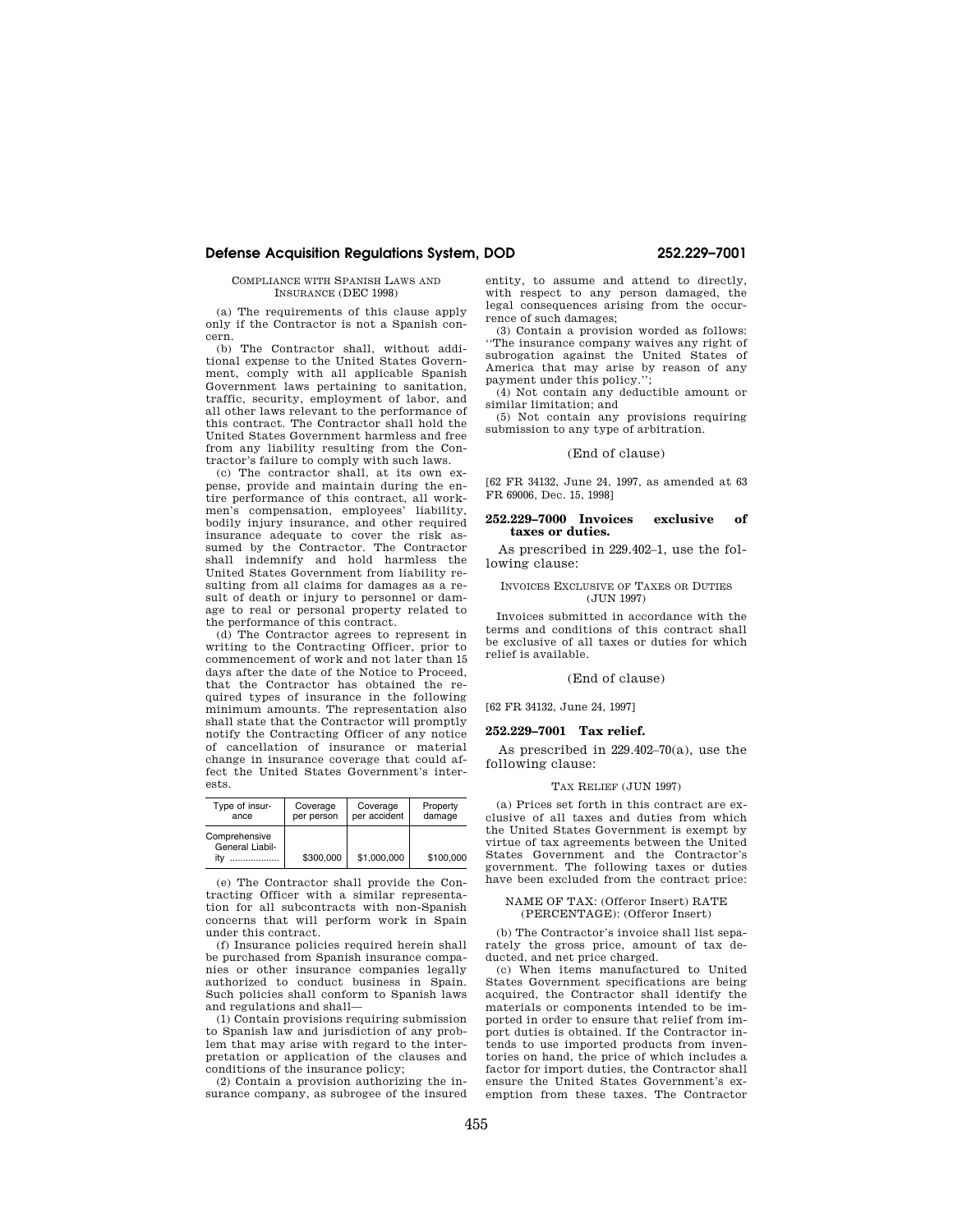may obtain a refund of the import duties from its government or request the duty-free import of an amount of supplies or components corresponding to that used from inventory for this contract.

# (End of clause)

Alternate I (JUN 1997). As prescribed in 229.402–70(a), add the following paragraph (d) to the basic clause:

(d) Tax relief will be claimed in Germany pursuant to the provisions of the Agreement Between the United States of America and Germany Concerning Tax Relief to be Accorded by Germany to United States Expenditures in the Interest of Common Defense. The Contractor shall use Abwicklungsschein<br>fuer abgabenbeguenstigte Lieferungen/ abgabenbeguenstigte Leistungen nach dem Offshore Steuerabkommen (Performance Certificate for Tax-Free Deliveries/Performance according to the Offshore Tax Relief Agreement) or other documentary evidence acceptable to the German tax authorities. All purchases made and paid for on a tax-free basis during a 30-day period may be accumulated, totaled, and reported as tax-free.

[62 FR 34132, June 24, 1997]

# **252.229–7002 Customs exemptions (Germany).**

As prescribed in 229.402–70(b), use the following clause:

CUSTOMS EXEMPTIONS (GERMANY) (JUN 1997)

Imported products required for the direct benefit of the United States Forces are authorized to be acquired duty-free by the Contractor in accordance with the provisions of the Agreement Between the United States of America and Germany Concerning Tax Relief to be Accorded by Germany to United States Expenditures in the Interest of Common Defense.

# (End of clause)

[62 FR 34133, June 24, 1997]

# **252.229–7003 Tax exemptions (Italy).**

As prescribed in 229.402–70(c), use the following clause:

TAX EXEMPTIONS (ITALY) (JAN 2002)

(a) The Contractor represents that the contract price, including the prices in subcontracts awarded under this contract, does not include taxes from which the United States Government is exempt.

(b) The United States Government is exempt from payment of Imposta Valore Aggiunto (IVA) tax in accordance with Article 72 of the IVA implementing decree on all

# **252.229–7002 48 CFR Ch. 2 (10–1–09 Edition)**

supplies and services sold to United States Military Commands in Italy.

(1) The Contractor shall include the following information on invoices submitted to the United States Government:

(i) The contract number.

(ii) The IVA tax exemption claimed pursuant to Article 72 of Decree Law 633, dated October 26, 1972.

(iii) The following fiscal code(s): [*Contracting Officer must insert the applicable fiscal code(s) for military activities within Italy: 80028250241 for Army, 80156020630 for Navy, or 91000190933 for Air Force*].

(2)(i) Upon receipt of the invoice, the paying office will include the following certification on one copy of the invoice:

''I certify that this invoice is true and correct and reflects expenditures made in Italy for the Common Defense by the United States Government pursuant to international agreements. The amount to be paid does not include the IVA tax, because this transaction is not subject to the tax in accordance with Article 72 of Decree Law 633, dated October 26, 1972.'' An authorized United States Government official will sign the copy of the invoice containing this certification.

(ii) The paying office will return the certified copy together with payment to the Contractor. The payment will not include the amount of the IVA tax.

(iii) The Contractor shall retain the certified copy to substantiate non-payment of the IVA tax.

(3) The Contractor may address questions regarding the IVA tax to the Ministry of Finance, IVA Office, Rome (06) 520741.

(c) In addition to the IVA tax, purchases by the United States Forces in Italy are exempt from the following taxes:

(1) Imposta di Fabbricazione (Production Tax for Petroleum Products).

(2) Imposta di Consumo (Consumption Tax for Electrical Power).

(3) Dazi Doganali (Customs Duties).

(4) Tassa di Sbarco e d'Imbarco sulle Merci Transportate per Via Aerea e per Via Maritima (Port Fees).

(5) Tassa de Circolazione sui Veicoli (Vehicle Circulation Tax).

(6) Imposta di Registro (Registration Tax). (7) Imposta di Bollo (Stamp Tax).

# (End of clause)

[67 FR 4210, Jan. 29, 2002]

# **252.229–7004 Status of contractors as a direct contractor (Spain).**

As prescribed in 229.402–70(d), use the following clause: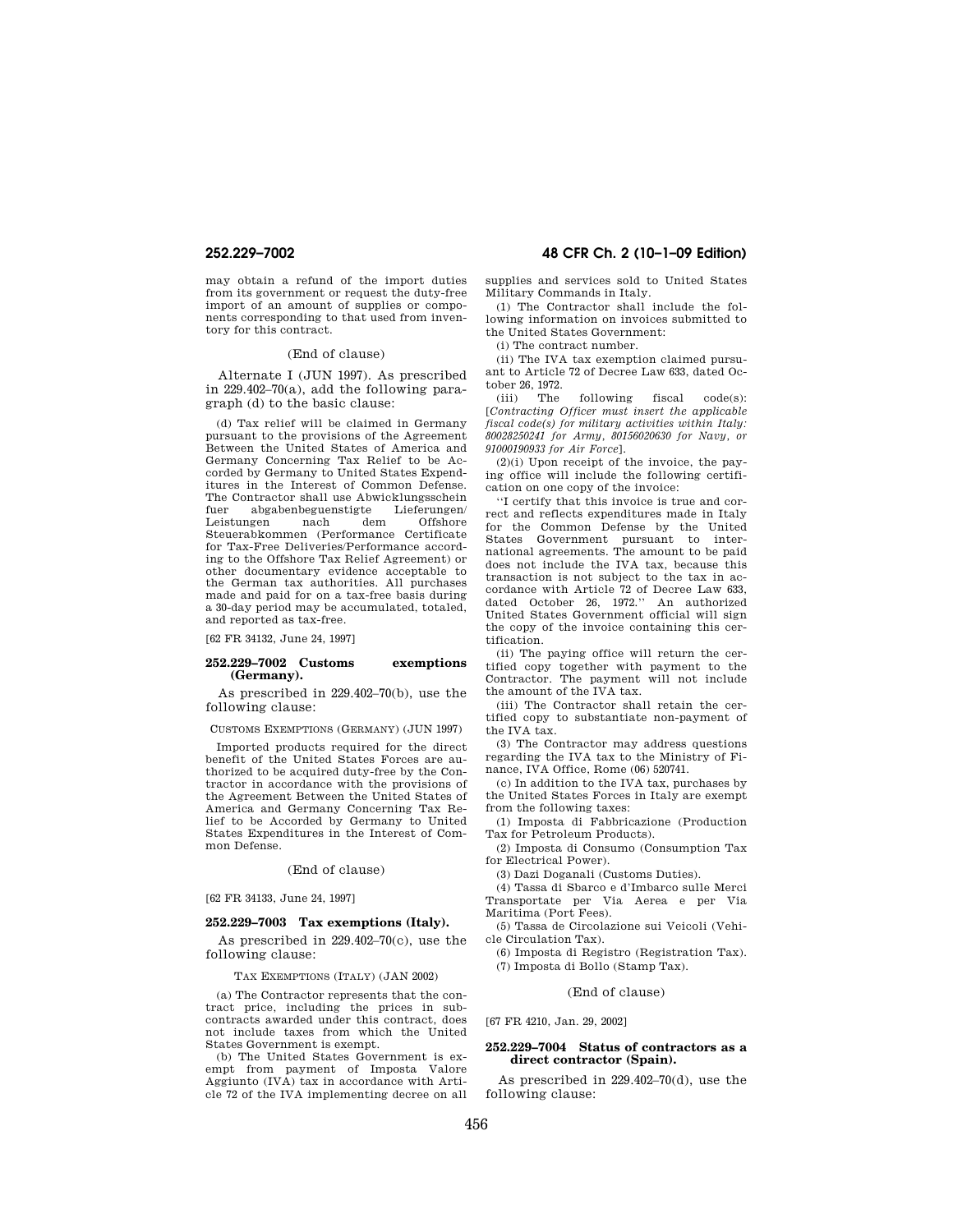# **Defense Acquisition Regulations System, DOD 252.229–7005**

STATUS OF CONTRACTOR AS A DIRECTOR CONTRACTOR (SPAIN) (JUN 1997)

(a) ''Direct Contractor,'' as used in this clause, means an individual, company, or entity with whom an agency of the United States Department of Defense has executed a written agreement that allows duty-free import of equipment, materials, and supplies into Spain for the construction, development, maintenance, and operation of Spanish-American installations and facilities.

(b) The Contractor is hereby designated as a Direct Contractor under the provisions of Complementary Agreement 5, articles 11, 14, 15, 17, and 18 of the Agreement on Friendship, Defense and Cooperation between the United States Government and the Kingdom of Spain, dated July 2, 1982. The Agreement relates to contacts to be performed in whole or part in Spain, the provisions of which are hereby incorporated into and made a part of this contract by reference.

(c) The Contractor shall apply to the appropriate Spanish authorities for approval of status as a Direct Contractor in order to complete duty-free import of non-Spanish equipment, materials, and supplies represented as necessary for contract performance by the Contracting Officer. Orders for equipment, materials, and supplies placed prior to official notification of such approval shall be at the Contractor's own risk. The Contractor must submit its documentation in sufficient time to permit processing by the appropriate United States and Spanish Government agencies prior to the arrival of the equipment, material, or supplies in Spain. Seasonal variations in processing times are common, and the Contractor should program its projects accordingly. Any delay or expense arising directly or indirectly from this process shall not excuse untimely performance (except as expressly allowed in other provisions of this contract), constitute a direct or constructive change, or otherwise provide a basis for additional compensation or adjustment of any kind.

(d) To ensure that all duty-free imports are properly accounted for, exported, or disposed of, in accordance with Spanish law, the Contractor shall obtain a written bank letter of guaranty payable to the Treasurer of the United States, or such other authority as may be designated by the Contracting Officer, in the amount set forth in paragraph (g) of this clause, prior to effecting any dutyfree imports for the performance of this contract.

(e) If the Contractor fails to obtain the required guaranty, the Contractor agrees that the Contracting Officer may withhold a portion of the contract payments in order to establish a fund in the amount set forth in paragraph (g) of this clause. The fund shall be used for the payment of import taxes in the event that the Contractor fails to properly account for, export, or dispose of equipment, materials, or supplies imported on a duty-free basis.

(f) The amount of the bank letter of guaranty or size of the fund required under paragraph (d) or (e) of this clause normally shall be 5 percent of the contract value. However, if the Contractor demonstrates to the Contracting Officer's satisfaction that the amount retained by the United States Government or guaranteed by the bank is excessive, the amount shall be reduced to an amount commensurate with contingent import tax and duty-free liability. This bank guaranty or fund shall not be released to the Contractor until the Spanish General Directorate of Customs verifies the accounting, export, or disposition of the equipment, material, or supplies imported on a duty-free basis.

(g) The amount required under paragraph (d), (e), or (f) of this clause is (*Contracting Officer insert amount at time of contract award).* 

(h) The Contractor agrees to insert the provisions of this clause, including this paragraph (h), in all subcontracts.

#### (End of clause)

[62 FR 34133, June 24, 1997, as amended at 63 FR 11548, Mar. 9, 1998]

# **252.229–7005 Tax exemptions (Spain).**

As prescribed in 229.402–70(e), use the following clause:

TAX EXEMPTIONS (SPAIN) (JUN 1997)

(a) The Contractor represents that the contract prices, including subcontract prices, do not include the taxes identified herein, or any other taxes from which the United States Government is exempt.

(b) In accordance with tax relief agreements between the United States Government and the Spanish Government, and because the incumbent contract arises from the activities of the United States Forces in Spain, the contract will be exempt from the following excise, luxury, and transaction taxes:

(1) Derechos de Aduana (Customs Duties).

(2) Impuesto de Compensacion a la Importacion (Compensation Tax on Imports).

(3) Transmissiones Patrionomiales (Property Transfer Tax).

(4) Impuesto Sobre el Lujo (Luxury Tax). (5) Actos Juridocos Documentados (Legal Official Transactions).

(6) Impuesto Sobre el Trafico de Empresas (Business Trade Tax).

(7) Impuestos Especiales de Fabricacion (Special Products Tax).

(8) Impuesto Sobre el Petroleo y Derivados (Tax on Petroleum and its By-Products).

(9) Impuesto Sobre el Uso de Telefona (Telephone Tax).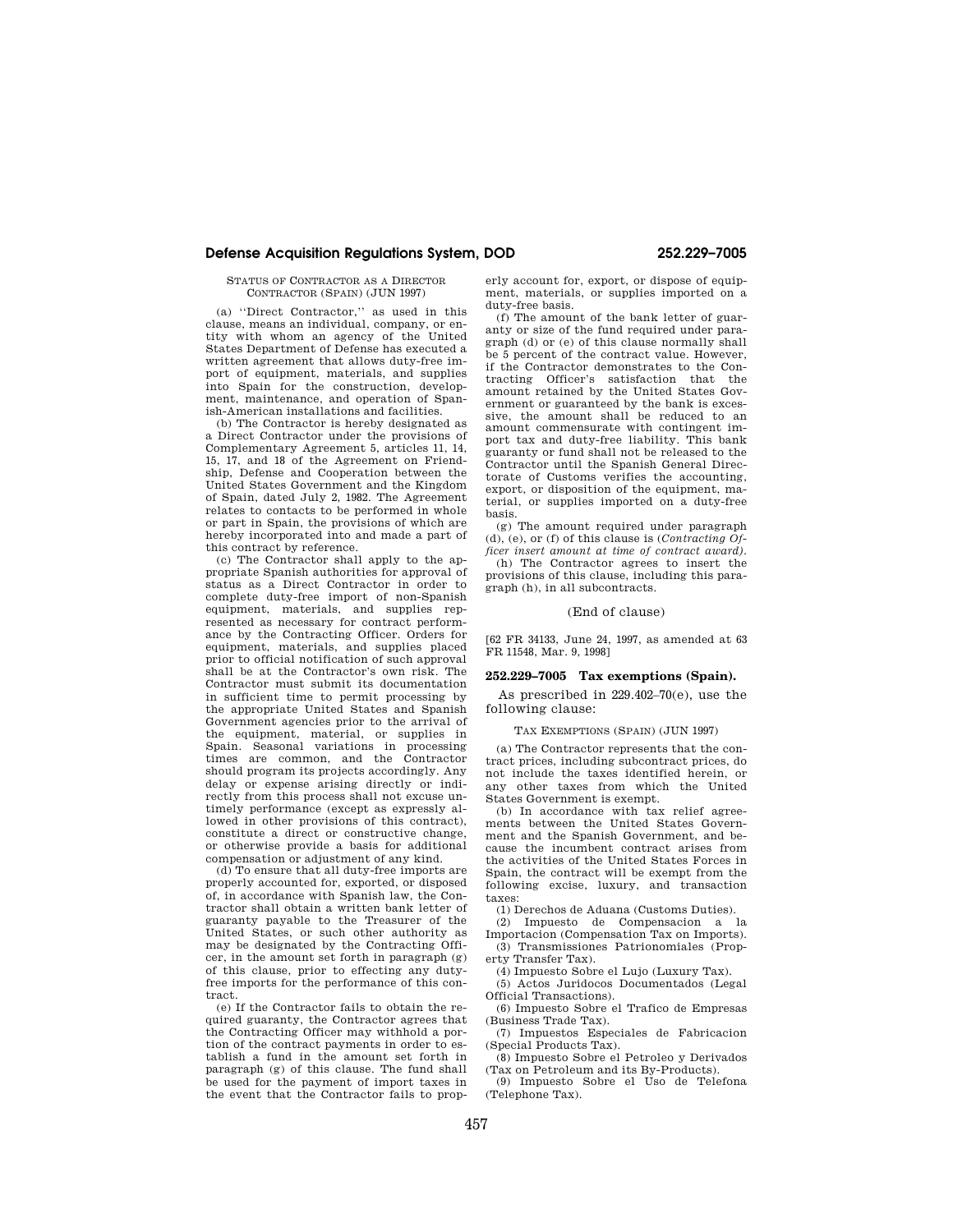(10) Impuesto General Sobre la Renta de Sociedades y demas Entidades Juridicas (General Corporation Income Tax).

(11) Impuesto Industrial (Industrial Tax).

(12) Impuesto de Rentas Sobre el Capital (Capital Gains Tax).

(13) Plus Vailia (Increase on Real Property).

(14) Contribucion Territorial Urbana (Metropolitan Real Estate Tax).

(15) Contribucion Territorial Rustica y Pecuaria (Farmland Real Estate Tax).

(16) Impuestos de la Diputacion (County Service Charges).

(17) Impuestos Municipal y Tasas Parafiscales (Municipal Tax and Charges).

# (End of clause)

[62 FR 34133, June 24, 1997]

# **252.229–7006 Value added tax exclusion (United Kingdom).**

As prescribed in 229.402–70(f), use the following clause:

# VALUE ADDED TAX EXCLUSION (UNITED KINGDOM) (JUN 1997)

The supplies or services identified in this contract are to be delivered at a price exclusive of value added tax under arrangements between the appropriate United States authorities and Her Majesty's Customs and Excise (Reference Priv 46/7). By executing this contract, the Contracting Officer certifies that these supplies or services are being purchased for United States Government official purposes only.

(End of clause)

[62 FR 34134, June 24, 1997]

# **252.229–7007 Verification of United States receipt of goods.**

As prescribed in 229.402–70(g), use the following clause:

#### VERIFICATION OF UNITED STATES RECEIPT OF GOODS (JUN 1997)

The Contractor shall insert the following statement on all Material Inspection and Receiving Reports (DD Form 250 series) for Contracting Officer approval: ''I certify that the items listed on this invoice have been received by the United States.''

(End of clause)

# [62 FR 34134, June 24, 1997]

# **252.229–7006 48 CFR Ch. 2 (10–1–09 Edition)**

# **252.229–7008 Relief from import duty (United Kingdom).**

As prescribed in 229.402–70(h), use the following clause:

# RELIEF FROM IMPORT DUTY (UNITED KINGDOM)  $($ JUN 1997 $)$

Any import dutiable articles, components, or raw materials supplied to the United States Government under this contract shall be exclusive of any United Kingdom import duties. Any imported items supplied for which import duty already has been paid will be supplied at a price exclusive of the amount of import duty paid. The Contractor is advised to contact Her Majesty's (HM) Customs and Excise to obtain a refund upon completion of the contract (Reference HM Customs and Excise Notice No. 431, February 1973, entitled ''Relief from Customs Duty and/or Value Added Tax on United States Government Expenditures in the United Kingdom'').

# (End of clause)

[62 FR 34134, June 24, 1997]

# **252.229–7009 Relief from customs duty and value added tax on fuel (passenger vehicles) (United Kingdom).**

As prescribed in 229.402–70(i), use the following clause:

RELIEF FROM CUSTOMS DUTY AND VALUE ADDED TAX ON FUEL (PASSENGER VEHICLES) (UNITED KINGDOM) (JUN 1997)

(a) Pursuant to an agreement between the United States Government and Her Majesty's (HM) Customs and Excise, fuels and lubricants used by passenger vehicles (except taxis) in the performance of this contract will be exempt from customs duty and value added tax. Therefore, the procedures outlined in HM Customs and Excise Notice No. 431B, August 1982, and any amendment thereto, shall be used to obtain relief from both customs duty and value added tax for fuel used under the contract. These procedures shall apply to both loaded and unloaded miles. The unit prices shall be based on the recoupment by the Contractor of customs duty in accordance with the following allowances:

(1) Vehicles (except taxis) with a seating capacity of less than 29, one gallon for every 27 miles.

(2) Vehicles with a seating capacity of 29– 53, one gallon for every 13 miles.

(3) Vehicles with a seating capacity of 54 or more, one gallon for every 10 miles.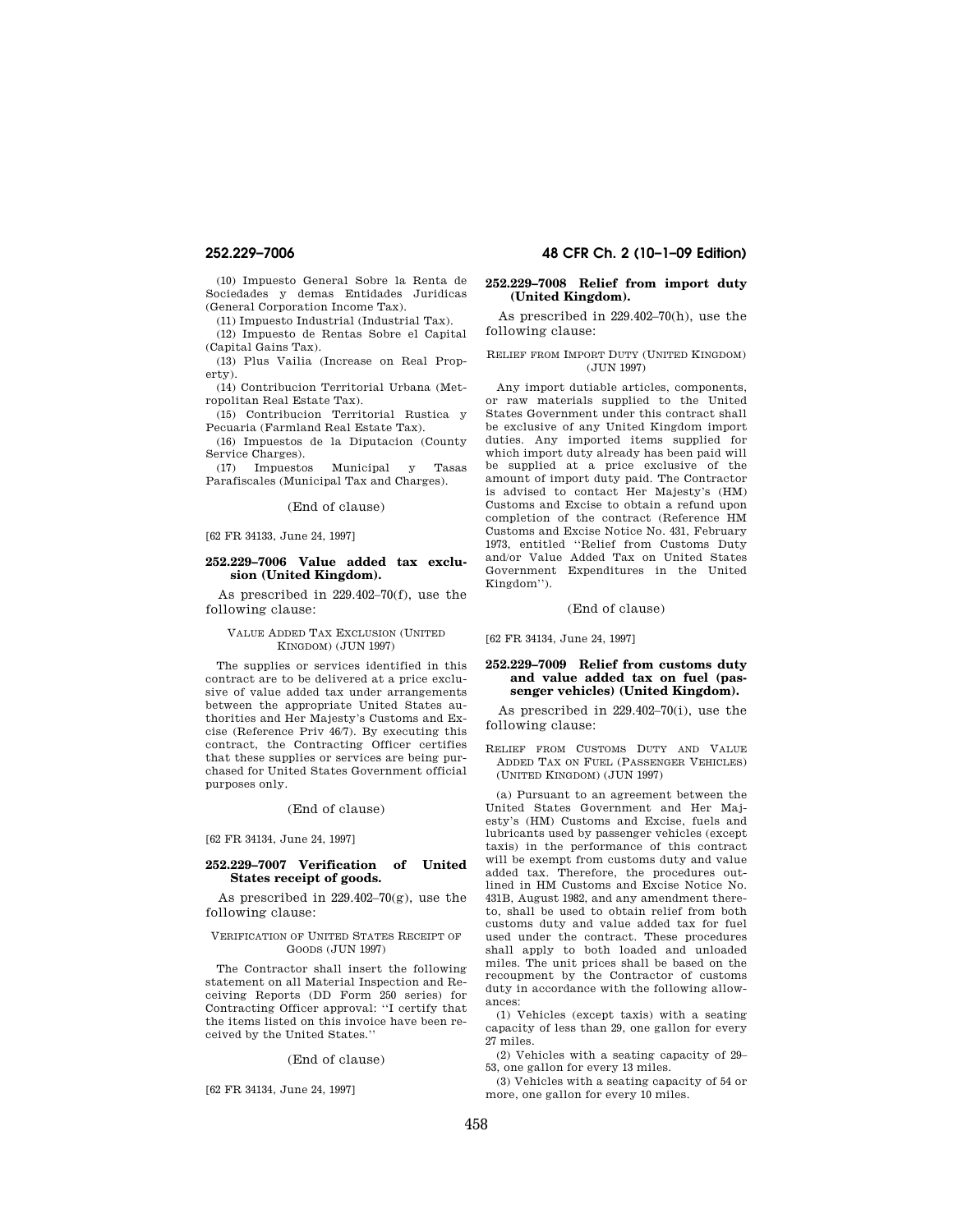# **Defense Acquisition Regulations System, DOD 252.232–7000**

(b) In the event the mileage of any route is increased or decreased within 10 percent, resulting in no change in route price, the customs duty shall be reclaimed from HM Customs and Excise on actual mileage performed.

(End of clause)

[62 FR 34134, June 24, 1997]

# **252.229–7010 Relief from customs duty on fuel (United Kingdom).**

As prescribed in 229.402–70(j), use the following clause:

# RELIEF FROM CUSTOMS DUTY ON FUEL (UNITED KINGDOM) (JUN 1997)

(a) Pursuant to an agreement between the United States Government and Her Majesty's (HM) Customs and Excise, it is possible to obtain relief from customs duty on fuels and lubricants used in support of certain contracts. If vehicle fuels and lubricants are used in support of this contract, the Contractor shall seek relief from customs duty in accordance with HM Customs Notice No. 431, February 1973, entitled ''Relief from Customs Duty and/or Value Added Tax on United States Government Expenditures in the United Kingdom.'' Application should be sent to the Contractor's local Customs and Excise Office.

(b) Specific information should be included in the request for tax relief, such as the number of vehicles involved, types of vehicles, rating of vehicles, fuel consumption, estimated mileage per contract period, and any other information that will assist HM Customs and Excise in determining the amount of relief to be granted.

(c) Within 30 days after the award of this contract, the Contractor shall provide the Contracting Officer with evidence that an attempt to obtain such relief has been initiated. In the event the Contractor does not attempt to obtain relief within the time specified, the Contracting Officer may deduct from the contract price the amount of relief that would have been allowed if HM Customs and Excise had favorably considered the request for relief.

(d) The amount of any rebate granted by HM Customs and Excise shall be paid in full to the United States Government. Checks shall be made payable to the Treasurer of the United States and forwarded to the Administrative Contracting Officer.

(End of clause)

# [62 FR 34134, June 24, 1997]

# **252.229–7011 Reporting of foreign**

# **taxes—U.S. assistance programs.**  As prescribed in 229.170–4, use the fol-

lowing clause:

#### REPORTING OF FOREIGN TAXES—U.S. ASSISTANCE PROGRAMS (SEP 2005)

(a) *Definition. Commodities,* as used in this clause, means any materials, articles, supplies, goods, or equipment.

(b) Commodities acquired under this contract shall be exempt from all value added taxes and customs duties imposed by the recipient country. This exemption is in addition to any other tax exemption provided through separate agreements or other means.

(c) The Contractor shall inform the foreign government of the tax exemption, as documented in the Letter of Offer and Acceptance, country-to-country agreement, or interagency agreement.

(d) If the foreign government or entity nevertheless imposes taxes, the Contractor shall promptly notify the Contracting Officer and shall provide documentation showing that the foreign government was apprised of the tax exemption in accordance with paragraph (c) of this clause.

(e) The Contractor shall insert the substance of this clause, including this paragraph (e), in all subcontracts for commodities that exceed \$500.

# (End of clause)

[70 FR 57192, Sept. 30, 2005]

#### **252.231–7000 Supplemental cost principles.**

As prescribed in 231.100–70, use the following clause:

SUPPLEMENTAL COST PRINCIPLES (DEC 1991)

When the allowability of costs under this contract is determined in accordance with part 31 of the Federal Acquisition Regulation (FAR), allowability shall also be determined in accordance with part 231 of the Defense FAR Supplement, in effect on the date of this contract.

# (End of clause)

# **252.232–7000 Advance payment pool.**

As prescribed in 232.412–70(a), use the following clause:

#### ADVANCE PAYMENT POOL (DEC 1991)

(a) Notwithstanding any other provision of this contract, advance payments will be made for contract performance in accordance with the Determinations, Findings, and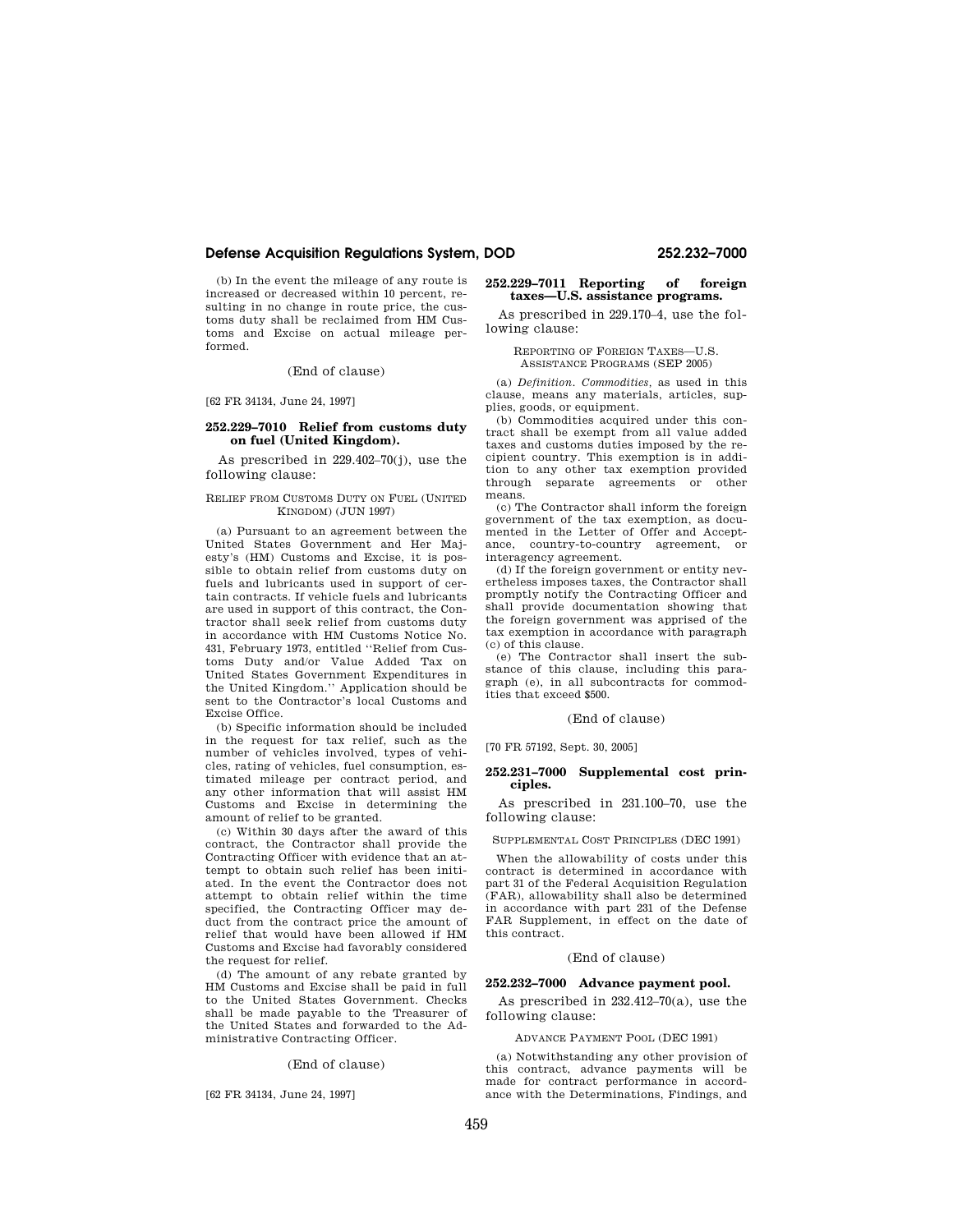Authorization for Advance payment dated

 $\overline{\phantom{a}}$  (b) Payments made in accordance with this clause shall be governed by the terms and conditions of the Advance Payment Pool Agreement between the United States of America and (*insert the name of the contractor*). The Agreement is incorporated in the contract by reference.

# (End of clause)

# **252.232–7001 Disposition of payments.**

As prescribed in 232.412–70(b), use the following clause:

#### DISPOSITION OF PAYMENTS (DEC 1991)

Payment will be by a dual payee Treasury check made payable to the contractor or the (*insert the name of the disbursing office in the advance payment pool agreement*), and will be forwarded to that disbursing office for appropriate disposition.

# (End of clause)

[56 FR 36479, July 31, 1991, as amended at 57 FR 42633, Sept. 15, 1992]

# **252.232–7002 Progress payments for foreign military sales acquisitions.**

As prescribed in  $232.502 - 4 - 70(a)$ , use the following clause:

PROGRESS PAYMENTS FOR FOREIGN MILITARY SALES ACQUISITIONS (DEC 1991)

If this contract includes foreign military sales (FMS) requirements, the Contractor shall—

(a) Submit a separate progress payment request for each progress payment rate; and

(b) Submit a supporting schedule showing—

(1) The amount of each request distributed to each country's requirements; and

(2) Total price per contract line item applicable to each separate progress payment rate.

(c) Identify in each progress payment request the contract requirements to which it applies (i.e., FMS or U.S.);

(d) Calculate each request on the basis of the prices, costs (including costs to complete), subcontractor progress payments, and progress payment liquidations of the contract requirements to which it applies; and

(e) Distribute costs among contract line items and countries in a manner acceptable to the Administrative Contracting Officer.

# **252.232–7001 48 CFR Ch. 2 (10–1–09 Edition)**

# (End of clause)

# **252.232–7003 Electronic submission of payment requests and receiving reports.**

As prescribed in 232.7004, use the following clause:

ELECTRONIC SUBMISSION OF PAYMENT RE-QUESTS AND RECEIVING REPORTS (MAR 2008)

(a) *Definitions.* As used in this clause—

(1) *Contract financing payment* and *invoice payment* have the meanings given in section 32.001 of the Federal Acquisition Regulation.

(2) *Electronic form* means any automated system that transmits information electronically from the initiating system to all affected systems. Facsimile, e-mail, and scanned documents are not acceptable electronic forms for submission of payment requests. However, scanned documents are acceptable when they are part of a submission of a payment request made using Wide Area WorkFlow (WAWF) or another electronic form authorized by the Contracting Officer.

(3) *Payment request* means any request for contract financing payment or invoice payment submitted by the Contractor under this contract.

(b) Except as provided in paragraph (c) of this clause, the Contractor shall submit payment requests and receiving reports using WAWF, in one of the following electronic formats that WAWF accepts: Electronic Data Interchange, Secure File Transfer Protocol, or World Wide Web input. Information regarding WAWF is available on the Internet at *https://wawf.eb.mil/*.

(c) The Contractor may submit a payment request and receiving report using other than WAWF only when—

(1) The Contracting Officer authorizes use of another electronic form. With such an authorization, the Contractor and the Contracting Officer shall agree to a plan, which shall include a timeline, specifying when the Contractor will transfer to WAWF;

(2) DoD is unable to receive a payment request or provide acceptance in electronic form;

(3) The Contracting Officer administering the contract for payment has determined, in writing, that electronic submission would be unduly burdensome to the Contractor. In such cases, the Contractor shall include a copy of the Contracting Officer's determination with each request for payment; or

(4) DoD makes payment for commercial transportation services provided under a Government rate tender or a contract for transportation services using a DoD-approved electronic third party payment system or other exempted vendor payment/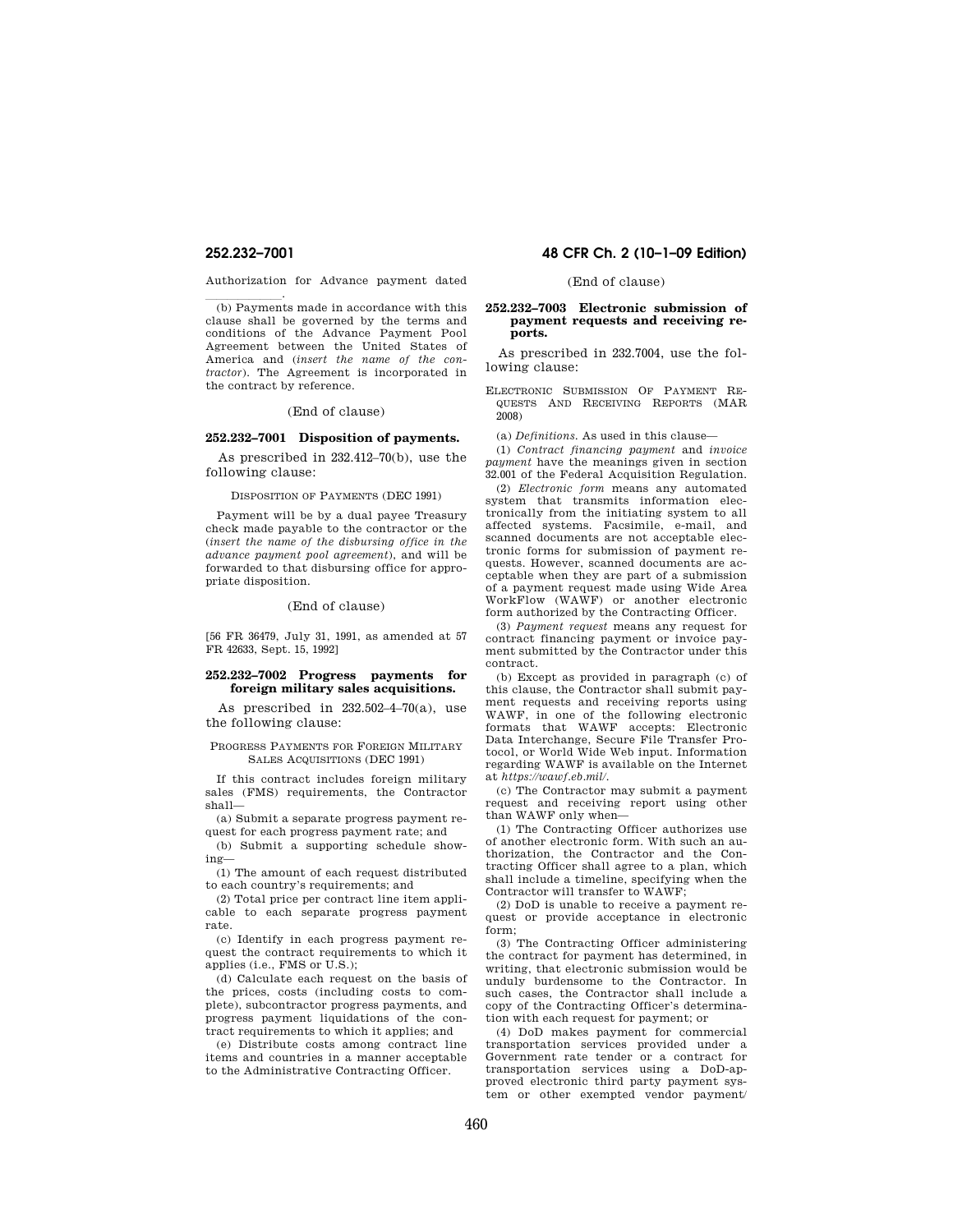# **Defense Acquisition Regulations System, DOD 252.232–7007**

invoicing system (e.g., PowerTrack, Transportation Financial Management System, and Cargo and Billing System).

(d) The Contractor shall submit any nonelectronic payment requests using the method or methods specified in Section G of the contract.

(e) In addition to the requirements of this clause, the Contractor shall meet the requirements of the appropriate payment clauses in this contract when submitting payments requests.

# (End of clause)

[68 FR 8455, Feb. 21, 2003, as amended at 68 FR 15380, Mar. 31, 2003; 68 FR 69630, Dec. 15, 2003; 69 FR 1926, Jan. 13, 2004; 71 FR 27644, May 12, 2006; 72 FR 14241, Mar. 27, 2007; 73 FR 11358, Mar. 3, 2008]

# **252.232–7004 DoD progress payment rates.**

As prescribed in 232.502–4–70(b), use the following clause:

DOD PROGRESS PAYMENT RATES (OCT 2001)

(a) If the contractor is a small business concern, the Progress Payments clause of this contract is modified to change each mention of the progress payment rate and liquidation rate (excepting paragraph (k), *Limitations on Undefinitized Contract Actions*) to 90 percent.

(b) If the contractor is a small disadvantaged business concern, the Progress Payments clause of this contract is modified to change each mention of the progress payment rate and liquidation rate (excepting paragraph (k), *Limitations on Undefinitized Contract Actions*) to 95 percent.

#### (End of clause)

[66 FR 49865, Oct. 1, 2001]

## **252.232–7005 Reimbursement of subcontractor advance payments—DoD pilot mentor-protege program.**

As prescribed in 232.412–70(c), use the following clause:

#### REIMBURSEMENT OF SUBCONTRACTOR ADVANCE PAYMENTS—DOD PILOT MENTOR-PROTEGE PROGRAM (SEP 2001)

(a) The Government will reimburse the Contractor for any advance payments made by the Contractor, as a mentor firm, to a protege firm, pursuant to an approved mentor-protege agreement, provided—

(1) The Contractor's subcontract with the protege firm includes a provision substantially the same as FAR 52.232–12, Advance Payments;

(2) The Contractor has administered the advance payments in accordance with the policies of FAR subpart 32.4; and

(3) The Contractor agrees that any financial loss resulting from the failure or inability of the protege firm to repay any unliquidated advance payments is the sole financial responsibility of the Contractor.

(b) For a fixed price type contract, advance payments made to a protege firm shall be paid and administered as if there were 100 percent progress payments. The Contractor shall include as a separate attachment with each Standard Form (SF) 1443, Contractor's Request for Progress Payment, a request for reimbursement of advance payments made to a protege firm. The attachment shall provide a separate calculation of lines 14a through 14e of SF 1443 for each protege, reflecting the status of advance payments made to that protege.

(c) For cost reimbursable, contracts, reimbursement of advance payments shall be made via public voucher. The Contractor shall show the amounts of advance payments made to each protege on the public voucher, in the form and detail directed by the cognizant contracting officer or contract auditor.

# (End of clause)

[56 FR 67221, Dec. 30, 1991, as amended at 57 FR 53602, Nov. 12, 1992; 66 FR 47109, Sept. 11, 2001]

# **252.232–7006 [Reserved]**

# **252.232–7007 Limitation of Government's obligation.**

As prescribed in 232.705–70, use the following clause:

#### LIMITATION OF GOVERNMENT'S OBLIGATION (MAY 2006)

(a) Contract line item(s)  $\frac{\ast}{\text{true}}$  through  $\frac{\ast}{\text{true}}$  are incrementally funded. For these item(s) the sum of  $\frac{\ast}{\text{true}}$  and the total price item(s), the sum of  $\frac{\ast}{\ast}$  of the total price is presently available for payment and allotted to this contract. An allotment schedule is set forth in paragraph (j) of this clause.

(b) For item(s) identified in paragraph (a) of this clause, the Contractor agrees to perform up to the point at which the total amount payable by the Government, including reimbursement in the event of termination of those item(s) for the Government's convenience, approximates the total amount currently allotted to the contract. The Contractor is not authorized to continue work on those item(s) beyond that point. The Government will not be obligated in any event to reimburse the Contractor in excess of the amount allotted to the contract for those item(s) regardless of anything to the contrary in the clause entitled ''Termination for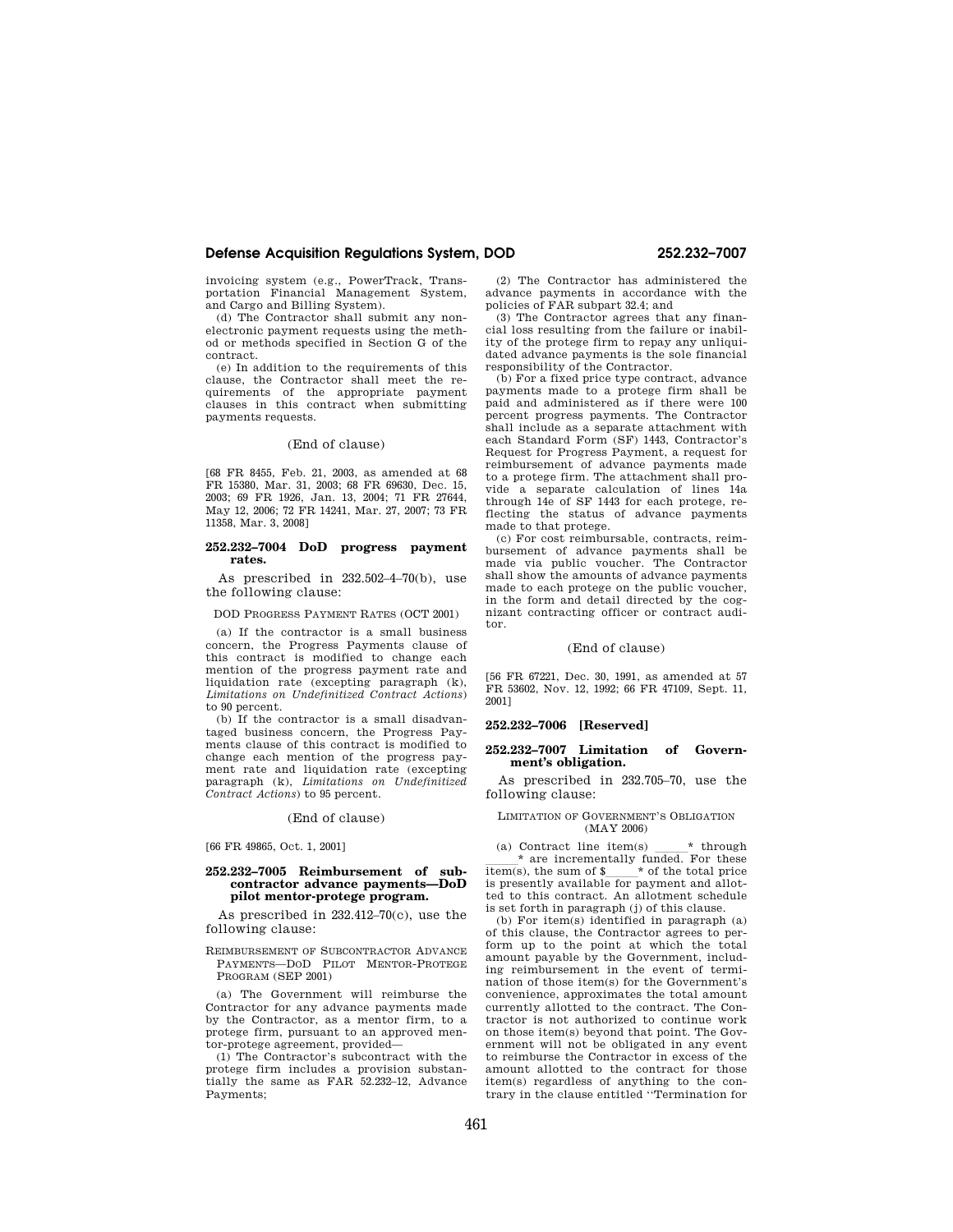Convenience of the Government.'' As used in this clause, the total amount payable by the Government in the event of termination of applicable contract line item(s) for convenience includes costs, profit, and estimated termination settlement costs for those items(s).

(c) Notwithstanding the dates specified in the allotment schedule in paragraph (j) of this clause, the Contractor will notify the Contracting Officer in writing at least ninety days prior to the date when, in the Contractor's best judgment, the work will reach the point at which the total amount payable by the Government, including any cost for termination for convenience, will approximate 85 percent of the total amount then allotted to the contract for performance of the applicable item(s). The notification will state (1) the estimated date when that point will be reached and (2) an estimate of additional funding, if any, needed to continue performance of applicable line items up to the next scheduled date for allotment of funds identified in paragraph (j) of this clause, or to a mutually agreed upon substitute date. The notification will also advise the Contracting Officer of the estimated amount of additional funds that will be required for the timely performance of the item(s) funded pursuant to this clause, for a subsequent period as may be specified in the allotment schedule in paragraph (j) of this clause, or otherwise agreed to by the parties. If after such notification additional funds are not allotted by the date identified in the Contractor's notification, or by an agreed substitute date, the Contracting Officer will terminate any item(s) for which additional funds have not been allotted, pursuant to the clause of this contract entitled ''Termination for Convenience of the Government.''

(d) When additional funds are allotted for continued performance of the contract line item(s) identified in paragraph (a) of this clause, the parties will agree as to the period of contract performance which will be covered by the funds. The provisions of paragraph (b) through (d) of this clause will apply in like manner to the additional allotted funds and agreed substitute date, and the contract will be modified accordingly.

(e) If, solely by reason of failure of the Government to allot additional funds, by the dates indicated below, in amounts sufficient for timely performance of the contract line item(s) identified in paragraph (a) of this clause, the Contractor incurs additional costs or is delayed in the performance of the work under this contract and if additional funds are allotted, an equitable adjustment will be made in the price or prices (including appropriate target, billing, and ceiling prices where applicable) of the item(s), or in the time of delivery, or both. Failure to agree to any such equitable adjustment hereunder will be a dispute concerning a question of

**252.232–7008 48 CFR Ch. 2 (10–1–09 Edition)** 

fact within the meaning of the clause entitled ''Disputes.''

(f) The Government may at any time prior to termination allot additional funds for the performance of the contract line item(s) identified in paragraph (a) of this clause.

(g) The termination provisions of this clause do not limit the rights of the Government under the clause entitled ''Default.'' The provisions of this clause are limited to the work and allotment of funds for the contract line item(s) set forth in paragraph (a) of this clause. This clause no longer applies once the contract is fully funded except with regard to the rights or obligations of the parties concerning equitable adjustments negotiated under paragraphs (d) or (e) of this clause.

(h) Nothing in this clause affects the right of the Government to terminate this contract pursuant to the clause of this contract entitled ''Termination for Convenience of the Government.''

(i) Nothing in this clause shall be construed as authorization of voluntary services whose acceptance is otherwise prohibited under 31 U.S.C. 1342.

(j) The parties contemplate that the Government will allot funds to this contract in accordance with the following schedule:

| On execution of contract<br>-8 |    |  |  |
|--------------------------------|----|--|--|
| $(month)$ $(day)$ , $(year)$   | S. |  |  |
| $(month)$ $(day)$ , $(year)$   | S. |  |  |
| $(month)$ $(day)$ , $(year)$   | £. |  |  |
|                                |    |  |  |

# (End of clause)

*Alternate I* (MAY 2006). If only one line item will be incrementally funded, substitute the following paragraph (a) for paragraph (a) of the basic clause.

(a) Contract line item is incrementally funded. The sum of  $\frac{\ }{8}$   $*$  is presently tally funded. The sum of  $\frac{1}{2}$   $\frac{1}{2}$  is presently available for payment and allotted to this contract. An allotment schedule is contained in paragraph (j) of this clause.

\*To be inserted after negotiation.

[58 FR 46093, Sept. 1, 1993, as amended at 71 FR 18673, Apr. 12, 2006; 71 FR 27644, May 12, 2006]

# **252.232–7008 Assignment of claims (overseas).**

As prescribed in  $232.806(a)(1)$ , use the following clause:

#### ASSIGNMENT OF CLAIMS (OVERSEAS) (JUN 1997)

(a) No claims for monies due, or to become due, shall be assigned by the Contractor unless—

(1) Approved in writing by the Contracting Officer;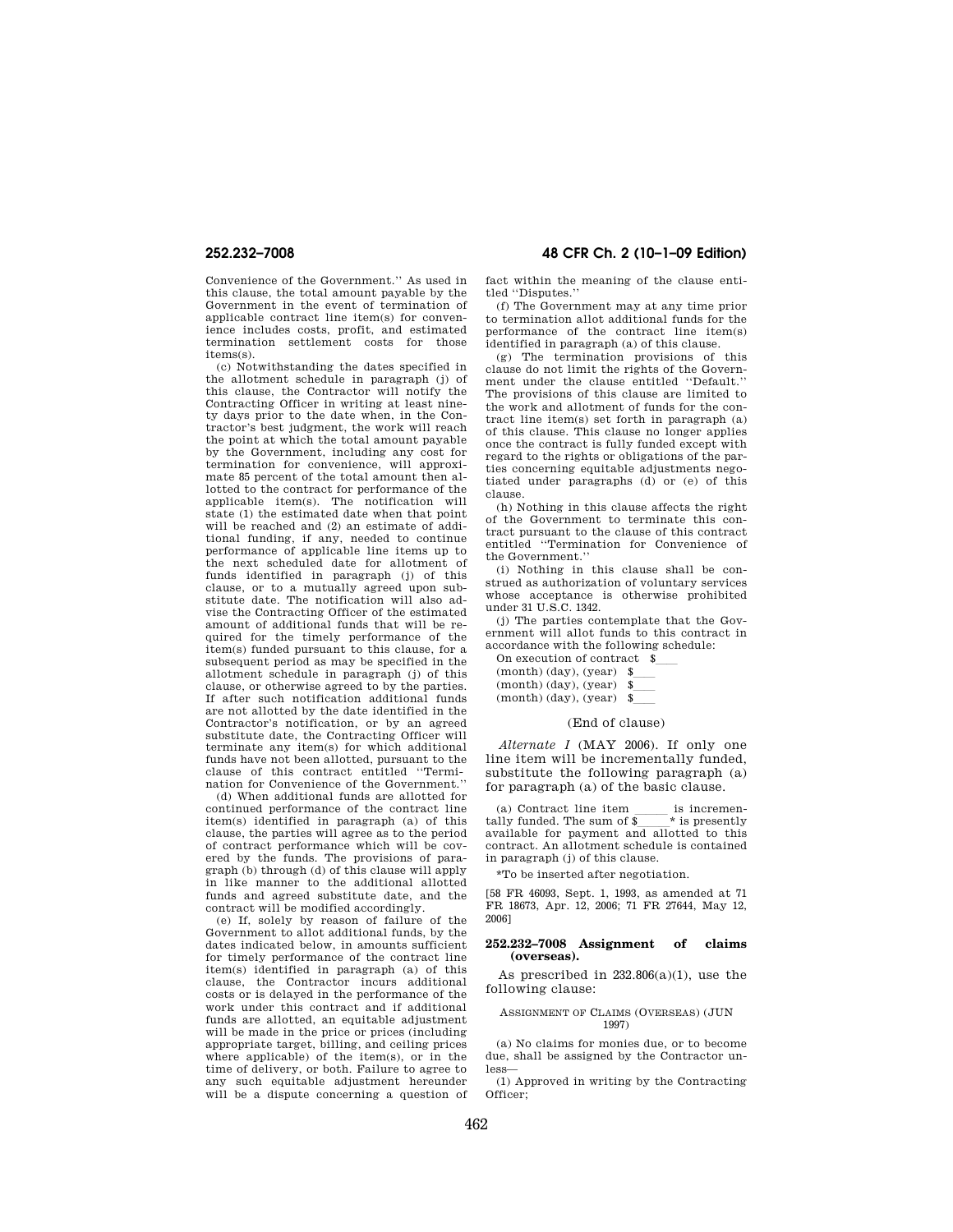# **Defense Acquisition Regulations System, DOD 252.233–7001**

(2) Made in accordance with the laws and regulations of the United States of America; and

(3) Permitted by the laws and regulations of the Contractor's country.

(b) In no event shall copies of this contract of any plans, specifications, or other similar documents relating to work under this contract, if marked ''Top Secret,'' ''Secret,'' or ''Confidential'' be furnished to any assignee of any claim arising under this contract or to any other person not entitled to receive such documents. However, a copy of any part or all of this contract so marked may be furnished, or any information contained herein may be disclosed, to such assignee upon the Contracting Officer's prior written authorization.

(c) Any assignment under this contract shall cover all amounts payable under this contract and not already paid, and shall not be made to more than one party, except that any such assignment may be made to one party as agent or trustee for two or more parties participating in such financing. On each invoice or voucher submitted for payment under this contract to which any assignment applies, and for which direct payment thereof is to be made to an assignee, the Contractor shall—

(1) Identify the assignee by name and complete address; and

(2) Acknowledge the validity of the assignment and the right of the named assignee to receive payment in the amount invoiced or vouchered.

# (End of clause)

[62 FR 34134, June 24, 1997]

# **252.232–7009 Mandatory payment by Governmentwide commercial purchase card.**

As prescribed in 232.1110, use the following clause:

#### MANDATORY PAYMENT BY GOVERNMENTWIDE COMMERCIAL PURCHASE CARD (DEC 2006)

The Contractor agrees to accept the Governmentwide commercial purchase card as the method of payment for orders or calls valued at or below the micro-purchase threshold in Part 2 of the Federal Acquisition Regulation, under this contract or agreement.

# (End of clause)

[65 FR 46626, July 31, 2000, as amended at 71 FR 75893, Dec. 19, 2006]

#### **252.232–7010 Levies on contract payments.**

As prescribed in 232.7102, use the following clause:

LEVIES ON CONTRACT PAYMENTS (DEC 2006)

(a)  $26$  U.S.C.  $6331(\mathrm{h})$  authorizes the Internal Revenue Service (IRS) to continuously levy up to 100 percent of contract payments, up to the amount of tax debt.

(b) When a levy is imposed on a payment under this contract and the Contractor believes that the levy may result in an inability to perform the contract, the Contractor shall promptly notify the Procuring Contracting Officer in writing, with a copy to the Administrative Contracting Officer, and shall provide—

(1) The total dollar amount of the levy;

(2) A statement that the Contractor believes that the levy may result in an inability to perform the contract, including rationale and adequate supporting documentation; and

(3) Advice as to whether the inability to perform may adversely affect national security, including rationale and adequate supporting documentation.

(c) DoD shall promptly review the Contractor's assessment, and the Procuring Contracting Officer shall provide a written notification to the Contractor including—

(1) A statement as to whether DoD agrees that the levy may result in an inability to perform the contract; and

 $(2)(i)$  If the levy may result in an inability to perform the contract and the lack of performance will adversely affect national security, the total amount of the monies collected that should be returned to the Contractor; or

(ii) If the levy may result in an inability to perform the contract but will not impact national security, a recommendation that the Contractor promptly notify the IRS to attempt to resolve the tax situation.

(d) Any DoD determination under this clause is not subject to appeal under the Contract Disputes Act.

# (End of clause)

[70 FR 52032, Sept. 1, 2005, as amended at 71 FR 69492, Dec. 1, 2006]

# **252.233–7000 [Reserved]**

**252.233–7001 Choice of law (overseas).** 

As prescribed in 233.215–70, use the following clause:

CHOICE OF LAW (OVERSEAS) (JUN 1997)

This contract shall be construed and interpreted in accordance with the substantive laws of the United States of America. By the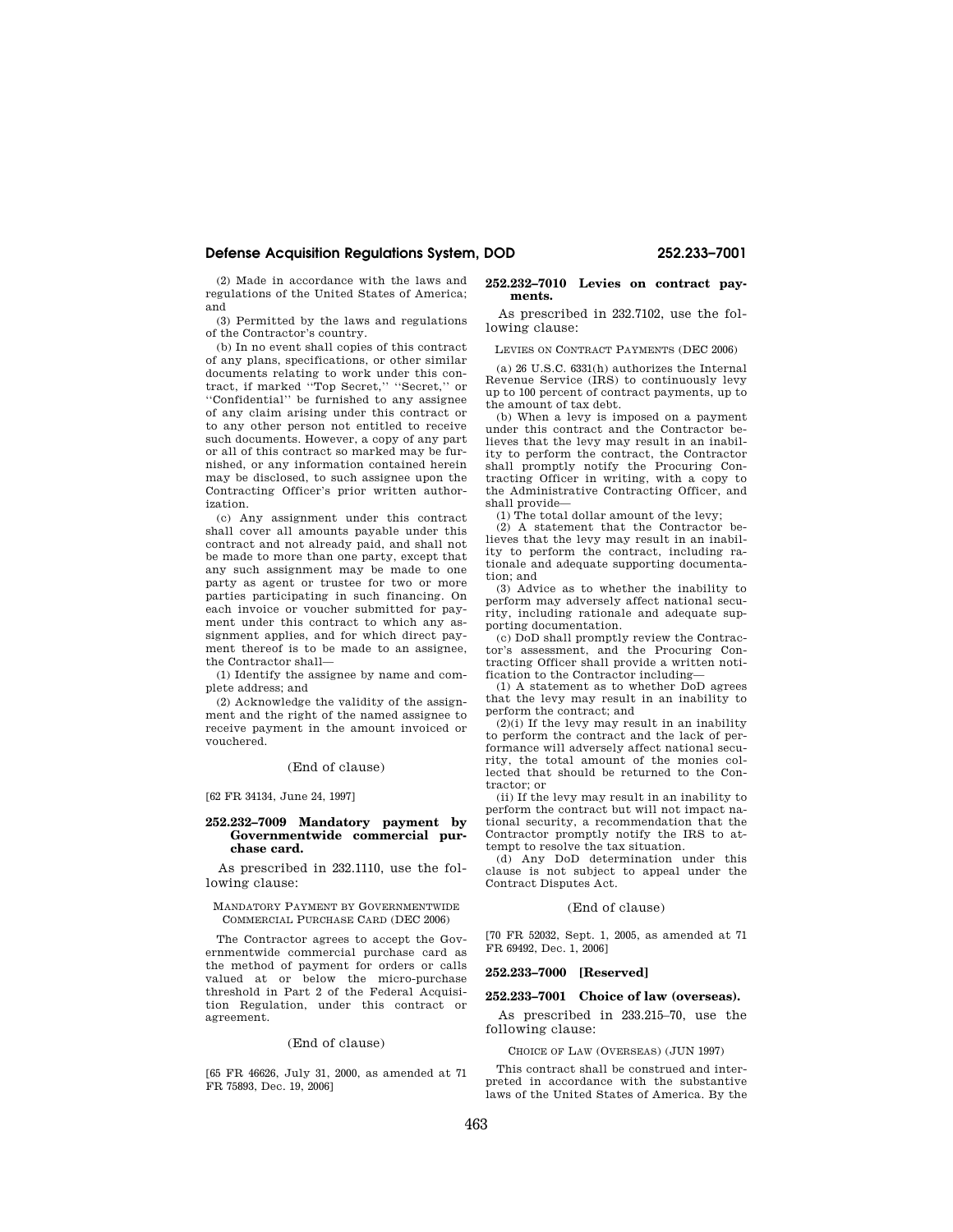execution of this contract, the Contractor expressly agrees to waive any rights to invoke the jurisdiction of local national courts where this contract is performed and agrees to accept the exclusive jurisdiction of the United States Armed Services Board of Contract Appeals and the United States Court of Federal Claims for hearing and determination of any and all disputes that may arise under the Disputes clause of this contract.

(End of clause)

[62 FR 34135, June 24, 1997]

# **252.234–7001 Notice of Earned Value Management System.**

As prescribed in 234.203(1), use the following provision:

#### NOTICE OF EARNED VALUE MANAGEMENT SYSTEM (APR 2008)

(a) If the offeror submits a proposal in the amount of \$50,000,000 or more—

(1) The offeror shall provide documentation that the Cognizant Federal Agency (CFA) has determined that the proposed Earned Value Management System (EVMS) complies with the EVMS guidelines in the American National Standards Institute/Electronic Industries Alliance Standard 748, Earned Value Management Systems (ANSI/ EIA–748) (current version at time of solicitation). The Government reserves the right to perform reviews of the EVMS when deemed necessary to verify compliance.

(2) If the offeror proposes to use a system that has not been determined to be in compliance with the requirements of paragraph  $(a)(1)$  of this provision, the offeror shall submit a comprehensive plan for compliance with the guidelines in ANSI/EIA–748.

(i) The plan shall—

(A) Describe the EVMS the offeror intends to use in performance of the contract, and how the proposed EVMS complies with the EVMS guidelines in ANSI/EIA–748;

(B) Distinguish between the offeror's existing management system and modifications proposed to meet the EVMS guidelines;

(C) Describe the management system and its application in terms of the EVMS guidelines;

(D) Describe the proposed procedure for administration of the EVMS guidelines as applied to subcontractors; and

(E) Describe the process the offeror will use to determine subcontractor compliance with ANSI/EIA–748.

(ii) The offeror shall provide information and assistance as required by the Contracting Officer to support review of the plan.

(iii) The offeror's EVMS plan must provide milestones that indicate when the offeror an-

# **252.234–7001 48 CFR Ch. 2 (10–1–09 Edition)**

ticipates that the EVMS will be compliant with the guidelines in ANSI/EIA–748.

(b) If the offeror submits a proposal in an amount less than \$50,000,000—

(1) The offeror shall submit a written description of the management procedures it will use and maintain in the performance of any resultant contract to comply with the requirements of the Earned Value Management System clause of the contract. The description shall include—

(i) A matrix that correlates each guideline in ANSI/EIA–748 (current version at time of solicitation) to the corresponding process in the offeror's written management procedures; and

(ii) The process the offeror will use to determine subcontractor compliance with ANSI/EIA–748.

(2) If the offeror proposes to use an EVMS that has been determined by the CFA to be in compliance with the EVMS guidelines in ANSI/EIA–748, the offeror may submit a copy of the documentation of such determination instead of the written description required by paragraph (b)(1) of this provision.

(c) The offeror shall identify the subcontractors (or the subcontracted effort if subcontractors have not been selected) to whom the EVMS requirements will apply. The offeror and the Government shall agree to the subcontractors or the subcontracted effort selected for application of the EVMS requirements. The offeror shall be responsible for ensuring that the selected subcontractors comply with the requirements of the Earned Value Management System clause of the contract.

# (End of provision)

[73 FR 21848, Apr. 23, 2008]

# **252.234–7002 Earned Value Management System.**

As prescribed in 234.203(2), use the following clause:

#### EARNED VALUE MANAGEMENT SYSTEM (APR 2008)

(a) In the performance of this contract, the Contractor shall use—

(1) An Earned Value Management System (EVMS) that complies with the EVMS guidelines in the American National Standards Institute/Electronic Industries Alliance Standard 748, Earned Value Management Systems (ANSI/EIA–748); and

(2) Management procedures that provide for generation of timely, reliable, and verifiable information for the Contract Performance Report (CPR) and the Integrated Master Schedule (IMS) required by the CPR and IMS data items of this contract.

(b) If this contract has a value of \$50,000,000 or more, the Contractor shall use an EVMS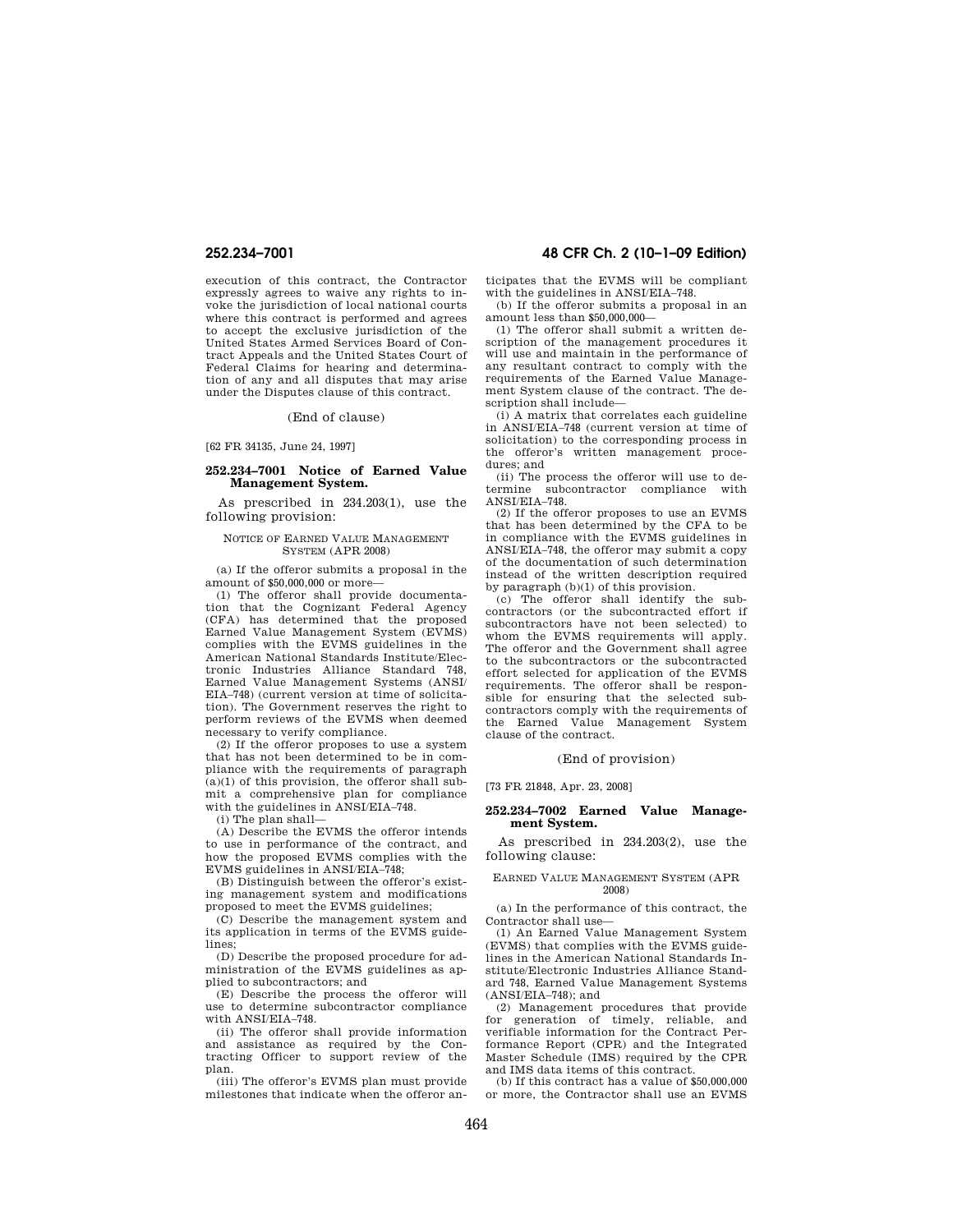# **Defense Acquisition Regulations System, DOD 252.235–7000**

that has been determined by the Cognizant Federal Agency (CFA) to be in compliance with the EVMS guidelines as stated in paragraph (a)(1) of this clause. If, at the time of award, the Contractor's EVMS has not been determined by the CFA to be in compliance with the EVMS guidelines as stated in paragraph (a)(1) of this clause, the Contractor shall apply its current system to the contract and shall take necessary actions to meet the milestones in the Contractor's EVMS plan.

(c) If this contract has a value of less than \$50,000,000, the Government will not make a formal determination that the Contractor's EVMS complies with the EVMS guidelines in ANSI/EIA–748 with respect to the contract. The use of the Contractor's EVMS for this contract does not imply a Government determination of the Contractor's compliance with the EVMS guidelines in ANSI/EIA–748 for application to future contracts. The Government will allow the use of a Contractor's EVMS that has been formally reviewed and determined by the CFA to be in compliance with the EVMS guidelines in ANSI/EIA–748.

(d) The Contractor shall submit notification of any proposed substantive changes to the EVMS procedures and the impact of those changes to the CFA. If this contract has a value of \$50,000,000 or more, unless a waiver is granted by the CFA, any EVMS changes proposed by the Contractor require approval of the CFA prior to implementation. The CFA will advise the Contractor of the acceptability of such changes as soon as practicable (generally within 30 calendar days) after receipt of the Contractor's notice of proposed changes. If the CFA waives the advance approval requirements, the Contractor shall disclose EVMS changes to the CFA at least 14 calendar days prior to the effective date of implementation.

(e) The Government will schedule integrated baseline reviews as early as practicable, and the review process will be conducted not later than 180 calendar days after (1) contract award, (2) the exercise of significant contract options, and (3) the incorporation of major modifications. During such reviews, the Government and the Contractor will jointly assess the Contractor's baseline to be used for performance measurement to ensure complete coverage of the statement of work, logical scheduling of the work activities, adequate resourcing, and identification of inherent risks.

(f) The Contractor shall provide access to all pertinent records and data requested by the Contracting Officer or duly authorized representative as necessary to permit Government surveillance to ensure that the EVMS complies, and continues to comply, with the performance criteria referenced in paragraph (a) of this clause.

(g) When indicated by contract performance, the Contractor shall submit a request

for approval to initiate an over-target baseline or over-target schedule to the Contracting Officer. The request shall include a top-level projection of cost and/or schedule growth, a determination of whether or not performance variances will be retained, and a schedule of implementation for the rebaselining. The Government will acknowledge receipt of the request in a timely manner (generally within 30 calendar days).

(h) The Contractor shall require its subcontractors to comply with EVMS requirements as follows:

(1) For subcontracts valued at \$50,000,000 or more, the following subcontractors shall comply with the requirements of this clause: *[Contracting Officer to insert names of subcontractors (or subcontracted effort if subcontractors have not been selected) designated for application of the EVMS requirements of this clause.]* 

 $\overline{a}$  (2) For subcontracts valued at less than \$50,000,000, the following subcontractors shall comply with the requirements of this clause, excluding the requirements of paragraph (b) of this clause:

llland i senator and a senator and a senator and a senator and a senator and a senator and llland i senator and a senator and a senator and a senator and a senator and a senator and llland av den stadsmannsna og stadsmannsna og stadsmannsna og stadsmannsna og stadsmannsna og stadsmannsna og

*[Contracting Officer to insert names of subcontractors (or subcontracted effort if subcontractors have not been selected) designated for application of the EVMS requirements of this clause.]* 

lllalla sin anno 1980. I se anno 1980 anno 1980 anno 1980 anno 1980 anno 1980 anno 1980. llland i senator and a senator and a senator and a senator and a senator and a senator and

llland av den stadsmannsna og stadsmannsna og stadsmannsna og stadsmannsna og stadsmannsna og stadsmannsna og llland av den stadsmannsna og stadsmannsna og stadsmannsna og stadsmannsna og stadsmannsna og stadsmannsna og (End of clause)

[73 FR 21848, Apr. 23, 2008]

#### **252.235–7000 Indemnification under 10 U.S.C. 2354—fixed price.**

As prescribed in 235.070–3, use the following clause:

#### INDEMNIFICATION UNDER 10 U.S.C. 2354—FIXED PRICE (DEC 1991)

(a) This clause provides for indemnification under 10 U.S.C. 2354 if the Contractor meets all the terms and conditions of this clause.

(b) Claims, losses, and damages covered—

(1) Claims by third persons for death, bodily injury, sickness, or disease, or the loss, damage, or lost use of property. Claims include those for reasonable expenses of litigation or settlement. The term *third persons* includes employees of the contractor;

(2) The loss, damage, and lost use of the Contractor's property, but excluding lost profit; and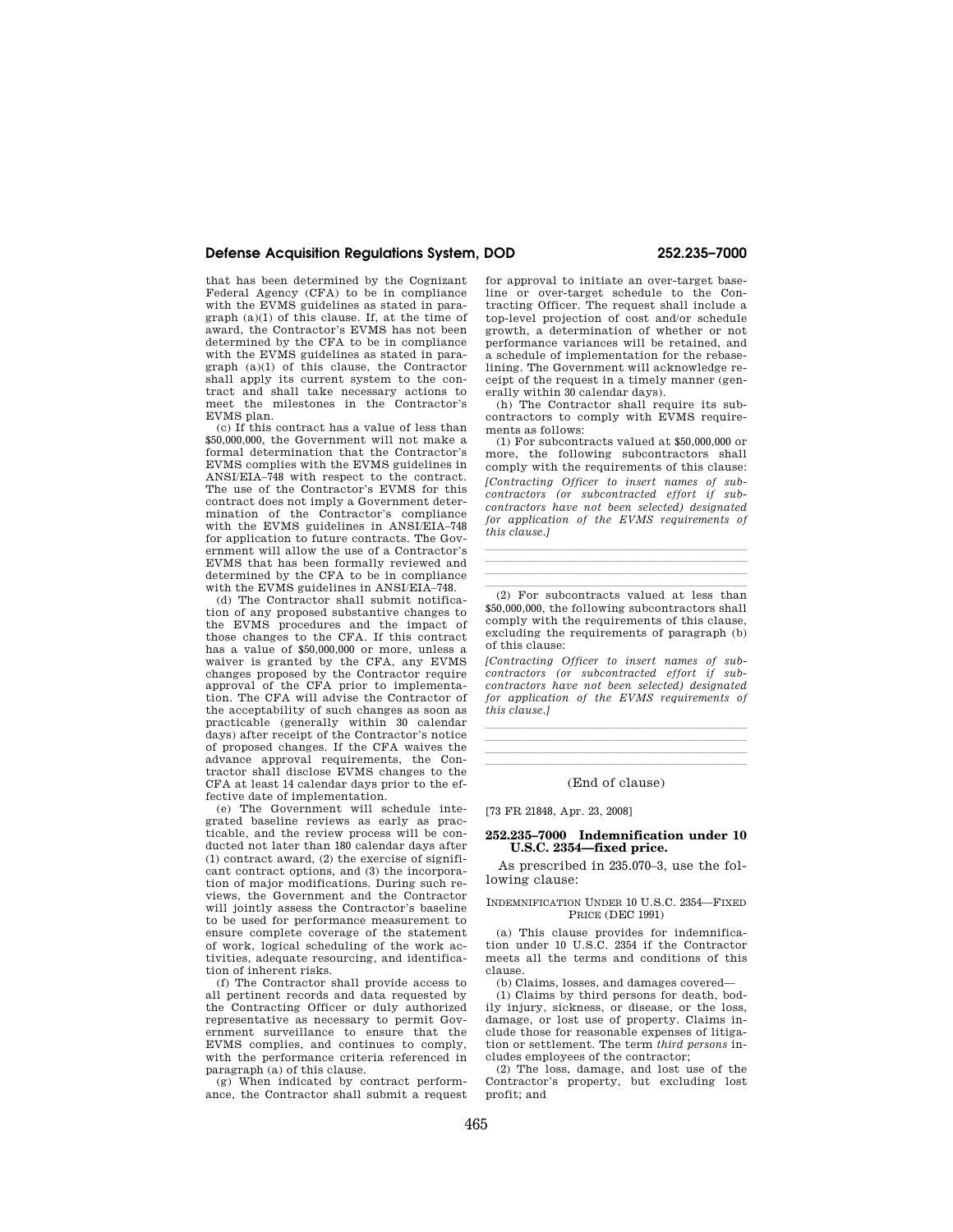(3) Loss, damage, or lost use of the Government's property.

(c) The claim, loss, or damage— (1) Must arise from the direct performance of this contract;

(2) Must not be compensated by insurance or other means, or be within deductible amounts of the Contractor's insurance;

(3) Must result from an unusually hazardous risk as specifically defined in the contract;

(4) Must not result from willful misconduct or lack of good faith on the part of any of the Contractor's directors or officers, managers, superintendents, or other equivalent representatives who have supervision or direction of—

(i) All or substantially all of the Contractor's business;

(ii) All or substantially all of the Contractor's operations at any one plant or separate location where this contract is being performed; or

(iii) A separate and complete major industrial operation connected with the performance of this contract;

(5) Must not be a liability assumed under any contract or agreement (except for subcontracts covered by paragraph (h) of this clause), unless the Contracting Officer (or in contracts with the Department of the Navy, the Department) specifically approved the assumption of liability; and

(6) Must be certified as just and reasonable by the Secretary of the department or designated representative.

(d) The Contractor shall buy and maintain, to the extent available, insurance against unusually hazardous risks in the form, amount, period(s) of time, at the rate(s), and with such insurers, as the Contracting Officer (or, for Navy contracts, the Department) may from time to time require and approve. If the cost of this insurance is higher than the cost of the insurance the Contractor had as of the date of the contract, the Government shall reimburse the Contractor for the difference in cost, as long as it is properly allocable to this contract and is not included in the contract price. The Government shall not be liable for claims, loss, or damage if insurance was available and is either required or approved under this paragraph.

(e) A reduction of the insurance coverage maintained by the Contractor on the date of the execution of this contract shall not increase the Government's liability under this clause unless the Contracting Officer consents, and the contract price is equitably adjusted, if appropriate, to reflect the Contractor's consideration for the Government's assumption of increased liability.

(f) *Notice.* The Contractor shall—

(1) Promptly notify the Contracting Officer of any occurrence, action, or claim that might trigger the Government's liability under this clause;

**252.235–7001 48 CFR Ch. 2 (10–1–09 Edition)** 

(2) Furnish the proof or evidence of any claim, loss, or damage in the form and manner that the Government requires; and

(3) Immediately provide copies of all pertinent papers that the Contractor receives or has received.

(g) The Government may direct, participate in, and supervise the settlement or defense of the claim or action. The Contractor shall comply with the Government's directions and execute any authorizations required.

(h) *Flowdown.* The Government shall indemnify the Contractor if the Contractor has an obligation to indemnify a subcontractor under any subcontract at any tier under this contract for the unusually hazardous risk identified in this contract only if—

(1) The Contracting Officer gave prior written approval for the Contractor to provide in a subcontract for the Contractor to indemnify the subcontractor for unusually hazardous risks defined in this contract;

(2) The Contracting Officer approved those indemnification provisions;

(3) The subcontract indemnification provisions entitle the Contractor, or the Government, or both, to direct, participate in, and supervise the settlement or defense of relevant actions and claims; and

(4) The subcontract provides the same rights and duties, the same provisions for notice, furnishing of papers and the like, between the Contractor and the subcontractor, as exist between the Government and the Contractor under this clause.

(i) The Government may discharge its obligations under paragraph (h) of this clause by making payments directly to subcontractors or to persons to whom the subcontractors may be liable.

(j) The rights and obligations of the parties under this clause shall survive the termination, expiration, or completion of this contract.

# (End of clause)

# **252.235–7001 Indemnification under 10 U.S.C. 2354—cost reimbursement.**

As prescribed in 235.070–3, use the following clause:

# INDEMNIFICATION UNDER 10 U.S.C. 2354—COST REIMBURSEMENT (DEC 1991)

(a) This clause provides for indemnification under 10 U.S.C. 2354 if the Contractor meets all the terms and conditions of this clause.

(b) Claims, losses, and damages covered—

(1) Claims by third persons for death, bodily injury, sickness, or disease, or the loss, damage, or lost use of property. Claims include those for reasonable expenses of litigation or settlement. The term ''third persons'' includes employees of the Contractor;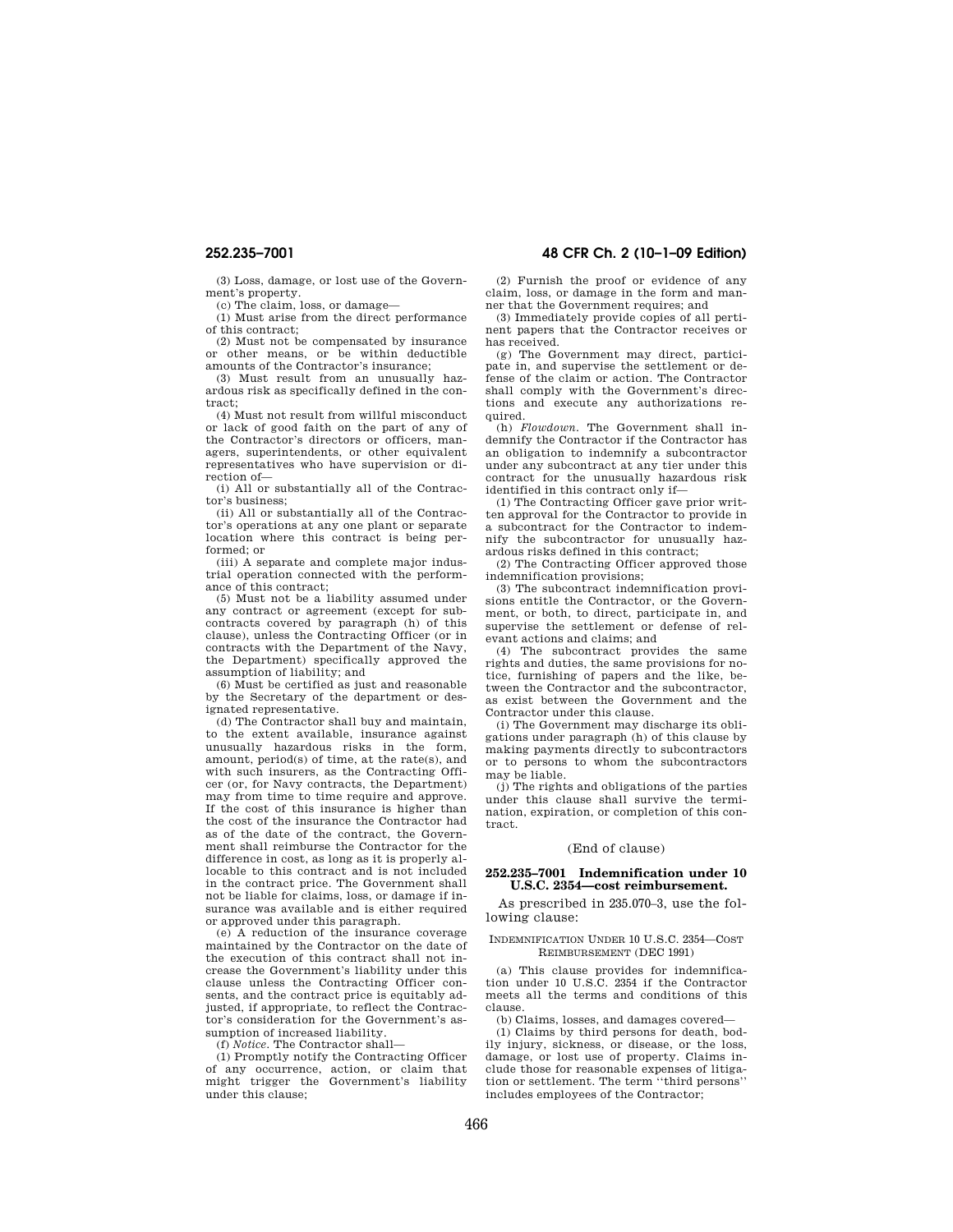# **Defense Acquisition Regulations System, DOD 252.235–7002**

(2) The loss, damage, and lost use of the Contractor's property, but excluding lost profit; and

(3) Loss, damage, or lost use of the Government's property.

(c) The claim, loss, or damage—

(1) Must arise from the direct performance of this contract;

(2) Must not be compensated by insurance or other means, or be within deductible amounts of the Contractor's insurance;

(3) Must result from an unusually hazardous risk as specifically defined in the contract;

(4) Must not result from willful misconduct or lack of good faith on the part of any of the Contractor's directors or officers, managers, superintendents, or other equivalent representatives who have supervision or direction of—

(i) All or substantially all of the Contractor's business;

(ii) All or substantially all of the Contractor's operations at any one plant or separate location where this contract is being performed; or

(iii) A separate and complete major industrial operation connected with the performance of this contract;

(5) Must not be a liability assumed under any contract or agreement (except for subcontracts covered by paragraph (i) of this clause), unless the Contracting Officer (or in contracts with the Department of the Navy, the Department) specifically approved the assumption of liability; and

(6) Must be certified as just and reasonable by the Secretary of the department or designated representative.

(d) A reduction of the insurance coverage maintained by the Contractor on the date of the execution of this contract shall not increase the Government's liability under this clause unless the Contracting Officer consents, and the contract price is equitably adjusted, if appropriate, to reflect the Contractor's consideration for the Government's assumption of increased liability.

(e) *Notice.* The Insurance—Liability to Third Persons clause of this contract applies also to claims under this clause. In addition, the Contractor shall—

(1) Promptly notify the Contracting Officer of any occurrence, action, or claim that might trigger the Government's liability under this clause;

(2) Furnish the proof or evidence of any claim, loss, or damage in the form and manner that the Government requires; and

(3) Immediately provide copies of all pertinent papers that the contractor receives or has received.

(f) The Government may direct, participate in, and supervise the settlement or defense of the claim or action. The Contractor shall comply with the Government's direc-

tions, and execute any authorizations required.

(g) The Limitation of Cost clause of this contract does not apply to the Government's obligations under this clause. The obligations under this clause are excepted from the release required by the Allowable Cost, Fee, and Payment clause of this contract.

(h) Under this clause, a claim, loss, or damage arises from the direct performance of this contract if the cause of the claim, loss, or damage occurred during the period of performance of this contract or as a result of the performance of this contract.

(i) *Flowdown.* The Government shall indemnify the Contractor if the Contractor has an obligation to indemnify a subcontractor under any subcontract at any tier under this contract for the unusually hazardous risk identified in this contract only if—

(1) The Contracting Officer gave prior written approval for the Contractor to provide in a subcontract for the Contractor to indemnify the subcontractor for unusually hazardous risks defined in this contract;

(2) The Contracting Officer approved those indemnification provisions;

(3) The subcontract indemnification provisions entitle the Contractor, or the Government, or both, to direct, participate in, and supervise the settlement or defense of relevant actions and claims; and

(4) The subcontract provides the same rights and duties, the same provisions for notice, furnishing of paper and the like, between the Contractor and the subcontractor, as exist between the Government and the Contractor under this clause.

(j) The Government may discharge its obligations under paragraph (i) of this clause by making payments directly to subcontractors or to persons to whom the subcontractors may be liable.

(k) The rights and obligations of the parties under this clause shall survive the termination, expiration, or completion of this contract.

# (End of clause)

# **252.235–7002 Animal welfare.**

As prescribed in 235.072(a), use the following clause:

# ANIMAL WELFARE (DEC 1991)

(a) The Contractor shall register its research facility with the Secretary of Agriculture in accordance with 7 U.S.C. 2316 and 9 CFR subpart C, and §2.30, and furnish evidence of such registration to the Contracting Officer before beginning work under this contract.

(b) The Contractor shall acquire animals only from dealers licensed by the Secretary of Agriculture under 7 U.S.C. 2133 and 9 CFR subpart A, §§2.1 through 2.11, or from sources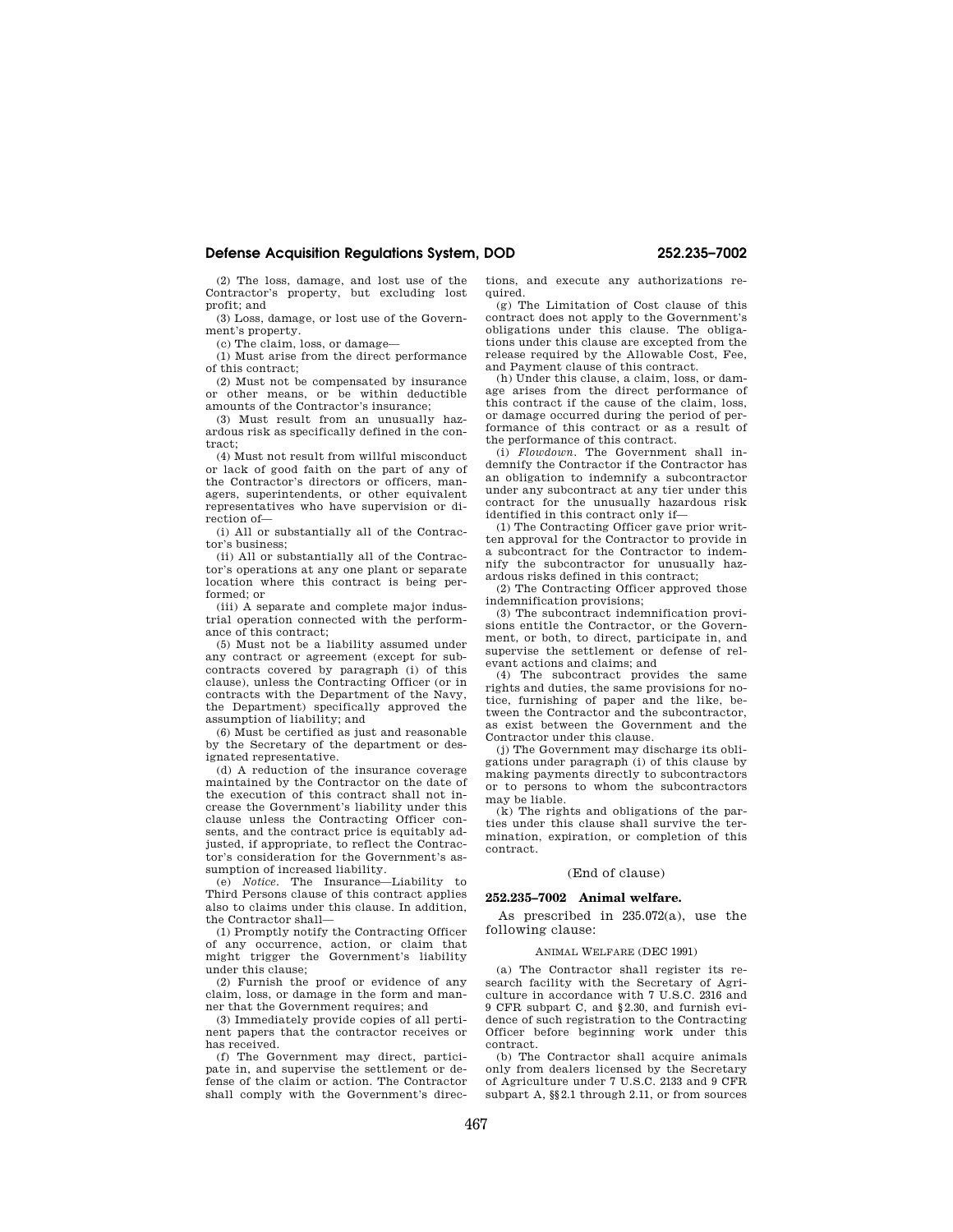that are exempt from licensing under those sections.

(c) The Contractor agrees that the care and use of animals will conform with the pertinent laws of the United States and regulations of the Department of Agriculture (see 7 U.S.C. 2131 *et seq.* and 9 CFR subchapter A, parts 1 through 4).

(d) The Contracting Officer may immediately suspend, in whole or in part, work and further payments under this contract for failure to comply with the requirements of paragraphs (a) through (c) of this clause.

(1) The suspension will stay in effect until the Contractor complies with the requirements.

(2) Failure to complete corrective action within the time specified by the Contracting Officer may result in termination of this contract and removal of the Contractor's name from the list of contractors with approved Public Health Service Welfare Assurances.

(e) The Contractor may request registration of its facility and a current listing of licensed dealers from the Regional Office of the Animal and Plant Health Inspection Service (APHIS), United States Department of Agriculture (USDA), for the region in which its research facility is located. The location of the appropriate APHIS regional office, as well as information concerning this program may be obtained by contacting the Senior Staff Officer, Animal Care Staff, USDA/APHIS, Federal Center Building, Hyattsville, MD 20782.

(f) The Contractor shall include this clause, including this paragraph (f), in all subcontracts involving research of live vertebrate animals.

#### (End of clause)

[56 FR 36479, July 31, 1991, as amended at 73 FR 42279, July 21, 2008]

# **252.235–7003 Frequency authorization.**

As prescribed in 235.072(b), use the following clause:

FREQUENCY AUTHORIZATION (DEC 1991)

(a) The Contractor shall obtain authorization for radio frequencies required in support of this contract.

(b) For any experimental, developmental, or operational equipment for which the appropriate frequency allocation has not been made, the Contractor shall provide the technical operating characteristics of the proposed electromagnetic radiating device to the Contracting Officer during the initial planning, experimental, or developmental phase of contract performance.

(c) The Contracting Officer shall furnish the procedures for obtaining radio frequency authorization.

# **252.235–7003 48 CFR Ch. 2 (10–1–09 Edition)**

(d) The Contractor shall include this clause, including this paragraph (d), in all subcontracts requiring the development, production, construction, testing, or operation of a device for which a radio frequency authorization is required.

# (End of clause)

*Alternate I* (AUG 2008). Substitute the following paragraph (c) for paragraph (c) of the basic clause if agency procedures authorize use of DD Form 1494, Application for Equipment Frequency Allocation:

(c) The Contractor shall use DD Form 1494, Application for Equipment Frequency Allocation, to obtain radio frequency authorization.

[56 FR 36479, July 31, 1991, as amended at 73 FR 42279, July 21, 2008]

#### **252.235–7004 Protection of human subjects.**

As prescribed in 235.072(e), use the following clause:

PROTECTION OF HUMAN SUBJECTS (JUL 2009)

(a) *Definitions.* As used in this clause—

(1) *Assurance of compliance* means a written assurance that an institution will comply with requirements of 32 CFR Part 219, as well as the terms of the assurance, which the Human Research Protection Official determines to be appropriate for the research supported by the Department of Defense (DoD) component (32 CFR 219.103).

(2) *Human Research Protection Official (HRPO)* means the individual designated by the head of the applicable DoD component and identified in the component's Human Research Protection Management Plan as the official who is responsible for the oversight and execution of the requirements of this clause, although some DoD components may use a different title for this position.

(3) *Human subject* means a living individual about whom an investigator (whether professional or student) conducting research obtains data through intervention or interaction with the individual, or identifiable private information (32 CFR 219.102(f)). For example, this could include the use of human organs, tissue, and body fluids from individually identifiable living human subjects as well as graphic, written, or recorded information derived from individually identifiable living human subjects.

(4) *Institution* means any public or private entity or agency (32 CFR 219.102(b)).

(5) *Institutional Review Board (IRB)* means a board established for the purposes expressed in 32 CFR Part 219 (32 CFR 219.102(g)).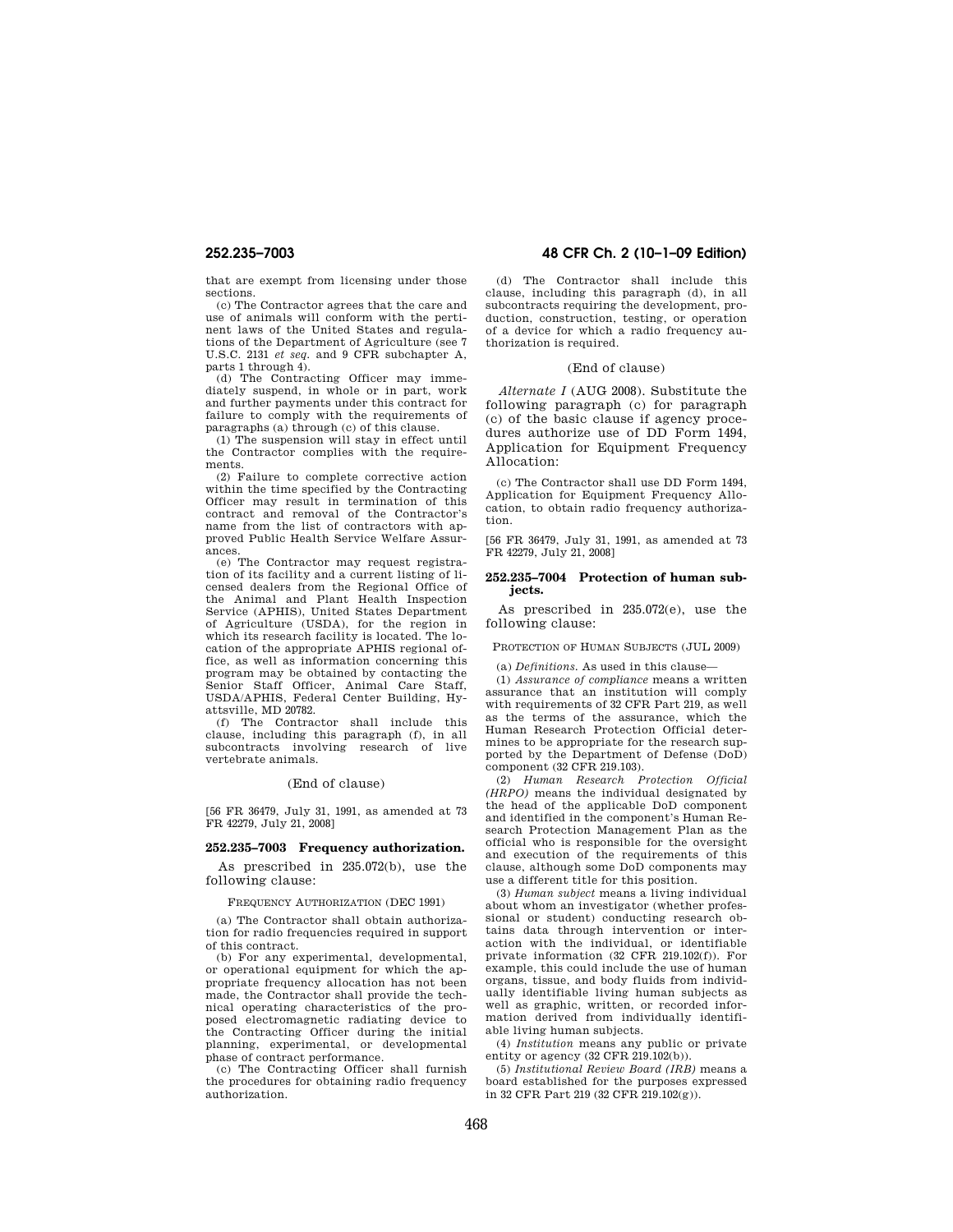# **Defense Acquisition Regulations System, DOD 252.235–7010**

(6) *IRB approval* means the determination of the IRB that the research has been reviewed and may be conducted at an institution within the constraints set forth by the IRB and by other institutional and Federal requirements (32 CFR 219.102(h)).

(7) *Research* means a systematic investigation, including research, development, testing, and evaluation, designed to develop or contribute to generalizable knowledge. Activities that meet this definition constitute research for purposes of 32 CFR Part 219, whether or not they are conducted or supported under a program that is considered research for other purposes. For example, some demonstration and service programs may include research activities (32 CFR 219.102(d)).

(b) The Contractor shall oversee the execution of the research to ensure compliance with this clause. The Contractor shall comply fully with 32 CFR Part 219 and DoD Directive 3216.02, applicable DoD component policies, 10 U.S.C. 980, and, when applicable, Food and Drug Administration policies and regulations.

(c) The Contractor shall not commence performance of research involving human subjects that is covered under 32 CFR Part 219 or that meets exemption criteria under 32 CFR 219.101(b), or expend funding on such effort, until and unless the conditions of either the following paragraph  $(c)(1)$  or  $(c)(2)$  have been met:

(1) The Contractor furnishes to the HRPO, with a copy to the Contracting Officer, an assurance of compliance and IRB approval and receives notification from the Contracting Officer that the HRPO has approved the assurance as appropriate for the research under the Statement of Work and also that the HRPO has reviewed the protocol and accepted the IRB approval for compliance with the DoD component policies. The Contractor may furnish evidence of an existing assurance of compliance for acceptance by the HRPO, if an appropriate assurance has been approved in connection with previous research. The Contractor shall notify the Contracting Officer immediately of any suspensions or terminations of the assurance.

(2) The Contractor furnishes to the HRPO, with a copy to the Contracting Officer, a determination that the human research proposed meets exemption criteria in 32 CFR 219.101(b) and receives written notification from the Contracting Officer that the exemption is determined acceptable. The determination shall include citation of the exemption category under 32 CFR 219.101(b) and a rationale statement. In the event of a disagreement regarding the Contractor's furnished exemption determination, the HRPO retains final judgment on what research activities or classes of research are covered or are exempt under the contract.

(d) DoD staff, consultants, and advisory groups may independently review and inspect the Contractor's research and research procedures involving human subjects and, based on such findings, DoD may prohibit research that presents unacceptable hazards or otherwise fails to comply with DoD procedures.

(e) Failure of the Contractor to comply with the requirements of this clause will result in the issuance of a stop-work order under Federal Acquisition Regulation clause 52.242–15 to immediately suspend, in whole or in part, work and further payment under this contract, or will result in other issuance of suspension of work and further payment for as long as determined necessary at the discretion of the Contracting Officer.

(f) The Contractor shall include the substance of this clause, including this paragraph (f), in all subcontracts that may include research involving human subjects in accordance with 32 CFR Part 219, DoD Directive 3216.02, and 10 U.S.C. 980, including research that meets exemption criteria under 32 CFR 219.101(b). This clause does not apply to subcontracts that involve only the use of cadaver materials.

# (End of clause)

[74 FR 37648, July 29, 2009]

# **252.235–7005—252.235–7009 [Reserved]**

# **252.235–7010 Acknowledgment of support and disclaimer.**

As prescribed in 235.072(c), use the following clause:

#### ACKNOWLEDGMENT OF SUPPORT AND DISCLAIMER (MAY 1995)

(a) The Contractor shall include an acknowledgment of the Government's support in the publication of any material based on or developed under this contract, stated in the following terms: This material is based upon work supported by the (name of contracting agency(ies)) under Contract No. (Contracting agency(ies) contract num $ber(s)$ ).

(b) All material, except scientific articles or papers published in scientific journals, must, in addition to any notices or disclaimers by the Contractor, also contain the following disclaimer: Any opinions, findings and conclusions or recommendations expressed in this material are those of the author(s) and do not necessarily reflect the views of the (name of contracting agency(ies)).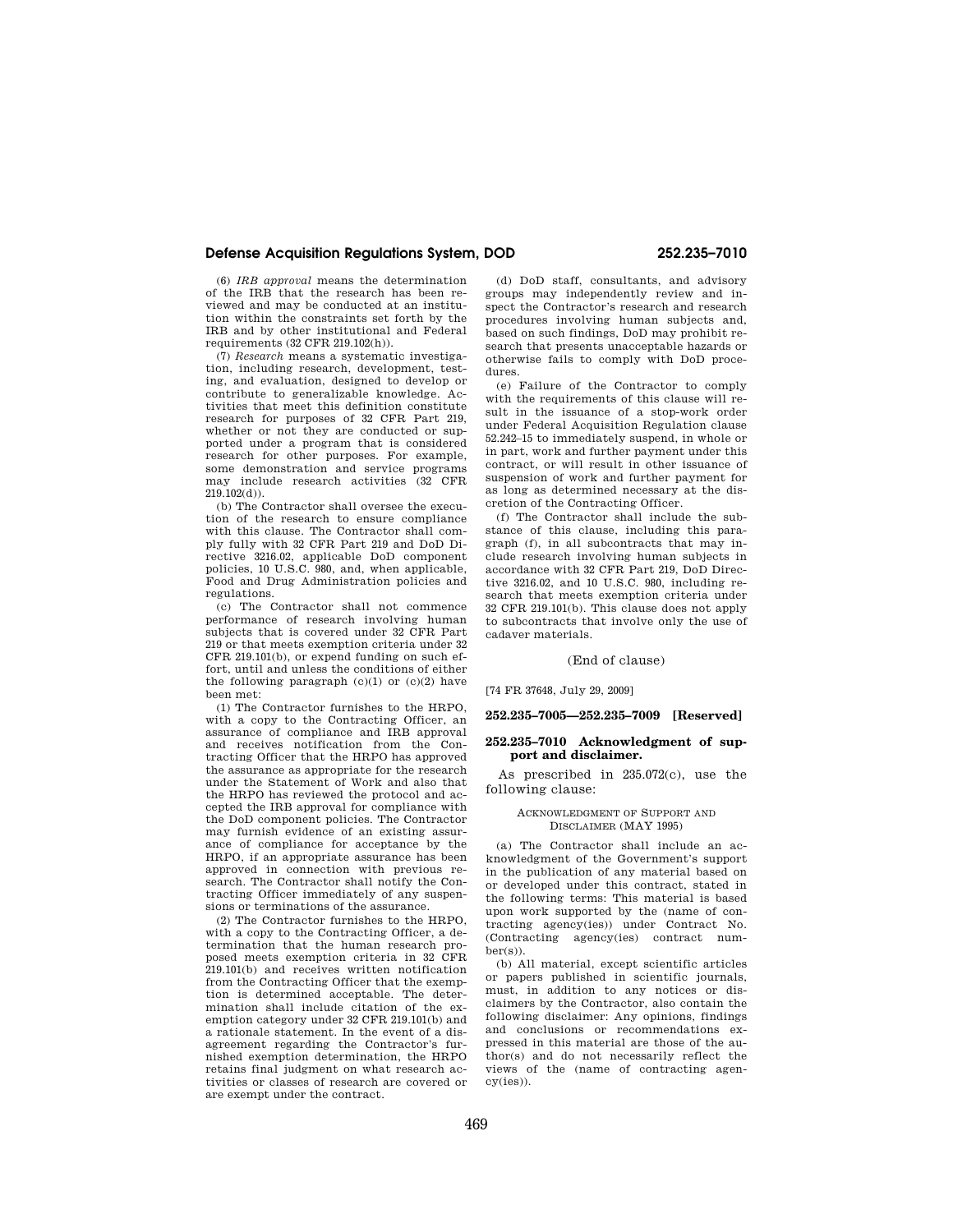# (End of clause)

[60 FR 29503, June 5, 1995, as amended at 73 FR 42279, July 21, 2008]

# **252.235–7011 Final scientific or technical report.**

As prescribed in 235.072(d), use the following clause:

FINAL SCIENTIFIC OR TECHNICAL REPORT (NOV 2004)

The Contractor shall—

(a) Submit two copies of the approved scientific or technical report delivered under this contract to the Defense Technical Information Center, Attn: DTIC-O, 8725 John J. Kingman Road, Fort Belvoir, VA 22060–6218;

(b) Include a completed Standard Form 298, Report Documentation Page, with each copy of the report; and

(c) For submission of reports in other than paper copy, contact the Defense Technical Information Center or follow the instructions at *http://www.dtic.mil.* 

(End of clause)

[69 FR 65092, Nov. 10, 2004, 1991, as amended at 73 FR 42279, July 21, 2008]

# **252.236–7000 Modification proposals price breakdown.**

As prescribed in 236.570(a), use the following clause:

# MODIFICATION PROPOSALS—PRICE BREAKDOWN (DEC 1991)

(a) The Contractor shall furnish a price breakdown, itemized as required and within the time specified by the Contracting Officer, with any proposal for a contract modification.

(b) The price breakdown—

(1) Must include sufficient detail to permit an analysis of profit, and of all costs for—

(i) Material;

(ii) Labor;

(iii) Equipment;

(iv) Subcontracts; and

(v) Overhead; and

(2) Must cover all work involved in the modification, whether the work was deleted, added, or changed.

(c) The Contractor shall provide similar price breakdowns to support any amounts claimed for subcontracts.

(d) The Contractor's proposal shall include a justification for any time extension proposed.

# **252.235–7011 48 CFR Ch. 2 (10–1–09 Edition)**

# (End of clause)

# **252.236–7001 Contract drawings and specifications.**

As prescribed in 236.570(a), use the following clause:

# CONTRACT DRAWINGS AND SPECIFICATIONS (AUG 2000)

(a) The Government will provide to the Contractor, without charge, one set of contract drawings and specifications, except publications incorporated into the technical provisions by reference, in electronic or paper media as chosen by the Contracting Officer.

(b) The Contractor shall—

(1) Check all drawings furnished immediately upon receipt;

(2) Compare all drawings and verify the figures before laying out the work;

(3) Promptly notify the Contracting Officer of any discrepancies;

(4) Be responsible for any errors that might have been avoided by complying with this paragraph (b); and

(5) Reproduce and print contract drawings and specifications as needed.

(c) In general—

(1) Large-scale drawings shall govern small-scale drawings; and

(2) The Contractor shall follow figures marked on drawings in preference to scale measurements.

(d) Omissions from the drawings or specifications or the misdescription of details of work that are manifestly necessary to carry out the intent of the drawings and specifications, or that are customarily performed, shall not relieve the Contractor from performing such omitted or misdescribed details of the work. The Contractor shall perform such details as if fully and correctly set forth and described in the drawings and specifications.

(e) The work shall conform to the specifications and the contract drawings identified on the following index of drawings: Title File Drawing No.

#### (End of clause)

[65 FR 50152, Aug. 17, 2000]

# **252.236–7002 Obstruction of navigable waterways.**

As prescribed in 236.570(b)(1), use the following clause:

#### OBSTRUCTION OF NAVIGABLE WATERWAYS (DEC 1991)

(a) The Contractor shall—

(1) Promptly recover and remove any material, plant, machinery, or appliance which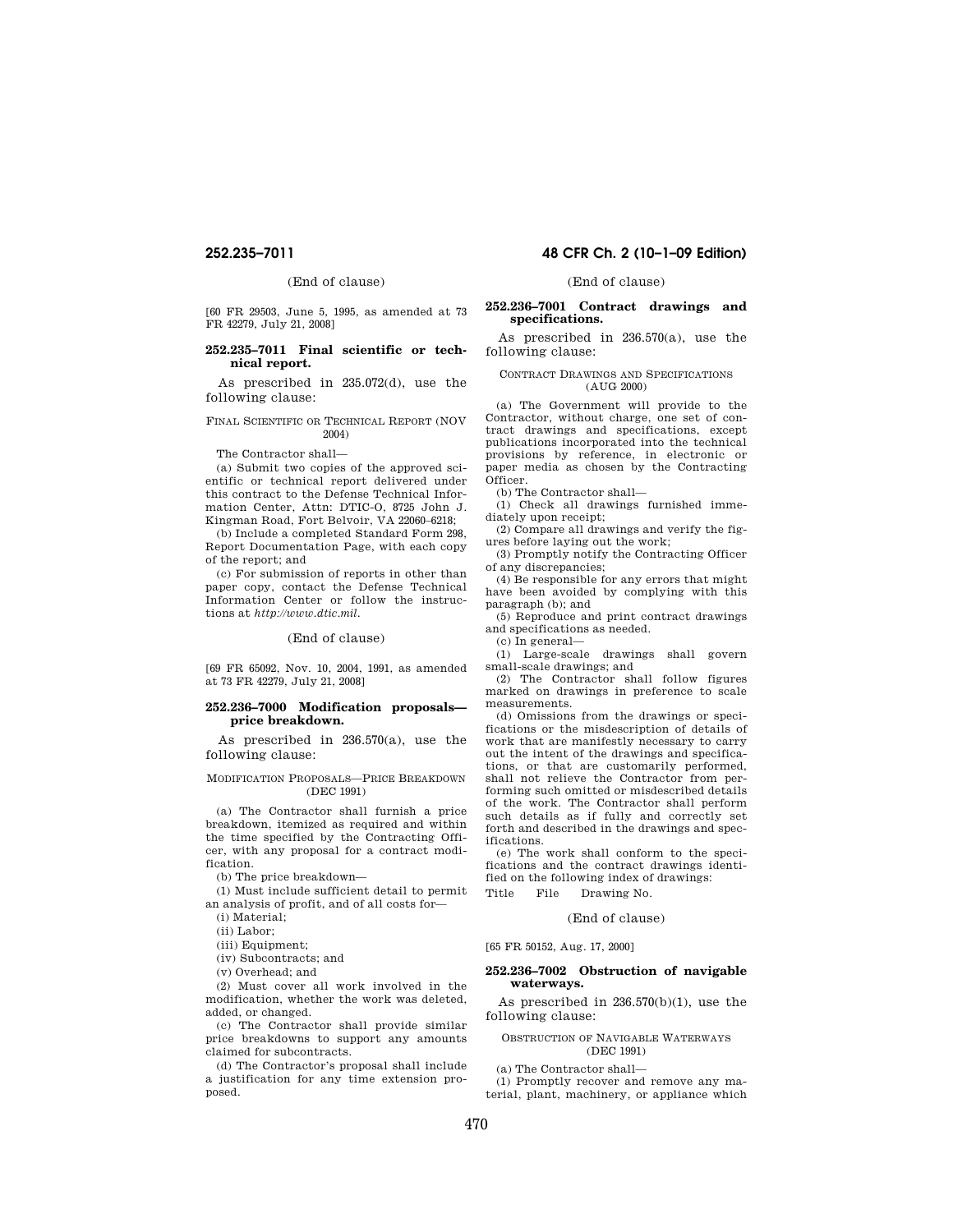# **Defense Acquisition Regulations System, DOD 252.236–7003**

the contractor loses, dumps, throws overboard, sinks, or misplaces, and which, in the opinion of the Contracting Officer, may be dangerous to or obstruct navigation;

(2) Give immediate notice, with description and locations of any such obstructions, to the Contracting Officer; and

(3) When required by the Contracting Officer, mark or buoy such obstructions until the same are removed.

(b) The Contracting Officer may—

(1) Remove the obstructions by contract or otherwise should the Contractor refuse, neglect, or delay compliance with paragraph (a) of this clause; and

(2) Deduct the cost of removal from any monies due or to become due to the Contractor; or

(3) Recover the cost of removal under the Contractor's bond.

(c) The Contractor's liability for the removal of a vessel wrecked or sunk without fault or negligence is limited to that provided in sections 15, 19, and 20 of the River and Harbor Act of March 3, 1899 (33 U.S.C. 410 *et seq.*).

#### (End of clause)

# **252.236–7003 Payment for mobilization and preparatory work.**

As prescribed in 236.570(b)(2), use the following clause:

# PAYMENT FOR MOBILIZATION AND PREPARATORY WORK (JAN 1997)

(a) The Government will make payment to the Contractor under the procedures in this clause for mobilization and preparatory

work under item no.<br>(b) Payments will be made for actual payments by the Contractor on work preparatory to commencing actual work on the construction items for which payment is provided under the terms of this contract, as follows—

(1) For construction plant and equipment exceeding \$25,000 in value per unit (as appraised by the Contracting Officer at the work site) acquired for the execution of the work;

(2) Transportation of all plant and equipment to the site;

(3) Material purchased for the prosecution of the contract, but not to be incorporated in the work;

(4) Construction of access roads or railroads, camps, trailer courts, mess halls, dormitories or living quarters, field headquarters facilities, and construction yards;

(5) Personal services; and

(6) Hire of plant.

(c) Requests for payment must include—

(1) An account of the Contractor's actual expenditures;

(2) Supporting documentation, including receipted bills or copies of payrolls and freight bills; and

(3) The Contractor's documentation—

(i) Showing that it has acquired the construction plant, equipment, and material free from all encumbrances;

(ii) Agreeing that the construction plant, equipment, and material will not be removed from the site without the written permission of the Contracting Officer; and

(iii) Agreeing that structures and facilities prepared or erected for the prosecution of the contract work will be maintained and not dismantled prior to the completion and acceptance of the entire work, without the written permission of the Contracting Officer.

(d) Upon receiving a request for payment, the Government will make payment, less any prescribed retained percentage, if—

(1) The Contracting Officer finds the—

(i) Construction plant, material, equipment, and the mobilization and preparatory work performed are suitable and necessary to the efficient prosecution of the contract; and

(ii) Preparatory work has been done with proper economy and efficiency.

(2) Payments for construction plant, equipment, material, and structures and facilities prepared or erected for prosecution of the contract work do not exceed—

(i) The Contractor's cost for the work performed less the estimated value upon completion of the contract; and

(ii) 100 percent of the cost to the contractor of any items having no appreciable salvage value; and

(iii) 75 percent of the cost to the contractor of items which do have an appreciable salvage value.

(e) (1) Payments will continue to be made<br>for item no. , and all payments will for item no. \_\_\_\_\_\_, and all payments will<br>be deducted from the contract price for this item, until the total deductions reduce this item to zero, after which no further payments will be made under this item.

(2) If the total of payments so made does not reduce this item to zero, the balance will be paid to the Contractor in the final payment under the contract.

(3) The retained percentage will be paid in accordance with the Payments to Contractor clause of this contract.

(f) The Contracting Officer shall determine the value and suitability of the construction plant, equipment, materials, structures and facilities. The Contracting Officer's determinations are not subject to appeal.

# (End of clause)

[56 FR 36479, July 31, 1991, as amended at 62 FR 2614, Jan. 17, 1997]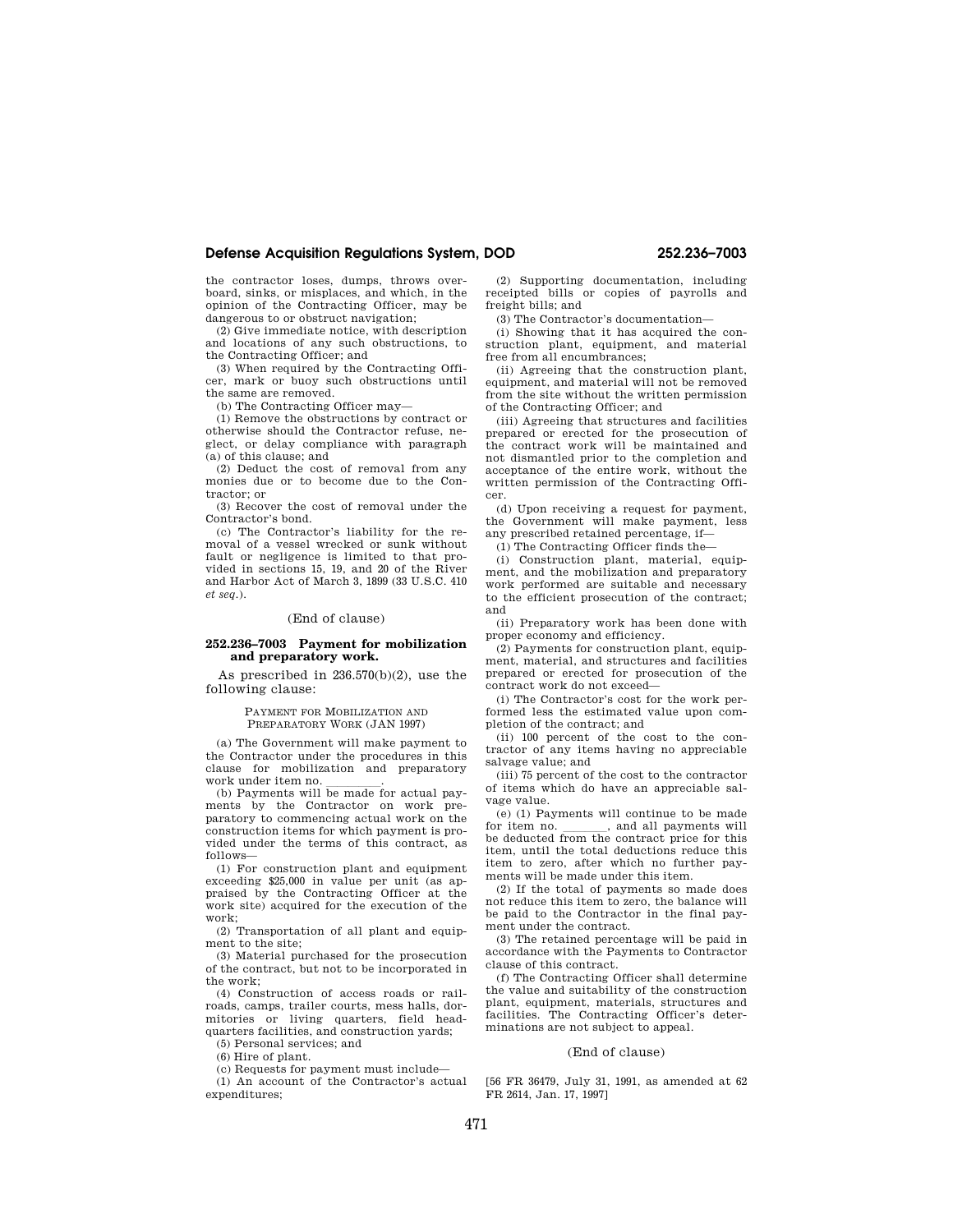# **252.236–7004 Payment for mobilization and demobilization.**

As prescribed in 236.570(b)(2), use the following clause:

# PAYMENT FOR MOBILIZATION AND DEMOBILIZATION (DEC 1991)

(a) The Government will pay all costs for the mobilization and demobilization of all of the Contractor's plant and equipment at the contract lump sum price for this item.

 $(1)$  ercent of the lump sum price upon completion of the contractor's mobilization at the work site.<br>(2) The remaining

 $(2)$  The remaining percent upon completion of demobilization.

(b) The Contracting Officer may require the Contractor to furnish cost data to justify this portion of the bid if the Contracting Officer believes that the percentages in paragraphs (a) (1) and (2) of this clause do not bear a reasonable relation to the cost of the work in this contract.

(1) Failure to justify such price to the satisfaction of the Contracting Officer will result in payment, as determined by the Contracting Officer, of—

(i) Actual mobilization costs at completion of mobilization;

(ii) Actual demobilization costs at completion of demobilization; and

(iii) The remainder of this item in the final payment under this contract.

(2) The Contracting Officer's determination of the actual costs in paragraph (b)(1) of this clause is not subject to appeal.

# (End of clause)

# **252.236–7005 Airfield safety precautions.**

As prescribed in 236.570(b)(3), use the following clause. At some airfields, the width of the primary surface is 1,500 feet (750 feet on each side of the runway centerline). In such instances, substitute the proper width in the clause.

AIRFIELD SAFETY PRECAUTIONS (DEC 1991)

(a) *Definitions.* As used in this clause—

(1) *Landing areas* means—

(i) The primary surfaces, comprising the surface of the runway, runway shoulders, and lateral safety zones. The length of each primary surface is the same as the runway length. The width of each primary surface is 2,000 feet (1,000 feet on each side of the runway centerline);

(ii) The *clear zone* beyond the ends of each runway, i.e., the extension of the primary surface for a distance of 1,000 feet beyond each end of each runway;

(iii) All taxiways, plus the lateral clearance zones along each side for the length of

# **252.236–7004 48 CFR Ch. 2 (10–1–09 Edition)**

the taxiways (the outer edge of each lateral clearance zone is laterally 250 feet from the far or opposite edge of the taxiway, e.g., a 75 foot-wide taxiway would have a combined width of taxiway and lateral clearance zones of 425 feet); and

(iv) All aircraft parking aprons, plus the area 125 feet in width extending beyond each edge all around the aprons.

(2) *Safety precaution areas* means those portions of approach-departure clearance zones and transitional zones where placement of objects incident to contract performance might result in vertical projections at or above the approach-departure clearance, or the transitional surface.

(i) The *approach-departure clearance surface*  is an extension of the primary surface and the clear zone at each end of each runway, for a distance of 50,000 feet, first along an inclined (glide angle) and then along a horizontal plane, both flaring symmetrically about the runway centerline extended.

(A) The inclined plane (glide angle) begins in the clear zone 200 feet past the end of the runway (and primary surface) at the same elevation as the end of the runway. It continues upward at a slope of 50:1 (1 foot vertically for each 50 feet horizontally) to an elevation of 500 feet above the established airfield elevation. At that point the plane becomes horizontal, continuing at that same uniform elevation to a point 50,000 feet longitudinally from the beginning of the inclined plane (glide angle) and ending there.

(B) The width of the surface at the beginning of the inclined plane (glide angle) is the same as the width of the clear zone. It then flares uniformly, reaching the maximum width of 16,000 feet at the end.

(ii) The *approach-departure clearance zone* is the ground area under the approach-departure clearance surface.

(iii) The *transitional surface* is a sideways extension of all primary surfaces, clear zones, and approach-departure clearance surfaces along inclined planes.

(A) The inclined plane in each case begins at the edge of the surface.

(B) The slope of the incline plane is 7:1 (1 foot vertically for each 7 feet horizontally). It continues to the point of intersection with the—

(*1*) Inner horizontal surface (which is the horizontal plane 150 feet above the established airfield elevation); or

(*2*) Outer horizontal surface (which is the horizontal plane 500 feet above the established airfield elevation), whichever is applicable.

(iv) The ''transitional zone'' is the ground area under the transitional surface. (It adjoins the primary surface, clear zone, and approach-departure clearance zone.)

(b) *General.* (1) The Contractor shall comply with the requirements of this clause while—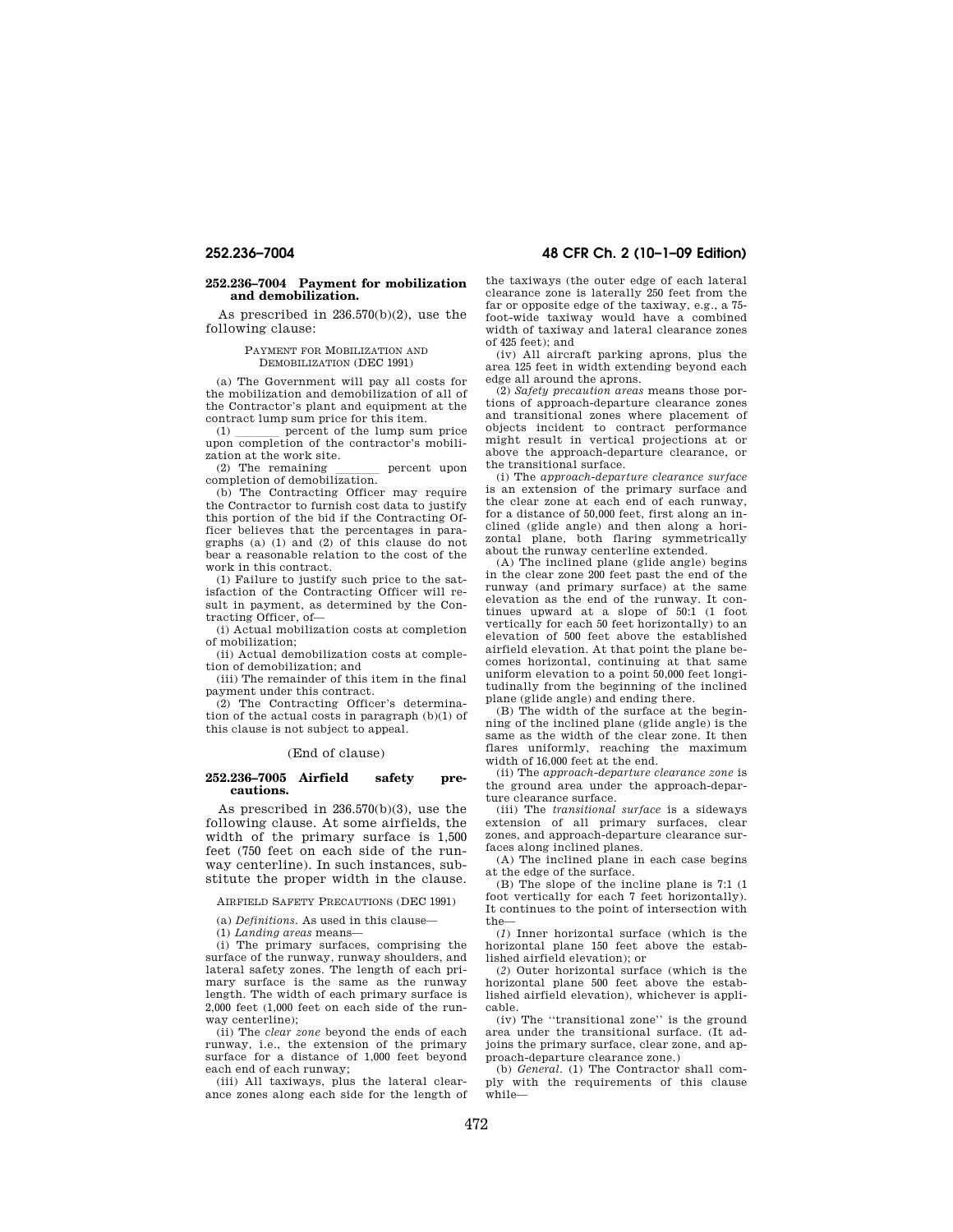# **Defense Acquisition Regulations System, DOD 252.236–7007**

(i) Operating all ground equipment (mobile or stationary);

(ii) Placing all materials; and (iii) Performing all work, upon and around all airfields.

(2) The requirements of this clause are in addition to any other safety requirements of this contract.

(c) The Contractor shall—

(1) Report to the Contracting Officer before initiating any work;

(2) Notify the Contracting Officer of proposed changes to locations and operations;

(3) Not permit either its equipment or personnel to use any runway for purposes other than aircraft operation without permission of the Contracting Officer, unless the runway is—

(i) Closed by order of the Contracting Officer; and

(ii) Marked as provided in paragraph (d)(2) of this clause;

(4) Keep all paved surfaces, such as runways, taxiways, and hardstands, clean at all times and, specifically, free from small stones which might damage aircraft propellers or jet aircraft;

(5) Operate mobile equipment according to the safety provisions of this clause, while actually performing work on the airfield. At all other times, the Contractor shall remove all mobile equipment to locations—

(i) Approved by the Contracting Officer;

(ii) At a distance of at least 750 feet from the runway centerline, plus any additional distance; and

(iii) Necessary to ensure compliance with the other provisions of this clause; and

(6) Not open a trench unless material is on hand and ready for placing in the trench. As soon as practicable after material has been placed and work approved, the Contractor shall backfill and compact trenches as required by the contract. Meanwhile, all hazardous conditions shall be marked and lighted in accordance with the other provisions of this clause.

(d) *Landing areas.* The Contractor shall—

(1) Place nothing upon the landing areas without the authorization of the Contracting Officer;

(2) Outline those landing areas hazardous to aircraft, using (unless otherwise authorized by the Contracting Officer) red flags by day, and electric, battery-operated low-intensity red flasher lights by night;

(3) Obtain, at an airfield where flying is controlled, additional permission from the control tower operator every time before entering any landing area, unless the landing area is marked as hazardous in accordance with paragraph (d)(2) of this clause;

(4) Identify all vehicles it operates in landing areas by means of a flag on a staff attached to, and flying above, the vehicle. The flag shall be three feet square, and consist of a checkered pattern of international orange and white squares of 1 foot on each side (except that the flag may vary up to ten percent from each of these dimensions):

(5) Mark all other equipment and materials in the landing areas, using the same marking devices as in paragraph (d)(2) of this clause; and

(6) Perform work so as to leave that portion of the landing area which is available to aircraft free from hazards, holes, piles of material, and projecting shoulders that might damage an airplane tire.

(e) *Safety precaution areas.* The Contractor shall—

(1) Place nothing upon the safety precaution areas without authorization of the Contracting Officer;

(2) Mark all equipment and materials in safety precaution areas, using (unless otherwise authorized by the Contracting Officer) red flags by day, and electric, battery-operated, low-intensity red flasher lights by night; and

(3) Provide all objects placed in safety precaution areas with a red light or red lantern at night, if the objects project above the approach-departure clearance surface or above the transitional surface.

# (End of clause)

# **252.236–7006 Cost limitation.**

As prescribed in  $236.570(b)(4)$ , use the following provision:

#### COST LIMITATION (JAN 1997)

(a) Certain items in this solicitation are subject to statutory cost limitations. The limitations are stated in the Schedule.

(b) An offer which does not state separate prices for the items identified in the Schedule as subject to a cost limitation may be considered nonresponsive.

(c) Prices stated in offers for items subject to cost limitations shall include an appropriate apportionment of all costs, direct and indirect, overhead, and profit.

(d) Offers may be rejected which—

(1) Are materially unbalanced for the purpose of bringing items within cost limitations; or

(2) Exceed the cost limitations, unless the limitations have been waived by the Government prior to award.

# (End of provision)

[56 FR 36479, July 31, 1991, as amended at 62 FR 2615, Jan. 17, 1997]

#### **252.236–7007 Additive or deductive items.**

As prescribed in 236.570(b)(5), use the following provision: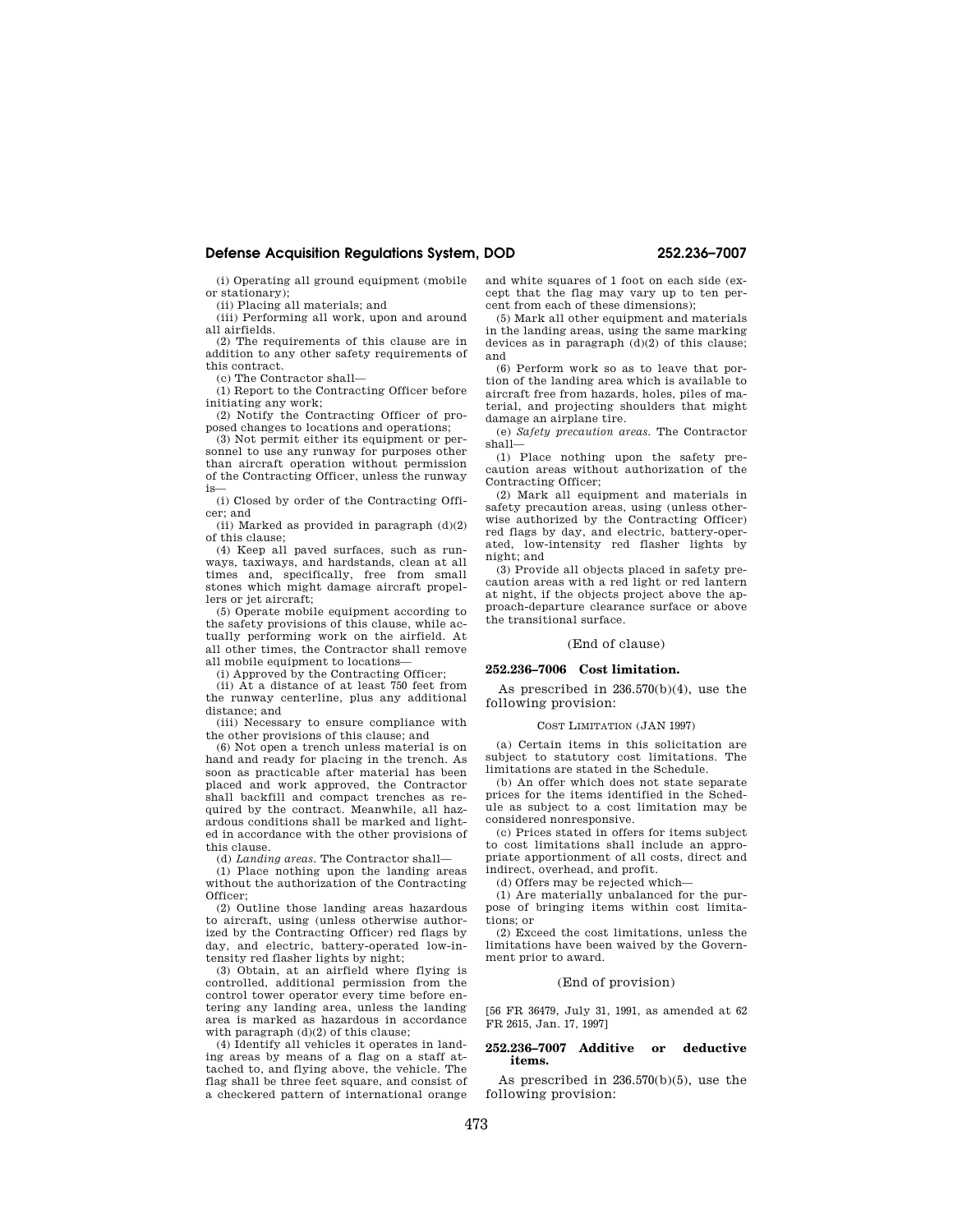ADDITIVE OR DEDUCTIVE ITEMS (DEC 1991)

(a) The low offeror and the items to be awarded shall be determined as follows—

(1) Prior to the opening of bids, the Government will determine the amount of funds available for the project.

(2) The low offeror shall be the Offeror that—

(i) Is otherwise eligible for award; and

(ii) Offers the lowest aggregate amount for the first or base bid item, plus or minus (in the order stated in the list of priorities in the bid schedule) those additive or deductive items that provide the most features within the funds determined available.

(3) The Contracting Officer shall evaluate all bids on the basis of the same additive or deductive items.

(i) If adding another item from the bid schedule list of priorities would make the award exceed the available funds for all offerors, the Contracting Officer will skip that item and go to the next item from the bid schedule of priorities; and

(ii) Add that next item if an award may be made that includes that item and is within the available funds.

(b) The Contracting Officer will use the list of priorities in the bid schedule only to determine the low offeror. After determining the low offeror, an award may be made on any combination of items if—

(1) It is in the best interest of the Government;

(2) Funds are available at the time of award; and

(3) The low offeror's price for the combination to be awarded is less than the price offered by any other responsive, responsible offeror.

(c) *Example.* The amount available is \$100,000. Offeror A's base bid and four additives (in the order stated in the list of priorities in the bid Schedule) are \$85,000, \$10,000, \$8,000, \$6,000, and \$4,000. Offeror B's base bid and four additives are \$80,000, \$16,000, \$9,000, \$7,000, and \$4,000. Offeror A is the low offeror. The aggregate amount of offeror A's bid for purposes of award would be \$99,000, which includes a base bid plus the first and fourth additives. The second and third additives were skipped because each of them would cause the aggregate bid to exceed \$100,000.

# (End of provision)

#### **252.236–7008 Contract prices—bidding schedules.**

As prescribed in  $236.570(b)(6)$ , use the following provision:

# CONTRACT PRICES—BIDDING SCHEDULES (DEC 1991)

(a) The Government's payment for the items listed in the Bidding Schedule shall

# **252.236–7008 48 CFR Ch. 2 (10–1–09 Edition)**

constitute full compensation to the Contractor for—

(1) Furnishing all plant, labor, equipment, appliances, and materials; and

(2) Performing all operations required to complete the work in conformity with the drawings and specifications.

(b) The Contractor shall include in the prices for the items listed in the Bidding Schedule all costs for work in the specifications, whether or not specifically listed in the Bidding Schedule.

# (End of provision)

# **252.236–7009 Option for supervision and inspection services.**

As prescribed in 236.609–70, use the following clause:

# OPTION FOR SUPERVISION AND INSPECTION SERVICES (DEC 1991)

(a) The Government may—

(1) At its option, direct the Contractor to perform any part or all of the supervision and inspection services for the construction contract as provided under appendix A of this contract; and

(2) Exercise its option, by written order, at any time prior to six months after satisfactory completion and acceptance of the work under this contract.

(b) Upon receipt of the Contracting Officer's written order, the Contractor shall proceed with the supervision and inspection services.

# (End of clause)

# **252.236–7010 Overseas military construction—Preference for United States firms.**

As prescribed in  $236.570(c)(1)$ , use the following provision:

OVERSEAS MILITARY CONSTRUCTION—PREF-ERENCE FOR UNITED STATES FIRMS (JAN 1997)

(a) *Definition.* ''United States firm,'' as used in this provision, means a firm incorporated in the United States that complies with the following:

(1) The corporate headquarters are in the United States;

(2) The firm has filed corporate and employment tax returns in the United States for a minimum of 2 years (if required), has filed State and Federal income tax returns (if required) for 2 years, and has paid any taxes due as a result of these filings; and

(3) The firm employs United States citizens in key management positions.

(b) *Evaluation.* Offers from firms that do not qualify as United States firms will be evaluated by adding 20 percent to the offer.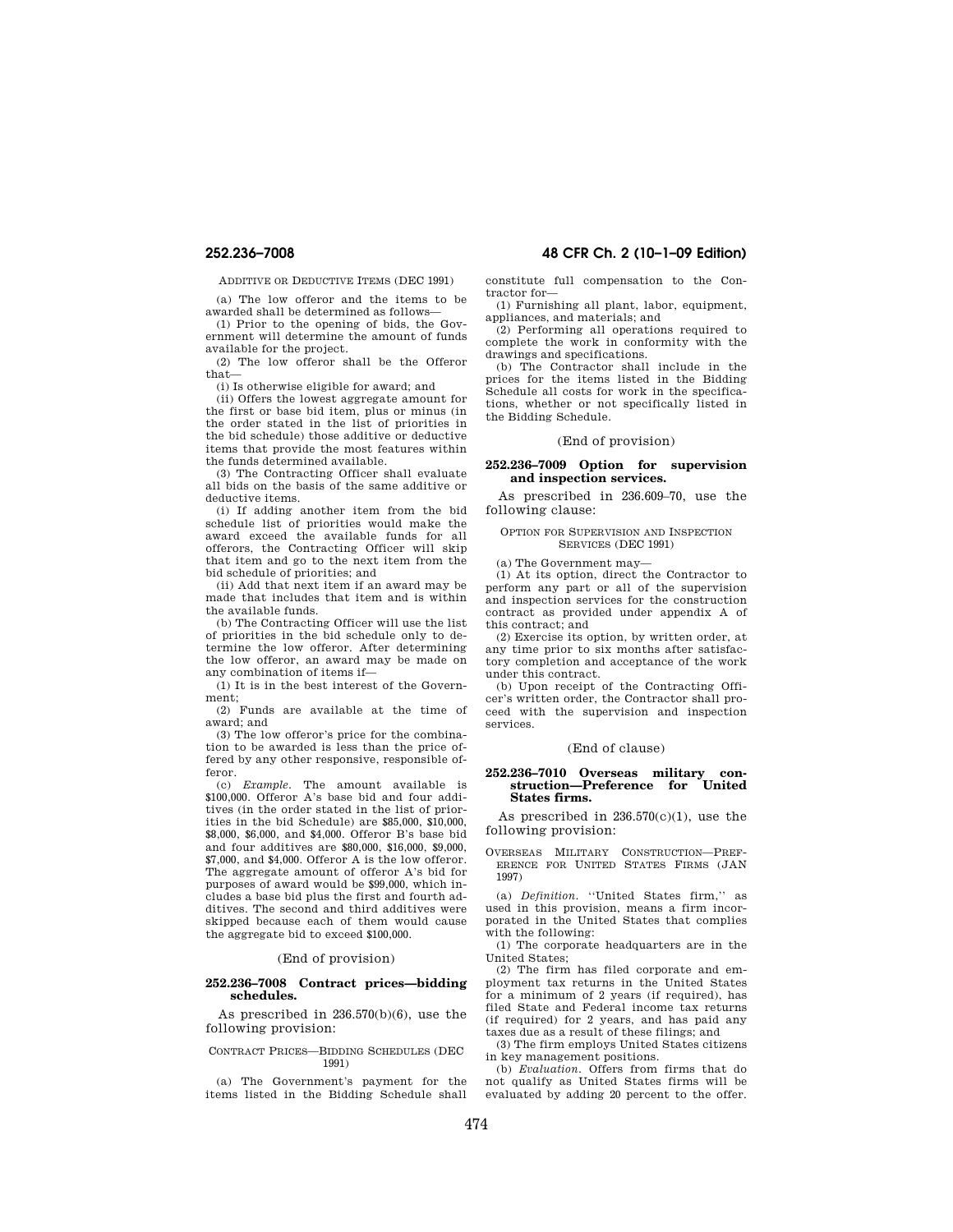# **Defense Acquisition Regulations System, DOD 252.236–7013**

(c) *Status*. The offeror is, is not a United States firm.

# (End of provision)

[62 FR 2857, Jan. 17, 1997, as amended at 63 FR 11549, Mar. 9, 1998]

#### **252.236–7011 Overseas architect-engineer services—Restriction to United States firms.**

As prescribed in 236.609–70(b), use the following provision:

OVERSEAS ARCHITECT-ENGINEER SERVICES— RESTRICTION TO UNITED STATES FIRMS (JAN 1997)

(a) *Definition. United States firm,* as used in this provision, means a firm incorporated in the United States that complies with the following:

(1) The corporate headquarters are in the United States;

(2) The firm has filed corporate and employment tax returns in the United States for a minimum of 12 years (if required), has filed State and Federal income tax returns (if required) for 2 years, and has paid any taxes due as a result of these filings; and

(3) The firm employs United States citizens in key management positions.

(b) *Restriction.* Military construction ap-propriations acts restrict award of a contract, resulting from this solicitation, to a United States firm or a joint venture of United States and host nation firms.

(c) *Status.* The offeror confirms, by submission of its offer, that it is a United States firm or a joint venture of United States and host nation firms.

# (End of provision)

[62 FR 2858, Jan. 17, 1997]

## **252.236–7012 Military construction on Kwajalein Atoll—evaluation preference.**

As prescribed in  $236.570(c)(2)$ , use the following provision:

MILITARY CONSTRUCTION ON KWAJALEIN ATOLL—EVALUATION PREFERENCE (MAR 1998)

(a) *Definitions.* As used in this provision—

(1) *Marshallese firm* means a local firm incorporated in the Marshall Islands, or otherwise legally organized under the laws of the Marshall Islands, that—

(i) Is more than 50 percent owned by citizens of the Marshall Islands; or

(ii) Complies with the following:

(A) The firm has done business in the Marshall Islands on a continuing basis for not less than 3 years prior to the date of issuance of this solicitation;

(B) Substantially all of the firm's directors of local operations, senior staff, and operating personnel are resident in the Marshall Islands or are U.S. citizens; and

(C) Most of the operating equipment and physical plant are in the Marshall Islands.

(2) *United States firm* means a firm incorporated in the United States that complies with the following:

(i) The corporate headquarters are in the United States;

(ii) The firm has filed corporate and employment tax returns in the United States for a minimum of 2 years (if required), has filed State and Federal income tax returns (if required) for 2 years, and has paid any taxes due as a result of these filings; and

(iii) The firm employs United States citizens in key management positions.

(b) *Evaluation.* Offers from firms that do not qualify as United States firms or Marshallese firms will be evaluated by adding 20 percent to the offer, unless application of the factor would not result in award to a United States firm.

(c) *Status*. The offeror is a United States firm; a Marshallese firm; a Marshallese firm; Other.

# (End of provision)

[63 FR 11549, Mar. 9, 1998]

# **252.236–7013 Requirement for competition opportunity for american steel producers, fabricators, and manufacturers.**

As prescribed in 236.570(d), use the following clause:

# REQUIREMENT FOR COMPETITION OPPORTUNITY FOR AMERICAN STEEL PRODUCERS, FABRICA-TORS. AND MANUFACTURERS AND MANUFACTURERS (JAN 2009)

(a) *Definition. Construction material,* as used in this clause, means an article, material, or supply brought to the construction site by the Contractor or a subcontractor for incorporation into the building or work.

(b) The Contractor shall provide American steel producers, fabricators, and manufacturers the opportunity to compete when acquiring steel as a construction material (e.g., steel beams, rods, cables, plates).

(c) The Contractor shall insert the substance of this clause, including this paragraph (c), in any subcontract that involves the acquisition of steel as a construction material.

#### (End of clause)

[74 FR 2418, Jan. 15, 2009]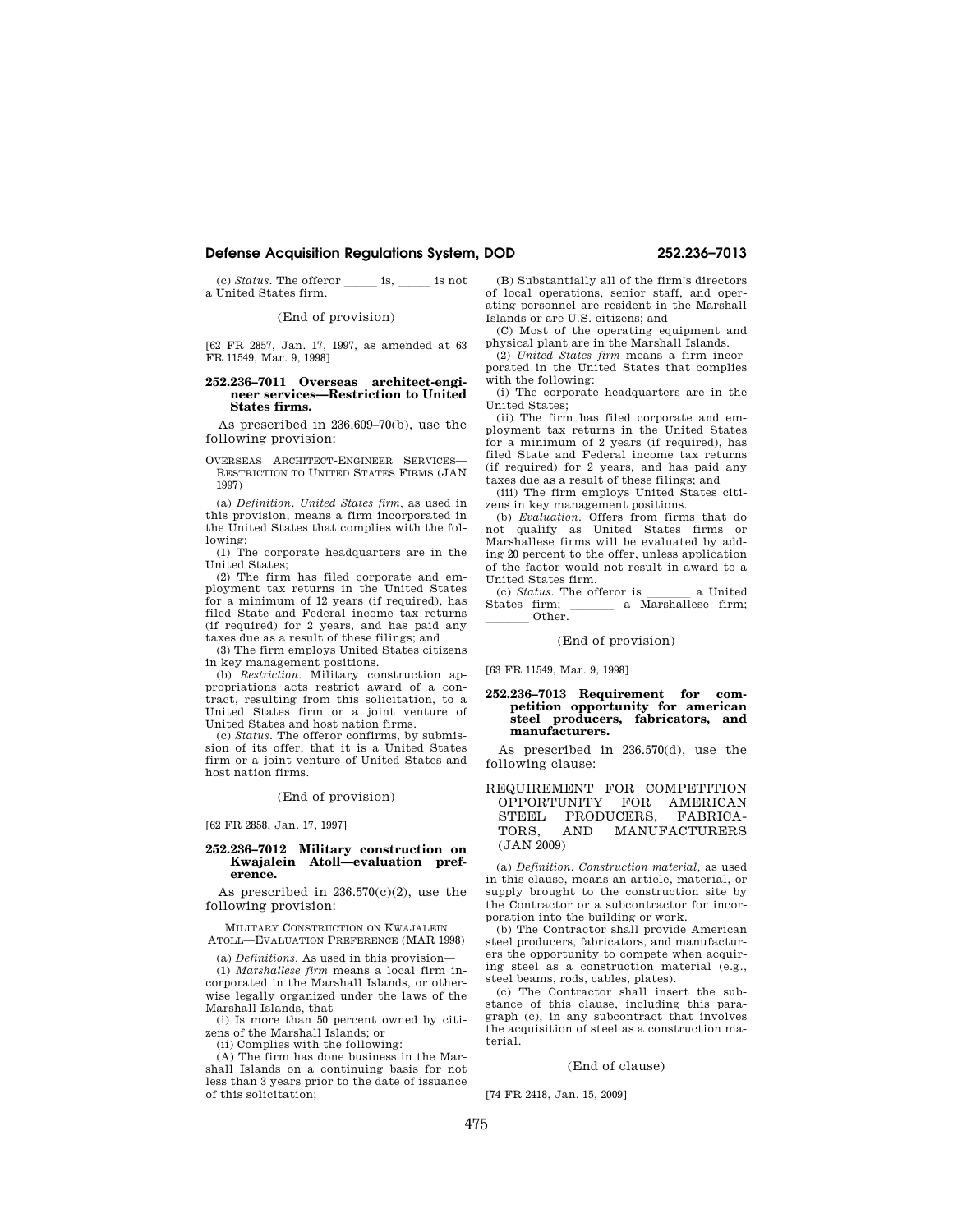# **252.237–7000 Notice of special standards of responsibility.**

As prescribed in  $237.270(d)(1)$ , use the following provision:

# NOTICE OF SPECIAL STANDARDS OF RESPONSIBILITY (DEC 1991)

(a) To be determined responsible, the Offeror must meet the general standards of responsibility set forth at FAR 9.104–1 and the following criteria, as described in Chapter 3, General Standards, of ''Government Auditing Standards.''

(1) Qualifications;

(2) Independence; and

(3) Quality Control.

(b) ''Government Auditing Standards'' is issued by the Comptroller General of the United States and is available for sale from the: Superintendent of Documents, U.S. Government Printing Office. Washington, DC 20401, Stock number 020–000–00243–3.

(c) The apparently successful Offeror, before award, shall give the Contracting Officer evidence that it is licensed by the cognizant licensing authority in the state or other political jurisdiction where the Offeror operates its professional practice.

#### (End of provision)

[56 FR 36479, July 31, 1991, as amended at 66 FR 49861, Oct. 1, 2001]

# **252.237–7001 Compliance with audit standards.**

As prescribed in  $237.270(d)(2)$ , use the following clause:

# COMPLIANCE WITH AUDIT STANDARDS (MAY 2000)

The Contractor, in performance of all audit services under this contract, shall comply with ''Government Auditing Standards'' issued by the Comptroller General of the United States.

# (End of clause)

[65 FR 32041, May 22, 2000]

entire offer.

# **252.237–7002 Award to single offeror.**

As prescribed in 237.7003(a), use the following provision:

AWARD TO SINGLE OFFEROR (DEC 1991)

(a) Award shall be made to a single offeror. (b) Offerors shall include unit prices for each item. Failure to include unit prices for each item will be cause for rejection of the

(c) The Government will evaluate offers on the basis of the estimated quantities shown.

# **252.237–7000 48 CFR Ch. 2 (10–1–09 Edition)**

(d) Award will be made to that responsive, responsible offeror whose total aggregate offer is the lowest price to the Government.

# (End of provision)

*Alternate I* (DEC 1991). As prescribed in 237.7003(a), substitute the following paragraph (d) for paragraph (d) of the basic provision:

(d) Award will be made to that responsive, responsible offeror whose total aggregate offer is in the best interest of the Government.

[56 FR 36479, July 31, 1991, as amended at 71 FR 3416, Jan. 23, 2006]

# **252.237–7003 Requirements.**

As prescribed in 237.7003(b), use the following clause:

# REQUIREMENTS (DEC 1991)

(a) Except as provided in paragraphs (c) and (d) of this clause, the Government will order from the Contractor all of its requirements in the area of performance for the supplies and services listed in the schedule of this contract.

(b) Each order will be issued as a delivery order and will list—

(1) The supplies or services being ordered;

(2) The quantities to be furnished;

(3) Delivery or performance dates;

- (4) Place of delivery or performance;
- (5) Packing and shipping instructions;
- (6) The address to send invoices; and

(7) The funds from which payment will be made.

(c) The Government may elect not to order supplies and services under this contract in instances where the body is removed from the area for medical, scientific, or other reason.

(d) In an epidemic or other emergency, the contracting activity may obtain services beyond the capacity of the Contractor's facilities from other sources.

(e) Contracting Officers of the following activities may order services and supplies under this contract—

llland i senator and a senator and a senator and a senator and a senator and a senator and llland i senator and a senator and a senator and a senator and a senator and a senator and

# lllalla sin anno 1980. I se anno 1980 anno 1980 anno 1980 anno 1980 anno 1980 anno 1980. (End of clause)

[56 FR 36479, July 31, 1991, as amended at 71 FR 3416, Jan. 23, 2006]

# **252.237–7004 Area of performance.**

As prescribed in 237.7003(b), use the following clause: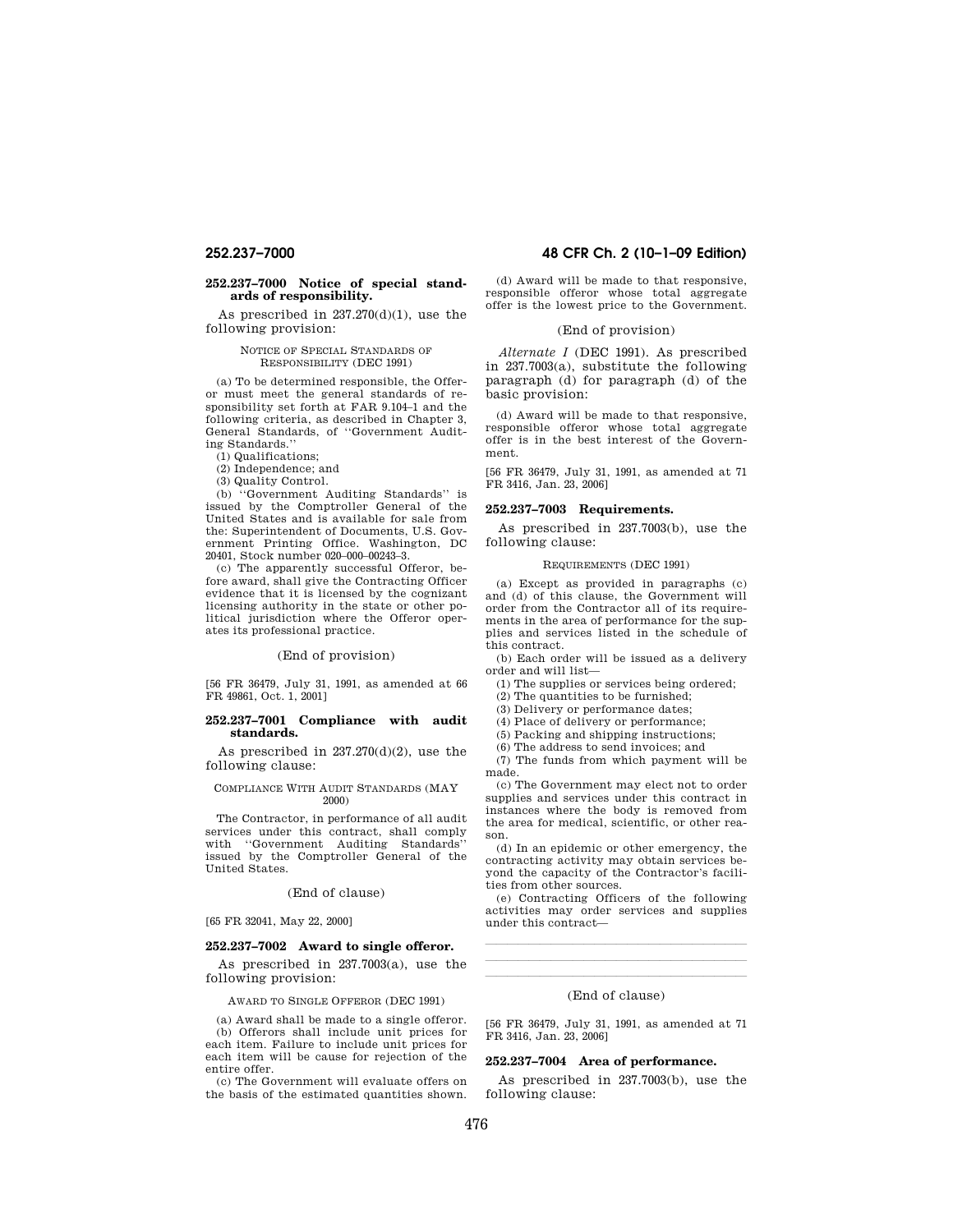# **Defense Acquisition Regulations System, DOD 252.237–7007**

AREA OF PERFORMANCE (DEC 1991)

(a) The area of performance is as specified in the contract.

(b) The Contractor shall take possession of the remains at the place where they are located, transport them to the Contractor's place of preparation, and later transport them to a place designated by the Contracting Officer.

(c) The Contractor will not be reimbursed for transportation when both the place where the remains were located and the delivery point are within the area of performance.

(d) If remains are located outside the area of performance, the Contracting Officer may place an order with the Contractor under this contract or may obtain the services elsewhere. If the Contracting Officer requires the Contractor to transport the remains into the area of performance, the Contractor shall be paid the amount per mile in the schedule for the number of miles required to transport the remains by a reasonable route from the point where located to the boundary of the area of performance.

(e) The Contracting Officer may require the Contractor to deliver remains to any point within 100 miles of the area of performance. In this case, the Contractor shall be paid the amount per mile in the schedule for the number of miles required to transport the remains by a reasonable route from the boundary of the area of performance to the delivery point.

# (End of clause)

[56 FR 36479, July 31, 1991, as amended at 71 FR 3416, Jan. 23, 2006]

#### **252.237–7005 Performance and delivery.**

As prescribed in 237.7003(b), use the following clause:

# PERFORMANCE AND DELIVERY (DEC 1991)

(a) The Contractor shall furnish the material ordered and perform the services specified as promptly as possible but not later than 36 hours after receiving notification to remove the remains, excluding the time necessary for the Government to inspect and check results of preparation.

(b) The Government may, at no additional charge, require the Contractor to hold the remains for an additional period not to exceed 72 hours from the time the remains are casketed and final inspection completed.

# (End of clause)

[56 FR 36479, July 31, 1991, as amended at 71 FR 3416, Jan. 23, 2006]

# **252.237–7006 Subcontracting.**

As prescribed in 237.7003(b), use the following clause:

# SUBCONTRACTING (DEC 1991)

The Contractor shall not subcontract any work under this contract without the Contracting Officer's written approval. This clause does not apply to contracts of employment between the Contractor and its personnel.

# (End of clause)

[56 FR 36479, July 31, 1991, as amended at 71 FR 3416, Jan. 23, 2006]

# **252.237–7007 Termination for default.**

As prescribed in 237.7003(b), use the following clause:

TERMINATION FOR DEFAULT (DEC 1991)

(a) This clause supplements and is in addition to the Default clause of this contract.

(b) The Contracting Officer may terminate this contract for default by written notice without the ten day notice required by paragraph (a)(2) of the Default clause if—

(1) The Contractor, through circumstances reasonably within its control or that of its employees, performs any act under or in connection with this contract, or fails in the performance of any service under this contract and the act or failures may reasonably be considered to reflect discredit upon the Department of Defense in fulfilling its responsibility for proper care of remains;

(2) The Contractor, or its employees, solicits relatives or friends of the deceased to purchase supplies or services not under this contract. (The Contractor may furnish supplies or arrange for services not under this contract, only if representatives of the deceased voluntarily request, select, and pay for them.);

(3) The services or any part of the services are performed by anyone other than the Contractor or the Contractor's employees without the written authorization of the Contracting Officer;

(4) The Contractor refuses to perform the services required for any particular remains; or

(5) The Contractor mentions or otherwise uses this contract in its advertising in any way.

# (End of clause)

[56 FR 36479, July 31, 1991, as amended at 71 FR 3416, Jan. 23, 2006]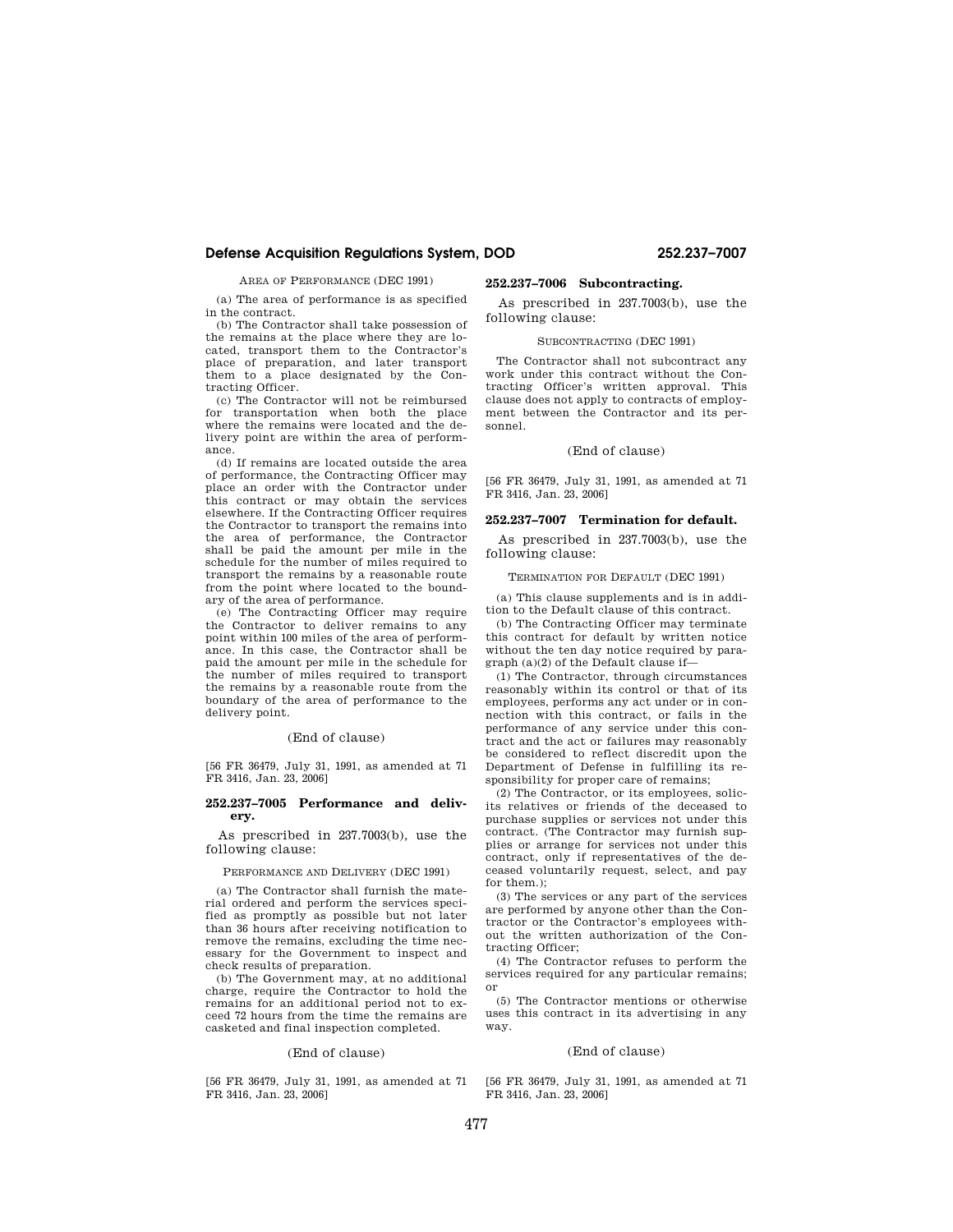## **252.237–7008 Group interment.**

As prescribed in 237.7003(b), use the following clause:

### GROUP INTERMENT (DEC 1991)

The Government will pay the Contractor for supplies and services provided for remains interred as a group on the basis of the number of caskets furnished, rather than on the basis of the number of persons in the group.

(End of clause)

[56 FR 36479, July 31, 1991, as amended at 71 FR 3416, Jan. 23, 2006]

## **252.237–7009 Permits.**

As prescribed in 237.7003(b), use the following clause:

#### PERMITS (DEC 1991)

The Contractor shall meet all State and local licensing requirements and obtain and furnish all necessary health department and shipping permits at no additional cost to the Government. The Contractor shall ensure that all necessary health department permits are in order for disposition of the remains.

## (End of clause)

[56 FR 36479, July 31, 1991, as amended at 71 FR 3416, Jan. 23, 2006]

## **252.237–7010 [Reserved]**

## **252.237–7011 Preparation history.**

As prescribed in 237.7003(b), use the following clause:

#### PREPARATION HISTORY (DEC 1991)

For each body prepared, or for each casket handled in a group interment, the Contractor shall state briefly the results of the embalming process on a certificate furnished by the Contracting Officer.

#### (End of clause)

[56 FR 36479, July 31, 1991, as amended at 71 FR 3416, Jan. 23, 2006]

## **252.237–7012 Instruction to offerors (count-of-articles).**

As prescribed in 237.7101(a), use the following provision:

# **252.237–7008 48 CFR Ch. 2 (10–1–09 Edition)**

#### INSTRUCTION TO OFFERORS (COUNT-OF-ARTICLES) (DEC 1991)

(a) The Offeror shall include unit prices for each item in a lot. Unit prices shall include all costs to the Government of providing the services, including pickup and delivery charges.

(b) Failure to offer on any item in a lot shall be cause for rejection of the offer on that lot. The Contracting Officer will evaluate offers based on the estimated quantities in the solicitation.

(c) Award generally will be made to a single offeror for all lots. However, the Contracting Officer may award by individual lot when it is more advantageous to the Government.

(d) Prospective offerors may inspect the types of articles to be serviced. Contact the Contracting Officer to make inspection arrangements.

## (End of provision)

[56 FR 36479, July 31, 1991, as amended at 71 FR 3416, Jan. 23, 2006]

## **252.237–7013 Instruction to offerors (bulk weight).**

As prescribed in 237.7101(b), use the following provision:

#### INSTRUCTION TO OFFERORS (BULK WEIGHT) (DEC 1991)

(a) Offers shall be submitted on a unit price per pound of serviced laundry. Unit prices shall include all costs to the Government of providing the service, including pickup and delivery charges.

(b) The Contracting Officer will evaluate bids based on the estimated pounds of serviced laundry stated in the solicitation.

(c) Award generally will be made to a single offeror for all lots. However, the Contracting Officer may award by individual lot when it is more advantageous to the Government.

(d) Prospective offerors may inspect the types of articles to be serviced. Contact the Contracting Officer to make inspection arrangements.

## (End of provision)

[56 FR 36479, July 31, 1991, as amended at 71 FR 3416, Jan. 23, 2006]

## **252.237–7014 Loss or damage (countof-articles).**

As prescribed in 237.7101(c), use the following clause: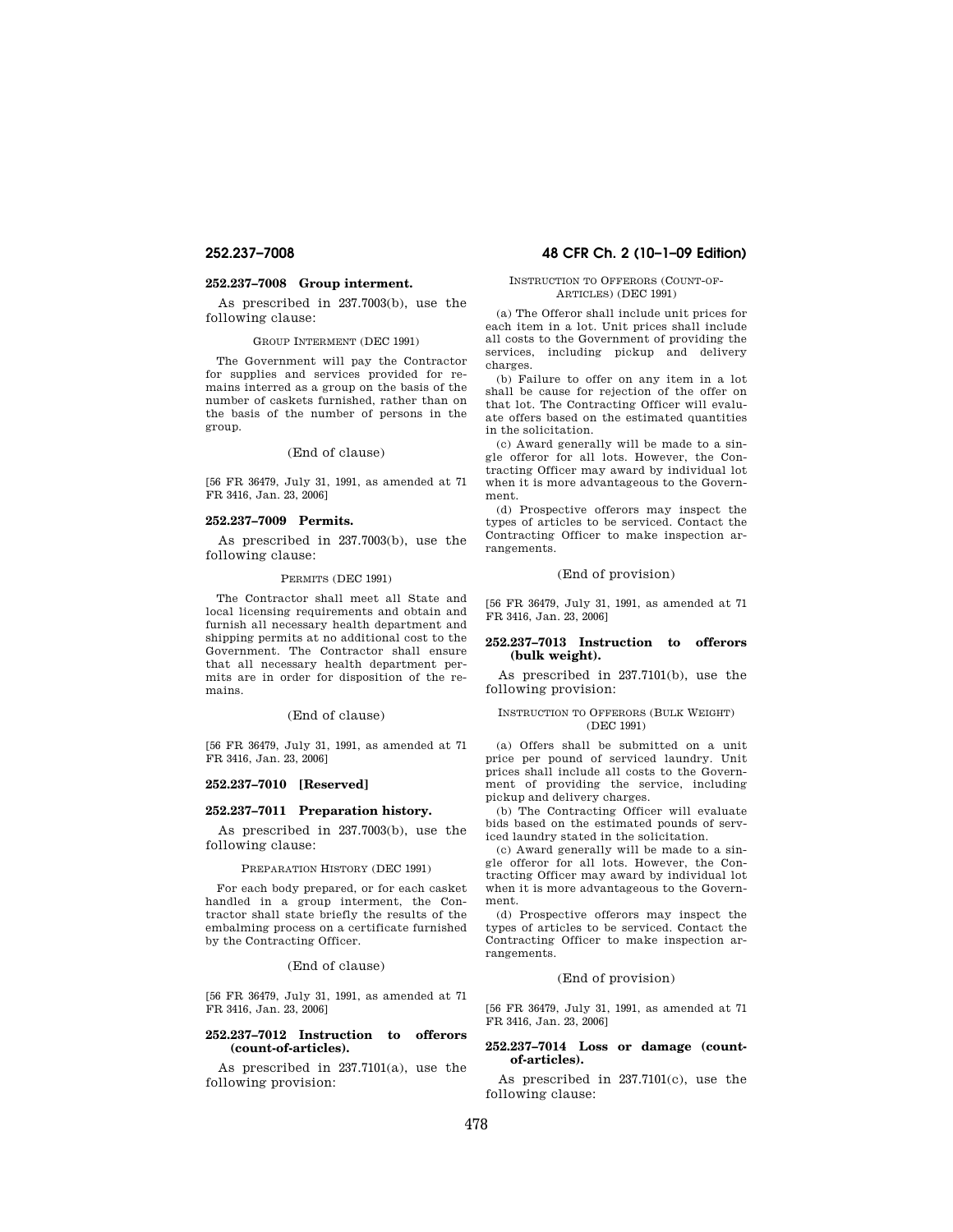## LOSS OR DAMAGE (COUNT-OF-ARTICLES) (DEC 1991)

(a) The count-of-articles will be—

(1) The count of the Contracting Officer; or (2) The count agreed upon as a result of a joint count by the Contractor and the Contracting Officer at the time of delivery to the Contractor.

(b) The Contractor shall—

(1) Be liable for return of the number and kind of articles furnished for service under this contract; and

(2) Shall indemnify the Government for any loss or damage to such articles.

(c) The Contractor shall pay to the Government the value of any lost or damaged property using Federal supply schedule price lists. If the property is not on these price lists, the Contracting Officer shall determine a fair and reasonable price.

(d) The Contracting Officer will allow credit for any depreciation in the value of the property at the time of loss or damage. The Contracting Officer and the Contractor shall mutually determine the amount of the allowable credit.

(e) Failure to agree upon the value of the property or on the amount of credit due will be treated as a dispute under the Disputes clause of this contract.

(f) In case of damage to any property that the Contracting Officer and the Contractor agree can be satisfactorily repaired, the Contractor may repair the property at its expense in a manner satisfactory to the Contracting Officer, rather than make payment under paragraph (c) of this clause.

## (End of clause)

[56 FR 36479, July 31, 1991, as amended at 71 FR 3416, Jan. 23, 2006]

## **252.237–7015 Loss or damage (weight of articles).**

As prescribed in 237.7101(d), use the following clause:

## LOSS OR DAMAGE (WEIGHT OF ARTICLES) (DEC 1991)

(a) The Contractor shall—

(1) Be liable for return of the articles furnished for service under this contract; and

(2) Indemnify the Government for any articles delivered to the Contractor for servicing under this contract that are lost or damaged, and in the opinion of the Contracting Officer, cannot be repaired satisfactorily.

(b) The Contractor shall pay to the Government \_\_\_\_\_\_ per pound for lost or dam-<br>aged articles. The Contractor shall pay the Government only for losses which exceed the maximum weight loss in paragraph (e) of this clause.

(c) Failure to agree on the amount of credit due will be treated as a dispute under the Disputes clause of this contract.

(d) In the case of damage to any articles that the Contracting Officer and the Contractor agree can be satisfactorily repaired, the Contractor shall repair the articles at its expense in a manner satisfactory to the Contracting Officer.

(e) The maximum weight loss allowable in ervicing the laundry is  $\_$ servicing the laundry is ellergies berecent of the weight recorded on delivery tickets when the laundry is picked up. Any weight loss in excess of this amount shall be subject to the loss provisions of this clause.

#### (End of clause)

[56 FR 36479, July 31, 1991, as amended at 71 FR 3416, Jan. 23, 2006]

## **252.237–7016 Delivery tickets.**

As prescribed in 237.7101(e), use the following clause:

#### DELIVERY TICKETS (DEC 1991)

(a) The Contractor shall complete delivery tickets in the number of copies required and in the form approved by the Contracting Officer, when it receives the articles to be serviced.

(b) The Contractor shall include one copy of each delivery ticket with its invoice for payment.

## (End of clause)

*Alternate I* (DEC 1991). As prescribed in 237.7101(e)(1), add the following paragraphs (c), (d), and (e) to the basic clause:

(c) Before the Contractor picks up articles for service under this contract, the Contracting Officer will ensure that—

(1) Each bag contains only articles within a single bag type as specified in the schedule; and

(2) Each bag is weighed and the weight and bag type are identified on the bag.

(d) The Contractor shall, at time of pickup—

 $(1)$  Verify the weight and bag type and record them on the delivery ticket; and

(2) Provide the Contracting Officer, or representative, a copy of the delivery ticket.

(e) At the time of delivery, the Contractor shall record the weight and bag type of serviced laundry on the delivery ticket. The Contracting Officer will ensure that this weight and bag type are verified at time of delivery.

*Alternate II* (DEC 1991). As prescribed in 237.7101(e)(2), add the following paragraphs (c), (d), and (e) to the basic clause—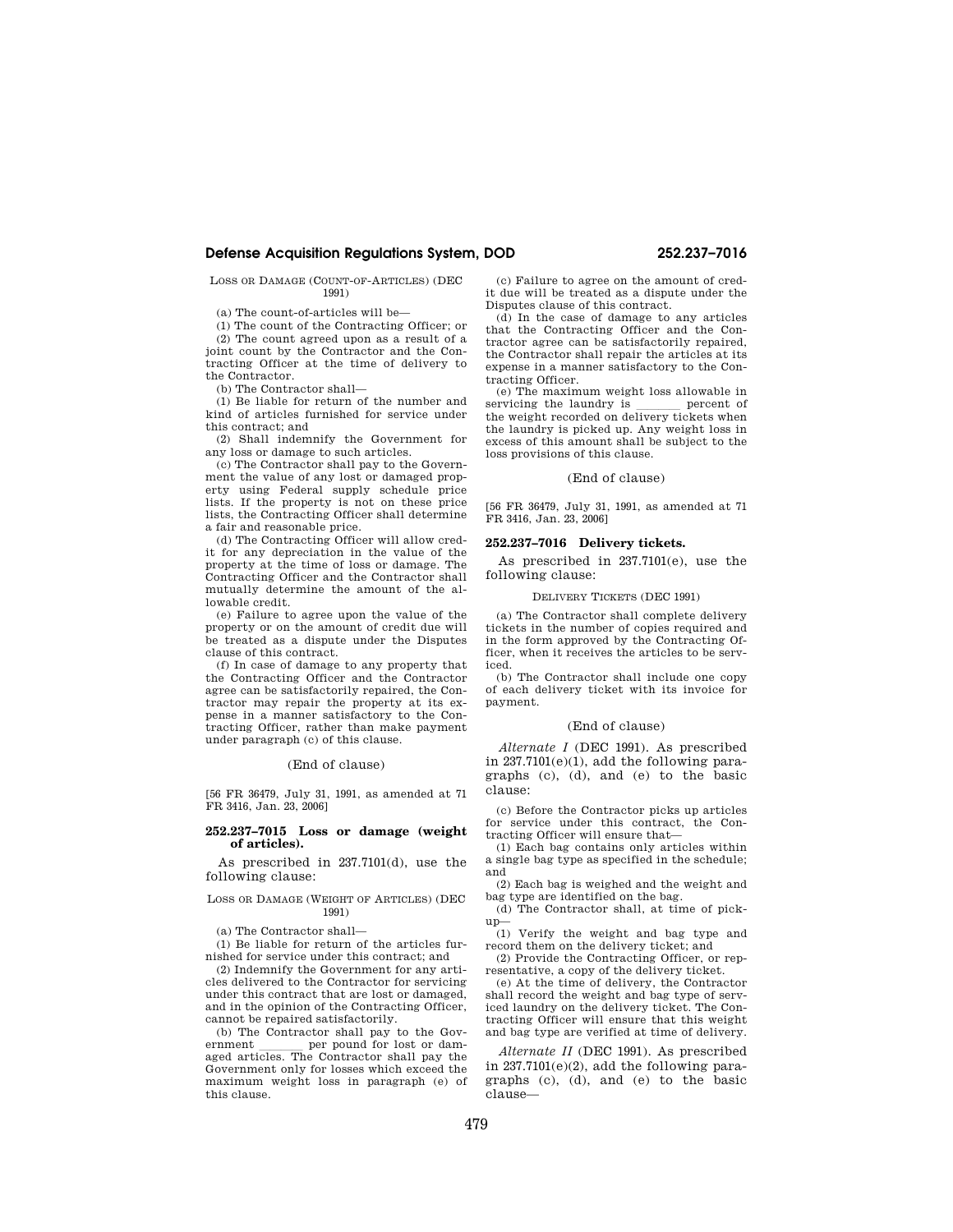(c) Before the Contractor picks up articles for service under this contract, the Contracting Officer will ensure that each bag is weighed and that the weight is identified on the bag.

(d) The Contractor, at time of pickup, shall verify and record the weight on the delivery ticket and shall provide the Contracting Officer, or representative, a copy of the delivery ticket.

(e) At the time of delivery, the Contractor shall record the weight of serviced laundry on the delivery ticket. The Contracting Officer will ensure that this weight is verified at time of delivery.

[56 FR 36479, July 31, 1991, as amended at 71 FR 3416, Jan. 23, 2006]

## **252.237–7017 Individual laundry.**

As prescribed in 237.7101(f), use the following clause:

### INDIVIDUAL LAUNDRY (DEC 1991)

(a) The Contractor shall provide laundry service under this contract on both a unit bundle and on a piece-rate bundle basis for individual personnel.

(b) The total number of pieces listed in the ''Estimated Quantity'' column in the schedule is the estimated amount of individual laundry for this contract. The estimate is for information only and is not a representation of the amount of individual laundry to be ordered. Individuals may elect whether or not to use the laundry services.

(c) Charges for individual laundry will be on a per unit bundle or a piece-rate basis. The Contractor shall provide individual laundry bundle delivery tickets for use by the individuals in designating whether the laundry is a unit bundle or a piece-rate bundle. An individual laundry bundle will be accompanied by a delivery ticket listing the contents of the bundle.

(d) The maximum number of pieces to be allowed per bundle is as specified in the schedule and as follows—

(1) *Bundle consisting of 26 pieces, including laundry bag.* This bundle will contain approximately llll pieces of outer gar-ments which shall be starched and pressed. Outer garments include, but are not limited to, shirts, trousers, jackets, dresses, and coats.

(2) *Bundle consisting of 13 pieces, including laundry bag.* This bundle will contain approximately pieces of outer garproximately llll pieces of outer gar-ments which shall be starched and pressed. Outer garments include, but are not limited to, shirts, trousers, jackets, dresses, and coats.

# **252.237–7017 48 CFR Ch. 2 (10–1–09 Edition)**

## (End of clause)

# [56 FR 36479, July 31, 1991, as amended at 71 FR 3416, Jan. 23, 2006] **252.237–7018 Special definitions of**

**Government property.** 

As prescribed in 237.7101(g), use the following clause:

#### SPECIAL DEFINITIONS OF GOVERNMENT PROPERTY (DEC 1991)

Articles delivered to the Contractor to be laundered or dry-cleaned, including any articles which are actually owned by individual Government personnel, are Governmentowned property, not Government-furnished property. Government-owned property does not fall under the requirements of any Government-furnished property clause of this contract.

## (End of clause)

[56 FR 36479, July 31, 1991, as amended at 71 FR 3416, Jan. 23, 2006]

## **252.237–7019 Training for Contractor Personnel Interacting with Detainees.**

As prescribed in 237.171–4, use the following clause:

#### TRAINING FOR CONTRACTOR PERSONNEL INTERACTING WITH DETAINEES (SEPT 2006)

(a) *Definitions.* As used in this clause—

*Combatant Commander* means the commander of a unified or specified combatant command established in accordance with 10 U.S.C. 161.

*Detainee* means a person in the custody or under the physical control of the Department of Defense on behalf of the United States Government as a result of armed conflict or other military operation by United States armed forces.

*Personnel interacting with detainees* means personnel who, in the course of their duties, are expected to interact with detainees.

(b) *Training requirement.* This clause implements Section 1092 of the National Defense Authorization Act for Fiscal Year 2005 (Pub. L. 108–375).

(1) The Combatant Commander responsible for the area where a detention or interrogation facility is located will arrange for training to be provided to contractor personnel interacting with detainees. The training will address the international obligations and laws of the United States applicable to the detention of personnel, including the Geneva Conventions. The Combatant Commander will arrange for a training receipt document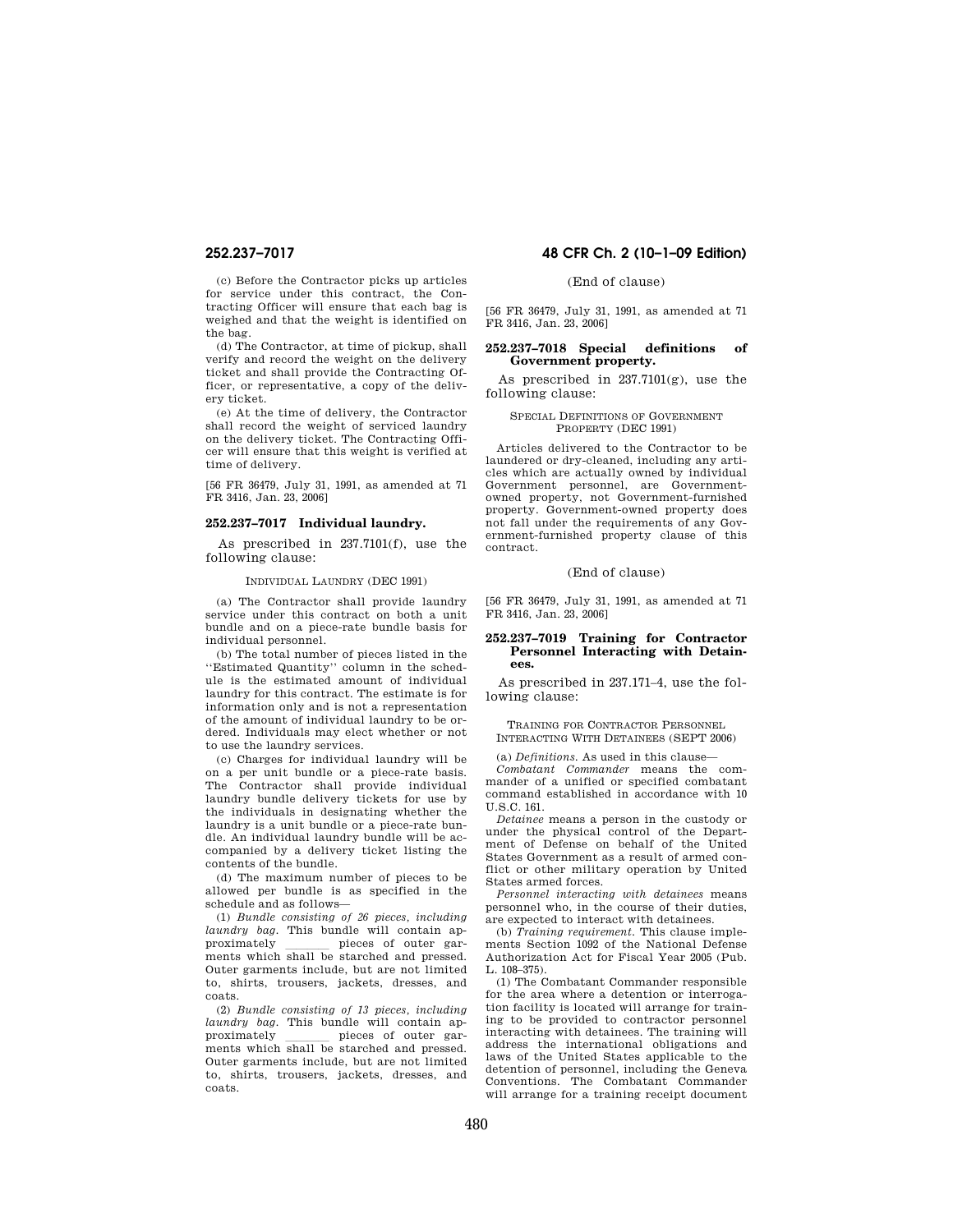to be provided to personnel who have completed the training.

(2)(i) The Contractor shall arrange for its personnel interacting with detainees to—

(A) Receive the training specified in paragraph (b)(1) of this clause—

(*1*) Prior to interacting with detainees, or as soon as possible if, for compelling reasons, the Contracting Officer authorizes interaction with detainees prior to receipt of such training; and

(*2*) Annually thereafter; and

(B) Provide a copy of the training receipt document specified in paragraph (b)(1) of this clause to the Contractor for retention.

(ii) To make these arrangements, the following points of contact apply:

*[Contracting Officer to insert applicable point of contact information cited in PGI 237.171– 3(b).]* 

(3) The Contractor shall retain a copy of the training receipt document(s) provided in accordance with paragraphs  $(b)(1)$  and  $(2)$  of this clause until the contract is closed, or 3 years after all work required by the contract has been completed and accepted by the Government, whichever is sooner.

(c) *Subcontracts.* The Contractor shall include the substance of this clause, including this paragraph (c), in all subcontracts that may require subcontractor personnel to interact with detainees in the course of their duties.

#### (End of clause)

[70 FR 52034, Sept. 1, 2005, as amended at 71 FR 53049, Sept. 8, 2006]

## **252.237–7020—252.237–7021 [Reserved]**

### **252.237–7022 Services at installations being closed.**

As prescribed in 237.7402, use the following clause:

## SERVICES AT INSTALLATIONS BEING CLOSED (MAY 1995)

Professional employees shall be used by the local government to provide services under this contract to the extent that professionals are available in the area under the jurisdiction of such government.

## (End of clause)

[59 FR 36090, July 15, 1994, as amended at 60 FR 29503, June 5, 1995]

## **252.239–7000 Protection against compromising emanations.**

*As prescribed in 239.7103(a), use the following clause:* 

#### PROTECTION AGAINST COMPROMISING EMANATIONS (JUN 2004)

(a) The Contractor shall provide or use only information technology, as specified by the Government, that has been accredited to meet the appropriate information assurance requirements of—

(1) The National Security Agency National TEMPEST Standards (NACSEM No. 5100 or NACSEM No. 5100A, Compromising Ema-Laboratory Electromagnetics (U)); or

(2) Other standards specified by this contract, including the date through which the required accreditation is current or valid for the contract.

(b) Upon request of the Contracting Officer, the Contractor shall provide documentation supporting the accreditation.

(c) The Government may, as part of its inspection and acceptance, conduct additional tests to ensure that information technology delivered under this contract satisfies the information assurance standards specified. The Government may conduct additional tests—

(1) At the installation site or contractor's facility; and

(2) Notwithstanding the existence of valid accreditations of information technology prior to the award of this contract.

(d) Unless otherwise provided in this contract under the Warranty of Supplies or Warranty of Systems and Equipment clause, the Contractor shall correct or replace accepted information technology found to be deficient within 1 year after proper installations.

(1) The correction or replacement shall be at no cost to the Government.

(2) Should a modification to the delivered information technology be made by the Contractor, the 1-year period applies to the modification upon its proper installation.

(3) This paragraph (d) applies regardless of f.o.b. point or the point of acceptance of the deficient information technology.

## (End of clause)

[69 FR 35535, June 25, 2004, as amended at 73 FR 1829, Jan. 10, 2008]

## **252.239–7001 Information Assurance Contractor Training and Certification.**

As prescribed in 239.7103(b), use the following clause:

INFORMATION ASSURANCE CONTRACTOR TRAINING AND CERTIFICATION (JAN 2008)

(a) The Contractor shall ensure that personnel accessing information systems have the proper and current information assurance certification to perform information assurance functions in accordance with DoD 8570.01–M, Information Assurance Workforce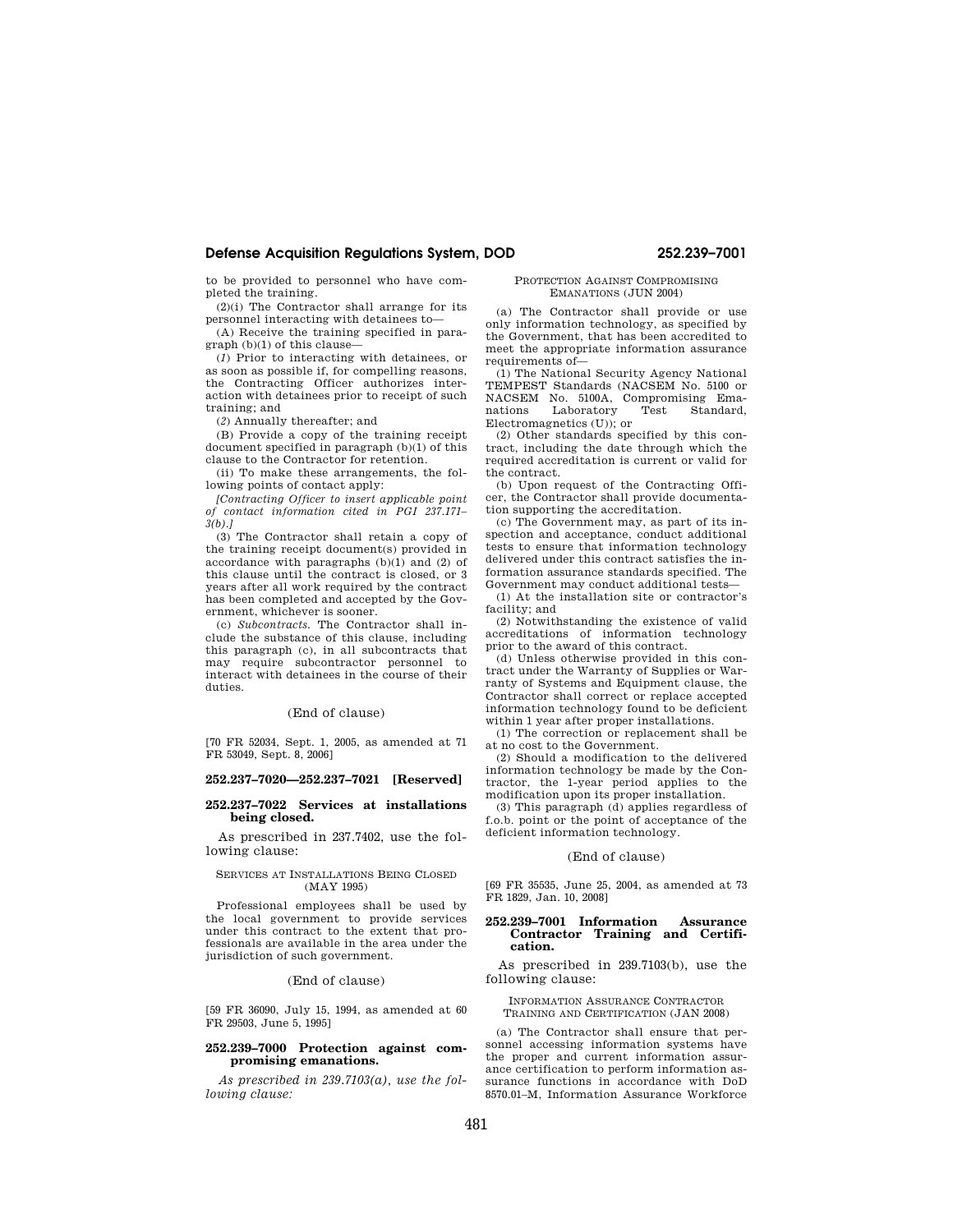Improvement Program. The Contractor shall meet the applicable information assurance certification requirements, including—

(1) DoD-approved information assurance workforce certifications appropriate for each category and level as listed in the current version of DoD 8570.01–M; and

(2) Appropriate operating system certification for information assurance technical positions as required by DoD 8570.01–M.

(b) Upon request by the Government, the Contractor shall provide documentation supporting the information assurance certification status of personnel performing information assurance functions.

(c) Contractor personnel who do not have proper and current certifications shall be denied access to DoD information systems for the purpose of performing information assurance functions.

#### (End of clause)

[73 FR 1829, Jan. 10, 2008]

## **252.239–7002 Access.**

As prescribed in 239.7411(a), use the following clause:

### ACCESS (DEC 1991)

(a) Subject to military security regulations, the Government shall permit the Contractor access at all reasonable times to Contractor furnished facilities. However, if the Government is unable to permit access, the Government at its own risk and expense shall maintain these facilities and the Contractor shall not be responsible for the service involving any of these facilities during the period of nonaccess, unless the service failure results from the Contractor's fault or negligence.

(b) During periods when the Government does not permit Contractor access, the Government will reimburse the Contractor at mutually acceptable rates for the loss of or damage to the equipment due to the fault or negligence of the Government. Failure to agree shall be a dispute concerning a question of fact within the meaning of the Disputes clause of this contract.

## (End of clause)

# **252.239–7003 [Reserved]**

#### **252.239–7004 Orders for facilities and services.**

As prescribed in 239.7411(a), use the following clause:

# **252.239–7002 48 CFR Ch. 2 (10–1–09 Edition)**

ORDERS FOR FACILITIES AND SERVICES (NOV 2005)

The Contractor shall acknowledge a communication service authorization or other type order for supplies and facilities by—

(a) Commencing performance; or

(b) Written acceptance by a duly authorized representative.

### (End of clause)

[56 FR 36479, July 31, 1991, as amended at 70 FR 67919, Nov. 9, 2005]

#### **252.239–7005 Rates, charges, and services.**

As prescribed in 239.7411(a), use the following clause:

RATES, CHARGES, AND SERVICES (NOV 2005)

(a) *Definition*—*Governmental regulatory body*  means the Federal Communications Commission, any statewide regulatory body, or any body with less than statewide jurisdiction when operating under the state authority. Regulatory bodies whose decisions are not subject to judicial appeal and regulatory bodies which regulate a company owned by the same entity which creates the regulatory body are not ''governmental regulatory bodies.''

(b) The Contractor shall furnish the services and facilities under this agreement/contract in accordance with—

(1) All applicable tariffs, rates, charges, rules, regulations, or requirements;

(i) Lawfully established by a governmental regulatory body; and

(ii) Applicable to service and facilities furnished or offered by the Contractor to the general public or the Contractor's subscribers;

(2) Rates, terms, and conditions of service and facilities furnished or offered by the Contractor to the general public or the Contractor's subscribers; or

(3) Rates, terms, and conditions of service as may be agreed upon, subject, when appropriate, to jurisdiction of a governmental regulatory body.

(c) The Government shall not prepay for services.

(d) For nontariffed services, the Contractor shall charge the Government at the lowest rate and under the most favorable terms and conditions for similar service and facilities offered to any other customer.

(e) Recurring charges for services and facilities shall, in each case, start with the satisfactory beginning of service or provision of facilities or equipment and are payable monthly in arrears.

(f) Subject to the Cancellation or Termination of Orders clause, of this agreement/ contract, the Government may stop the use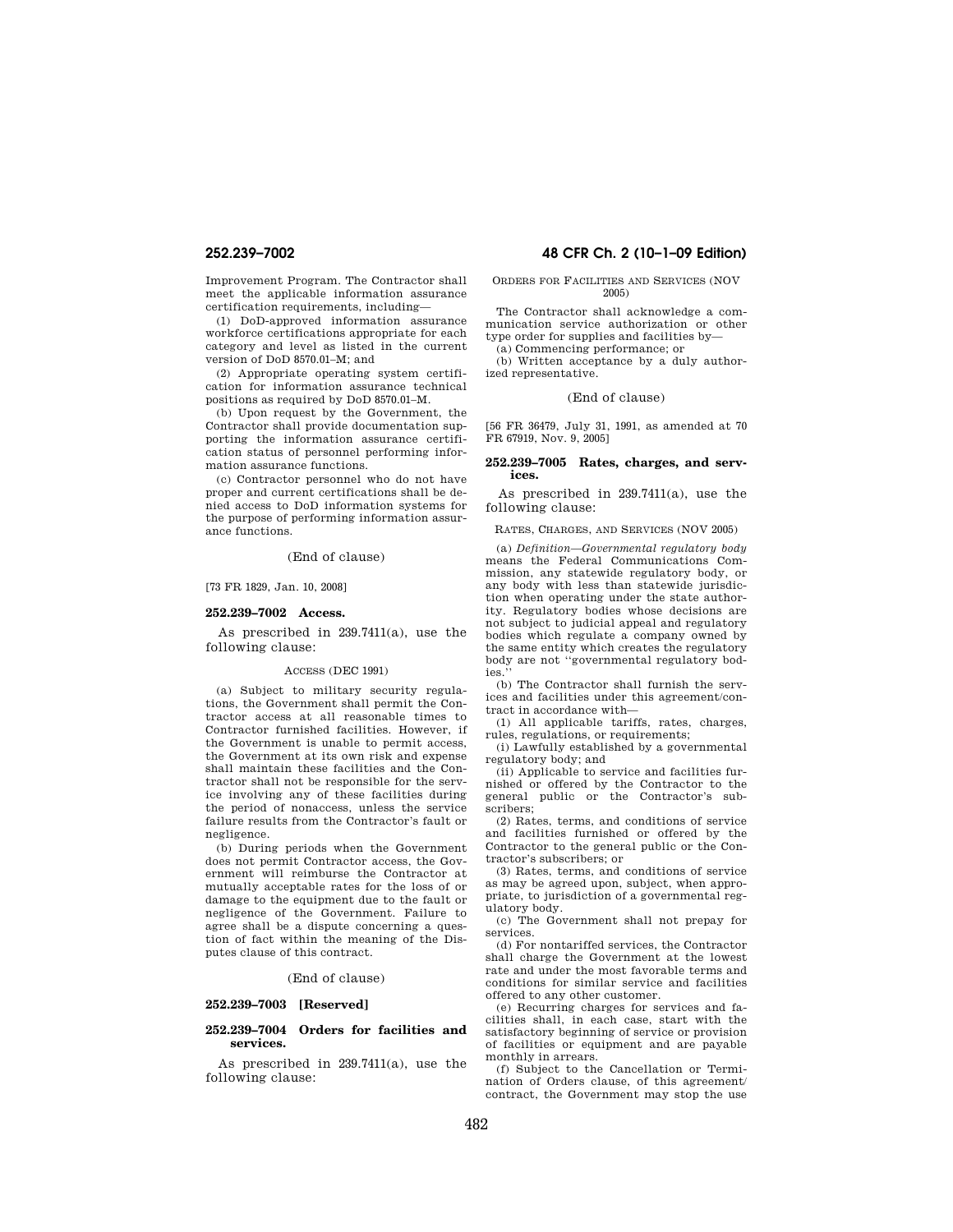of any service or facilities furnished under this agreement/contract at any time. The Government shall pay the contractor all charges for services and facilities adjusted to the effective date of discontinuance.

(g) Expediting charges are costs necessary to get services earlier than normal. Examples are overtime pay or special shipment. When authorized, expediting charges shall be the additional costs incurred by the Contractor and the subcontractor. The Government shall pay expediting charges only when—

(1) They are provided for in the tariff established by a governmental regulatory body; or

(2) They are authorized in a communication service authorization or other contractual document.

(h) When services normally provided are technically unacceptable and the development, fabrication, or manufacture of special equipment is required, the Government may—

(1) Provide the equipment; or

(2) Direct the Contractor to acquire the equipment or facilities. If the Contractor acquires the equipment or facilities, the acquisition shall be competitive, if practicable.

(i) If at any time the Government defers or changes its orders for any of the services but does not cancel or terminate them, the amount paid or payable to the Contractor for the services deferred or modified shall be equitably adjusted under applicable tariffs filed by the Contractor with the regulatory commission in effect at the time of deferral or change. If no tariffs are in effect, the Government and the Contractor shall equitably adjust the rates by mutual agreement. Failure to agree on any adjustment shall be a dispute concerning a question of fact within the meaning of the Disputes clause of this contract.

## (End of clause)

[56 FR 36479, July 31, 1991, as amended at 70 FR 67919, Nov. 9, 2005]

## **252.239–7006 Tariff information.**

As prescribed in 239.7411(a), use the following clause:

#### TARIFF INFORMATION (JIII, 1997)

(a) The Contractor shall provide to the Contracting Officer—

(1) Upon request, a copy of the Contractor's current existing tariffs (including changes);

(2) Before filing, any application to a Federal, State, or any other regulatory agency for new or changes to, rates, charges, services, or regulations relating to any tariff or any of the facilities or services to be furnished solely or primarily to the Government; and

(3) Upon request, a copy of all information, material, and data developed or prepared in support of or in connection with an application under paragraph (a)(2) of this clause.

(b) The Contractor shall notify the Contracting Officer of any application that anyone other than the Contractor files with a governmental regulatory body which affects or will affect the rate or conditions of services under this agreement/contract. These requirements also apply to applications pending on the effective date of this agreement/ contract.

## (End of clause)

[56 FR 36479, July 31, 1991, as amended at 62 FR 40473, July 29, 1997]

## **252.239–7007 Cancellation or termination of orders.**

As prescribed in 239.7411(a), use the following clause:

#### CANCELLATION OR TERMINATION OF ORDERS (NOV 2005)

(a) If the Government cancels any of the services ordered under this agreement/contract, before the services are made available to the Government, or terminates any of these services after they are made available to the Government, the Government shall reimburse the Contractor for the actual nonrecoverable costs the Contractor has reasonably incurred in providing facilities and equipment for which the Contractor has no foreseeable reuse.

(b) The amount of the Government's liability upon cancellation or termination of any of the services ordered under this agreement/ contract will be determined under applicable tariffs governing cancellation and termination charges which—

(1) Are filed by the Contractor with a governmental regulatory body, as defined in the Rates, Charges, and Services clause of this agreement/contract;

(2) Are in effect on the date of termination; and

(3) Provide specific cancellation or termination charges for the facilities and equipment involved or show how to determine the charges.

(c) The amount of the Government's liability upon cancellation or termination of any of the services ordered under this agreement/ contract, which are not subject to a governmental regulatory body, will be determined under a mutually agreed schedule in the communication services authorization (CSA) or other contractual document.

(d) If no applicable tariffs are in effect on the date of cancellation or termination or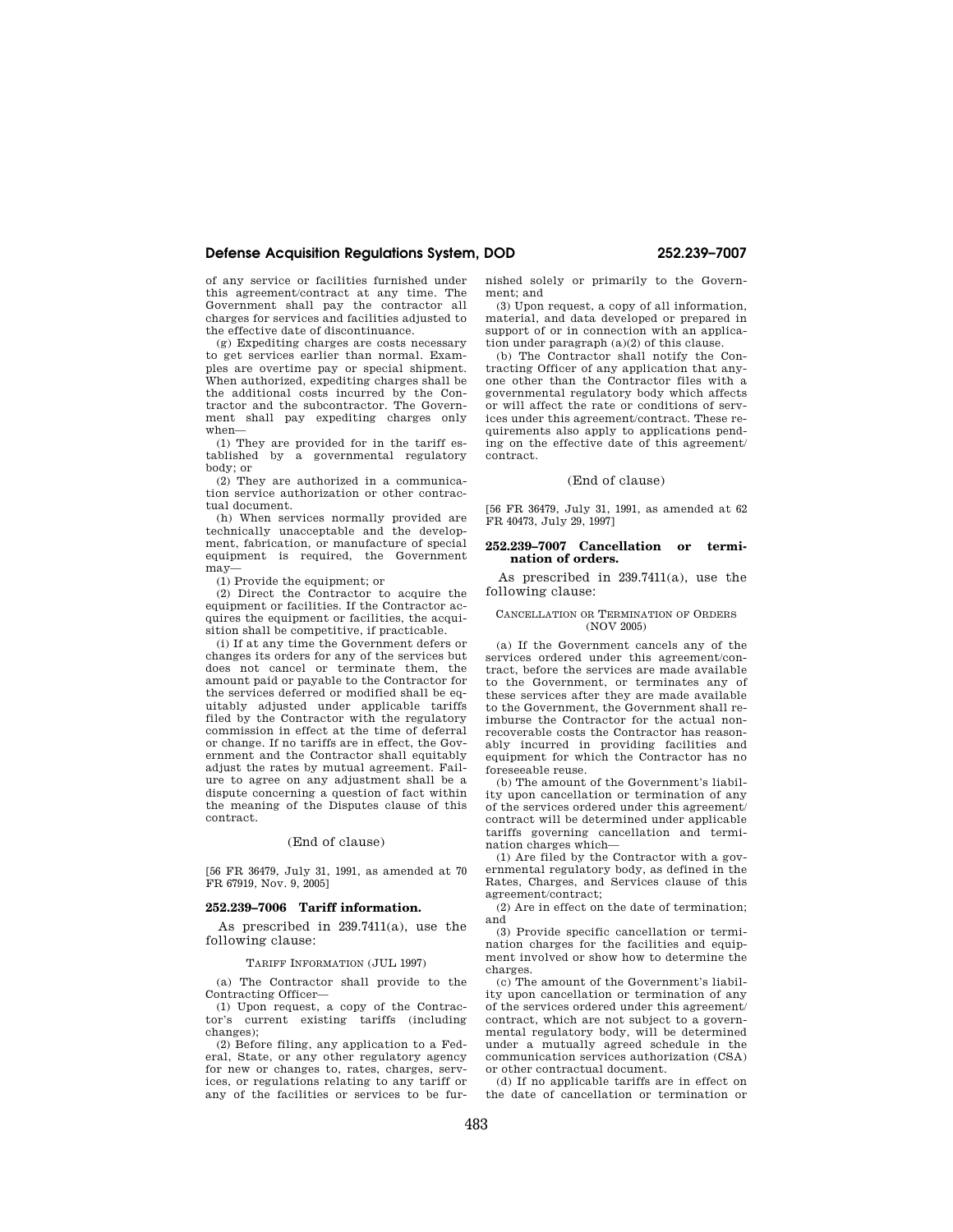set forth in the applicable CSA or other contractual document, the Government's liability will be determined under the following settlement procedures—

(1) The Contractor agrees to provide the Contracting Officer, in such reasonable detail as the Contracting Officer may require, inventory schedules covering all items of property or facilities in the Contractor's possession, the cost of which is included in the Basic Cancellation or Termination Liability for which the Contractor has no foreseeable reuse.

(2) The Contractor shall use its best efforts to sell property or facilities when the Contractor has no foreseeable reuse or when the Government has not exercised its option to take title under the title to Telecommunications Facilities and Equipment clause of this agreement/contract. The Contractor shall apply any proceeds of the sale to reduce any payments by the Government to the Contractor under a cancellation or termination settlement.

(3) The Contractor shall record actual nonrecoverable costs under established accounting procedures prescribed by the cognizant governmental regulatory authority or, if no such procedures have been prescribed, under generally accepted accounting procedures applicable to the provision of telecommunication services for public use.

(4) The actual nonrecoverable costs are the installed costs of the facilities and equipment, less cost of reusable materials, and less net salvage value. Installed costs shall include the actual cost of equipment and materials specifically provided or used, plus the actual cost of installing (including engineering, labor, supervision, transportation, rights-of-way, and any other items which are chargeable to the capital accounts of the Contractor) less any costs the Government may have directly reimbursed the Contractor under the Special Construction and Equipment Charges clause of this agreement/ contract. Deduct from the Contractor's installed cost, the net salvage value (salvage value less cost of removal). In determining net salvage value, give consideration to foreseeable reuse of the facilities and equipment by the Contractor. Make allowance for the cost of dismantling, removal, reconditioning, and disposal of the facilities and equipment when necessary either to the sale of facilities or their reuse by the Contractor in another location.

(5) The Basic Cancellation Liability is defined as the actual nonrecoverable cost which the Government shall reimburse the Contractor at the time services are cancelled. The Basic Termination Liability is defined as the nonrecoverable cost amortized in equal monthly increments throughout the liability period. Upon termination of services, the Government shall reimburse the Contractor for the nonrecoverable cost less

# **252.239–7008 48 CFR Ch. 2 (10–1–09 Edition)**

such costs amortized to the date services are terminated. Establish the liability period as mutually agreed to but not to exceed ten years.

(6) When the Basic Cancellation or Termination Liability established by the CSA or other contractual document is based on estimated costs, the Contractor agrees to settle on the basis of actual cost at the time of termination or cancellation.

(7) The Contractor agrees that, if after settlement but within the termination liability period of the services, should the Contractor make reuse of equipment or facilities which<br>were treated as nonreusable or were treated as nonreusable or nonsalvagable in the settlement, the Contractor shall reimburse the Government for the value of the equipment or facilities.

(8) The Contractor agrees to exclude—

(i) Any costs which are not included in determining cancellation and termination charges under the Contractor's standard practices or procedures; and

(ii) Charges not ordinarily made by the Contractor for similar facilities or equipment, furnished under similar circumstances.

(e) The Government may, under such terms and conditions as it may prescribe, make partial payments and payments on account against costs incurred by the Contractor in connection with the canceled or terminated portion of this agreement/contract. The Government may make these payments if in the opinion of the Contracting Officer the total of the payments is within the amount the Contractor is entitled. If the total of the payments is in excess of the amount finally agreed or determined to be due under this clause, the Contractor shall pay the excess to the Government upon demand.

(f) Failure to agree shall be a dispute concerning a question of fact within the meaning of the Disputes clause.

#### (End of clause)

[56 FR 36479, July 31, 1991, as amended at 62 FR 2615, Jan. 17, 1997; 70 FR 67919, Nov. 9, 2005]

#### **252.239–7008 Reuse arrangements.**

As prescribed in 239.7411(a), use the following clause:

## REUSE ARRANGEMENTS (DEC 1991)

(a) When feasible, the Contractor shall reuse canceled or terminated facilities or equipment to minimize the charges to the Government.

(b) If at any time the Government requires that telecommunications facilities or equipment be relocated within the Contractor's service area, the Government shall have the option of paying the costs of relocating the facilities or equipment in lieu of paying any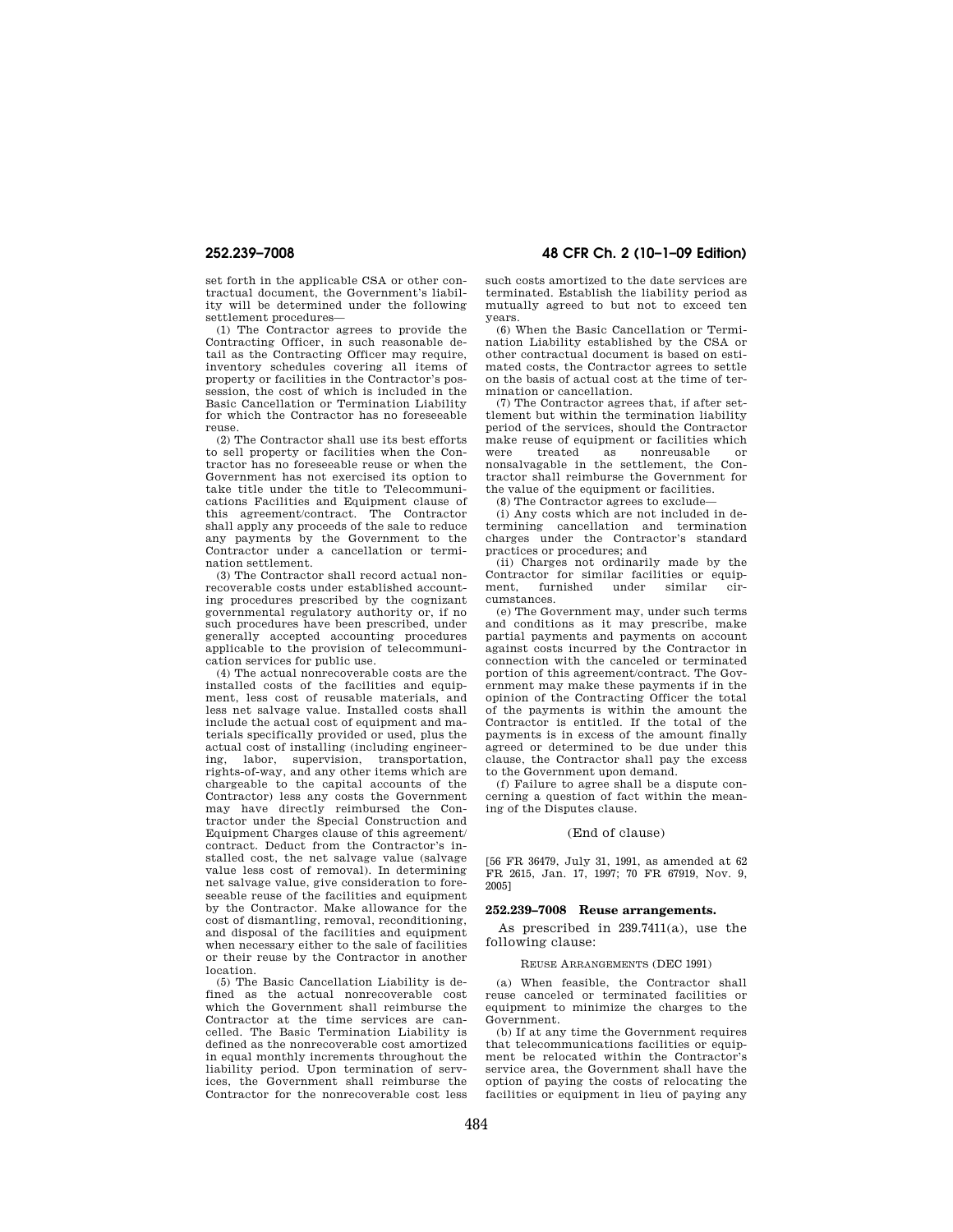termination or cancellation charge under the Cancellation or Termination of Orders-Common Carriers clause of this agreement/ contract. The Basic Termination Liability applicable to the facilities or equipment in their former location shall continue to apply to the facilities and equipment in their new location. Monthly rental charges shall continue to be paid during the period.

(c) When there is another requirement or foreseeable reuse in place of canceled or terminated facilities or equipment, no charge shall apply and the Basic Cancellation or Termination Liability shall be appropriately reduced. When feasible, the Contractor shall promptly reuse discontinued channels or facilities, including equipment for which the Government is obligated to pay a minimum service charge.

## (End of clause)

# **252.239–7009—252.239–7010 [Reserved]**

## **252.239–7011 Special construction and equipment charges.**

As prescribed in 239.7411(b), use the following clause:

#### SPECIAL CONSTRUCTION AND EQUIPMENT CHARGES (DEC 1991)

(a) The Government will not directly reimburse the Contractor for the cost of constructing any facilities or providing any equipment, unless the Contracting Officer authorizes direct reimbursement.

(b) If the Contractor stops using facilities or equipment which the Government has, in whole or part, directly reimbursed, the Contractor shall allow the Government credit for the value of the facilities or equipment attributable to the Government's contribution. Determine the value of the facilities and equipment on the basis of their foreseeable reuse by the Contractor at the time their use is discontinued or on the basis of the net salvage value, whichever is greater. The Contractor shall promptly pay the Government the amount of any credit.

(c) The amount of the direct special construction charge shall not exceed—

(1) The actual costs to the Contractor; and (2) An amount properly allocable to the services to be provided to the Government.

(d) The amount of the direct special construction charge shall not include costs incurred by the Contractor which are covered by—

 $(1)$  A cancellation or termination liability; or

(2) The Contractor's recurring or other nonrecurring charges.

(e) The Contractor represents that—

(1) Recurring charges for the services, facilities, and equipment do not include in the rate base any costs that have been reimbursed by the Government to the Contractor; and

(2) Depreciation charges are based only on the cost of facilities and equipment paid by the Contractor and not reimbursed by the Government.

(f) If it becomes necessary for the Contractor to incur costs to replace any facilities or equipment, the Government shall assume those costs or reimburse the Contractor for replacement costs at mutually acceptable rates under the following circumstances—

(1) The Government paid direct special construction charges; or

(2) The Government reimbursed the Contractor for those facilities or equipment as a part of the recurring charges; and

(3) The need for replacement was due to circumstances beyond the control and without the fault of the Contractor.

(g) Before incurring any costs under paragraph (f) of this clause, the Government shall have the right to terminate the service under the Cancellation or Termination of Orders clause of this contract.

## (End of clause)

## **252.239–7012 Title to telecommunication facilities and equipment.**

As prescribed in 239.7411(b), use the following clause:

#### TITLE TO TELECOMMUNICATION FACILITIES AND EQUIPMENT (DEC 1991)

(a) Title to all Contractor furnished facilities and equipment used under this agreement/contract shall remain with the Contractor even if the Government paid the costs of constructing the facilities or equipment. A mutually accepted communications service authorization may provide for exceptions.

(b) The Contractor shall operate and maintain all telecommunication facilities and equipment used under this agreement/contract whether the Government or the Contractor has title.

## (End of clause)

#### **252.239–7013 Obligation of the Government.**

As prescribed in 239.7411(c), use the following clause:

OBLIGATION OF THE GOVERNMENT (JUL 2006)

(a) This basic agreement is not a contract. The Government incurs no monetary liability under this agreement.

(b) The Government incurs liability only upon issuance of a communication service authorization, which is the contract and incorporates the terms of this agreement.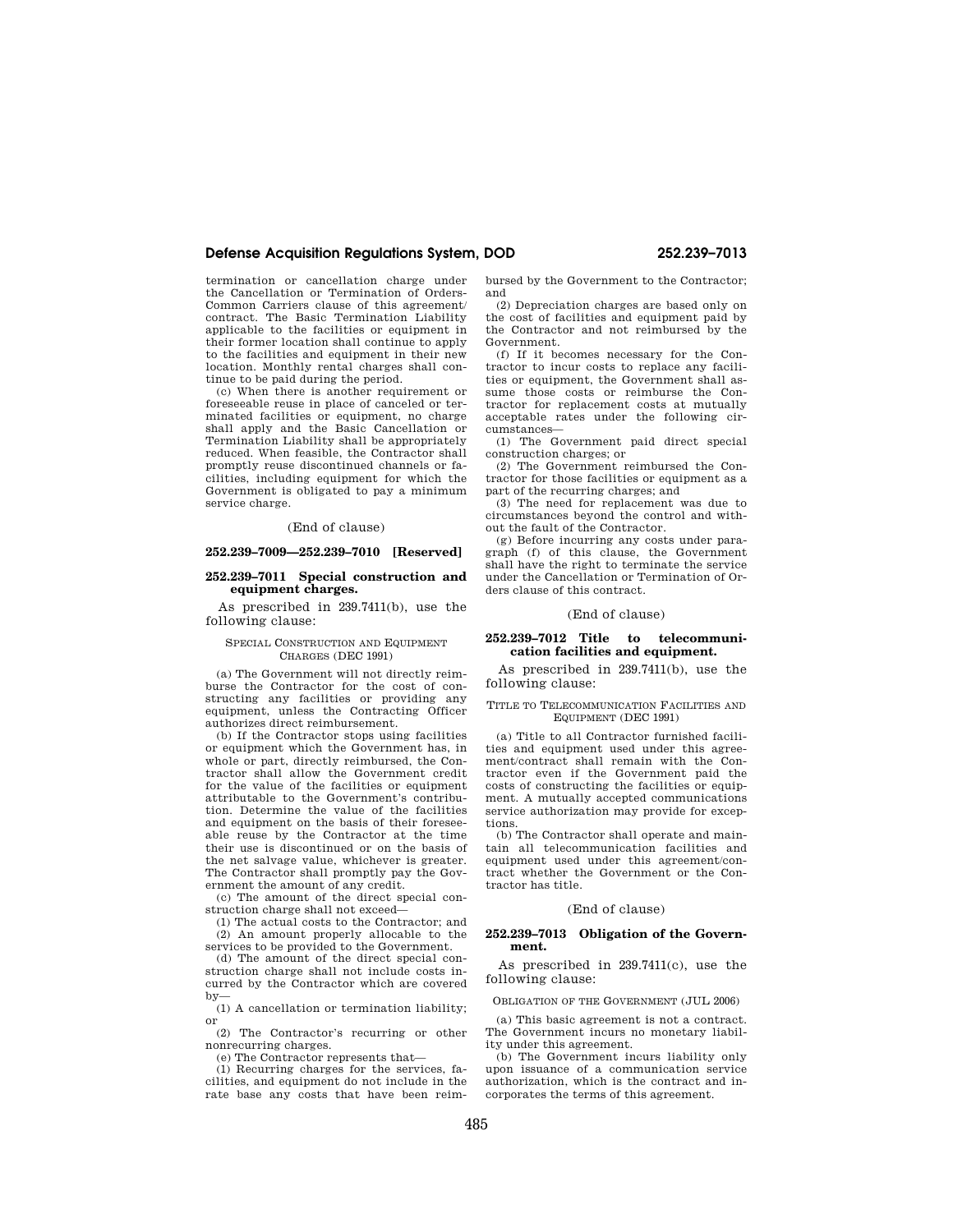(End of clause)

[71 FR 39011, July 11, 2006]

# **252.239–7014 Term of agreement.**

As prescribed in 239.7411(c), use the following clause:

#### TERM OF AGREEMENT (DEC 1991)

(a) This agreement shall continue in force from year to year, unless terminated by either party by 60 days written notice.

(b) Termination of this agreement does not cancel any communication service authorizations previously issued.

#### (End of clause)

## **252.239–7015 Continuation of communication service authorizations.**

As prescribed in 239.7411(c), use the following clause:

## CONTINUATION OF COMMUNICATION SERVICE AUTHORIZATIONS (JUL 2006)

(a) All communication service authorizations issued by \_\_\_incorporating Basic<br>Agreement Number , dated , are Agreement Number \_\_\_\_\_, dated \_\_\_\_, are modified to incorporate this basic agreement.

(b) Communication service authorizations currently in effect which were issued by the activity in paragraph (a) of this clause incorporating other agreements with the Contractor may also be modified to incorporate this agreement.

(c) This basic agreement is not a contract.

(End of clause)

[71 FR 39011, July 11, 2006]

## **252.239–7016 Telecommunications security equipment, devices, techniques, and services.**

As prescribed in 239.7411(d), use the following clause:

TELECOMMUNICATIONS SECURITY EQUIPMENT, DEVICES, TECHNIQUES, AND SERVICES (DEC 1991)

(a) *Definitions.* As used in this clause—

(1) *Securing* means the application of Government-approved telecommunications security equipment, devices, techniques, or services to contractor telecommunications systems.

(2) *Sensitive information* means any information the loss, misuse, or modification of which, or unauthorized access to, could adversely affect the national interest or the conduct of Federal programs, or the privacy to which individuals are entitled under 5

# **252.239–7014 48 CFR Ch. 2 (10–1–09 Edition)**

U.S.C. 552a (the Privacy Act), but which has not been specifically authorized under criteria established by an Executive Order or Act of Congress to be kept secret in the interest of national defense or foreign policy.

(3) *Telecommunications systems* means voice, record, and data communications, including management information systems and local data networks that connect to external transmission media, when employed by Government agencies, contractors, and subcontractors to transmit—

(i) Classified or sensitive information;

(ii) Matters involving intelligence activities, cryptologic activities related to national security, the command and control of military forces, or equipment that is an integral part of a weapon or weapons system; or

(iii) Matters critical to the direct fulfillment of military or intelligence missions.

(b) This solicitation/contract identifies classified or sensitive information that requires securing during telecommunications and requires the Contractor to secure telecommunications systems. The Contractor agrees to secure information and systems at the following location: (Identify the location.)

(c) To provide the security, the Contractor shall use Government-approved telecommunications equipment, devices, techniques, or services. A list of the approved equipment, etc. may be obtained from (identify where list can be obtained). Equipment, devices, techniques, or services used by the Contractor must be compatible or interoperable with (list and identify the location of any telecommunications security equipment, device, technique, or service currently being used by the technical or requirements organization or other offices with which the Contractor must communicate).

(d) Except as may be provided elsewhere in this contract, the Contractor shall furnish all telecommunications security equipment, devices, techniques, or services necessary to perform this contract. The Contractor must meet ownership eligibility conditions for communications security equipment designated as controlled cryptographic items.

(e) The Contractor agrees to include this clause, including this paragraph (e), in all subcontracts which require securing telecommunications.

## (End of clause)

## **252.241–7000 Superseding contract.**

As prescribed in 241.501–70(a), use the following clause:

#### SUPERSEDING CONTRACT (DEC 1991)

This contract supersedes contract No. Illem, dated similar which provided similar<br>services. Any capital credits accrued to the Government, any remaining credits due to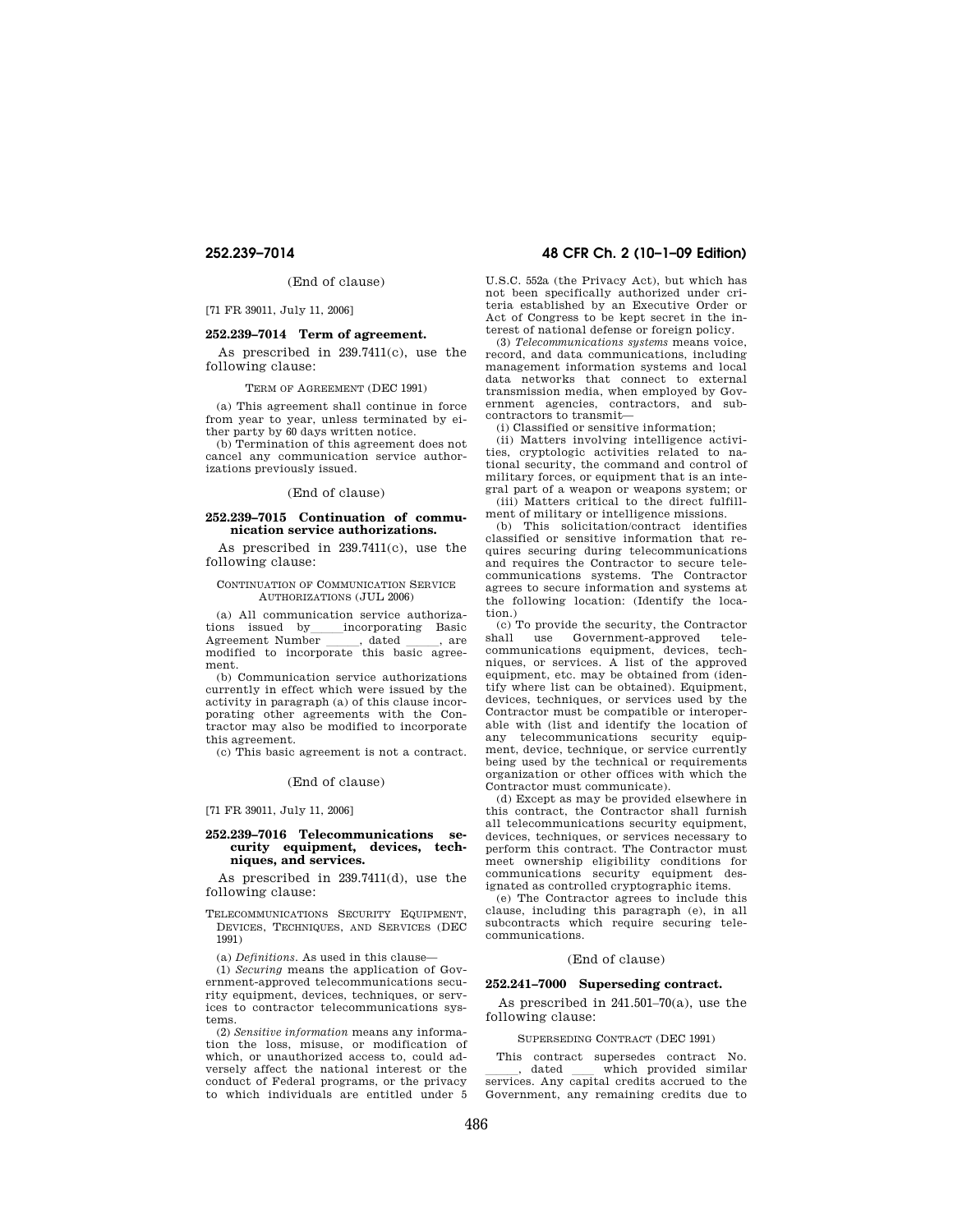the Government under the connection charge, or any termination liability are transferred to this contract, as follows:

#### CAPITAL CREDITS

(List years and accrued credits by year and separate delivery points.)

OUTSTANDING CONNECTION CHARGE CREDITS

(List by month and year the amount credited and show the remaining amount of outstanding credits due the Government.)

### TERMINATION LIABILITY CHARGES

(List by month and year the amount of monthly facility cost recovered and show the remaining amount of facility cost to be recovered.)

## (End of clause)

[56 FR 36479, July 31, 1991, as amended at 63 FR 11549, Mar. 9, 1998]

#### **252.241–7001 Government access.**

As prescribed in 241.501–70(b), use the following clause:

### GOVERNMENT ACCESS (DEC 1991)

Authorized representatives of the Government may have access to the Contractor's on-base facilities upon reasonable notice or in case of emergency.

(End of clause)

[56 FR 36479, July 31, 1991, as amended at 63 FR 11549, Mar. 9, 1998]

#### **252.242–7000–252.242–7002 [Reserved]**

#### **252.242–7003 Application for U.S. Government shipping documentation/ instructions.**

As prescribed in 242.1404–2–70, use the following clause:

#### APPLICATION FOR U.S. GOVERNMENT SHIPPING DOCUMENTATION/INSTRUCTIONS (DEC 1991)

The Contractor shall request Government bills of lading by submitting a DD Form 1659, Application for U.S. Government Shipping Documentation/Instructions, to the—

(a) Transportation Officer, if named in the contract schedule; or

(b) Contract administration office.

## (End of clause)

[56 FR 36479, July 31, 1991, as amended at 62 FR 34135, June 24, 1997]

## **252.242–7004 Material management and accounting system.**

As prescribed in 242.7204, use the following caluse:

#### MATERIAL MANAGEMENT AND ACCOUNTING SYSTEM (JUL 2009)

(a) *Definitions.* As used in this clause—

(1) *Material management and accounting system (MMAS*) means the Contractor's system or systems for planning, controlling, and accounting for the acquisition, use, issuing, and disposition of material. Material management and accounting systems may be manual or automated. They may be standalone systems or they may be integrated with planning, engineering, estimating, purchasing, inventory, accounting, or other systems.

(2) *Valid time-phased requirements* means material that is—

(i) Needed to fulfill the production plan, including reasonable quantities for scrap, shrinkage, yield, etc.; and

(ii) Charged/billed to contracts or other cost objectives in a manner consistent with the need to fulfill the production plan.

(3) ''Contractor'' means a business unit as defined in section 31.001 of the Federal Acquisition Regulation (FAR).

(b) *General*. The Contractor shall-

(1) Maintain an MMAS that—

(i) Reasonably forecasts material requirements;

(ii) Ensures that costs of purchased and fabricated material charged or allocated to a contract are based on valid time-phased requirements; and

(iii) Maintains a consistent, equitable, and unbiased logic for costing of material transactions; and

(2) Assess its MMAS and take reasonable action to comply with the MMAS standards in paragraph (e) of this clause.

(c) *Disclosure and maintenance requirements.*  The Contractor shall—

(1) Have policies, procedures, and operating instructions that adequately described its MMAS;

(2) Provide to the Administrative Contracting Officer (ACO), upon request, the results of the internal reviews that it has conducted to ensure compliance with established MMAS policies, procedures, and operating instructions; and

(3) Disclose significant changes in its MMAS to the ACO at least 30 days prior to implementation.

(d) *Deficiencies.* (1) If the Contractor receives a report from the ACO that identifies any deficiencies in its MMAS, the Contractor shall respond as follows:

(i) If the Contractor agrees with the report findings and recommendations, the Contractor shall—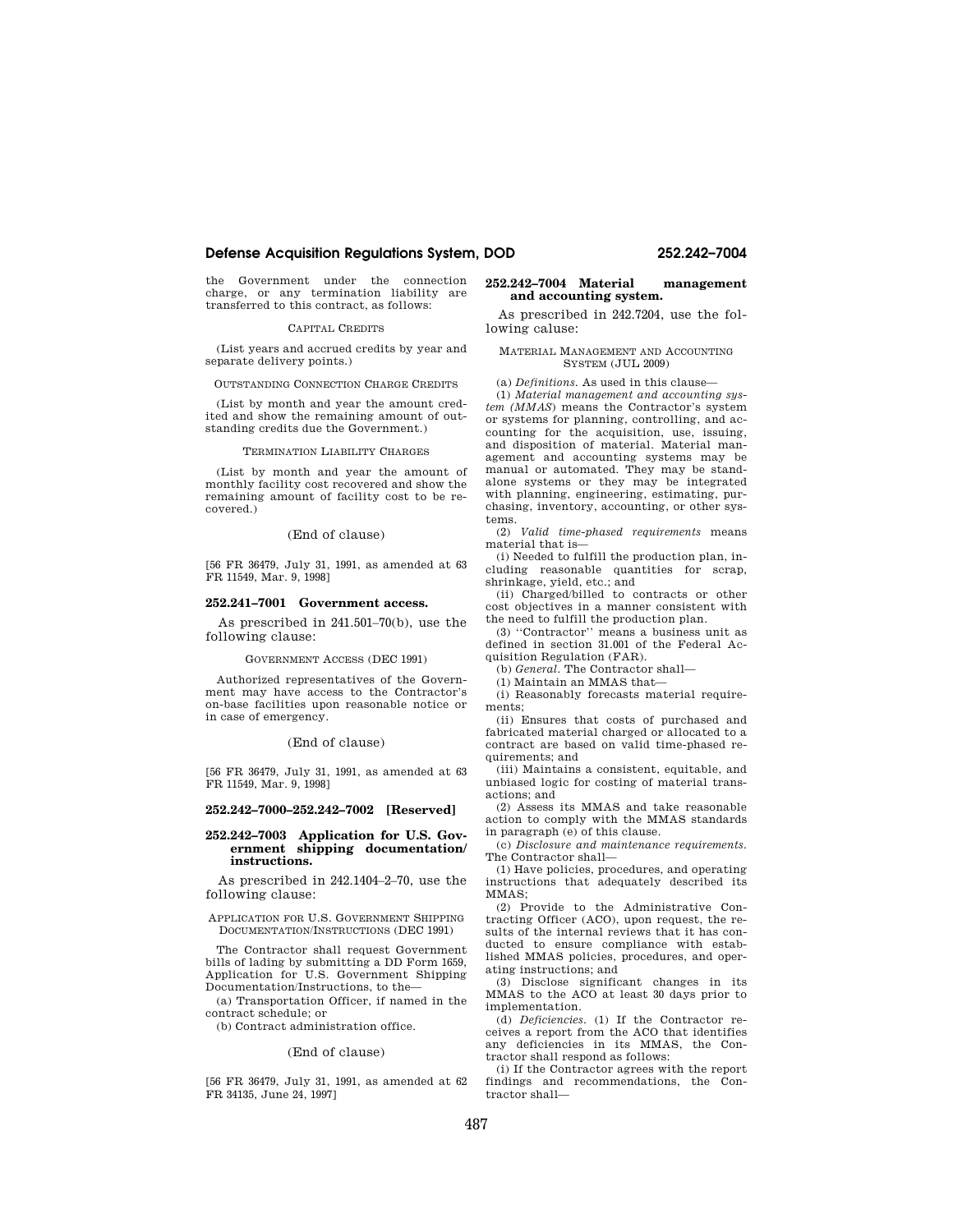(A) Within 30 days (or such other date as may be mutually agreed to by the ACO and the Contractor), state its agreement in writing; and

(B) Within 60 days (or such other date as may be mutually agreed to by the ACO and the Contractor), correct the deficiencies or submit a corrective action plan showing milestones and actions to eliminate the deficiencies.

(ii) If the Contractor disagrees with the report findings and recommendations, the Contractor shall, within 30 days (or such other date as may be mutually agreed to by the ACO and the Contractor), state its rationale for each area of disagreement.

(2) The ACO will evaluate the Contractor's response and will notify the Contractor in writing of the—

(i) Determination concerning any remaining deficiencies;

(ii) Adequacy of any proposed or completed corrective action plan; and

(iii) Need for any new or revised corrective action plan.

(3) When the ACO determines the MMAS deficiencies have a material impact on Government contract costs, the ACO must reduce progress payments by an appropriate percentage based on affected costs (in accordance with FAR 32.503–6) and/or disallow costs on vouchers (in accordance with FAR 42.803) until the ACO determines that—

(i) The deficiencies are corrected; or

(ii) The amount of the impact is immaterial.

(4) If the contractor fails to make adequate progress, the ACO must take further action. The ACO may

(i) Elevate the issue to higher level management;

(ii) Further reduce progress payments and/ or disallow costs on vouchers;

(iii) Notify the contractor of the inadequacy of the contractor's cost estimating system and/or cost accounting system; and

(iv) Issue cautions to contracting activities regarding the award of future contracts.

(e) *MMAS standards.* The MMAS shall have adequate internal controls to ensure system and data integrity, and shall—

(1) Have an adequate system description including policies, procedures, and operating instructions that comply with the FAR and Defense FAR Supplement;

(2) Ensure that costs of purchased and fabricated material charged or allocated to a contract are based on valid time-phased requirements as impacted by minimum/economic order quantity restrictions.

(i) A 98 percent bill of material accuracy and a 95 percent master production schedule accuracy are desirable as a goal in order to ensure that requirements are both valid and appropriately time-phased.

**252.242–7004 48 CFR Ch. 2 (10–1–09 Edition)** 

(ii) If systems have accuracy levels below these, the Contractor shall provide adequate evidence that—

(A) There is no material harm to the Government due to lower accuracy levels; and

(B) The cost to meet the accuracy goals is excessive in relation to the impact on the Government;

(3) Provide a mechanism to identify, report, and resolve system control weaknesses and manual override. Systems should identify operational exceptions such as excess/residual inventory as soon as known;

(4) Provide audit trails and maintain records (manual and those in machine readable form) necessary to evaluate system logic and to verify through transaction testing that the system is operating as desired;

(5) Establish and maintain adequate levels of record accuracy, and include reconciliation of recorded inventory quantities to physical inventory by part number on a periodic basis. A 95 percent accuracy level is desirable. If systems have an accuracy level below 95 percent, the Contractor shall provide adequate evidence that—

(i) There is no material harm to the Government due to lower accuracy levels; and

(ii) The cost to meet the accuracy goal is excessive in relation to the impact on the Government;

(6) Provide detailed descriptions of circumstances that will result in manual or system generated transfers of parts;

(7) Maintain a consistent, equitable, and unbiased logic for costing of material transactions as follows:

(i) The Contractor shall maintain and disclose written policies describing the transfer methodology and the loan/pay-back technique.

(ii) The costing methodology may be standard or actual cost, or any of the inventory costing methods in 48 CFR 9904.411– 50(b). The Contractor shall maintain consistency across all contract and customer types, and from accounting period to accounting period for initial charging and transfer charging.

(iii) The system should transfer parts and associated costs within the same billing period. In the few instances where this may not be appropriate, the Contractor may accomplish the material transaction using a loan/ pay-back technique. The ''loan/pay-back technique'' means that the physical part is moved temporarily from the contract, but the cost of the part remains on the contract. The procedures for the loan/pay-back technique must be approved by the ACO. When the technique is used, the Contractor shall have controls to ensure—

(A) Parts are paid back expeditiously;

(B) Procedures and controls are in place to correct any overbilling that might occur;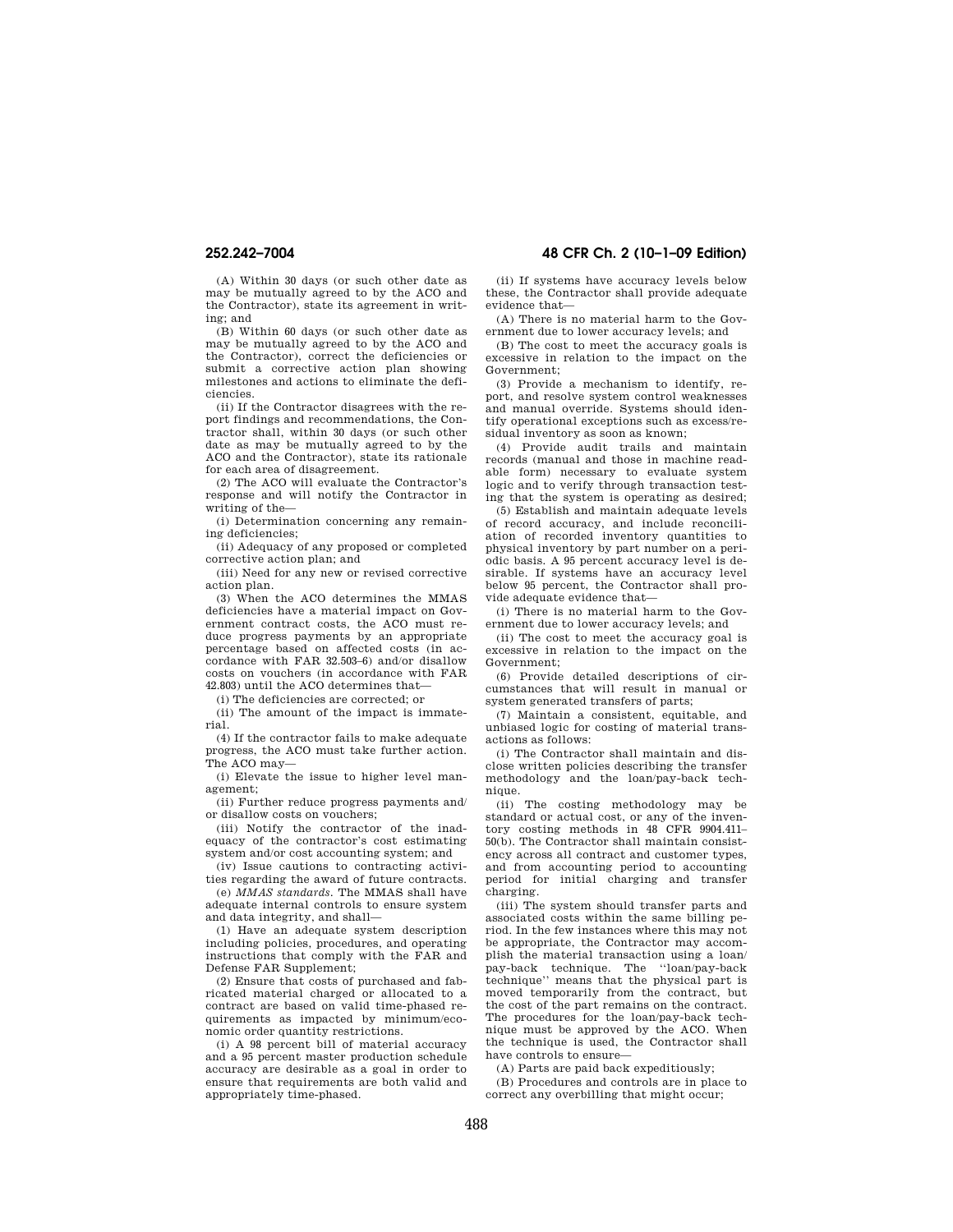(C) Monthly, at a minimum, identification of the borrowing contract and the date the part was borrowed; and

(D) The cost of the replacement part is charged to the borrowing contract;

(8) Where allocations from common inventory accounts are used, have controls (in addition to those in paragraphs (e)(2) and (7) of this clause) to ensure that—

(i) Reallocations and any credit due are processed no less frequently than the routine billing cycle;

(ii) Inventories retained for requirements that are not under contract are not allocated to contracts; and

(iii) Algorithms are maintained based on valid and current data;

(9) Have adequate controls to ensure that physically commingled inventories that may include material for which costs are charged or allocated to fixed-price, cost-reimbursement, and commercial contracts do not compromise requirements of any of the standards in paragraphs (e)(1) through (8) of this clause. Government-furnished material shall not be—

(i) Physically commingled with other material; or

(ii) Used on commercial work; and

(10) Be subjected to periodic internal reviews to ensure compliance with established policies and procedures.

#### (End of clause)

[65 FR 77834, Dec. 13, 2000, as amended at 70 FR 67921, Nov. 9, 2005; 74 FR 37648, July 29, 2009]

## **252.243–7000 [Reserved]**

#### **252.243–7001 Pricing of contract modifications.**

As prescribed in 243.205–70, use the following clause:

#### PRICING OF CONTRACT MODIFICATIONS (DEC 1991)

When costs are a factor in any price adjustment under this contract, the contract cost principles and procedures in FAR part 31 and DFARS part 231, in effect on the date of this contract, apply.

## (End of clause)

[56 FR 36479, July 31, 1991, as amended at 66 FR 49865, Oct. 1, 2001]

## **252.243–7002 Requests for equitable adjustment.**

As prescribed in 243.205–71, use the following clause:

#### REQUESTS FOR EQUITABLE ADJUSTMENT (MAR 1998)

(a) The amount of any request for equitable adjustment to contract terms shall accurately reflect the contract adjustment for which the Contractor believes the Government is liable. The request shall include only costs for performing the change, and shall not include any costs that already have been reimbursed or that have been separately claimed. All indirect costs included in the request shall be properly allocable to the change in accordance with applicable acquisition regulations.

(b) In accordance with 10 U.S.C. 2410(a), any request for equitable adjustment to contract terms that exceeds the simplified acquisition threshold shall bear, at the time of submission, the following certificate executed by an individual authorized to certify the request on behalf of the Contractor:

I certify that the request is made in good faith, and that the supporting data are accurate and complete to the best of my knowledge and belief.

(Official's Name)

# (Title)

(c) The certification in paragraph (b) of this clause requires full disclosure of all relevant facts, including—

(1) Cost or pricing data if required in accordance with subsection 15.403–4 of the Federal Acquisition Regulation (FAR); and

(2) Information other than cost or pricing data, in accordance with subsection 15.403–3 of the FAR, including actual cost data and data to support any estimated costs, even if cost or pricing data are not required.

(d) The certification requirement in paragraph (b) of this clause does not apply to—

(1) Requests for routine contract payments; for example, requests for payment for accepted supplies and services, routine vouchers under a cost-reimbursement type contract, or progress payment invoices; or

(2) Final adjustment under an incentive provision of the contract.

### (End of clause)

[63 FR 11549, Mar. 9, 1998, as amended at 66 FR 49865, Oct. 1, 2001]

## **252.244–7000 Subcontracts for Commercial Items and Commercial Components (DoD Contracts).**

As prescribed in 244.403, use the following clause: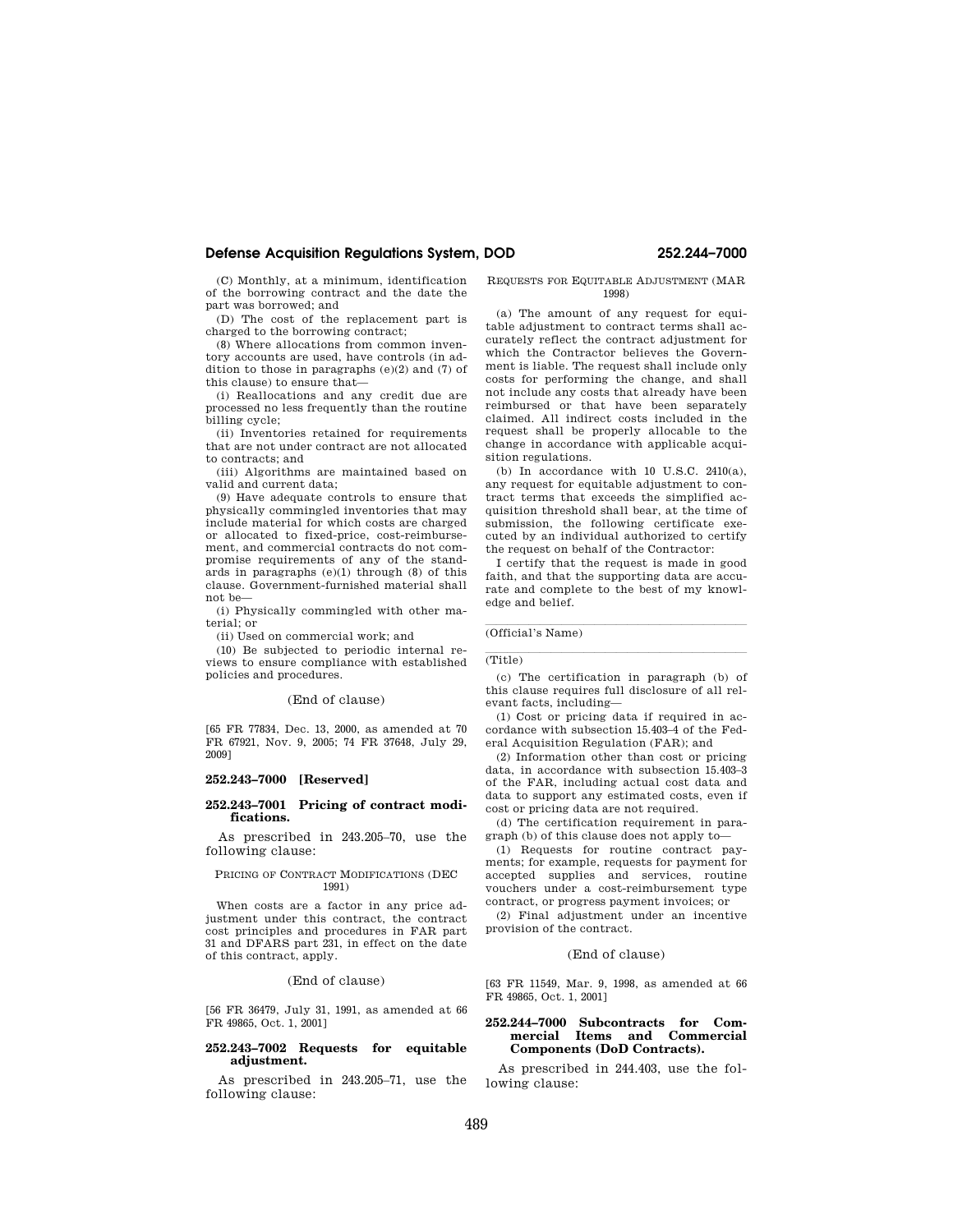SUBCONTRACTS FOR COMMERCIAL ITEMS AND COMMERCIAL COMPONENTS (DOD CON-TRACTS) (AUG 2009)

In addition to the clauses listed in paragraph (c) of the Subcontracts for Commercial Items clause of this contract (Federal Acquisition Regulation 52.244–6), the Contractor shall include the terms of the following clauses, if applicable, in subcontracts for commercial items or commercial components, awarded at any tier under this contract:

(a) 252.225–7009 Restriction on Acquisition of Certain Articles Containing Specialty Metals (10 U.S.C. 2533b).

(b) 252.236–7013 Requirement for Competition Opportunity for American Steel Producers, Fabricators, and Manufacturers (Pub. L. 110–329, Division E, Section 108).

(c) 252.246–7003 Notification of Potential Safety Issues.

(d) 252.247–7023 Transportation of Supplies by Sea (10 U.S.C. 2631).

(e) 252.247–7024 Notification of Transportation of Supplies by Sea (10 U.S.C. 2631).

## (End of clause)

[72 FR 2636, Jan. 22, 2007, as amended at 74 FR 2418, Jan. 15, 2009; 74 FR 42780, Aug. 25, 2009]

## **252.245–7000 Government-furnished mapping, charting, and geodesy property.**

As prescribed in 245.107–70, use the following clause:

## GOVERNMENT-FURNISHED MAPPING, CHARTING, AND GEODESY PROPERTY (DEC 1991)

(a) *Definition—Mapping, charting, and geodesy (MC&G) property* means geodetic, geomagnetic, gravimetric, aeronautical, topo-<br>graphic, hydrographic, cultural, and hydrographic, cultural, and toponymic data presented in the form of topographic, planimetric, relief, or thematic maps and graphics; nautical and aeronautical charts and publications; and in simulated, photographic, digital, or computerized formats.

(b) The Contractor shall not duplicate, copy, or otherwise reproduce MC&G property for purposes other than those necessary for performance of the contract.

(c) At the completion of performance of the contract, the Contractor, as directed by the Contracting Officer, shall either destroy or return to the Government all Government-furnished MC&G property not consumed in the performance of this contract.

#### (End of clause)

[56 FR 36479, July 31, 1991, as amended at 74 FR 37648, July 29, 2009]

# **252.245–7000 48 CFR Ch. 2 (10–1–09 Edition)**

## **252.246–7000 Material inspection and receiving report.**

As prescribed in 246.370, use the following clause:

#### MATERIAL INSPECTION AND RECEIVING REPORT (MAR 2008)

(a) At the time of each delivery of supplies or services under this contract, the Contractor shall prepare and furnish to the Government a material inspection and receiving report in the manner and to the extent required by Appendix F, Material Inspection and Receiving Report, of the Defense FAR Supplement.

(b) Contractor submission of the material inspection and receiving information required by Appendix F of the Defense FAR<br>Supplement by using the Wide Area by using the Wide Area WorkFlow (WAWF) electronic form (see paragraph (b) of the clause at 252.232–7003) fulfills the requirement for a material inspection and receiving report (DD Form 250). Two copies of the receiving report (paper copies of either the DD Form 250 or the WAWF report) shall be distributed with the shipment, in accordance with Appendix F, Part 4, F–401, Table 1, of the Defense FAR Supplement.

### (End of clause)

[68 FR 8455, Feb. 21, 2003, as amended at 73 FR 1831, Jan. 10, 2008; 73 FR 11359, Mar. 3, 2008]

## **252.246–7001 Warranty of data.**

As prescribed in 246.710 (1), use the following clause:

### WARRANTY OF DATA (DEC 1991)

(a) *Definition—Technical data* has the same meaning as given in the clause in this contract entitled, Rights in Technical Data and Computer Software.

(b) *Warranty.* Notwithstanding inspection and acceptance by the Government of technical data furnished under this contract, and notwithstanding any provision of this contract concerning the conclusiveness of acceptance, the Contractor warrants that all technical data delivered under this contract will at the time of delivery conform with the specifications and all other requirements of this contract. The warranty period shall extend for three years after completion of the delivery of the line item of data (as identified in DD Form 1423, Contract Data Requirements List) of which the data forms a part; or any longer period specified in the contract.

(c) *Contractor notification.* The Contractor agrees to notify the Contracting Officer in writing immediately of any breach of the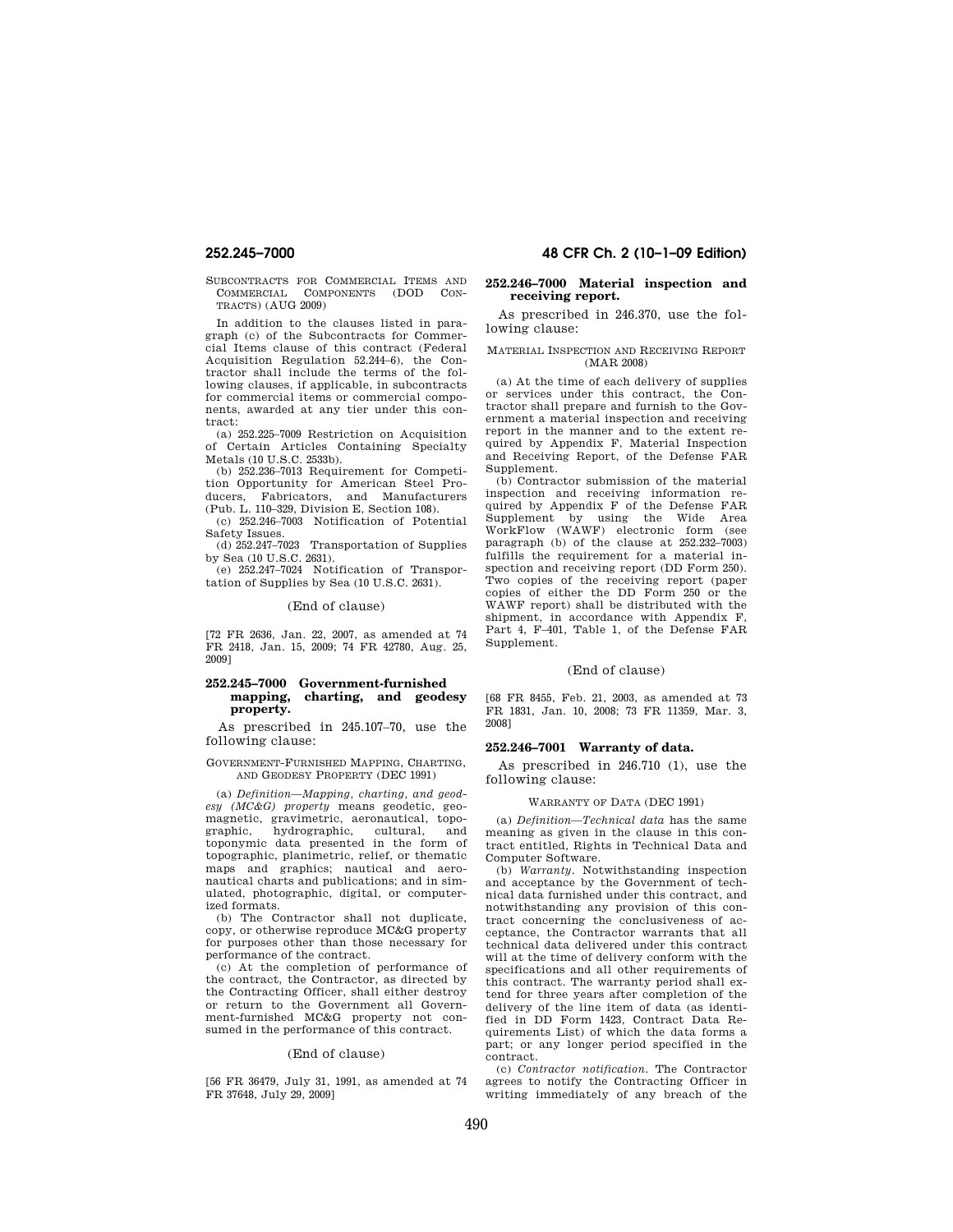above warranty which the Contractor discovers within the warranty period.

(d) *Remedies.* The following remedies shall apply to all breaches of the warranty, whether the Contractor notifies the Contracting Officer in accordance with paragraph (c) of this clause or if the Government notifies the Contractor of the breach in writing within the warranty period:

(1) Within a reasonable time after such notification, the Contracting Officer may—

(i) By written notice, direct the Contractor to correct or replace at the Contractor's expense the nonconforming technical data promptly; or

(ii) If the Contracting Officer determines that the Government no longer has a requirement for correction or replacement of the data, or that the data can be more reasonably corrected by the Government, inform the Contractor by written notice that the Government elects a price or fee adjustment instead of correction or replacement.

(2) If the Contractor refuses or fails to comply with a direction under paragraph (d) (1)(i) of this clause, the Contracting Officer may, within a reasonable time of the refusal or failure—

(i) By contract or otherwise, correct or replace the nonconforming technical data and charge the cost to the Contractor; or

(ii) Elect a price or fee adjustment instead of correction or replacement.

(3) The remedies in this clause represent the only way to enforce the Government's rights under this clause.

(e) The provisions of this clause apply anew to that portion of any corrected or replaced technical data furnished to the Government under paragraph (d)(1)(i) of this clause.

### (End of clause)

*Alternate I* (DEC 1991). As prescribed in 246.710(2), substitute the following for paragraph (d)(3) of the basic clause:

(3) In addition to the remedies under paragraphs (d)(1) and (2) of this clause, the Contractor shall be liable to the Government for all damages to the Government as a result of the breach of warranty.

(i) The additional liability under paragraph  $(d)(3)$  of this clause shall not exceed 75 percent of the target profit.

(ii) If the breach of the warranty is with respect to the data supplied by an equipment subcontractor, the limit of the Contractor's liability shall be—

(A) Ten percent of the total subcontract price in a firm fixed price subcontract;

(B) Seventy-five percent of the total subcontract fee in a cost-plus-fixed-fee or costplus-award-fee subcontract; or

(C) Seventy-five percent of the total subcontract target profit or fee in a fixed-price or cost-plus-incentive-type contract.

(iii) Damages due the Government under the provisions of this warranty are not an allowable cost.

(iv) The additional liability in paragraph  $(d)(3)$  of this clause shall not apply-

(A) With respect to the requirements for product drawings and associated lists, special inspection equipment (SIE) drawings and associated lists, special tooling drawings and associated lists, SIE operating instructions, SIE descriptive documentation, and SIE calibration procedures under MIL-T-31000, General Specification for Technical Data Packages, Amendment 1, or MIL-T-47500, General Specification for Technical Data Packages, Supp 1, or drawings and associated lists under level 2 or level 3 of MIL-D-1000A, Engineering and Associated Data Drawings, or DoD-D-1000B, Engineering and Associated Lists Drawings (Inactive for New Design) Amendment 4, Notice 1; or drawings and associated lists under category E or I of MIL-D-1000, Engineering and Associated Lists Drawings, provided that the data furnished by the Contractor was current, accurate at time of submission, and did not involve a significant omission of data necessary to comply with the requirements; or

(B) To defects the Contractor discovers and gives written notice to the Government before the Government discovers the error.

*Alternate II* (DEC 1991). As prescribed at 246.710(3), substitute the following paragraph for paragraph (d)(3) of the basic clause:

(3) In addition to the remedies under paragraphs (d)(1) and (2) of this clause, the Contractor shall be liable to the Government for all damages to the Government as a result of the breach of the warranty.

(i) The additional liability under paragraph (d)(3) of this clause shall not exceed ten percent of the total contract price.

(ii) If the breach of the warranty is with respect to the data supplied by an equipment subcontractor, the limit of the Contractor's liability shall be—

(A) Ten percent of the total subcontract price in a firm fixed-price subcontract;

(B) Seventy-five percent of the total subcontract fee in a cost-plus-fixed-fee or costplus-award-fee subcontract; or

(C) Seventy-five percent of the total subcontract target profit or fee in a fixed-price

or cost-plus-incentive-type contract. (iii) The additional liability specified in paragraph (d)(3) of this clause shall not apply—

(A) With respect to the requirements for product drawings and associated lists, special inspection equipment (SIE) drawings and associated lists, special tooling drawings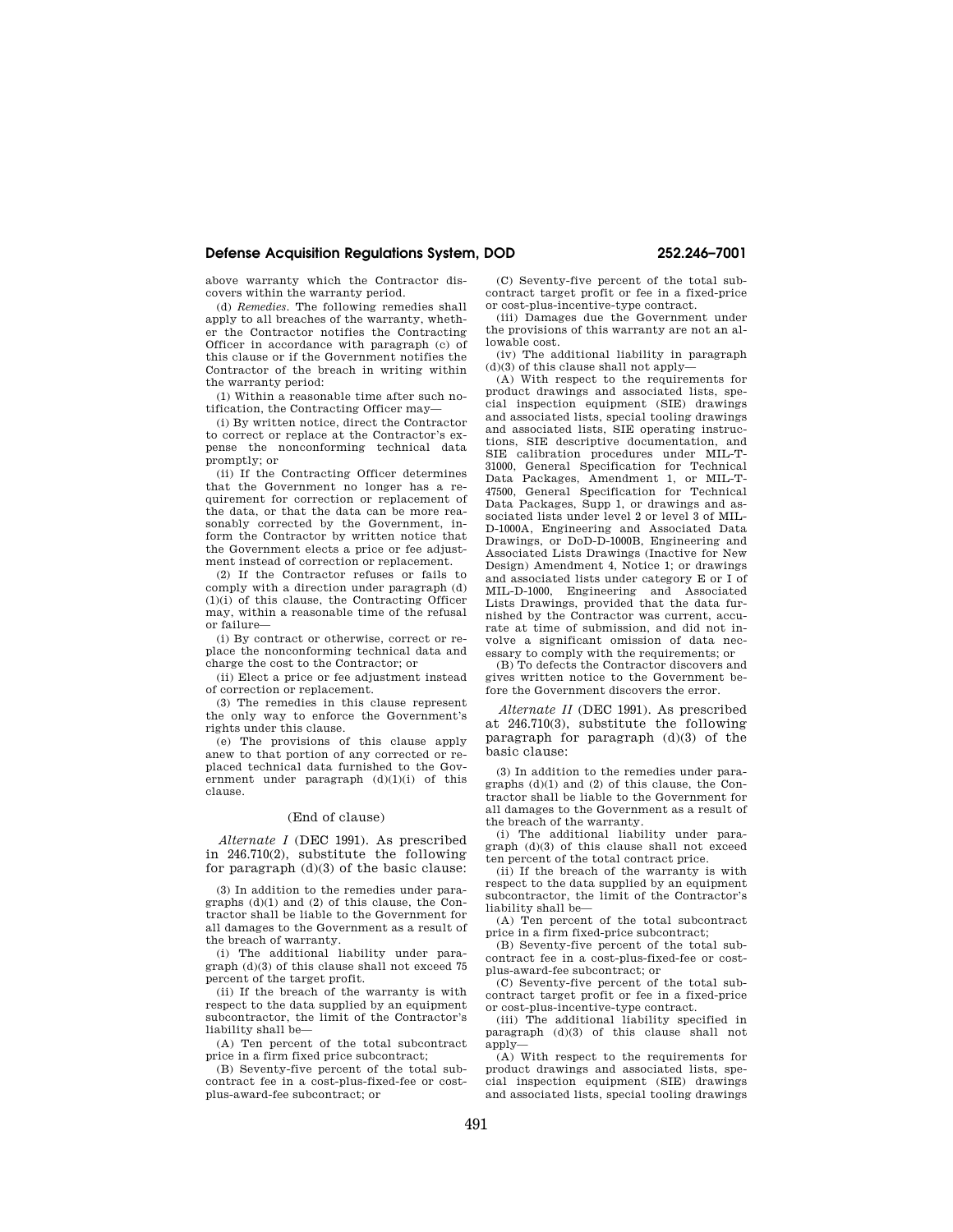and associated lists, SIE operating instructions, SIE descriptive documentation, and SIE calibration procedures under MIL-T-31000, General Specification for Technical Data Packages, Amendment 1, or MIL-T-47500, General Specification for Technical Data Packages, Supp 1, or drawings and associated lists under level 2 or level 3 of MIL-D-1000A, Engineering and Associated Data Drawings, or DoD-D-1000B, Engineering and Associated Lists Drawings (Inactive for New Design) Amendment 4, Notice 1; or drawings and associated lists under category E or I of MIL-D-1000, Engineering and Associated Lists Drawings, provided that the data furnished by the Contractor was current, accurate at time of submission, and did not involve a significant omission of data necessary to comply with the requirements; or

(B) To defects the Contractor discovers and gives written notice to the Government before the Government discovers the error.

## **252.246–7002 Warranty of construction (Germany).**

As prescribed in 246.710(4), use the following clause:

#### WARRANTY OF CONSTRUCTION (GERMANY) (JUN 1997)

(a) In addition to any other representations in this contract, the Contractor warrants, except as provided in paragraph (j) of this clause, that the work performed under this contract conforms to the contract requirements and is free of any defect of equipment, material, or design furnished or workmanship performed by the Contractor or any subcontractor or supplier at any tier.

(b) This warranty shall continue for the period(s) specified in Section 13, VOB, Part B, commencing from the date of final acceptance of the work under this contract. If the Government takes possession of any part of the work before final acceptance, this warranty shall continue for the period(s) specified in Section 13, VOB, Part B, from the date the Government takes possession.

(c) The Contractor shall remedy, at the Contractor's expense, any failure to conform or any defect. In addition, the Contractor shall remedy, at the Contractor's expense, any damage to Government-owned or -controlled real or personal property when that damage is the result of—

(1) The Contractor's failure to conform to contract requirements; or

(2) Any defect of equipment, material, or design furnished or workmanship performed.

(d) The Contractor shall restore any work damaged in fulfilling the terms and conditions of this clause.

(e) The Contracting Officer shall notify the Contractor, in writing, within a reasonable period of time after the discovery of any failure, defect, or damage.

# **252.246–7002 48 CFR Ch. 2 (10–1–09 Edition)**

(f) If the Contractor fails to remedy any failure, defect, or damage within a reasonable period of time after receipt of notice, the Government shall have the right to replace, repair, or otherwise remedy the failure, defect, or damage at the Contractor's expense.

(g) With respect to all warranties, express or implied, from subcontractors, manufacturers, or suppliers for work performed and materials furnished under this contract, the Contractor shall—

(1) Obtain all warranties that would be given in normal commercial practice;

(2) Require all warranties to be executed in writing, for the benefit of the Government, if directed by the Contracting Officer; and

(3) Enforce all warranties for the benefit of the Government as directed by the Contracting Officer.

(h) In the event the Contractor's warranty under paragraph (b) of this clause has expired, the Government may bring suit at its expense to enforce a subcontractor's, manufacturer's, or supplier's warranty.

(i) Unless a defect is caused by the Contractor's negligence, or the negligence of a subcontractor or supplier at any tier, the Contractor shall not be liable for the repair of any defects of material or design furnished by the Government or for the repair of any damage resulting from any defeat in Government-furnished material or design.

(j) This warranty shall not limit the Government's right under the Inspection clause of this contract, with respect to latent defects, gross mistakes, or fraud.

### (End of clause)

[62 FR 34135, June 24, 1997; 62 FR 49306, Sept. 19, 1997]

## **252.246–7003 Notification of potential safety issues.**

As prescribed in 246.371(a), use the following clause:

#### NOTIFICATION OF POTENTIAL SAFETY ISSUES (JAN 2007)

(a) *Definitions.* As used in this clause—

*Credible information* means information that, considering its source and the surrounding circumstances, supports a reasonable belief that an event has occurred or will occur.

*Critical safety item* means a part, subassembly, assembly, subsystem, installation equipment, or support equipment for a system that contains a characteristic, any failure, malfunction, or absence of which could have a safety impact.

*Safety impact* means the occurrence of death, permanent total disability, permanent partial disability, or injury or occupational illness requiring hospitalization; loss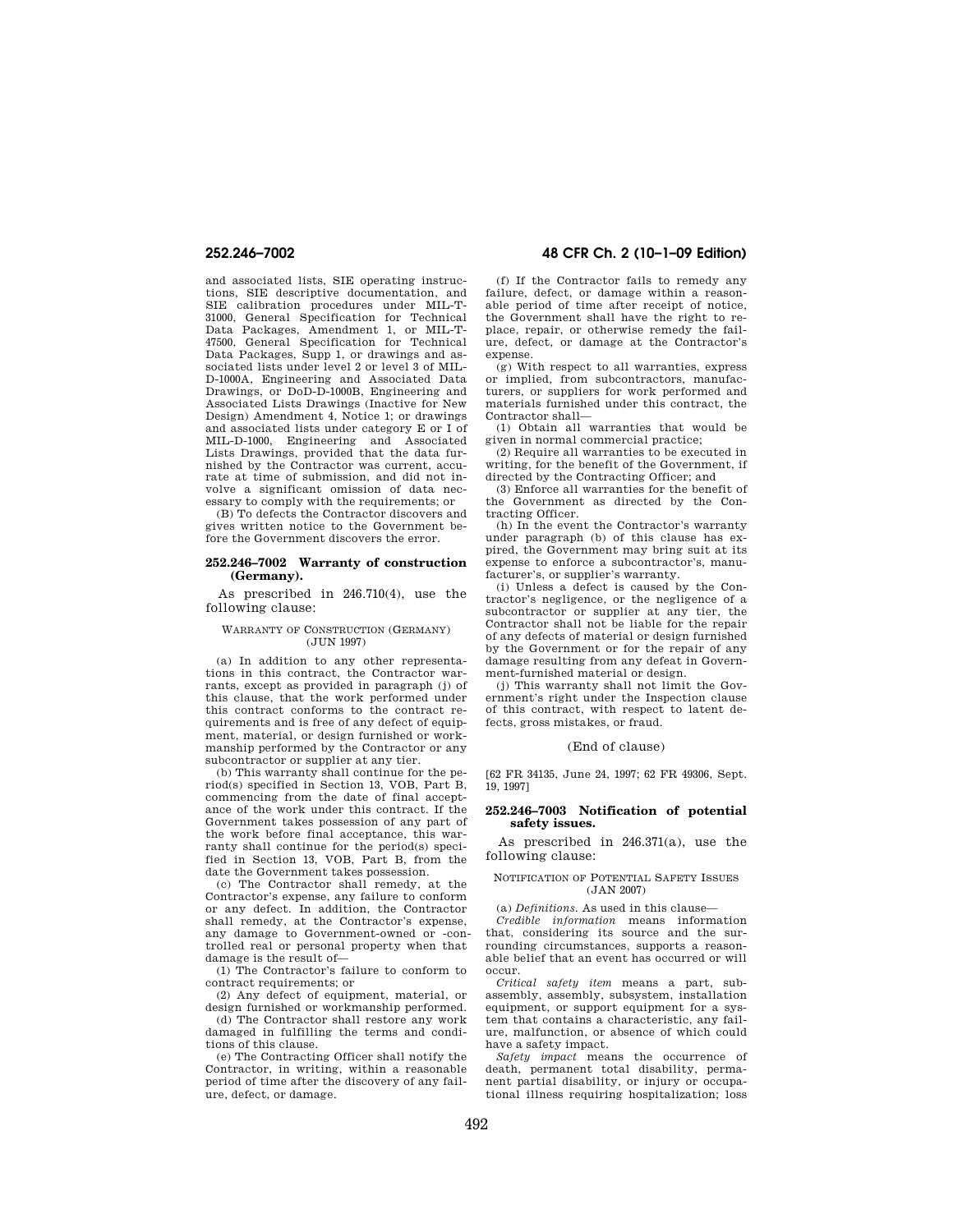of a weapon system; or property damage exceeding \$1,000,000.

*Subcontractor* means any supplier, distributor, vendor, or firm that furnishes supplies or services to or for the Contractor or another subcontractor under this contract.

(b) The Contractor shall provide notification, in accordance with paragraph (c) of this clause, of—

(1) All nonconformances for parts identified as critical safety items acquired by the Government under this contract; and

(2) All nonconformances or deficiencies that may result in a safety impact for systems, or subsystems, assemblies, subassemblies, or parts integral to a system, acquired by or serviced for the Government under this contract.

(c) The Contractor—

(1) Shall notify the Administrative Contracting Officer (ACO) and the Procuring Contracting Officer (PCO) as soon as practicable, but not later than 72 hours, after discovering or acquiring credible information concerning nonconformances and deficiencies described in paragraph (b) of this clause; and

(2) Shall provide a written notification to the ACO and the PCO within 5 working days that includes—

(i) A summary of the defect or nonconformance;

(ii) A chronology of pertinent events;

(iii) The identification of potentially affected items to the extent known at the time of notification;

(iv) A point of contact to coordinate problem analysis and resolution; and

(v) Any other relevant information.

(d) The Contractor—

(1) Is responsible for the notification of potential safety issues occurring with regard to an item furnished by any subcontractor; and

(2) Shall facilitate direct communication between the Government and the subcontractor as necessary.

(e) Notification of safety issues under this clause shall be considered neither an admission of responsibility nor a release of liability for the defect or its consequences. This clause does not affect any right of the Government or the Contractor established elsewhere in this contract.

(f)(1) The Contractor shall include the substance of this clause, including this paragraph (f), in subcontracts for—

(i) Parts identified as critical safety items; (ii) Systems and subsystems, assemblies, and subassemblies integral to a system; or

(iii) Repair, maintenance, logistics support, or overhaul services for systems and subsystems, assemblies, subassemblies, and parts integral to a system.

(2) For those subcontracts described in paragraph (f)(1) of this clause, the Contractor shall require the subcontractor to provide the notification required by paragraph (c) of this clause to—

(i) The Contractor or higher-tier subcontractor; and

(ii) The ACO and the PCO, if the subcontractor is aware of the ACO and the PCO for the contract.

#### (End of clause)

[72 FR 2636, Jan. 22, 2007]

**252.247–7000 Hardship conditions.** 

As prescribed in 247.270–6(a), use the following clause:

## HARDSHIP CONDITIONS (AUG 2000)

(a) If the Contractor finds unusual ship, dock, or cargo conditions associated with loading or unloading a particular cargo, that will work a hardship on the Contractor if loaded or unloaded at the basic commodity rates, the Contractor shall—

(1) Notify the Contracting Officer before performing the work, if feasible, but no later than the vessel sailing time; and

(2) Submit any associated request for price adjustment to the Contracting Officer within 10 working days of the vessel sailing time.

(b) Unusual conditions include, but are not limited to, inaccessibility of place of stowage to the ship's cargo gear, side port operations, and small quantities of cargo in any one hatch.

(c) The Contracting Officer will investigate the conditions promptly after receiving the notice. If the Contracting Officer finds that the conditions are unusual and do materially affect the cost of loading or unloading, the Contracting Officer will authorize payment at the applicable man-hour rates set forth in the schedule of rates of this contract.

## (End of clause)

[65 FR 50147, Aug. 17, 2000]

## **252.247–7001 Price adjustment.**

As prescribed in 247.270–6(b), use the following clause:

#### PRICE ADJUSTMENT (JAN 1997)

(a) The Contractor warrants that the prices set forth in this contract—

(1) Are based upon the wage rates, allowances, and conditions set forth in the collective bargaining agreements between the Contractor and its employees, in effect as of (*insert date*), and which are generally applicable to the ports where work under this contract is performed;

(2) Apply to operations by the Contractor on non-Government work as well as under this contract; and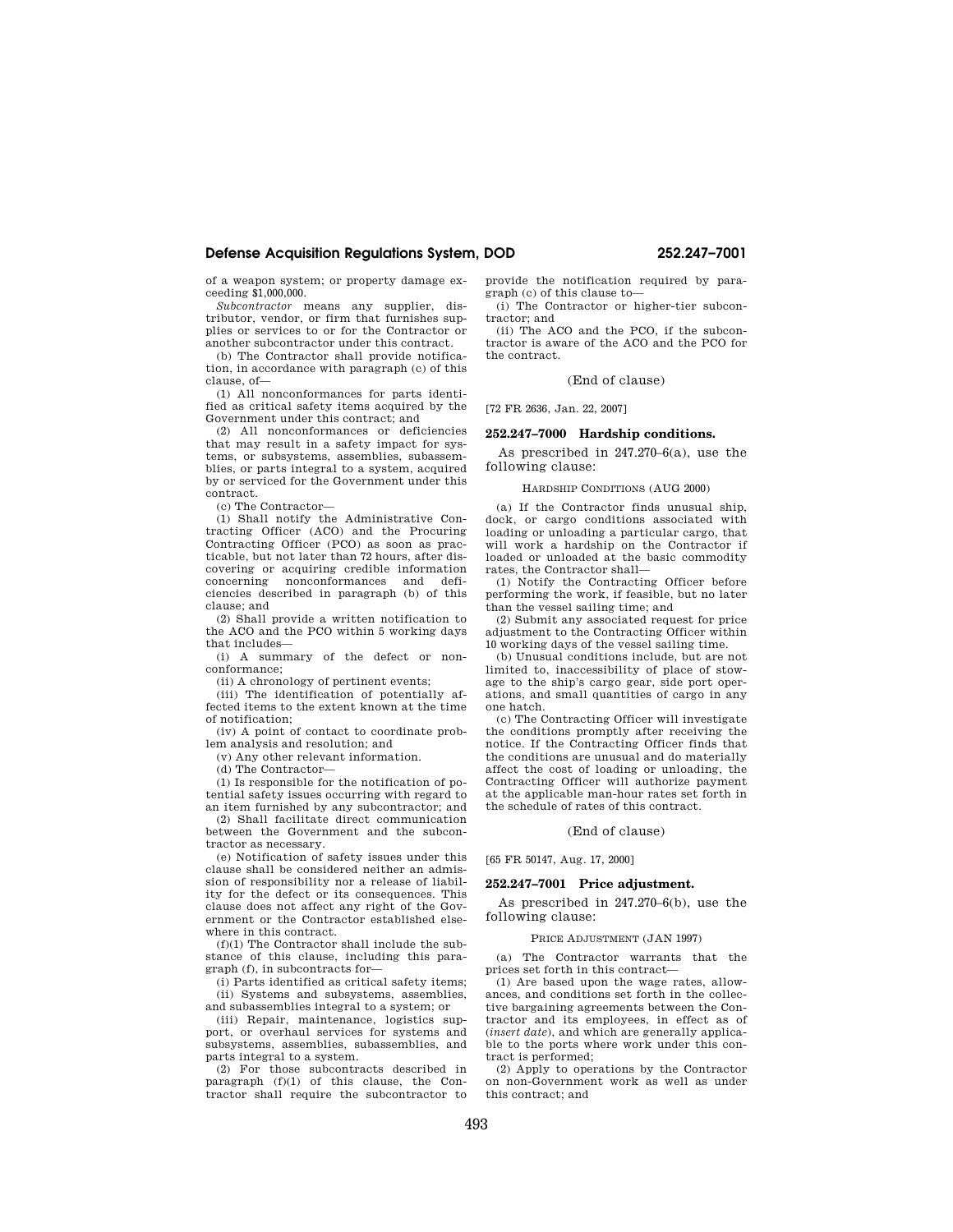(3) Do not include any allowance for cost increases that may—

(i) Become effective under the terms of the collective bargaining agreements after the date in paragraph (a)(1) of this clause; or

(ii) Result from modification of the collective bargaining agreements after the date in paragraph  $(a)(1)$ .

(b) The Contractor shall notify the Contracting Officer within 60 days of receipt of notice of any changes (increase or decrease) in the wage rates, allowances, fringe benefits, and conditions that apply to its direct labor employees, if the changes-

(1) Are pursuant to the provisions of the collective bargaining agreements; or

(2) Are a result of effective modifications to the agreements; and

(3) Would change the Contractor's costs to perform this contract.

(c) The Contractor shall include in its notification—

(1) A proposal for an adjustment in the contract commodity, activity, or work-hour prices; and

(2) Data, in such form as the Contracting Officer may require, explaining the—

(i) Causes;

(ii) Effective date; and

(iii) Amount of the increase or decrease in the Contractor's proposal for the adjustment.

(d) Promptly upon receipt of any notice and data described in paragraph (c), the Contractor and the Contracting Officer shall negotiate an adjustment in the existing contract commodity, activity, or man-hour prices. However, no upward adjustment of the existing commodity, activity, or workhour prices will be allowed in excess of

percent per year, except as provided in the Changes clause of this contract.

(1) Changes in the contract prices shall reflect, in addition to the direct and variable indirect labor costs, the associated changes in the costs for social security, unemployment compensation, taxes, and workman's compensation insurance.

(2) There will be no adjustment to increase the dollar amount allowances of the Contractor's profit.

(3) The agreed upon adjustment, its effective date, and the revised commodity, activity, or work-hour prices for services set forth in the schedule of rates, shall be incorporated in the contract by supplemental agreement.

(e) There will be no adjustment for any changes in the quantities of labor that the Contractor contemplated for each specific commodity, except as may result from modifications of the collective bargaining agreements. For the purpose of administering this clause, the Contractor shall submit to the Contracting Officer, within five days after award, the accounting data and computations the Contractor used to determine its

# **252.247–7002 48 CFR Ch. 2 (10–1–09 Edition)**

estimated efficiency rate in the performance of this contract, to include the Contractor's computation of the costs apportioned for each rate set forth in the schedule of rates.

(f) Failure of the parties to agree to an adjustment under this clause will be deemed to be a dispute concerning a question of fact within the meaning of the Disputes clause of this contract. The Contractor shall continue performance pending agreement on, or determination of, any such adjustment and its effective date.

(g) The Contractor shall include with the final invoice submitted under this contract a statement that the Contractor has not experienced a decrease in rates of pay for labor, or that the Contractor has given notice of all such decreases in compliance with paragraph (b) of this clause.

#### (End of clause)

[56 FR 36479, July 31, 1991, as amended at 62 FR 2615, Jan. 17, 1997; 65 FR 50147, Aug. 17, 2000]

### **252.247–7002 Revision of prices.**

As prescribed in 247.270–6(c), use the following clause:

## REVISION OF PRICES (DEC 1991)

(a) *Definition. Wage adjustment,* as used in this clause, means a change in the wages, salaries, or other terms or conditions of employment which—

(1) Substantially affects the cost of performing this contract;

(2) Is generally applicable to the port where work under this contract is performed; and

(3) Applies to operations by the Contractor on non-Government work as well as to work under this contract.

(b) *General.* The prices fixed in this contract are based on wages and working conditions established by collective bargaining agreements, and on other conditions in effect on the date of this contract. The Contracting Officer and the Contractor may agree to increase or decrease such prices in accordance with this clause.

(c) *Demand for negotiation.* (1) At any time, subject to the limitations specified in this clause, either the Contracting Officer or the Contractor may deliver to the other a written demand that the parties negotiate to revise the prices under this contract.

(2) No such demand shall be made before 90 days after the date of this contract, and thereafter neither party shall make a demand having an effective date within 90 days of the effective date of any prior demand. However, this limitation does not apply to a wage adjustment during the 90 day period.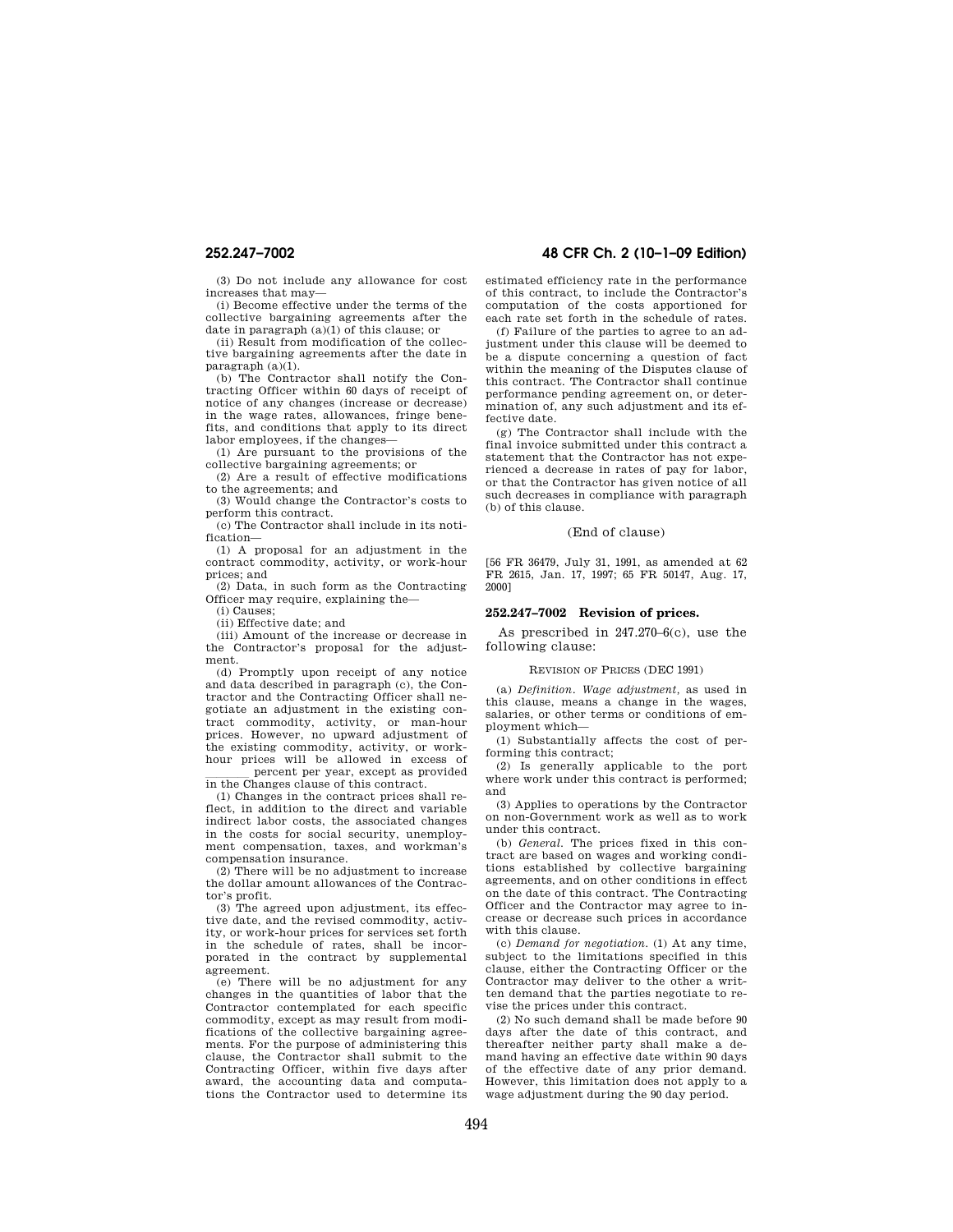(3) Each demand shall specify a date (the same as or subsequent to the date of the delivery of the demand) as to when the revised prices shall be effective. This date is the effective date of the price revision.

(i) If the Contractor makes a demand under this clause, the demand shall briefly state the basis of the demand and include the statements and data referred to in paragraph (d) of this clause.

(ii) If the demand is made by the Contracting Officer, the Contractor shall furnish the statements and data within 30 days of the delivery of the demand.

(d) *Submission of data.* At the times specified in paragraphs  $(c)(3)(i)$  and  $(ii)$  of this clause, the Contractor shall submit—

(1) A new estimate and breakdown of the unit cost and the proposed prices for the services the Contractor will perform under this contract after the effective date of the price revision, itemized to be consistent with the original negotiations of the contract;

(2) An explanation of the difference between the original (or last preceding) estimate and the new estimate;

(3) Such relevant operating data, cost records, overhead absorption reports, and accounting statements as may be of assistance in determining the accuracy and reliability of the new estimate;

(4) A statement of the actual costs of performance under this contract to the extent that they are available at the time of the negotiation of the revision of prices under this clause; and

(5) Any other relevant data usually furnished in the case of negotiations of prices under a new contract. The Government may examine and audit the Contractor's accounts, records, and books as the Contracting Officer considers necessary.

(e) *Negotiations.* (1) Upon the filing of the statements and data required by paragraph (d) of this clause, the Contractor and the Contracting Officer shall negotiate promptly in good faith to agree upon prices for services the Contractor will perform on and after the effective date of the price revision.

(2) If the prices in this contract were established by competitive negotiation, they shall not be revised upward unless justified by changes in conditions occurring after the contract was awarded.

(3) The agreement reached after each negotiation will be incorporated into the contract by supplemental agreement.

(f) *Disagreements.* If, within 30 days after the date on which statements and data are required pursuant to paragraph (c) of this clause, the Contracting Officer and the Contractor fail to agree to revised prices, the failure to agree shall be resolved in accordance with the Disputes clause of this contract. The prices fixed by the Contracting Officer will remain in effect for the balance of the contract, and the Contractor shall continue performance.

(g) *Retroactive changes in wages or working conditions.* (1) In the event of a retroactive wage adjustment, the Contractor or the Contracting Officer may request an equitable adjustment in the prices in this contract.

(2) The Contractor shall request a price adjustment within 30 days of any retroactive wage adjustment. The Contractor shall support its request with—

(i) An estimate of the changes in cost resulting from the retroactive wage adjustment;

(ii) Complete information upon which the estimate is based; and

(iii) A certified copy of the collective bargaining agreement, arbitration award, or other document evidencing the retroactive wage adjustment.

(3) Subject to the limitation in paragraph  $(g)(2)$  of this clause as to the time of making a request, completion or termination of this contract shall not affect the Contractor's right under paragraph (g) of this clause.

(4) In case of disagreement concerning any question of fact, including whether any adjustment should be made, or the amount of such adjustment, the disagreement will be resolved in accordance with the Disputes clause of this contract.

(5) The Contractor shall notify the Contracting Officer in writing of any request by or on behalf of the employees of the Contractor which may result in a retroactive wage adjustment. The notice shall be given within 20 days after the request, or if the request occurs before contract execution, at the time of execution.

## (End of clause)

[56 FR 36479, July 31, 1991, as amended at 65 FR 50147, Aug. 17, 2000]

## **252.247–7003 Pass-Through of Motor Carrier Fuel Surcharge Adjustment to the Cost Bearer.**

As prescribed in 247.207, use the following clause:

PASS-THROUGH OF MOTOR CARRIER FUEL SUR-CHARGE ADJUSTMENT TO THE COST BEARER  $($ .JIII.  $2009)$ 

(a) The Contractor shall pass through any motor carrier fuel-related surcharge adjustments to the person, corporation, or entity that directly bears the cost of fuel for shipment(s) transported under this contract.

(b) The Contractor shall insert the substance of this clause, including this paragraph (b), in all subcontracts with motor carriers, brokers, or freight forwarders.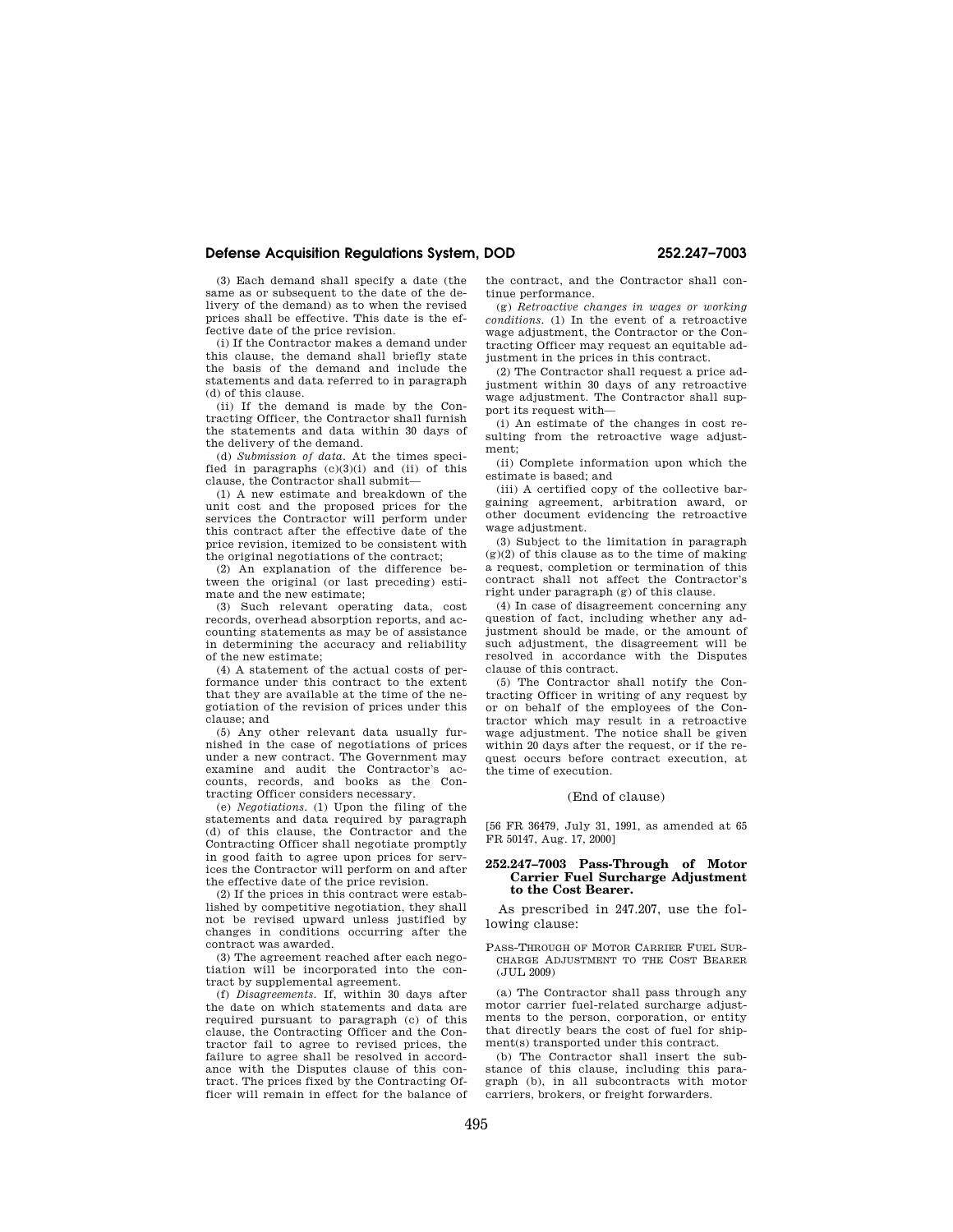(End of clause)

[74 FR 37653, July 29, 2009]

## **252.247–7004 Indefinite quantities fixed charges.**

As prescribed in 247.270–6(d), use the following clause:

## INDEFINITE QUANTITIES—FIXED CHARGES (DEC 1991)

The amount of work and services the Contractor may be ordered to furnish shall be the amount the Contracting Officer may order from time to time. In any event, the Government is obligated to compensate the Contractor the monthly lump sum specified in the Schedule entitled Fixed Charges, for each month or portion of a month the contract remains in effect.

(End of clause)

[56 FR 36479, July 31, 1991, as amended at 65 FR 50147, Aug. 17, 2000]

## **252.247–7005 Indefinite quantities—no fixed charges.**

As prescribed in 247.270–6(e), use the following clause:

#### INDEFINITE QUANTITIES—NO FIXED CHARGES (DEC 1991)

The amount of work and services the Contractor may be ordered to furnish shall be the amount the Contracting Officer may order from time to time. In any event, the Government shall order, during the term of this contract, work or services having an aggregate value of not less than \$100.

### (End of clause)

[56 FR 36479, July 31, 1991, as amended at 65 FR 50148, Aug. 17, 2000]

## **252.247–7006 Removal of contractor's employees.**

As prescribed in 247.270–6(f), use the following clause:

## REMOVAL OF CONTRACTOR'S EMPLOYEES (DEC 1991)

The Contractor agrees to use only experienced, responsible, and capable people to perform the work. The Contracting Officer may require that the Contractor remove from the job, employees who endanger persons or property, or whose continued employment under this contract is inconsistent with the interest of military security.

# **252.247–7004 48 CFR Ch. 2 (10–1–09 Edition)**

## (End of clause)

[56 FR 36479, July 31, 1991, as amended at 65 FR 50148, Aug. 17, 2000]

## **252.247–7007 Liability and insurance.**

As prescribed in  $247.270-6(g)$ , use the following clause:

LIABILITY AND INSURANCE (DEC 1991)

(a) The Contractor shall be—

(1) Liable to the Government for loss or damage to property, real and personal, owned by the Government or for which the Government is liable;

(2) Responsible for, and hold the Government harmless from, loss of or damage to property not included in paragraph (a)(1); and

(3) Responsible for, and hold the Government harmless from, bodily injury and death of persons, resulting either in whole or in part from the negligence or fault of the Contractor, its officers, agents, or employees in the performance of work under this contract.

(b) For the purpose of this clause, all cargo loaded or unloaded under this contract is agreed to be property owned by the Government or property for which the Government is liable.

(1) The amount of the loss or damage as determined by the Contracting Officer will be withheld from payments otherwise due the Contractor.

(2) Determination of liability and responsibility by the Contracting Officer will constitute questions of fact within the meaning of the Disputes clause of this contract.

(c) The general liability and responsibility of the Contractor under this clause are subject only to the following specific limitations. The Contractor is not responsible to the Government for, and does not agree to hold the Government harmless from, loss or damage to property or bodily injury to or death of persons if—

(1) The unseaworthiness of the vessel, or failure or defect of the gear or equipment furnished by the Government, contributed jointly with the fault or negligence of the Contractor in causing such damage, injury, or death; and

(i) The Contractor, his officers, agents, and employees, by the exercise of due diligence, could not have discovered such unseaworthiness or defect of gear or equipment; or

(ii) Through the exercise of due diligence could not otherwise have avoided such damage, injury, or death.

(2) The damage, injury, or death resulted solely from an act or omission of the Government or its employees, or resulted solely from proper compliance by officers, agents, or employees of the Contractor with specific directions of the Contracting Officer.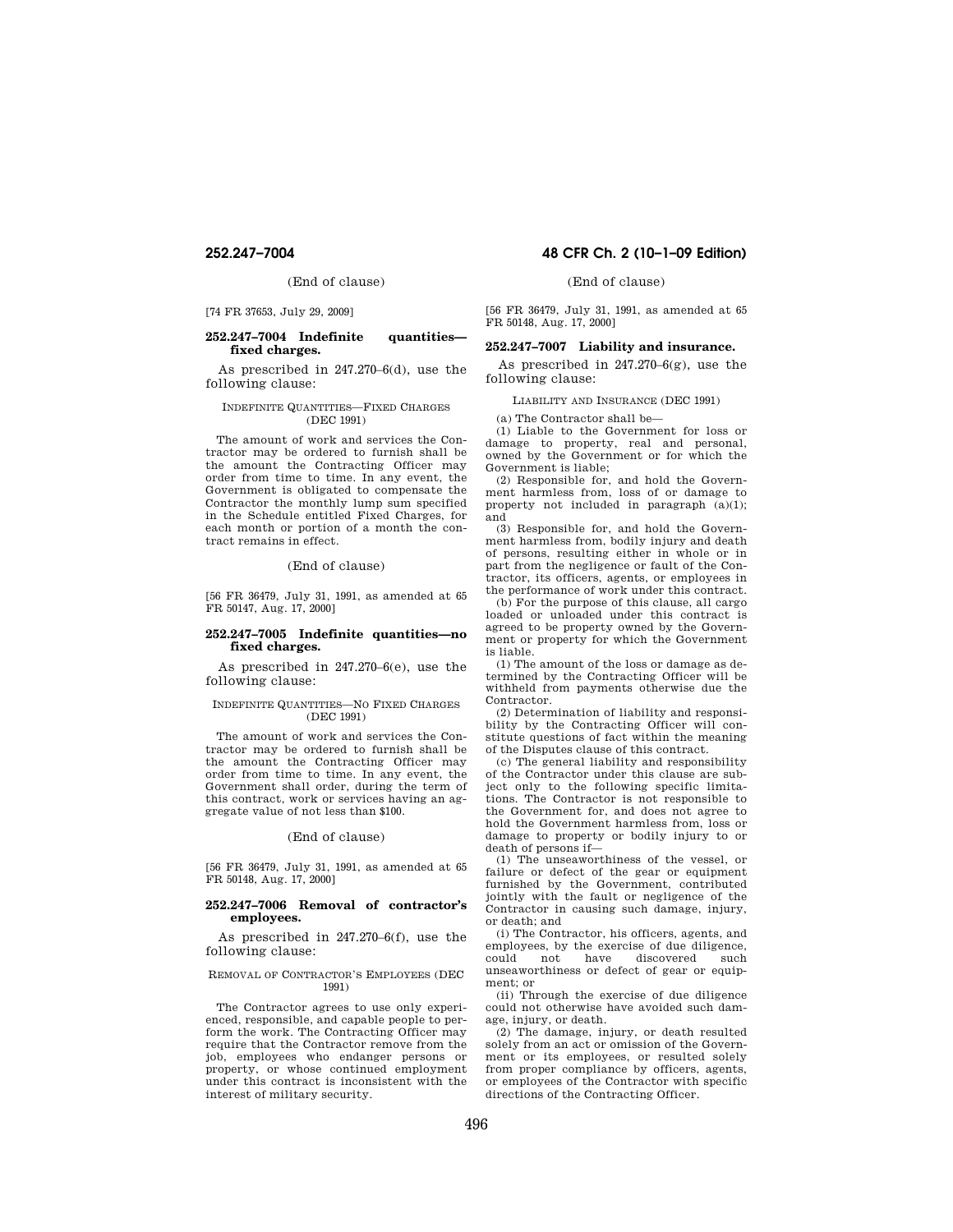(d) The Contractor shall at its own expense acquire and maintain insurance during the term of this contract, as follows—

(1) Standard workmen's compensation and employer's liability insurance and longshoremen's and harbor workers' compensation insurance, or such of these as may be proper under applicable state or Federal statutes.

(i) The Contractor may, with the prior approval of the Contracting Officer, be a selfinsurer against the risk of this paragraph  $(d)(1)$ .

(ii) This approval will be given upon receipt of satisfactory evidence that the Contractor has qualified as a self-insurer under applicable provision of law.

(2) Bodily injury liability insurance in an amount of not less than \$300,000 on account of any one occurrence.

(3) Property damage liability insurance (which shall include any and all property, whether or not in the care, custody, or control of the Contractor) in an amount of not less than \$300,000 for any one occurrence.

(e) Each policy shall provide, by appropriate endorsement or otherwise, that cancellation or material change in the policy shall not be effective until after a 30 day written notice is furnished the Contracting Officer.

(f) The Contractor shall furnish the Contracting Officer with satisfactory evidence of the insurance required in paragraph (d) before performance of any work under this contract.

(g) The Contractor shall, at its own cost and expense, defend any suits, demands, claims, or actions, in which the United States might be named as a co-defendant of the Contractor, resulting from the Contractor's performance of work under this contract. This requirement is without regard to whether such suit, demand, claim, or action was the result of the Contractor's negligence. The Government shall have the right to appear in such suit, participate in defense, and take such actions as may be necessary to protect the interest of the United States.

(h) It is expressly agreed that the provisions in paragraphs (d) through (g) of this clause shall not in any manner limit the liability or extend the liability of the Contractor as provided in paragraphs (a) through (c) of this clause.

(i) The Contractor shall—

(1) Equitably reimburse the Government if the Contractor is indemnified, reimbursed, or relieved of any loss or damage to Govern-

ment property; (2) Do nothing to prevent the Government's right to recover against third parties for any such loss or damage; and

(3) Furnish the Government, upon the request of the Contracting Officer, at the Government's expense, all reasonable assistance and cooperation in obtaining recovery, including the prosecution of suit and the execution of instruments of assignment in favor of the Government.

## (End of clause)

[56 FR 36479, July 31, 1991, as amended at 65 FR 50148, Aug. 17, 2000]

## **252.247–7008 Evaluation of bids.**

As prescribed in 247.271–4(a), use the following provision:

## EVALUATION OF BIDS (DEC 1991)

(a) The Government will evaluate bids on the basis of total aggregate price of all items within an area of performance under a given schedule.

(1) An offeror must bid on all items within a specified area of performance for a given schedule. Failure to do so shall be cause for rejection of the bid for that area of performance of that Schedule. If there is to be no charge for an item, an entry such as ''No Charge,'' or the letters ''N/C'' or ''0,'' must be made in the unit price column of the Schedule.

(2) Any bid which stipulates minimum charges or graduated prices for any or all items shall be rejected for that area of performance within the Schedule.

(b) In addition to other factors, the Contracting Officer will evaluate bids on the basis of advantages or disadvantages to the Government that might result from making more than one award (multiple awards).

(1) In making this evaluation, the Contracting Officer will assume that the administrative cost to the Government for issuing and administering each contract awarded under this solicitation would be \$500.

(2) Individual awards will be for the items and combinations of items which result in the lowest aggregate cost to the Government, including the administrative costs in paragraph (b)(1).

(c) When drayage is necessary for the accomplishment of any item in the bid schedule, the Offeror shall include in the unit price any costs for bridge or ferry tolls, road use charges or similar expenses.

(d) Unless otherwise provided in this solicitation, the Offeror shall state prices in amounts per hundred pounds on gross or net weights, whichever is applicable. All charges shall be subject to, and payable on, the basis of 100 pounds minimum weight for unaccompanied baggage and a 500 pound minimum weight for household goods, net or gross weight, whichever is applicable.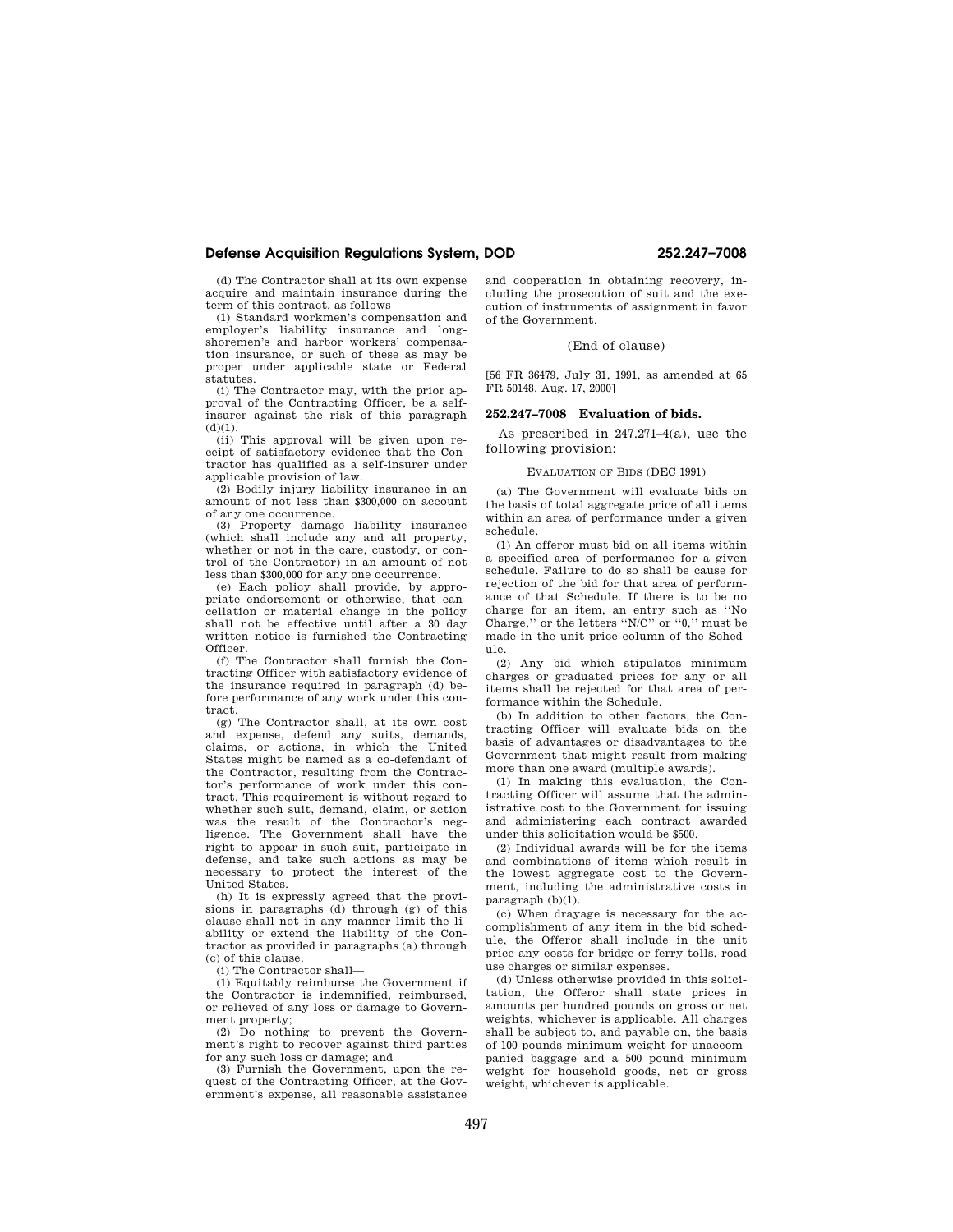## (End of provision)

*Alternate I* (DEC 1991). As prescribed in 247.271–4(a), add the following paragraph (e) to the basic clause:

(e) Notwithstanding paragraph (a), when ''additional services'' are added to any schedule, such ''additional services'' items will not be considered in the evaluation of bids.

## **252.247–7009 Award.**

As prescribed in 247.271–4(b), use the following provision:

#### AWARD (DEC 1991)

(a) The Government shall make award by area to the qualified low bidder under each of the specified schedules to the extent of the bidder's stated guaranteed daily capability as provided in this solicitation and the Estimated Quantities Schedule.

(b) The Government reserves the right to make an award of two or more areas to a single bidder if such award will result in an overall lower estimated cost to the Government.

(c) The Government also reserves the right to award additional contracts, as a result of this solicitation, to the extent necessary to meet its estimated maximum daily requirements.

## (End of provision)

## **252.247–7010 Scope of contract.**

As prescribed in 247.271–4(d), use the following clause:

#### SCOPE OF CONTRACT (DEC 1991)

(a) The Contractor shall furnish services and materials for the preparation of personal property (including servicing of appliances) for movement or storage, drayage and related services. Unless otherwise indicated in the Schedule, the Contractor shall—

(1) Furnish all materials except Government-owned containers (Federal Specification PPP-B-580), all equipment, plant and labor; and

(2) Perform all work in accomplishing containerization of personal property for overseas or domestic movement or storage, including—

(i) Stenciling;

(ii) Cooperage;

(iii) Drayage of personal property in connection with other services;

(iv) Decontainerization of inbound shipments of personal property; and

(v) The handling of shipments into and out of the Contractor's facility.

(b) Excluded from the scope of this contract is the furnishing of like services or ma-

# **252.247–7009 48 CFR Ch. 2 (10–1–09 Edition)**

terials which are provided incident to complete movement of personal property when purchased by the Through Government Bill of Lading or other method/mode of shipment or property to be moved under the Do-It-Yourself moving program or otherwise moved by the owner.

## (End of clause)

# **252.247–7011 Period of contract.**

As prescribed in 247.271–4(e), use the following clause:

#### PERIOD OF CONTRACT (OCT 2001)

(a) This contract begins January 1,  $\frac{\ }{2}$ ,<br>ed ends December 31 both dates incluand ends December 31,  $\_\_$ , both dates inclu-<br>sive Any work ordered before and not comsive. Any work ordered before, and not completed by the expiration date shall be governed by the terms of this contract.

(b) The Government will not place new orders under this contract that require that performance commence more than 15 days after the expiration date.

(c) The Government may place orders required for the completion of services (for shipments in the Contractor's possession) for 180 days past the expiration date.

## (End of clause)

[56 FR 36479, July 31, 1991, as amended at 66 FR 49861, Oct. 1, 2001]

## **252.247–7012 Ordering limitation.**

As prescribed in  $247.271-4(g)$ , use the following clause:

## ORDERING LIMITATION (DEC 1991)

(a) The Government will place orders for items of supplies or services with the contractor awarded the initial contract to the extent of the contractor's guaranteed maximum daily capability. However, the contractor may accept an additional quantity in excess of its capability to accommodate a single order.

(b) Orders for additional requirements will be placed in a like manner with the next higher contractor to the extent of its guaranteed maximum daily capability. The Government will repeat this procedure until its total daily requirement is fulfilled.

(c) In the event the procedure in paragraphs (a) and (b) does not fulfill the Government's total daily requirement, the Government may offer additional orders under the contract to contractors without regard to their guaranteed maximum daily capability.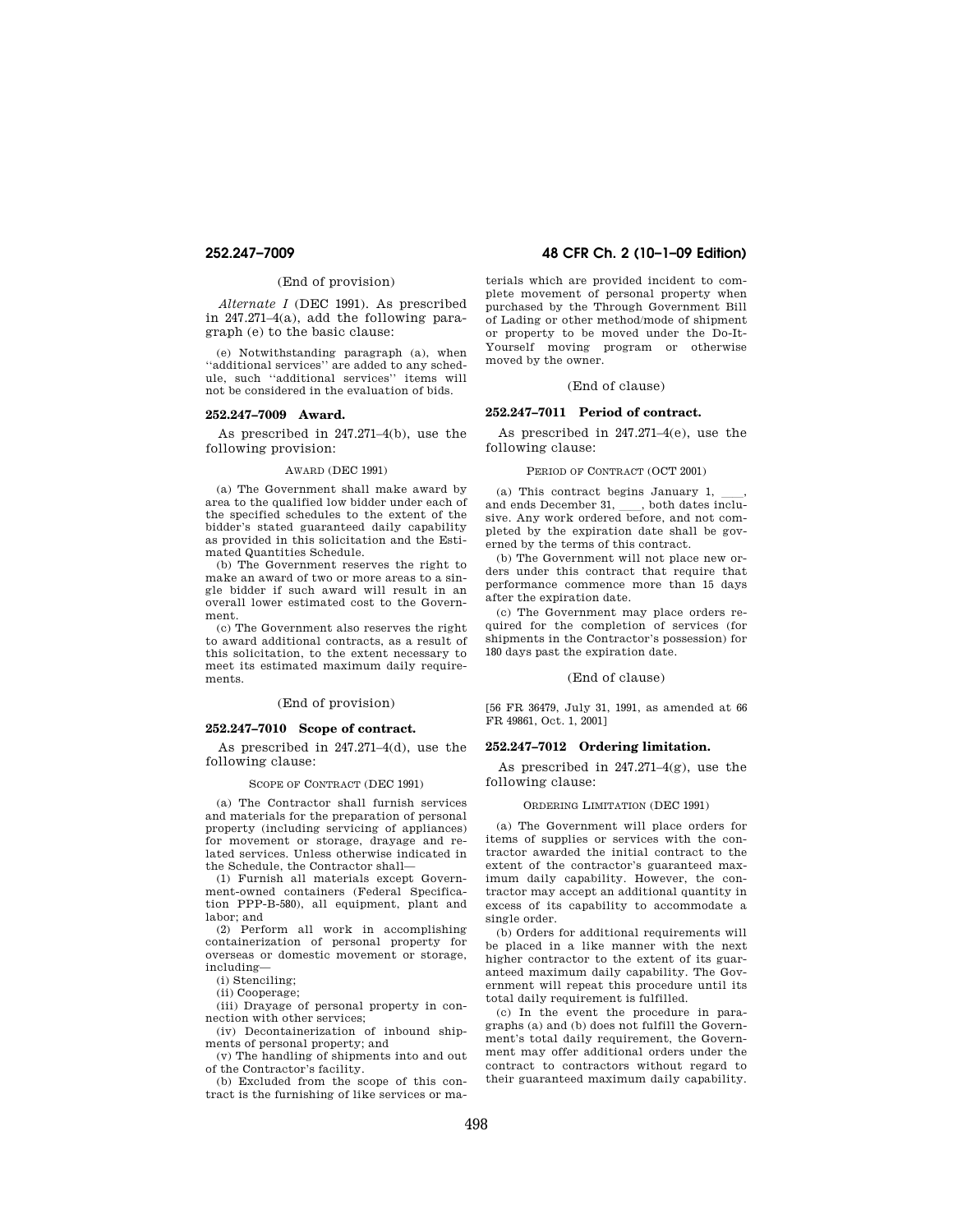(End of clause)

#### **252.247–7013 Contract areas of performance.**

As prescribed in 247.271–4(h), use the following clause and complete paragraph (b) by defining each area of performance as required (see 247.271–2(b)):

## CONTRACT AREAS OF PERFORMANCE (DEC 1991)

(a) The Government will consider all areas of performance described in paragraph (b) as including the Contractor's facility, regardless of geographical location.

(b) The Contractor shall perform services within the following defined areas of performance, which include terminals identified therein:

#### (End of clause)

# **252.247–7014 Demurrage.**

As prescribed in 247.271–4(i), use the following clause:

## DEMURRAGE (DEC 1991)

The Contractor shall be liable for all demurrage, detention, or other charges as a result of its failure to load or unload trucks, freight cars, freight terminals, vessel piers, or warehouses within the free time allowed under applicable rules and tariffs.

(End of clause)

# **252.247–7015 Requirements.**

As prescribed in 216.506(d), substitute the following paragraph (f) for paragraph (f) of the basic clause at FAR 52.216–21.

Alternate I (DEC 1991)

(f) Orders issued during the effective period of this contract and not completed within that time shall be completed by the Contractor within the time specified in the order. The rights and obligations of the Contractor and the Government for those orders shall be governed by the terms of this contract to the same extent as if completed during the effective period.

[56 FR 36479, July 31, 1991, as amended at 65 FR 63805, Oct. 25, 2000]

## **252.247–7016 Contractor liability for loss or damage.**

As prescribed in 247.271–4(k), use the following clause:

## CONTRACTOR LIABILITY FOR LOSS OR DAMAGE (DEC 1991)

(a) Definitions. As used in this clause—

*Article* means any shipping piece or package and its contents.

*Schedule* means the level of service for which specific types of traffic apply as described in DoD 4500.34–R, Personal Property Traffic Management Regulation.

(b) For shipments picked up under Schedule I, Outbound Services, or delivered under Schedule II, Inbound Services—

(1) If notified within one year after delivery that the owner has discovered loss or damage to the owner's property, the Contractor agrees to indemnify the Government for loss or damage to the property which arises from any cause while it is in the Contractor's possession. The Contractor's liability is—

(i) *Non-negligent damage.* For any cause, other than the Contractor's negligence, indemnification shall be at a rate not to exceed sixty cents per pound per article.

(ii) *Negligent damage.* When loss or damage is caused by the negligence of the Contractor, the liability is for the full cost of satisfactory repair or for the current replacement value of the article.

(2) The Contractor shall make prompt payment to the owner of the property for any loss or damage for which the Contractor is liable.

(3) In the absence of evidence or supporting documentation which places liability on a carrier or another contractor, the destination contractor shall be presumed to be liable for the loss or damage, if timely notified.

(c) For shipments picked up or delivered under Schedule III, Intra-City and Intra-Area—

(1) If notified of loss or damage within 75 days following delivery, the Contractor agrees to indemnify the Government for loss or damage to the owner's property.

(2) The Contractor's liability shall be for the full cost of satisfactory repair, or for the current replacement value of the article less depreciation, up to a maximum liability of \$1.25 per pound times the net weight of the shipment.

(3) The Contractor has full salvage rights to damaged items which are not repairable and for which the Government has received compensation at replacement value.

## (End of clause)

#### **252.247–7017 Erroneous shipments.**

As prescribed in 247.271–4(l), use the following clause:

ERRONEOUS SHIPMENTS (DEC 1991)

(a) The Contractor shall—

(1) Forward to the rightful owner, articles of personal property inadvertently packed with goods of other than the rightful owner.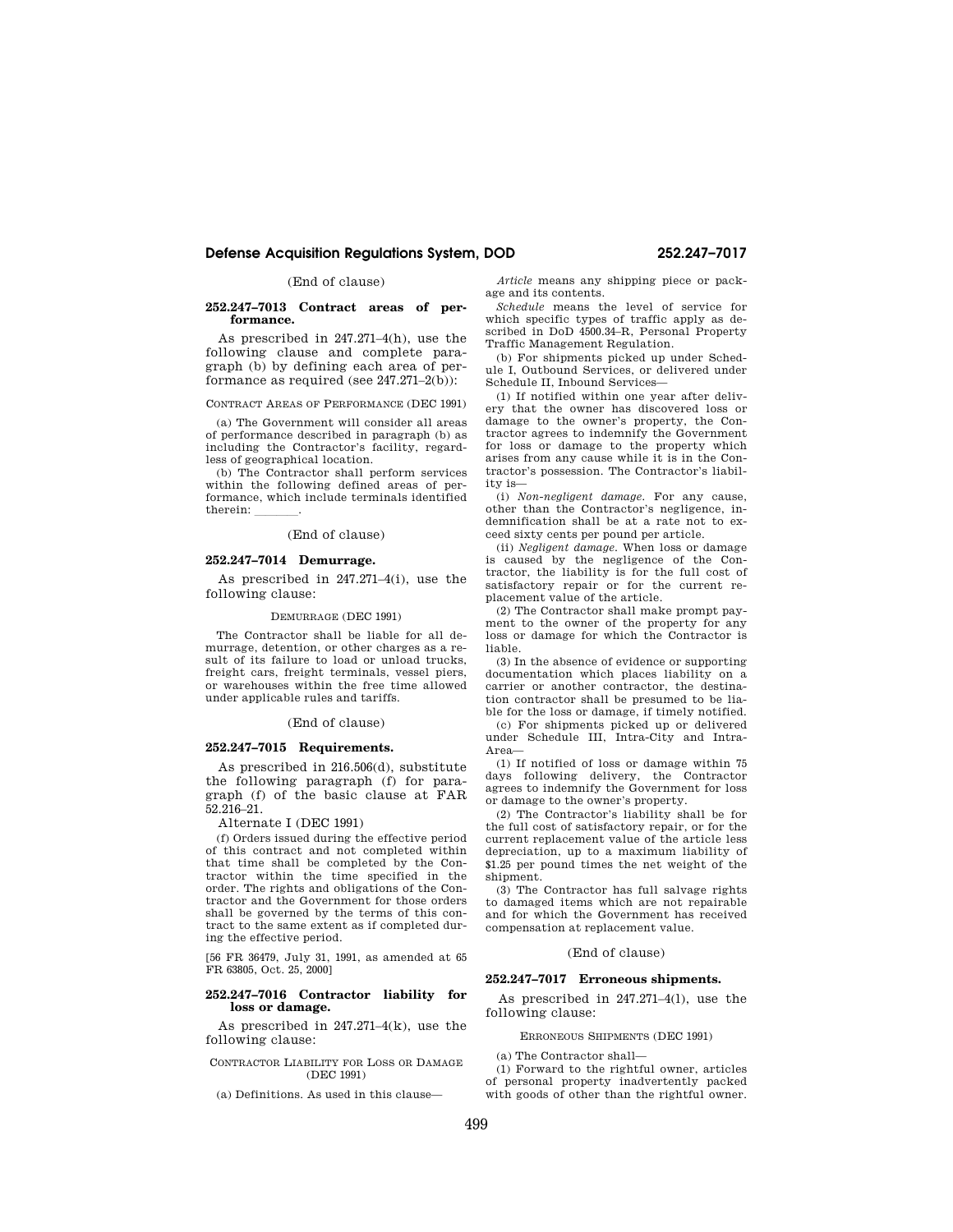(2) Ensure that all shipments are stenciled correctly. When a shipment is sent to an incorrect address due to incorrect stenciling by the Contractor, the Contractor shall forward it to its rightful owner.

(3) Deliver to the designated air or surface terminal all pieces of a shipment, in one lot, at the same time. The Contractor shall forward to the owner any pieces of one lot not included in delivery, and remaining at its facility after departure of the original shipment.

(b) Forwarding under paragraph (a) shall be—

(1) With the least possible delay;

(2) By a mode of transportation selected by the Contracting Officer; and

(3) At the Contractor's expense.

# (End of clause)

# **252.247–7018 Subcontracting.**

As prescribed in 247.271–4(m), use the following clause:

### SUBCONTRACTING (DEC 1991)

The Contractor shall not subcontract without the prior written approval of the Contracting Officer. The facilities of any approved subcontractor shall meet the minimum standards required by this contract.

## (End of clause)

## **252.247–7019 Drayage.**

As prescribed in 247.271–4(n), use the following clause:

## DRAYAGE (DEC 1991)

(a) Drayage included for Schedule I, Outbound, applies in those instances when a shipment requires drayage to an air, water, or other terminal for onward movement after completion of shipment preparation by the Contractor. Drayage not included is when it is being moved from a residence or other pickup point to the Contractor's warehouse for onward movement by another freight company, carrier, etc.

(b) Drayage included for Schedule II, Inbound, applies in those instances when shipment is delivered, as ordered, from a destination Contractor's facility or other destination point to the final delivery point. Drayage not included is when shipment or partial removal of items from shipment is performed and prepared for member's pickup at destination delivery point.

(c) The Contractor will reposition empty Government containers—

(1) Within the area of performance;

(2) As directed by the Contracting Officer; and

(3) At no additional cost to the Government.

# **252.247–7018 48 CFR Ch. 2 (10–1–09 Edition)**

## (End of clause)

## **252.247–7020 Additional services.**

As prescribed in 247.271–4(o), use the following clause:

# ADDITIONAL SERVICES (AUG 2000)

The Contractor shall provide additional services not included in the Schedule, but required for satisfactory completion of the services ordered under this contract, at a rate comparable to the rate for like services as contained in tenders on file with the Military Traffic Management Command in effect at time of order.

### (End of clause)

[65 FR 50148, Aug. 17, 2000]

## **252.247–7021 Returnable containers other than cylinders.**

As prescribed in 247.305–70, use the following clause:

#### RETURNABLE CONTAINERS OTHER THAN CYLINDERS (MAY 1995)

(a) *Returnable container,* as used in this clause, includes reels, spools, drums, carboys, liquid petroleum gas containers, and other returnable containers when the Contractor retains title to the container.

(b) Returnable containers shall remain the Contractor's property but shall be loaned without charge to the Government for a period of lll(insert number of days) calendar days after delivery to the f.o.b. point specified in the contract. Beginning with the first day after the loan period expires, to and including the day the containers are delivered to the Contractor (if the original delivery was f.o.b. origin) or are delivered or are made available for delivery to the Contractor's designated carrier (if the original delivery was f.o.b. destination), the Government shall pay the Contractor a rental of \$\_\_\_\_ (insert dollar amount for rental) per container per day, computed separately for containers for each type, size, and capacity, and for each point of delivery named in the contract. No rental shall accrue to the Contractor in excess of the replacement value per container specified in paragraph (c) of this clause.

(c) For each container lost or damaged beyond repair while in the Government's possession, the Government shall pay to the Contractor the replacement value as follows, less the allocable rental paid for that container:

 $(Insert the container types, sizes, capacities,$ and associated replacement values.)

These containers shall become Government property.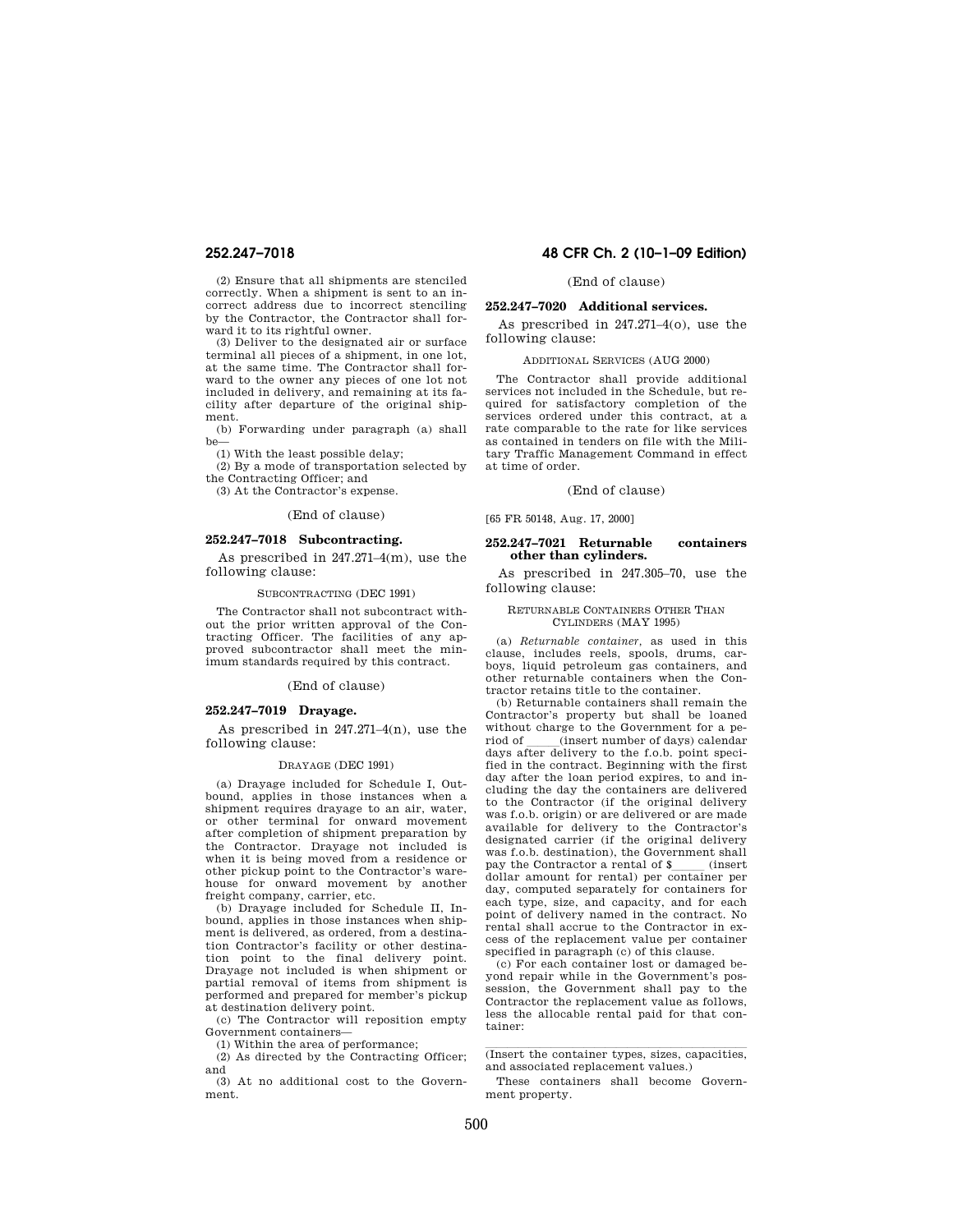(d) If any lost container is located within (insert number of days) calendar days<br>after payment by the Government, it may be returned to the Contractor by the Government, and the Contractor shall pay to the Government the replacement value, less rental computed in accordance with paragraph (b) of this clause, beginning at the expiration of the loan period specified in paragraph (b) of this clause, and continuing to the date on which the container was delivered to the Contractor.

### (End of clause)

[60 FR 29503, June 5, 1995]

### **252.247–7022 Representation of extent of transportation by sea.**

As prescribed in 247.574(a), use the following provision:

### REPRESENTATION OF EXTENT OF TRANSPORTATION BY SEA (AUG 1992)

(a) The Offeror shall indicate by checking the appropriate blank in paragraph (b) of this provision whether transportation of supplies by sea is anticipated under the resultant contract. The term *supplies* is defined in the Transportation of Supplies by Sea clause of this solicitation.

(b) *Representation.* The Offeror represents that it—

- Does anticipate that supplies will be transported by sea in the performance of any contract or subcontract resulting from this solicitation.<br>Does not anticipate that supplies
- Does not anticipate that supplies<br>will be transported by sea in the performance of any contract or subcontract resulting from this solicitation.

(c) Any contract resulting from this solicitation will include the Transportation of Supplies by Sea clause. If the Offeror represents that it will not use ocean transportation, the resulting contract will also include the Defense FAR Supplement clause at 252.247–7024, Notification of Transportation of Supplies by Sea.

#### (End of provision)

[56 FR 67222, Dec. 30, 1991, as amended at 57 FR 42633, Sept. 15, 1992; 72 FR 49206, Aug. 28, 2007]

## **252.247–7023 Transportation of supplies by sea.**

As prescribed in 247.573(b)(1), use the following clause:

TRANSPORTATION OF SUPPLIES BY SEA (MAY 2002)

(a) Definitions. As used in this clause—

(1) *Components* means articles, materials, and supplies incorporated directly into end products at any level of manufacture, fabrication, or assembly by the Contractor or any subcontractor.

(2) *Department of Defense* (DoD) means the Army, Navy, Air Force, Marine Corps, and defense agencies.

(3) *Foreign flag vessel* means any vessel that is not a U.S.-flag vessel.

(4) *Ocean transportation* means any transportation aboard a ship, vessel, boat, barge, or ferry through international waters.

(5) *Subcontractor* means a supplier, materialman, distributor, or vendor at any level below the prime contractor whose contractual obligation to perform results from, or is conditioned upon, award of the prime contract and who is performing any part of the work or other requirement of the prime contract.

(6) *Supplies* means all property, except land and interests in land, that is clearly identifiable for eventual use by or owned by the DoD at the time of transportation by sea. (i) An item is clearly identifiable for eventual use by the DoD if, for example, the contract documentation contains a reference to a DoD contract number or a military destination.

(ii) *Supplies* includes (but is not limited to) public works; buildings and facilities; ships; floating equipment and vessels of every character, type, and description, with parts, subassemblies, accessories, and equipment; machine tools; material; equipment; stores of all kinds; end items; construction materials; and components of the foregoing.

(7) *U.S.-flag vessel* means a vessel of the United States or belonging to the United States, including any vessel registered or having national status under the laws of the United States.

(b)(1) The Contractor shall use U.S.-flag vessels when transporting any supplies by sea under this contract.

(2) A subcontractor transporting supplies by sea under this contract shall use U.S.-flag vessels if—

(i) This contract is a construction contract; or

(ii) The supplies being transported are—

(A) Noncommercial items; or

(B) Commercial items that—

(*1*) The Contractor is reselling or distributing to the Government without adding value (generally, the Contractor does not add value to items that it contracts for f.o.b. destination shipment);

(*2*) Are shipped in direct support of U.S. military contingency operations, exercises, or forces deployed in humanitarian or peacekeeping operations; or

(*3*) Are commissary or exchange cargoes transported outside of the Defense Transportation System in accordance with 10 U.S.C. 2643.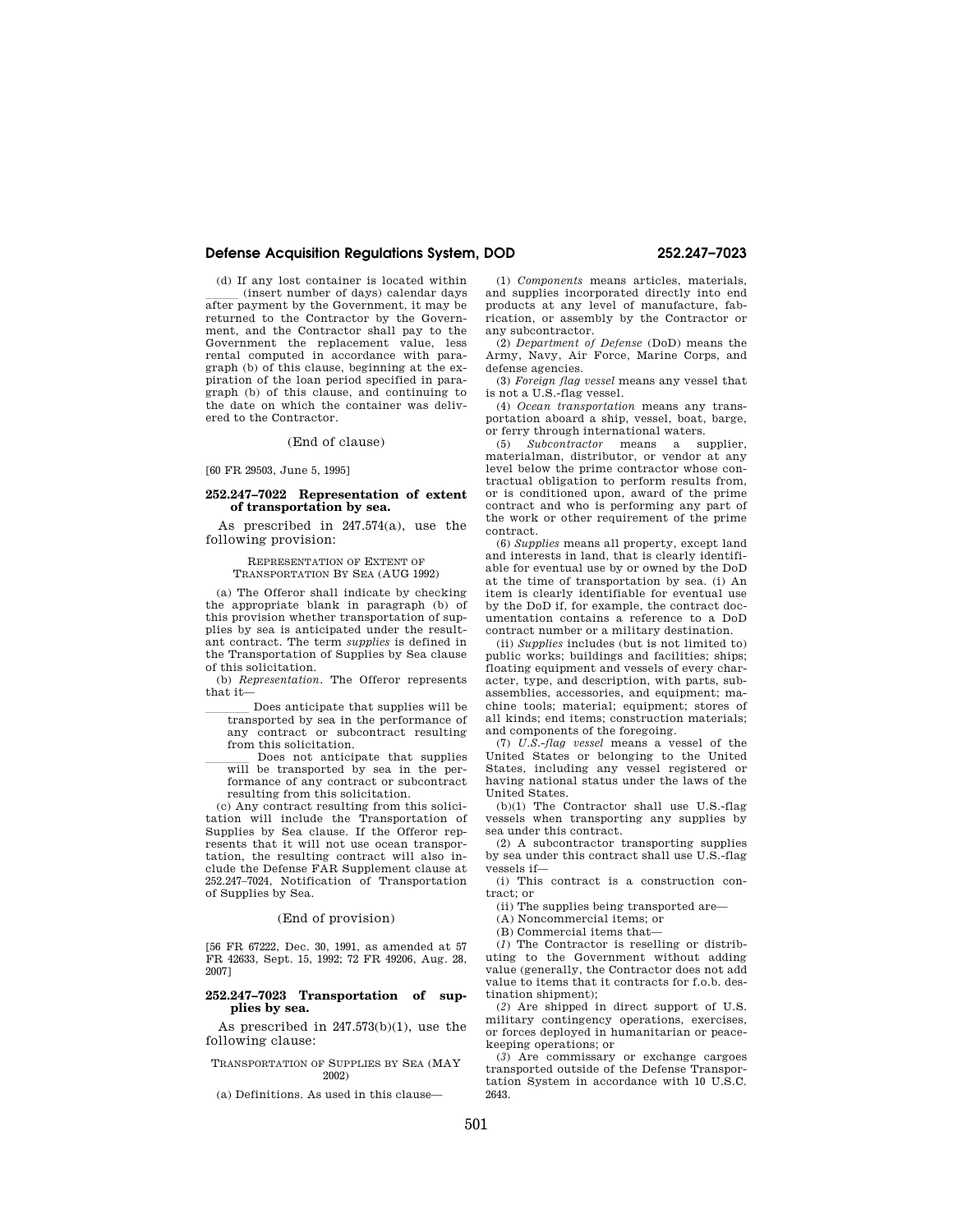(c) The Contractor and its subcontractors may request that the Contracting Officer authorize shipment in foreign-flag vessels, or designate available U.S.-flag vessels, if the Contractor or a subcontractor believes that—

(1) U.S.-flag vessels are not available for timely shipment;

(2) The freight charges are inordinately excessive or unreasonable; or

(3) Freight charges are higher than charges to private persons for transportation of like goods.

(d) The Contractor must submit any request for use of other than U.S.-flag vessels in writing to the Contracting Officer at least 45 days prior to the sailing date necessary to meet its delivery schedules. The Contracting Officer will process requests submitted after such date(s) as expeditiously as possible, but the Contracting Officer's failure to grant approvals to meet the shipper's sailing date will not of itself constitute a compensable delay under this or any other clause of this contract. Requests shall contain at a minimum—

(1) Type, weight, and cube of cargo;

(2) Required shipping date;

(3) Special handling and discharge requirements;

(4) Loading and discharge points;

(5) Name of shipper and consignee; (6) Prime contract number; and

(7) A documented description of efforts made to secure U.S.-flag vessels, including points of contact (with names and telephone numbers) with at least two U.S.-flag carriers contacted. Copies of telephone notes, telegraphic and facsimile message or letters will be sufficient for this purpose.

(e) The Contractor shall, within 30 days after each shipment covered by this clause, provide the Contracting Officer and the Maritime Administration, Office of Cargo Preference, U.S. Department of Transportation, 400 Seventh Street SW., Washington, DC 20590, one copy of the rated on board vessel operating carrier's ocean bill of lading, which shall contain the following information:

(1) Prime contract number;

(2) Name of vessel;

(3) Vessel flag of registry;

(4) Date of loading;

(5) Port of loading;

(6) Port of final discharge;

(7) Description of commodity;

(8) Gross weight in pounds and cubic feet if available;

(9) Total ocean freight in U.S. dollars; and (10) Name of the steamship company.

(f) The Contractor shall provide with its final invoice under this contract a representation that to the best of its knowledge and belief—

(1) No ocean transportation was used in the performance of this contract;

# **252.247–7023 48 CFR Ch. 2 (10–1–09 Edition)**

(2) Ocean transportation was used and only U.S.-flag vessels were used for all ocean shipments under the contract:

(3) Ocean transportation was used, and the Contractor had the written consent of the Contracting Officer for all non-U.S.-flag ocean transportation; or

(4) Ocean transportation was used and some or all of the shipments were made on non-U.S.-flag vessels without the written consent of the Contracting Officer. The Contractor shall describe these shipments in the following format:

|        | Item Descrip-<br>tion | Contract Line<br>Items | Quantity |
|--------|-----------------------|------------------------|----------|
| Total. |                       |                        |          |

(g) If the final invoice does not include the required representation, the Government will reject and return it to the Contractor as an improper invoice for the purposes of the Prompt Payment clause of this contract. In the event there has been unauthorized use of non-U.S.-flag vessels in the performance of this contract, the Contracting Officer is entitled to equitably adjust the contract, based on the unauthorized use.

(h) In the award of subcontracts for the types of supplies described in paragraph (b)(2) of this clause, the Contractor shall flow down the requirements of this clause as follows:

(1) The Contractor shall insert the substance of this clause, including this paragraph (h), in subcontracts that exceed the simplified acquisition threshold in part 2 of the Federal Acquisition Regulation.

(2) The Contractor shall insert the substance of paragraphs (a) through (e) of this clause, and this paragraph (h), in subcontracts that are at or below the simplified acquisition threshold in part 2 of the Federal Acquisition Regulation.

## (End of clause)

*Alternate I* (MAR 2000). As prescribed in 247.574(b)(2), substitute the following paragraph (b) for paragraph (b) of the basic clause:

(b)(1) The Contractor shall use U.S.-flag vessels when transporting any supplies by sea under this contract.

(2) A subcontractor transporting supplies by sea under this contract shall use U.S.-flag vessels if the supplies being transported are—

(i) Noncommercial items; or

(ii) Commercial items that—

(A) The Contractor is reselling or distributing to the Government without adding value (generally, the Contractor does not add value to items that it subcontracts for f.o.b. destination shipment);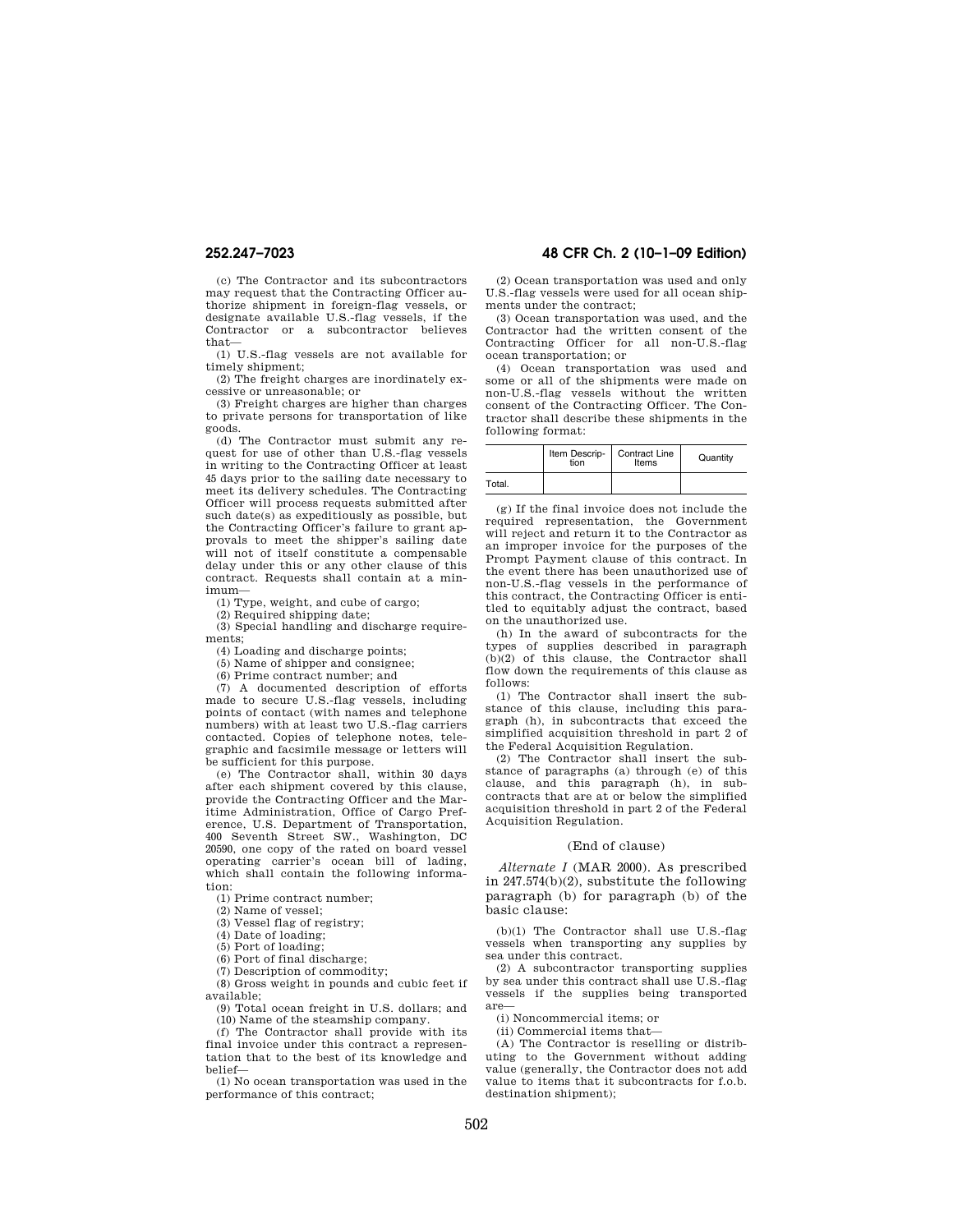(B) Are shipped in direct support of U.S. military contingency operations, exercises, or forces deployed in humanitarian or peacekeeping operations (Note: This contract requires shipment of commercial items in direct support of U.S. military contingency operations, exercises, or forces deployed in humanitarian or peacekeeping operations); or

(C) Are commissary or exchange cargoes transported outside of the Defense Transportation System in accordance with 10 U.S.C. 2643.

*Alternate II* (MAR 2000). As prescribed in 247.574(b)(3), substitute the following paragraph (b) for paragraph (b) of the basic clause:

(b)(1) The Contractor shall use U.S.-flag vessels when transporting any supplies by sea under this contract.

(2) A subcontractor transporting supplies by sea under this contract shall use U.S.-flag vessels if the supplies being transported are—

(i) Noncommercial items; or

(ii) Commercial items that—

(A) The Contractor is reselling or distributing to the Government without adding value (generally, the Contractor does not add value to items that it subcontracts for f.o.b. destination shipment),

(B) Are shipped in direct support of U.S. military contingency operations, exercises, or forces deployed in humanitarian or peacekeeping operations; or

(C) Are commissary or exchange cargoes transported outside of the Defense Transportation System in accordance with 10 U.S.C. 2643 (Note: This contract requires transportation of commissary or exchange cargoes outside of the Defense Transportation System in accordance with 10 U.S.C. 2643).

Alternate III (MAY 2002). As prescribed in 247.574(b)(4), substitute the following paragraph (f) for paragraphs (f), (g), and (h) of the basic clause:

(f) The Contractor shall insert the substance of this clause, including this paragraph (f), in subcontracts that are for a type of supplies described in paragraph (b)(2) of this clause.

[56 FR 36479, July 31, 1991, as amended at 60 FR 61602, Nov. 30, 1995; 65 FR 14401, Mar. 16, 2000; 67 FR 38022, May 31, 2002; 72 FR 49206, Aug. 28, 2007]

## **252.247–7024 Notification of transportation of supplies by sea.**

As prescribed in 247.574(c), use the following clause:

## NOTIFICATION OF TRANSPORTATION OF SUPPLIES BY SEA (MAR 2000)

(a) The Contractor has indicated by the response to the solicitation provision, Representation of Extent of Transportation by Sea, that it did not anticipate transporting by sea any supplies. If, however, after the award of this contract, the Contractor learns that supplies, as defined in the Transportation of Supplies by Sea clause of this contract, will be transported by sea, the Contractor—

(1) Shall notify the Contracting Officer of that fact; and

(2) Hereby agrees to comply with all the terms and conditions of the Transportation of Supplies by Sea clause of this contract.

(b) The Contractor shall include this clause; including this paragraph (b), revised as necessary to reflect the relationship of the contracting parties—

(1) In all subcontracts under this contract, if this contract is a construction contract; or

(2) If this contract is not a construction contract, in all subcontracts under this contract that are for—

(i) Noncommercial items; or

(ii) Commercial items that—

(A) The Contractor is reselling or distributing to the Government without adding value (generally, the Contractor does not add value to items that it subcontracts for f.o.b. destination shipment);

(B) Are shipped in direct support of U.S. military contingency operations, exercises, or forces deployed in humanitarian or peacekeeping operations; or

(C) Are commissary or exchange cargoes transported outside of the Defense Transportation System in accordance with 10 U.S.C. 2643.

#### (End of clause)

[56 FR 36479, July 31, 1991, as amended at 60 FR 61603, Nov. 30, 1995; 65 FR 14402, Mar. 16, 2000; 72 FR 49206, Aug. 28, 2007]

## **252.247–7025 Reflagging or repair work.**

As prescribed in 247.574(d), use the following clause:

REFLAGGING OR REPAIR WORK (JUN 2005)

(a) *Definition. Reflagging or repair work,* as used in this clause, means work performed on a vessel—

(1) To enable the vessel to meet applicable standards to become a vessel of the United States; or

(2) To convert the vessel to a more useful military configuration.

(b) *Requirement.* Unless the Secretary of Defense waives this requirement, reflagging or repair work shall be performed in the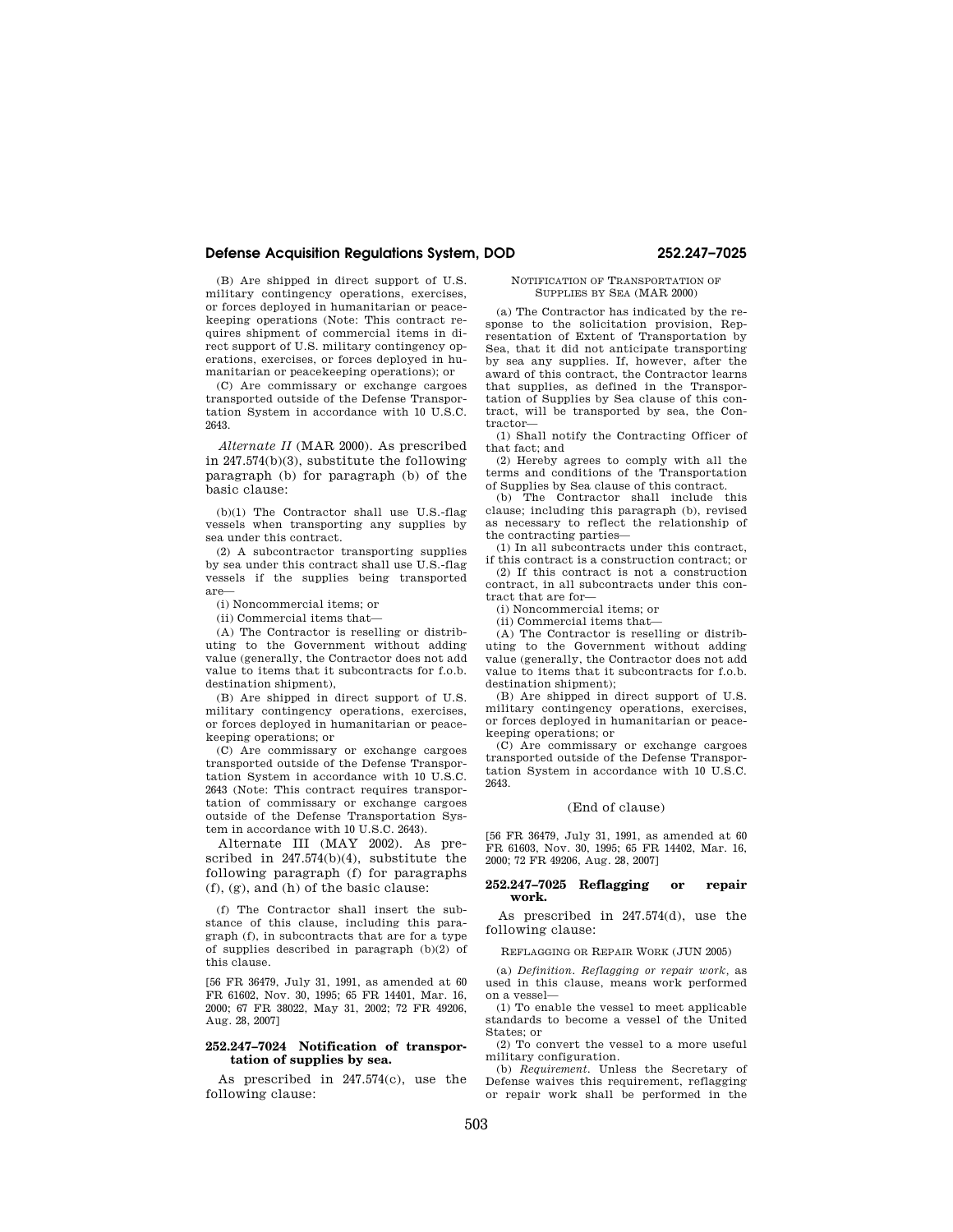United States or its outlying areas, if the reflagging or repair work is performed—

(1) On a vessel for which the Contractor submitted an offer in response to the solicitation for this contract; and

(2) Prior to acceptance of the vessel by the Government.

#### (End of clause)

[60 FR 29503, June 5, 1995, as amended at 70 FR 35548, June 21, 2005; 72 FR 49206, Aug. 28, 2007]

## **252.247–7026 Evaluation preference for use of domestic shipyards—Applicable to acquisition of carriage by vessel for DoD cargo in the coastwise or noncontiguous Trade.**

As prescribed in 247.574(e), use the following provision:

EVALUATION PREFERENCE FOR USE OF DOMES-TIC SHIPYARDS—APPLICABLE TO ACQUISI-TION OF CARRIAGE BY VESSEL FOR DOD CARGO IN THE COASTWISE OR NONCONTIG-UOUS TRADE (NOV 2008)

(a) *Definitions.* As used in this provision—

*Covered vessel* means a vessel—

(1) Owned, operated, or controlled by the offeror; and

(2) Qualified to engage in the carriage of cargo in the coastwise or noncontiguous trade under Section 27 of the Merchant Marine Act, 1920 (46 U.S.C. 12101, 12132, and 55102), commonly referred to as ''Jones Act''; 46 U.S.C. 12102, 12112, and 12119; and Section

2 of the Shipping Act, 1916 (46 U.S.C. 50501). *Foreign shipyard* means a shipyard that is not a U.S. shipyard.

*Overhaul, repair, and maintenance work*  means work requiring a shipyard period greater than or equal to 5 calendar days.

*Shipyard* means a facility capable of performing overhaul, repair, and maintenance work on covered vessels.

*U.S. shipyard* means a shipyard that is located in any State of the United States or in Guam.

(b) This solicitation includes an evaluation criterion that considers the extent to which the offeror has had overhaul, repair, and maintenance work for covered vessels performed in U.S. shipyards.

(c) The offeror shall provide the following information with its offer, addressing all covered vessels for which overhaul, repair, and maintenance work has been performed during the period covering the current calendar year, up to the date of proposal submission, and the preceding four calendar years:

(1) Name of vessel.

(2) Description and cost of qualifying shipyard work performed in U.S. shipyards.

# **252.247–7026 48 CFR Ch. 2 (10–1–09 Edition)**

(3) Description and cost of qualifying shipyard work performed in foreign shipyards and whether—

(i) Such work was performed as emergency repairs in foreign shipyards due to accident, emergency, Act of God, or an infirmity to the vessel, and safety considerations warranted taking the vessel to a foreign shipyard; or

(ii) Such work was paid for or reimbursed by the U.S. Government.

(4) Names of shipyards that performed the work.

(5) Inclusive dates of work performed.

(d) Offerors are responsible for submitting accurate information. The Contracting Officer—

(1) Will use the information to evaluate offers in accordance with the criteria specified in the solicitation; and

(2) Reserves the right to request supporting documentation if determined necessary in the proposal evaluation process.

(e) The Department of Defense will provide the information submitted in response to this provision to the congressional defense committees, as required by Section 1017 of Public Law 109–364.

## (End of provision)

[72 FR 49206, Aug. 28, 2007, as amended at 73 FR 70912, Nov. 24, 2008]

#### **252.249–7000 Special termination costs.**

As prescribed in 249.501–70, use the following clause:

#### SPECIAL TERMINATION COSTS (DEC 1991)

(a) Definition. *Special termination costs,* as used in this clause, means only costs in the following categories as defined in part 31 of the Federal Acquisition Regulation (FAR)—

(1) Severance pay, as provided in FAR  $31.205-6(g);$ 

(2) Reasonable costs continuing after termination, as provided in FAR 31.205–42(b);

(3) Settlement of expenses, as provided in  $FAR 31.205 - 42(g)$ ;

(4) Costs of return of field service personnel from sites, as provided in FAR 31.205–35 and FAR 31.205–46(c); and

(5) Costs in paragraphs (a) (1), (2), (3), and (4) of this clause to which subcontractors may be entitled in the event of termination.

(b) Notwithstanding the Limitation of Cost/Limitation of Funds clause of this contract, the Contractor shall not include in its estimate of costs incurred or to be incurred, any amount for special termination costs to which the Contractor may be entitled in the event this contract is terminated for the convenience of the Government.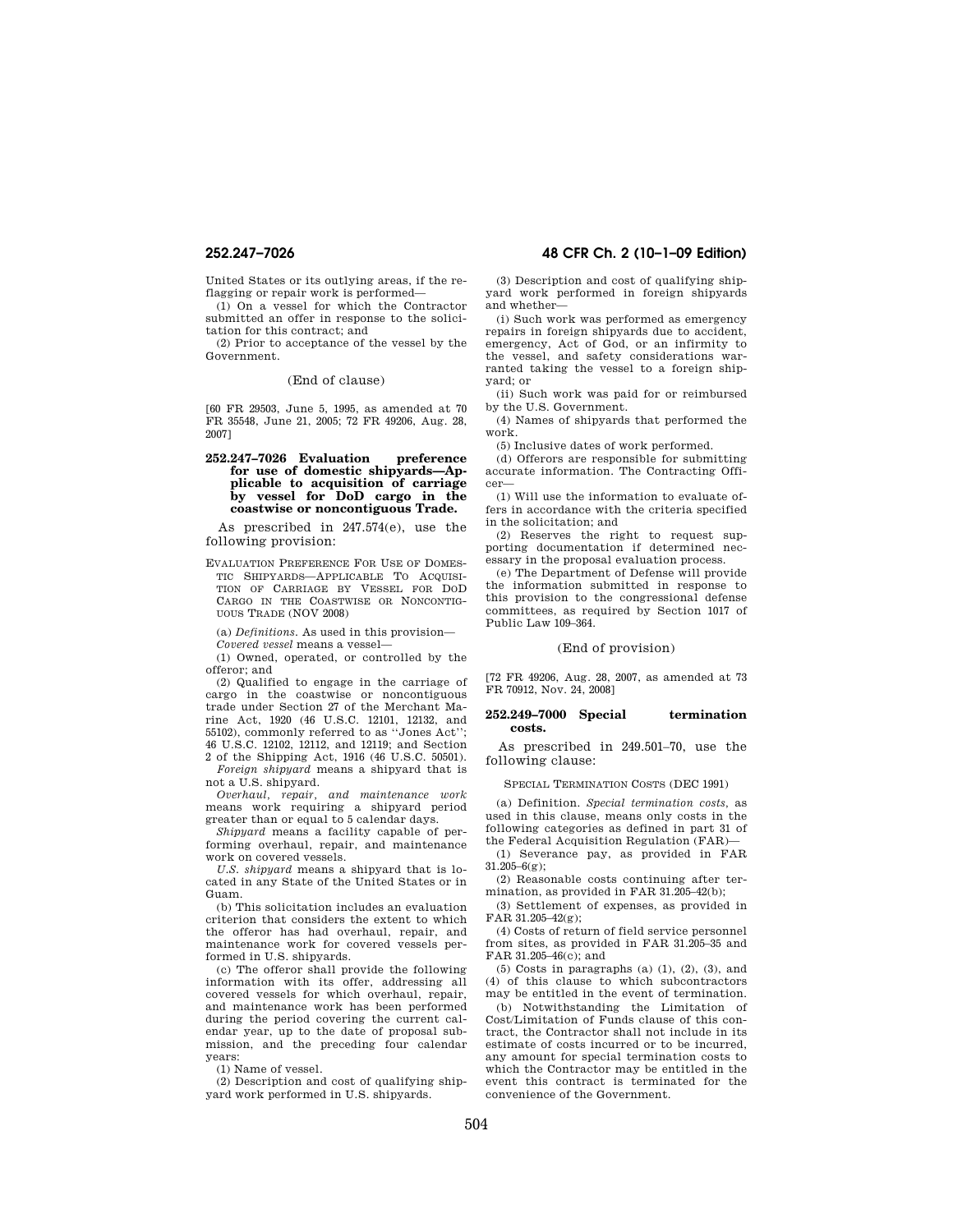(c) The Contractor agrees to perform this contract in such a manner that the Contractor's claim for special termination costs will<br>not exceed  $\S$  . The Government shall not exceed \$\_\_\_\_\_\_\_\_. The Government shall have no obligation to pay the Contractor any amount for the special termination costs in excess of this amount.

(d) In the event of termination for the convenience of the Government, this clause shall not be construed as affecting the allowability of special termination costs in any manner other than limiting the maximum amount of the costs payable by the Government.

(e) This clause shall remain in full force and effect until this contract is fully funded.

## (End of clause)

## **252.249–7001 [Reserved]**

## **252.249–7002 Notification of anticipated contract termination or reduction.**

As prescribed in 249.7003(c), use the following clause:

#### NOTIFICATION OF ANTICIPATED CONTRACT TERMINATION OR REDUCTION(DEC 2006)

(a) *Definitions. Major defense program* means a program that is carried out to produce or acquire a major system (as defined in 10 U.S.C. 2302(5)) (see also DoD 5000.2–R, Mandatory Procedures for Major Defense Acquisition Programs (MDAPs) and Major Automated Information System (MAIS) Acquisition Programs).

*Substantial reduction* means a reduction of 25 percent or more in the total dollar value of funds obligated by the contract.

(b) Section 1372 of the National Defense Authorization Act for Fiscal Year 1994 (Pub. L. 103–160) and Section 824 of the National Defense Authorization Act for Fiscal Year 1997 (Pub. L. 104–201) are intended to help establish benefit eligibility under the Job Training Partnership Act (29 U.S.C. 1661 and 1662) for employees of DoD contractors and subcontractors adversely affected by contract terminations or substantial reductions under major defense programs.

(c) *Notice to employees and state and local officials.* Within 2 weeks after the Contracting Officer notifies the Contractor that contract funding will be terminated or substantially reduced, the Contractor shall provide notice of such anticipated termination or reduction to—

(1) Each employee representative of the Contractor's employees whose work is directly related to the defense contract; or

(2) If there is no such representative, each such employee;

(3) The State dislocated worker unit or office described in section 311(b)(2) of the Job Training Partnership Act (29 U.S.C.  $1661(b)(2)$ ; and

(4) The chief elected official of the unit of general local government within which the adverse effect may occur.

(d) *Notice to subcontractors.* Not later than 60 days after the Contractor receives the Contracting Officer's notice of the anticipated termination or reduction, the Contractor shall—

(1) Provide notice of the anticipated termination or reduction to each first-tier subcontractor with a subcontract of \$550,000 or more; and

(2) Require that each such subcontractor— (i) Provide notice to each of its subcontractors with a subcontract of \$100,000 or more; and

(ii) Impose a similar notice and flowdown requirement to subcontractors with subcontracts of \$100,000 or more.

(e) The notice provided an employee under paragraph (c) of this clause shall have the same effect as a notice of termination to the employee for the purposes of determining whether such employee is eligible for training, adjustment assistance, and employment services under section 325 or 325A of the Job Training Partnership Act (29 U.S.C. 1662d, 1662d-1). If the Contractor has specified that the anticipated contract termination or reduction is not likely to result in plant closure or mass layoff, as defined in 29 U.S.C. 2101, the employee shall be eligible only for services under section 314(b) and paragraphs (1) through (14), (16), and (18) of section 314(c) of the Job Training Partnership Act (29 U.S.C. 1661c(b) and paragraphs (1) through (14), (16), and (18) of section 1661c(c)).

#### (End of clause)

[61 FR 64637, Dec. 6, 1996, as amended at 71 FR 75893, Dec. 19, 2006]

## **252.251–7000 Ordering from Government supply sources.**

As prescribed in 251.107, use the following clause:

#### ORDERING FROM GOVERNMENT SUPPLY SOURCES (NOV 2004)

(a) When placing orders under Federal Supply Schedules, Personal Property Rehabilitation Price Schedules, or Enterprise Software Agreements, the Contractor shall follow the terms of the applicable schedule or agreement and authorization. Include in each order:

(1) A copy of the authorization (unless a copy was previously furnished to the Federal Supply Schedule, Personal Property Rehabilitation Price Schedule, or Enterprise Software Agreement contractor).

(2) The following statement: Any price reductions negotiated as part of an Enterprise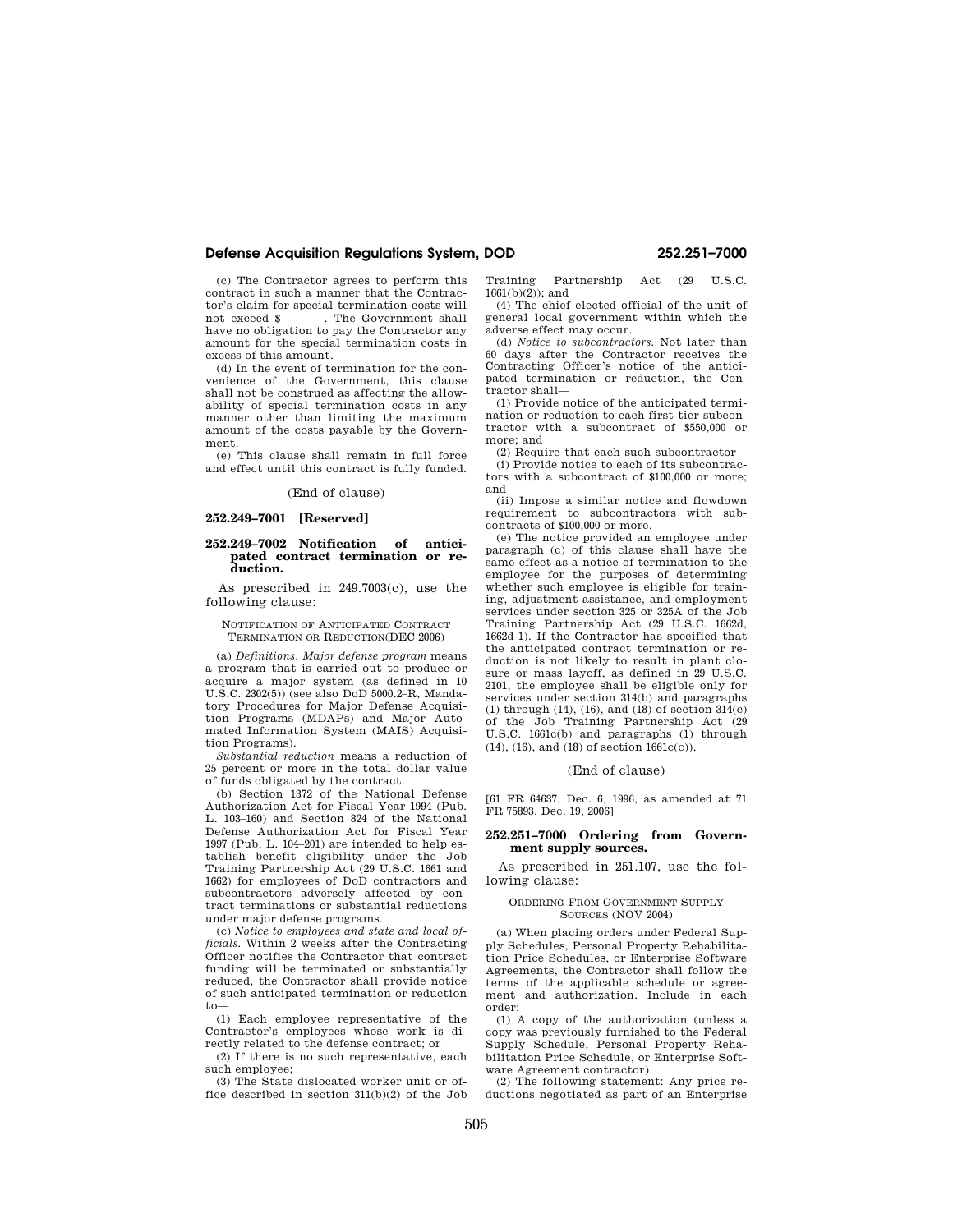Software Agreement issued under a Federal Supply Schedule contract shall control. In the event of any other inconsistencies between an Enterprise Software Agreement, established as a Federal Supply Schedule blanket purchase agreement, and the Federal Supply Schedule contract, the latter shall govern.

(3) The completed address(es) to which the Contractor's mail, freight, and billing documents are to be directed.

(b) When placing orders under nonmandatory schedule contracts and requirements contracts, issued by the General Services Administration (GSA) Office of Information Resources Management, for automated data processing equipment, software and maintenance, communications equipment and supplies, and teleprocessing services, the Contractor shall follow the terms of the applicable contract and the procedures in paragraph (a) of this clause.

(c) When placing orders for Government stock, the Contractor shall—

(1) Comply with the requirements of the Contracting Officer's authorization, using FEDSTRIP or MILSTRIP procedures, as appropriate;

(2) Use only the GSA Form 1948–A, Retail Services Shopping Plate, when ordering from GSA Self-Service Stores;

(3) Order only those items required in the performance of Government contracts; and

(4) Pay invoices from Government supply sources promptly. For purchases made from DoD supply sources, this means within 30 days of the date of a proper invoice. The Contractor shall annotate each invoice with the date of receipt. For purposes of computing interest for late Contractor payments, the Government's invoice is deemed to be a demand for payment in accordance with the Interest clause of this contract. The Contractor's failure to pay may also result in the DoD supply source refusing to honor the requisition (see DFARS 251.102(f)) or in the Contracting Officer terminating the Contractor's authorization to use DoD supply sources. In the event the Contracting Officer decides to terminate the authorization due to the Contractor's failure to pay in a timely manner, the Contracting Officer shall provide the Contractor with prompt written notice of the intent to terminate the authorization and the basis for such action. The Contractor shall have 10 days after receipt of the Government's notice in which to provide additional information as to why the authorization should not be terminated. The termination shall not provide the Contractor with an excusable delay for failure to perform or complete the contract in accordance with the terms of the contract, and the Contractor shall be solely responsible for any increased costs.

(d) Only the Contractor may request authorization for subcontractor use of Govern-

**252.251–7001 48 CFR Ch. 2 (10–1–09 Edition)** 

ment supply sources. The Contracting Officer will not grant authorizations for subcontractor use without approval of the Contractor.

(e) Government invoices shall be submitted to the Contractor's billing address, and Contractor payments shall be sent to the Government remittance address specified below: Contractor's Billing Address (include point of contact and telephone number):

Government Remittance Address (include

point of contact and telephone number):

## (End of clause)

[56 FR 36479, July 31, 1991, as amended at 60 FR 29503, June 5, 1995; 67 FR 65512, Oct. 25, 2002; 69 FR 67858, Nov. 22, 2004]

## **252.251–7001 Use of Interagency Fleet Management System (IFMS) vehicles and related services.**

As prescribed in 251.205, use the following clause:

USE OF INTERAGENCY FLEET MANAGEMENT SYSTEM (IFMS) VEHICLES AND RELATED SERVICES (DEC 1991)

(a) The Contractor, if authorized use of IFMS vehicles, shall submit requests for five or fewer vehicles and related services in writing to the appropriate General Services Administration (GSA) Regional Customer Service Bureau, Attention: Motor Equipment Activity. Submit requests for more than five vehicles to GSA headquarters: General Services Administration, FTM, Washington, DC 20406. Include the following in each request:

(1) Two copies of the agency authorization to obtain vehicles and related services from GSA.

(2) The number of vehicles and related services required and the period of use.

(3) A list of the Contractor's employees authorized to request vehicles and related services.

(4) A list of the makes, models, and serial numbers of Contractor-owned or leased equipment authorized to be serviced.

(5) Billing instructions and address.

(b) The Contractor should make requests for any unusual quantities of vehicles as far in advance as possible.

(c) The Contractor shall establish and enforce suitable penalties for employees who use or authorize the use of Government vehicles for other than performance of Government contracts.

(d) The Contractor shall assume, without the right of reimbursement from the Government, the cost or expense of any use of IFMS vehicles and services not related to the performance of the contract.

(e) Only the Contractor may request authorization for subcontractor use of IFMS